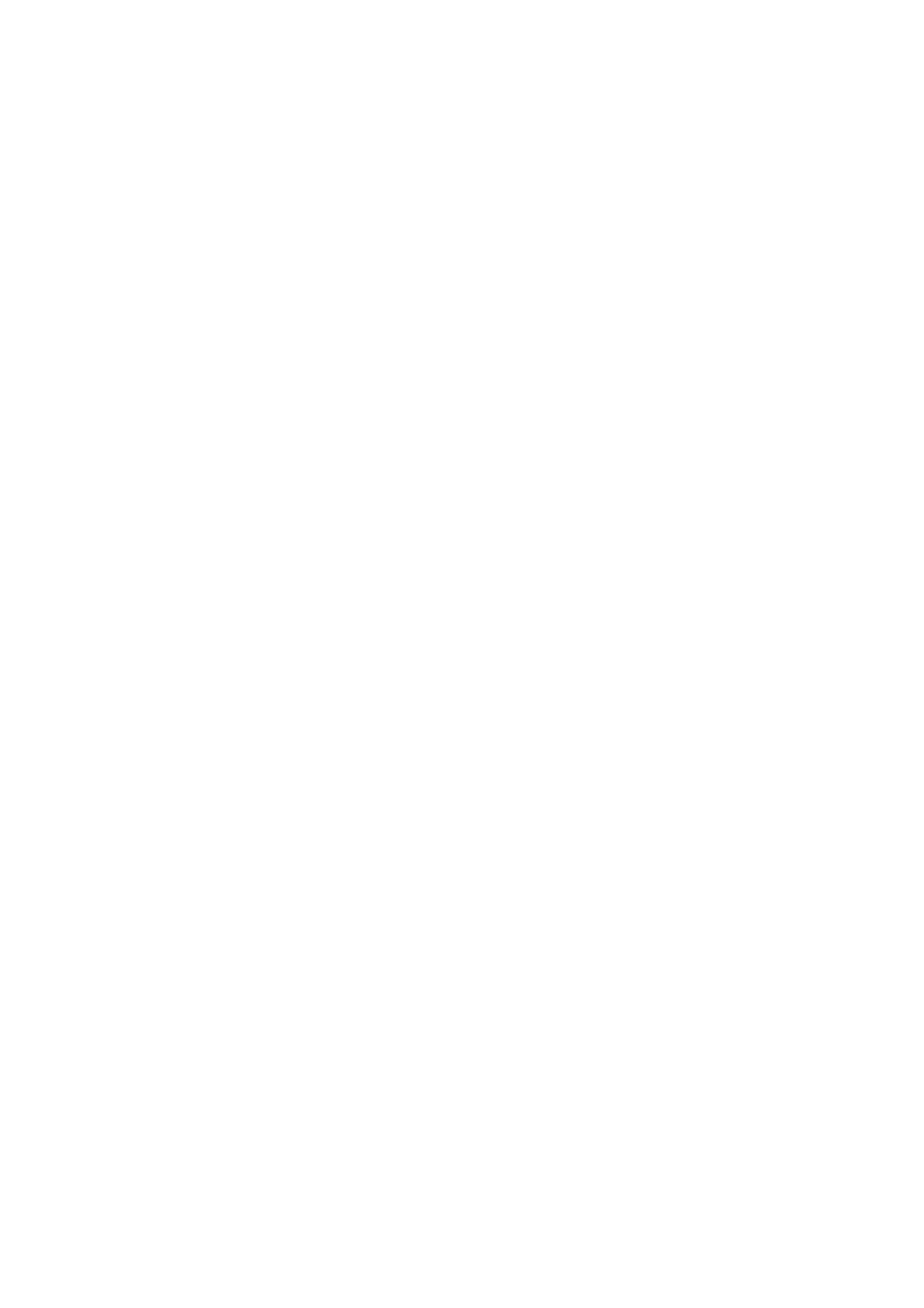## **The Effects and Experience of Shiatsu: A Cross-European Study**

**Andrew F Long School of Healthcare, University of Leeds December 2007** 

**© University of Leeds**

Bibliographic details are as follows:

Long AF (2007) *The Effects and Experience of Shiatsu: A Cross-European Study*. Leeds: University of Leeds, School of Healthcare.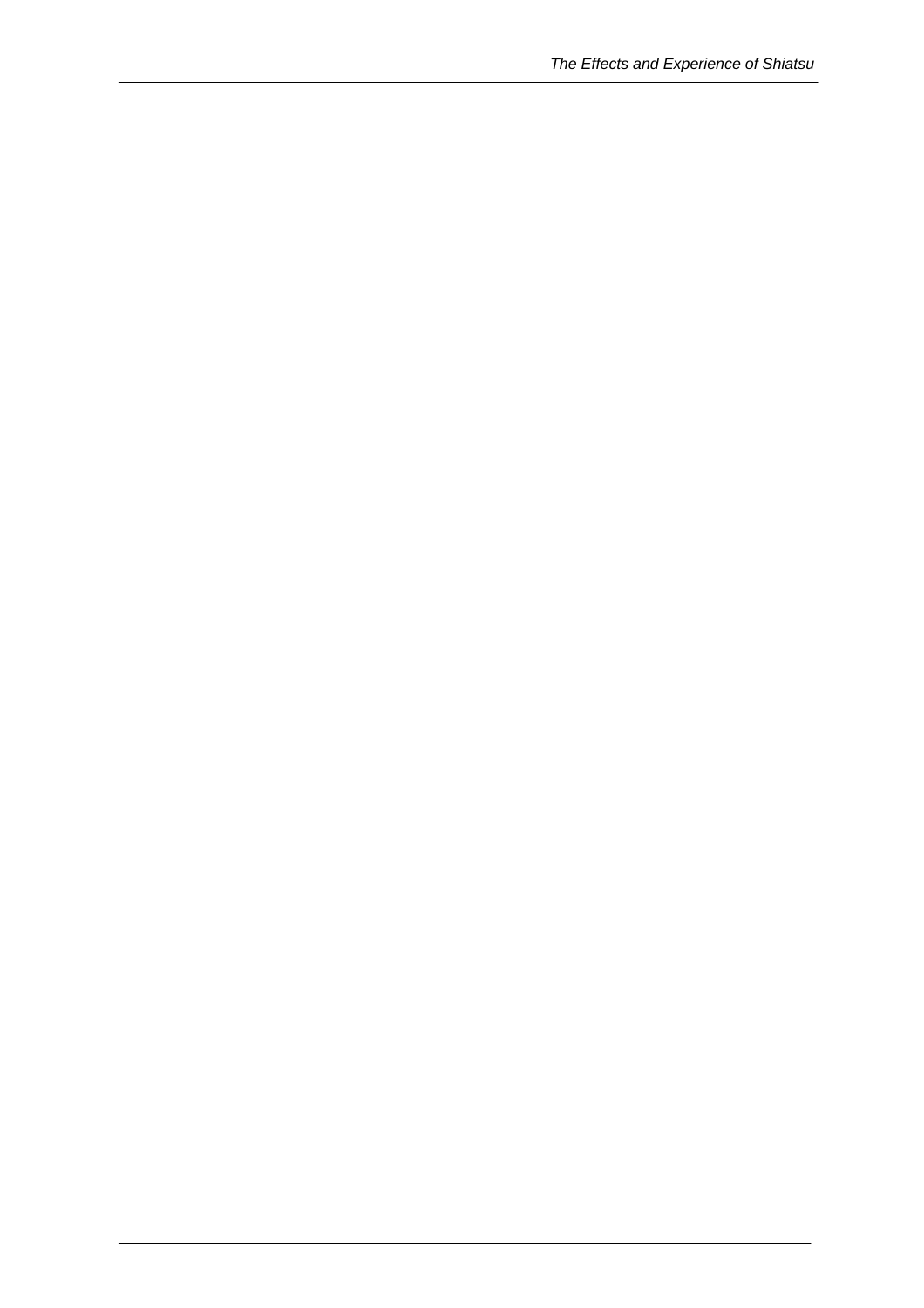## **CONTENTS**

| SECTION ONE: STUDY DESIGN AND THEORETICAL FRAMEWORK OF SHIATSU4                 |    |
|---------------------------------------------------------------------------------|----|
|                                                                                 |    |
|                                                                                 |    |
|                                                                                 |    |
|                                                                                 |    |
|                                                                                 |    |
|                                                                                 |    |
|                                                                                 |    |
|                                                                                 |    |
|                                                                                 |    |
|                                                                                 |    |
|                                                                                 |    |
|                                                                                 |    |
|                                                                                 |    |
|                                                                                 |    |
|                                                                                 |    |
| Chapter Three: Understanding the Findings through the Lens of Shiatsu's Guiding |    |
|                                                                                 |    |
|                                                                                 |    |
|                                                                                 |    |
|                                                                                 |    |
|                                                                                 |    |
|                                                                                 | 24 |
| Chapter Four: Study Participants and Study Representativeness  25               |    |
|                                                                                 |    |
|                                                                                 |    |
|                                                                                 |    |
|                                                                                 |    |
|                                                                                 |    |
|                                                                                 |    |
|                                                                                 |    |
|                                                                                 |    |
|                                                                                 |    |
| Reasons for Having Shiatsu Treatment and Associated Symptoms  31                |    |
| Continuing Use of Shiatsu over the Six-Month Follow-Up Period33                 |    |
|                                                                                 |    |
|                                                                                 |    |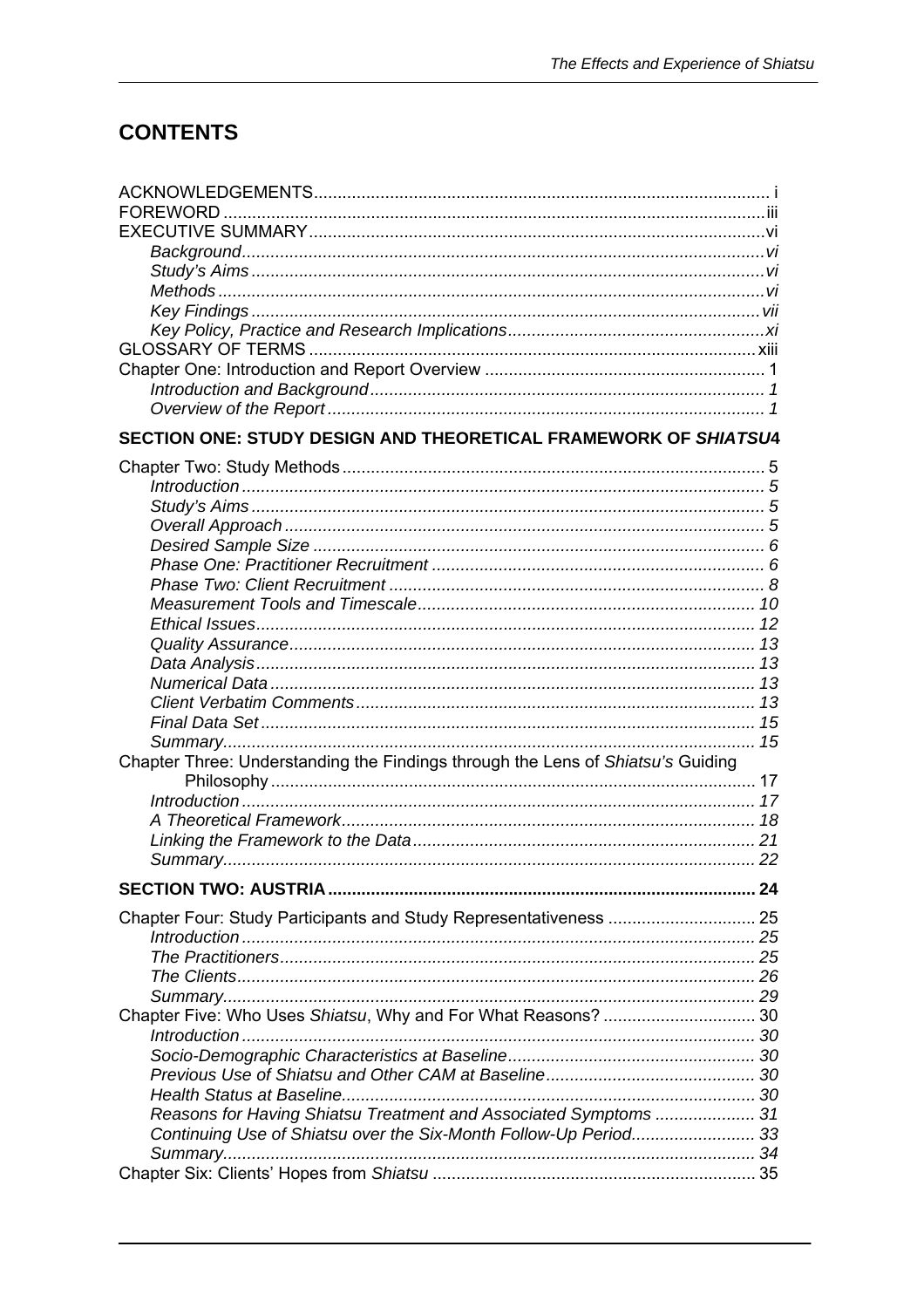| Chapter Nine: Evidence of Effectiveness: Shiatsu-Specific Effects  58           |  |
|---------------------------------------------------------------------------------|--|
|                                                                                 |  |
|                                                                                 |  |
|                                                                                 |  |
|                                                                                 |  |
|                                                                                 |  |
|                                                                                 |  |
|                                                                                 |  |
| Chapter Ten: Evidence of Effectiveness: Take-Up of Advice and Changes Made  65  |  |
|                                                                                 |  |
|                                                                                 |  |
|                                                                                 |  |
|                                                                                 |  |
|                                                                                 |  |
|                                                                                 |  |
| Chapter Eleven: Evidence of Effectiveness: Expectations and Satisfaction  72    |  |
|                                                                                 |  |
|                                                                                 |  |
|                                                                                 |  |
| Summary                                                                         |  |
| Chapter Twelve: Uses and Change of Use of Other Health Care Providers: Economic |  |
|                                                                                 |  |
|                                                                                 |  |
| Use of Other Health Care Providers for Any of These Problems 74                 |  |
|                                                                                 |  |
|                                                                                 |  |
| Chapter Four: Study Participants and Study Representativeness  78               |  |
|                                                                                 |  |
|                                                                                 |  |
|                                                                                 |  |
|                                                                                 |  |
|                                                                                 |  |
|                                                                                 |  |
|                                                                                 |  |
|                                                                                 |  |
|                                                                                 |  |
| Chapter Five: Who Uses Shiatsu, Why and For What Reasons?  83                   |  |
|                                                                                 |  |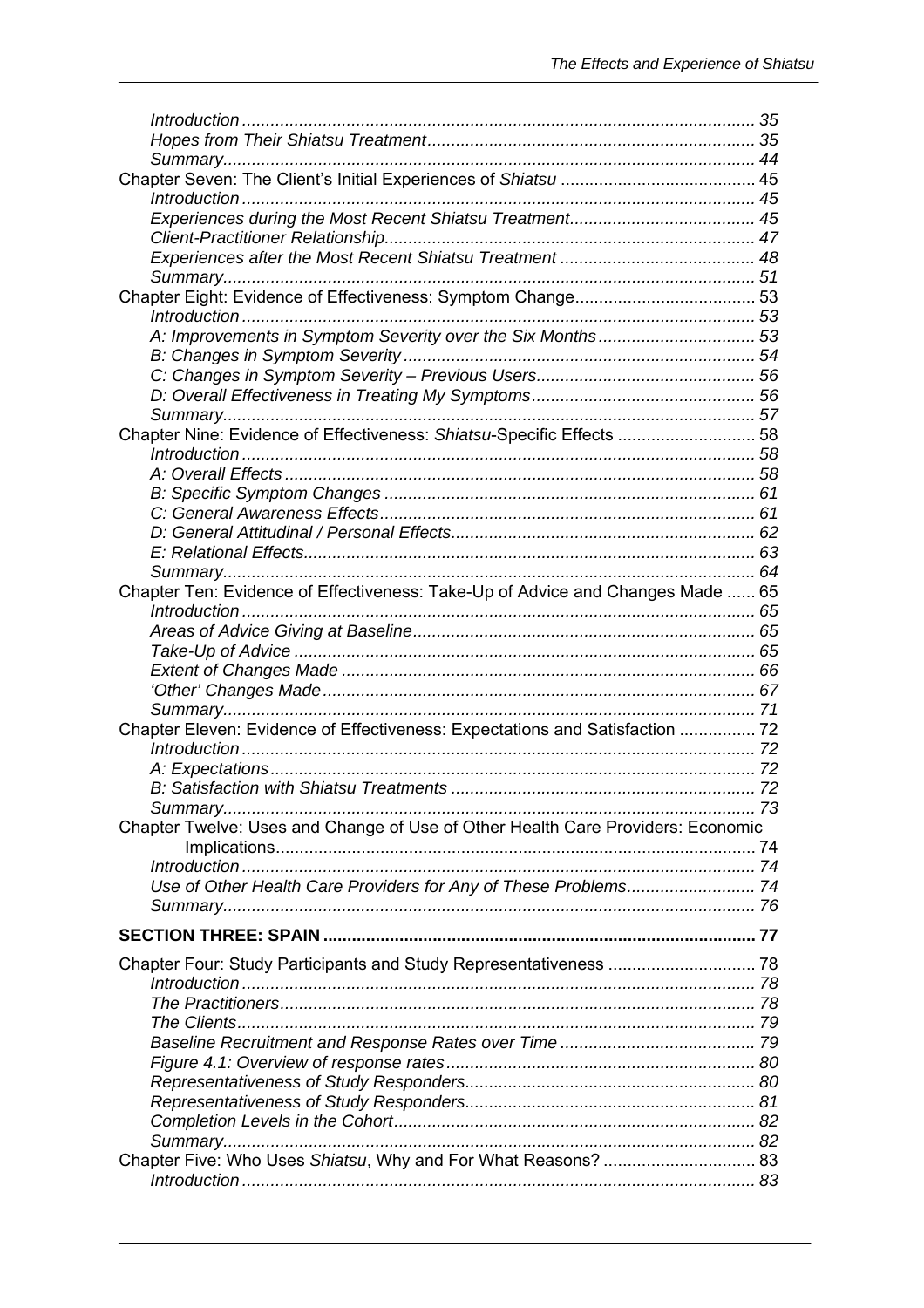| Reasons for Having Shiatsu Treatment and Associated Symptoms  84                |  |
|---------------------------------------------------------------------------------|--|
| Symptoms as Reasons over the Six-Month Follow-up Period 85                      |  |
| Continuing Use of Shiatsu over the Six-Month Follow-Up Period 87                |  |
|                                                                                 |  |
|                                                                                 |  |
|                                                                                 |  |
|                                                                                 |  |
|                                                                                 |  |
|                                                                                 |  |
|                                                                                 |  |
|                                                                                 |  |
|                                                                                 |  |
|                                                                                 |  |
|                                                                                 |  |
|                                                                                 |  |
| Introduction                                                                    |  |
| A: Improvements in Symptom Severity over the Six Months 101                     |  |
|                                                                                 |  |
|                                                                                 |  |
|                                                                                 |  |
|                                                                                 |  |
| Chapter Nine: Evidence of Effectiveness: Shiatsu-Specific Effects  105          |  |
|                                                                                 |  |
|                                                                                 |  |
|                                                                                 |  |
|                                                                                 |  |
|                                                                                 |  |
|                                                                                 |  |
| Chapter Ten: Evidence of Effectiveness: Take-Up of Advice and Changes Made  111 |  |
|                                                                                 |  |
|                                                                                 |  |
|                                                                                 |  |
|                                                                                 |  |
|                                                                                 |  |
|                                                                                 |  |
| Chapter Eleven: Evidence of Effectiveness: Expectations and Satisfaction  117   |  |
|                                                                                 |  |
|                                                                                 |  |
|                                                                                 |  |
|                                                                                 |  |
| Chapter Twelve: Uses and Change of Use of Other Health Care Providers: Economic |  |
|                                                                                 |  |
|                                                                                 |  |
| Use of Other Health Care Providers for Any of These Problems 119                |  |
|                                                                                 |  |
|                                                                                 |  |
| Chapter Four: Study Participants and Study Representativeness  123              |  |
|                                                                                 |  |
|                                                                                 |  |
|                                                                                 |  |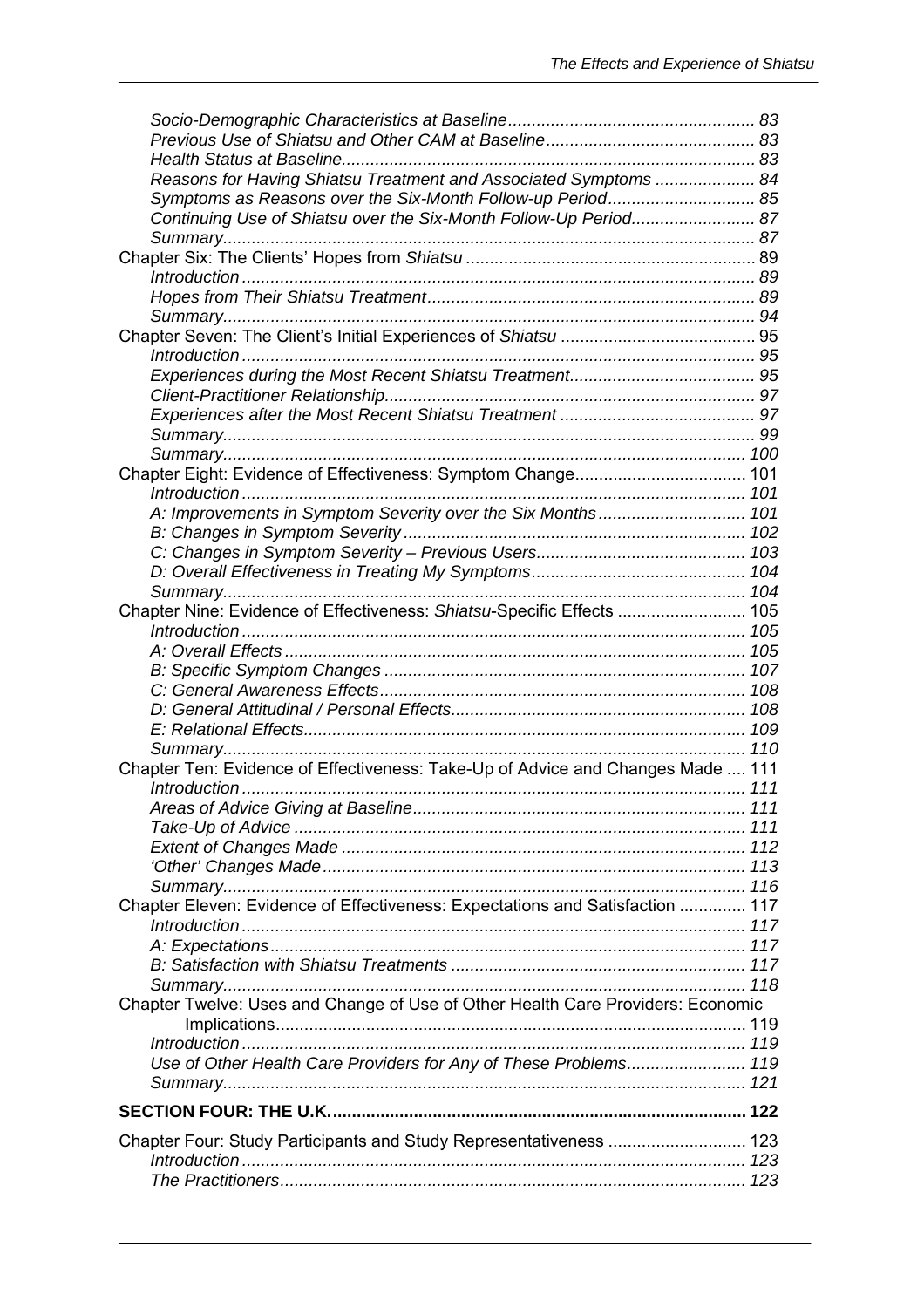| Chapter Five: Who Uses Shiatsu, Why and For What Reasons? 128                   |  |
|---------------------------------------------------------------------------------|--|
|                                                                                 |  |
|                                                                                 |  |
|                                                                                 |  |
|                                                                                 |  |
| Reasons for Having Shiatsu Treatment and Associated Symptoms  129               |  |
|                                                                                 |  |
| Symptoms as Reasons for Accessing Shiatsu at Baseline 130                       |  |
| Symptoms as Reasons over the Six-Month Follow-up Period 130                     |  |
| Continuing Use of Shiatsu over the Six-Month Follow-Up Period 132               |  |
|                                                                                 |  |
|                                                                                 |  |
|                                                                                 |  |
|                                                                                 |  |
|                                                                                 |  |
|                                                                                 |  |
|                                                                                 |  |
|                                                                                 |  |
|                                                                                 |  |
|                                                                                 |  |
|                                                                                 |  |
| Chapter Eight: Evidence of Effectiveness: Symptom Change 151                    |  |
|                                                                                 |  |
| A: Improvements in Symptom Severity over the Six Months 151                     |  |
|                                                                                 |  |
|                                                                                 |  |
|                                                                                 |  |
|                                                                                 |  |
| Chapter Nine: Evidence of Effectiveness: Shiatsu-Specific Effects  156          |  |
|                                                                                 |  |
|                                                                                 |  |
|                                                                                 |  |
|                                                                                 |  |
|                                                                                 |  |
|                                                                                 |  |
|                                                                                 |  |
| Chapter Ten: Evidence of Effectiveness: Take-Up of Advice and Changes Made  163 |  |
|                                                                                 |  |
|                                                                                 |  |
|                                                                                 |  |
|                                                                                 |  |
|                                                                                 |  |
|                                                                                 |  |
| Chapter Eleven: Evidence of Effectiveness: Expectations and Satisfaction  171   |  |
|                                                                                 |  |
|                                                                                 |  |
|                                                                                 |  |
|                                                                                 |  |
|                                                                                 |  |
| Chapter Twelve: Uses and Change of Use of Other Health Care Providers: Economic |  |
|                                                                                 |  |
|                                                                                 |  |
| Use of Other Health Care Providers for Any of These Problems 173                |  |
|                                                                                 |  |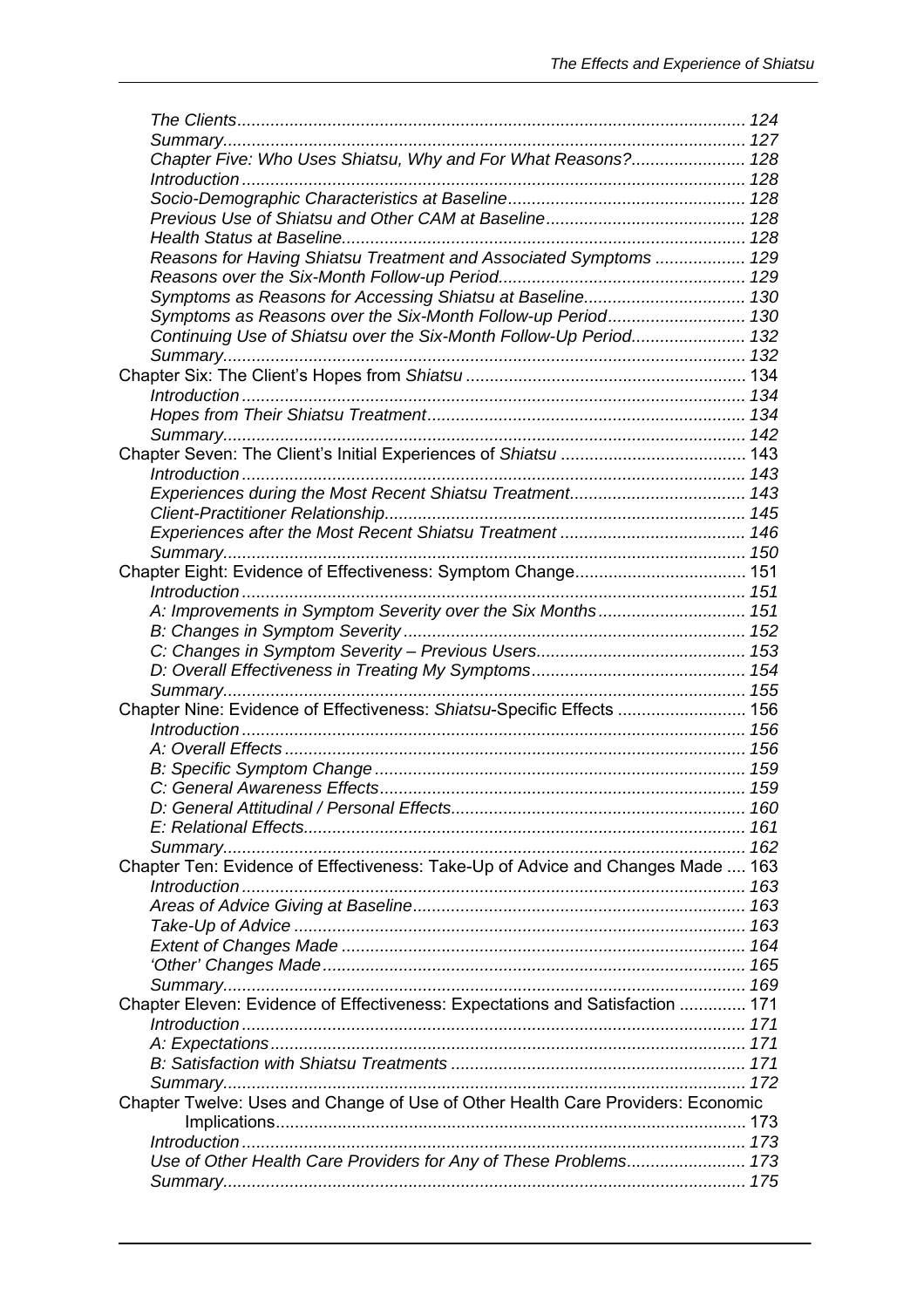| Chapter Thirteen: Aspects of Safety, Negative Responses and Adverse Events to Shiatsu |  |
|---------------------------------------------------------------------------------------|--|
|                                                                                       |  |
|                                                                                       |  |
|                                                                                       |  |
|                                                                                       |  |
|                                                                                       |  |
|                                                                                       |  |
|                                                                                       |  |
| Type 2: Transitional Effect (Client-Perceived and Theory-Consistent) 188              |  |
| Type 3: Transitional Effect (Theory and Experientially Consistent)  191               |  |
|                                                                                       |  |
| Type 5: Potentially Adverse Event and Risk to Client Safety 196                       |  |
|                                                                                       |  |
|                                                                                       |  |
|                                                                                       |  |
|                                                                                       |  |
|                                                                                       |  |
|                                                                                       |  |
|                                                                                       |  |
|                                                                                       |  |
|                                                                                       |  |
|                                                                                       |  |
|                                                                                       |  |
|                                                                                       |  |
|                                                                                       |  |
|                                                                                       |  |
|                                                                                       |  |
|                                                                                       |  |
|                                                                                       |  |
|                                                                                       |  |
|                                                                                       |  |
|                                                                                       |  |
| Chapter Fifteen: Conclusions and Key Messages for Policy and Practice 219             |  |
|                                                                                       |  |
|                                                                                       |  |
|                                                                                       |  |
|                                                                                       |  |
|                                                                                       |  |
|                                                                                       |  |
|                                                                                       |  |
|                                                                                       |  |
|                                                                                       |  |
|                                                                                       |  |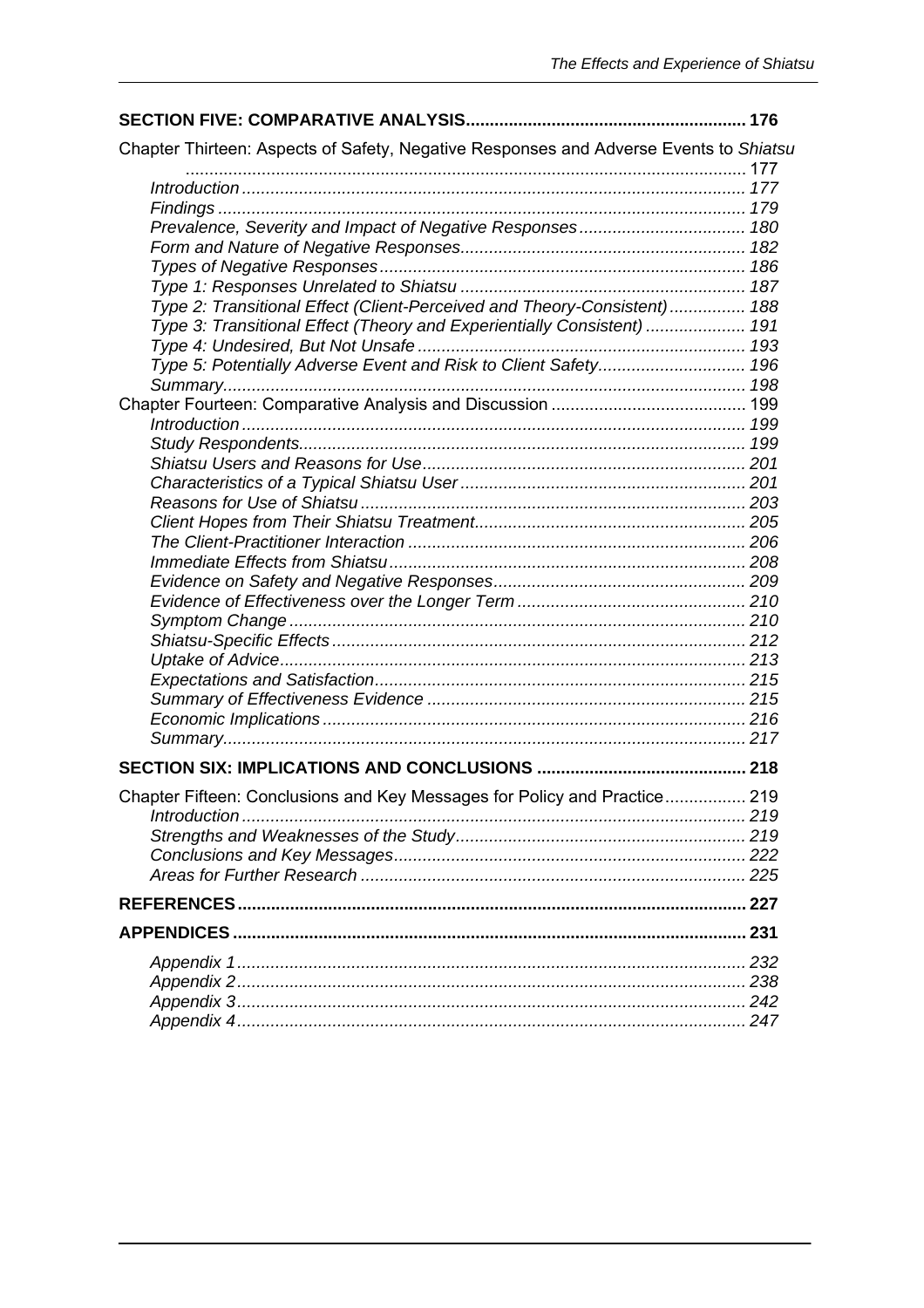## **Index of Figures**

| <b>Figures - Section 1</b>                                                          |  |
|-------------------------------------------------------------------------------------|--|
|                                                                                     |  |
|                                                                                     |  |
| <b>Figures - Section 2 (Austria)</b>                                                |  |
|                                                                                     |  |
|                                                                                     |  |
|                                                                                     |  |
|                                                                                     |  |
|                                                                                     |  |
|                                                                                     |  |
|                                                                                     |  |
|                                                                                     |  |
|                                                                                     |  |
| <b>Figures - Section 3 (Spain)</b>                                                  |  |
|                                                                                     |  |
|                                                                                     |  |
|                                                                                     |  |
|                                                                                     |  |
|                                                                                     |  |
| <b>Figures - Section 4 (UK)</b>                                                     |  |
|                                                                                     |  |
|                                                                                     |  |
|                                                                                     |  |
|                                                                                     |  |
|                                                                                     |  |
|                                                                                     |  |
|                                                                                     |  |
|                                                                                     |  |
|                                                                                     |  |
| <b>Index of Tables</b>                                                              |  |
|                                                                                     |  |
| <b>Tables - Section 2 (Austria)</b>                                                 |  |
|                                                                                     |  |
|                                                                                     |  |
|                                                                                     |  |
| Table 5.3: Symptoms, at 3-Month Follow-up, as Reasons for Accessing Shiatsu 33      |  |
| Table 5.4: Symptoms, at 6-Month Follow-up, as Reasons for Accessing Shiatsu 33      |  |
| Table 5.5: Continuing Use of Shiatsu over the Six-Month Follow-Up Period 34         |  |
|                                                                                     |  |
|                                                                                     |  |
| Table 7.1: 'Positive' Experiences During the Most Recent Shiatsu Treatment 46       |  |
| Table 7.2: 'Negative' Experiences During the Most Recent Shiatsu Treatment47        |  |
|                                                                                     |  |
|                                                                                     |  |
| Table 7.5: 'Positive' Feelings after the Most Recent Shiatsu Treatment50            |  |
| Table 7.6: Possibly 'Negative' Feelings after the Most Recent Shiatsu Treatment51   |  |
|                                                                                     |  |
| Table 8.2: Adjusted Potential Effect over Time: Baseline to Three and Six Months 55 |  |
|                                                                                     |  |
| Table 8.4: Specific Symptom Change Effects of Shiatsu over the Six Months 57        |  |
|                                                                                     |  |
| Table 9.2: Health Status at Three and Six Months, compared to Baseline59            |  |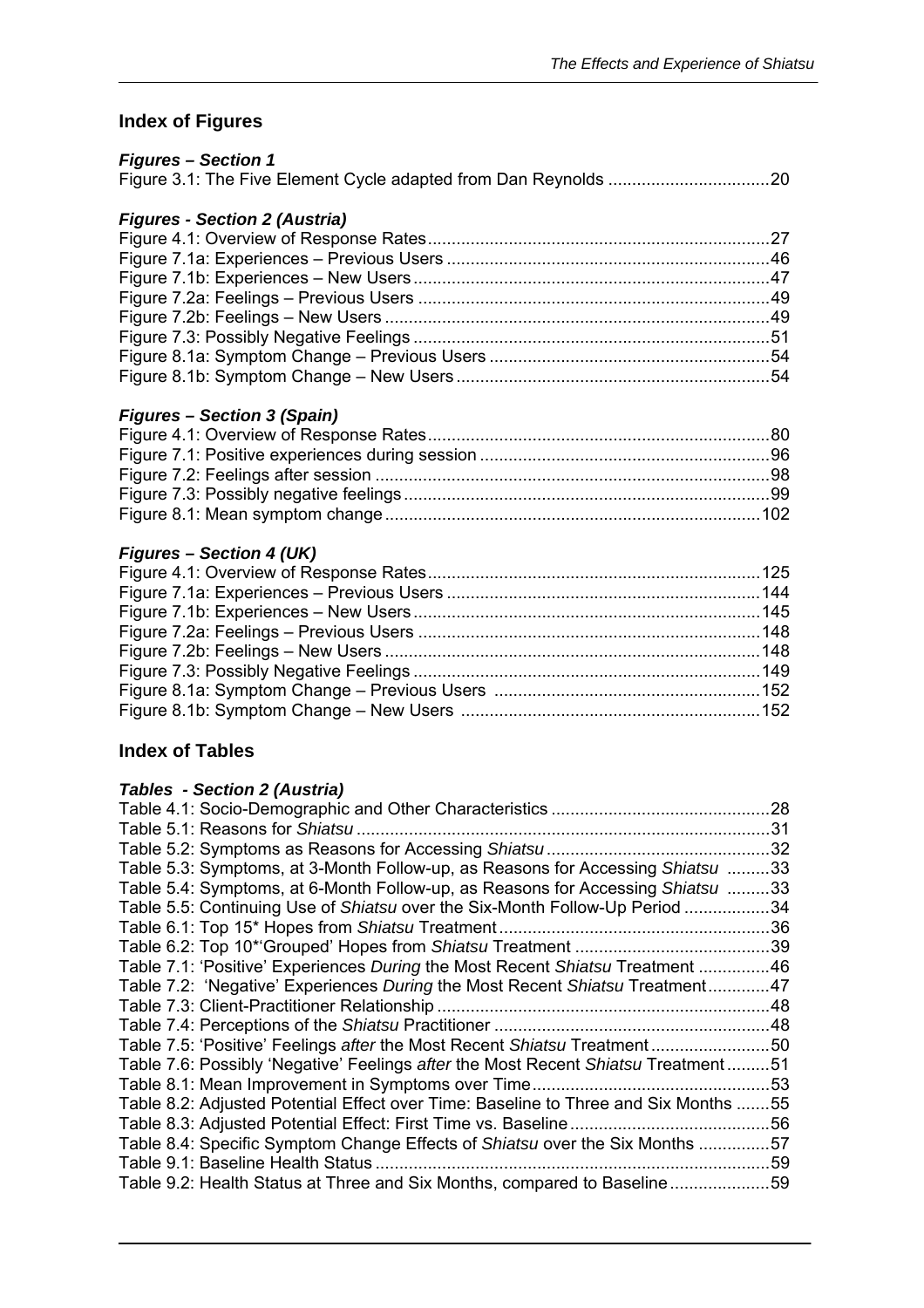| Table 9.4: Specific Symptom Change Effects of Shiatsu over the Six Months 61            |  |
|-----------------------------------------------------------------------------------------|--|
| Table 9.5: General Awareness Effects of Shiatsu over the Six Months  62                 |  |
| Table 9.6: General Attitudinal/Personal Effects of Shiatsu over the Six Months63        |  |
|                                                                                         |  |
|                                                                                         |  |
|                                                                                         |  |
|                                                                                         |  |
|                                                                                         |  |
| Table 12.1: Visits to a Family Physician/Hospital, Medication Use and Days off Work75   |  |
| Table 12.2: Use of Other Conventional Medicine, CAM and Medication 75                   |  |
|                                                                                         |  |
| Tables - Section 3 (Spain)                                                              |  |
|                                                                                         |  |
|                                                                                         |  |
|                                                                                         |  |
| Table 5.3: Symptoms, at 3-Month Follow-up, as Reasons for Accessing Shiatsu 86          |  |
| Table 5.4: Symptoms, at 6-Month Follow-up, as Reasons for Accessing Shiatsu 86          |  |
| Table 5.5: Continuing Use of Shiatsu over the Six-Month Follow-Up Period 87             |  |
|                                                                                         |  |
|                                                                                         |  |
| Table 7.1: Experiences During the Most Recent Shiatsu Treatment95                       |  |
| Table 7.2: 'Negative' Experiences During the Most Recent Shiatsu Treatment96            |  |
|                                                                                         |  |
|                                                                                         |  |
| Table 7.5: 'Positive' Feelings after the Most Recent Shiatsu Treatment98                |  |
| Table 7.6: Possibly 'Negative' Feelings after the Most Recent Shiatsu Treatment99       |  |
|                                                                                         |  |
| Table 8.2: Adjusted Potential Effect over Time: Baseline to Three and Six Months 103    |  |
|                                                                                         |  |
| Table 8.4: Specific Symptom Change Effects of Shiatsu over the Six Months 104           |  |
|                                                                                         |  |
| Table 9.2: Health Status at Three and Six Months, compared to Baseline106               |  |
|                                                                                         |  |
| Table 9.4: Specific Symptom Change Effects of Shiatsu over the Six Months  107          |  |
| Table 9.5: General Awareness Effects of Shiatsu over the Six Months  108                |  |
| Table 9.6: General Attitudinal/Personal Effects of Shiatsu over the Six Months109       |  |
|                                                                                         |  |
|                                                                                         |  |
|                                                                                         |  |
|                                                                                         |  |
|                                                                                         |  |
| Table 12.1: Visits to a Family Physician/Hospital, Medication Use and Days off Work.120 |  |
| Table 12.2: Use of Other Conventional Medicine, CAM and Medication 121                  |  |
|                                                                                         |  |
|                                                                                         |  |
| Tables - Section 4 (UK)                                                                 |  |
|                                                                                         |  |
|                                                                                         |  |
|                                                                                         |  |

| Table 5.3: Symptoms, at 3-Month Follow-up, as Reasons for Accessing Shiatsu 131 |  |
|---------------------------------------------------------------------------------|--|
| Table 5.4: Symptoms, at 6-Month Follow-up, as Reasons for Accessing Shiatsu 131 |  |
| Table 5.5: Continuing Use of Shiatsu over the Six-Month Follow-Up Period 132    |  |
|                                                                                 |  |
|                                                                                 |  |
| Table 7.1: 'Positive' Experiences During the Most Recent Shiatsu Treatment  144 |  |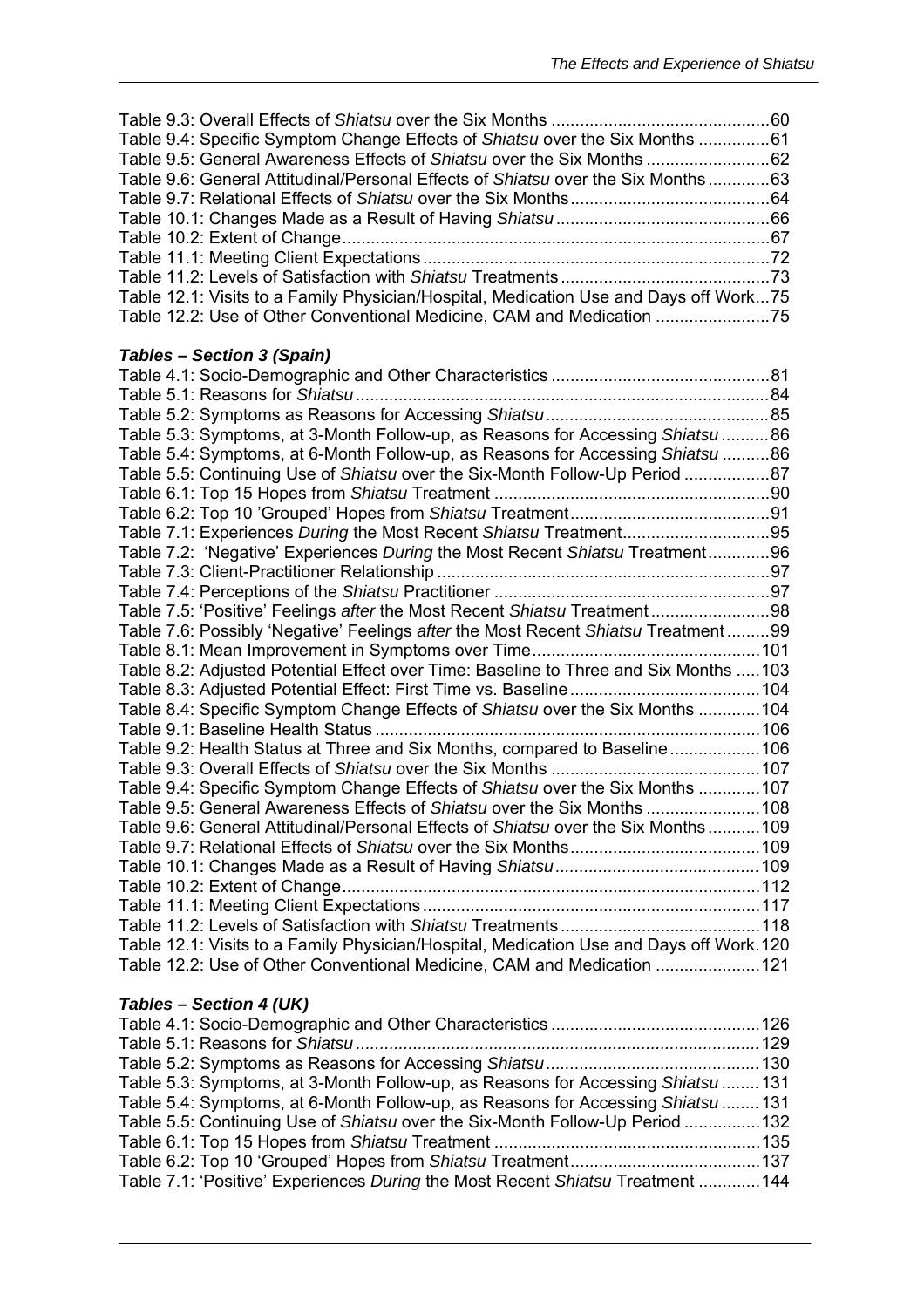| Table 7.2: 'Negative' Experiences During the Most Recent Shiatsu Treatment145           |  |
|-----------------------------------------------------------------------------------------|--|
|                                                                                         |  |
|                                                                                         |  |
| Table 7.5: 'Positive' Feelings after the Most Recent Shiatsu Treatment147               |  |
| Table 7.6: Possibly 'Negative' Feelings after the Most Recent Shiatsu Treatment149      |  |
|                                                                                         |  |
| Table 8.2: Adjusted Potential Effect over Time: Baseline to Three and Six Months 153    |  |
|                                                                                         |  |
| Table 8.4: Specific Symptom Change Effects of Shiatsu over the Six Months 154           |  |
|                                                                                         |  |
| Table 9.2: Health Status at Three and Six Months, compared to Baseline157               |  |
|                                                                                         |  |
| Table 9.4: Specific Symptom Change Effects of Shiatsu over the Six Months 159           |  |
| Table 9.5: General Awareness Effects of Shiatsu over the Six Months160                  |  |
| Table 9.6: General Attitudinal/Personal Effects of Shiatsu over the Six Months161       |  |
|                                                                                         |  |
|                                                                                         |  |
|                                                                                         |  |
|                                                                                         |  |
|                                                                                         |  |
| Table 12.1: Visits to a Family Physician/Hospital, Medication Use and Days off Work.174 |  |
| Table 12.2: Use of Other Conventional Medicine, CAM and Medication 174                  |  |
|                                                                                         |  |
| <b>Tables - Section 5</b>                                                               |  |
|                                                                                         |  |
|                                                                                         |  |
|                                                                                         |  |
|                                                                                         |  |
|                                                                                         |  |
|                                                                                         |  |
| Table 13.7: Negative Responses (All Countries and Time Points)185                       |  |
| Table 13.8: Response Types across Data Collection Points by Country 186                 |  |
| Table 14.1: Overview of Response Rates and Representativeness 200                       |  |
|                                                                                         |  |
|                                                                                         |  |
|                                                                                         |  |
| Table 14.5: The Client-Practitioner Relationship and Perception of the Treatment        |  |

Environment ..................................................................................................................207 Table 14.6: Immediate 'Positive' Effects........................................................................208 Table 14.7: Immediate 'Possibly Negative' Effects........................................................209 Table 14.8: Overview of Findings on Symptom Change ...............................................211 Table 14.9: Overview of Findings on *Shiatsu-*Specific Effects at Six Months ...............212 Table 14.9: Advice and Uptake of Advice......................................................................214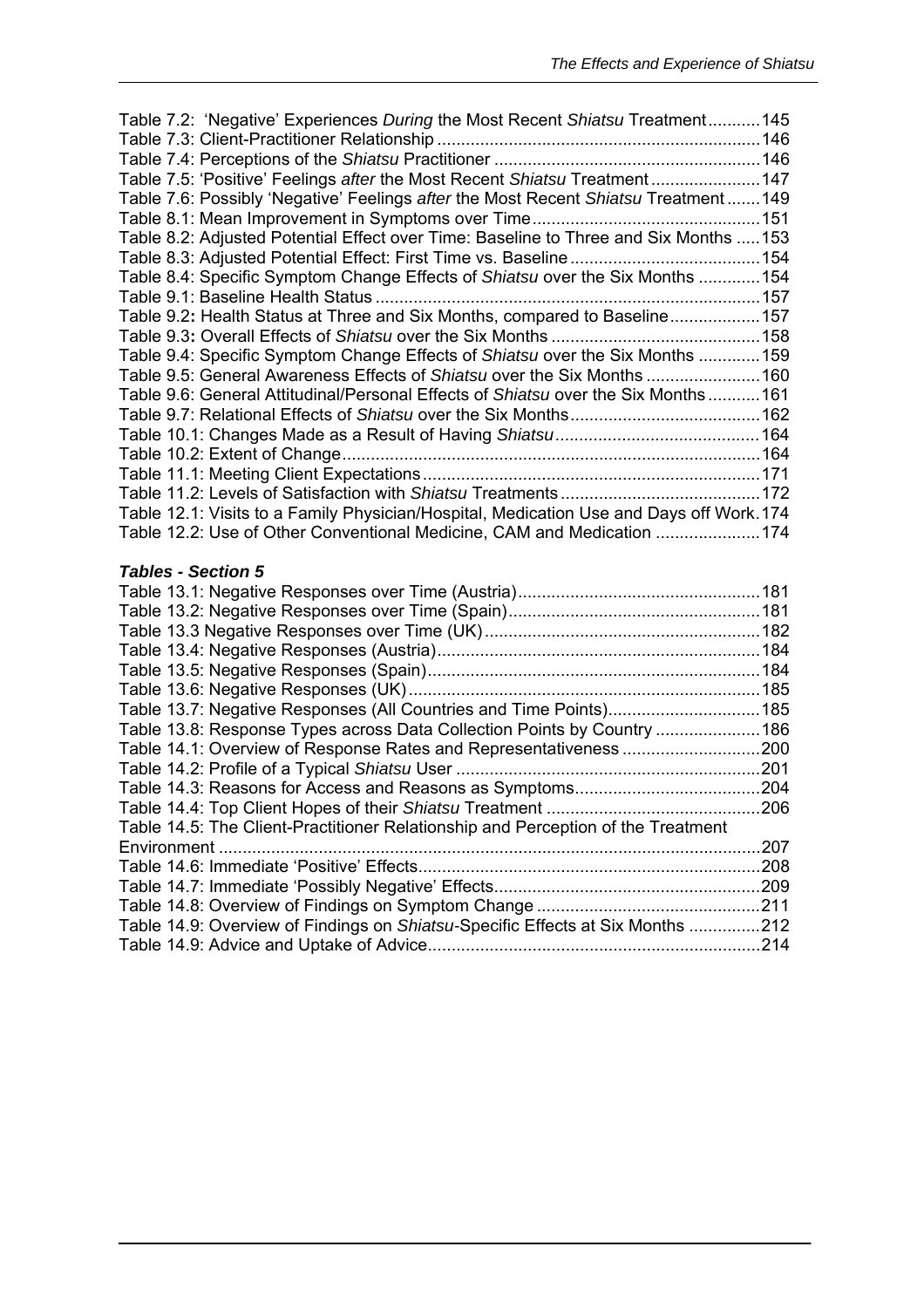## <span id="page-12-0"></span>**ACKNOWLEDGEMENTS**

This study would not have been possible without the involvement and collaboration of many parties.

First and foremost are the members of the *shiatsu* national associations who took part in the study, agreeing to follow the study protocol, giving time to talk to clients about the study, giving out information packs, and themselves completing a questionnaire. Of equal and critical importance are the clients themselves, agreeing to complete the four questionnaires over a six-month period. Without both of these sets of people, there would be no study and no data to report. I hope that the report itself demonstrates the value of their involvement.

Secondly, the officers of Österreichischen Dachverband für *Shiatsu* (Austria), Asociación de Profesionales de *Shiatsu* de España (Spain) and *Shiatsu* Society UK (UK) for sending out the invitation letter to practitioners and activities to engage practitioners in the study. Grateful acknowledgement is also made to the country contact points - Astrid Polletin (Austria); Brian Carling (Spain); and David Home (UK) - for their continued assistance and support.

Thirdly, all the project documentation was translated into German and Spanish, and client comments on the questionnaires translated into English, as well as some communications from participating practitioners. Grateful acknowledgement is made to Marina Bilak (English-German-English), Gillian Hall (English-Spanish-English), Astrid Polletin (Austria) and Rosa Mas Giralt (English-Spanish-English), a PhD researcher at the University of Leeds.

Fourthly, thanks to the funder, the European *Shiatsu* Federation (ESF), enabling the study to be done, itself receiving donations from *shiatsu* practitioners in many European countries, including Austria, Belgium, the Czech Republic, Germany, Greece, Ireland, Spain, Sweden and the UK. Practitioner funding for such a research study is a compliment to the practitioners themselves, wanting to add to understanding of their own practice and further the work of *shiatsu* for the public's health.

Fifthly, as Principal Investigator for the project, I would like to express a personal thanks and acknowledgement to the long lasting and ongoing support from and collaboration with Seamus Connolly, first as President of the ESF, and subsequently as the research coordinator for the ESF to the project. Within the ESF, Seamus was instrumental in developing the original concept to undertake research into the safety and effectiveness of *shiatsu* in a manner that was sensitive to its philosophy and practice, and in following this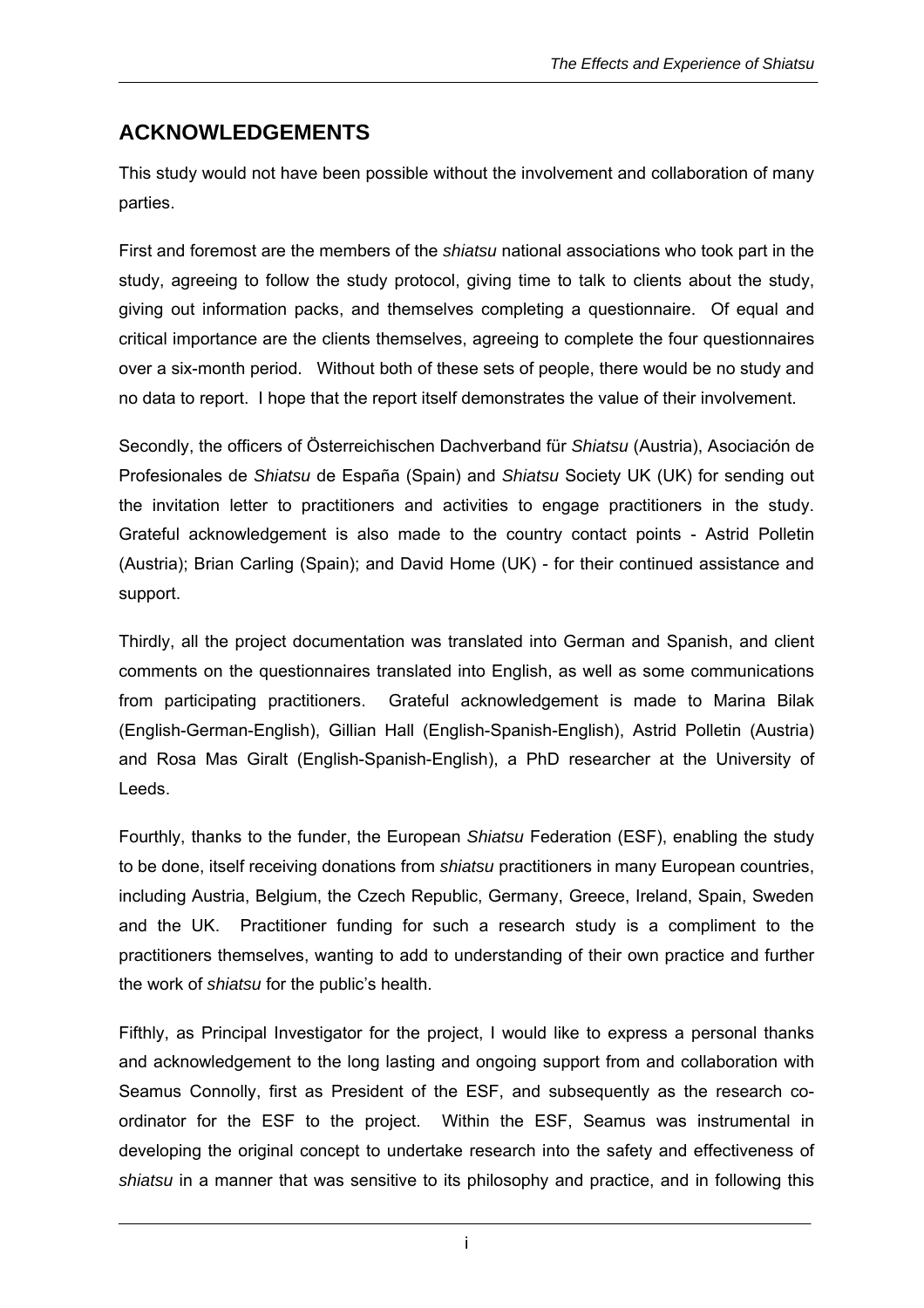through to commission a set of University-led research projects. He also was a leading figure in the funding raising process for the research. His involvement with myself began with initial discussions over doing the research, leading to the earlier exploratory study and culminating in the current three-country European longitudinal cohort study.

Sixthly, I would like to thank members of the Advisory Group, which met on two occasions, for their comments and advice: namely, David Home (UK), Eva Krejcova (Czech Republic), Professor Kate Thomas (University of Leeds), Lisa Esmonde (University of Leeds), Professor Nicola Robinson (Thames Valley University) and Seamus Connolly (ESF).

Finally, this report is the product of collaborative working between research colleagues. Firstly, Hannah Mackay who was the researcher on Phase One, part of whose output was the set of questionnaires used in the current study. Secondly, Ruth Allcroft at the School of Healthcare, University of Leeds, who both ably and highly efficiently established the sets of databases of practitioners and clients, incoming and outgoing communications and despatch of questionnaires and protocol documentation; and most recently, the design and highly professional layout of the report. Thirdly, Rosa Mas Giralt, research assistant, who assisted Ruth with questionnaire management and despatch, doing some Spanish translating, and worked with myself to develop and code different aspects of the clients' responses. Fourthly, to Lisa Esmonde, research officer, who worked for three months on the project as a *shiatsu*-researcher, guiding and developing *shiatsu*-informed codings for the client hopes and negative responses and the theoretical framework document. Fifthly, to Claire Hulme, health economist at the University of Leeds, who has undertaken preliminary work exploring some of the economic implications of the data, and for ably assisting in proof reading the final report. Nevertheless, any remaining typographical and other errors are the responsibility of myself, as Principal Investigator.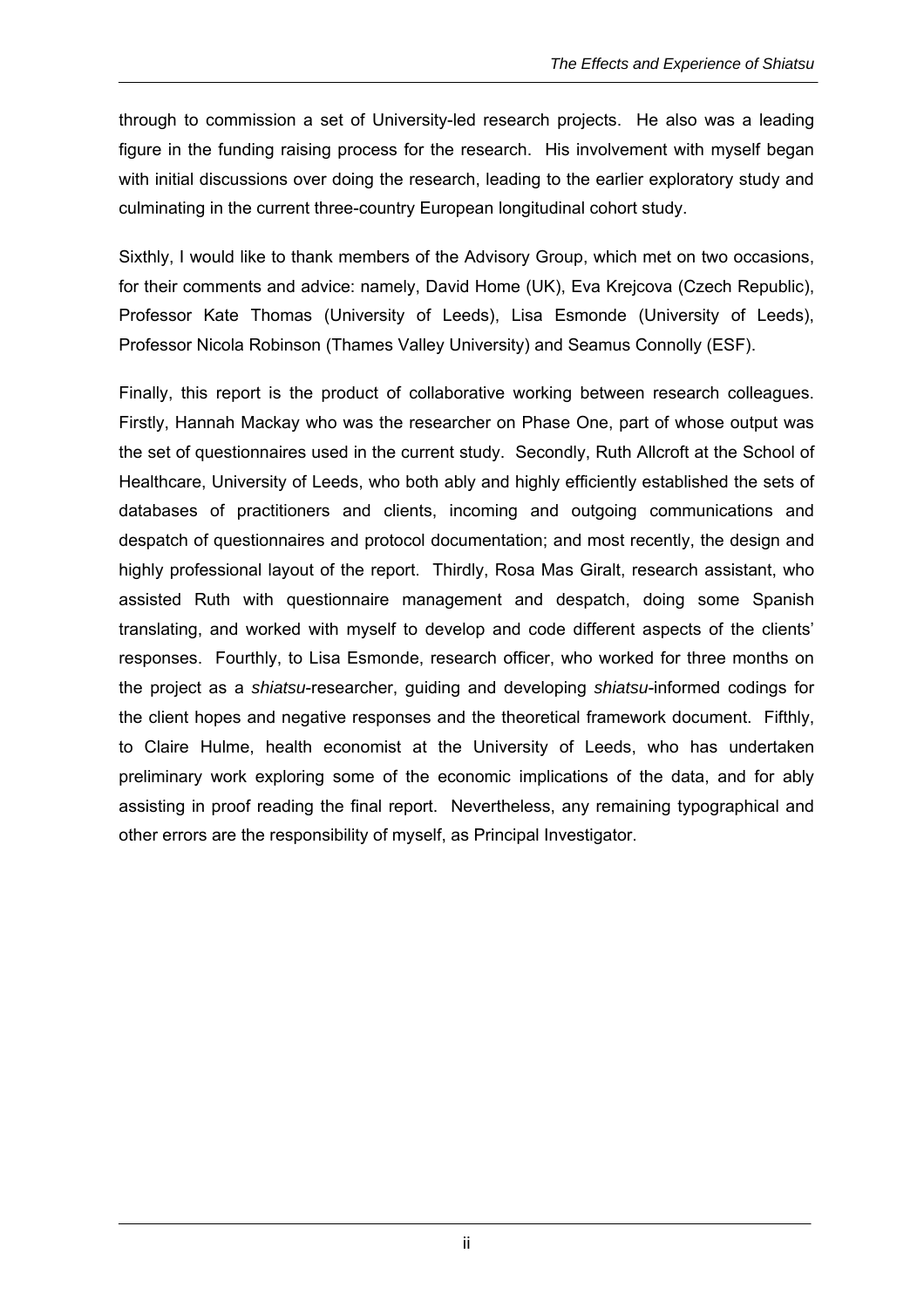## <span id="page-14-0"></span>**FOREWORD**

Complementary health in Europe is practised in a context of political and legal uncertainty with a few notable exceptions. By and large, it is available outside the official health care systems, and only to those who can afford to pay and who have the opportunities to inform themselves. While millions of people use complementary and alternative medicine (CAM) practices, millions of others have no access.

CAM's contribution to health and well being and its role alongside conventional medicine are poorly understood. The scope of application is variable and the differences between the many CAM practices are not well known. There is also significant prejudice to CAM. Practitioners have been prosecuted on legal grounds unconnected to their competence or client complaint. Published research is thin on the ground for many CAM practices, and most of what exists examines them as if they were a form of conventional medicine.

*Shiatsu* is one of the eight disciplines named in the Collins Report adopted by the European Parliament in 1997 (European Parliament 1997) which calls for steps to regulate complementary therapy practice and for more research. Initiatives have been taken by a few member states since, but none are complete. There still has not been a specific research line for CAM in the European Union's (EU) Framework Programmes (FP) 5 to 7. The current programme, FP7, may provide funding for 'translating clinical outcomes into clinical practice, especially addressing patient safety and the better use of medicines (including some aspects of … complementary and alternative medicine).' (European Union 2006: 12)

*Shiatsu* has been practised professionally in Europe for 35 years. While common law allows it to be practised freely in the UK and Ireland, its practice in the rest of Europe, along with most other CAM methods, is tolerated, but without recognition as an independent discipline, or integration into state healthcare systems. This uncertainty has acted as a brake on the progress of *shiatsu*, its professional development, and its use by the public. In the official imagination, in so far as *shiatsu* exists there at all, it rests somewhere between the harmless, the useless or dangerous quackery.

In Japan, where *shiatsu* originated, it has been an officially recognised paramedical practice since 1952. In Europe, it is popular with the public but, until now, there has been no objective evidence for its safety, extensive data on who uses it and why, or an assessment of its benefits. The European Shiatsu Federation, in working to gain the legal 'right to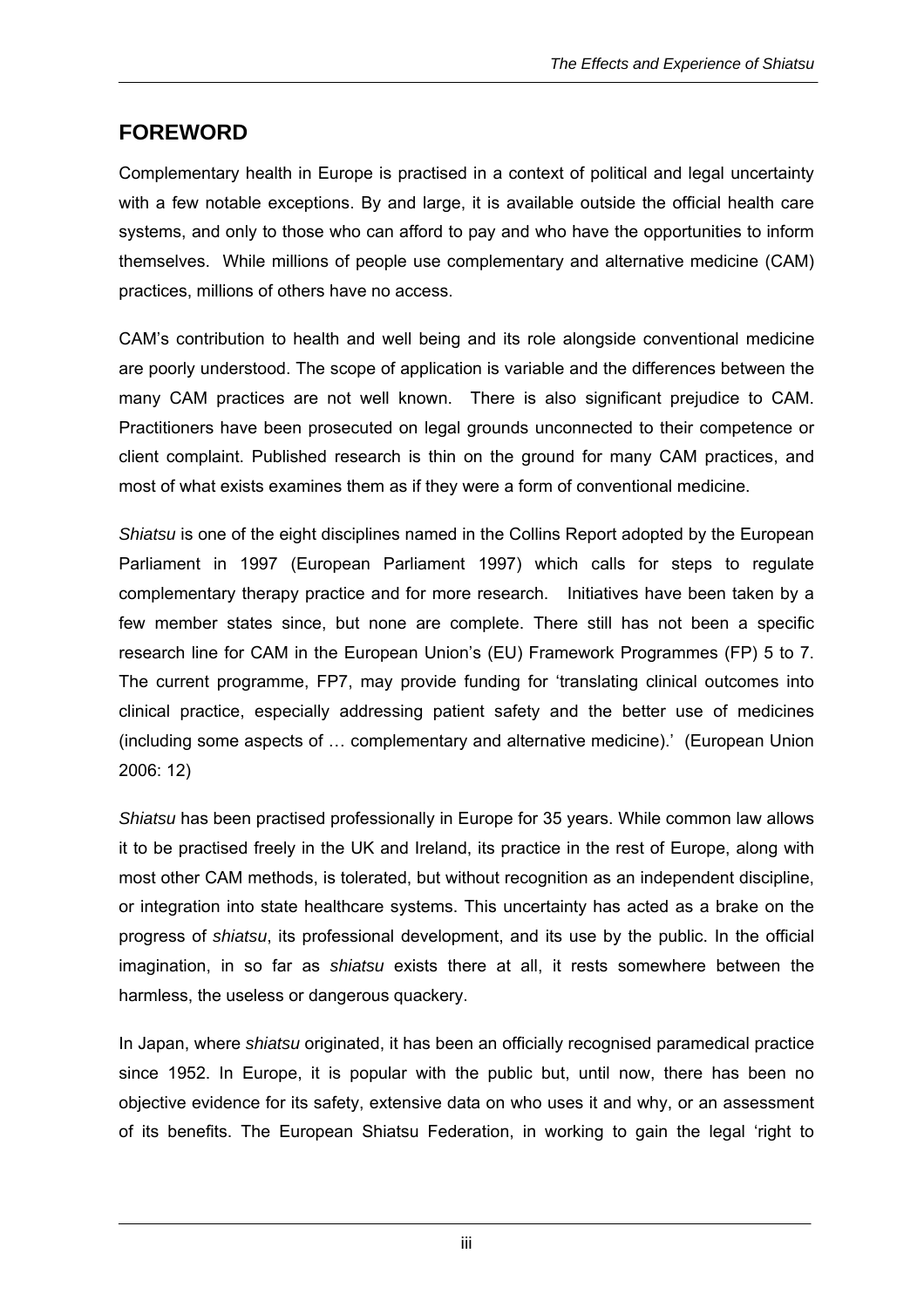practice' *shiatsu* throughout Europe and to promote the highest standards of training and professional practice, saw the need for evidence independent of the profession's view.

There were two big stumbling blocks to the development of a research project: funding and research methodology. Firstly, how to research a practice that occurs within the energetic relationship between the practitioner and the client? Secondly, how to study something that in its nature is subjective and intuitive, does not use tools or internal interventions, is very broad in its guiding philosophy and area of application and has an impact on the physical, emotional and mental aspects of the client? One challenge was to develop a methodology that, while being objective, would not remove itself from essential features of the *shiatsu* process but be able to study it from the inside out and not compromise the integrity of *shiatsu* treatment. Another challenge was to see how we could get *shiatsu* practitioners, working from a holistic perspective and sceptical about scientific methods, to participate fully in the research process.

We also wanted to examine how we could assess the efficacy of *shiatsu* according to its principles and methods, its scope and limits, and allow the conclusions to speak for themselves. We did not want to set questions that would be valued positively or negatively from any perspective, for example, definitions of health and illness, conventional medicine or health care delivery systems. We wanted the actual client experience and whatever range of responses, effects and benefits that might be found to be revealed.

Given the predominance of randomised controlled trials as a research methodology into human health interventions and the accompanying availability of funding, further challenges were how to find a researcher willing to work with these questions as well as a funding partner. We were aware that though evidence is increasingly sought for acceptance, evidence has to be paid for, but that money is largely given only for where there is already evidence!

After a number of refusals, we found Professor Andrew Long, then at the University of Salford and now at the University of Leeds, ready to take on this delicate and difficult task. This report is a testimony to the collaborative and creative process that he was willing to apply. It is a testimony to a genuinely open and enquiring scientific spirit and mind without which this study could not have been possible. While we could not, in one study, answer all of the questions fully, it may be that the approach and methods designed and set out in the report can be a model for other researchers and CAM modalities.

This study design and the findings in this Report reinforce the value of close collaboration between researchers and practitioners in the development of studies where scientific rigour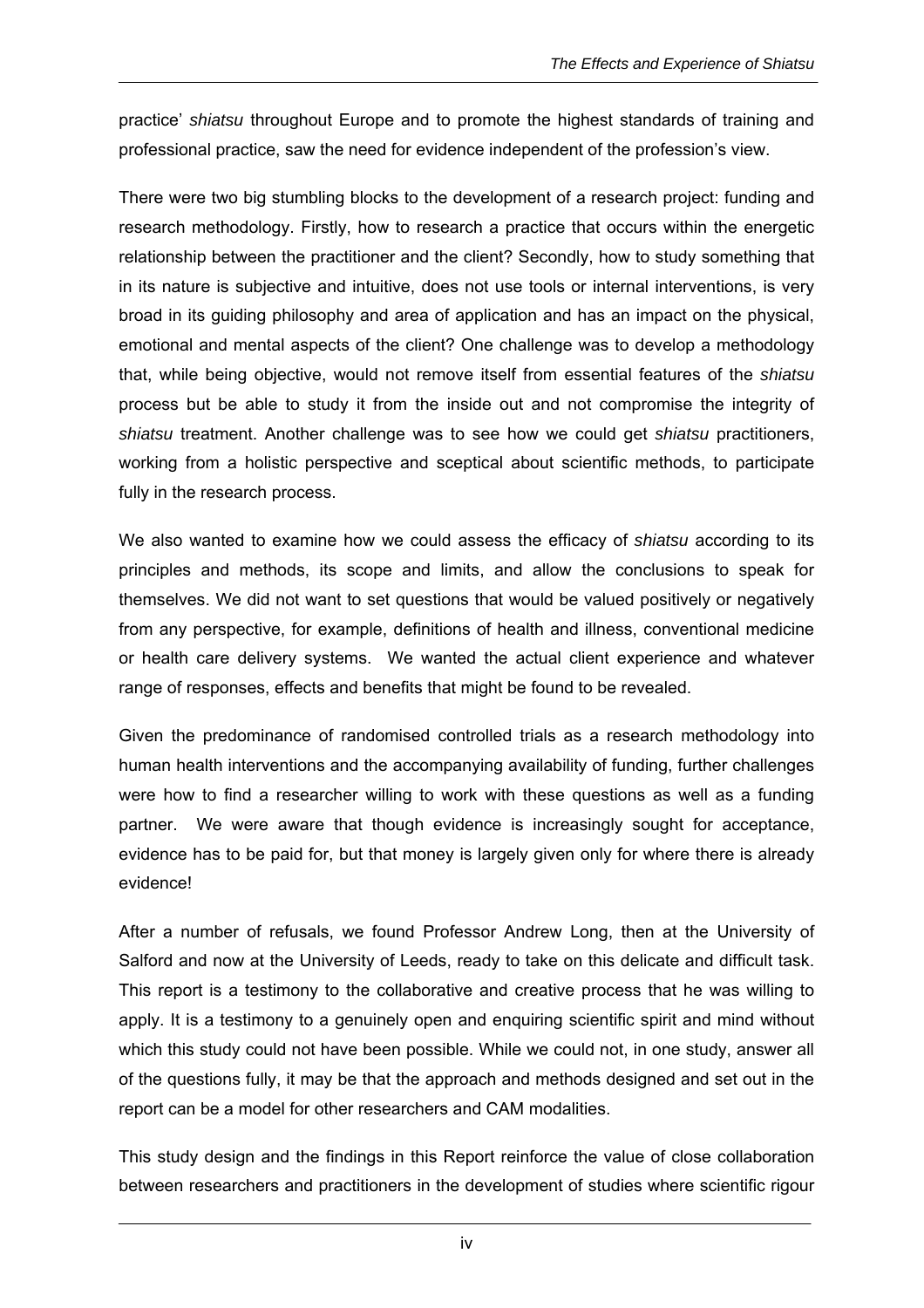is applied, based on a deeper understanding of the nature and scope of the CAM modality under scrutiny. They suggest too the possibility of collaborations where there can be added value for all the stakeholders, and most especially, the public. Such partnerships could also help to open up access to funding agencies. In our own endeavours, a number of funding applications for this project were unsuccessful, such that the research had to be funded entirely from the contributions of practitioners - an act of trust that I hope this report will fully justify.

The findings speak volumes about this ancient art. They validate an intuitive but practical system with contemporary and rational tools, bridging longstanding cultural gaps. Not surprisingly the findings suggest the need for more research. These findings are now offered in service to the public, the profession, researchers and, I hope, policy makers and health care providers.

Finally, a most sincere thank you to all contributors named in the acknowledgements but most of all to Professor Andrew Long for his willingness and ability to shape a research project from the initial germ, for hearing what was different in what we wanted to do, for his dedication above and beyond the call of duty, for his consummate skill in the service of honest enquiry, and for his personal friendliness at all times.

**Seamus Connolly. European Shiatsu Federation Research Co-ordinator**  November  $27<sup>th</sup>$  2008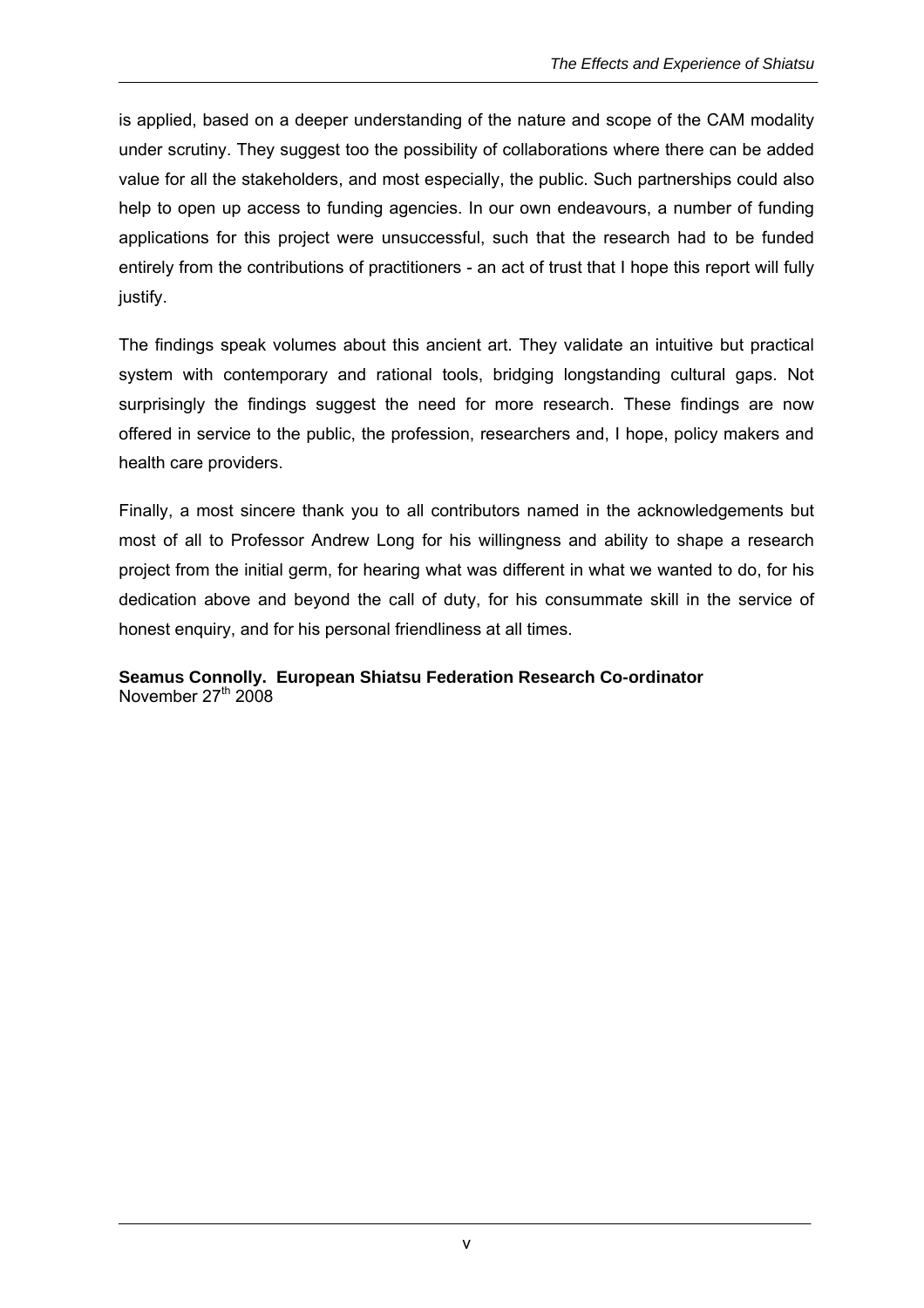## <span id="page-17-0"></span>**EXECUTIVE SUMMARY**

#### **Background**

In the autumn of 2005, the European *Shiatsu* Federation provided funds to the School of Healthcare at the University of Leeds to undertake a three-country, longitudinal cohort study of the effects and experience of *shiatsu*. The study was commissioned against the context of a limited research base on *shiatsu*. This executive summary highlights some of the key points from the study. Findings are presented across the three countries, where relevant drawing attention to country variations.

#### **Study's Aims**

The study had two aims:

- 1. Assess the client's perceptions of short and longer-term experiences and effects from having *shiatsu* treatment
- 2. Find out about the characteristics of *shiatsu* practitioners and provide insight into their style of practice

#### **Methods**

The study used a longitudinal, cohort design, with data collection by postal / selfadministered questionnaires. These were grounded in an earlier interview-based study. Ethical approval for the study was obtained from the University of Leeds Faculty of Medicine and Health Research Ethics Committee.

Practitioners were selected from three *Shiatsu* Societies, all of which were members of the European *Shiatsu* Federation: Österreichischen Dachverbands für *Shiatsu* (Austria); Asociación de Profesionales de *Shiatsu* de España (Spain)**;** and the *Shiatsu* Society UK (UK). Each participating practitioner was asked to recruit up to 16 consecutive clients, to avoid bias over who was included and who was not. Up to 5 of the clients were to be *'new'* clients, that is, someone who had never received *shiatsu* from the participating/recruiting practitioner. The remainder, up to 12 clients, were to be *'continuing'* clients. Clients had to be aged 18 or over. Clients were excluded if the practitioner judged them to be too ill (physically or emotionally), a friend, a relative or a current *shiatsu* student with whom the practitioner had professional involvement.

Four self-administered questionnaires were to be completed by the client, at four time points: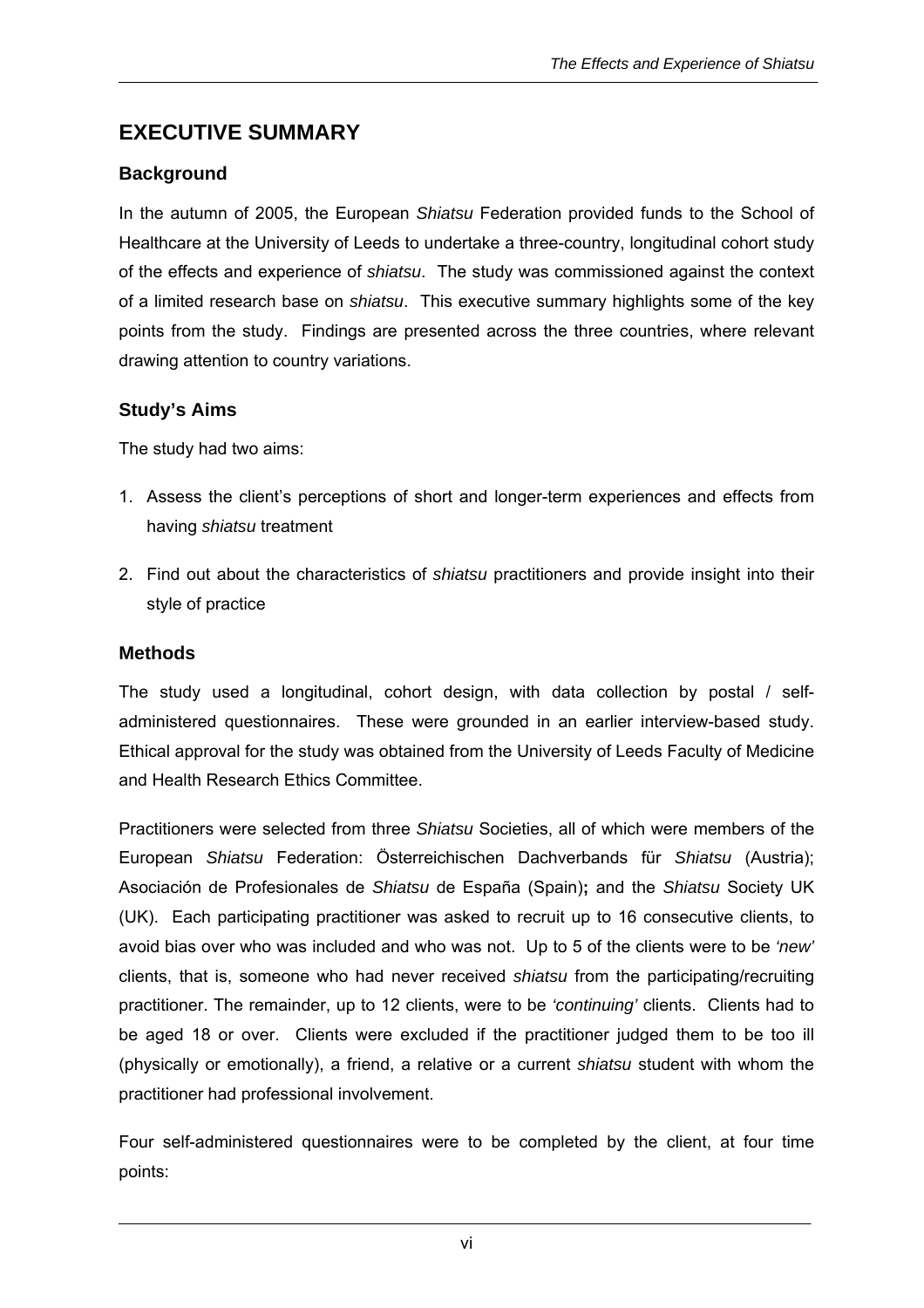- <span id="page-18-0"></span>At initial ('baseline') recruitment, subsequent to the *shiatsu* session
- (Ideally) four to six days after the initial (recruiting) *shiatsu* session
- Three months after the initial recruitment
- Six months after the initial recruitment

As is fitting for a longitudinal study, this report presents the findings only for those clients who completed all of the four study questionnaires. All the client and practitioner documentation was professionally translated into the relevant language and verbatim comments on returned questionnaires professionally translated into English.

#### **Key Findings**

#### *Theoretical Framework*

Understanding the underlying philosophical framework of health and healing within the Zen or Masunaga model of *shiatsu* practice, as an energy-based CAM modality, provides an important backcloth to interpret the study findings and to help cast light on the range of effects that *shiatsu* could be expected to have. In particular, this was the case for the data relating to clients' comments on their hopes from *shiatsu* treatment and any negative responses experienced.

#### *Study Participants*

A total of 948 clients took part in the three-country European study. Of these, 633 completed all four of the study's questionnaires, from baseline to six-month follow-up. This represents an overall response rate of 67%. For the individual countries, client numbers and response rates were as follows:

- Austria: 371 clients recruited at baseline; 261 respondents to all questionnaires 70% response rate
- Spain: 189 clients recruited at baseline; 93 respondents to all questionnaires 49% response rate
- UK: 388 clients recruited at baseline; 279 respondents to all questionnaires 72% response rate

There was a higher response rate for previous *shiatsu* users compared to new users. This was particularly problematic for the Spanish sample where only nine new *shiatsu* users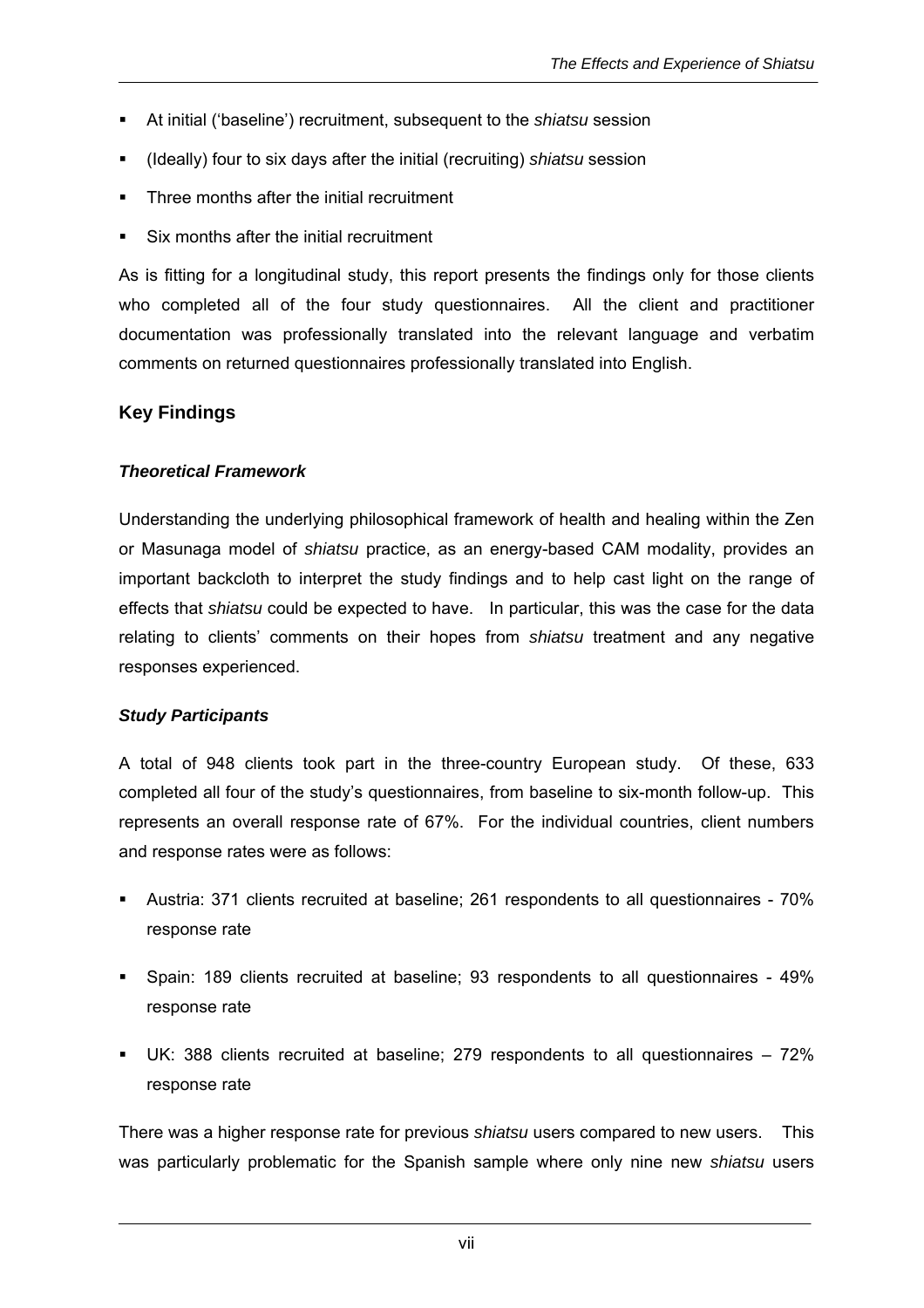completed all the study's questionnaires (a response rate of 30%). There was also a statistically significantly lower response rate among new *shiatsu* users for the UK sample (a response rate of 57%). Variations in response rate and representativeness must be taken into account in drawing conclusions from the study.

#### *Who Uses Shiatsu and Why?*

A typical user of *shiatsu* is a woman, aged in her 40s, who is in paid employment, either fullor part-time, has used *shiatsu* before and would describe her overall health status as being 'good' or better. She would pay for her own treatment and would be continuing to use *shiatsu* at (three and) six months, having an average of 2-3 sessions during the previous three month period. In the UK, the typical user would be slightly older (50 or so) and a greater proportion of users would be retired.

At least one of the reasons clients accessed *shiatsu* for the 'first' time was 'out of curiosity', mentioned by a quarter to a third. At *today's* session, the most mentioned reasons that the majority came for was 'to maintain or improve their health'. Next most important was 'to do something for oneself' closely followed by 'personal development'.

#### *What Do Clients Hope to Get from Having Shiatsu Treatment?*

A wide range of hopes was mentioned by clients. Many previous *shiatsu* users linked their hopes to previously experienced benefits from earlier *shiatsu* treatments. It was noticeable that the language used by some clients, including new *shiatsu* users, suggested an awareness of the theoretical underpinnings of an energy-based therapy, for example, talking in terms of 'to clear blockages' or 'to become grounded'.

The same 'top seven' sets of hopes were expressed in the three countries, each being mentioned by at least 5% of their clients. These were: energy work; self-enhancement; relaxation or stress reduction; gaining physical relief from symptoms; alleviation of the symptoms of particular conditions; emotional help and support: enhancing awareness of mind body.

#### *Client-Practitioner Interaction*

Clients were overwhelmingly positive about their relationship with the practitioner. High proportions 'strongly agreed' that their practitioner 'listened' or 'accepted' them, with greater variation about their joint working. The practitioner was overwhelmingly perceived as being 'trustworthy,' 'skilful' and, in general, 'warm'. The treatment environment was also overwhelmingly positively rated.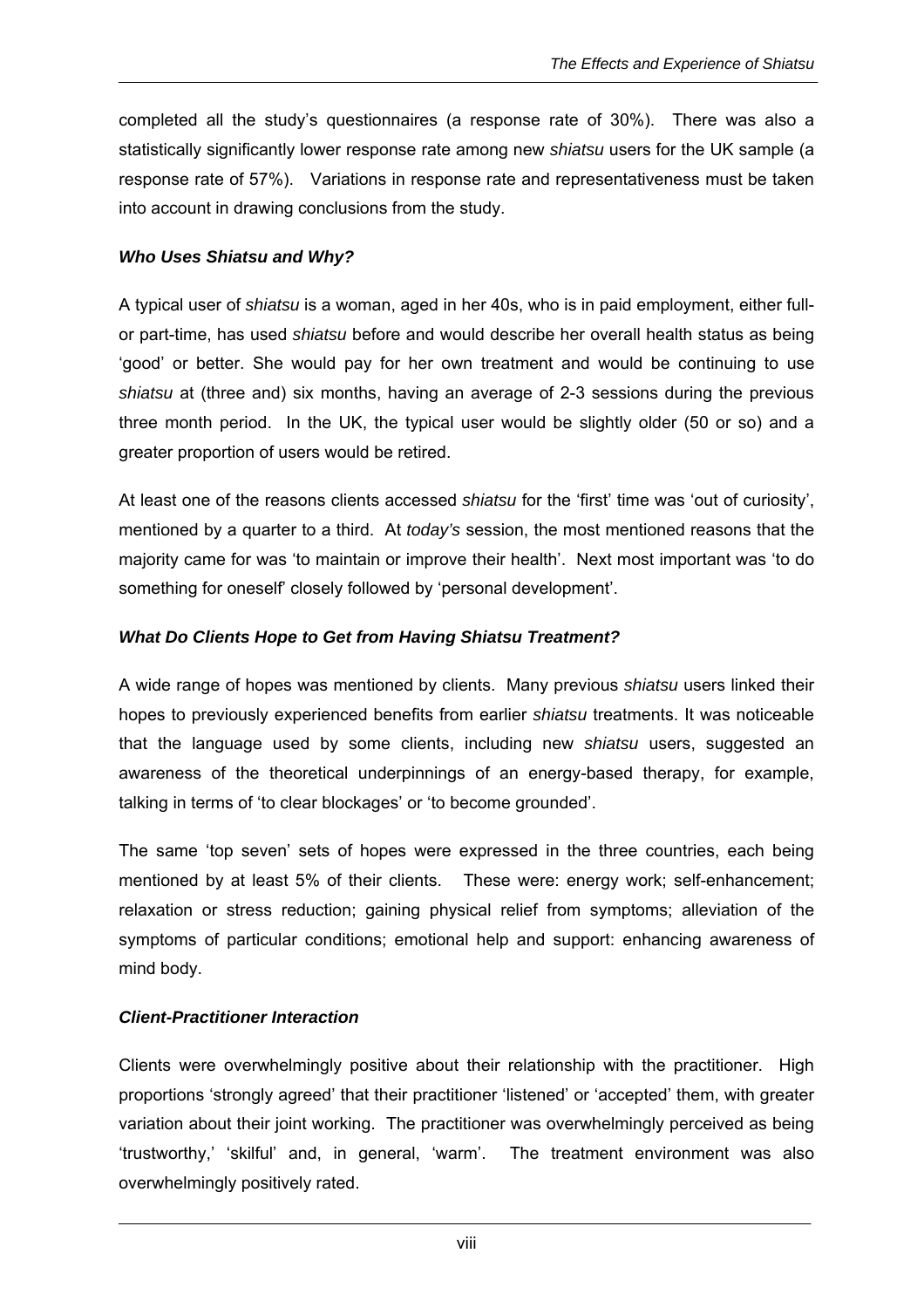#### *Immediate Effects from Shiatsu*

Some of the immediate and positive effects experienced *during* and *after* the initial *shiatsu* session at which the client was recruited included: 'feeling energy moving or blockages being released'; occurrence of physical and emotional changes; feeling 'relaxed or calmer,' 'more energised', 'more able to cope with things' or 'more balanced' after the session.

Clients were asked about possibly negative, immediate effects or experiences during or after their initial *shiatsu* session. There was overwhelming agreement that clients had *not*  had a bad experience during the *shiatsu* session. Over half indicated their strong agreement they had *not* had an 'unpleasant' physical or emotional reaction.

These data support the conclusion of immediate positive benefits, as experienced and expressed by the clients, occurring soon (4-6 days or so) after their initial *shiatsu* session (at which they were recruited to the study). They also indicate that the sessions did not generate, what might be termed, 'possibly negative' effects for the majority of the clients.

#### *Safety and Negative Responses*

The prevalence of client-perceived negative responses varied from 12% to 22%, with rates being very similar across all three countries. Rates were highest at '4-6 days' after the initial treatment (18-21%) and lowest at six months (12-17%) follow-up.

Over four-fifths (82%) of the client-expressed 'negative' responses were classified as 'transitional' effects, that is, an initially negative-seeming response which turned to become positive, either as expressed directly by the client or as part of the healing process predicted within *shiatsu* theory. A very small proportion (3%, relating to ten client episodes) of the negative responses could be classified as 'an undesired, potentially adverse event or effect that may represent a risk to client safety'.

#### *Effectiveness over the Longer Term*

The range of data collected document a set of interconnected and consistent evidence of client-perceived beneficial effects in the longer term.

#### *Symptom Changes*

A statistically significant reduction in symptom severity was found for all of the symptom groups from baseline to three and to six month follow-up for the Austrian and UK samples. The greatest reduction was for symptoms of 'tension or stress', followed by 'problems with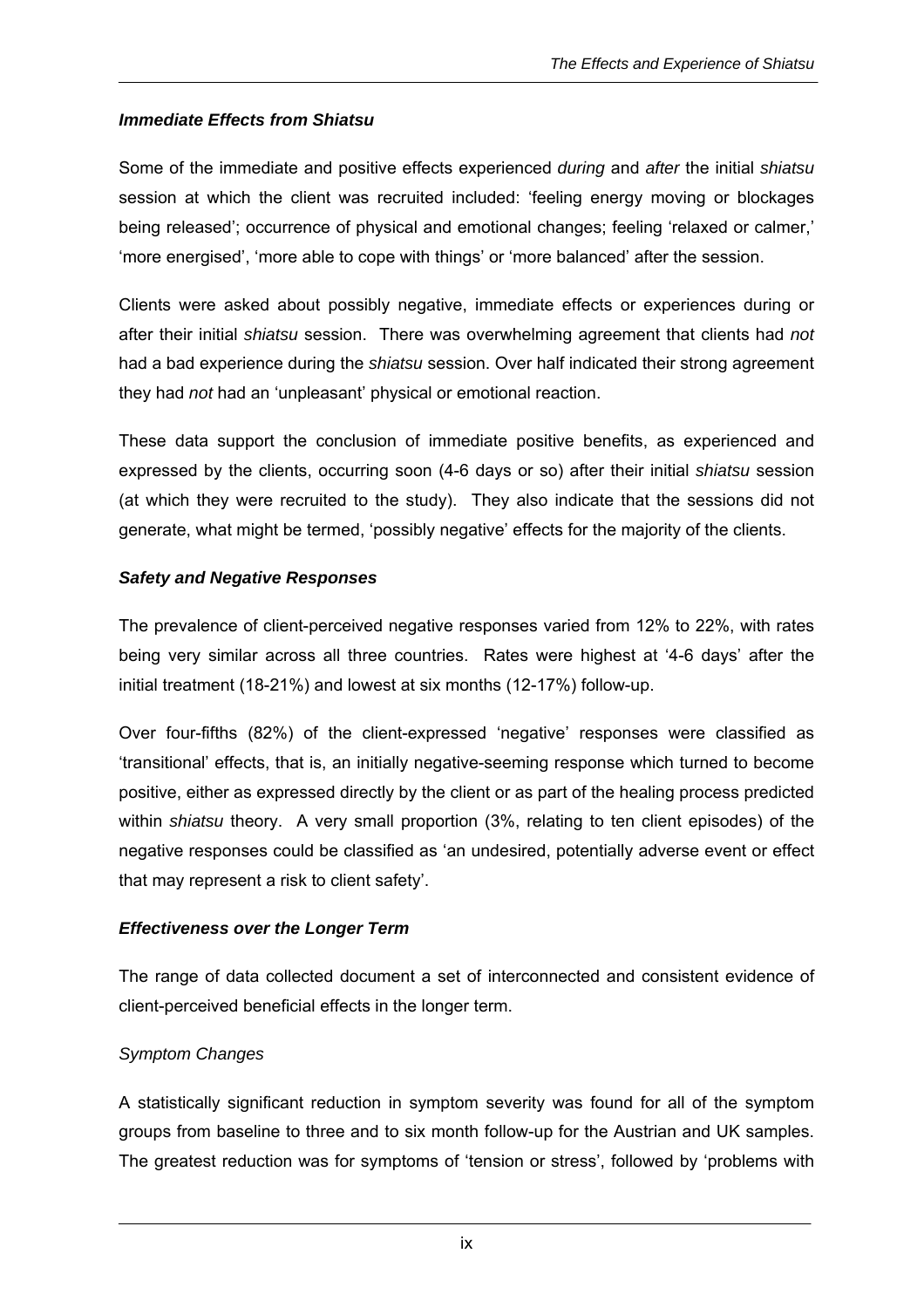muscles, joints or body structure', including back pain and posture. For the Spanish sample, at six month follow-up, a statistically significant reduction in symptom severity was evident for the symptom groups of 'problems with muscles, joints and body structure', and 'tension or stress'. Across countries, clients overwhelmingly agreed or agreed strongly with the statement that '*shiatsu* has been effective in treating my symptoms.'

#### *Shiatsu-Specific Effects*

Substantial proportions agreed or agreed strongly with many of the *shiatsu*-specific questions based on statements that other users of *shiatsu* have made about its potential benefits. These included: overall health improvement; confidence about their health; help with improving posture or the way 'I use my body'; ability to help oneself; change in understanding and experience of their body; hope that 'my problems can be helped'; ability to cope with things; and developed as a person.

For the Austrian and UK samples, with their larger sample sizes, it was possible to explore whether or not there was any differences in experiential effects by previous *shiatsu* use or not. For the Austrian sample, previous *shiatsu* users usually, but not always, expressed higher levels of agreement with the indicated statements of potential benefits from having *shiatsu*, and new *shiatsu* users usually expressed lower levels of agreement. For the UK sample, previous *shiatsu* users commonly expressed their agreement with experienced benefits from having *shiatsu*, and new *shiatsu* users expressed lower levels of agreement.

#### *Lifestyle Changes*

At baseline, across countries, around three-quarters of clients indicated that their *shiatsu* practitioner had given them some advice or recommendations during their treatment session, for example, relating to exercise, posture/how to use your body or diet. At six months follow-up, around four-fifths of the clients indicated that they had made changes to their lifestyle 'as a result of having *shiatsu* treatment.' Substantial proportions of the clients had increased the amount of 'rest and relaxation' and 'exercise' they took.

A third or more of the clients indicated that they had made other changes. The most mentioned areas included 'body / mind awareness', 'general lifestyle' changes and changes in 'levels of confidence and resolve.' Clients also pointed to experienced beneficial effects, for example, on their back or other muscles, general well-being, social life and experience of being more grounded.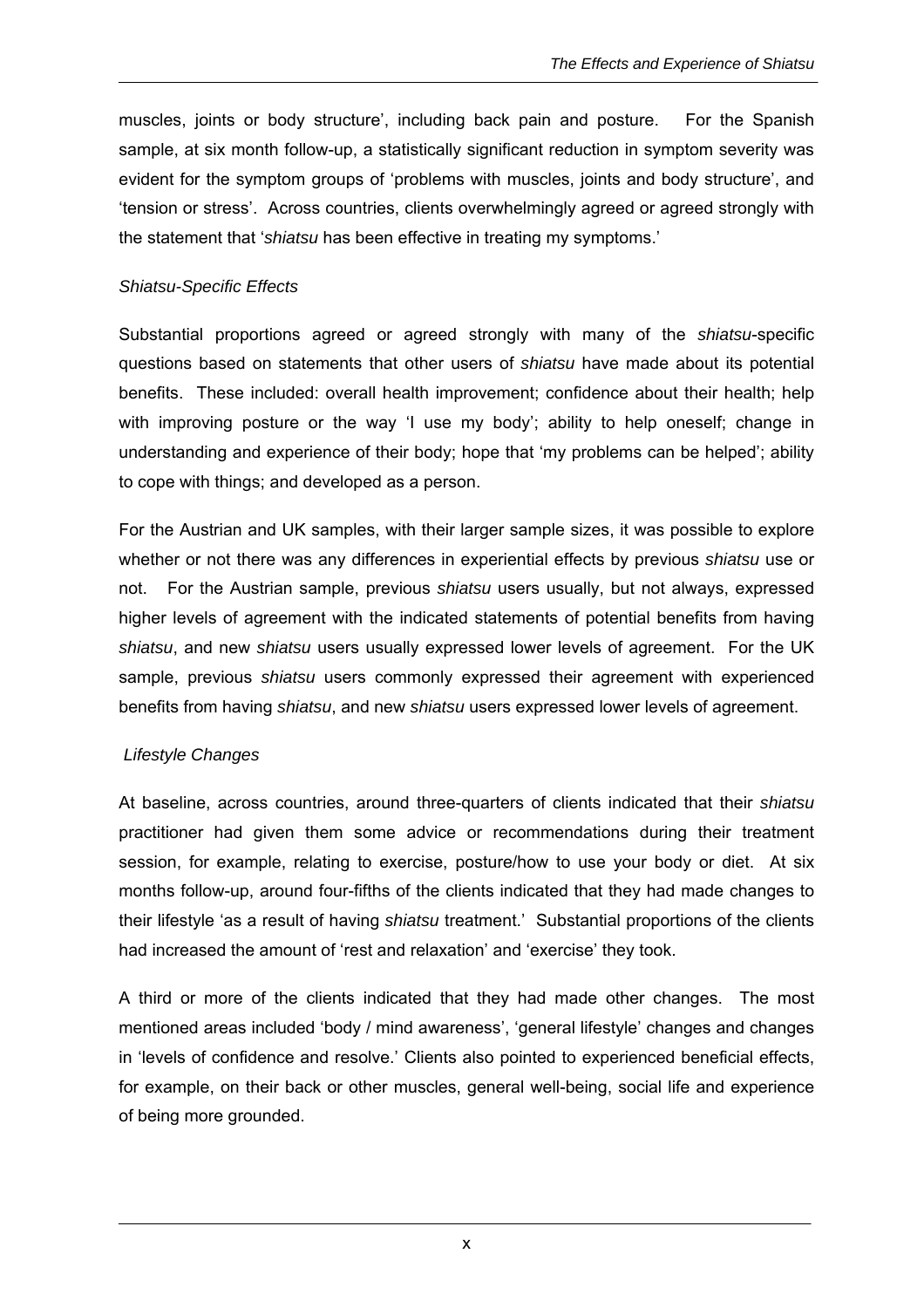<span id="page-22-0"></span>Changes in clients' health care usage were also evident. Use of conventional medicine, for any of the problems clients came for treatment to the *shiatsu* practitioner, and use of medication declined. Conversely, clients pointed to increased use of other CAMs, alongside their use of *shiatsu*.

#### *Expectations and Satisfaction*

The overwhelming majority of clients indicated that their expectations were either 'met' or 'exceeded'. At six months follow-up, only a tiny minority of clients (n=5) indicated that her/his expectations had not been met. Clients also expressed high levels of satisfaction with their *shiatsu* treatment sessions over the six-month period.

#### *Economic Implications*

A reduction in physician/hospital visits over time alongside a reduction in use of conventional medication was evident. These represent potential cost savings to health service providers. These positive changes were further corroborated by client-reported changes that they indicated were attributable to the *shiatsu* they had received. Future potential cost savings may also accrue if the health-improving lifestyle changes reported by clients, particularly those related to increased exercise, rest and relaxation and improved diet, are sustained over time.

#### **Key Policy, Practice and Research Implications**

The study is the first longitudinal cohort study of *shiatsu*, with follow-up extending to sixmonths from the baseline *shiatsu* session at which the client was recruited. It provides evidence on a range of important data, from 'who uses *shiatsu* and why' to client-perceived experiences and effects and economic implications.

Key policy messages include:

- The findings confirm the safety of *shiatsu* as practised within the three countries
- The findings demonstrate interconnected and consistent evidence of clientperceived beneficial effects in the short and longer term. These range from symptom change to lifestyle changes. The effects are maintained in the longer term (six months follow-up)
- Benefits in terms of general well-being, health maintenance, health promotion (uptake of advice and recommendations) and health awareness are notable. This suggests a potential role for *shiatsu* in public health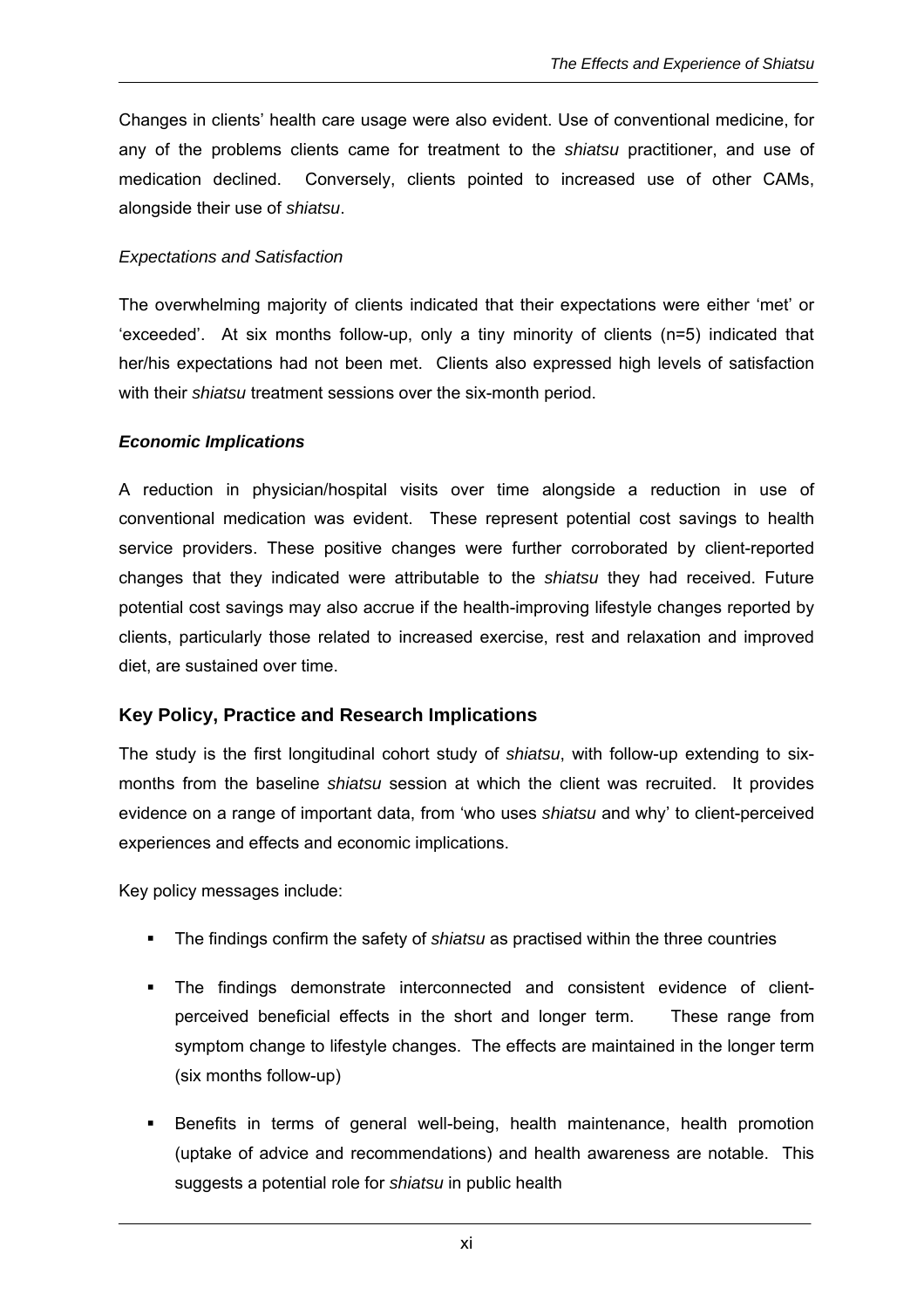**Findings on a reduction in use of conventional medicine, medication and working** days lost due to ill-health are indicative of an added value and potential economic benefit arising from *shiatsu* treatment

Key practice messages include:

- The need for thoughtful after-care and post-treatment support being offered explicitly and routinely by practitioners, with a view to enhancing clients' understanding of the occurrence of the 'healing crisis', 'energy shifts' or 'rebalancing process.' Professional *shiatsu* associations could assist by preparing information leaflets for practitioners to give to clients
- The importance and potency of practitioners giving advice and recommendations to clients about possible changes to their lifestyle to enhance their health and health awareness
- The potential role that *shiatsu* may play in the areas of maintaining good health and prevention of ill-health
- The therapeutic significance of the client-practitioner relationship: One aspect for further attention is the area of 'working together', with a view to explaining its importance in the *shiatsu* process and the client's role in taking (greater) responsibility for their health

Possible areas for further research are:

- *Safety and negative responses*: To ask more specific and additional questions to help to tease out the 'change to positive' for transitional effects
- *Who uses shiatsu and why*: To gain insight into the characteristics of clients who stop using *shiatsu* and to uncover their reasons
- *Economic implications*: To explore further the area of cost savings. Further analysis of the current datasets is to be undertaken in collaboration with health economists at the University of Leeds
- *Practitioner variation*: To explore possible variation in effects achieved by different practitioners
- *Causality*: To impute cause requires a different study design, involving at least a comparison group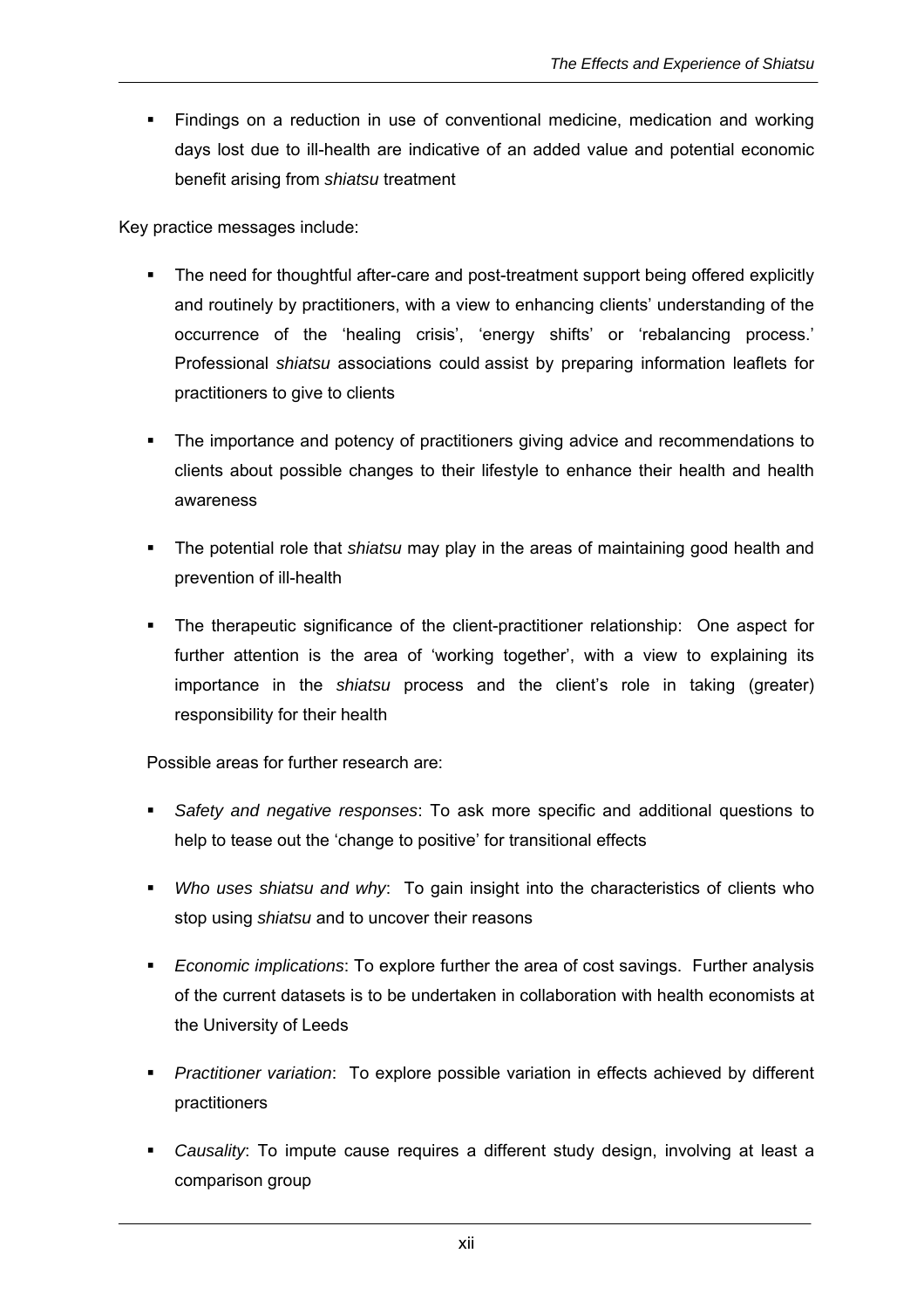## <span id="page-24-0"></span>**GLOSSARY OF TERMS**

**Analysis of variance:** A statistical technique to explore whether there are significant differences between the means of two or more different groups.

**Association:** A general term where it appears or is predicted that two variables relate to one another or covary. See also: *causality* and *correlation*.

**Average:** Usually another term for the arithmetic *mean*.

**Bias:** Errors arising due to the conscious or unconscious effects of the research process or researcher.

**Categorical variable:** A variable that is measured by assigning values to one of a set of categories. A variable can be dichotomised (divided into two categories, for example, gender into 'male' or 'female') or have many categories which may, or may not, be placed in some logical order (for example, age, with the categories of: 'less than 34', '35-64', 65 and older').

**Causation:** The concept to describe the idea that, if X is a cause of Y, then a change in X produces a change in Y. It is a stronger notion that that of *association*, which just means that one variable is linked or covaries with another.

**Chi-squared test:** A statistical test of whether a particular set of frequencies in a table is likely to have occurred by chance. The test explores the null hypothesis of 'no relationship' between the two or more variables.

**Cohort study:** A study conducted on the same group of people.

**Confidence interval:** A range in which there is a known probability that the 'true', population value (for example, of a mean or proportion) will fall. Commonly, 95% confidence intervals are reported (for example, the 95% confidence value for the [population] mean). The 95% confidence level is the complement of the 5% *significance level*.

**Correlation:** The extent to which two variables vary together. This is measured by a statistic called the correlation coefficient. A positive correlation indicates that variables vary with each other such that high scores on one variable go together with high scores on the other. Correlation does not mean or indicate *causality*.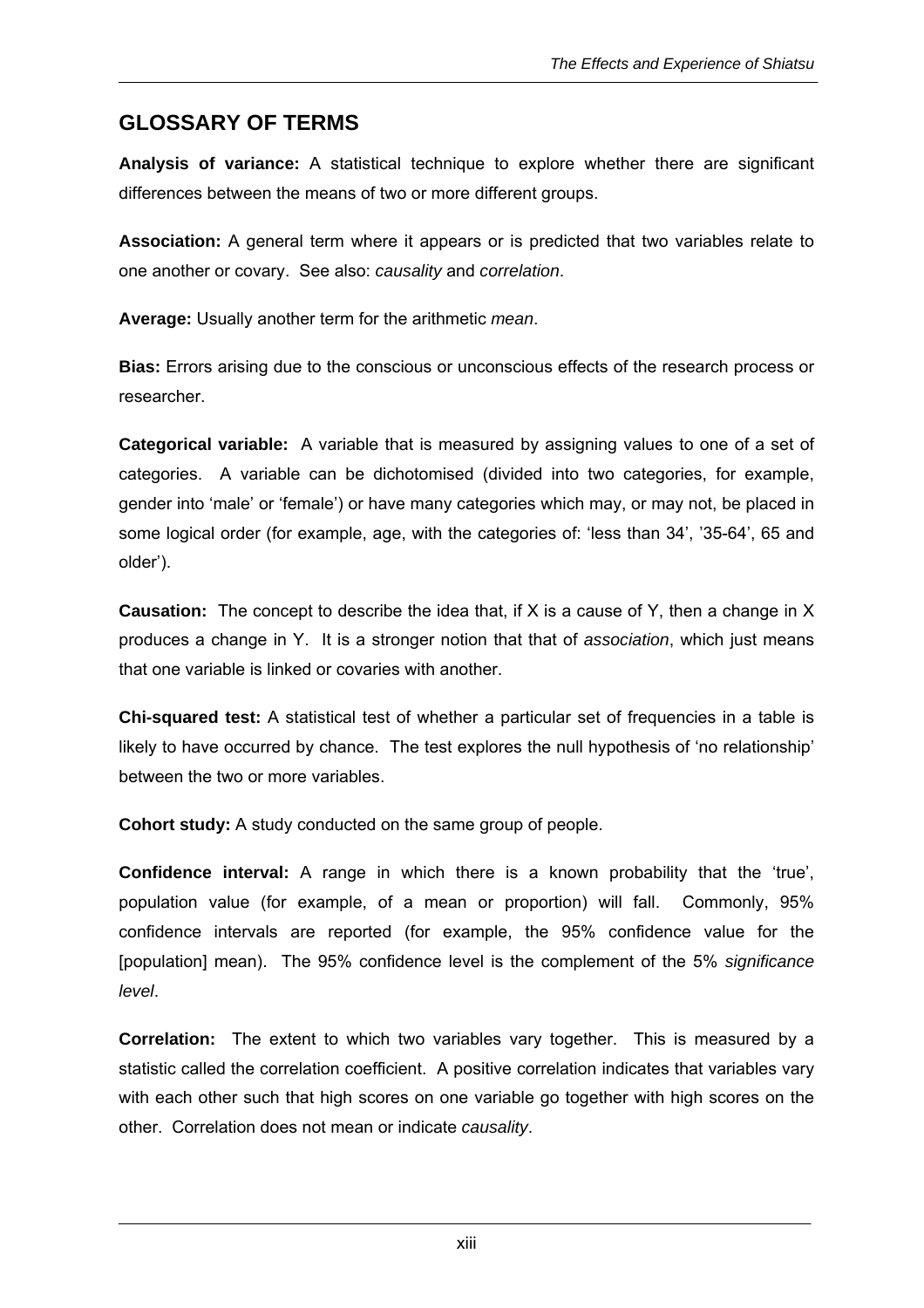**Cost saving:** A saving, expressed in monetary terms, which would arise if a particular treatment or service were to be provided either or in addition to current treatments or services. The cost saving could be to the healthcare provider or society more generally. For example, a reduction in the total amount of medication used (*ceteris paribus*) represents a cost saving to the health service provider, or a reduction in the total number of workdays lost through illness (*ceteris paribus*) represents a cost saving to the economy.

**Generalisability:** The ability to generalise from the sample. Interest may lie in generalising from the sample back to the population from the sample was drawn (sometimes called, population generalisability) or from one setting to other settings within the population (for example, from one practitioner to another practitioner)

**Likert scale:** An attitude scale in which respondents indicate the extent of their agreement with the item on the scale. For example, a five- or seven-point scale, that is, one with five or seven categories, for example, running from 'strongly agree' to 'strongly disagree.' It is by definition always at least a ranking scale (that is, able to be interpreted as expressing 'greater than' or 'lesser than' comparisons).

**Longitudinal study:** A study which follows the same group (a longitudinal cohort study) or samples from the same population (a repeated time-series design) over time.

**Measure of central tendency:** In layman's terms, an 'average'. A single-figure summary measure to show where, in the main, the whole distribution of values is located. Measures of central tendency include the *mean* and *median*.

**Measure of spread:** A summary measure of the extent to which a set of observations are spread out over a range of values. Measures of spread include the *range* and *standard deviation*.

**Mean:** The arithmetic average of a set of values. The sum of a set of values for a variable, divided by the total number of observations.

**Median:** The mid-point of a set of numbers which have been put in either ascending or descending order. The median provides a more appropriate measure of average in situations where the distribution of the values is skewed (for example, income where a small proportion of the population earn very large amounts of income).

**Not statistically significant:** A description that the observed findings are consistent with the null hypothesis (of no relationship between two variables, of no difference, or of no change over time), rather than the alternative hypothesis (of a relationship between two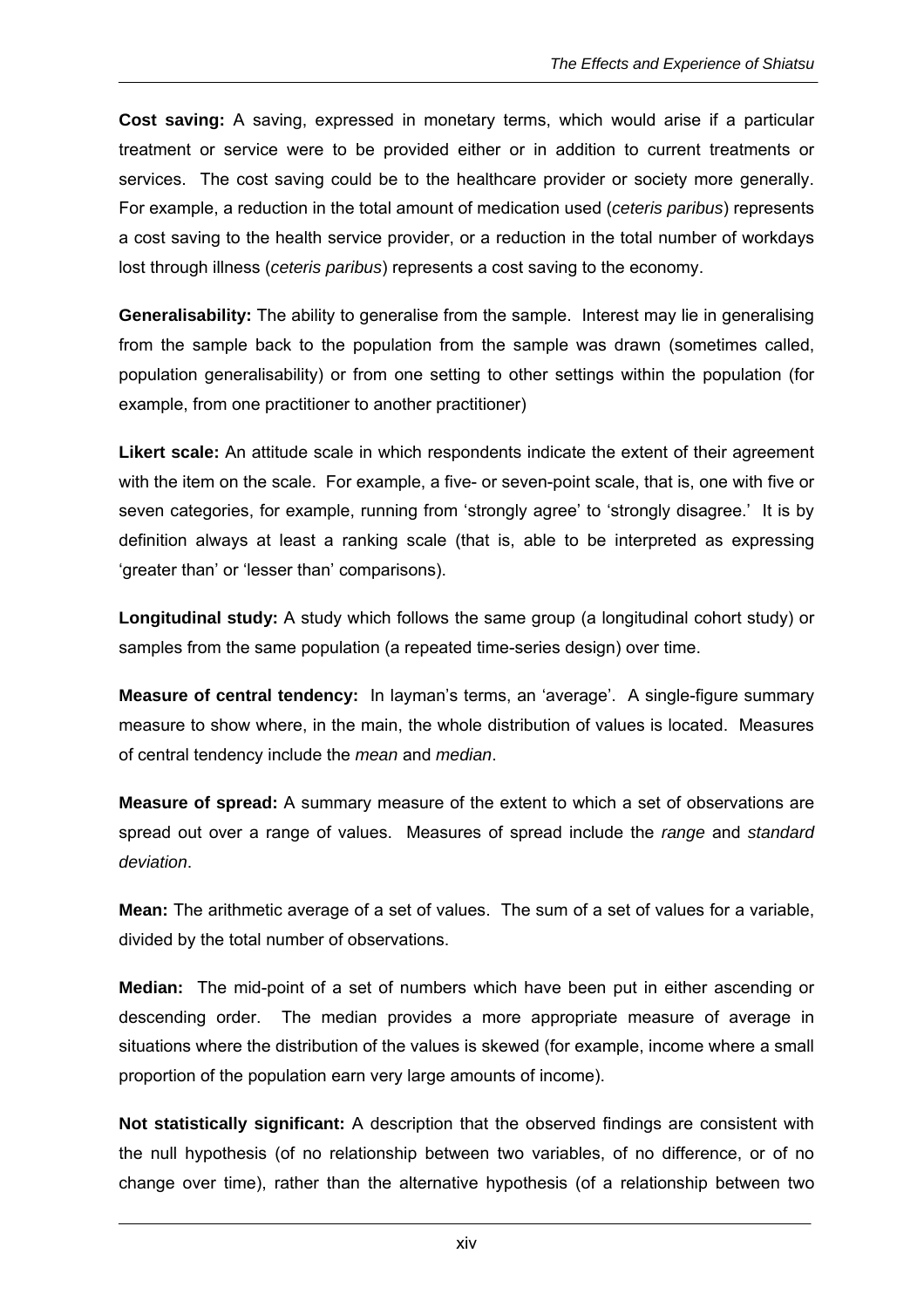variables, of difference, or of change over time). Statistical significance is not a statement of the null or alternative hypothesis being true or false. It represents the consistency, or likelihood, of the data under the particular hypothesis (null or alternative).

**Null hypothesis**: A statement that there is no relationship between two variables, no difference, or no change over time. It is the 'null' prediction that is tested by the statistical significance testing procedure. The prediction from theory or previous research commonly takes the form of an expectation of a relationship, a difference or a change over time.

**Point change:** A statement of the amount of change for a group on a variable measured at least on a *Likert* (ordered) *scale*. For example, a ⅓ or ½ or 1 point reduction in symptom severity, where symptom severity is measured on a scale from 0 (not at all severe) to 4 (very severe).

Power: The ability, or probability, that a statistical significance test will reject the null hypothesis for a specified value of an alternative hypothesis. The ability of a test to detect an effect, given that the effect actually exists. Appropriate sample sizes are determined using the notion of power and *significance*.

**p value:** The probability (ranging from zero to one) that the results observed in a study could have occurred by chance (that is, due to sampling variation/variation from one sample to another) if the null hypothesis (of no relationship between two variables, of no difference, or of no change over time) was true. In hypothesis testing the p-value is commonly also called the level of significance, or significance level. It is common practice for the description 'significant' to be defined as  $p \le 0.05$  (p-value of 5%): that is, the odds against mere chance are greater than 20:1. It is good statistical practice to report the actual level of significance, for example,  $p = 0.04$ . This is alternatively called the exact p-value.

**Paired t-test:** A statistical technique to explore whether there are significant differences between the means of the same group of subjects at different time points. It is a particular form of the Student t-test – a test used to determine whether the means of two samples differ so much that they are unlikely to be drawn from the same population.

**Pragmatic design:** A study design that explores the delivery of a particular treatment or operation of a service within usual routine service, clinical or therapy practice.

**Random sample:** A sample of a population whose members are chosen in such a way that each member of the population has the same chance of being selected into the sample.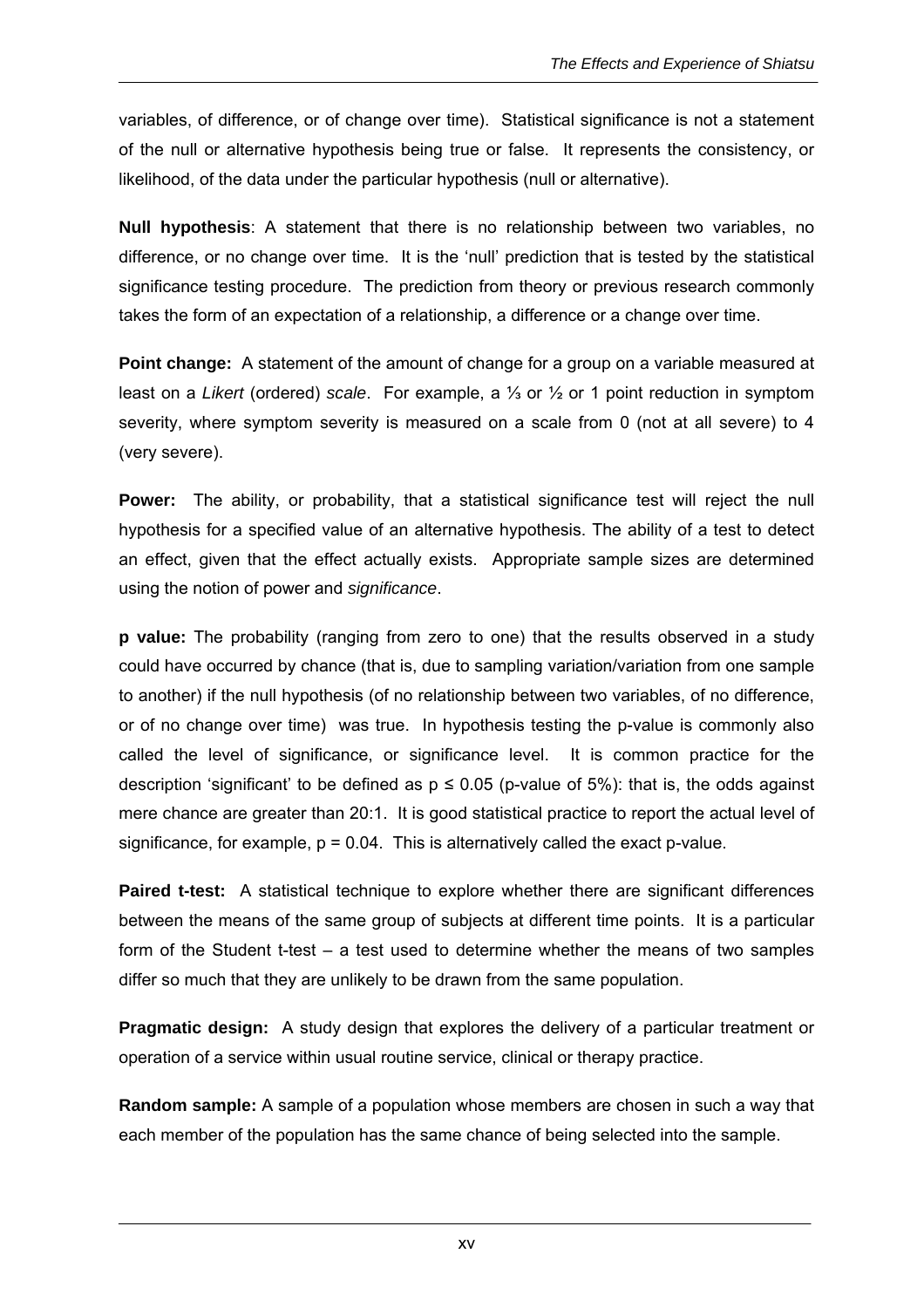**Range:** The lowest and the highest values of a variable. A simple measure of the spread of a set of observations.

**Response rate:** The proportion of the original sample who reply to the questionnaire. This is usually expressed as a percentage. In cohort studies, it is common for the attrition rate, or 'loss to follow-up' or 'dropouts', to be reported. This has a similar, but converse, meaning. It represents the proportion of the original sample who do *not* reply to a subsequent data collection round.

**Sampling bias:** The term used to describe the situation where a sample fails to reflect accurately the characteristics of the population from which it is drawn owing to systematic rather than random effects.

**Significance level:** Addresses the question of whether a particular result (for example, a correlation, differences in means or proportions) is unlikely to have occurred by chance (sampling variation). Usually, if the odds against 'pure chance' are more than 20:1 (that is, a probability of less than 0.05) the result is accepted as *statistically significant*.

**Standard deviation:** A measure of spread of a set of observations. It is used to measure the spread of distributions where the mean is used as the measure of average (or central tendency).

**Statistically significant:** A description that the observed findings are consistent with the alternative hypothesis (of a relationship between two variables, of difference, or of change over time), rather than the null hypothesis. Statistical significance is not a statement of the null or alternative hypothesis being true or false, but the consistency of the data to the particular hypothesis (null or alternative).

**Variance:** A statistic that measures the variability of a set of scores.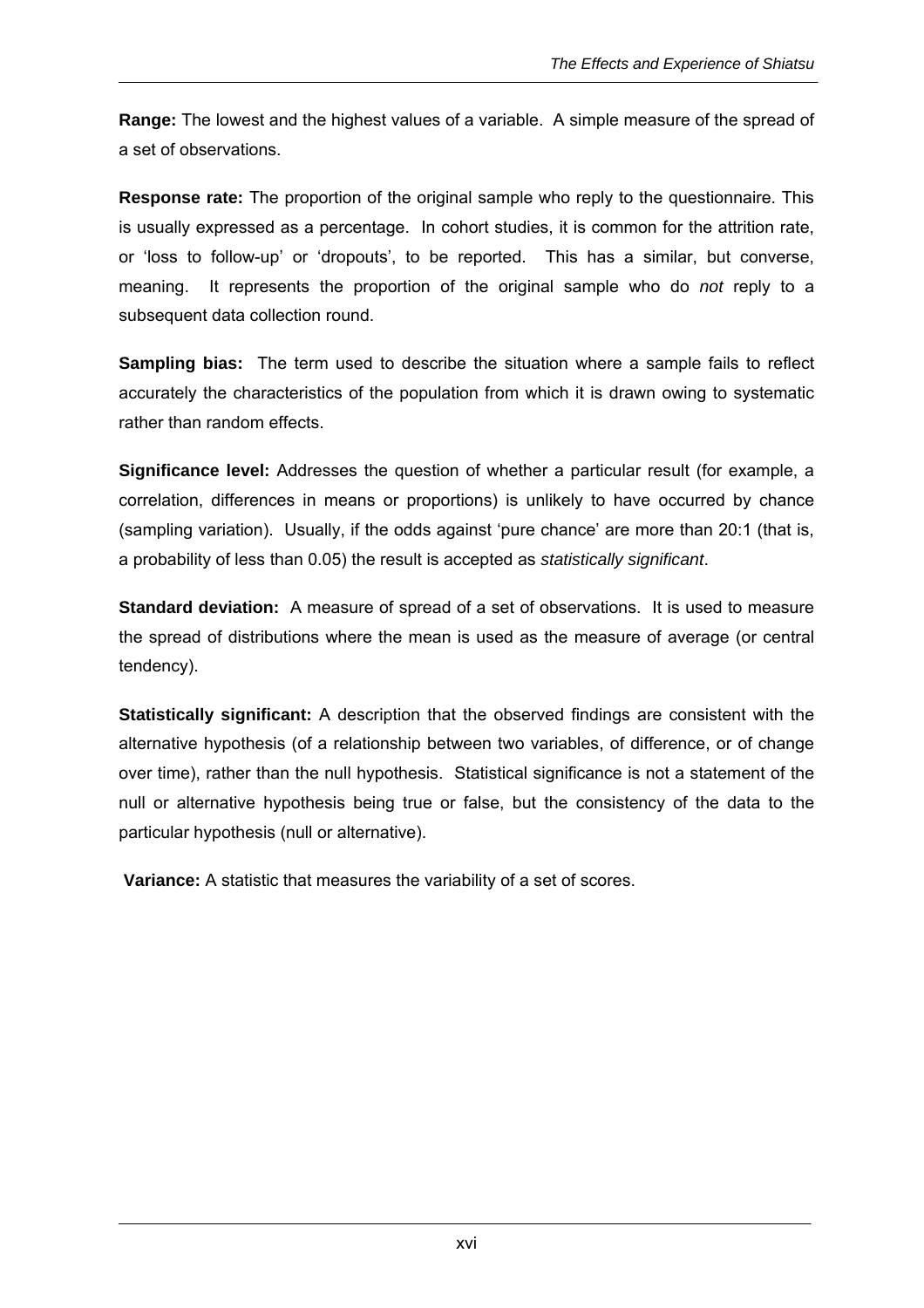## <span id="page-28-0"></span>**Chapter One: Introduction and Report Overview**

#### **Introduction and Background**

In the autumn of 2005, the European Shiatsu Federation provided funds to the School of Healthcare at the University of Leeds to undertake a three-country, longitudinal cohort study of the effects and experience of *shiatsu*. The study was commissioned against the context of the limited research base on *shiatsu*. For example, Ernst (2001) in his desktop guide to 'what works in CAM' commented on *shiatsu*'s potential value in treating chronic conditions and general ill-health, while raising a possible safety question over tissue damage. Most recently, a systematic review, commissioned by the *Shiatsu* Society UK, was published (Robinson et al, 2006). Its main conclusion was:

> *'The research base for Shiatsu is very much in its infancy and the profession need to work closely with its practitioners and researchers in order to build up evidence of effectiveness.' (ibid: 6)*

Against this context, the longitudinal three country, cohort study is opportune. The current study builds on a two-country, exploratory study undertaken in Germany and the United Kingdom (UK). In this latter study, using a series of in-depth interviews with a sample of *shiatsu* practitioners and clients, a wide range of common, immediate and longer-term effects was identified (Mackay and Long 2003; Long and Mackay 2003). These findings provided the basis for the development of the data collection instruments used in the cohort study, with questions on experiences and effects grounded in client and practitioner views. A core intention was to measure the most appropriate short and longer-term effects / outcomes from the client's and *shiatsu*-modality's perspective.

#### **Overview of the Report**

The report is divided into six sections. Copies of the information sheets and data collection instruments (English versions) are provided in the Appendices.

**Section One** comprises two chapters, detailing the methods used in the study and a working model of *shiatsu.* The section begins with Chapter Two which indicates how the practitioners were recruited to the study, including their agreement to follow the study protocol, the subsequent client recruitment process, desired sample sizes, data collection instruments, ethical adherence and data analysis. Throughout, the aim was to ensure rigour and external credibility for the uniform approach adopted across and within each of the participating countries. Chapter Three outlines a working model or framework for *shiatsu*, as practised within the UK, in particular the Zen or Masunaga model of *shiatsu* practice. Its guiding brief was to provide a basis to reflect on whether explored statements in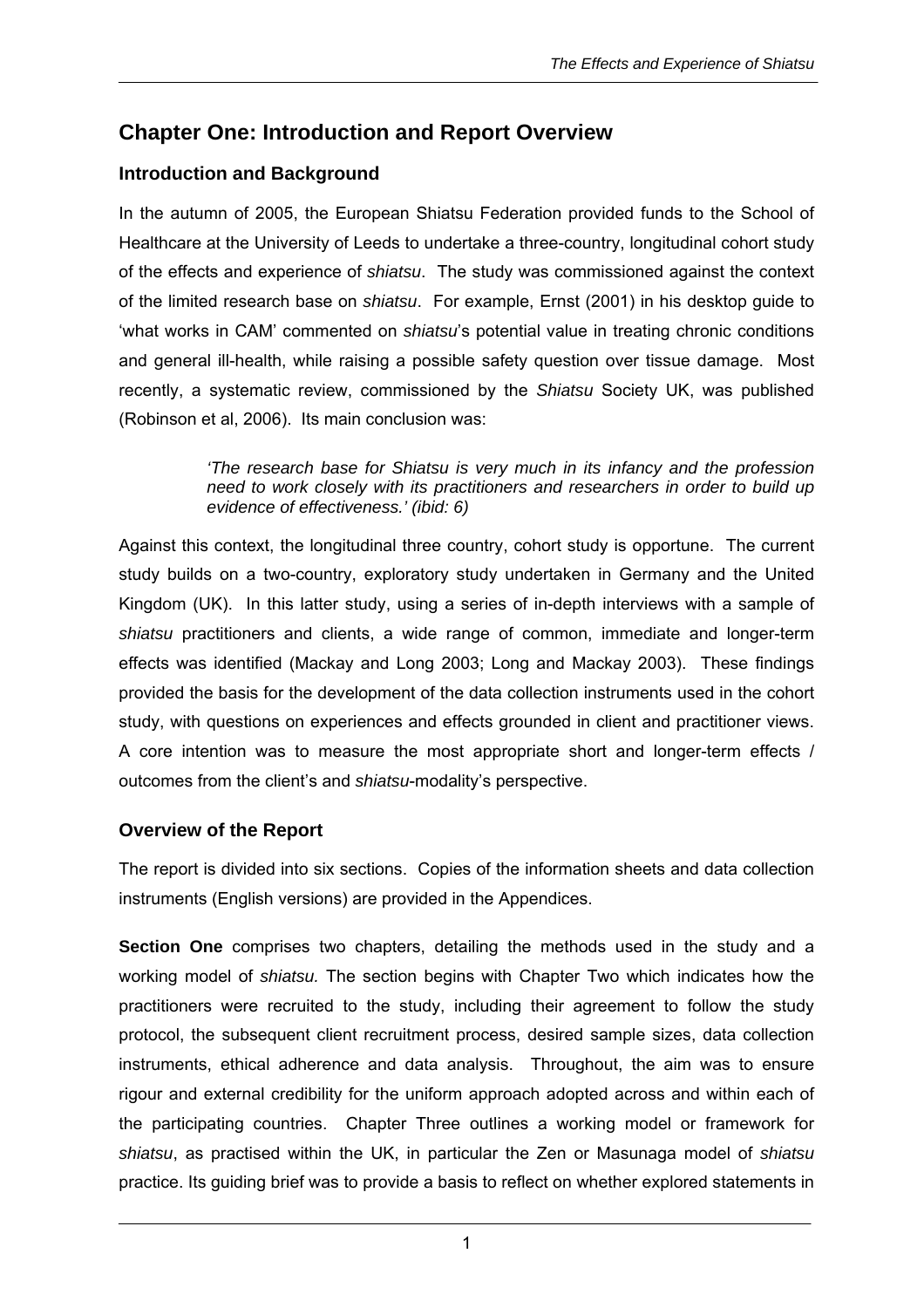the questionnaire about possible effects (including negative responses, if any, expressed by clients) and, in particular, expressed client hopes on what they sought from *shiatsu*, could *in theory* be met by *shiatsu* (or, in the case of negative responses, were they transitional effects, part of the way that *shiatsu* works, rather than negative effects?). This would provide a theoretically informed basis for interpretation of the findings and help cast light on the range of effects that *shiatsu* could be expected to have (cf. Long 2002).

**Sections Two to Four** present the body of evidence generated in the study for each of the three countries, Austria (Section Two), Spain (Section Three) and the UK (Section Four), on who uses *shiatsu*, benefits experienced and realised effects. Each section follows the same structure, with chapters numbered according to a standard format (Chapters Four to Twelve):

- Chapter Four details the results of the recruitment process. It documents the numbers of practitioners and clients who took part in the study and response rates over time. A core question centres on the representativeness of the client responders to all of the four study questionnaires (baseline, 4-6 days later and three and six month follow-up) in relation to those clients originally recruited (that is, responders to the first questionnaire). As is fitting for a cohort study, it is only respondents to all of the questionnaires who form the focus of the data presented in the subsequent chapters.
- Chapter Five presents baseline data on the characteristics of the clients who completed all four of the questionnaires and their continuing use of *shiatsu* over the six-month follow-up period. Baseline details are provided on socio-demographic characteristics, previous use of *shiatsu* and other CAM modalities, health status, reasons and symptoms surrounding their first and current ('today') use of *shiatsu* and their use of other health care providers.
- Chapter Six presents data on the initial hopes that clients had of their *shiatsu* treatment, drawing on data from an open-ended question asked within the baseline questionnaire, 'what do you hope to get out of your *shiatsu* treatments?' These findings provide additional insight into the reasons clients had for their choice of *shiatsu*.
- Chapter Seven explores the findings on the client's initial experiences of *shiatsu*. The data arise from clients' responses to the second questionnaire, which they were asked to complete within 'about 4-6 days' of receiving the *shiatsu* treatment at which they were given the project documentation. The chapter provides insight into client experiences *during* and *after* their most recent *shiatsu* treatment, including perceptions of the treatment environment and their relationship with the practitioner.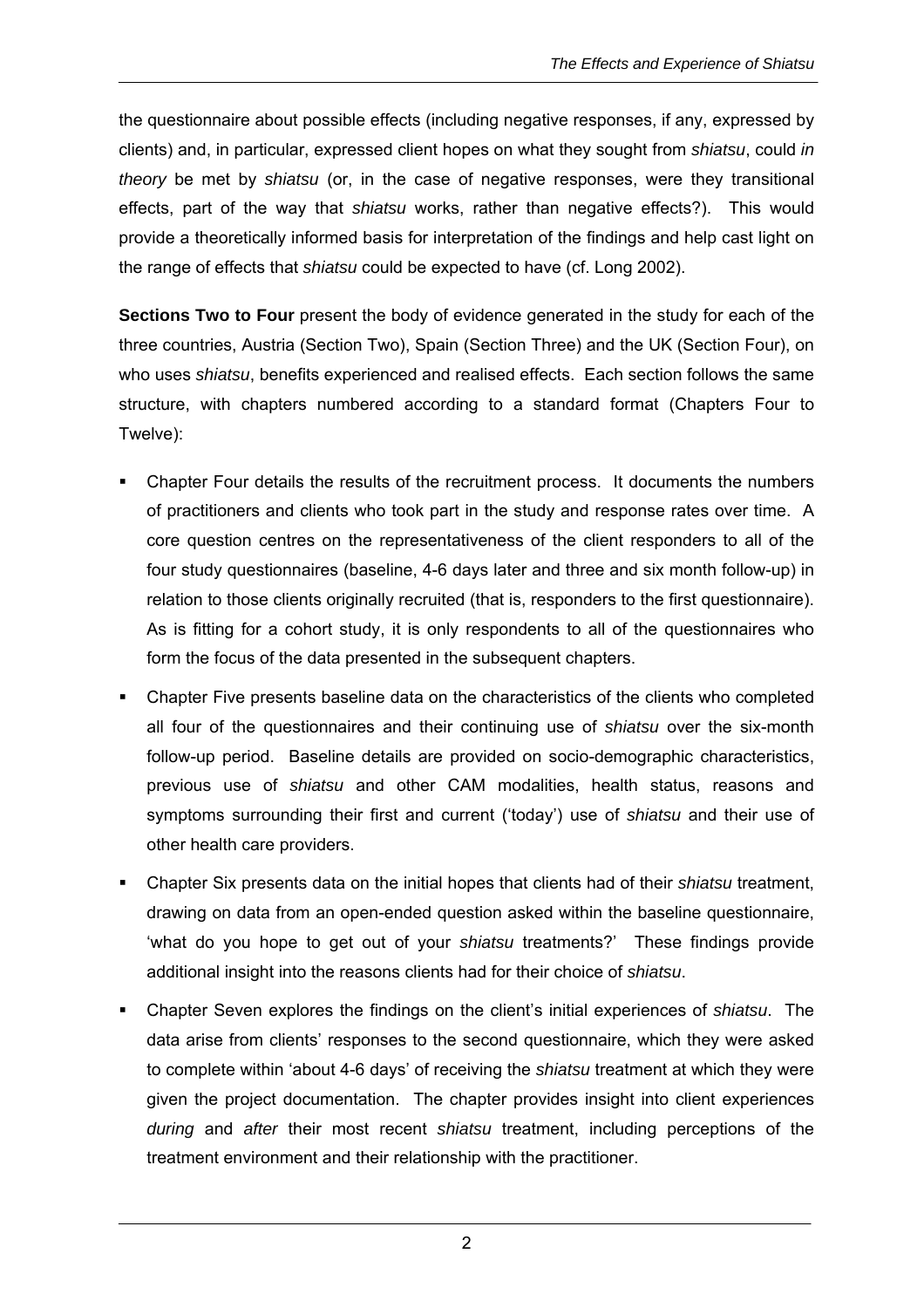- Chapters Eight to Eleven shift attention to focus on the potential effectiveness of *shiatsu*. These draw on five sets of data: symptom changes (Chapter Eight); *shiatsu*specific effects, based on level of agreement with a set of statements that other users of *shiatsu* have made about its potential benefits (Chapter Nine); the uptake of advice or recommendations provided by the *shiatsu* practitioner and changes in use of conventional medicine, medication and other CAM modalities (Chapter Ten); and finally, the extent to which client expectations were met and clients' satisfaction with their *shiatsu* treatment (Chapter Eleven).
- Chapter Twelve explores some of the economic implications arising from the clients' access and use of *shiatsu*. Sample members were asked at baseline and at the threeand six-month follow-up about their use of other health care services, specifically visits to their primary physician or hospital for one or more of the problems in the previous three months, taking of medication, days off sick, and use of other CAM or conventional medicine. Looking at these data at the three points may provide indicative evidence of potential resource savings for other health services resulting from use of *shiatsu*, together with potential evidence of societal benefit associated with reduction in sickness absence from paid employment.

**Section Five**, Comparative Analysis, moves on to present the results of a comparative analysis across the three participating countries. It has two components. Chapter Thirteen centres on the core policy and practice question of safety. A five-fold typology of response types is presented, embracing categories from 'not related to *shiatsu*' to 'transitional effect' to 'potentially adverse event.' Findings are presented across and within the three countries. Chapter Fourteen continues the comparative analysis, attempting to draw together the findings from each of the three countries to look for similarities and differences. The chapter follows the structure of the country reports, moving from a comparison of study participants and their use of *shiatsu* to their experiences and reports on the effects of their *shiatsu* treatments. The comparative findings are presented along with comments and possible interpretations of the findings.

**Section Six** has one chapter (Chapter 16). It begins with some reflections on the strengths and weaknesses of the study. It then presents the main conclusions and key messages for policy and practice, and concludes with suggestions for further research.

3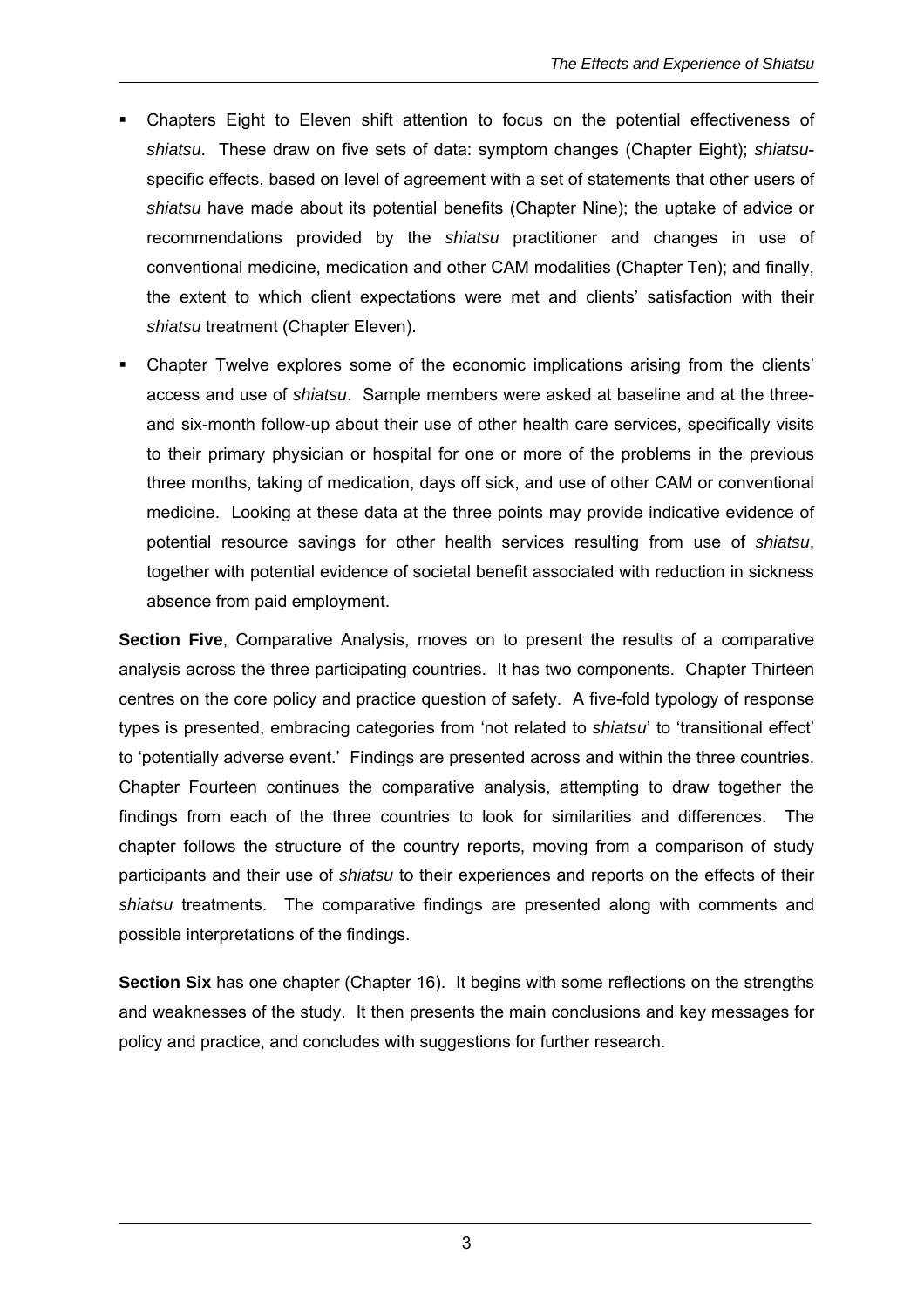# **SECTION ONE: STUDY DESIGN AND THEORETICAL FRAMEWORK OF** *SHIATSU*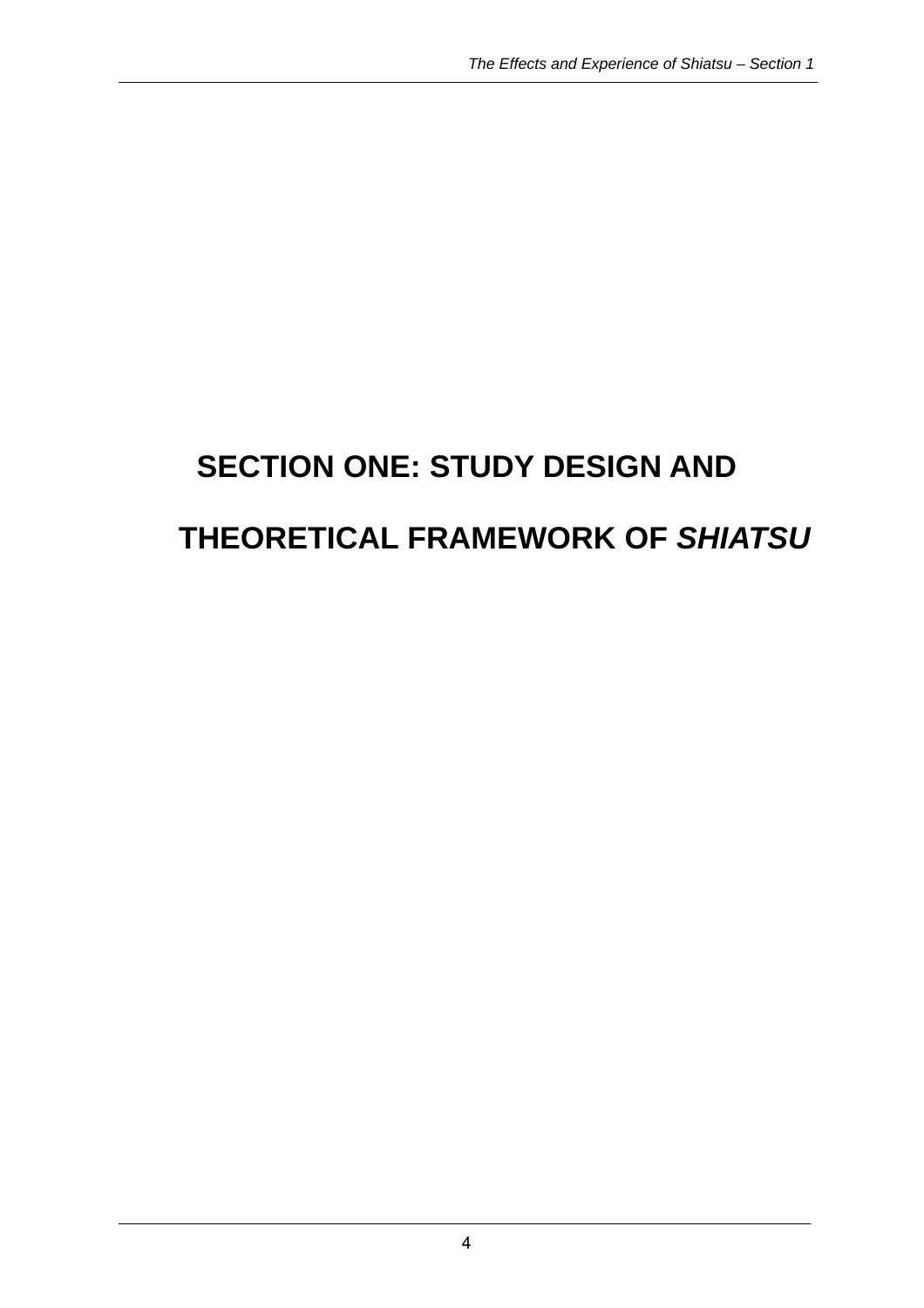## **Chapter Two: Study Methods**

#### **Introduction**

This chapter outlines the methods used in the study. It indicates how the practitioners were recruited to the study, including their agreement to follow the study protocol, the subsequent client recruitment process, desired sample sizes, data collection instruments, ethical adherence and data analysis. Throughout, the aim was to ensure rigour and external credibility for the uniform approach adopted across and within each of the participating countries.

#### **Study's Aims**

The study had two aims:

- 3. Assess the client's perceptions of short and longer-term experiences and effects from having *shiatsu* treatment
- 4. Find out about the characteristics of *shiatsu* practitioners and provide insight into their style of practice

#### **Overall Approach**

To explore the study's primary aim, to assess the client experience and effects over time, the focal sampling unit was the client. Clients were recruited by the *shiatsu* practitioners. This was undertaken in a phased manner:

- Phase One: recruitment of a set of practitioners, meeting two eligibility criteria, and affirming their agreement to adhere to the study protocol
- Phase Two: each participating practitioner to recruit consecutive clients in a uniform, protocol-driven manner
- Phase Three: participating clients contacting the research team

To explore the study's secondary aim, to provide insight into *shiatsu* practice, a postal questionnaire was to be completed by all the participating *shiatsu* practitioners towards the end of their client recruitment.

The study used a longitudinal, cohort design, with data collection by postal / selfadministered questionnaire, itself grounded in an earlier interview-based study (Mackay and Long 2003; Long and Mackay 2003). The desired sample size was calculated to enable generalisation within each participating country, and thus generalisation across countries.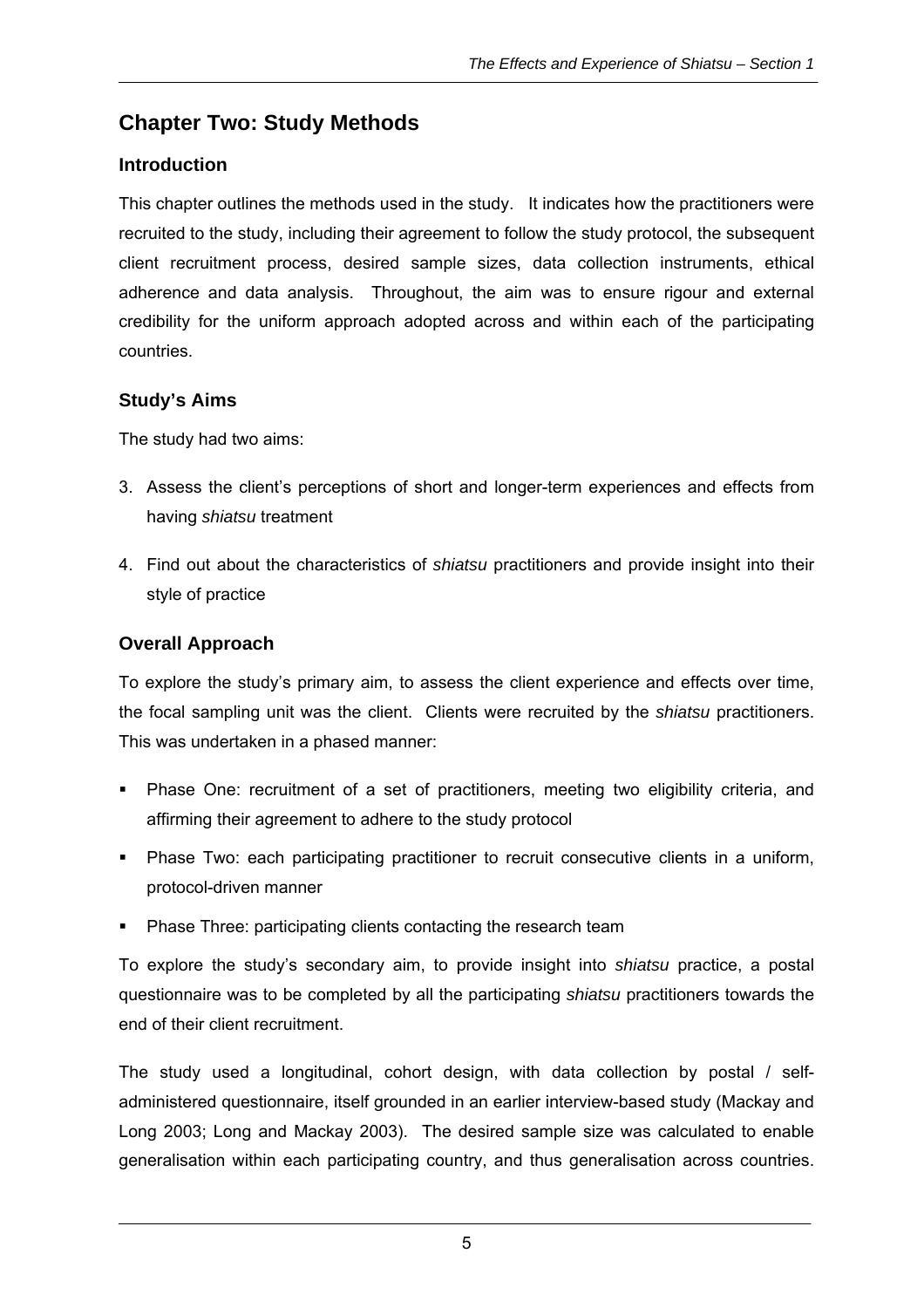All the client and practitioner documentation was professionally translated into the relevant language and verbatim comments on returned questionnaires professionally translated into English.

#### **Desired Sample Size**

From the study outset, the intention was to be able to provide insightful information about each country, and to make comparisons of clients who had had *shiatsu* before and those who had not, within and across countries. To achieve this, while meeting budgetary restrictions, desired client sample size was set at 200 clients, per country, who would complete the study (that is, return all of the four study questionnaires). The sample size was determined using standard sample size calculations for a proportion, with significance level set at 5% and power at  $90\%$ <sup>1</sup>. To achieve this, a conservative allowance for loss to followup was made, of up to 50% by six month post recruitment. Thus, if 40 practitioners were recruited and each met their recruitment target, a total of 640 clients would be recruited; allowing for loss to follow-up, 320 would complete the six month, final questionnaire. If 30 took part, these figures would respectively be 480 and 240, etc. If loss to follow-up was reduced further, fewer practitioners could be recruited.

#### **Phase One: Practitioner Recruitment**

Practitioners were selected from three *Shiatsu* Societies, all of which were members of the European Shiatsu Federation: for Austria, Österreichischen Dachverbands für *Shiatsu***;** for Spain**,** Asociación de Profesionales de *Shiatsu* de España**;** and for the UK, the *Shiatsu* Society UK. Practitioners had to meet two eligibility criteria:

- Be an accredited and experienced *shiatsu* practitioner: this was defined as a practitioner who has been on the national society's register since July 2003 (that is, at least two years prior to the start date of the study – Autumn 2005)
- Treat a minimum of five clients on average each week or about 20 per month

Those who met these criteria and gave written confirmation of their intended adherence to the study protocol formed the set of participating practitioners.

Two approaches were made to select potential practitioners from the respective national *Shiatsu* Society, dependent on the size of its membership. For Austria and Spain, with around 300-500 members, all practitioners who had been on the register since July 2003

  $1$  As there is no a priori assumption about the size of any expected proportion, sample size was estimated around the situation of maximum variance (where  $p=q=0.5$ ). With the significance level set at α=0.05 and power at β=0.90, this gives a sample size of 196 clients.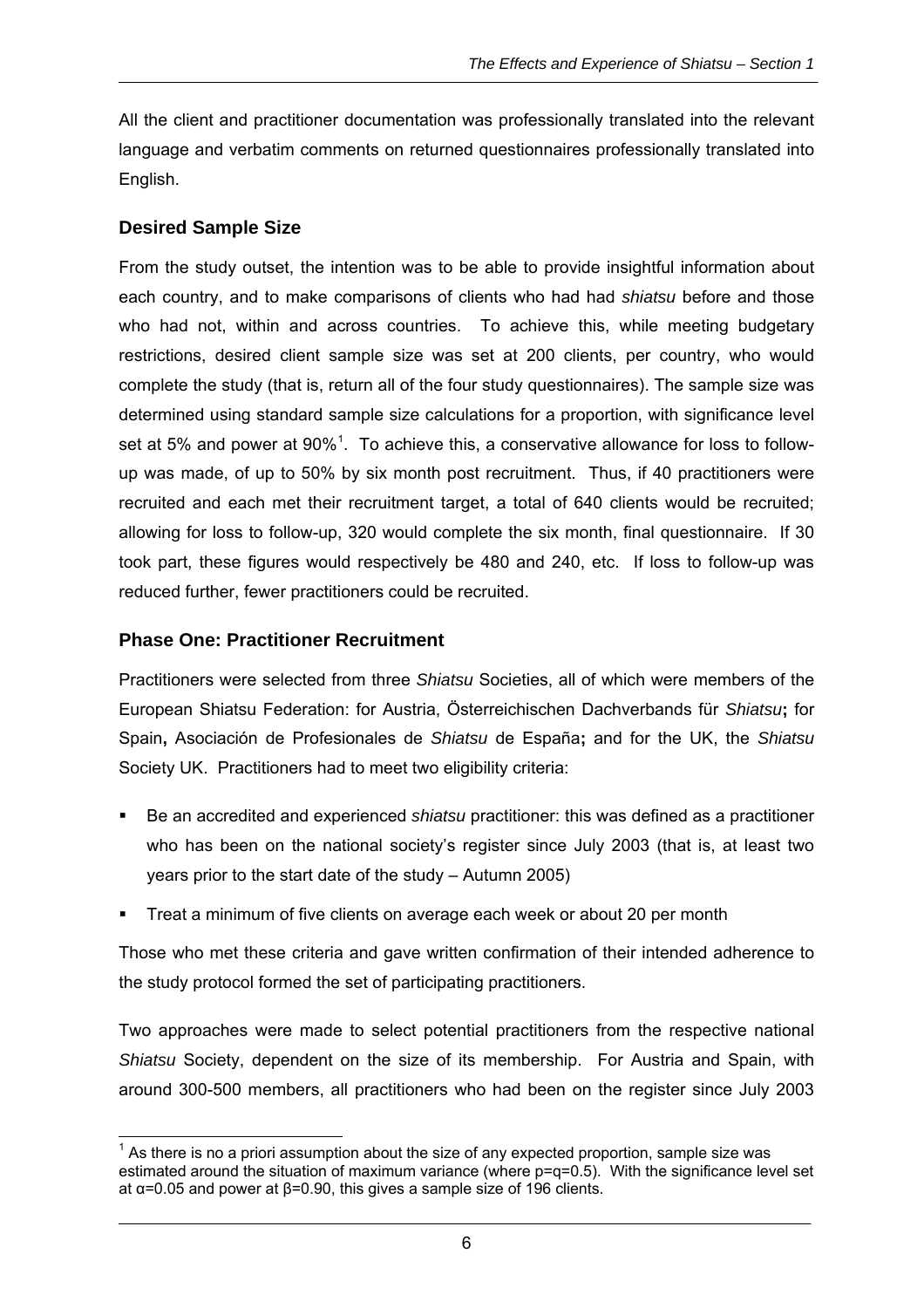were contacted. For the UK, with around 1000 members, a random sample sized 300, using list sampling with a random start, of all those meeting the first eligibility criterion was drawn by a designated officer of the *Shiatsu* Society UK. As participation rates were lower than expected (either due to unwillingness to take part or not meeting the second eligibility criterion relating to the number of clients seen on average per month), a further sample of 200 was drawn from the non-selected members meeting the first eligibility criterion.

Each selected practitioner was sent an invitation letter, information sheet, practitioner participation form (Appendix 1) and stamped addressed envelope by the designated officer of the *Shiatsu* Society, with the identity of the practitioners unknown to the research team (in order to preserve the confidentiality of the *Shiatsu* Society's membership list). The information sheet, as well as providing overview information about the study and expectations of the practitioner, made it clear that the practitioner could subsequently withdraw their participation in the study and cease subsequent client recruitment. If willing to take part in the study, the practitioner was asked to complete the practitioner participation form, and return it to the research team at the University of Leeds. The form sought confirmation that the practitioner met the two eligibility criteria, asked the practitioner to indicate the number of 'new' and 'continuing' clients she/he had treated over each of the last six months, any expected change in such numbers and their willingness to take part in the study.

Following receipt of the completed practitioner participation form, a detailed protocol, study agreement forms (Appendix Two) and stamped addressed envelope was sent to the practitioner. If, having read the protocol, the practitioner wished to continue to take part in the study, the practitioner was asked to sign both copies of the study agreement form (confirming their agreement to abide by the requirements of the protocol and personal confidentiality), and return one copy to the research team, keeping the other for their own records. Upon receipt of the signed study agreement form, the practitioner was fully recruited into the study and their contact details entered onto a password-protected, Access database.

The practitioner recruitment target was 40 practitioners per country. This was set at this level, to take account of possible withdrawal (practitioners and clients) and to meet the desired client sample size target. Recruitment began at different times in the three countries, linked to prior publicity about the study at national *Shiatsu* Society conferences. The UK was first (October 2005), followed by Austria (January 2006) and, lastly, Spain (February 2006).

7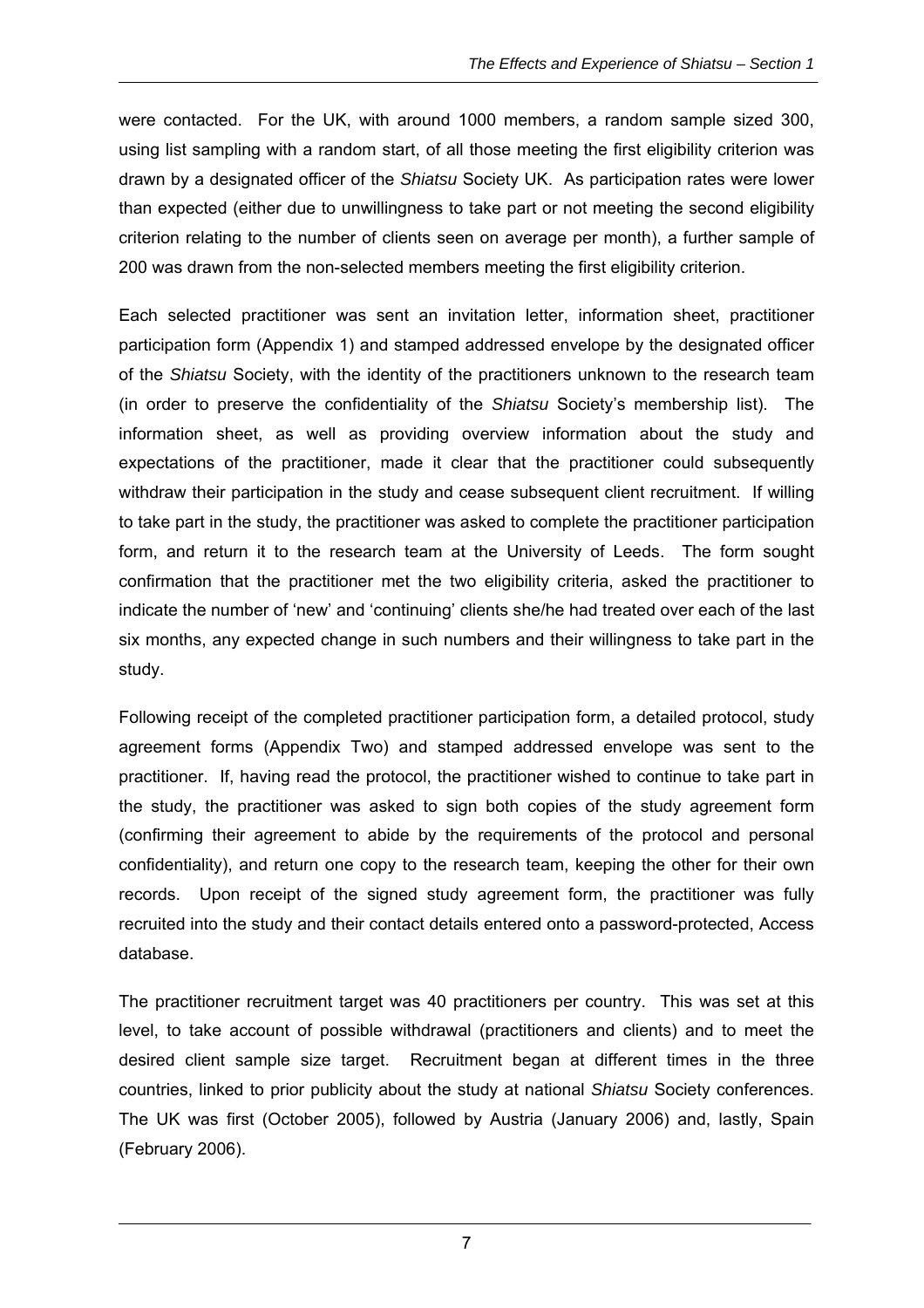#### **Phase Two: Client Recruitment**

Each participating practitioner was asked to recruit up to 16 consecutive clients, to avoid bias over who was included and who was not. Up to 5 of the clients were to be *'new'* clients, that is, someone who had never received *shiatsu* from the participating/recruiting practitioner. The remainder, that is, up to 12 clients, were to be *'continuing'* clients. A 'continuing' client was defined as someone who had received *shiatsu* from the participating practitioner and, either was beginning a new set of treatments with the practitioner, or was an ongoing client. By implication, such a client could have received *shiatsu* from another practitioner. It is important to note that the definition of 'new' and 'continuing' client was adopted to simplify recruitment. From client responses to the first questionnaire, a *clientbased* definition, based around the client's '*previous use*' of *shiatsu*, was able to be applied in the analysis.

Practitioners were initially provided with a set of 20 client documentation packs to give to clients to take away and read in their own time. Each pack contained: an introductory letter about the study, an information sheet, a consent form, a copy of Questionnaires One and Two, and two stamped addressed envelopes (Appendix Three and Four). A recommended process for telling the client about the study was outlined in the study protocol (Box 2.1). Practitioners were also instructed not to ask the client subsequently if she/he had decided to take part in the study.

#### **Box 2.1: Recommended Introduction of Study to Client**

- Tell clients that the benefits of *shiatsu* that clients experience have not been documented to date. To do so will both make *shiatsu* more available to others and help improve professional practice
- We are thus undertaking research to find out what benefits *shiatsu* has for you
- My role is to ask you if you would be prepared to take part in the study
- To do so will require you to fill in a number of questionnaires and send these back to the University research team
- To help you decide, I have an information pack which contains details on the project and the two initial questionnaires – both of which are fairly short and would take you about 15-20 minutes to complete – and FREEPOST envelopes to return the questionnaires in
- I will not know if you decide to take part in the study; only the research team will know this when you send the questionnaire(s) back to them.
- All the data you provide will be treated in confidence
- Would you be interested to help?
- If the client agrees, give the documentation pack, and thank the client

Following the instructions in the introductory letter, clients who were willing to take part in the study completed the consent form and Questionnaire One and returned these together.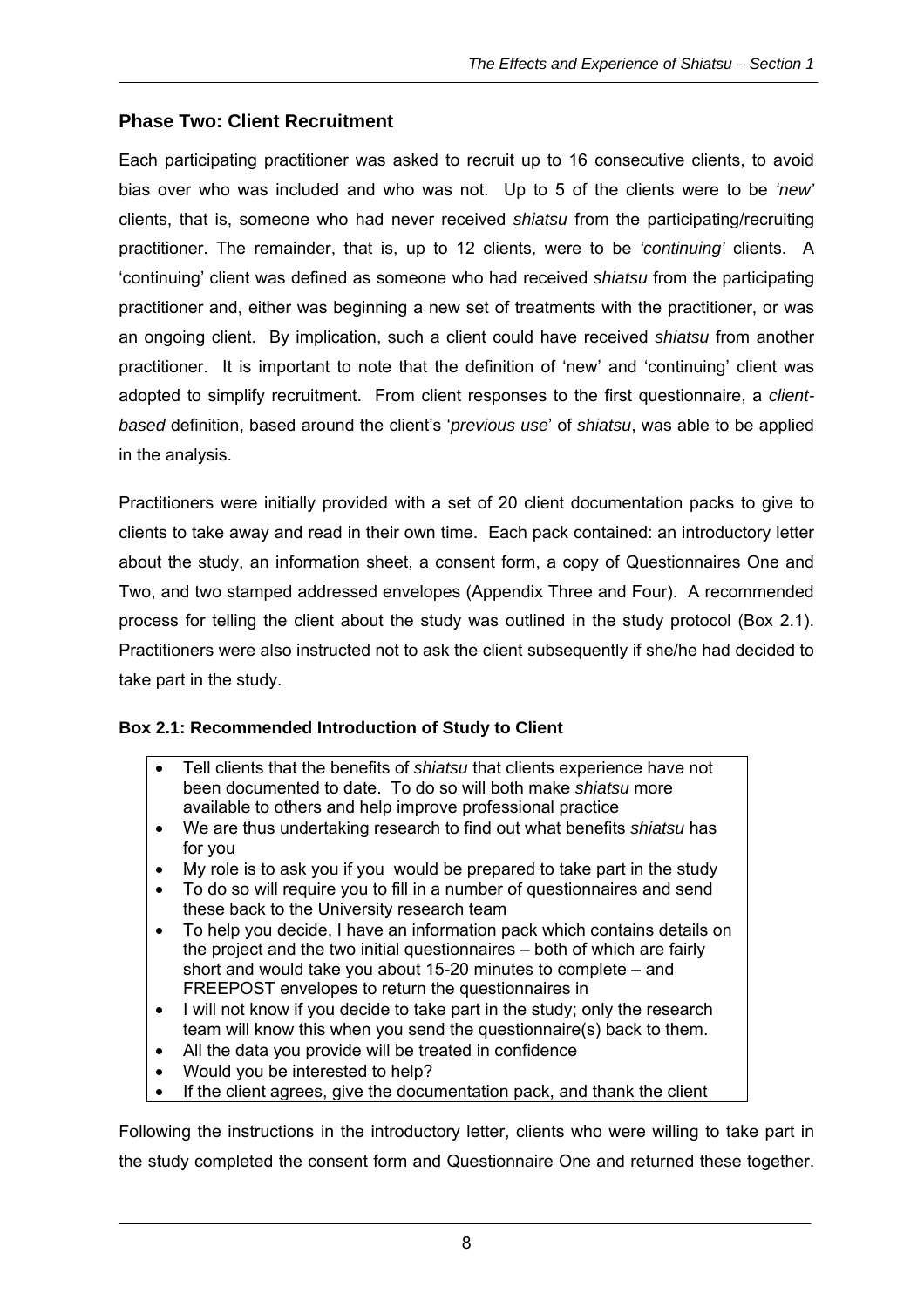About 4-6 days later (in order to identify '*immediate*' effects of the *shiatsu* session), they were asked to complete Questionnaire Two and return this to the research team.

Clients had to be aged 18 or over. Clients were excluded if the practitioner judged them to be too ill (physically or emotionally), a friend, a relative or a current *shiatsu* student with whom the practitioner had professional involvement. Participating / recruited (thus, 'baseline') clients were those clients who returned their first questionnaire to the research team and were aged 18 years or over. Client contact details were entered onto a password-protected, Access database.

The approach of asking consecutive clients was modelled on that used by Senstad et al (1997) in a study of the frequency and nature of side effects of spinal manipulative therapy. The intention was to reduce sampling bias (avoiding the possibility of the practitioner purposively including and excluding particular clients for reasons other than the defined exclusion criteria) and to ensure that the sampling procedure was easily manageable within the workings of routine treatment practice. The practitioner was thus to ask each client who met the eligibility criteria, from a specified start date; the study protocol provided an illustration of the operation of the successive sampling approach. To provide a means of checking adherence to this approach, practitioners were asked to keep a client recruitment log and record the reason for not asking a client to take part in the study.

Once the practitioner had given out their 20 packs, she/he was asked to contact the research team, to check on numbers actually recruited and to see if more clients needed to be recruited. A typical sequential sampling process thus took the form of:

- Asking successive clients who met the inclusion and exclusion criteria to take a documentation pack
- Giving out all 20 packs, then contacting the research team
- Gap in any recruitment until further packs were sent out
- Restart the process of asking successive clients who met the inclusion and exclusion criteria to take a documentation pack
- End of recruitment once this set of packs was given out

To maximise recruitment and reduce loss to follow-up, considerable attention was given to all project documentation. Instructions to participating practitioners and information on the project provided to potential client participants were written in the participant's own language, in plain language and well presented. The introductory letters emphasised the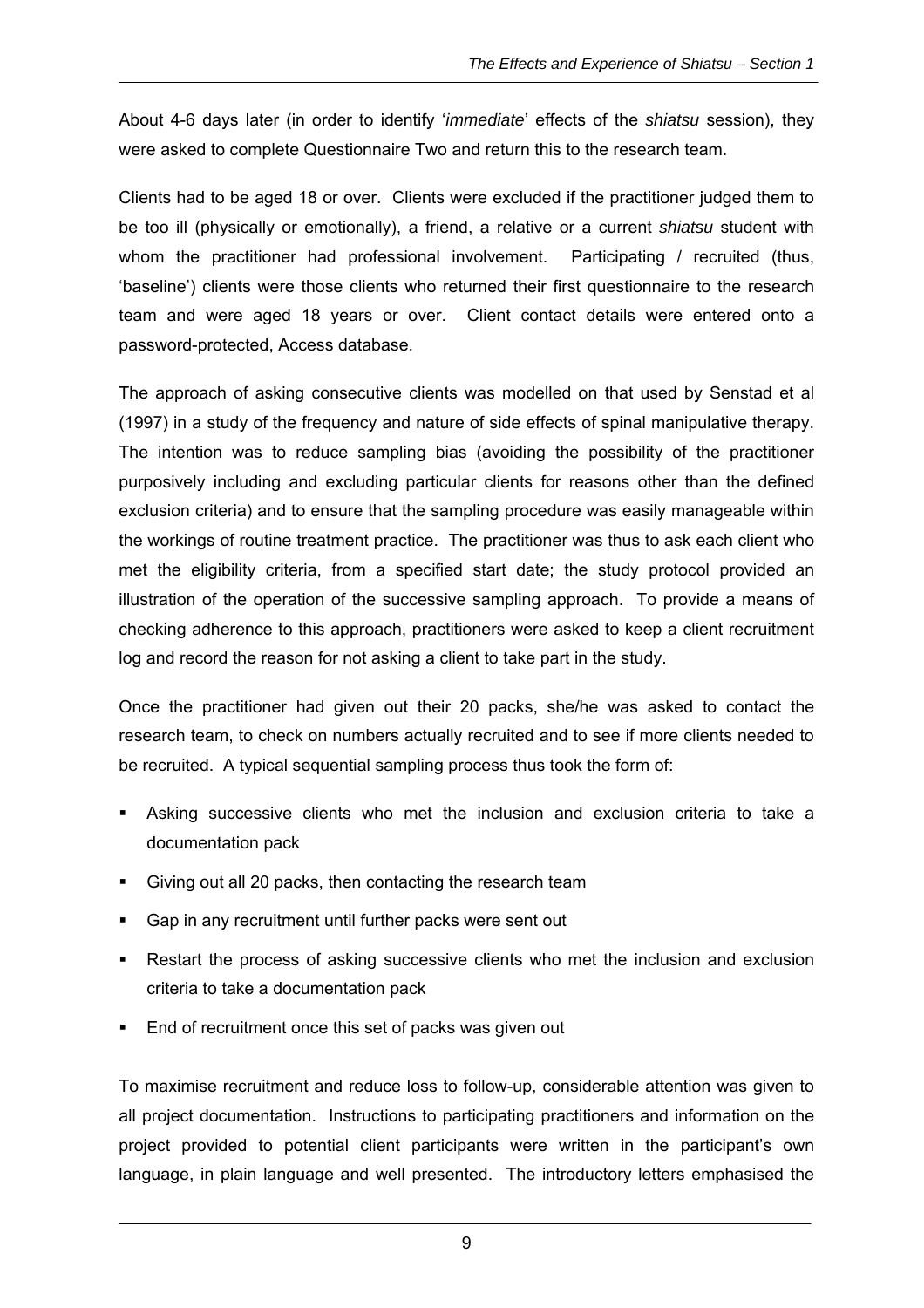potential value and impact of the study findings, within Europe, for future *shiatsu* users and for professional practice. In addition, confidentiality of all data was assured. Covering letters accompanied each questionnaire explaining what the participant was being asked to do and to reinforce the value of their continued participation in the study. Stamped (Freepost) addressed envelopes were provided for all materials to be returned to the research team. To further avoid loss to follow-up, when necessary, one reminder letter only, including a copy of the relevant questionnaire<sup>2</sup>, was sent to the client. Only one reminder was sent in order to minimise intrusion. If a client did not return the questionnaire, subsequent follow-up questionnaires were still sent to the client.

#### **Measurement Tools and Timescale**

Four self-administered questionnaires were to be completed by the client (Appendix Four). The first two questionnaires were provided in the documentation pack given out by the practitioner and the subsequent questionnaires and any reminders sent by post by the research team at the University of Leeds. Questionnaires were to be completed at four time points:

- At initial ('baseline') recruitment, subsequent to the *shiatsu* session
- (Ideally) four to six days after the initial (recruiting) *shiatsu* session
- Three months after the initial recruitment
- Six months after the initial recruitment

The client questionnaires were developed within the Phase One study, a qualitative, interview-based study with practitioners and clients in two countries, Germany and the UK (Mackay and Long 2003). These questionnaires were pre-piloted in the Phase One study with a small group of UK clients. Within the cross-European Study, once professionally translated into German and Spanish, they were further piloted with a small sample of practitioners and some of their clients in Austria and Spain (3-5 practitioners/clients in each instance). Interest lay in the meaning of the questions, once translated, to ensure culturallybased language equivalence was achieved. Following piloting, the instruments were reviewed by native language speakers, again for language nuances and meaning equivalence.

 $2$  Questionnaires Two, Three and Four in general. In a few instances, a client returned Questionnaire Two with the consent form, but did not initially return questionnaire One. A reminder and further copy of Questionnaire One was sent. If this was not returned, the client was excluded from the study.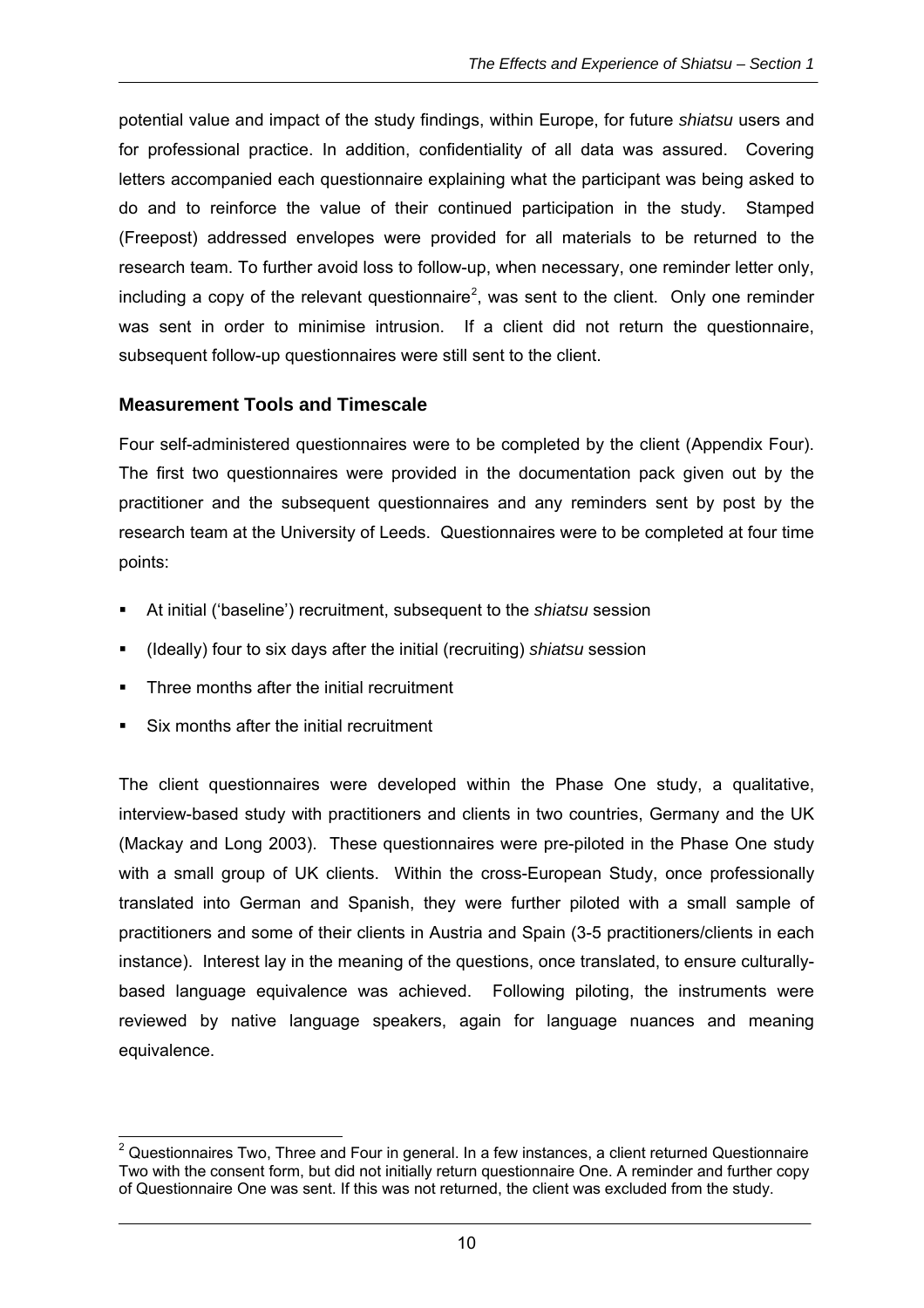Each of the questionnaires (Appendix Four), including or accompanied by an explanatory covering letter, was designed to be easy to follow and to complete. Most of the questions could be answered by ticking a box or by rating their level of agreement (on a five-point Likert-type scale). On a few occasions, participants were asked to write their own comments in response to a question, for example, to indicate 'what you hope to get from having *shiatsu* treatment' or to describe a 'negative response' to the treatment. Box 2.2 provides an overview of the content of the questionnaires.

#### **Box 2.2**: Overview of Client Questionnaires' Content

- *Questionnaire One Baseline*: Socio-demographic characteristics of the client; previous use of *shiatsu*; how pay for *shiatsu*; reasons for use; severity of symptoms; use of other CAM and non-CAM for symptoms, use of medication and time-off work; hopes from *shiatsu* treatment; current health status
- *Questionnaire Two Immediate Experiences and Effects*: experience, positive and negative immediate effects shortly after *shiatsu*; clientpractitioner relationship; advice/recommendations given at initial session; immediate improvement; satisfaction with treatment; expectations met
- *Questionnaire Three Positive and Negative Effects at Three Months*: continued use of *shiatsu*; symptom improvement, changed use of other CAM and non-CAM for symptoms, use of medication and time-off work; positive effects of having *shiatsu*; lifestyle changes; negative responses, if any; satisfaction with treatment; expectations met; current health status
- *Questionnaire Four Positive and Negative Effects at Six Months*: continued use of *shiatsu*; symptom improvement, changed use of other CAM and non-CAM for symptoms, use of medication and time-off work; positive effects of having *shiatsu*; lifestyle changes; negative responses, if any; satisfaction with treatment; expectations met; current health status

Client recruitment, dependent on prior practitioner recruitment, began at different times in each country. It began first in the UK (January 2006), followed by Austria (March 2006) and Spain (March/April 2006). Once a practitioner had received her/his set of 20 client documentation packs and instructional letter, she/he could begin seeking client participation in the study. The end-date for client recruitment was informally set as the end of October 2006. In practice, for Austria and Spain, client recruitment continued to December 2006; thus, for a few clients, the six month follow-up questionnaire was sent out in June 2007.

Towards the end of the recruitment period, a 'You and Your Practice' Questionnaire was sent out to all participating practitioners, together with a request for a copy of the practitioner's recruitment log and numbers of 'new' and 'continuing' clients seen by the practitioner over the previous six months, $3$  and a stamped addressed envelope. One e-mail

  $3$  Choice of this period was made in order to overlap with the period of the practitioner's involvement in client recruitment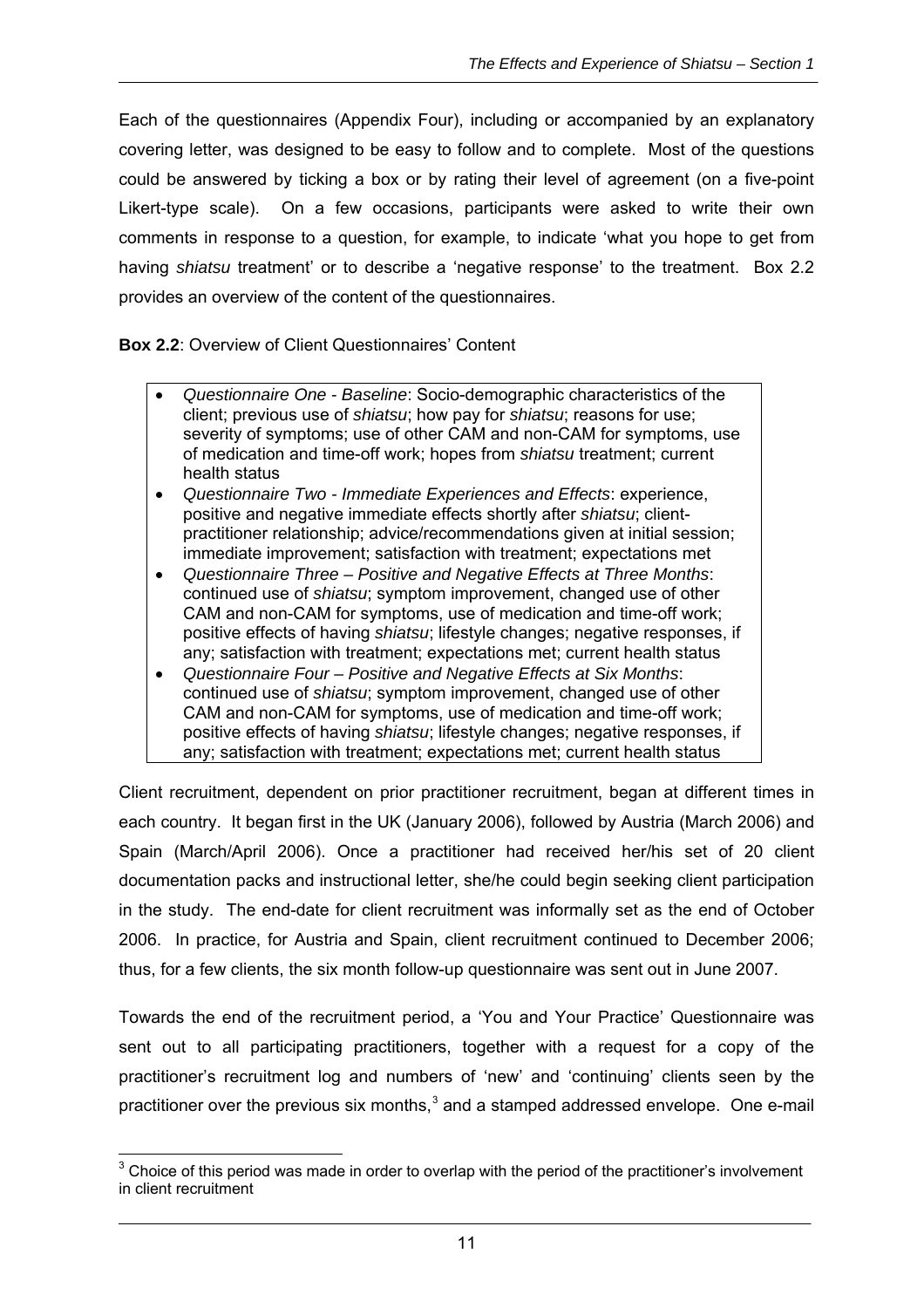reminder for the questionnaire was made. The questionnaire was piloted by three experienced *shiatsu* practitioners in the participating countries, and then professionally translated. The questionnaire comprised both tick-box type and open-ended questions for written comments. An overview of the questionnaire content is presented in Box 2.3. Further details and a report on the findings of this aspect of the study are presented elsewhere.

#### **Box 2.3: Overview of Practitioner Questionnaire Content**

- Background information of the practitioner: socio-demographic; training and continuing professional development, in *shiatsu* and other CAMs; current *shiatsu*, and other CAM, working status
- Client-related information: the practitioner's perception of clients' reasons for use of *shiatsu*; number of clients seen in last month; how clients pay for their treatment
- Way *shiatsu* given: practice style; description of initial and subsequent *shiatsu* session; use of other techniques and other non-*shiatsu* treatments; advice or recommendation given
- Environment in which *shiatsu* is given: where treatment given; how make this a safe and supportive space

#### **Ethical Issues**

Ethical approval for the study was obtained from the University of Leeds Faculty of Medicine and Health Research Ethics Committee. Both practitioners and clients were provided with an information sheet on the study (Appendix Two and Three) and consent form to agree to take part in the study. The practitioner's form confirmed their adherence to the study protocol. The information sheets affirmed that the practitioner or client could cease their involvement in the study at any time, without reason.<sup>4</sup> When a practitioner or client did withdraw, no further materials were sent, but the data provided to the study prior to their withdrawal was retained. Written consent was obtained from all participating practitioners and all but a handful of clients. For the very small minority of clients who did not return the consent form, consent was assumed as implied by return of the first questionnaire and subsequent ones. This procedure was seen as acceptable as it is uncommon for postal surveys to ask for written consent, rather return of the questionnaire being perceived and accepted as consent to study participation.

All participants (practitioners and clients) were assured of the confidentiality of the data provided to the research team. No client data was provided to the recruiting practitioner nor practitioners informed of which of their clients were taking part in the study (only the overall numbers of clients, 'new' and 'continuing', was divulged). Strict criteria over confidentiality

 $\overline{\phantom{a}}$  $<sup>4</sup>$  In practice, the small number of practitioners who withdrew provided a reason.</sup>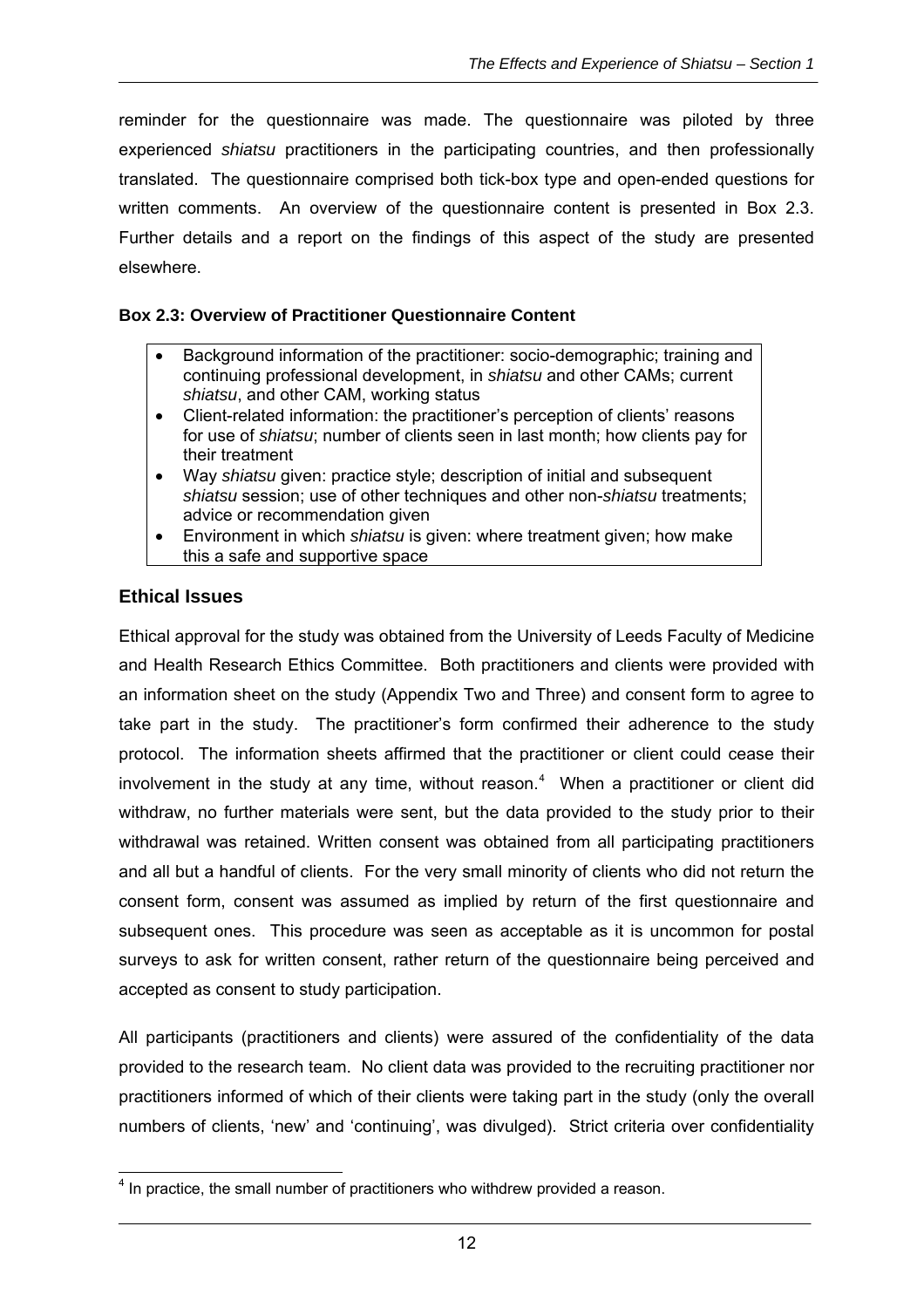were also agreed with the translators (in relation to verbatim comments to be translated from anonymised client and practitioner questionnaires). All data were anonymised and both practitioners and clients given a numerical ID code. Practitioner and client contact details were securely stored on a password-protected Access database. Finally, all data arising from the study, in the analysis and subsequent oral or written reports on the study, have been anonymised.

#### **Quality Assurance**

To enable a check on the adherence to the study protocol, in particular, the robust application of the sequential sampling procedure, practitioners were required, as part of their agreement to take part in the study, to maintain a client recruitment log. When client recruitment was coming to a close, practitioners were contacted to request a copy of the log, In addition, data on numbers of 'new' and 'continuing' clients was obtained for the sixmonth recruitment period.

#### **Data Analysis**

All data were coded and entered into SPSS-for-Windows, version 13, with data files for each questionnaire by country, and for all questionnaires by client by country.

#### **Numerical Data**

For all the numerical data, appropriate descriptive (percentages, averages, measures of spread, graphical presentations) and analytical statistics (including the chi-squared test for categorical data, paired t test and analysis of variance) were employed. Significance levels were set at 5%; where statistical significance was established, the exact p value is reported.

#### **Client Verbatim Comments**

Some of the data in the questionnaires asked the client to comment in their own words. This related to three main areas: a baseline question concerning 'what do you hope to get out of your *shiatsu* treatments?'; a question about 'type of negative responses', if any, in Questionnaires Two to Four; and a question about 'any changes made as a result of *shiatsu*' in Questionnaires Three and Four.

#### *General Approach*

The general approach adopted was to code the data using a grounded theory, thematic approach. This involved a number of stages: firstly, close reading of the comments; secondly, identifying categories/themes within each comment; thirdly, comparing categories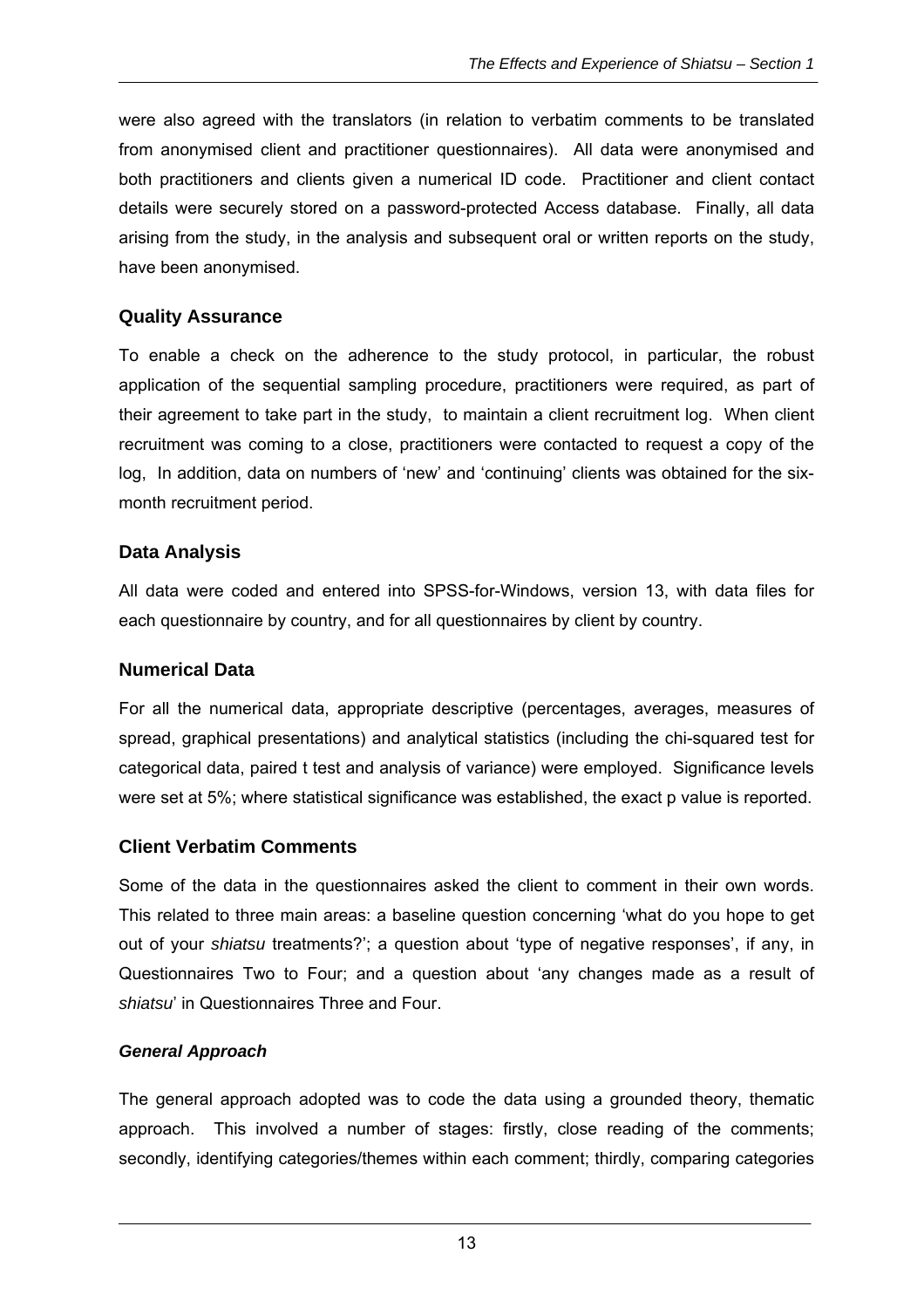and where appropriate merging these; and fourthly, generating more abstract, theoretical labels/categories. Throughout, the intention was to remain as close as possible to the inferred meanings of the comments. The final abstract categories were given a numerical code, and the relevant values for each participant entered into the SPSS file. Extracts from the verbatim comments were used to illustrate the abstract categories.

#### *Analysing the Client 'Hopes' Data*

A more extended approach was adopted to analyse the client hopes data (arising from the question, 'what do you hope to get out of your *shiatsu* treatments?'). The aim was to explore the clients' expressed hopes or expectations against the possibilities of their achievement from receiving *shiatsu*. The client responses to the 'hopes' question from the three countries' questionnaires (once professionally translated into English) were initially coded by a non-practitioner researcher (AFL), basing the categories closely upon the words of the clients. The abstracted categories fell into a number of distinct groupings: aspects specific to the CAM modality (for example, 'relaxed', 'increase in energy', 'unblock energy' and 'get in touch with my body'); better health in general or health maintenance; prevention in general and of specific symptoms; alleviation in general and of specific symptoms; and a miscellaneous heading.

Independent of this coding process, a researcher-*shiatsu* practitioner (LE), with additional refinements from a highly experienced *shiatsu* practitioner (SC), drafted a theoretical framework for *shiatsu* as practised within the UK, in particular the Zen or Masunaga model of *shiatsu* practice. The guiding rationale was twofold: (i) to reflect on whether the stated hope could *in theory* be met by *shiatsu*.

Following development of the theoretical framework, selected categories, in particular, the grouping of aspects specific to *shiatsu*, were reviewed by the researcher-*shiatsu* practitioner (LE), paying additional heed to whether or not the client was 'new' to *shiatsu* or not. Focus lay on refining the coding scheme to reflect the energetic-based theory and practice of *shiatsu*. The codes were then compared and discussed jointly (LE and AFL), and restructured under five main headings: 'attaining or becoming' (for example, relaxed, grounded, more aware of my body, creating time for self); 'maintaining' (for example, relaxed or grounded) or 'continuing' (for example, to make time for self); 'preventing' (for example, ill-health in general, worsening of stress, side-effects of medication); 'alleviating' (for example, symptoms in general, gynaecological, menstrual, digestive, blood pressure or particular conditions, such as MS or Parkinson's)' and 'other' ('remain expectant', 'don't know what I will get' and 'resort to in desperation').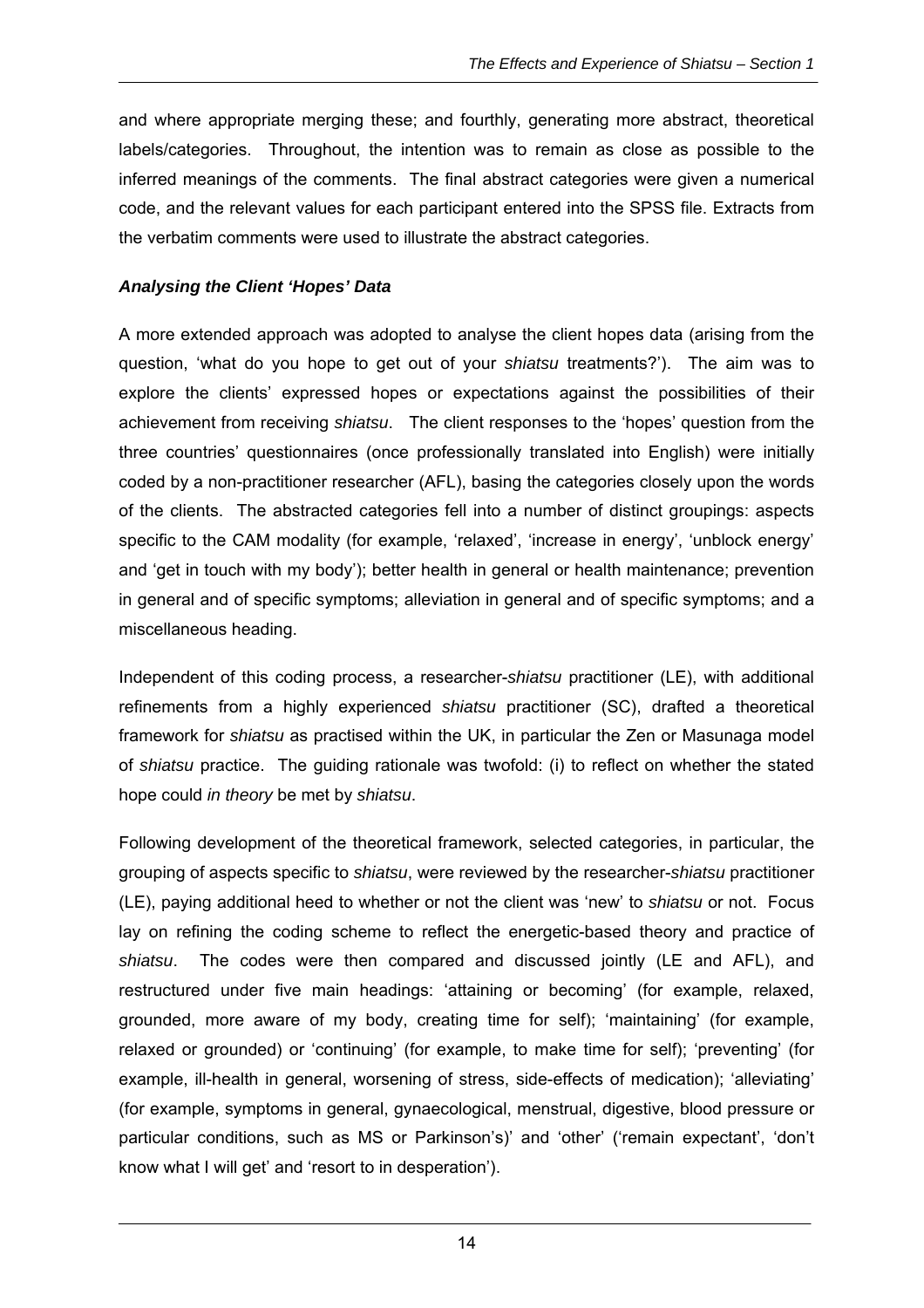### *Analysing the 'Negative Response' Data*

A two-staged approach was applied to the data on negative responses. In the first stage, all the written descriptions, once translated into English, were coded into a set of categories, differentiating the form or nature of the response indicated and, wherever such information was provided, when the response began, how it changed and what the person did to resolve or cope with it. The codes were arrived at independently by two researchers (AFL and RM), coding variations resolved and a final coding schema agreed. Examples of categories describing the form of the response included: 'feeling tired or drained'; 'feeling spaced out, disorientated'; 'finding it difficult to concentrate'; 'stiffness/tension in joints'; and 'pain/discomfort in general'.

In the second stage, attention centred on differentiating a potentially transitional effect from a negative response or effect arising from *shiatsu*. This analysis was undertaken by a *shiatsu* practitioner-researcher (LE), with additional comments provided by a highly experienced *shiatsu* practitioner (SC), in his role as advisor to the project. Each comment was analysed together with data on the duration of the response, rating of its severity, and impact on their life, in terms of effects on activities of daily living, and whether or not it concerned or distressed the client. The resultant typology of types of negative responses was reviewed by the study's Advisory Group. Finally, all possible cases of an 'undesired' response, as perceived by the client and/or from *shiatsu* theory, or of a 'potential adverse event / potential risk to client safety' were reviewed by two further experienced *shiatsu*  practitioner, and re-reviewed by the original raters. Any divergence in rating was resolved by discussion.

#### **Final Data Set**

As would be expected in a longitudinal study, interest lies in those who completed all the study's data collection instruments. Accordingly, except for analyses of the representativeness of the respondents in relation to those who returned the baseline questionnaire, the data reported in this report relate only to those who completed all four study questionnaires.

## **Summary**

This chapter has outlined the way that the study was done. The study was purposefully designed as a pragmatic study, to explore client experiences and effects, in the short and longer term, which were occurring as part of routine *shiatsu* treatment. The design of the study had to be feasible to take forward with routine treatment and to minimise any impact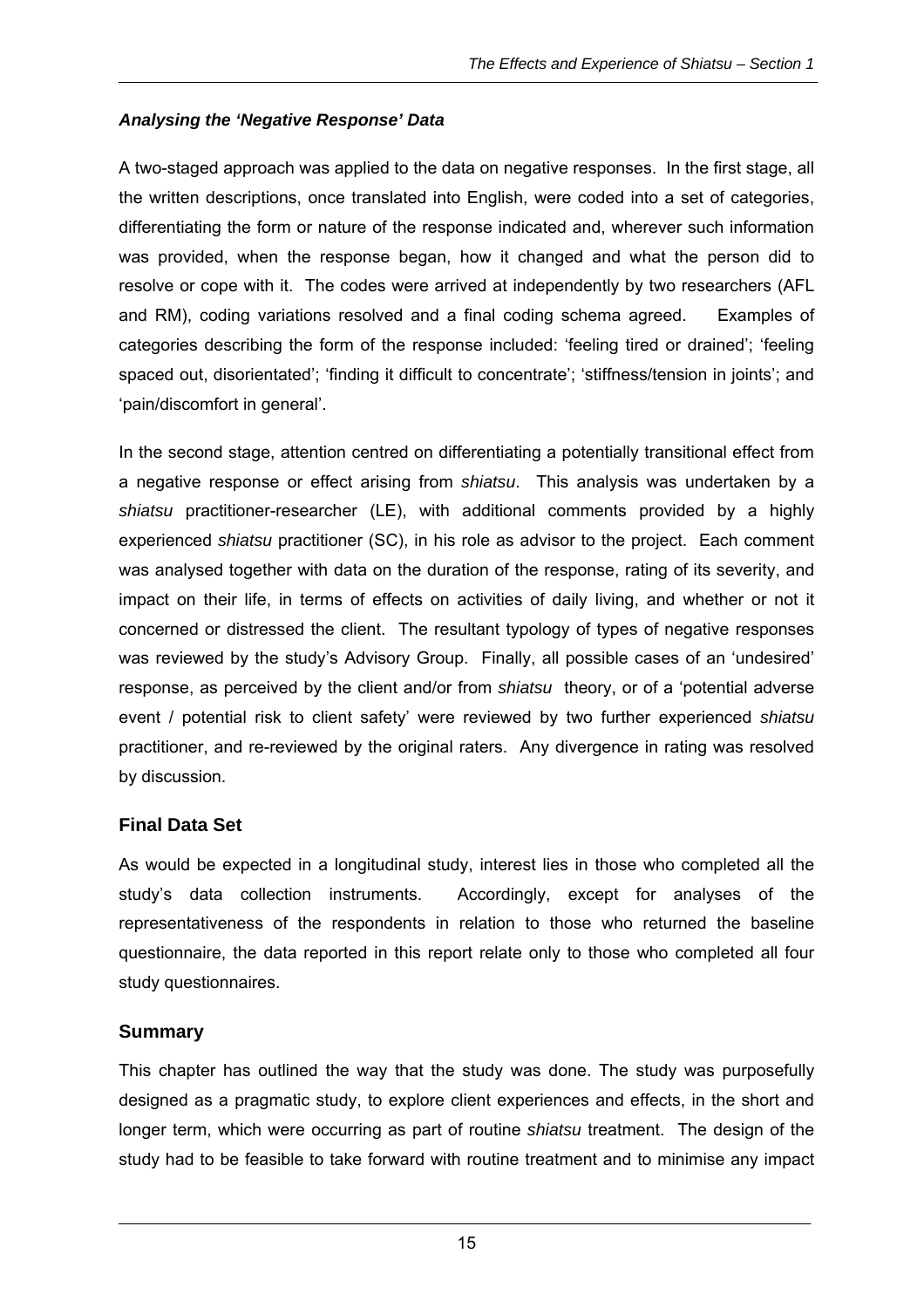on the client-practitioner relationship. The conduct of the study had to be rigorous to ensure confidence in the data arising. Thus, a clear study protocol was drawn up for the practitioners. Careful attention was given to the quality of the recruitment letters, information sheets and questionnaires with a view to encourage participation in the study and to maximise response rates over time. Explicit data analysis strategies and methods were followed through. Finally, the study was undertaken in an ethical manner. All data have been stored securely and client and practitioner anonymity maintained in presentations (both oral and written) of the study findings.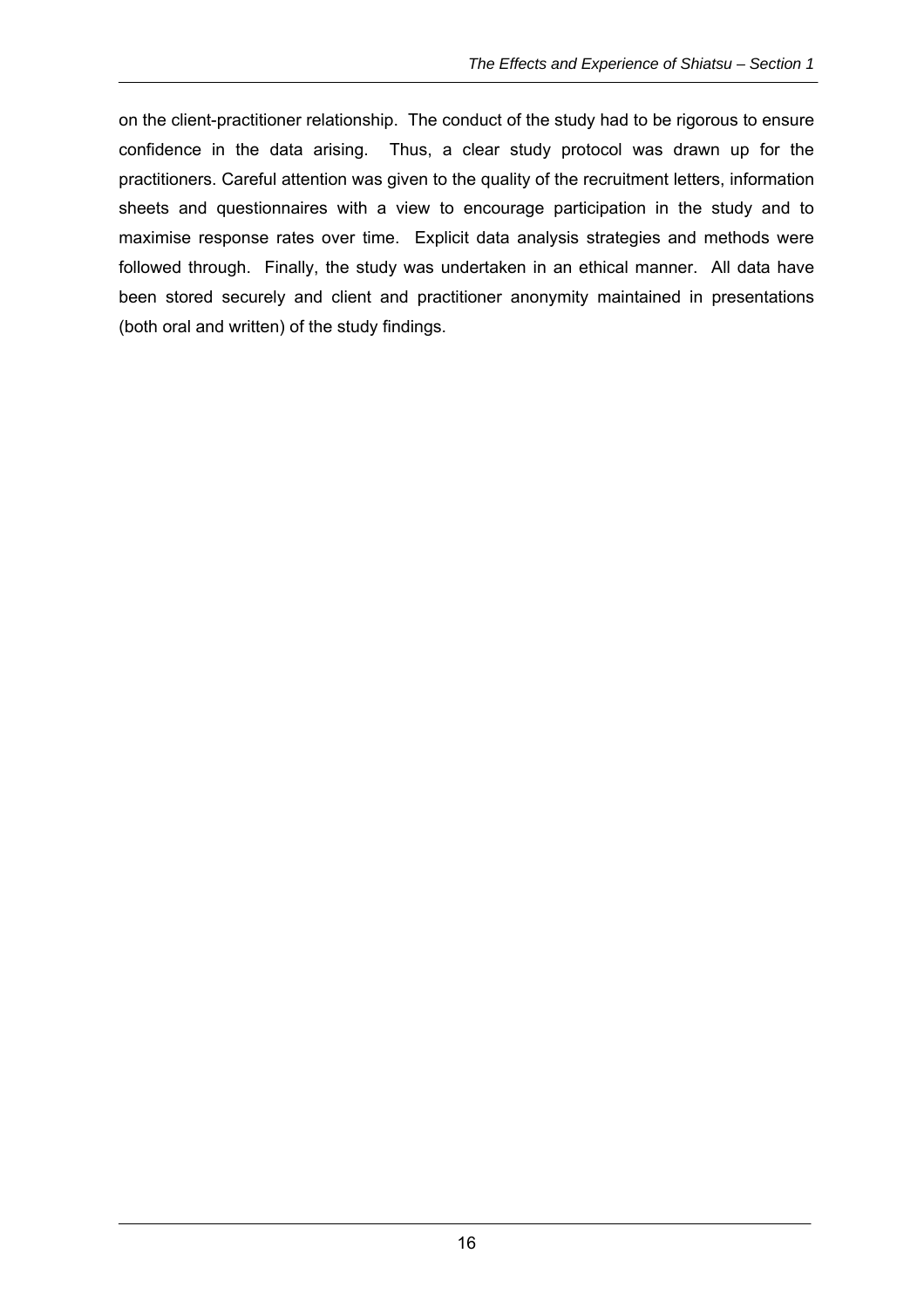# **Chapter Three: Understanding the Findings through the Lens of**  *Shiatsu's* **Guiding Philosophy**

# **Introduction**

In order to gain a deeper understanding of the results of the study, this chapter outlines a working model or framework for *shiatsu*, as practised within the UK, in particular the Zen or Masunaga model of *shiatsu* practice. It was developed by a researcher-*shiatsu* practitioner (LE), with additional refinements from a highly experienced *shiatsu* practitioner (SC). The guiding brief from the study's principal investigator (AFL), and rationale for the work, was to provide a basis to reflect on whether explored statements in the questionnaire about possible effects (including negative responses, if any, expressed by clients) and, in particular, expressed client hopes on what they sought from *shiatsu*, could *in theory* be met by *shiatsu* (or, in the case of negative responses, whether these were in fact negative or rather examples of a transitional effect and, thus, part of the way that *shiatsu* works).

It is recognised that the presented framework is only one of many that could be developed. Indeed, there are many different styles of *shiatsu* and some variations in theoretical content (Beresford-Cooke 1996). There are also many interpretations of the theories and styles, within Europe (including the UK) and Japan. For example, Beresford-Cooke, in an appendix, points to current UK practice as being informed by Zen *shiatsu* theory, Traditional Chinese Medicine (TCM) theory and Five Element theory. More broadly, Adams (2002) explores *shiatsu* as practised within Japan and Britain, pointing towards both different approaches to *shiatsu* (for example, as espoused by Namikoshi Tokujiro and Masunaga Shizuto) and a cultural dimension leading to radical differences in the concepts of holism (socio-centrism in Japan and individualism in Britain).

At the risk of simplicity (and provoking controversy), the following section is intended to provide a brief glimpse into some relevant theory, situated against the specific context of enhancing understanding of the experience and effects of this particular CAM modality. The material also aims to provide a theoretically informed basis for interpretation of the findings and help cast light on the range of effects that *shiatsu* could be expected to have (cf. Long 2002). In addition, the framework would be, and has been used, to help guide the coding of clients' comments on their hopes and negative responses, in order to ensure that the codes developed through a grounded theory approach related to and were made sense of within the underlying philosophy of *shiatsu* as an energy-based CAM modality.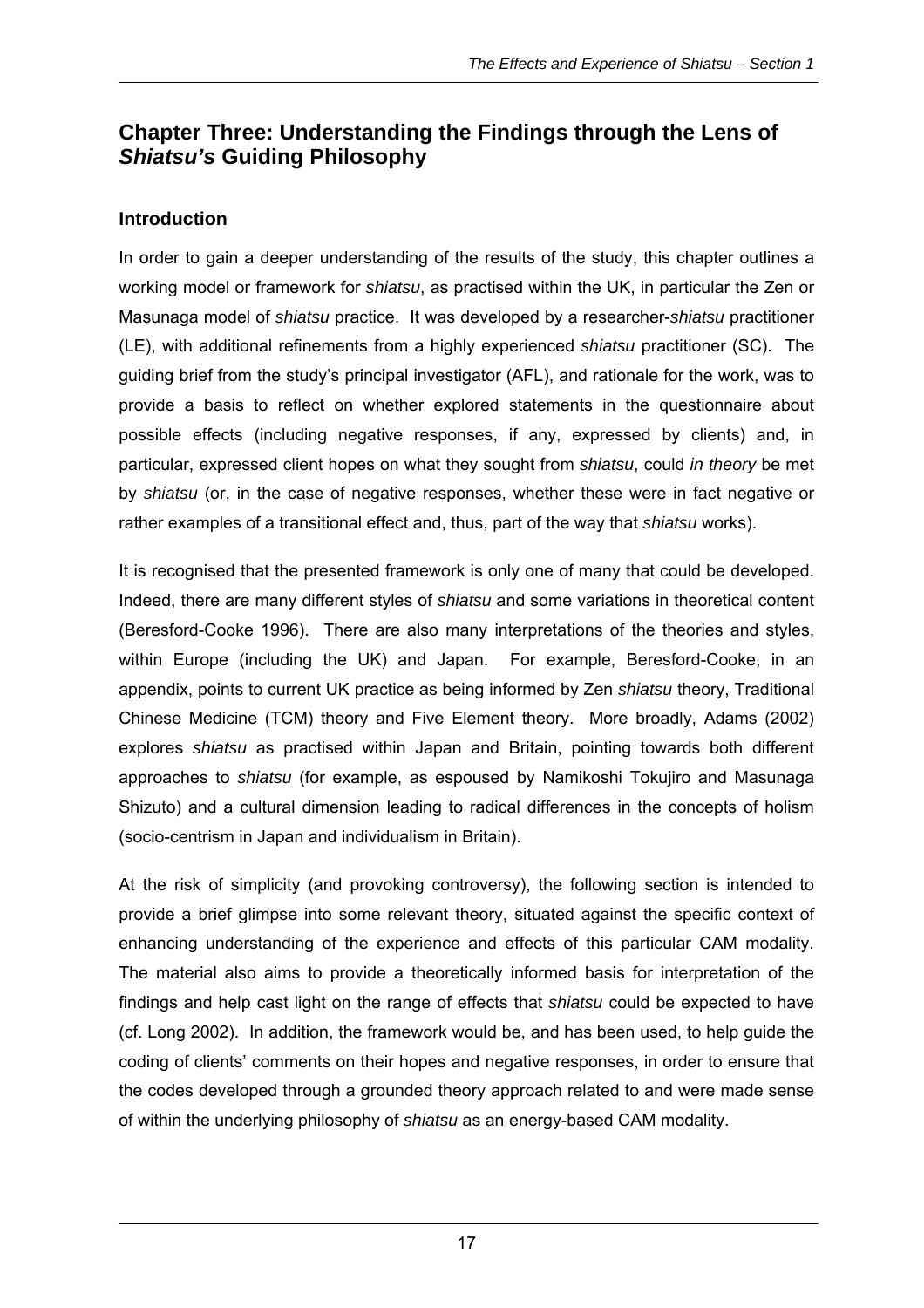#### **A Theoretical Framework**<sup>5</sup>

Unlike western medicine and health technologies, whether pharmaceutical, service provision or educational, *shiatsu* purports primarily to promote wellbeing, support good health and help prevent illness. Its justification stems from ancient practices that have been used for more than 10,000 years. Its roots appear to share common origins with acupuncture; indeed, the discovery of needles in the Neolithic period has led scholars to conclude that some form of palpation and analogous therapy must predate that period.

There is no one model or framework for the delivery of *shiatsu*. There is rather a system of health care practice based on philosophical beliefs that all oriental practice shares. This philosophy developed from a belief that as part of the cosmos, human beings contain all the attributes and elements including their relational dynamic that can be observed to exist in the world. In short, each person is a miniature manifestation of the universe; and everything in the universe impacts on everything else, to a greater or lesser degree.

In *shiatsu* practice, all presenting reasons, symptoms, responses during and after treatment would be understood and evaluated in terms of the person as an '*energetic*' being. Its holistic philosophy is enacted in the holistic nature of *shiatsu* practice; it treats mind, body and spirit as one, an interconnected whole, together with the environment in which they find themselves. This concept of holism pervades the *shiatsu* encounter. Thus, the energetic evaluation<sup>6</sup> includes questions pertaining to all aspects of a person's life.<sup>7</sup> Treatment then takes account of all aspects of the person; so, it is said that, when treating the body, the practitioner is also treating all facets of that person.

Physical symptoms in either the TCM or Zen modality are looked at according to the overall energetic evaluation and the meridians which run through a given area. For example, when there is a recurrence of pain, or perhaps a musculo-skeletal complaint in a given area of the body, the *shiatsu* practitioner can look to appease the aggravated energetic that is presenting itself to affect relief. The Zen modality uses a specific pattern of energetic evaluation known as the *kyo jitsu* relationship. The first term *kyo* refers to an 'empty' sensation in the *hara* diagnostic area and there is said to always be a paired *jitsu* ('full') energetic in the hara. The practitioner learns through training to palpate these two areas and to treat that which is empty in order to change the whole person dynamic.

<sup>————————————————————&</sup>lt;br><sup>5</sup> The theoretical framework, and this whole section, is based on a draft by Lisa Esmonde, with i additional comments from Seamus Connolly.

 $^6$  Energetic evaluation, rather than energetic diagnosis, is the preferred cross-European term, given the legal context in which *shiatsu* operates in some countries. 7

Note here that the reference is to the 'individualistic' interpretation of holism, not a socio-centric one – see Adams (2002).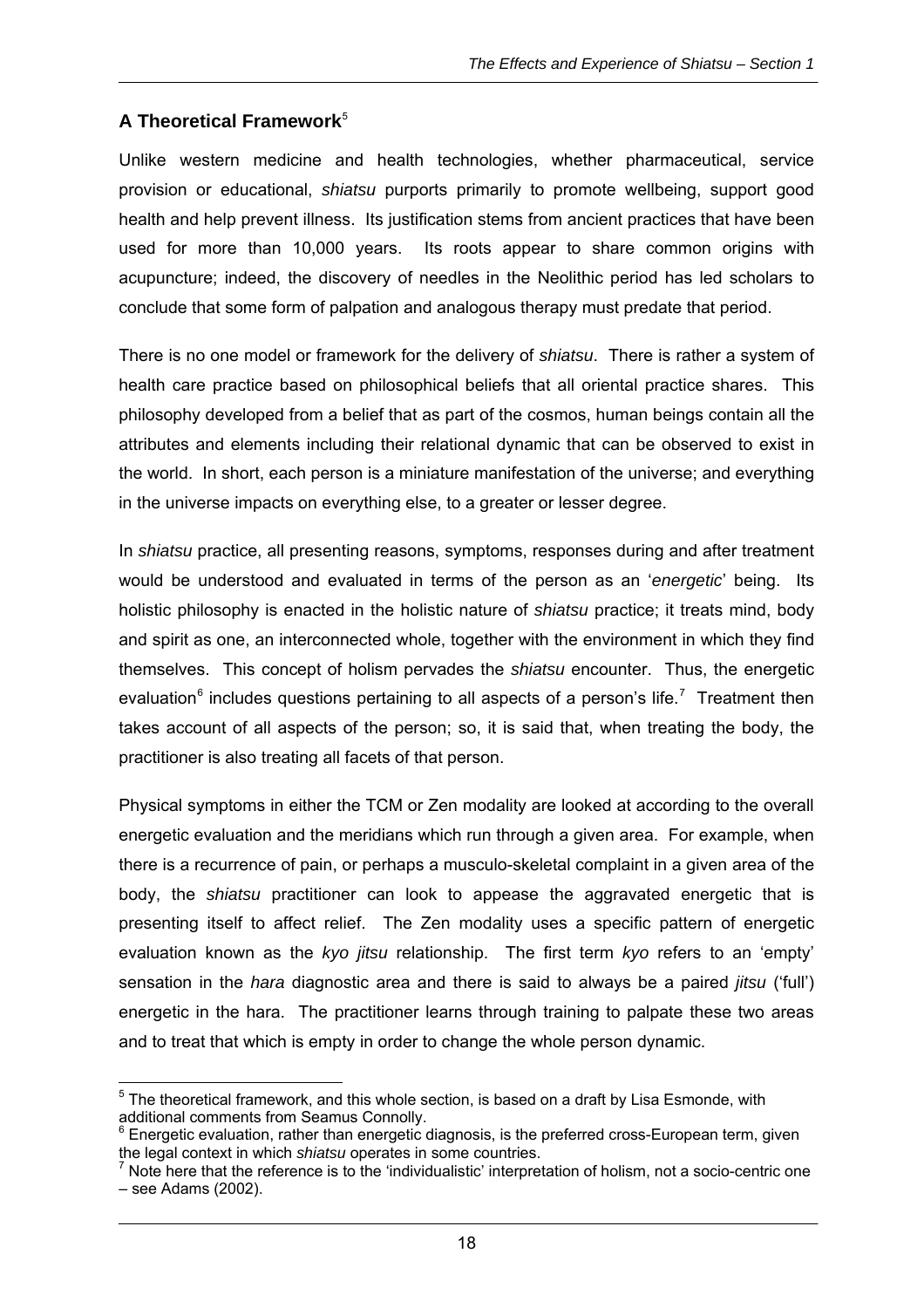An example may help to clarify. In practical terms, there may be an unmet need within the individual, manifested in overeating and thus unneeded weight increase; underlying this however might be a very *kyo* (empty) Heart Protector. The practitioner may encourage the client to look at what the Heart Protector's function and need is in the context of the individual's life and lifestyle. Perhaps the individual is working too hard; the need is to spend more time with family and loved ones. The practitioner might then explore with the client what possible changes the client can make to help and enable a positive change. In this way, a process of nourishment of what is lacking is delivered before sedating what is presenting itself for treatment. In addition, it is often the case that this empty or more 'hidden' element represented in the *kyo* is perhaps less easy for the client to express either in their social or work context and it is more acceptable to express hunger.

*Shiatsu* training in Europe is grounded most commonly by the fundamentals of TCM philosophy and theory and by the approach of Shizuto Masunaga which builds on TCM theory and diverges from it. Training incorporates an introduction to the energetics of organs and corresponding meridians in elemental pairs (Box 3.1). For each element or phase there is one *Yin* and one Y*ang* organ; the former are located deeper in the body, are dense in structure and produce or house 'vital substances'. The *Yang* organs are tubular or bag-like in structure and are involved in holding or moving the vital substances, food and the body's waste material either around the body (in the case of the vital substances) or, in the case of food, from the outside environment through the body.

| Element/Phase    | <b>YIN</b>             | <b>YANG</b>            |
|------------------|------------------------|------------------------|
| <b>Metal</b>     | Lung                   | Large Intestine        |
| Water            | Kidney                 | <b>Bladder</b>         |
| Wood             | Liver                  | Gallbladder            |
| Fire (primary)   | Heart                  | <b>Small Intestine</b> |
| Fire (secondary) | <b>Heart Protector</b> | <b>Triple Heater</b>   |
| Earth            | Spleen                 | Stomach                |

| Box 3.1: The Yin Yang Elemental Pairs |  |  |  |  |  |  |  |
|---------------------------------------|--|--|--|--|--|--|--|
|---------------------------------------|--|--|--|--|--|--|--|

The dynamic of the Five Element theory is depicted within the following five-pointed circular diagram. The diagram shows the way individual organs, within the cycle relate to others to promote, nourish, enhance, draw energy from and/or give energy to one another and how they control and/or inhibit one another.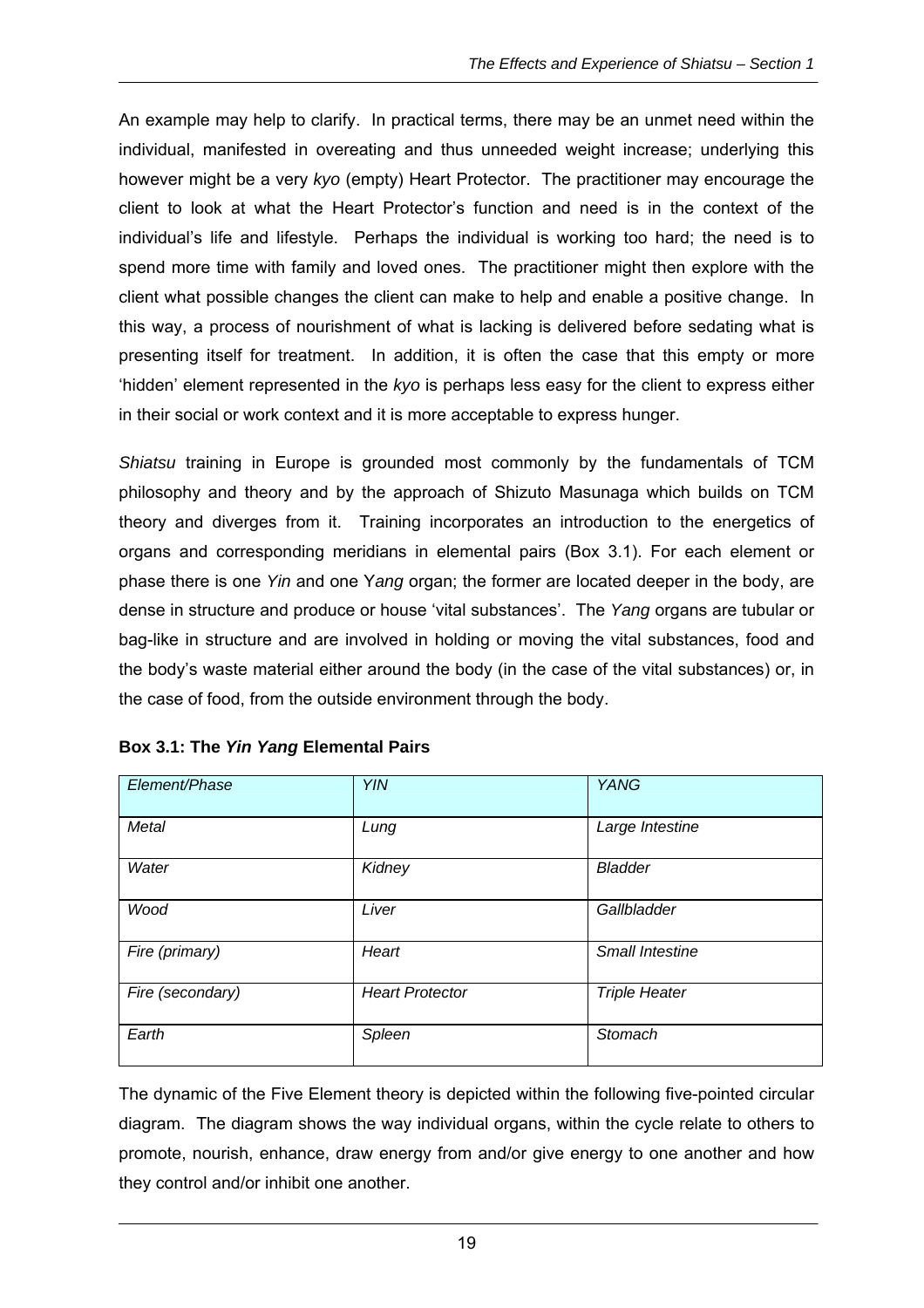

#### **Figure 3.1: The Five Element Cycle adapted from Dan Reynolds (personal communication, March 2007)**

The Five Element cycle can be explained by what is seen in nature; individual human beings are a miniature of what is in nature and, therefore, everything that is in nature is also in humankind, including the dynamic of its function. Thus:

- Water hydrates wood (but it is possible to over-water)
- Wood feeds fire (but too much wood will make the fire rage out of control)
- Fire renews earth
- Earth contains essential minerals (iron, copper etc)
- Metal carries water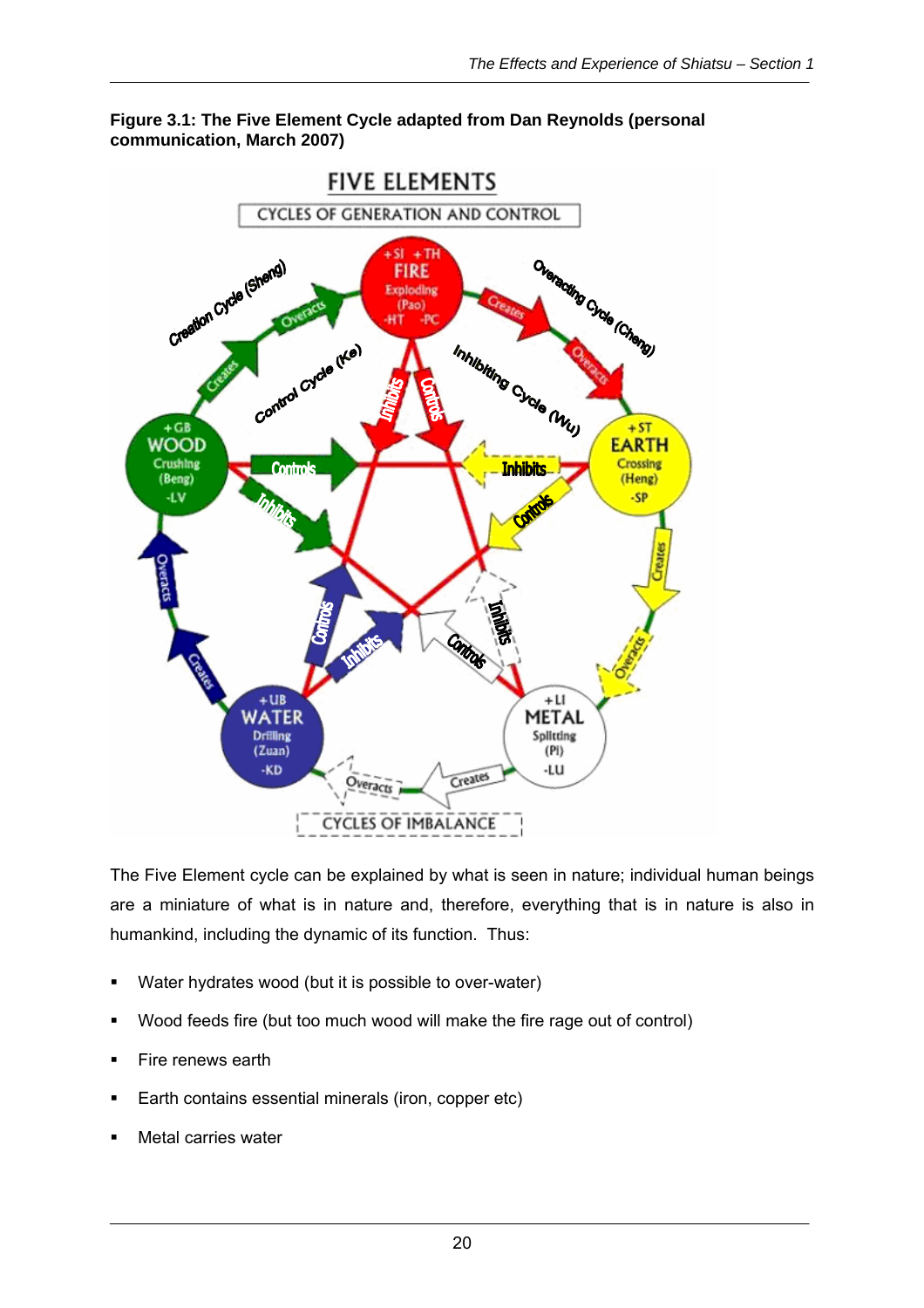### **Linking the Framework to the Data**

To demonstrate the potential importance and relevance of making explicit the underlying guiding philosophy of *shiatsu* for the study and data arising, the framework is discussed in the contact of client-expressed hopes from their *shiatsu* treatment.

A first, and critical, issue that arises from the theoretical model and an understanding of *shiatsu* is a recognition of the need for more information, or, alternatively, expressed, a caveat in interpreting the 'hopes' data. In essence, that examining the client statements and codes alone is not sufficient. A vital, yet additional (missing) component is the energetic evaluation of the practitioner for that client. This observation is directly rooted in an understanding of *shiatsu*<sup>8</sup>. This is in no way to denigrate the importance of the client's own stated hopes. These can be coded in their own right. The client's perspective stands on its own, irrespective of the *shiatsu* context, and their subsequent affirmations of expectations met or not; this is 'their' experience and the data are 'their' experiential data. However, making sense of the clients' comments within the wider context of the theoretical framework/understanding of *shiatsu*, and the question of whether or not *shiatsu* can / may enable their hopes to be realised, requires understanding / knowledge of the energetic evaluation.

For example, a client may seek help for long-standing insomnia which, using the TCM modality, might be indicative of excess heart fire<sup>9</sup> or perhaps an imbalance in Blood qi or Liver *qi* and Blood not being able to rest at night. This could only be known by discussing the finer points of the energetic evaluation with the individual practitioner. In the Zen model, the practitioner usually looks for the most *jitsu* (full energetic), holds it and palpates for the connected *kyo* (empty sensation) that reveals the composite or relationship. Relevant meridian treatment is checked in the *hara* for effect and may lead to the revelation of a new composite; and so the meridian treatment may be changed again. The understanding is that the layers of the different energetic aspects of the client's condition reveal themselves as the treatment progresses and, crucially, as the relationship between the practitioner and client develops. Not knowing the energetic evaluation of the practitioner, the *shiatsu*-researcher is able only to infer that the diagnostic possibilities fall well within the mode of practice of (and potential benefit from) *shiatsu*. Otherwise, within a Zen diagnosis of the abdomen or *hara* as it is referred to, any number of present-time imbalances may reveal themselves and treatment of each will eventually address the presenting symptom.

erthald the might hypothesise that the 'diagnosis' is similarly important to know in studying many other CAM of the state of the control of the control of the control of the control of the control of the control of the con modalities.

 $9$  Heart fire energy, when in balance, enables a person to be energetic and wakeful in the middle of the day; out of balance, the person may have difficulty sleeping.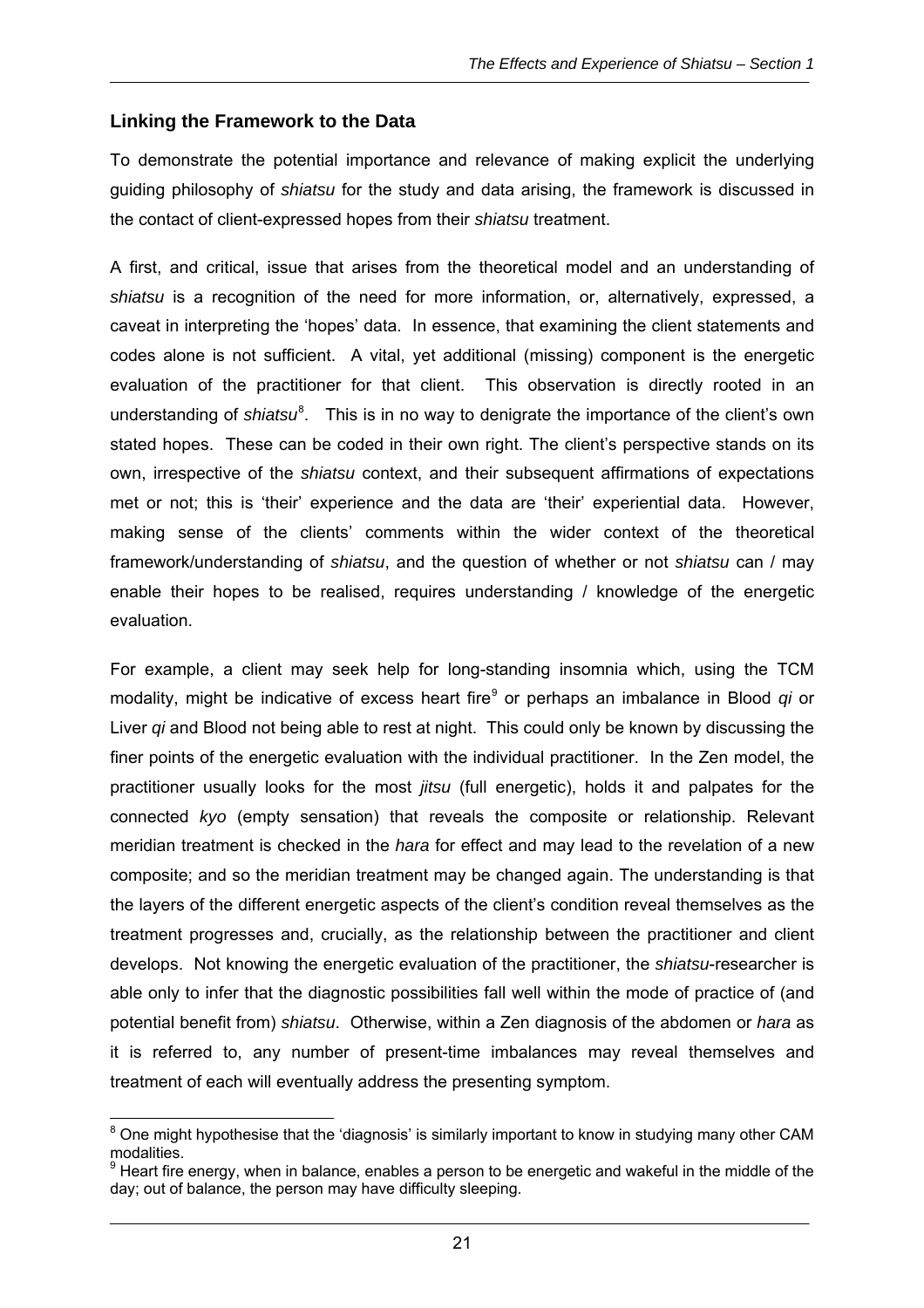A second issue arising from the framework is that any given hope, and thus implied set of reasons for treatment, including specific symptoms, may be a result of different patterns of imbalance. A typical example is a headache. A headache may be the result of over-thinking resulting in the person's Earth or Spleen energy becoming weakened and the Wood or Liver 'invading' the Earth. This would give rise to a number of symptoms, one of which would be a headache. Or, a person may become over-tired through constantly pushing themselves, thus depleting their Bladder energy and resulting in a frontal lobe or perhaps occipital headache. The practitioner would in their treatment explore what the underlying cause might be. In treating the symptom, discussion may take place to help the client to identify what the causal circumstances or behaviours are.

The 'headache' symptom for the practitioner might be perceived and pieced together as a 'syndrome'. The syndrome and its causes would be treated to effect either a permanent relief (cure) or alleviation of symptoms as well as enabling understanding of possible physical and psychological processes at work. In this way, the client becomes aware and then enabled (potentially, 'empowered') to choose to make changes and thus prevent continued recurrence, while benefiting from immediate symptom relief. Within the Zen modality, present-time energetic imbalances, palpated through *hara* diagnosis, may affect immediate symptom relief in the short and ultimately long term (through follow-up treatments). The practitioner would be able to explain the energetic pattern underlying the symptom and enable an understanding of causal processes, particularly when similar or identical energetic imbalances present themselves.

#### **Summary**

The intention of this chapter was to provide insight the Zen or Masunaga model of *shiatsu*  practice and underlying philosophical framework of health and healing in order to help to understand the findings generated within the study. The framework has been used to gain additional insight into the clients' comments concerning what they hoped to get from having *shiatsu* and also in the interpretation of any negative responses experienced by clients. Use of the framework helps to generate a more refined, and theoretically informed coding schema, while remaining based in the clients' expressed views. There is thus an enhanced analytical power in the coding framework, and closer match to Strauss and Corbin's depiction of grounded theory, as:

> *'Giving voice to their respondents, representing them as accurately as possible, discovering and acknowledging how respondents' views of reality conflict with their own, and recognising art as well as science in the analytical product and process' (Charmaz, 2000: 510, paraphrasing Strauss and Corbin 1998).*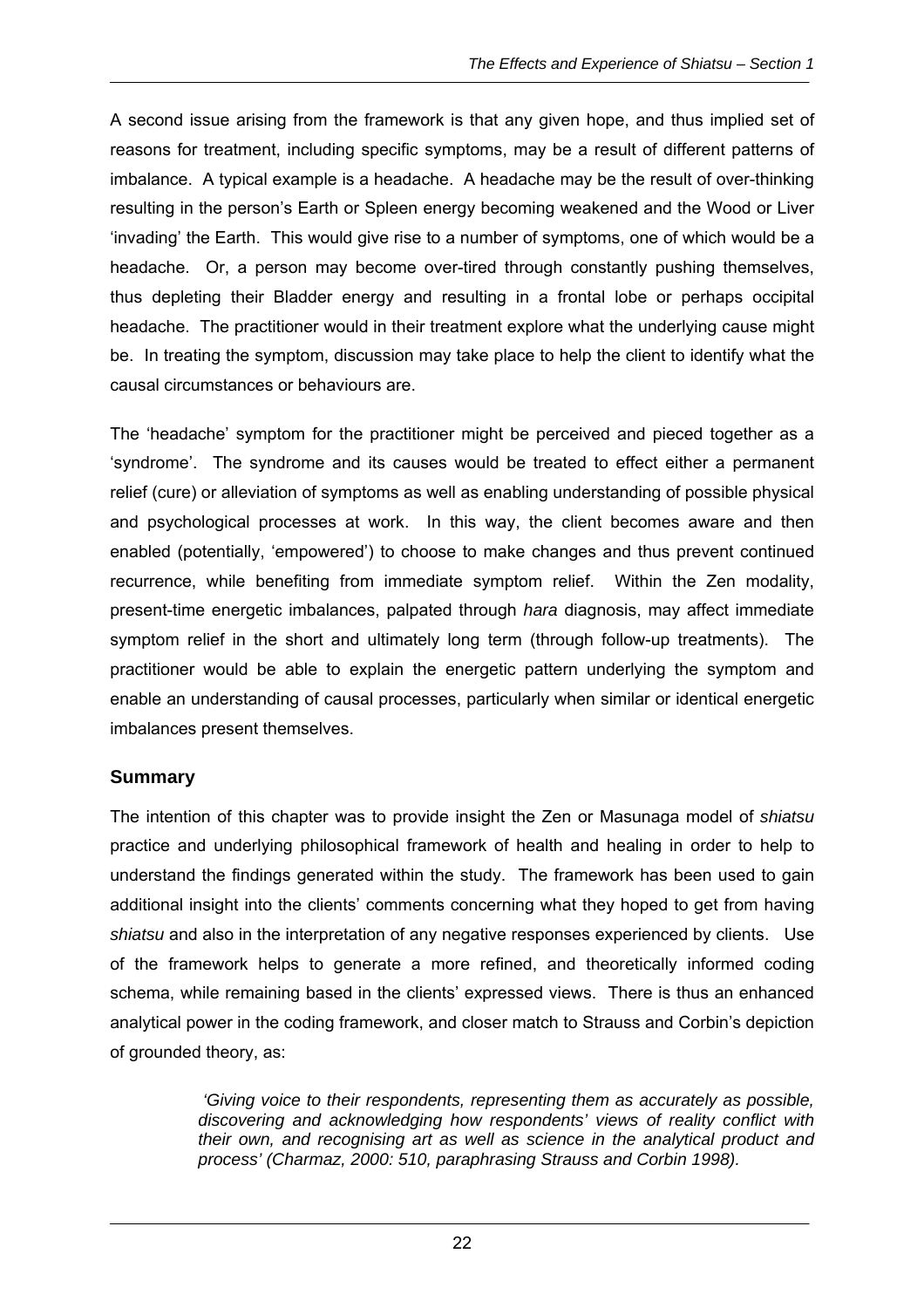Furthermore, from a research validity perspective, the research user can have greater confidence in the appropriateness of the coding schema, presented findings and their relevance for *shiatsu* practice and policy.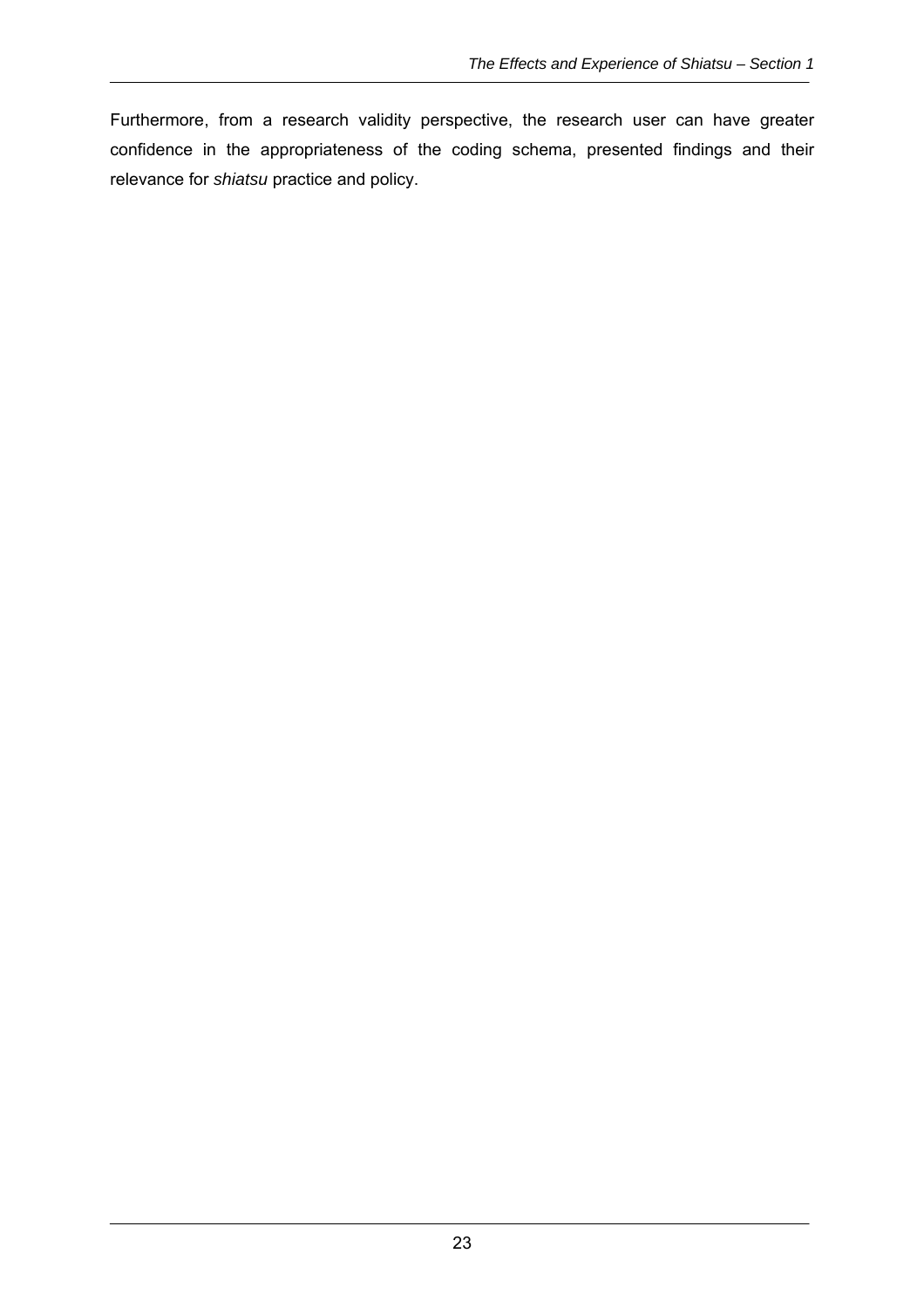# **SECTION TWO: AUSTRIA**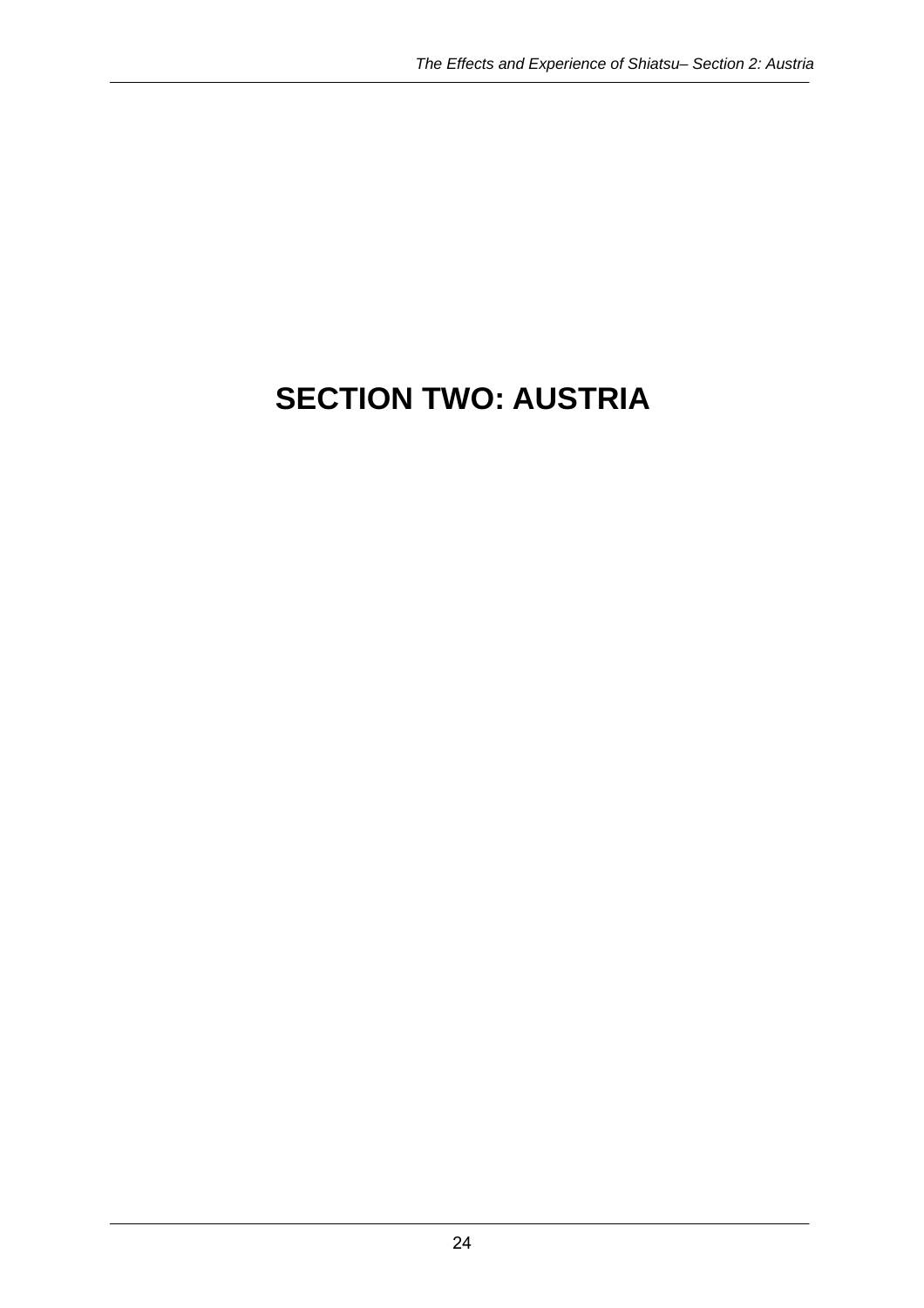# **Chapter Four: Study Participants and Study Representativeness**

## **Introduction**

This chapter details the results of the recruitment process to the study. The chapter is in two sections. The first section looks at the practitioners who responded to the original request to take part in the study and those who subsequently took part. The second section looks at the clients, outlining the number of clients taking part (responders to the first questionnaire) and response rates over time, for the different combination of questionnaires. The chapter concludes by exploring the representativeness of the respondents to all four questionnaires (that is, from baseline to six-months after recruitment) in relation to those who were originally recruited (that is, responders to the first questionnaire).

## **The Practitioners**

Following the invitation letter and subsequent despatch of the full protocol, providing extensive detail about the role of practitioners and procedures to follow, 33 practitioners took part in the client recruitment, with the aim of recruiting 16 clients, of which up to 5 would be 'new' clients to the practitioner.

Around a fifth of the practitioners met or exceeded this target. The average client yield per practitioner was 11 clients, ranging from 2 to 19<sup>10</sup>. Seven practitioners recruited 15-19 clients, eleven 10 to 14, and fifteen less than 10. For new clients, the average yield was four (close to target), with a range of 1 (7 practitioners) to 8.

Several of the practitioners who recruited a smaller number of clients were themselves recently established practitioners. They were more able to recruit 'new' clients, as they had as yet few 'continuing' clients within their current practice.

It is important to remember that the practitioner was only asked to tell eligible clients about the study and give those who agreed an envelope containing the project information. It was then up to the client to complete the consent form and baseline questionnaire, sending these back to the research team at the University of Leeds. The practitioner was explicitly required not to subsequently ask such clients if they had agreed to talk part in the study, thus preserving client anonymity.

Evidence from the recruitment logs that practitioners were required to keep demonstrated that practitioners were following the recruitment protocol of asking every eligible client

 $\overline{a}$  $10$  Twenty one of the recruited clients did not indicate who their practitioner was.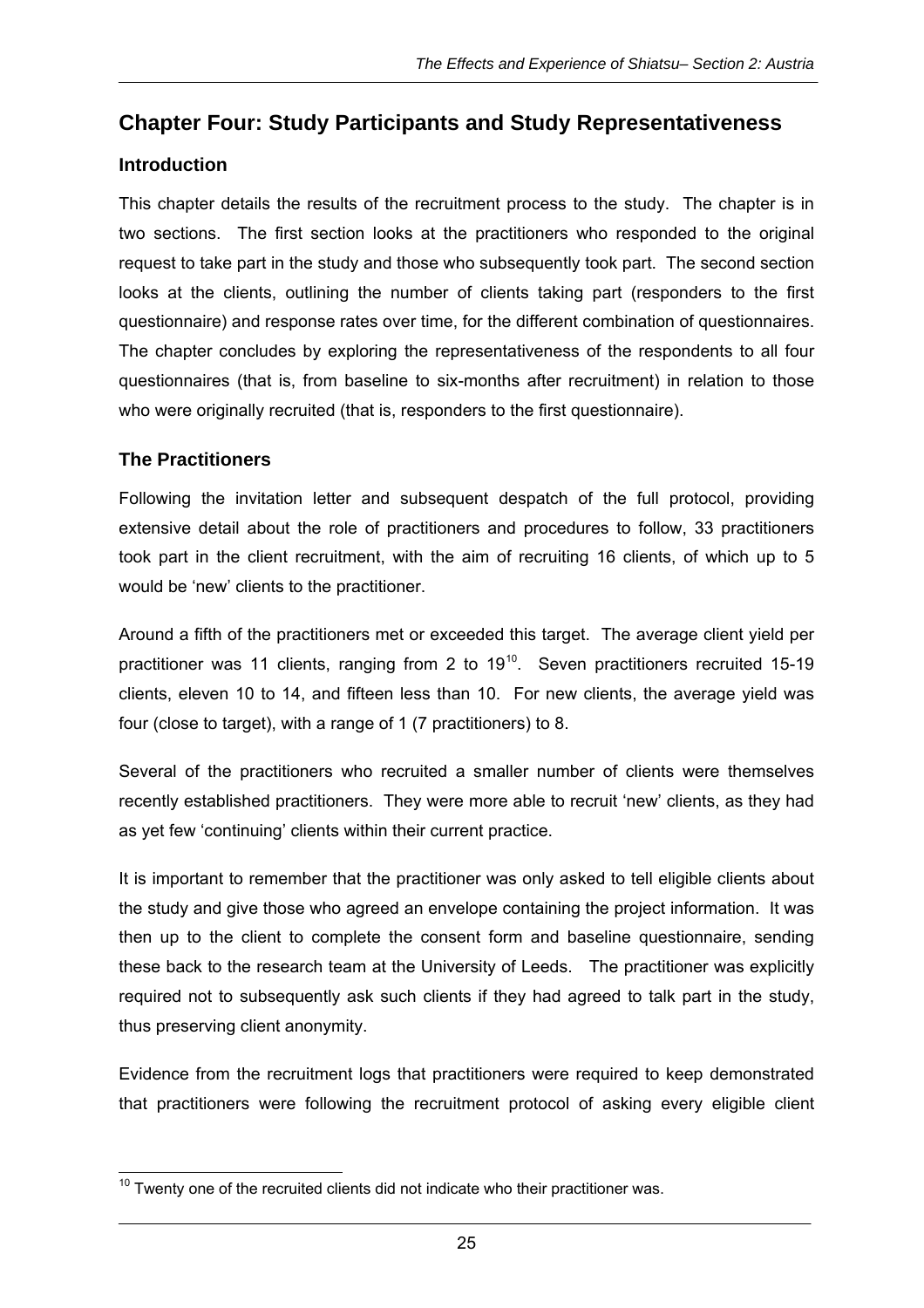consecutively. Where a client was not asked, a brief note was made of why; the noted reasons met the exclusion criteria outlined in the study protocol.

#### **The Clients**

#### *Baseline Recruitment and Response Rates over Time*

A total of 371 clients were recruited to the study over a ten-month period (March to December 2006 inclusive). At baseline, 61 were 'new to *shiatsu*', that is, having their first shiatsu treatment.<sup>11</sup> Around a third (34%, n=124) were 'new' clients from the perspective of the recruiting practitioner – a recruitment ratio of new to continuing clients of 1:2. Figure 4.1 provides an overview of the response rates over time to each questionnaire, by client status ('new to *shiatsu*' and 'new' vs. 'continuing' client). It is notable that there was a greater loss to follow-up (non-response) from new *shiatsu* users (31% vs. 22% for previous users).

The total number of clients who completed all four questionnaires (baseline to six-month follow-up) was 261, a response rate of 70% (or loss-to-follow-up of 30%, due to nonresponse to one or more of questionnaires 2, 3 or 4). It is this group of 261 responders who form the focus of the findings in the Report.

  $11$  It must be remembered that the definition of 'new' client used in the recruitment phase was undertaken from the *practitioner's* perspective, that is, new to the recruiting practitioner.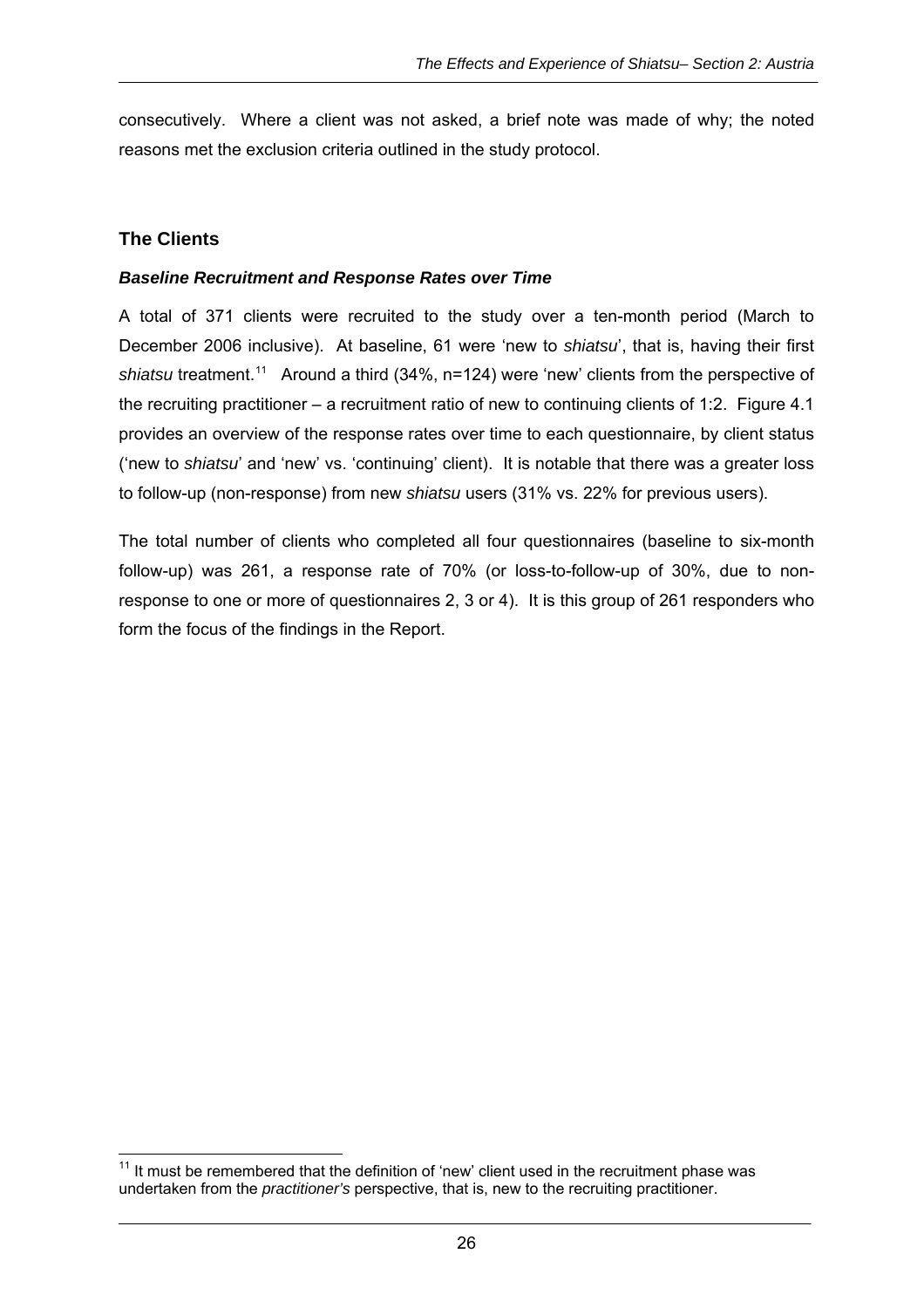

**Figure 4.1: Overview of Response Rates** 

\* One client did not indicate if he/she had had shiatsu before; another client, if a new or continuing client.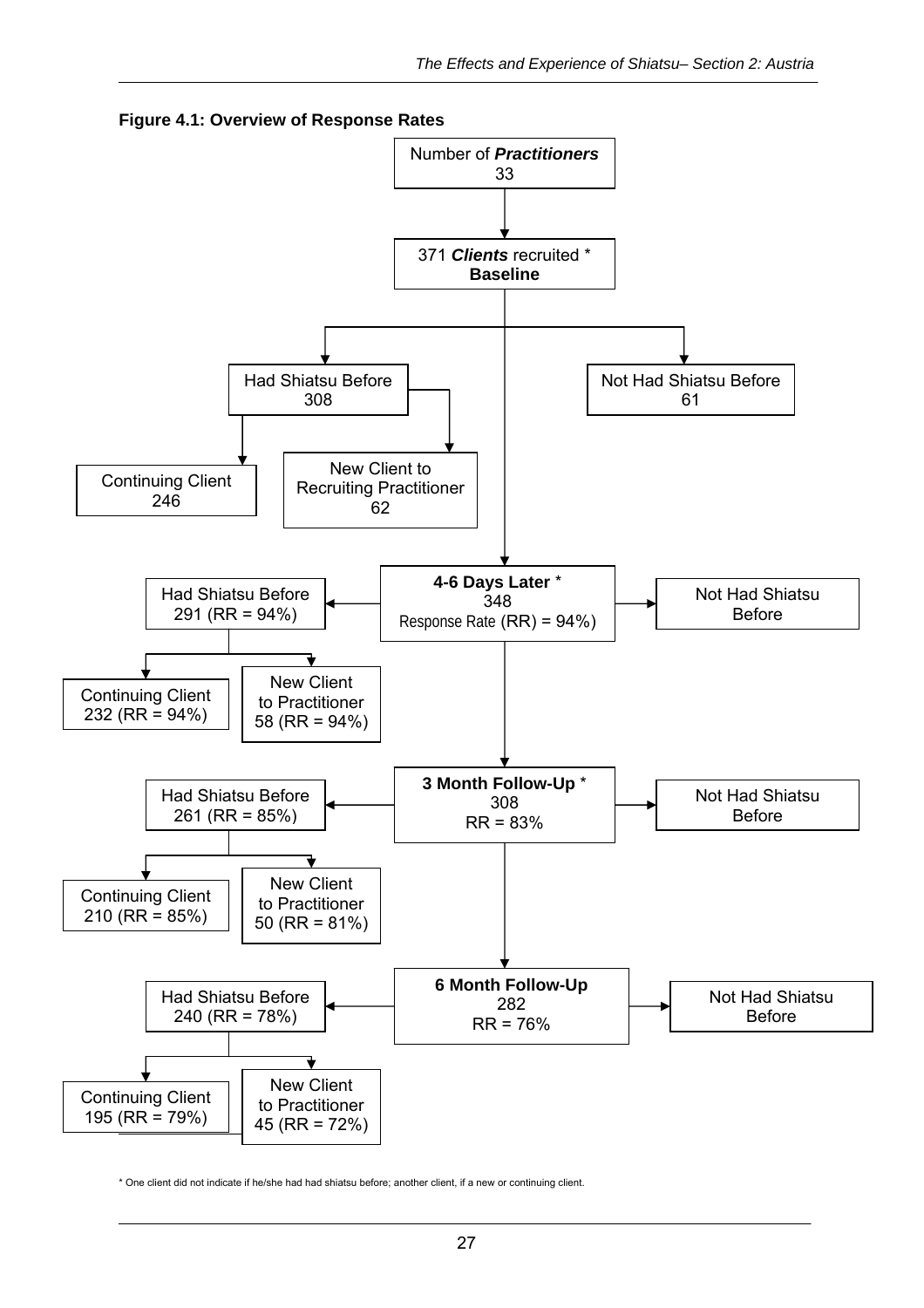#### *Representativeness of Study Responders*

To see if there was any response bias (i.e. are those replying to all four questionnaires different in some way, for example, by age or gender, to the baseline sample?), the sociodemographic, family doctor use and *shiatsu* use characteristics of respondents were compared (Table 4.1).

| Table 4.1: Socio-Demographic and Other Characteristics: Baseline to 6-Months |  |
|------------------------------------------------------------------------------|--|
| Follow-up                                                                    |  |

|                            | <b>Median</b><br>Age,<br>yrs | Age,<br>95% CI | % Aged<br>65 or<br>over | Gender,<br>%<br>female | % Full &<br>part-<br>time<br>work | %<br><b>Retired</b> |
|----------------------------|------------------------------|----------------|-------------------------|------------------------|-----------------------------------|---------------------|
| Baseline (n=388)           | 42.0                         | 41.5-43.9      | 6.3                     | 80.1                   | 71.7                              | 12.1                |
| 4-6 days later*            | 41.5                         | 40.8-43.5      | 4.7                     | 80.1                   | 73.2                              | 9.6                 |
| 3-months follow-<br>$up^*$ |                              |                |                         |                        |                                   |                     |
| 6-months follow-<br>$up^*$ | 41.5                         | 40.8-43.5      | 4.7                     | 80.1                   | 73.2                              | 9.6                 |

\* n=261, that is, those who completed all four questionnaires

|                            | % Visit<br>family<br>doctor for<br>problem | % Shiatsu<br>before | % 'New'<br>clients |
|----------------------------|--------------------------------------------|---------------------|--------------------|
| Baseline (n=388)           | 41.3/39.8*                                 | 83.5                | 33.5               |
| 4-6 days later*            | n.a.                                       | 85.4                | 30.7               |
| 3-months follow-<br>$up^*$ | 25.0                                       |                     |                    |
| 6-months follow-<br>up*    | 22.7                                       | 85.4                | 30.7               |

\* n=261, that is, those who completed all four questionnaires

There were no significant differences by age, gender or employment status or, at baseline, between those visiting a family doctor in the previous three months for any of the problems / reasons that they were coming to see the *shiatsu* practitioner. While the response rate is lower amongst those who had not had *shiatsu* before, the difference between proportions is not significant (62% vs. 72%, z= 1.55, p>0.05). It can thus be concluded that those who responded to all four questionnaires are representative of the clients recruited at baseline.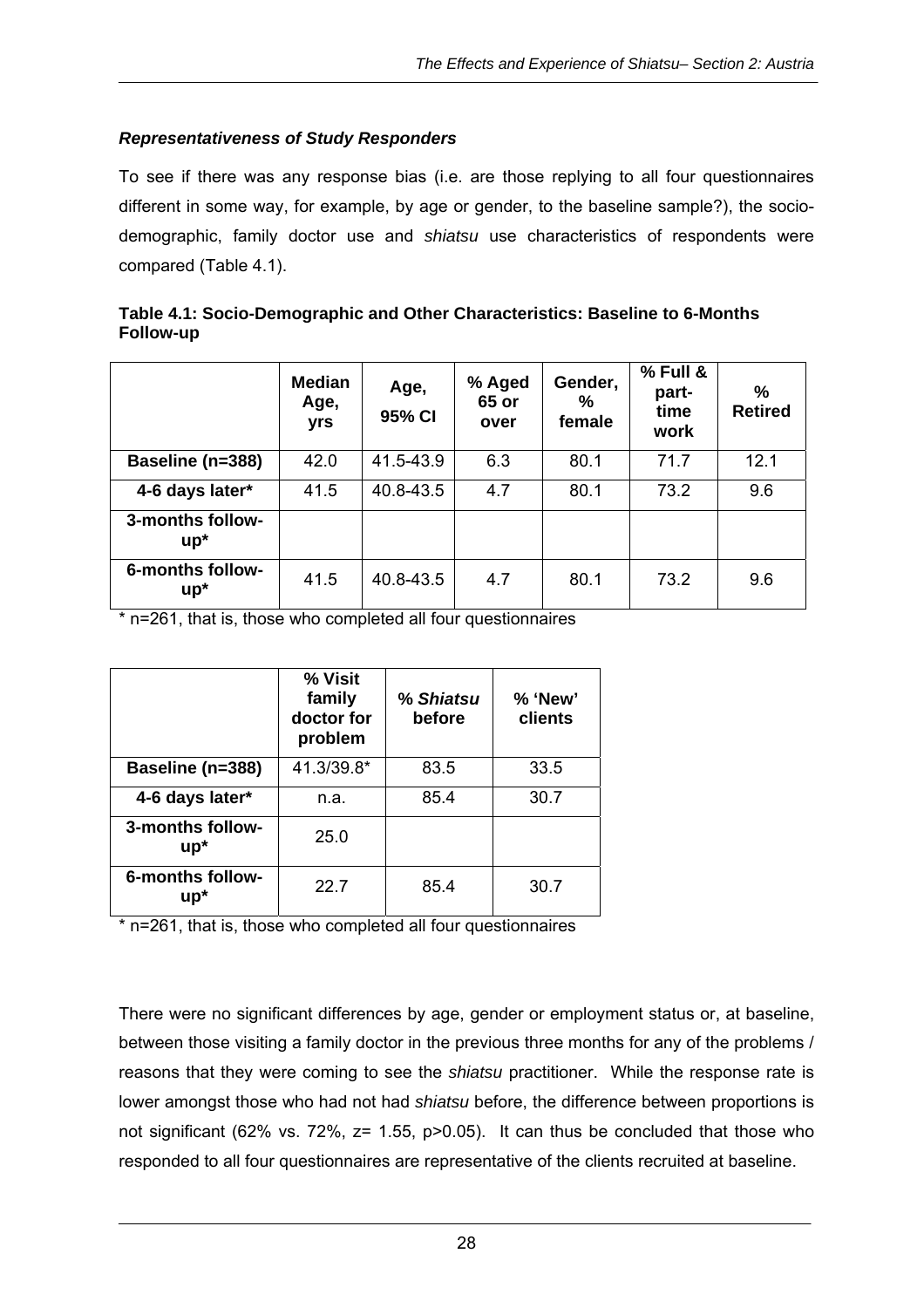#### *Completion Levels in the Cohort*

The questionnaires were overwhelmingly well completed. In the baseline questionnaire, missing responses were more frequent for the questions about reasons for having *shiatsu* (10%), 'having other treatments for any of these problems' from conventional medicine (11%) or from other CAM (5%) and taking medication (4%). Missing responses were rarer for the '4-6 days later' questionnaire, occurring only for a few items (maximum value of 3%), save for items relating to working together with the practitioner (7%), feeling 'spaced out' (5%), feeling a 'physical' or an 'emotional' change during the session (4-5%), and having 'had an unpleasant emotional' response (4%) to the treatment. In the three and six month follow-up questionnaires, for those who had had one or more *shiatsu* treatments in the previous three months, missing responses were most frequent for the question about severity of the symptom 'at the worst point over the last three months' and 'today' (15% or more) and averaged around 6-8% for some of the *shiatsu*-specific experience/effects questions.

#### **Summary**

Of the 371 clients who were initially recruited to the sample from the 33 practitioners, 261 responded to all of the four postal questionnaires. This represents a response rate of 70%. It is this group of 261 clients who form the focus for the findings presented in this Report. While the response rate was higher amongst those who had had *shiatsu* before than those who had not, this difference was not statistically significant. In addition, there were no statistically significant differences between respondents to all four questionnaires and those initially recruited, for age, gender, employment status or client type. Thus, it was concluded that the respondents to all four questionnaires are representative of the clients recruited at baseline, irrespective of previous use of *shiatsu*.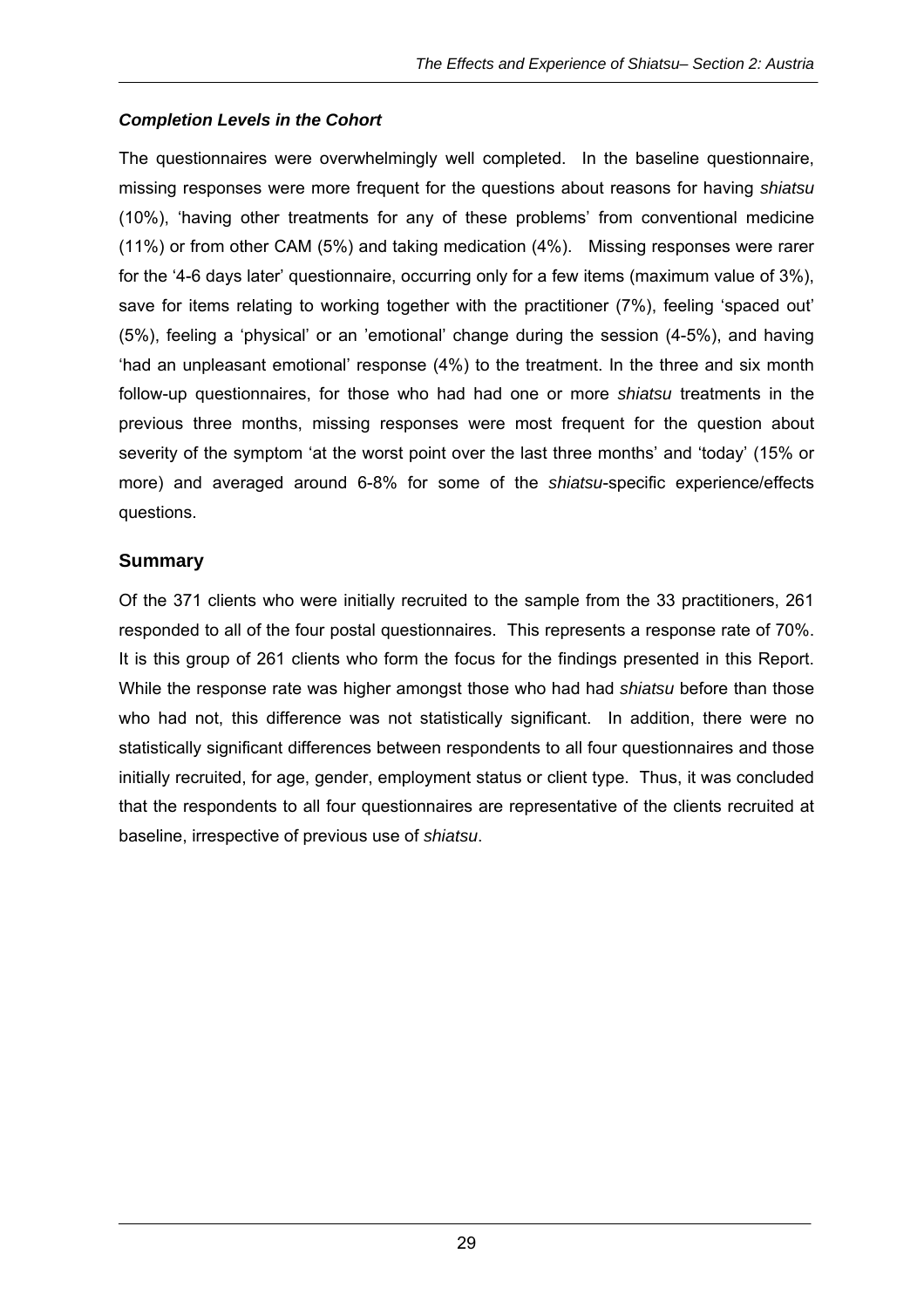# **Chapter Five: Who Uses** *Shiatsu***, Why and For What Reasons?**

# **Introduction**

This chapter presents baseline data on the characteristics of the clients who completed all four of the questionnaires and their continuing use of *shiatsu* over the six-month follow-up period. Baseline details are provided on socio-demographic characteristics, previous use of *shiatsu* and other CAM modalities, health status, reasons and symptoms surrounding their first and current ('today') use of *shiatsu* and their use of other health care providers for any of these problems.

# **Socio-Demographic Characteristics at Baseline**

The average age of the clients was 42 years (mean and median), ranging from 18 to 80 years. Eleven percent were aged under 30 and 5% were 65 or older. The majority (80%) were female. Just under three quarters of the sample were in either full- or part-time paid employment (54%, 19% respectively), with a slightly greater proportion of men being in fulltime employment (65%: 52%, male: female). Ten percent of the clients were retired. Only a small proportion indicated that they were not working 'due to ill-health' (2%, n=4) or were currently unemployed (2%, n=5).

# **Previous Use of** *Shiatsu* **and Other CAM at Baseline**

The vast majority of the recruited clients (85%) had had *shiatsu* before. They had received their first *shiatsu* a median average of 2 years ago, with a range of 'the previous month' to 36 years ago (95% confidence interval around the mean: 2.9 – 3.9 years). Around two thirds (66%) had used other CAM therapies before. The vast majority of clients (91%) paid for their *shiatsu* treatments themselves. Only ten (4%) clients indicated that their health insurance (sickness fund) covered the costs. Of these, two indicated that it was a combination of themselves and the health insurer. Ten others paid for their treatment with gift vouchers.

# **Health Status at Baseline**

When asked to rate their current health status, using the standard 'health transition' item from the SF-36 questionnaire, on a 5-point scale from 'excellent' to 'poor', 82% indicated that it was 'good or better' ('good,' 'very good' or 'excellent'), with 17 clients (5%) judging their own health status as 'poor'. Comparing those with 'at least good' health status to those who stated it was 'fair' or 'poor', there were statistically significant differences by work status (a greater proportion of those who were in work described their health status as 'good or better': 76% vs. 62%), currently visiting the primary care physician or hospital for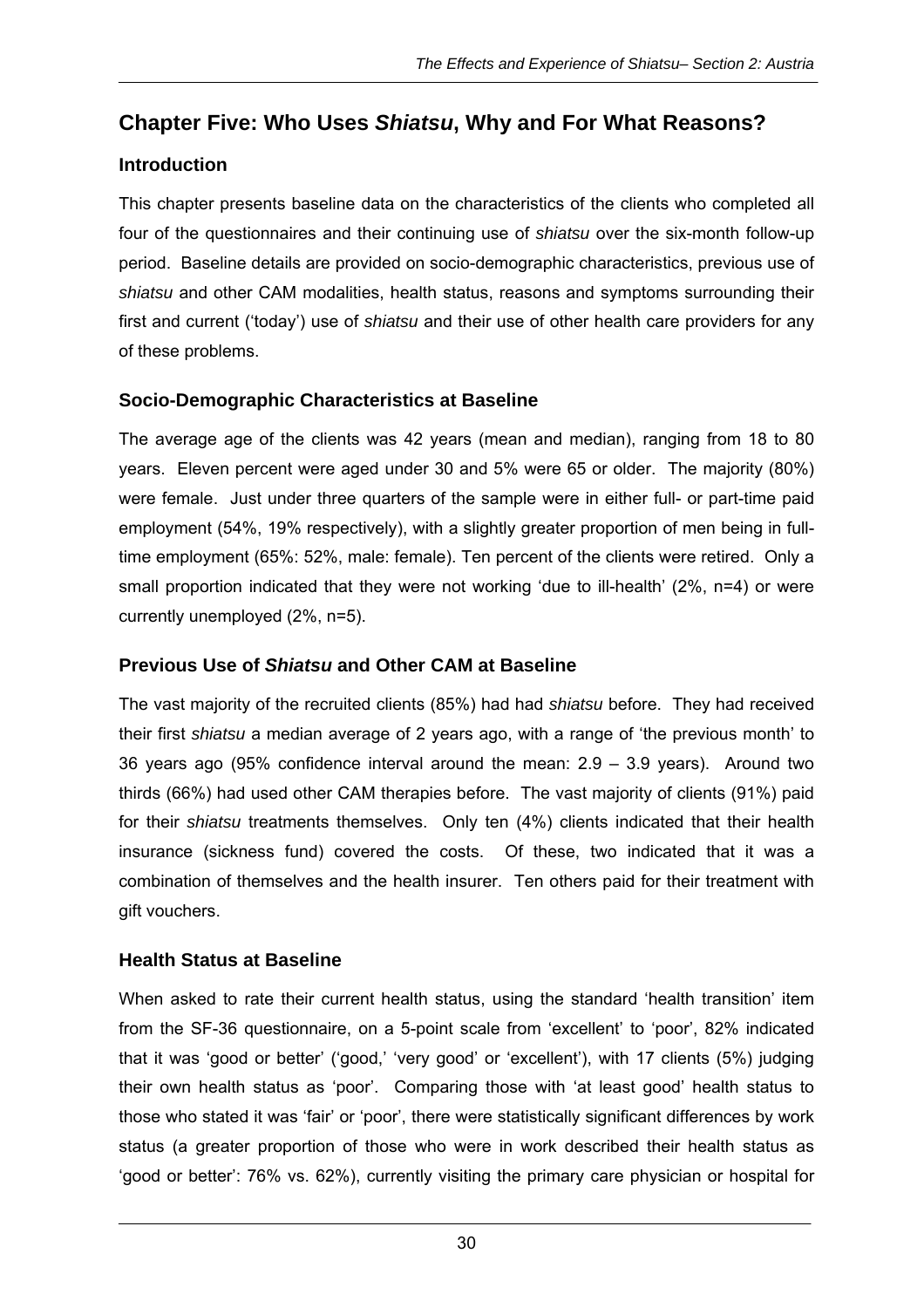their current ill-health problems (62% vs. 35%, 'fair or poor': 'at least good'), taking medication for any of these problems (41% vs. 21%) and having other conventional medicine treatment for any of these problems (31% vs. 14%). There were no differences by age, gender, client type, previous use of *shiatsu* or use of CAM for any of their current illhealth problems (31% vs. 44%, 'at least good' vs. 'fair or poor' respectively, p>.05).

#### **Reasons for Having** *Shiatsu* **Treatment and Associated Symptoms**

Respondents were asked about their reasons for having *shiatsu* treatment and symptoms on this occasion ('today') and (if appropriate) on the first occasion they had *shiatsu*. Respondents could tick one or more of a set of choices.

#### *Reasons for Shiatsu 'Today' at Baseline*

Table 5.1 presents clients' reasons for having *shiatsu* 'today', that is, at the *shiatsu*  treatment session at which they were recruited to the study. For previous *shiatsu* users, the dominant reason was 'health maintenance', followed by 'to do something for oneself.' For new *shiatsu* users, while these two reasons were very important, for about a quarter (26%) coming 'out of curiosity' was another important reason, and a much smaller proportion indicated that they came for 'personal development' (7% vs. 16-25%).

|                                      | <i><b>Shiatsu Before</b></i> |            |            |  |  |  |  |
|--------------------------------------|------------------------------|------------|------------|--|--|--|--|
| <b>Reason for Shiatsu</b><br>'Today' | Yes                          |            | <b>No</b>  |  |  |  |  |
|                                      | <b>Continuing</b>            | <b>New</b> | <b>New</b> |  |  |  |  |
| <b>Health maintenance</b>            | 41                           | 38         | 32         |  |  |  |  |
| Do something for self                | 41                           | 32         | 34         |  |  |  |  |
| <b>Personal development</b>          | 16                           | 25         | 9          |  |  |  |  |
| Out of curiosity                     | 3                            | հ          | 26         |  |  |  |  |
| Client Total (n)                     | 167                          | 31         | 37         |  |  |  |  |

**Table 5.1: Reasons for** *Shiatsu***\* (% of those ticking the option as proportion of options ticked by the group)** 

\* Percent may add to more/less than 100% due to rounding.

When asked about the reasons for having *shiatsu* '*at the first time they had it*', 33% of previous *shiatsu* users indicated that their foremost reason was 'out of curiosity'. Next most important was 'to do something for oneself' (32%) followed by 'health maintenance' (27%). This is a similar profile to that shown in Table 5.1 for new *shiatsu* users.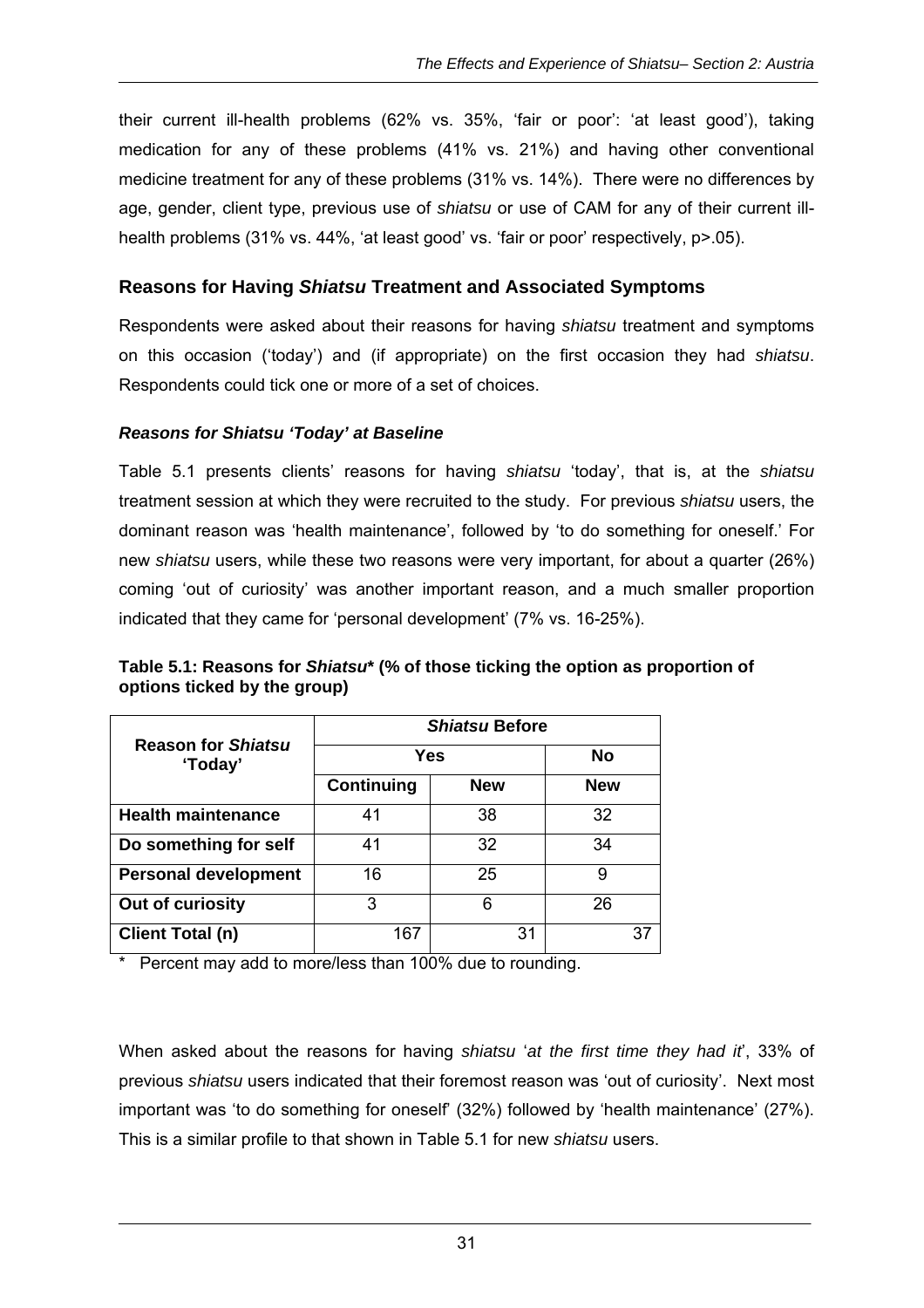#### *Reasons over the Six-Month Follow-up Period*

Over the six-month follow-up period, the patterns of reasons for use consolidated into three areas: 'to do something for oneself' (36-51%), 'health maintenance' (27-32%) and 'personal development' (11-24%). This picture patterns closely that for the baseline group of previous *shiatsu* users.

#### *Symptoms as Reasons for Accessing Shiatsu 'Today' at Baseline*

The most mentioned set of symptoms (Table 5.2) related to 'tension or stress' (23-30%), followed by 'problems with muscles, joints or body structure' (24-27%) and 'low energy or fatigue' (17-19%). A broadly similar pattern was evident across client types and previous use of *shiatsu*.

|                                                               | <b>Shiatsu Before</b> |            |            |  |  |  |  |
|---------------------------------------------------------------|-----------------------|------------|------------|--|--|--|--|
| <b>Symptoms 'Today'</b>                                       | Yes                   | <b>No</b>  |            |  |  |  |  |
|                                                               | <b>Continuing</b>     | <b>New</b> | <b>New</b> |  |  |  |  |
| <b>Tension or stress</b>                                      | 28                    | 23         | 30         |  |  |  |  |
| Problems with muscles,<br>joints, body structure <sup>1</sup> | 27                    | 24         | 27         |  |  |  |  |
| Low energy or fatigue                                         | 17                    | 19         | 18         |  |  |  |  |
| <b>Problems with body</b><br>systems $2$                      | 13                    | 10         | 9          |  |  |  |  |
| <b>Emotional Issues</b>                                       | 10                    | 17         | 7          |  |  |  |  |
| <b>Other</b>                                                  | 5                     | 8          | 9          |  |  |  |  |
| <b>Client Total (n)</b>                                       | 161                   | 34         | 38         |  |  |  |  |

#### **Table 5.2: Symptoms as Reasons for Accessing** *Shiatsu***\* (% of those ticking the option as proportion of options ticked by the group)**

Percent may add to more/less than 100% due to rounding.

 $1$  The heading in the questionnaire indicated back pain and posture as examples.

 $2$  This heading in the questionnaire indicated digestion, breathing, blood pressure and period pain as examples.

#### *Symptoms as Reasons over the Six-Month Follow-up Period*

At three- and six-month follow-up, the most mentioned sets of symptoms as reasons for use of *shiatsu* were quite similar to those at baseline. These related to 'problems with muscles, joints or body structure (e.g. back pain, posture)' and 'tension and stress' (Tables 5.3 and 5.4). Again, it must be remembered that clients could, and did, tick a number of reasons. Furthermore, it is important to note that the symptoms clients initially came to seek *shiatsu* at baseline may have changed over this time period, and/or additional symptoms (and thus symptom sets) might be ticked at each of the follow-up periods.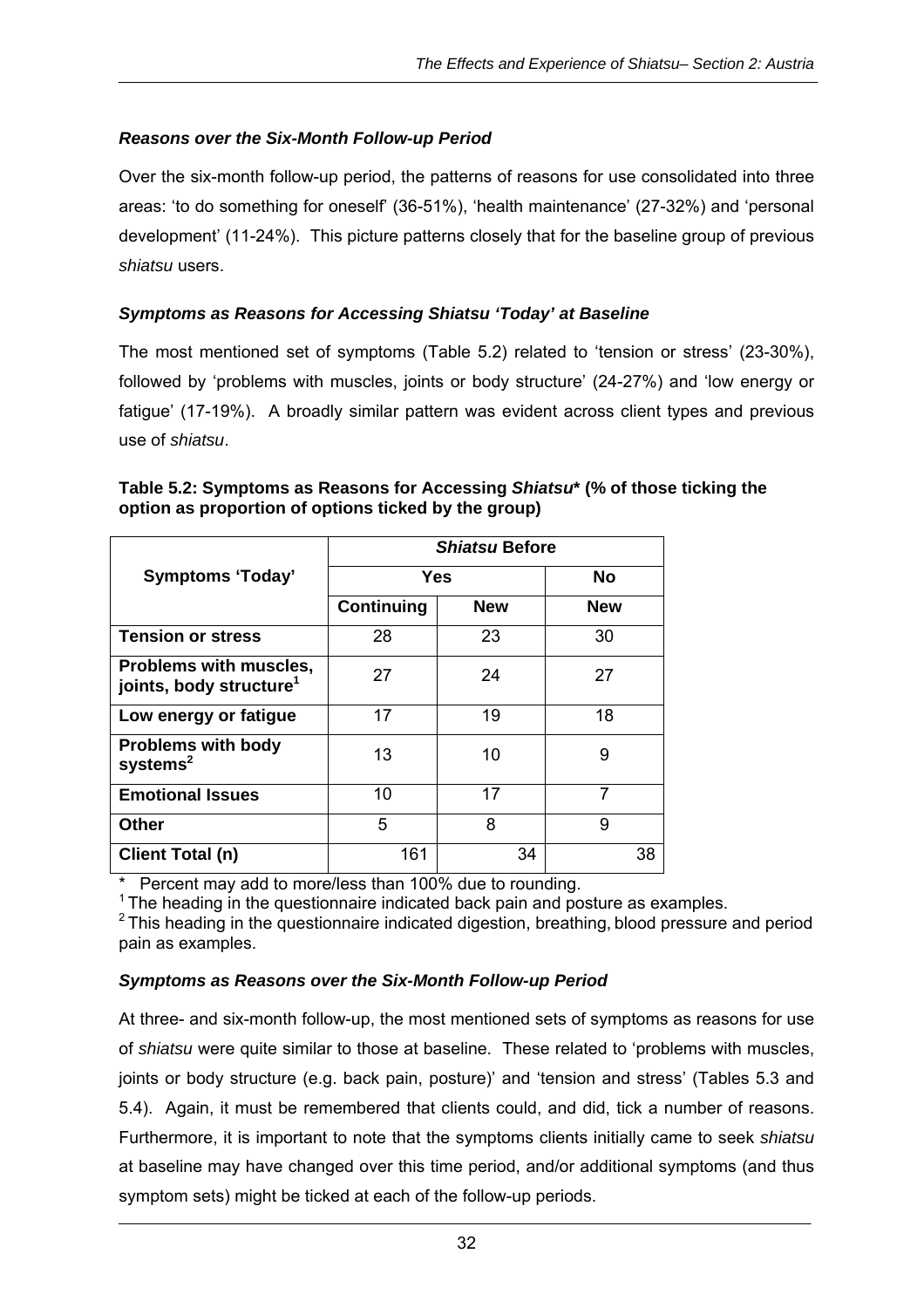| Reason                                                  | <b>Shiatsu Before</b>    |           |     |  |  |
|---------------------------------------------------------|--------------------------|-----------|-----|--|--|
| (Three-Month                                            | Yes                      | <b>No</b> |     |  |  |
| Follow-up)                                              | Continuing<br><b>New</b> |           | New |  |  |
| <b>Problems with muscles,</b><br>joints, body structure | 30                       | 26        | 28  |  |  |
| <b>Tension or stress</b>                                | 26                       | 23        | 30  |  |  |
| Low energy or fatigue                                   | 19                       | 23        | 16  |  |  |
| <b>Problems with body</b><br>systems                    | 11                       | 10        | 9   |  |  |
| <b>Emotional Issues</b>                                 | 9                        | 12        | 8   |  |  |
| <b>Other</b>                                            | 5                        | 7         | 9   |  |  |
| Client Total (n)                                        | 145                      | 26        | 27  |  |  |

#### **Table 5.3: Symptoms, at 3-Month Follow-up, as Reasons for Accessing** *Shiatsu***\***

\*Percent of those ticking the option as proportion of options ticked by the group. Percent may add to more/less than 100% due to rounding.

| Table 5.4: Symptoms, at 6-Month Follow-up, as Reasons for Accessing Shiatsu* |  |  |  |  |  |
|------------------------------------------------------------------------------|--|--|--|--|--|
|------------------------------------------------------------------------------|--|--|--|--|--|

| Reason                                           | <b>Shiatsu Before</b> |            |            |  |  |
|--------------------------------------------------|-----------------------|------------|------------|--|--|
| (Six-Month                                       | <b>Yes</b>            |            | No         |  |  |
| Follow-up)                                       | Continuing            | <b>New</b> | <b>New</b> |  |  |
| Problems with muscles,<br>joints, body structure | 31                    | 31         | 28         |  |  |
| <b>Tension or stress</b>                         | 29                    | 29         | 36         |  |  |
| <b>Problems with body</b><br>systems             | 12                    | 10         | 5          |  |  |
| <b>Emotional Issues</b>                          | 8                     | 14         | 5          |  |  |
| Low energy or fatigue                            | 6                     | 12         | 21         |  |  |
| <b>Other</b>                                     | 5                     | 4          | 5          |  |  |
| <b>Client Total (n)</b>                          | 138                   | 26         | 18         |  |  |

\* Percent of those ticking the option as proportion of options ticked by the group. Percent may add to more/less than 100% due to rounding.

#### **Continuing Use of** *Shiatsu* **over the Six-Month Follow-Up Period**

At three months follow-up, 87% of the sample had had at least one session of *shiatsu* since the baseline session and with 76% indicating they had had at least one session of *shiatsu* in the subsequent three months (Table 5.5). Around a half had 2-3 treatments during the two, three-month periods, and a small minority 7 or more (8-17%). A statistically significant greater proportion of those were new *shiatsu* users had no further *shiatsu* treatments since the treatment at which they were recruited (months 0-3: 24% vs. 11%; p=.035: new *shiatsu*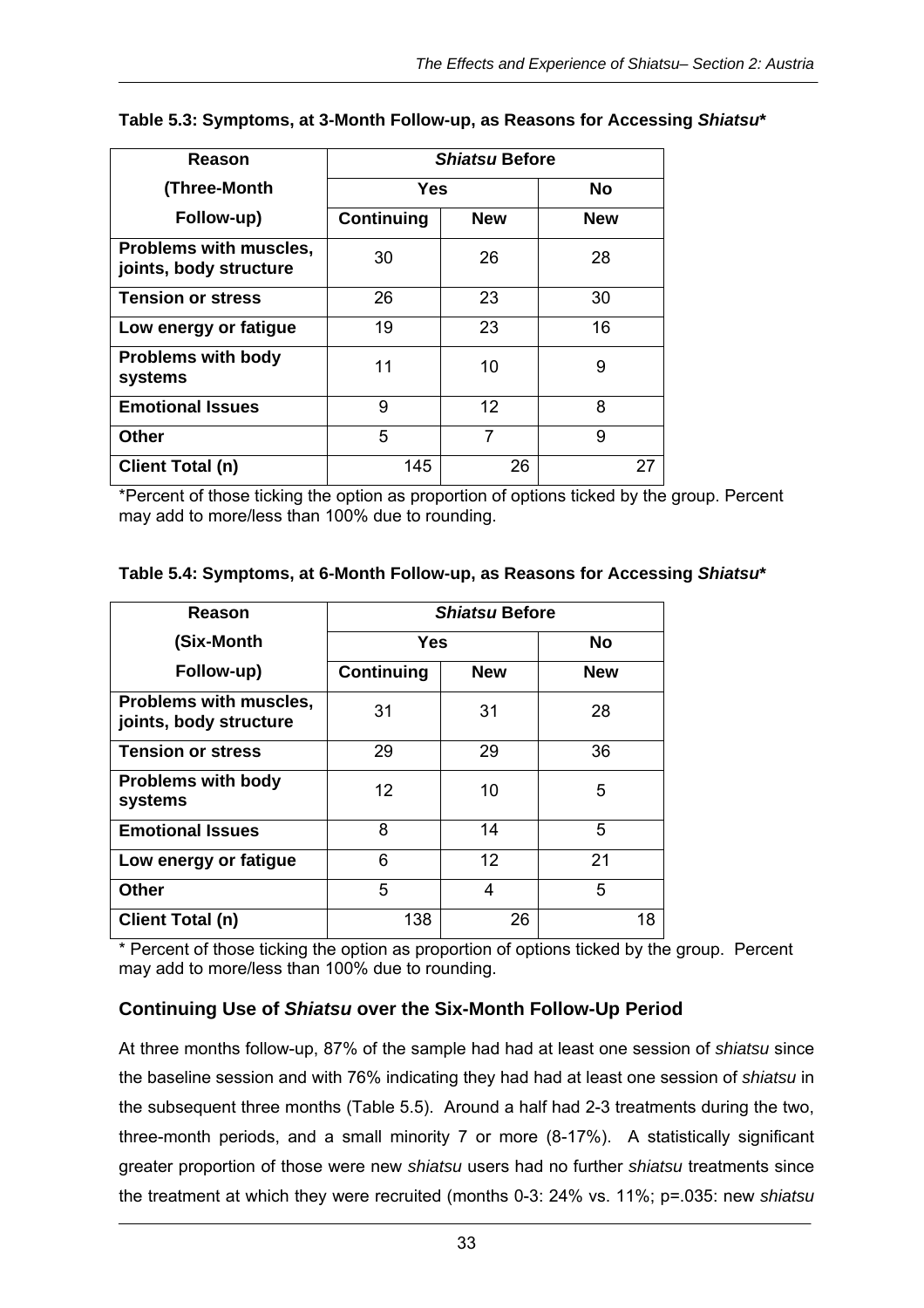users vs. previous user; months 3-6: 50% vs. 20%, p<.001). Nearly all (98-100%) of those who had no *shiatsu* treatment during the relevant three month period indicated that they would consider having *shiatsu* again in the future.

|                                      | 0-3 months   | 3-6 months   |
|--------------------------------------|--------------|--------------|
| % Having shiatsu in last 3<br>months | 87           | 76           |
| <b>Median sessions in 3 months</b>   | 2-3 sessions | 2-3 sessions |
| % 1 session                          | 8            | 7            |
| % 2-3 sessions                       | 35           | 35           |
| $%$ 4-6 sessions                     | 27           | 26           |
| % 7 or more sessions                 | 17           | 8            |
| Continue with shiatsu in<br>future   | 82           | 84           |

**Table 5.5: Continuing Use of** *Shiatsu* **over the Six-Month Follow-Up Period** 

The vast majority (82-84%) indicated that they would continue with *shiatsu*, this being more likely for those who had had *shiatsu* before than those who had not (at three-month followup: 84% vs. 66%, p=.018; at six-month follow-up: 85% vs. 75%, p>.05). Nearly all (92-93%) were continuing to have their treatments from the same practitioner (who had initially recruited them into the study). Nearly all (92-93%) were paying for the treatment(s) themselves, with 4% (n=8) paying for it by health insurance or a combination of health insurance and themselves.

#### **Summary**

The average age of clients was 42 years, four-fifths were female and most (85%) had had *shiatsu* before. Only a small minority (5%, n=17) perceived their own health status to be 'poor'. The dominant reason for accessing *shiatsu* 'today' was for 'health maintenance'. The most common symptoms as reasons for accessing *shiatsu* 'today' related to 'tension or stress' and 'problems with muscles, joints or body structure', including back pain and posture. These two groups of problems remained important reasons for accessing *shiatsu* 'today' at three and six months. Over three quarters of the sample continued to have *shiatsu* over the six months of the study, on average a median of 2-3 times per three month period. Over 90% paid for the *shiatsu* treatments themselves, with only 4% (n=8) paying for it by health insurance or a combination of health insurance and themselves. Nearly all of those who had no *shiatsu* treatment during the relevant three month period indicated that they would consider having *shiatsu* again in the future.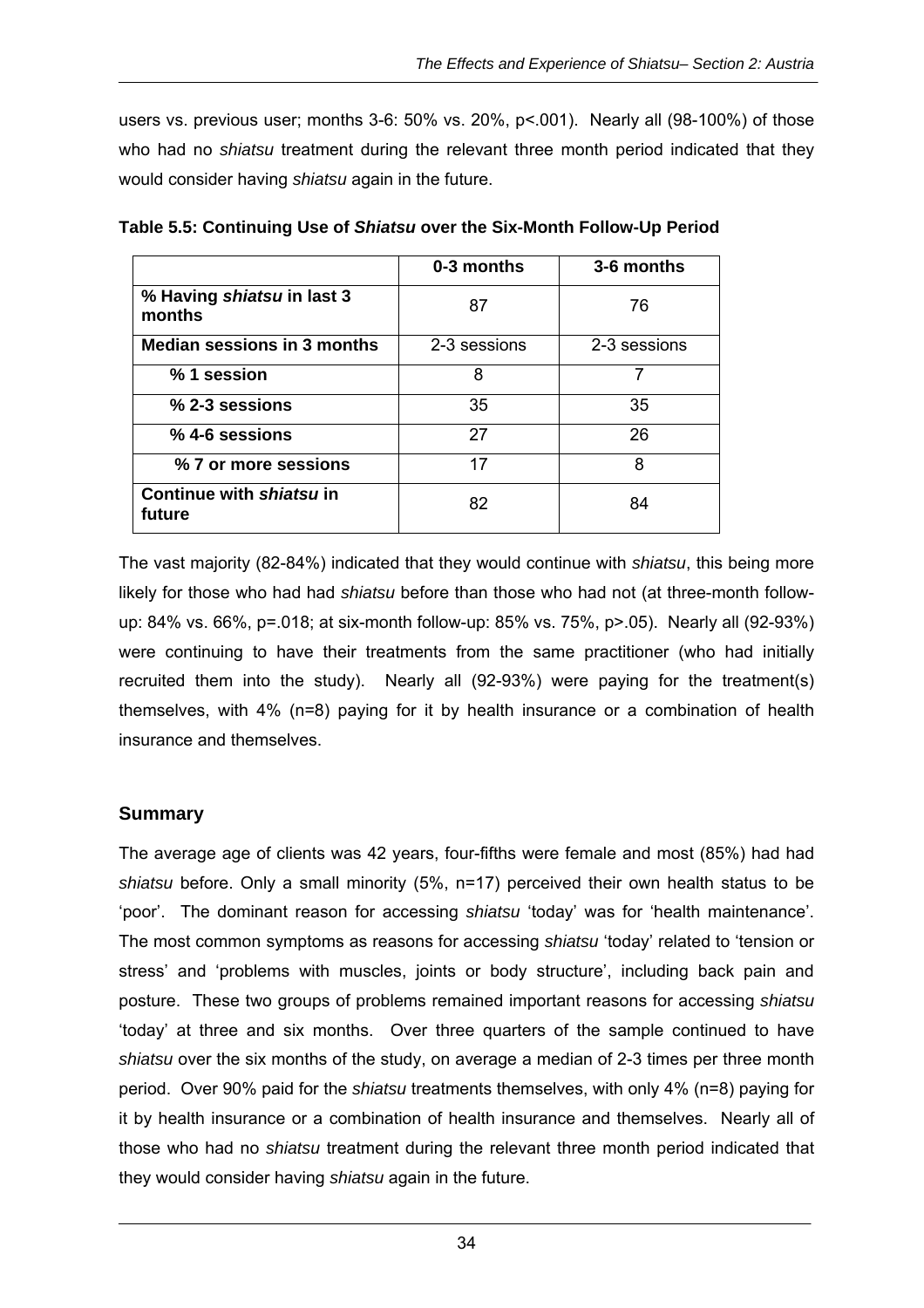# **Chapter Six: Clients' Hopes from** *Shiatsu*

## **Introduction**

This chapter presents data on the initial hopes that clients had of their *shiatsu* treatment, drawing on data from an open-ended question asked within the baseline questionnaire, 'what do you hope to get out of your *shiatsu* treatments?' These findings provide additional insight into the reasons clients had for their choice of *shiatsu* and should be read alongside findings (in Chapter Five) relating to reasons for having *shiatsu* treatment and associated symptoms. The extent to which their hopes were realised is returned to in Chapter Eleven ('were you expectations met?').

## **Hopes from Their** *Shiatsu* **Treatment**

A wide range of hopes were expressed by the clients. Commonly, clients expressed more than one hope; for example:

> *Prevention of illnesses. Improvement of health. Self knowledge. Emotional development. To become more sensitive in dealing with my body and emotions. Positive attitude towards life. To have more energy, quality of life (Case 77, previous user)*

A small proportion (4%) of clients, all of whom had had *shiatsu* before, talked about the benefits they had experienced before with *shiatsu*, and half of these (2%) also talked about what they hoped to get from this current set of *shiatsu* treatments. For example:

> *Holistic body treatment, not just treating the painful parts. Hope for a relief from pain and healing. Harmonising the body (Case 22, previous user)*

> *Tranquillity. Relaxation. To let go of everyday life. Getting in touch with my body. Finding my centre. This brings power, pain relief (Case 70, previous user)*

> *Relaxation. Support as I am trying to get pregnant. To feel more energy (Case 184, previous user)*

Table 6.1 presents the 'top 15' expressed hopes. 'Maintaining being relaxed' was most mentioned by all previous *shiatsu* users (11%) (mirrored by 'obtaining energy work' for new users - 10%), followed by 'maintaining health or a healthy body' (mentioned by 9%). For new users, the most highly mentioned hope was 'becoming relaxed' (12%), followed by 'attaining a sense of well-being' (11%) and 'alleviating musculo-skeletal problems, including back and neck pain (9%).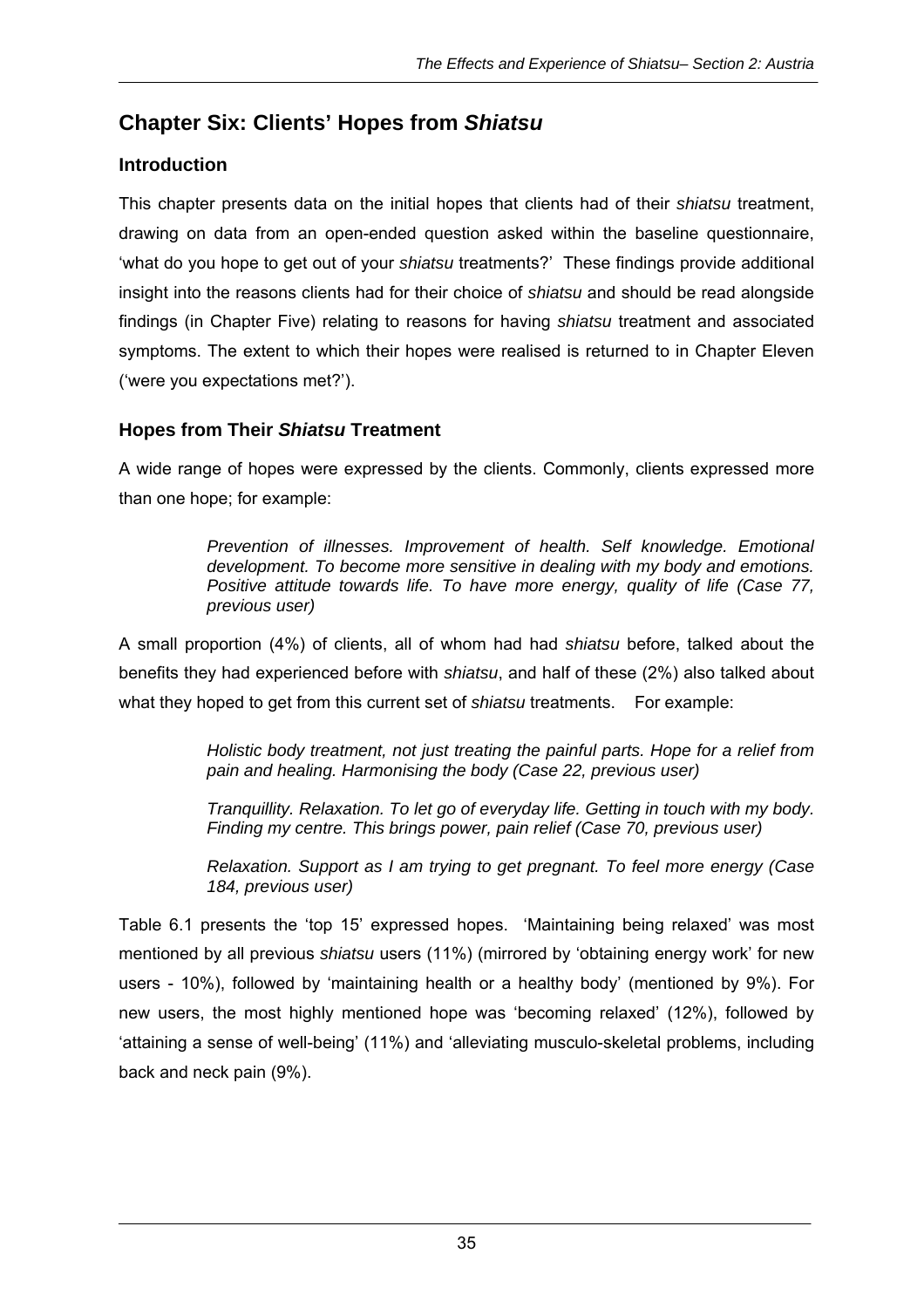|                                                                |                                | <b>Shiatsu Status</b>     |                         |  |
|----------------------------------------------------------------|--------------------------------|---------------------------|-------------------------|--|
| <b>Client Hopes</b>                                            | <b>Previous</b><br><b>User</b> | <b>New</b><br><b>User</b> | All<br><b>Clients</b>   |  |
| Help to continue being relaxed                                 | 11                             |                           | 10                      |  |
| Maintain health / healthy body                                 | 9                              |                           | 8                       |  |
| Help to continue being balanced and/or grounded                | $\overline{7}$                 | 1                         | 6                       |  |
| Continue with energy work                                      | $\overline{7}$                 |                           | 6                       |  |
| Help to stay at reduced levels of stress / tension             | 5                              | $\overline{2}$            | 5                       |  |
| Maintain sense of well-being                                   | 5                              |                           | 5                       |  |
| Alleviate muscular-skeletal problems (e.g. back, neck<br>pain) | 4                              | 9                         | $\overline{\mathbf{4}}$ |  |
| Continue to maintain energy                                    | 5                              | $\mathbf 1$               | 4                       |  |
| Maintain pain relief, pain reduction                           | 5                              | $\mathbf{1}$              | 4                       |  |
| Alleviate symptoms in general                                  | $\overline{\mathbf{4}}$        | $\overline{2}$            | 4                       |  |
| Continue to be aware and understand body and mind              | $\overline{\mathbf{4}}$        | 1                         | 4                       |  |
| Continue to receive emotional help in general                  | $\overline{4}$                 |                           | 4                       |  |
| Maintain general relief / physical comfort                     | $\overline{4}$                 |                           | 3                       |  |
| Continue with personal growth and development                  | 3                              |                           | 2                       |  |
| Become relaxed                                                 | 1                              | 12                        | $\overline{2}$          |  |
| Obtain energy work (flow and unblock)*                         | 1                              | 10                        | $\overline{2}$          |  |
| Attain pain relief*                                            | 1                              | $\overline{7}$            | $\overline{2}$          |  |
| Attain sense of well-being*                                    |                                | $\overline{11}$           | $\overline{2}$          |  |
| Attain health improvement*                                     | 1                              | $\overline{7}$            | 1                       |  |
| Attain stress reduction / management*                          |                                | 8                         | $\mathbf{1}$            |  |

#### **Table 6.1: Top 15\* Hopes from** *Shiatsu* **Treatment (%)**

\* Category added as 5% or more of new *shiatsu* users expressed this hope

To illustrate the type of hopes that clients expressed, examples from those talking about 'maintaining being relaxed' and 'alleviating musculo-skeletal problems' are presented below.

For 'maintaining being relaxed', client comments often linked this hope to improving general health and getting to 'know oneself' (mind/body) more deeply.

*Relaxation. To be free of pain. Well-being. (Case 191, previous user)* 

*I* want to do something for myself, to increase my capability for relaxation, to *improve my heath and sense of well-being. (Case 177, previous user)* 

*Relaxation, release, to find oneself, to let go. (Case 330, previous user)*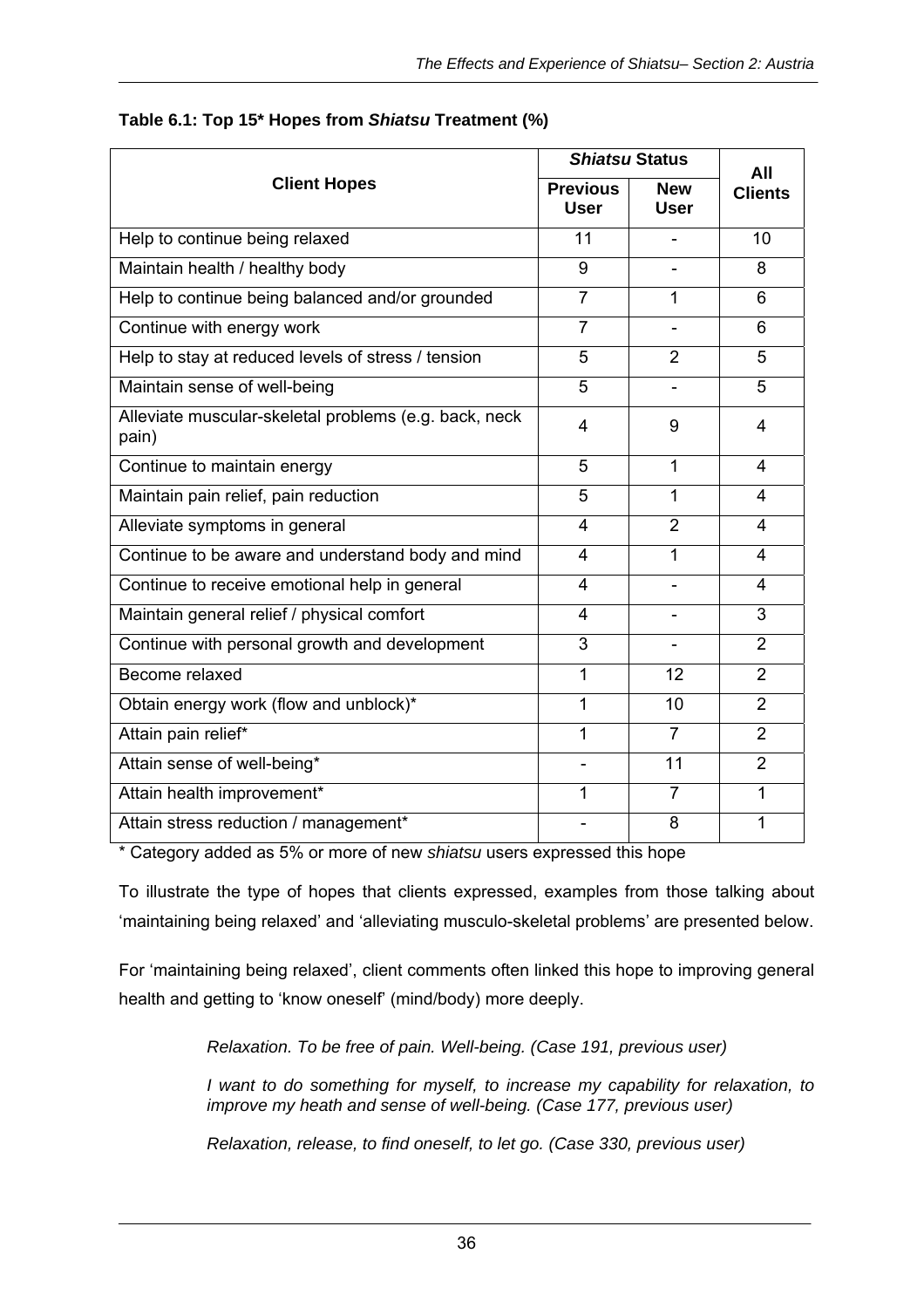*Relaxation, body-related self-reflection, to clear energetic blockages, to improve flexibility. (Case 360, previous user)* 

*Relaxation, interconnection of body, spirit and soul. To learn how I can apply this myself. (Case 162, previous user)* 

*I want to do something for myself, to increase my capability for relaxation, to improve my health. (Case 177, previous user)* 

*Relaxation, relief, health maintenance, improvement of symptoms. (Case 300, previous user)* 

*Support for physical well-being and healthcare. Balancing. Relaxation. (Case 3, previous user)* 

*Relaxation, to relieve the pain present when moving the bod. (Case 15, previous user)* 

*Relaxation. Relief from complaints in the lumbar region and in the shoulder girdle. To balance the energy. (Case 31, previous user)* 

*Better posture. Less back pain. Relaxation. (Case 72, previous user)* 

*Well-being. Relaxation. Time for myself and to be free of pain in the spine and neck. (Case 99, previous user)* 

Expression of hopes relating to 'alleviating musculo-skeletal problems' were both specific and, for many, linked with other hopes, including relaxation, or other symptoms, for example, headaches.

> *Relaxation, to get rid of my back pain, make my joints more flexible (Case 372, previous user)*

> *Relaxation. To be able to let go. Prevention of work-related back pain. (Case 161, previous user)*

> *Relaxation, well-being, to switch off, to get rid of cramps, to be able to let go, stress reduction. (Case 280, new user)*

> *Stretches. Treatment of the cervical vertebrae and better hearing and relaxation as a result. (Case 187, previous user)*

> *Improvement of problems with regard to back pain. Tension and stress reduction. (Case 179, previous user),*

> *Support and relief from pressure on chest. To find support with not doing anything for a change, help with letting go and receiving. (Case 239, previous user)*

*Relief from back pain, general well-being. (Case 270, new user)* 

*Improvement of back complaints. To work through the illness. Better handling of complaints leading to an understanding of the problems. (Case 69, new user)*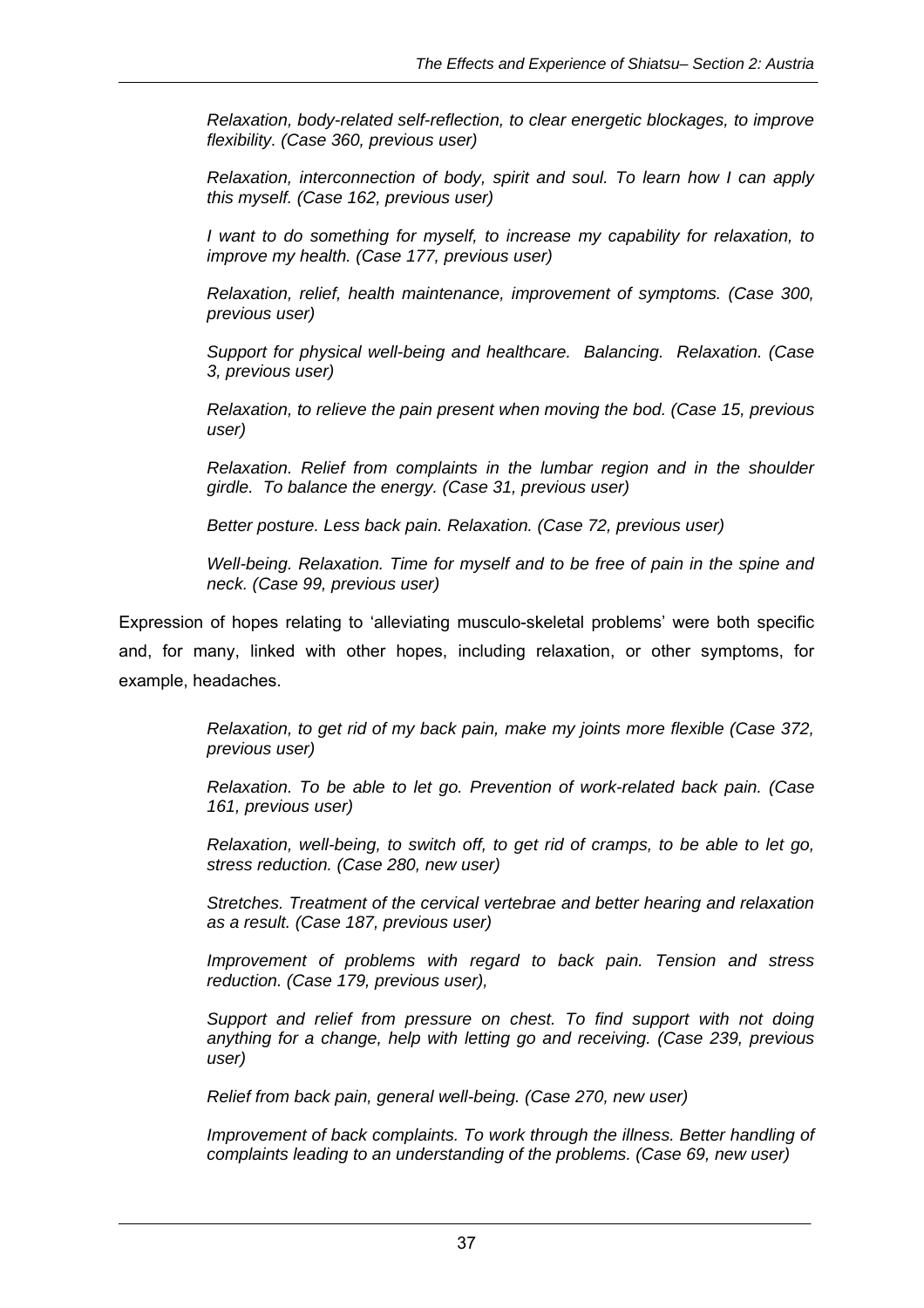*Relieve or heal the back pain. Headaches. (Case 95, new user),* 

*Relief from inflammation in neck vertebrae and shoulder area. Relaxation and, stress reduction. (Case 110, new user)* 

*An improvement of my inner tranquillity and balance. An improvement of my musculoskeletal system (as a whole). (Case 120, previous user)* 

*To improve my health, my tension, my back pain. (Case 171, new user)* 

*To clear – or significantly improve - neck tension and the feeling that "the head*  is too heavy". More energy in everyday life. To handle stress in a better way and *so to gain more zest for life. (Case 180, new user)* 

*To improve the tension in the back and neck, the resulting headaches (Case 317, new user) In 2001 shiatsu helped me to overcome a paralysis, today I can move my hand freely. Now I hope to get rid of pain in the leg and the spine (injured in an accident) and to be able to move freely again. And to sleep better. (Case 203, previous user)* 

A broader picture of the expressed hopes from *shiatsu* treatment can be seen from grouping like codes or linked codes together. For example, while some clients talked about 'getting increased energy', others talked about 'channelling their energy' and yet others 'becoming more balanced energetically'. These could be grouped into a broader, more general label of 'energy-related' expectations. Similarly, 'attaining' (new user) or 'maintaining' (previous user) energy work can be placed together into one broader heading. Table 6.2 presents the data in this form for the 'top 10' grouped codes.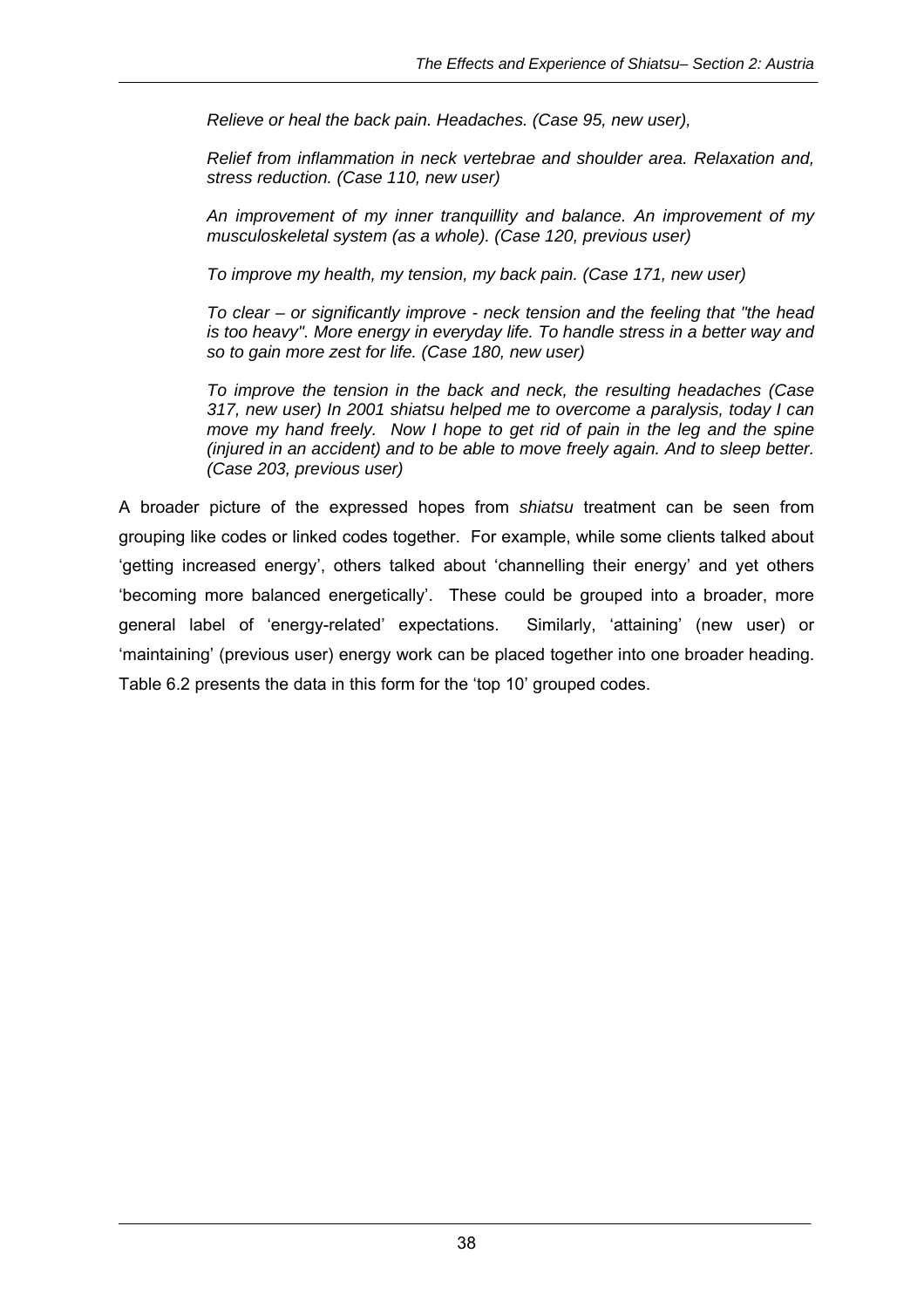| <b>Client Hopes</b>                                                                                    | <i><b>Shiatsu Status</b></i>   |                           | All            |
|--------------------------------------------------------------------------------------------------------|--------------------------------|---------------------------|----------------|
|                                                                                                        | <b>Previous</b><br><b>User</b> | <b>New</b><br><b>User</b> | <b>Clients</b> |
| Energy work: obtain or continue, become or continue<br>grounded, balanced                              | 19                             | 21                        | 20             |
| Self-enhancement: attain or continue (quality of life,<br>personal growth, etc)                        | 20                             | 17                        | 19             |
| Relaxation and/or stress/tension management: obtain or<br>maintain                                     | 17                             | 18                        | 17             |
| Physical relief (sleep, mobility, posture, pain, etc): attain or<br>maintain                           | 13                             | 11                        | 13             |
| Alleviate symptoms of particular conditions (back or neck)<br>pain, headache, ME, blood pressure, etc) | 7                              | 14                        | 8              |
| Awareness of body & mind, integration: attain or maintain                                              | $\overline{7}$                 | 5                         | $\overline{7}$ |
| Emotional help and support: attain or maintain                                                         | $\overline{7}$                 | 6                         | $\overline{7}$ |
| Alleviate symptoms in general                                                                          | 5                              | 3                         | 4              |
| Prevention in general, ill-health and particular symptoms                                              | $\overline{2}$                 | 1                         | $\mathcal{P}$  |
| Become emotionally calm / stronger*                                                                    |                                | 3                         | 1              |

#### **Table 6.2: Top 10\*'Grouped' Hopes from** *Shiatsu* **Treatment (%)**

\* Category added as 5% or more of new *shiatsu* users expressed this hope

A similar pattern was evident for previous and new *shiatsu* users. Foremost were hopes relating to 'energy work' (doing or maintaining, becoming or remaining grounded or balanced), 'self-enhancement' (maintaining or attaining quality of life, personal growth, a sense of well-being and healthy/ier lifestyle), 'relaxation or stress management/reduction' and 'physical relief' (for sleep, mobility, posture, pain, etc). For new users, 'alleviating symptoms of particular conditions', for example, back or neck pain, headache and migraine, circulatory and ME, was also particularly important.

The first set of illustrative extracts relates to the heading of 'energy work', both attaining more energy or becoming more grounded or more balanced (for new users) and maintaining levels of energy or continuing energy work (for previous users). For new users, typical comments included the following:

*Positive influence on my imbalance, physical well-being. (Case 115, new user)* 

*To clear energy blockages. Opening = Finding deep injuries/blockages. Health. (Case 154, new user)* 

*To clear blockages. Preventative health care. (Case 328, new user)*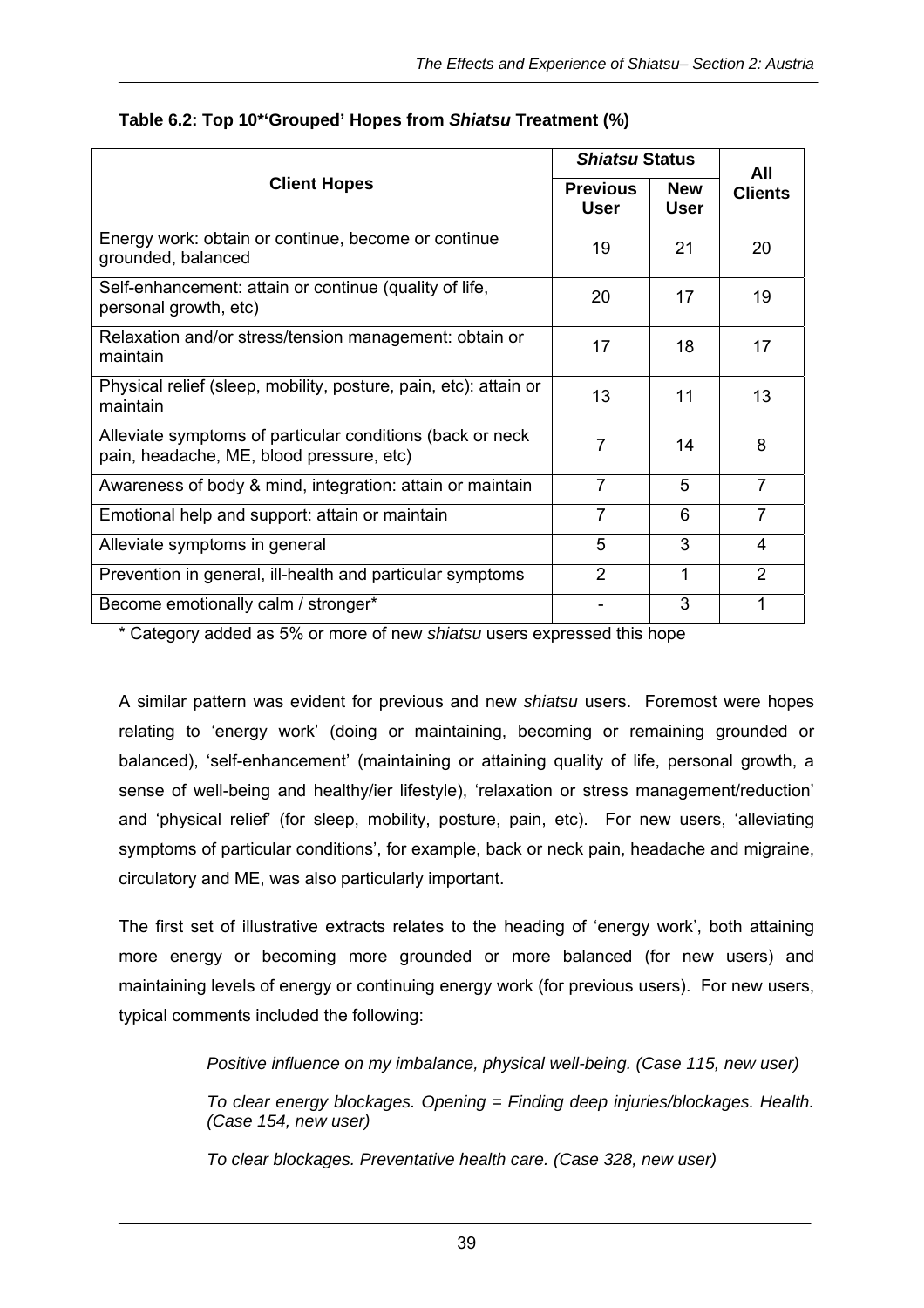*Reduction of post-operative stress (physical and mental) after intensive medical care. To activate life energy. (Case 301, new user)* 

*A harmonising effect on my low blood pressure. To strengthen the energy system. (Case 290, new user)* 

*To improve headaches. To have less migraines, more energy. (Case 357, new user)* 

*To activate self-healing. More energy in everyday life. (Case 35, new user)* 

*To clear tension, blockages, find more well-being. (Case 134, new user)* 

*Relaxation. Energy balance. (Case 159, new user)* 

Previous users commented in a similar vein. For example:

*More energy. Balance. (Case 84, previous user)* 

*More energy, emotional stability. (Case 149, previous user)* 

*To remain balanced. (Case 195, previous user)* 

*Balance in all areas, to be centred and healthy. (Case 228, previous user)* 

*Free breathing and energy flow. To clear old emotional patterns and blockages. (Case 232, previous user)* 

*More energy flow. No neck pain. (Case 355, previous user)* 

*Regulation of the energy. Correction of meridian disorders. (Case 242, previous user)* 

*Energy increase, to prevent illnesses, to clear tension. (Case 251, previous user)* 

*Inner balance. Improvement of the body's defences. (Case 341, previous user)* 

*Good energy flow, stress reduction, to clear tension. (Case 7, previous user)* 

*Relaxation, balance extended to stressful situations, more zest for life, inner contentment. (Case 89, previous user)* 

*Balance on a physical and psychological level, improve body awareness and get in touch with myself, vitality. (Case 19, previous user)* 

*That my energy flows / works properly. A support for my life, my health, both physical and mental/emotional. (Case 103, previous user)* 

Sometimes, their comments were quite extensive:

*To build energetic potentials, to activate self-healing processes, deal more mindfully with stress and strategies of stress reduction. Motivation so I can relate to myself with more awareness and relax better. (Case 129, previous user)*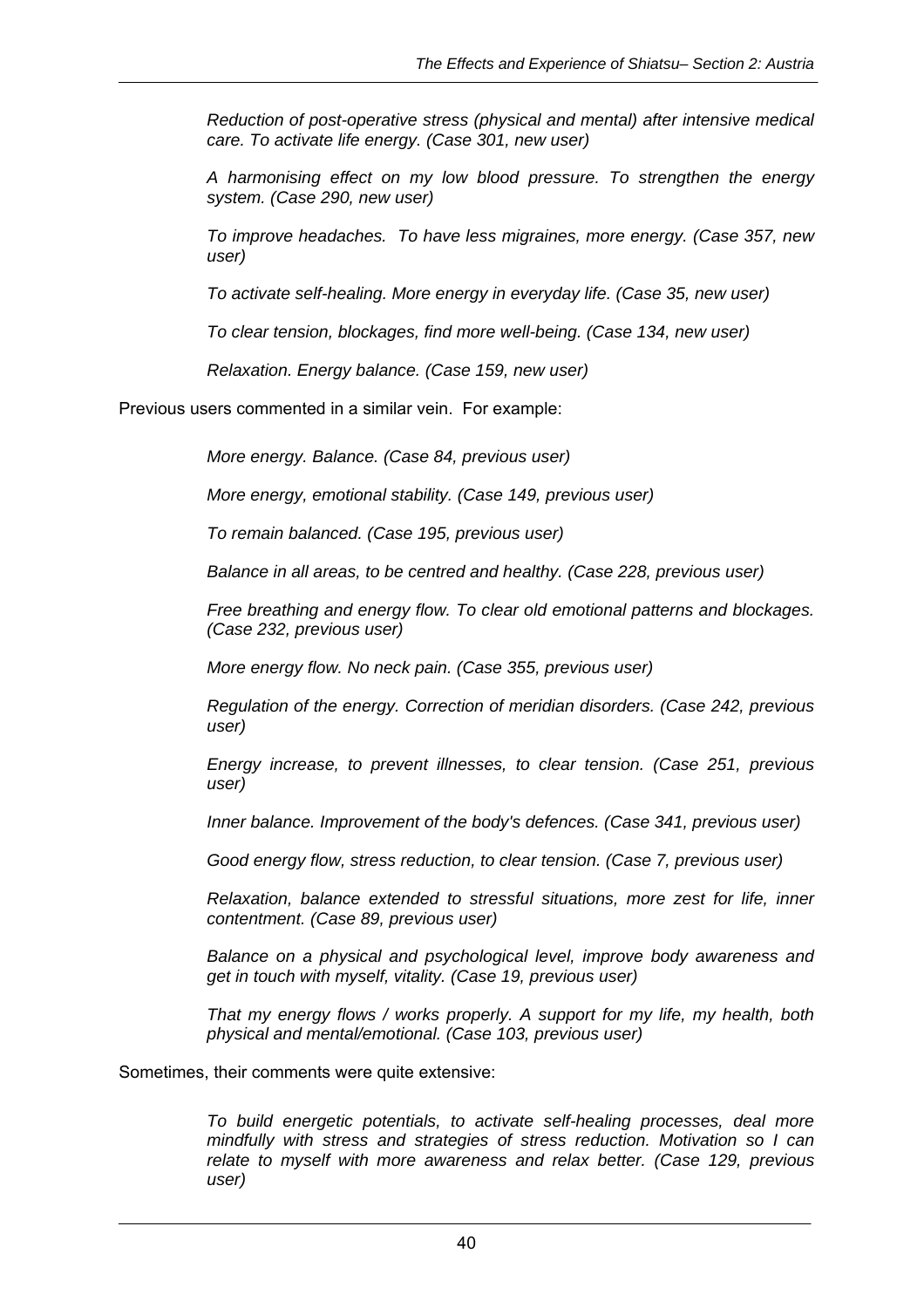*To clear inner blockages, tension. To activate the energy flow of the body. To achieve a physical and mental balance. (Case 235, previous user)* 

*To clear energy blockages, to distribute energy. To find one's balance / to stay balanced, to maintain health. To identify disorders on time. Relaxation. Switching off. (Case 193, previous user)* 

*To clear my blockages which re-emerge from time to time. To maintain the energy flow. To strengthen the Qi. To gain relief from menopausal complaints. (Case 215, previous user)* 

*To maintain my health. Balance of the energy flow. To maintain flexibility. Correction of the first symptoms of a disorder in the motor function. Relaxation. Dietary consultation. (Case 324, previous user)* 

*To strengthen the kidney and bladder system (to increases its defences, previous user) – more energy. To strengthen the digestive system (to become*  pain free). To strengthen the immune system. To have less infections. Not to *relapse should I have an infection. To balance energies. To become more stable emotionally, less susceptible to stress, to maintain health. (Case 354, previous user)* 

*Stress reduction. To let go of being too much in the head. More balance, tranquillity, relaxation, light heartedness. Reduction of physical symptoms. To overcome lows more easily. More aliveness, self-confidence. (Case 40, previous user)* 

A second area of illustration relates to the heading of attaining or continuing selfenhancement, quality of life and personal growth. Some typical comments were:

*Well-being, to let energies flow. (Case 250, new user)* 

*Improved body feeling. Relief from complaints. (Case 309, new user)* 

*Generally improved physical well-being, to become more balanced (tranquil). (Case 281, new user)* 

*To improve my health, my tension, my back pain. To activate and harmonise my energy flow. (Case 171, new user)* 

*Improvement of health, physical and mental well-being. (Case 288, new user)* 

*Improvement of back complaints. To work through the illness. (Case 69, new user)* 

*Improved body feeling. Relief from complaints. Case 309, new user)* 

*To have less tension, especially in the back. Better well-being. (Case 234, new user)* 

*Maintain or improve current state. (Case 67, previous user),* 

*To maintain and improve my health. (Case 353, previous user),*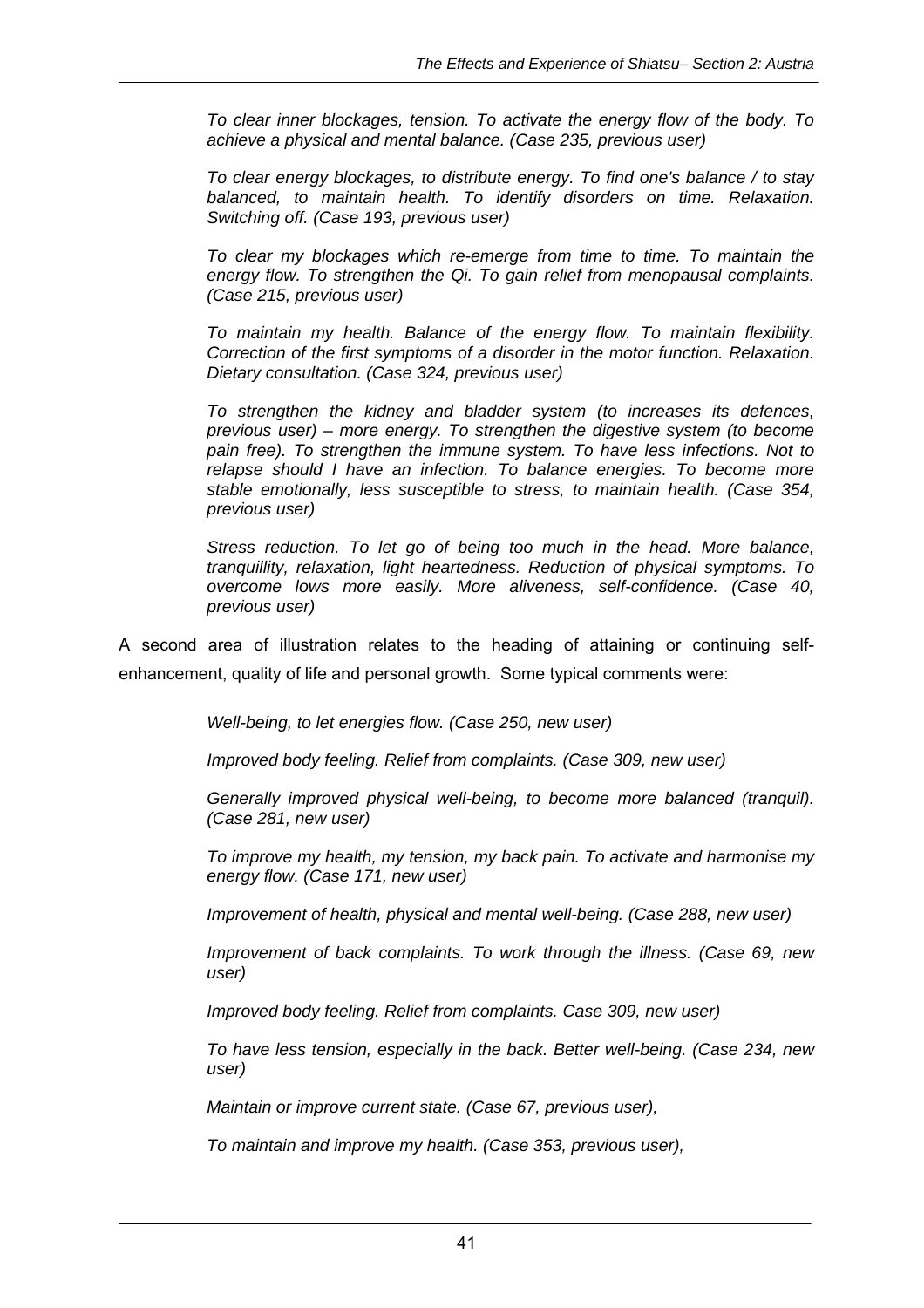*Improve well-being, reduction of physical symptoms, development in psychological terms. (Case 8, previous user)* 

*To increase general well-being, control the physical complaints which are due to the mental problems according to my GP. (Case 100, previous user)* 

*Further development. I have change my work place (that was a very good change) and have changed my diet. (Case 342, previous user)* 

*To maintain health, to do something for myself. (Case 246, previous user)* 

*Enrichment in relation to self development. To gain insights through connection: emotion and body. (Case 104, previous user)* 

*To remain healthy, mentally and physically – until death, agile, flexible. (Case 141, previous user)* 

*I* want to do something for myself, to increase my capability for relaxation, to *improve my health and sense of well-being. (Case 177, previous user)* 

*To maintain the level (of health/well-being) that I have reached through regular shiatsu. Besides, I have learned through shiatsu and Qi-Gong (with the same practitioner) to listen to my body and to go for a shiatsu treatment as soon as I get the signals. (Case 312, previous user)* 

A third area of illustration relates to relaxation and/or stress or tension reduction, either maintaining (for previous users) or attaining (for new users) this.

> *Relaxation, balance, emotional and mental, and balance physical. (Case 271, new user)*

*To clear tension, blockages, find more well-being. (Case 134, new user)* 

*Relaxation. Energy balance. (Case 159, new user)* 

*To clear tension. Inner tranquillity and equanimity. (Case 172, new user)* 

*To get rid of tension. Stress reduction. (Case 165, new user)* 

*Relaxation, stress reduction, relief from back pain, dietary recommendations. (Case 259, new user)* 

*To clear tension. Stress reduction. (Case 351, new user)* 

*Relaxation, switching off., Continuous control of body functions (organs). (Case 97, previous user)* 

*To clear tension, to manage the breathing, to maintain my health, to clear energy blockages. (Case 318, previous user)* 

*Relaxation. Relief from complaints in the lumbar region and in the shoulder girdle. (Case 31, previous user)* 

*Relaxation, To get rid of my back pain, make my joints more flexible. (Case 372, previous user)*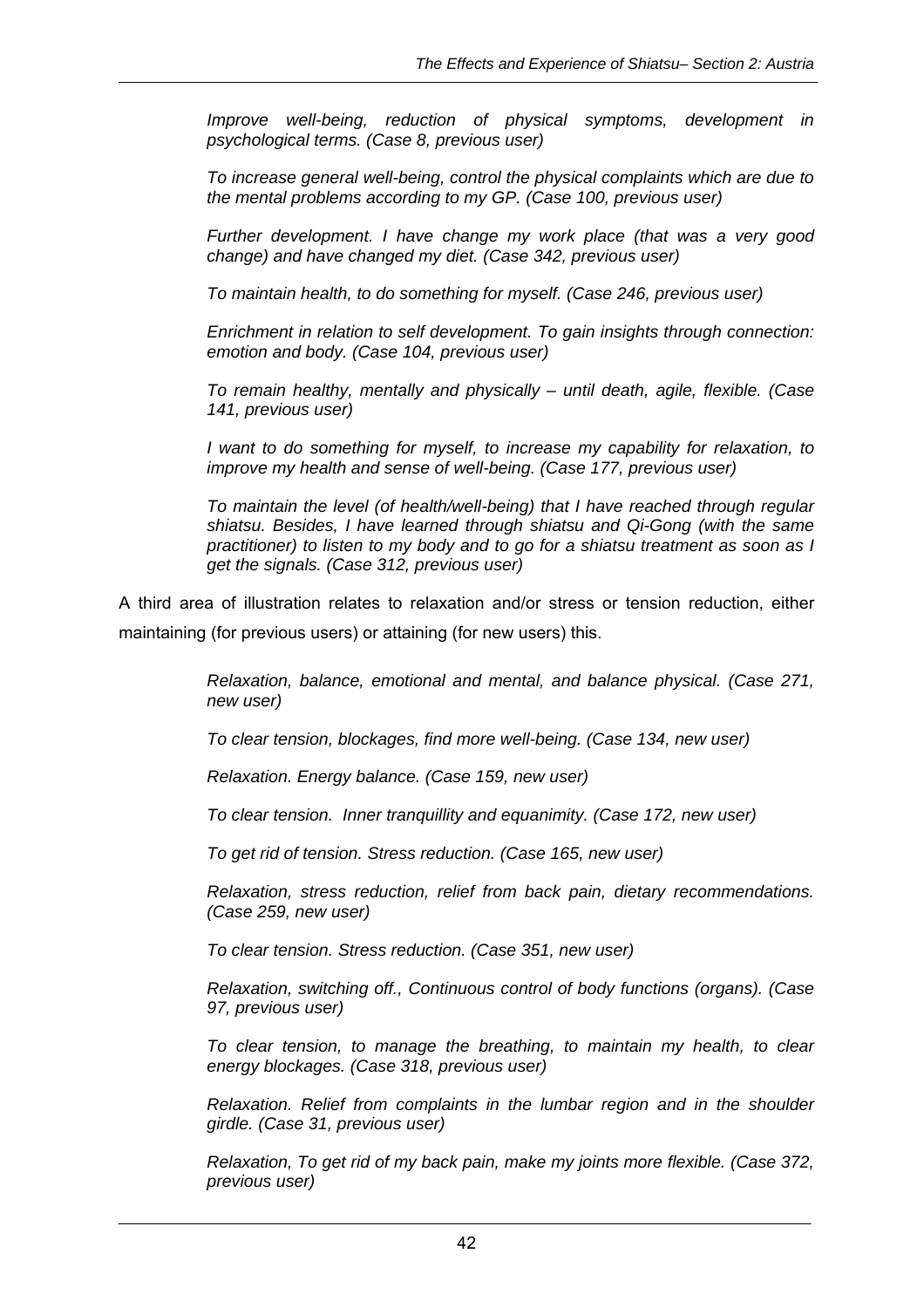*Relaxation. Suggestions from the therapist, being addressed personally, tips for self knowledge and self development. (Case 65, previous user)* 

*To loosen the tension, well-being. (Case 152, previous user)* 

*To be able to let go of physical and emotional tension. To feel well in the body. (Case 24, previous user)* 

*Relaxation, to maintain health. (Case 81, previous user)* 

*Deep relaxation, listening to current little aches and pains. (Case 132, previous user)* 

*Relaxation; interconnection of body, spirit and soul. (Case 162, previous user)* 

*To calm down. Grounding. (Case 53, previous user)* 

*Relaxation, balance extended to stressful situations, more zest for life, inner contentment. (Case 89, previous user)* 

*To clear physical tension. Grounding, equanimity. (Case 316, previous user)* 

*Relaxation, release, to find oneself, to let go. (Case 330, previous user)* 

*Relaxation, to relieve the pain present when moving the body. (Case 15, previous user)* 

*Relaxation, stress reduction, to increase vitality. (Case 200, previous user)* 

Finally, it is important to note that, as treatment progresses, the client's hopes may change. This is illustrated by a previously *shiatsu* user who, in response to the question about hopes, wrote:

> *Already after my first treatment for my current symptoms I felt a noticeable improvement, especially in neck and spine, digestion and stress reduction. Inner tranquillity to prevent/reduce epileptic seizures – this was successful already in 2000. Also, my chronic headaches improved significantly (right after the first treatment). Since I am not allowed to take a number of drugs due to my illness (epilepsy), I can treat the borreliosis also with alternative medicine only. Shiatsu will certainly lead to an improvement of my health. (Case 311, previous user)*

This lengthy statement draws attention to the immediate beneficial effect experienced by this fifty-ish year-old male client, relating back to treatment begun in 1999. He has since continued and now is looking towards 'inner tranquillity' to prevent worsening of his epilepsy.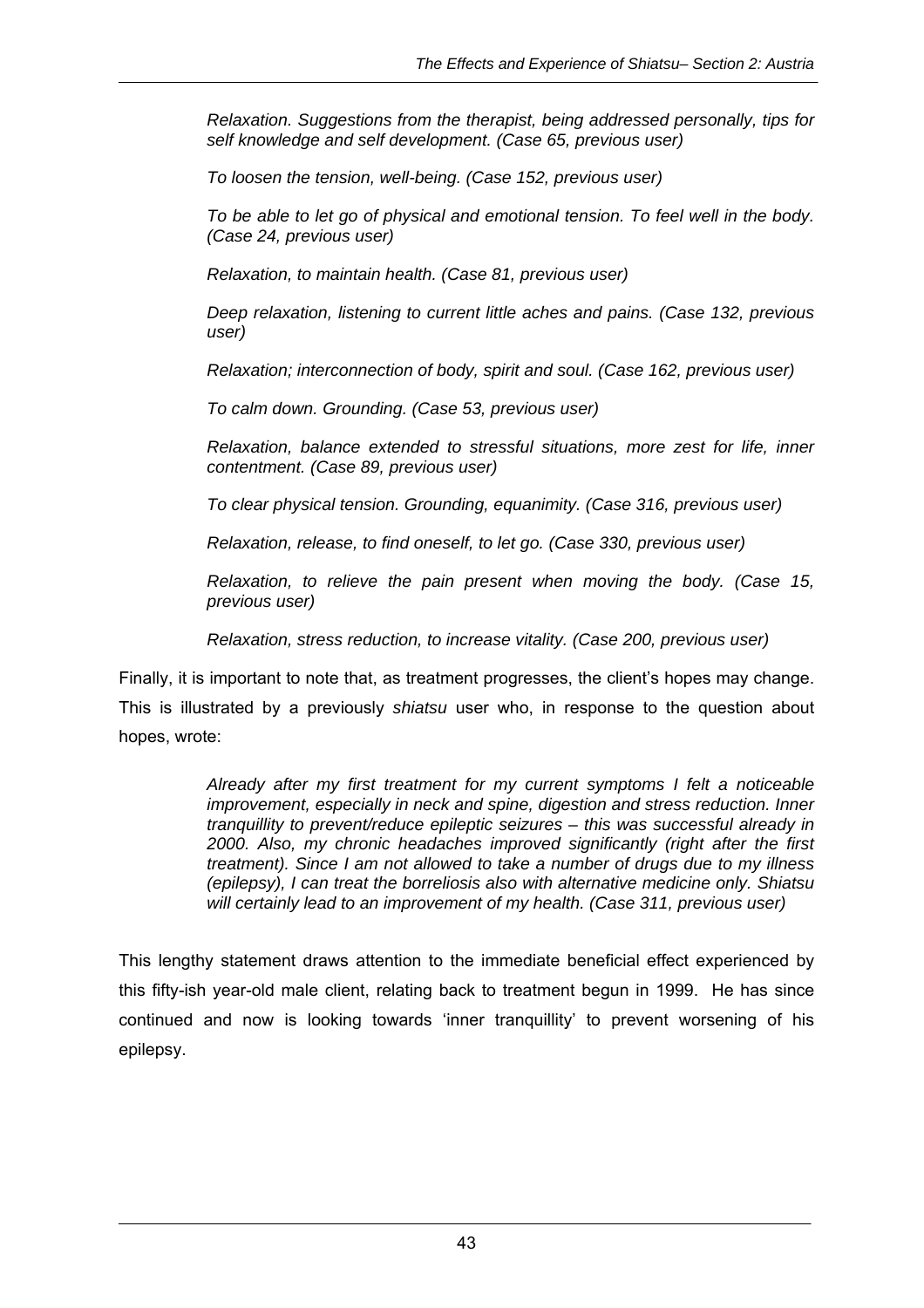## **Summary**

A wide range of hopes were expressed by the clients. For the 'grouped' hopes, previous and new users of *shiatsu* were articulating similar sorts of hopes, with the most important relating to 'energy work', 'self-enhancement' and 'relaxation and/or stress/tension management'. Obtaining or alleviating physical symptoms, including pain, was also important. For previous users, hopes were often linked to previously experienced benefits from earlier *shiatsu* treatments.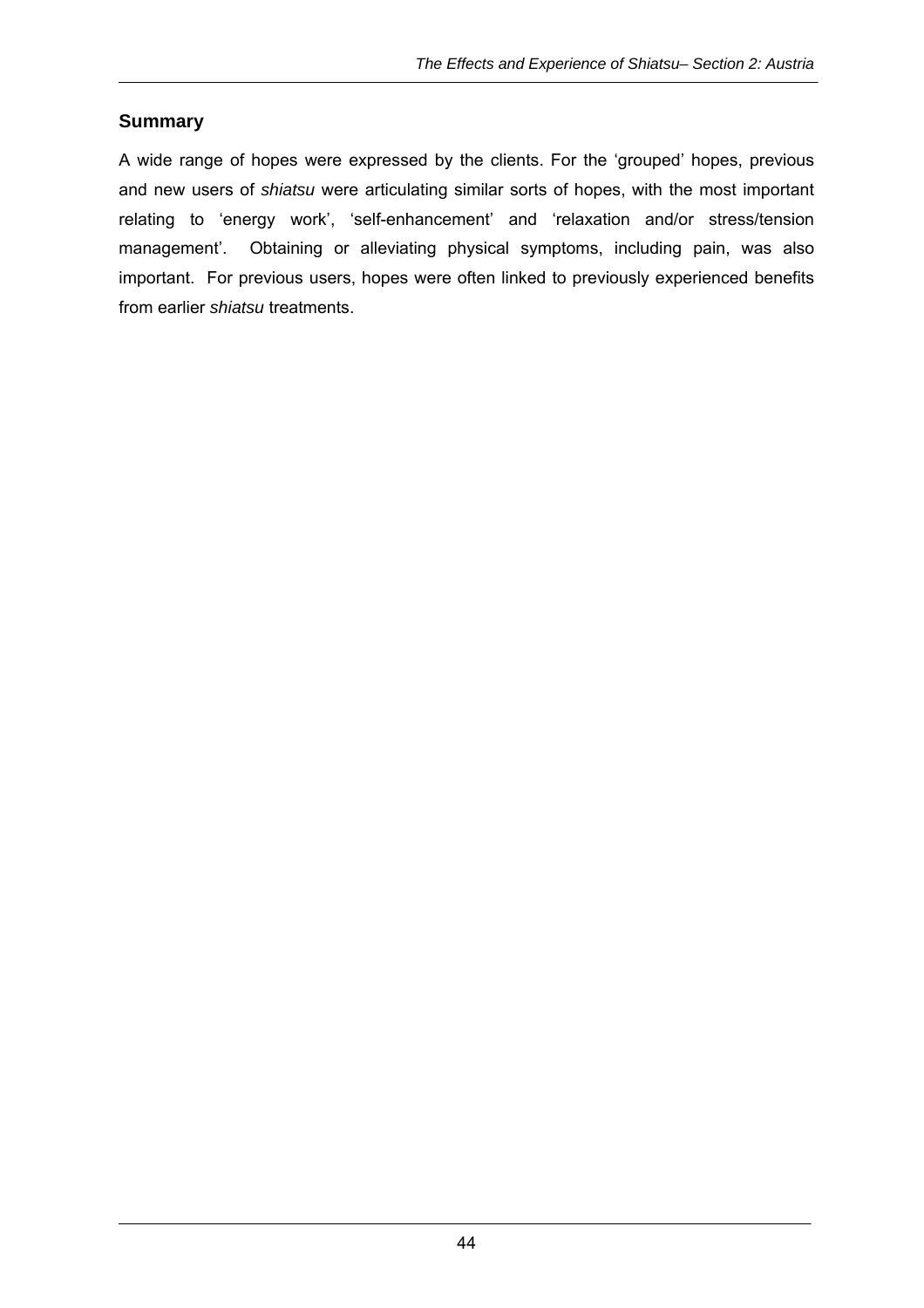# **Chapter Seven: The Client's Initial Experiences of** *Shiatsu*

# **Introduction**

This chapter presents the findings on clients' initial experiences of *shiatsu*. The data arise from clients' responses to the second questionnaire, which they were asked to complete within 'about 4 days' of receiving the *shiatsu* treatment at which they were given the project documentation. Over three-quarters (77%) of these questionnaires were completed within a week. The chapter provides insight into client experiences *during* and *after* their most recent *shiatsu* treatment, including perceptions of the treatment environment and their relationship with the practitioner.

#### **Experiences during the Most Recent** *Shiatsu* **Treatment**

Participants were asked to rate their level of agreement with each of a set of statements about 'how they felt *during* their most recent *shiatsu* treatment' (1 = 'strongly agree' … 5 = 'strongly disagree'). Tables 7.1 and 7.2, and Figures 7.1a and 7.1b, provide an overview of the findings, separately for those who had used *shiatsu* before (continuing users) and those 'new' to *shiatsu* (new *shiatsu* users).

In relation to their agreement about 'positive' experiences (Table 7.1, and Figures 7.1a and 7.1b), a number of summary comments can be made:

- Hypothetically expected, 'positive' experiences were realised for the two groups. For example, over 90% 'strongly agreed' or 'agreed' that they enjoyed the session or felt relaxed during the session.
- Both groups expressed high levels of agreement that they liked the treatment environment.
- Perhaps unsurprisingly, continuing *shiatsu* users consistently indicated slightly higher levels of agreement (or disagreement where relevant).
- Statements relating to more *shiatsu*-specific effects, for example, about 'energy moving' or 'changes' felt during the session, that the theoretical framework of *shiatsu* would hypothesise and that earlier qualitative work (Mackay and Long 2003) had pointed to, were varyingly agreed with. For example, 80% of continuing users agreed or strongly agreed regarding their 'feeling energy moving or blockages being released' compared to 51% of new *shiatsu* users. For the latter group, over 38% expressed uncertainty, neither agreeing nor disagreeing.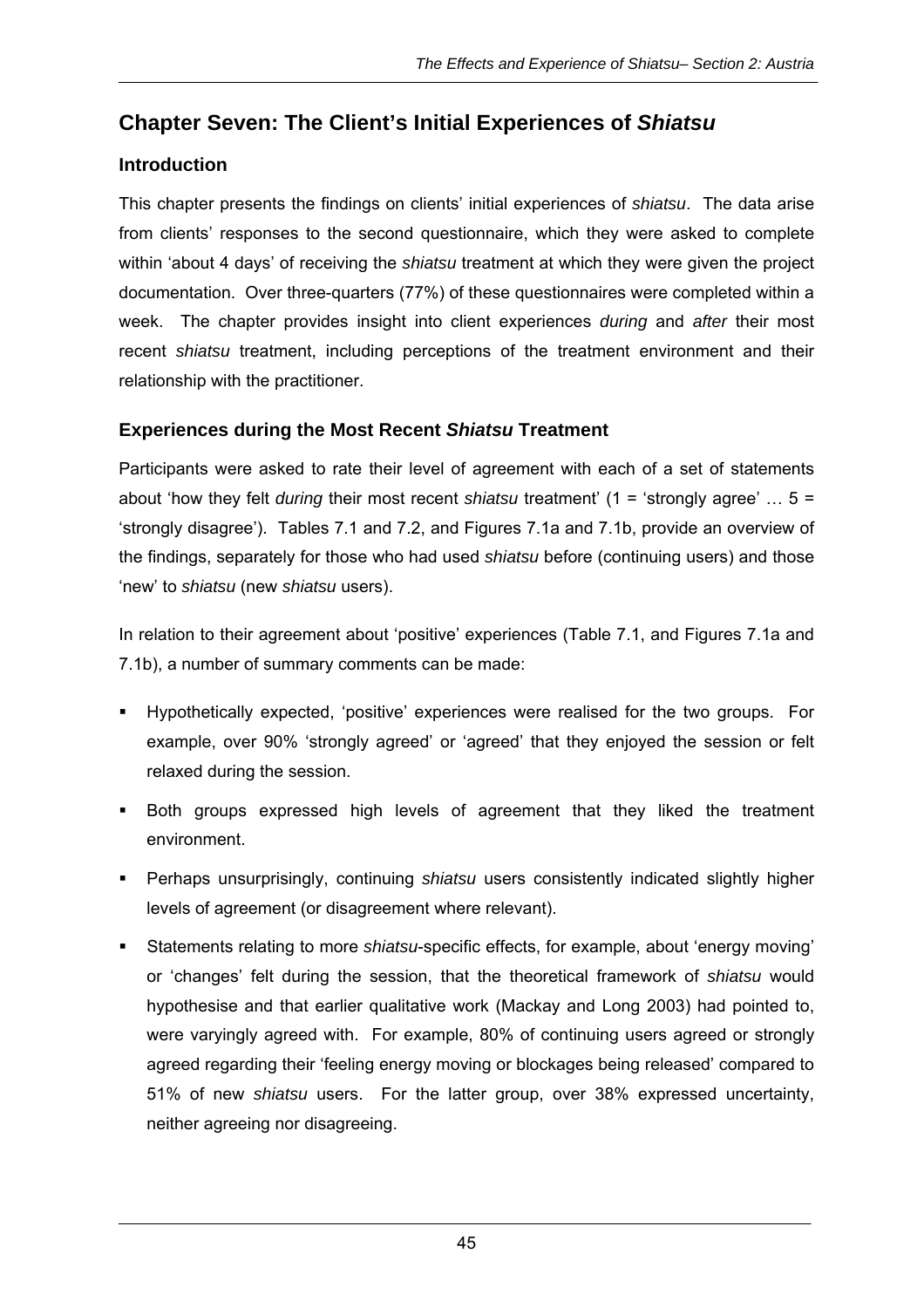Levels of agreement regarding experiencing a 'physical' or an 'emotional' change also varied. While 64-65% of continuing users 'strongly agreed' or 'agreed' that they had felt an 'emotional' or a 'physical' change during the session', this compared to 50-56% amongst new *shiatsu* users and a higher proportion expressing uncertainty (25-38% vs. 17-20%).

| <b>Positive Experiences</b>                         | <b>Strongly</b><br>agree (1) | <b>Agree</b> | <b>Not</b><br>sure | <b>Disagree</b> | <b>Strongly</b><br>disagree (5) |
|-----------------------------------------------------|------------------------------|--------------|--------------------|-----------------|---------------------------------|
| <b>Previous Shiatsu Users</b>                       |                              |              |                    |                 |                                 |
| I enjoyed the session                               | 83                           | 15           |                    |                 |                                 |
| I felt relaxed                                      | 74                           | 21           |                    |                 |                                 |
| I liked the treatment environment                   | 70                           | 28           |                    |                 |                                 |
| I felt energy moving or blockages being<br>released | 44                           | 36           | 16                 |                 |                                 |
| I felt a physical change during the session         | 32                           | 42           | 17                 | 8               |                                 |
| I felt an emotional change during the<br>session    | 25                           | 41           | 20                 | 13              |                                 |
| <b>New Shiatsu Users</b>                            |                              |              |                    |                 |                                 |
| I enjoyed the session                               | 76                           | 21           |                    |                 |                                 |
| I felt relaxed                                      | 68                           | 26           | 5                  |                 |                                 |
| I liked the treatment environment                   | 53                           | 45           |                    |                 |                                 |
| I felt a physical change during the session         | 28                           | 28           | 33                 |                 | 8                               |
| I felt energy moving or blockages being<br>released | 19                           | 32           | 38                 | 5               | 5                               |
| I felt an emotional change during the<br>session    | 11                           | 39           | 25                 | 22              |                                 |

|  |  | Table 7.1: 'Positive' Experiences During the Most Recent Shiatsu Treatment (%)* |  |  |
|--|--|---------------------------------------------------------------------------------|--|--|
|  |  |                                                                                 |  |  |

\* Throughout, % of less than 5% are not shown

#### **Figure 7.1a: Experiences – Previous Users**

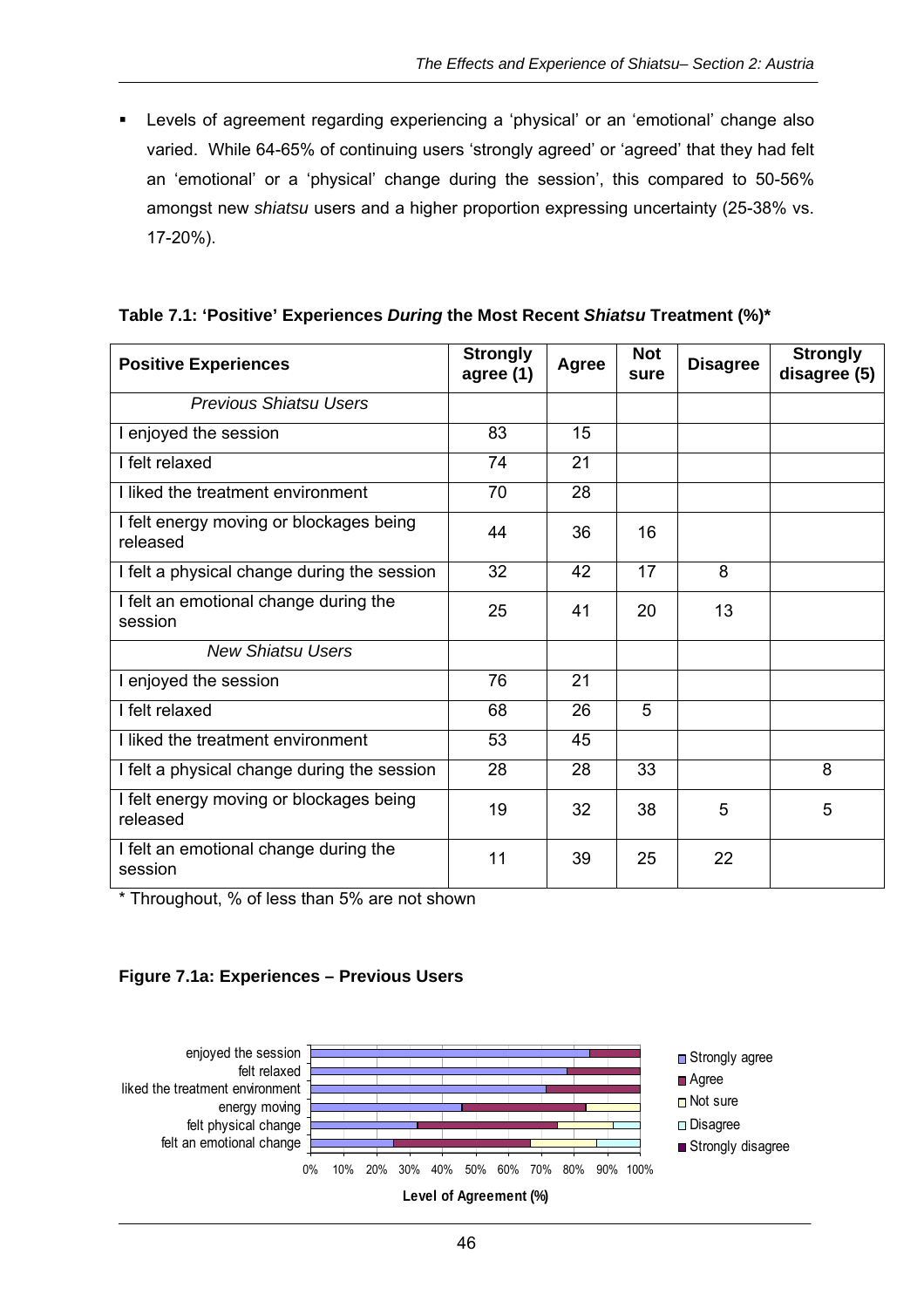

#### **Figure 7.1b: Experiences – New Users**

In relation to possibly 'negative' experiences (Table 7.2), there was considerable agreement (82-86%) that clients had *not* 'had a bad experience.' There was however considerable variability in levels of agreement about whether the treatment was painful or not. Those new to *shiatsu* were more likely to agree or agree strongly that the treatment was painful than continuing users (32% vs. 18%).

| Table 7.2: 'Negative' Experiences During the Most Recent Shiatsu Treatment (%)* |  |  |  |  |
|---------------------------------------------------------------------------------|--|--|--|--|
|---------------------------------------------------------------------------------|--|--|--|--|

| <b>Possibly 'Negative' Experiences</b> | <b>Strongly</b><br>disagree (5) | <b>Disagree</b> | <b>Not</b><br>sure | <b>Agree</b> | <b>Strongly</b><br>agree (1) |
|----------------------------------------|---------------------------------|-----------------|--------------------|--------------|------------------------------|
| <b>Previous Shiatsu Users</b>          |                                 |                 |                    |              |                              |
| The treatment was painful              | 30                              | 39              | 10                 | 18           |                              |
| I had a bad experience                 | 86                              | 14              |                    |              |                              |
| <b>New Shiatsu Users</b>               |                                 |                 |                    |              |                              |
| The treatment was painful              | 34                              | 29              | 5                  | 24           | 8                            |
| I had a bad experience                 | 82                              | 18              |                    |              |                              |

\* Throughout, % of less than 5% are not shown. Percent may add up to more than 100 due to rounding.

#### **Client-Practitioner Relationship**

Tables 7.3 and 7.4 present findings relating to the client-practitioner relationship.

- Over 70% of the clients 'strongly agreed' that the practitioner listened to, and accepted, them (Table 7.3). In contrast, around half (46-52%) of the clients 'agreed' with the statement that the client and practitioner worked together. For all three statements nearly all either 'agreed' or 'strongly agreed.'
- Similar high proportions indicated the clients' positive perceptions of their practitioner, in terms of their skill and trustworthiness (Table 7.4). A lower, but still high, proportion rated the warmth of the practitioner positively.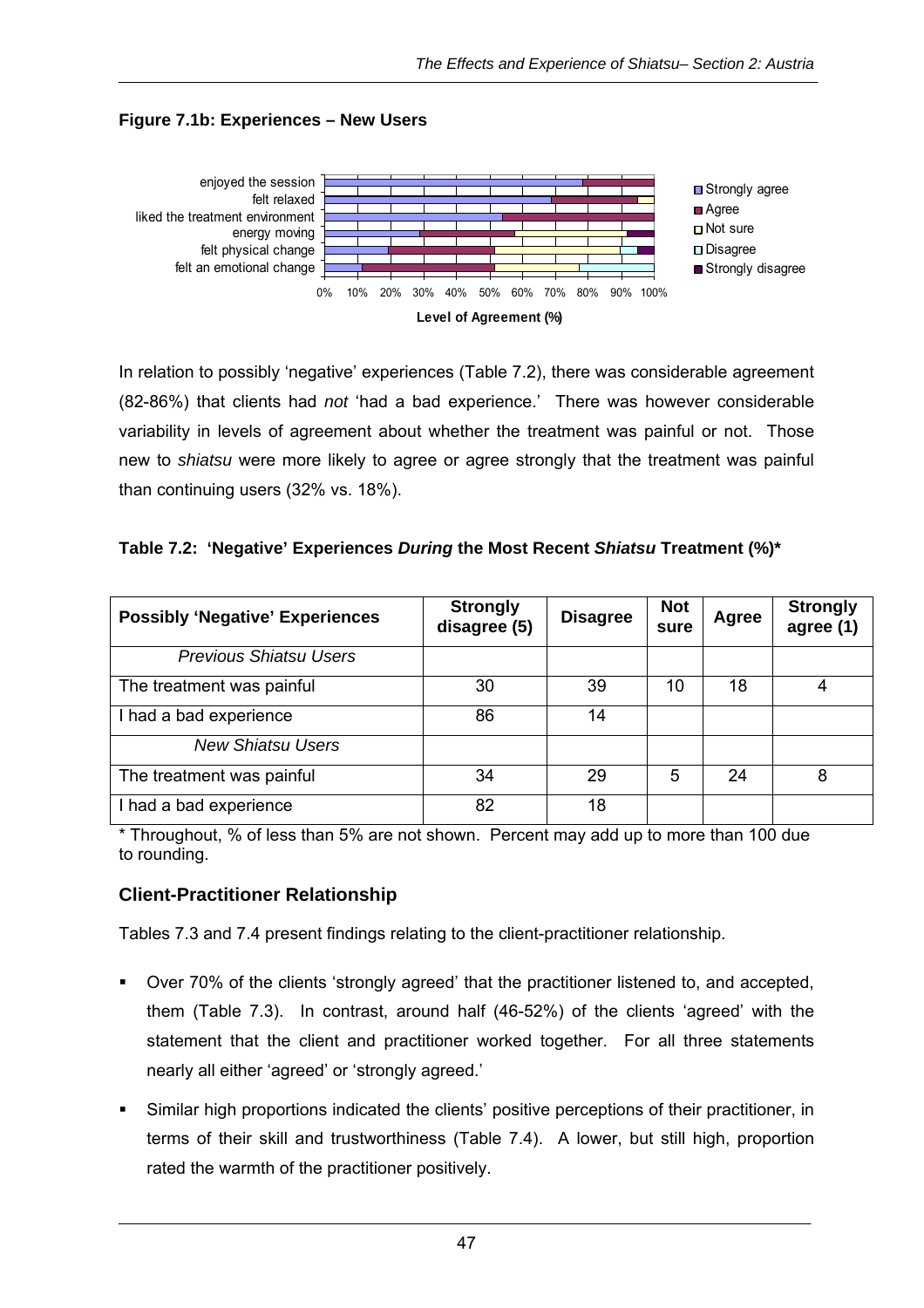## **Table 7.3: Client-Practitioner Relationship (%)\***

| <b>Client-Practitioner Relationship</b> | <b>Strongly</b><br>agree (1) | Agree | <b>Not</b><br>sure | <b>Disagree</b> | <b>Strongly</b><br>disagree (5) |
|-----------------------------------------|------------------------------|-------|--------------------|-----------------|---------------------------------|
| Previous Shiatsu User                   |                              |       |                    |                 |                                 |
| The practitioner accepted me            | 82                           | 18    |                    |                 |                                 |
| The practitioner listened to me         | 77                           | 22    |                    |                 |                                 |
| The practitioner and I worked together  | 46                           | 46    | 6                  |                 |                                 |
| <b>New Shiatsu User</b>                 |                              |       |                    |                 |                                 |
| The practitioner accepted me            | 71                           | 26    |                    |                 |                                 |
| The practitioner listened to me         | 71                           | 29    |                    |                 |                                 |
| The practitioner and I worked together  | 39                           | 52    |                    |                 |                                 |

#### **Table 7.4: Perceptions of the** *Shiatsu* **Practitioner (measured on a 7-points scale: (%)\***

| <b>Perceptions of Shiatsu Practitioner</b>                | <b>Very</b><br>much so<br>(1) | (2)               | (3)            | Not so to<br>very much<br>not so (4-7) |
|-----------------------------------------------------------|-------------------------------|-------------------|----------------|----------------------------------------|
| Previous Shiatsu User                                     |                               |                   |                |                                        |
| I felt the <i>shiatsu</i> practitioner was<br>trustworthy | 90                            | 8                 |                |                                        |
| I felt the <i>shiatsu</i> practitioner was skilful        | 87                            | $12 \overline{ }$ |                |                                        |
| I felt the <i>shiatsu</i> practitioner was warm           | 64                            | 25                | $\overline{7}$ |                                        |
| New to Shiatsu                                            |                               |                   |                |                                        |
| I felt the <i>shiatsu</i> practitioner was<br>trustworthy | 84                            | 13                |                |                                        |
| I felt the <i>shiatsu</i> practitioner was skilful        | 84                            | 16                |                |                                        |
| I felt the <i>shiatsu</i> practitioner was warm           | 49                            | 41                |                | 8                                      |

\* Throughout, % of less than 5% are not shown

#### **Experiences after the Most Recent** *Shiatsu* **Treatment**

Participants were asked to rate their level of agreement with each of a set of statements which asked them about 'how they felt *after* their most recent *shiatsu* treatment' (1 = 'strongly agree'; 5 = 'strongly disagree'). Tables 7.5 and 7.6, and Figures 7.2a, 7.2b and 7.3, provide an overview of the findings, separately for continuing users and new *shiatsu*  users.

In relation to their agreement over 'positive' feelings (Table 7.5, and Figures 7.2a and 7.2b), a number of summary comments can be made: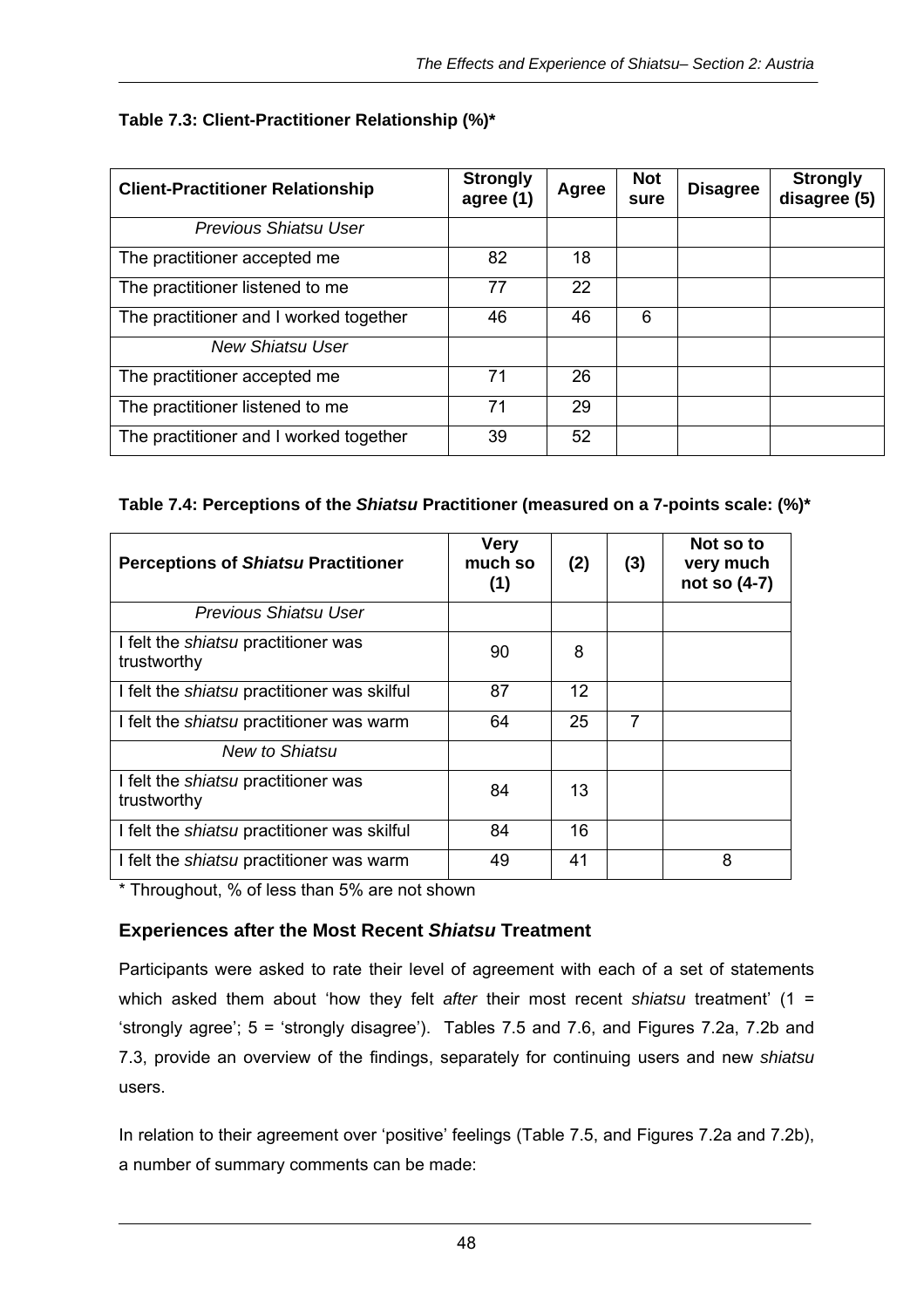- Feeling 'calmer or more relaxed' and 'different' after the session was a common experience, with 90-95% agreeing or strongly agreeing across both groups.
- Continuing users consistently expressed higher levels of agreement. A slightly greater proportion of new *shiatsu* users indicated their being 'not sure' (that is, neither agreeing nor disagreeing).
- Continuing users commonly strongly agreed or agreed that they felt 'more balanced', 'physically more mobile and opened', 'more energised' and 'more able to cope with things' (72-82%). Just under three fifths similarly rated 'thinking about things differently' (59%) and being 'able to sleep better' (54%). The lower the proportions expressing agreement, the greater the proportion expressing uncertainty.
- Over three-fifths of new *shiatsu* users agreed or agreed strongly that they felt 'physically more mobile and opened', 'more energised' and 'more balanced' (63-68%). Opinion over being 'more energised' was quite varied, 29% being unsure and 16% expressing some level of disagreement. This varied view was also the case for statements relating to being 'able to sleep better', 'more able to cope with things' and 'thinking about things differently,' with 24-34% being not sure.



#### **Figure 7.2a: Feelings – Previous Users**

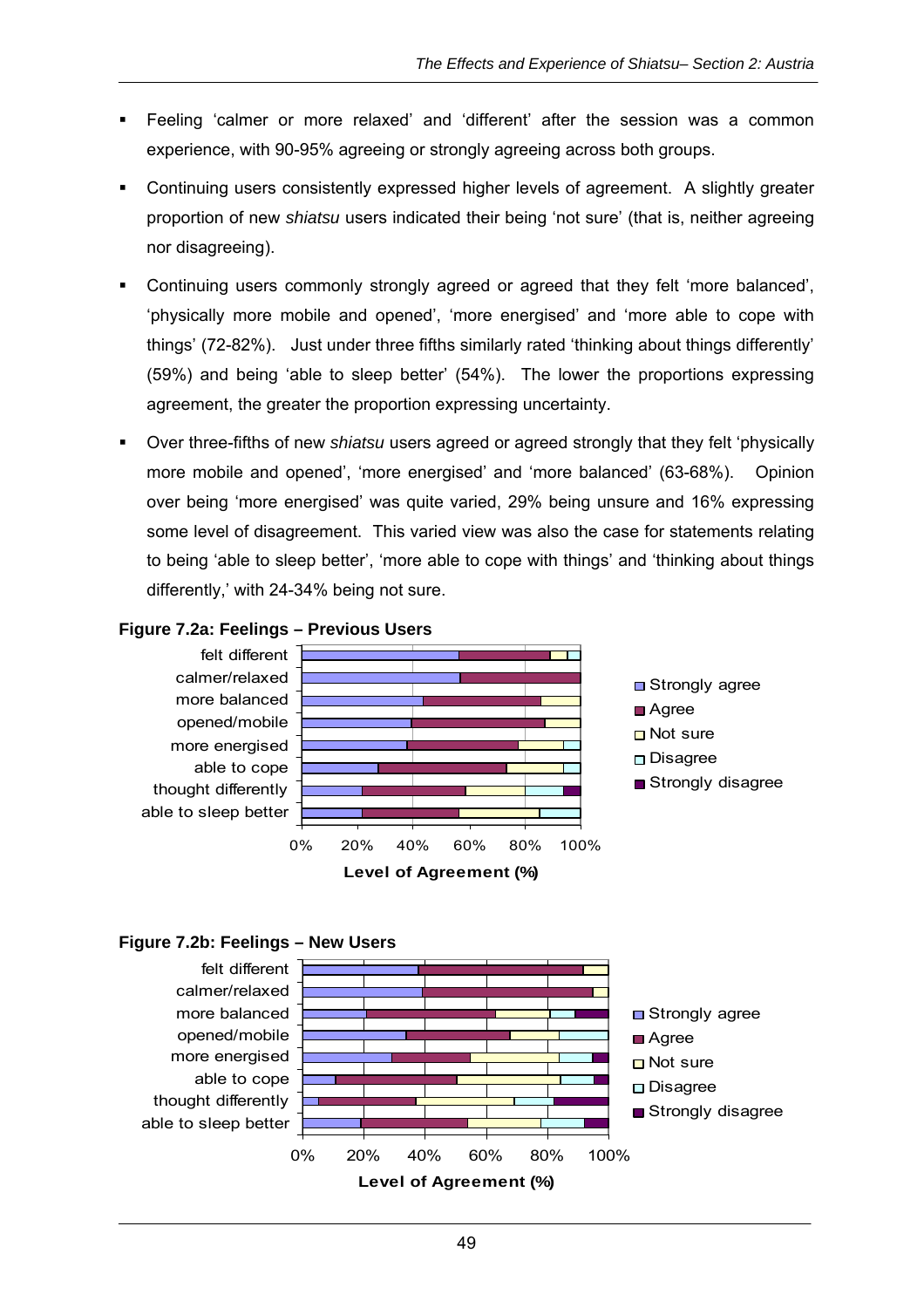| <b>Positive Feelings</b>                    | <b>Strongly</b><br>agree (1) | Agree | <b>Not</b><br>sure | <b>Disagree</b> | <b>Strongly</b><br>disagree (5) |
|---------------------------------------------|------------------------------|-------|--------------------|-----------------|---------------------------------|
| <b>Previous Shiatsu Users</b>               |                              |       |                    |                 |                                 |
| I felt different after the session          | 57                           | 33    | 6                  | 5               |                                 |
| I felt calmer or more relaxed               | 54                           | 41    |                    |                 |                                 |
| I felt more balanced                        | 40                           | 39    | 13                 |                 |                                 |
| I felt physically more mobile and<br>opened | 37                           | 45    | 12                 |                 |                                 |
| I felt more energised                       | 37                           | 39    | 16                 | 6               |                                 |
| I felt more able to cope with things        | 27                           | 45    | 20                 | 6               |                                 |
| I thought about things differently          | 22                           | 37    | 21                 | 14              | 6                               |
| I was able to sleep better                  | 21                           | 33    | 28                 | 14              |                                 |
| <b>New Shiatsu Users</b>                    |                              |       |                    |                 |                                 |
| I felt calmer or more relaxed               | 37                           | 53    | 5                  |                 |                                 |
| I felt different after the session          | 37                           | 53    | 8                  |                 |                                 |
| I felt physically more mobile and<br>opened | 34                           | 34    | 16                 | 16              |                                 |
| I felt more energised                       | 29                           | 26    | 29                 | 11              | 5                               |
| I felt more balanced                        | 21                           | 42    | 18                 | 8               | 11                              |
| I was able to sleep better                  | 19                           | 35    | 24                 | 14              | 8                               |
| I felt more able to cope with things        | 11                           | 40    | 34                 | 11              | 5                               |
| I thought about things differently          | 5                            | 32    | 32                 | 13              | 18                              |

|  |  | Table 7.5: 'Positive' Feelings <i>after</i> the Most Recent <i>Shiatsu</i> Treatment (%)* |  |  |
|--|--|-------------------------------------------------------------------------------------------|--|--|
|  |  |                                                                                           |  |  |

\* Throughout, % of less than 5% are not shown

In relation to possibly 'negative' feelings (Table 7.6 and Figure 7.3), there was considerable agreement that clients had *not* experienced negative feelings, with over three-fifths affirming this.

- Over three-quarters of clients in both groups similarly expressed high levels of disagreement over feeling 'more tired or drained' (82-87%), and for continuing users only being 'spaced out, light headed or difficulty concentrating' (75%). For new *shiatsu* users, views over being 'spaced out' were more varied, with 60% expressing disagreement or strong disagreement and 16% agreeing.
- The vast majority of clients in both groups expressed high levels of disagreement with statements about having 'an unpleasant physical reaction' or 'unpleasant emotional reaction' after the session (81-94% disagreeing or disagreeing strongly).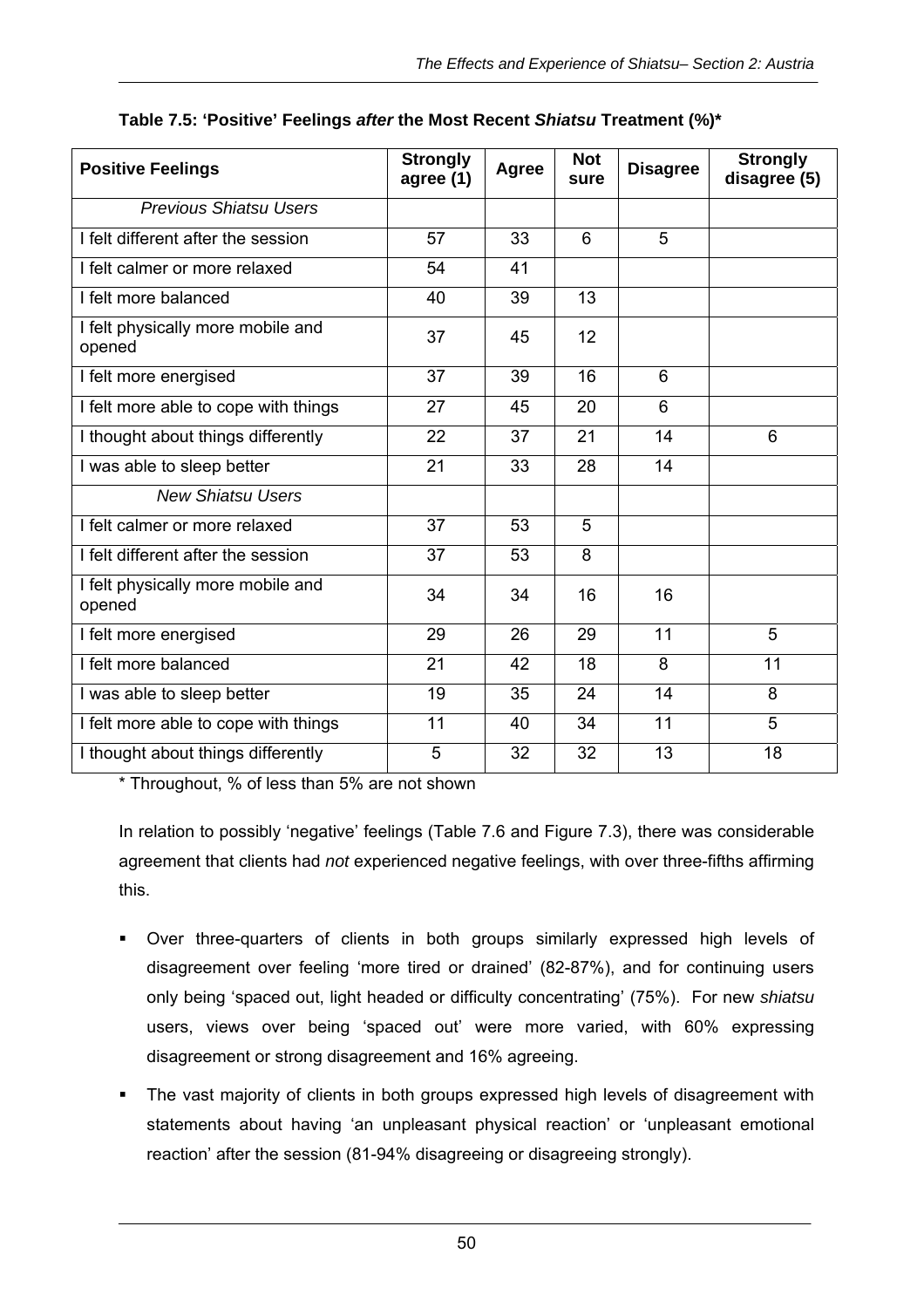| <b>Possibly 'Negative' Feelings</b>                                | <b>Strongly</b><br>agree (1) | Agree | <b>Not</b><br>sure | <b>Disagree</b> | <b>Strongly</b><br>disagree (5) |
|--------------------------------------------------------------------|------------------------------|-------|--------------------|-----------------|---------------------------------|
| Previous Shiatsu Users                                             |                              |       |                    |                 |                                 |
| I felt spaced out, light headed or had<br>difficulty concentrating | 5                            | 14    | 6                  | 44              | 31                              |
| I felt more tired or drained                                       |                              | 9     | 7                  | 37              | 45                              |
| I had an unpleasant physical reaction                              |                              | 7     | 6                  | 30              | 54                              |
| I had an unpleasant emotional<br>reaction                          |                              |       |                    | 29              | 62                              |
| New Shiatsu Users                                                  |                              |       |                    |                 |                                 |
| I felt spaced out, light headed or had<br>difficulty concentrating |                              | 16    | 21                 | 42              | 18                              |
| I felt more tired or drained                                       |                              | 5     | 5                  | 40              | 47                              |
| I had an unpleasant physical reaction                              |                              | 11    | 5                  | 26              | 55                              |
| I had an unpleasant emotional<br>reaction                          |                              |       |                    | 26              | 68                              |

#### **Table 7.6: Possibly 'Negative' Feelings** *after* **the Most Recent** *Shiatsu* **Treatment (%)\***

Throughout, % of less than 5% are not shown

#### **Figure 7.3: Possibly Negative Feelings**



#### **Summary**

This chapter has presented findings on the clients' initial experiences and feelings about having *shiatsu* following the *shiatsu* treatment session at which they were recruited to the study. Both previous and new *shiatsu* users expressed high agreement that they 'enjoyed' the sessions, 'felt relaxed' during the session and 'liked the treatment environment'. Nearly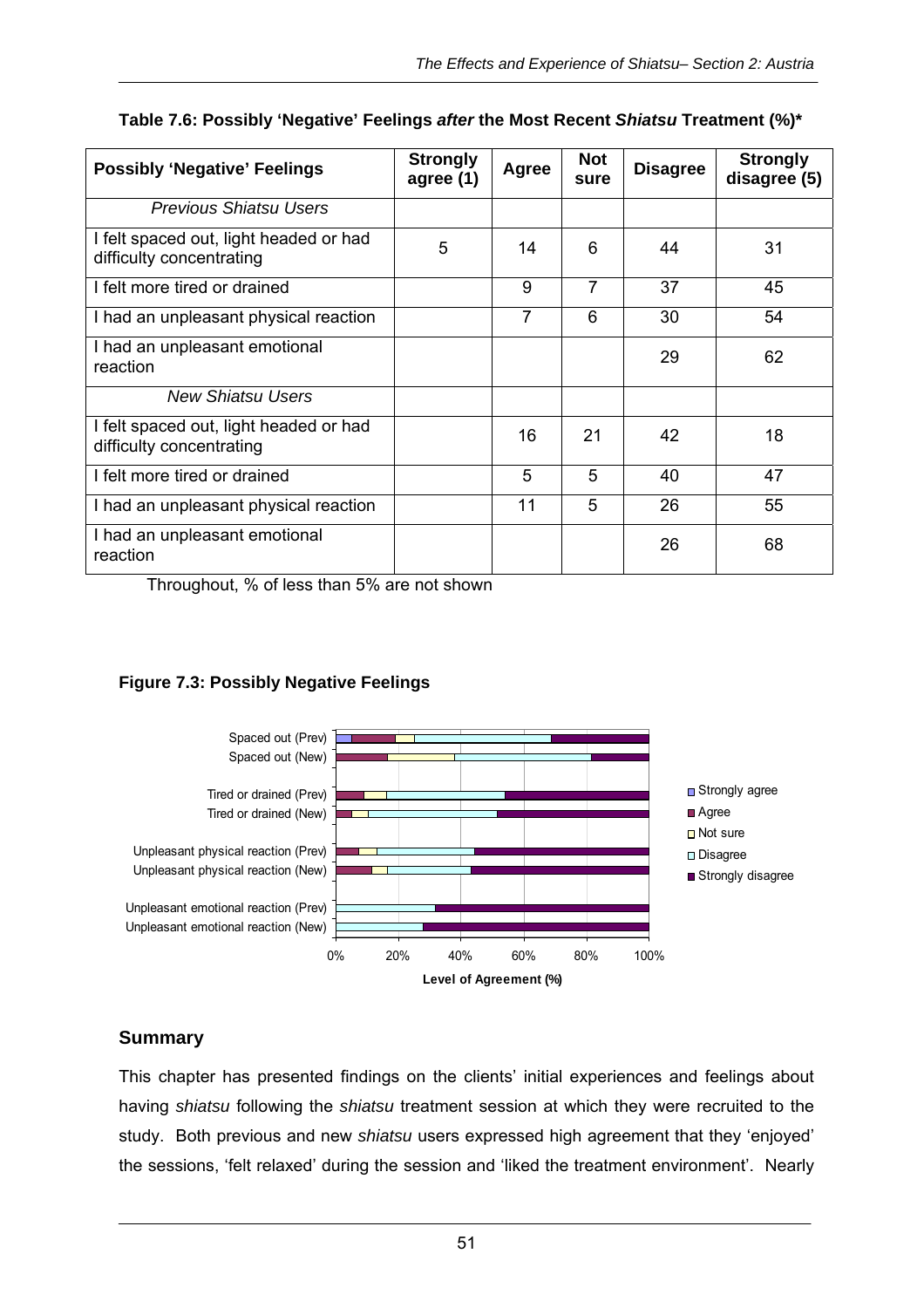all the clients, in both groups, disagreed that they had had 'a bad experience'. New *shiatsu*  users were more likely to agree or agree strongly that the treatment was painful than continuing users.

New users expressed greater levels of uncertainty about 'energy moving or blockages released' but over half indicated that they did (compared to 80% of previous users). Over half of both groups also expressed agreement that they had experienced a 'physical' or 'emotional' change during the session.

Clients were overwhelmingly positive about their relationship with the practitioner, nearly all agreeing that she/he 'listened' or 'accepted' them and that the practitioner and client worked together. The practitioner was also seen overwhelmingly by both groups as 'trustworthy,' 'skilful' and, to a lesser extent, 'warm'.

Feeling 'calmer or more relaxed' and 'different' after the session was a common experience of over 90% of the clients. Previous *shiatsu* users were more likely to indicate feelings of 'being more balanced' or 'energised' or 'physically more mobile and opened'. Finally, there was a considerable level of agreement that clients had not experienced any 'negative' feelings following the session. Over 80% in both groups expressed agreement that they had not had an unpleasant 'physical' or 'emotional' reaction.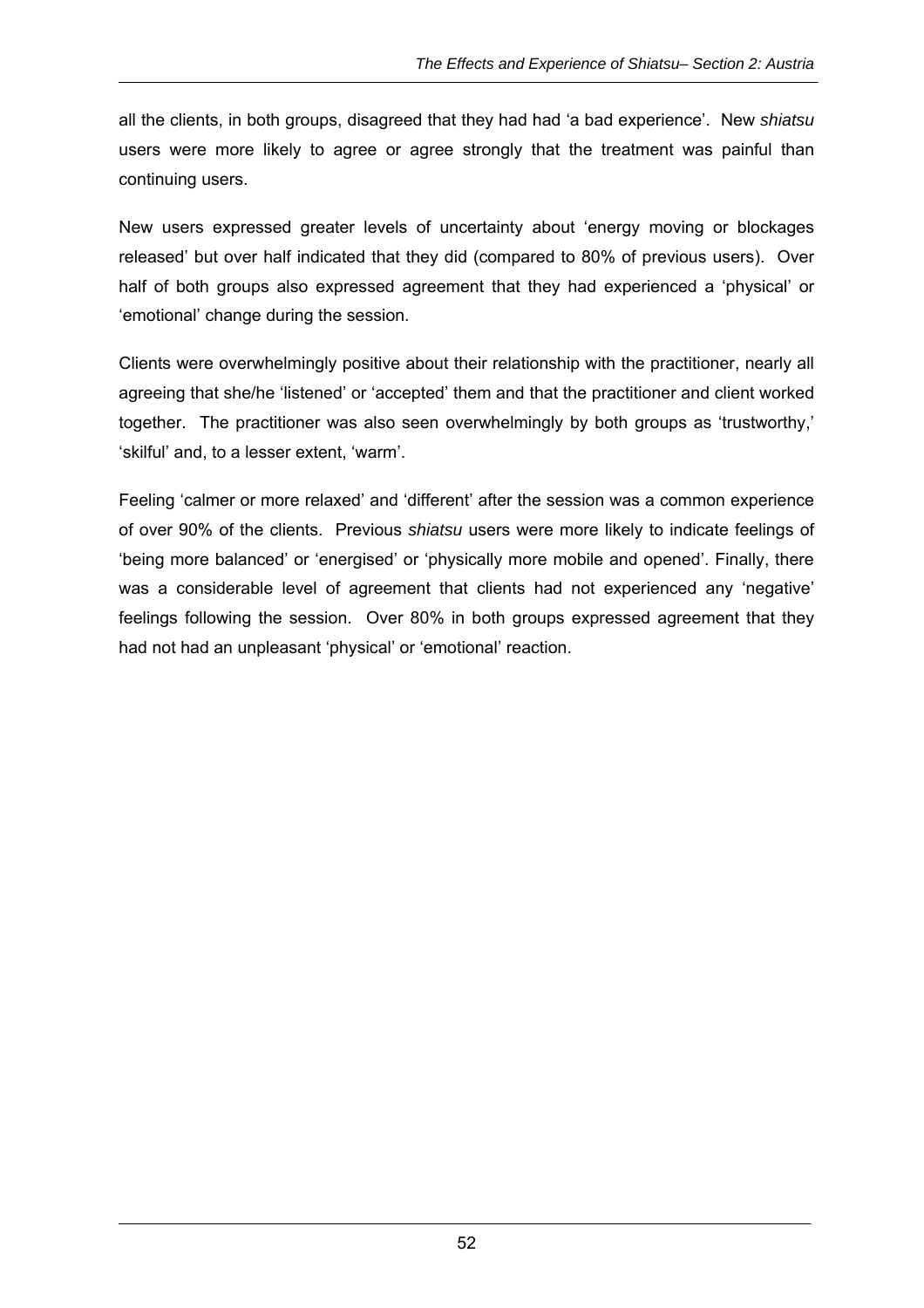# **Chapter Eight: Evidence of Effectiveness: Symptom Change**

# **Introduction**

This chapter presents findings of the six-month follow-up study on the potential effectiveness of *shiatsu* in terms of symptom changes. Four sets of data are examined: improvement in 'the symptoms I came with' immediately (4-6 days after their initial treatment session) and three- and six-months later; changes in the severity of the set of symptoms 'today' at baseline, three- and six-months; for those who had had *shiatsu* before, changes in symptom severity in relation to the 'first time' they had *shiatsu*; and, a summary item exploring levels of agreement (on a five-point scale) with the statement, '*shiatsu* has been effective in treating my symptoms.'

# **A: Improvements in Symptom Severity over the Six Months**

At each of three time points (4-6 days after the initial recruiting *shiatsu* session, three and six months later), clients were asked to indicate improvements in the symptoms they had came with, for *shiatsu* treatment, rated on a 5-point agreement scale (5 = 'strongly agree'; 1 = 'strongly disagree'). Over the six-month follow-up period, for previous *shiatsu* users, moderately high levels of agreement of a perceived improvement were evident (means of 3.5 or more: Table 8.1). For new *shiatsu* users, mean agreement levels were slightly less. At the same time, for both groups, the largest agreement of a perceived improvement was seen after the first treatment session ('4-6 days'), with a slight tailing off over the next three months ('0-3 months') and subsequent three months ('3-6 months') (Figures 8.1a and b).

|                                                               |          | <b>Previous Shiatsu Users</b> |                   | <b>New Shiatsu Users</b> |                   |                 |
|---------------------------------------------------------------|----------|-------------------------------|-------------------|--------------------------|-------------------|-----------------|
| <b>Symptom Improvement</b>                                    | 4-6 days | $0 - 3$<br>months             | $3 - 6$<br>months | 4-6 days                 | $0 - 3$<br>months | $3-6$<br>months |
| Problems with muscles,<br>joints, body structure <sup>1</sup> | 4.33     | 4.08                          | 4.05              | 4.14                     | 4.04              | 4.14            |
| <b>Problems with body</b><br>systems $2$                      | 4.09     | 3.86                          | 3.65              | 3.79                     | 3.36              | 3.09            |
| Low energy or fatigue                                         | 4.21     | 4.07                          | 3.89              | 4.01                     | 3.77              | 3.57            |
| <b>Tension or stress</b>                                      | 4.45     | 4.18                          | 4.12              | 4.23                     | 4.23              | 4.00            |
| <b>Emotional Issues</b>                                       | 4.12     | 3.94                          | 3.57              | 3.62                     | 3.94              | 3.30            |
| <b>Other</b>                                                  | 4.00     | 3.69                          | 3.21              | 3.83                     | 3.45              | $3.13*$         |

|  | Table 8.1: Mean Improvement in Symptoms over Time |
|--|---------------------------------------------------|
|--|---------------------------------------------------|

 $* n < 10$  for each of this set.

 $1$  This heading in the questionnaire indicated back pain and posture as examples.

 $2$  This heading in the questionnaire indicated digestion, breathing, blood pressure and period pain as examples.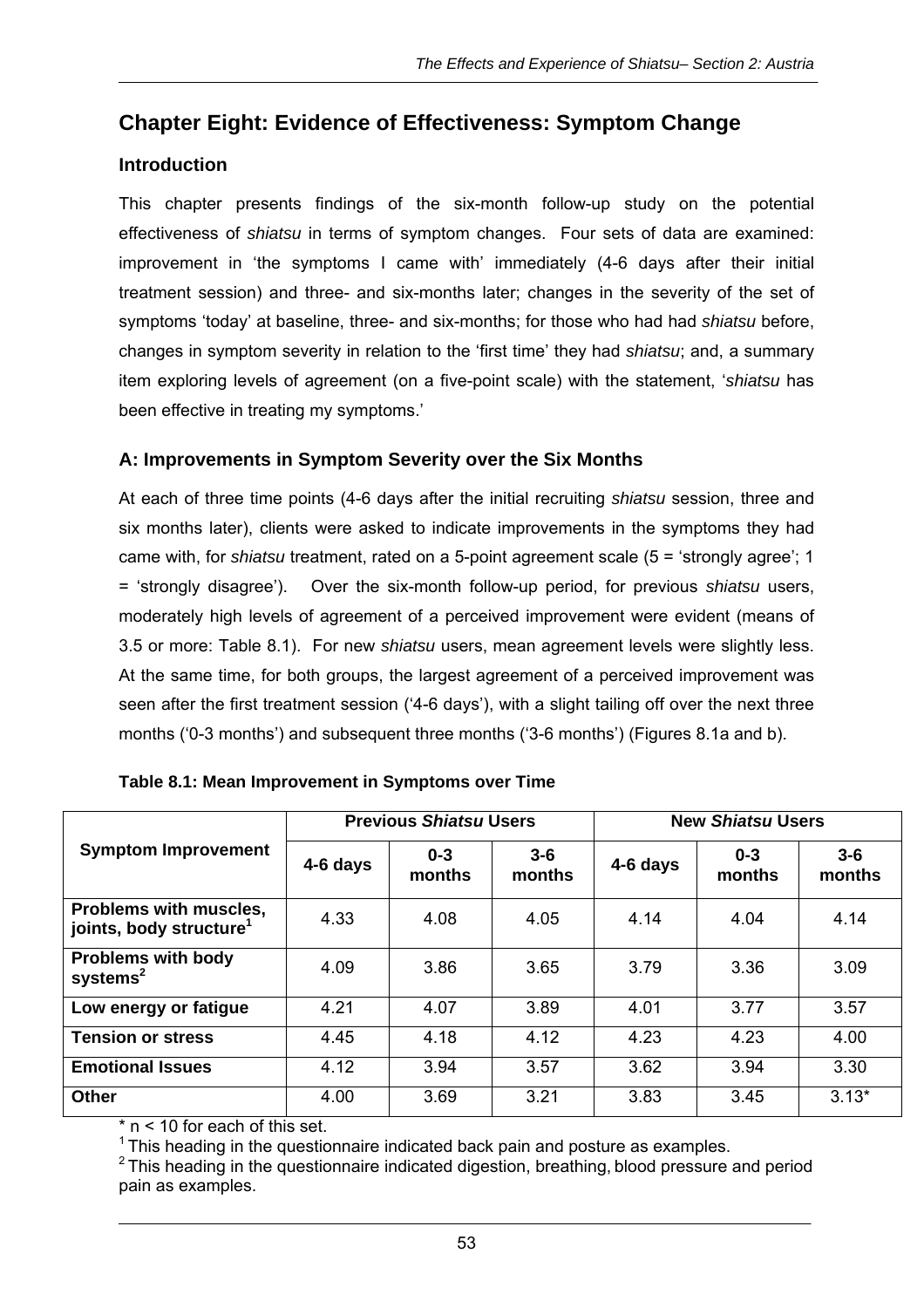Figures 8.1a and 8.1b present these data diagrammatically. The slight decline in the strength of agreement about improvement in symptom change can be seen.



#### **Figure 8.1a: Symptom Change – Previous Users**

**Figure 8.1b: Symptom Change – New Users** 



#### **B: Changes in Symptom Severity**

Another perspective on the relative change in symptom severity can be obtained from comparing symptom severity 'today' at the three time points of baseline, three and six months. Clients were asked to rate symptom severity 'today' on a five-point scale (4 = very severe; 0 = not at all). This provides an indication of the 'potential effect' of *shiatsu* on the symptom group (among other possible factors that could have led to reduced symptom severity, such as self-recovery / healing, other CAM or conventional medical treatments, change in lifestyle or social environment).

Table 8.2 presents the 'adjusted potential effect' results. Across all symptom groups, between a 'third' and a 'two-third point', and statistically significant, mean decrease in symptom severity is evident, from baseline to both three- and six-month follow-up, with the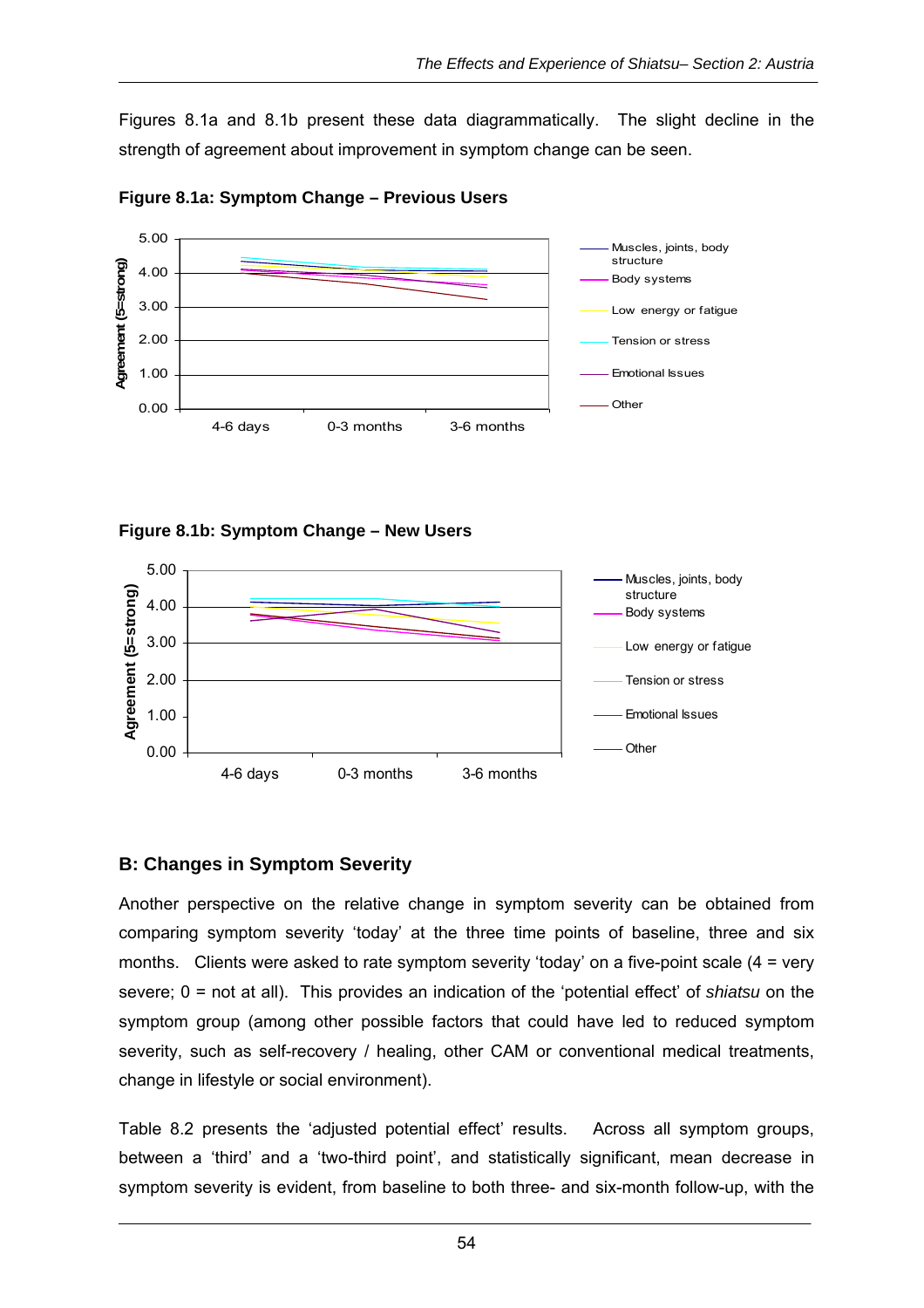greatest benefit occurring for problems of tension or stress. For example, while at baseline problems over tension or stress were on average rated as 1.7 ('mild' to 'moderately severe'), by three or six-months later, they were on average rated around 1 ('mild') – that is, a '0.7-point' change. There was little, and no statistically significant change, in symptoms levels 'today' as measured at three versus at six months, for all symptoms sets excluding 'tension or stress' (a marginal, but statistically significant, worsening in severity: mean<sub>3mths</sub>=0.94, mean<sub>6mths</sub>=1.09). Overall, the symptom severity change achieved by three months was maintained for the next three months. These patterns were the same for previous and new *shiatsu* users; both groups experienced a reduction in symptom severity.

| <b>Symptom Change</b><br>('Baseline' vs. '3 Months)    | Mean $(SE(M))^1$ | Test Value <sup>2</sup> | <b>Significance</b><br>Level |
|--------------------------------------------------------|------------------|-------------------------|------------------------------|
| Problems with muscles,<br>joints, body structure       | 0.53(0.07)       | 7.49                    | p<.001                       |
| <b>Problems with body</b><br>systems (digestion, pain) | 0.38(0.07)       | 5.07                    | p<.001                       |
| Low energy or fatigue                                  | 0.50(0.07)       | 6.90                    | p<.001                       |
| <b>Tension or stress</b>                               | 0.73(0.07)       | 10.85                   | p<.001                       |
| <b>Emotional Issues</b>                                | 0.36(0.11)       | 3.41                    | $p = 001$                    |
| <b>Other</b>                                           | 0.40(0.11)       | 3.67                    | p<.001                       |

| <b>Symptom Change</b><br>('Baseline' vs. '6 Months)    | Mean $(SE(M))^T$ | Test Value <sup>2</sup> | <b>Significance</b><br>Level |
|--------------------------------------------------------|------------------|-------------------------|------------------------------|
| Problems with muscles,<br>joints, body structure       | 0.55(0.07)       | 7.92                    | p<.001                       |
| <b>Problems with body</b><br>systems (digestion, pain) | 0.42(0.08)       | 4.90                    | p<.001                       |
| Low energy or fatigue                                  | 0.40(0.09)       | 4.42                    | p<.001                       |
| <b>Tension or stress</b>                               | 0.71(0.08)       | 9.34                    | p<.001                       |
| <b>Emotional Issues</b>                                | 0.36(0.11)       | 3.19                    | $p = 0.002$                  |
| <b>Other</b>                                           | 0.49(0.12)       | 4.04                    | p<.001                       |

| <b>Symptom Change</b><br>('3 Months' vs. '6 Months) | Mean $(SE(M))^T$ | Test Value <sup>2</sup> | <b>Significance</b><br>Level |
|-----------------------------------------------------|------------------|-------------------------|------------------------------|
| <b>Tension or stress</b>                            | 0.15(0.07)       | 2.03                    | $p = 0.044$                  |
| .<br>-- - -                                         |                  |                         |                              |

 $1$  SE (M) – standard error of the mean

2 paired t-test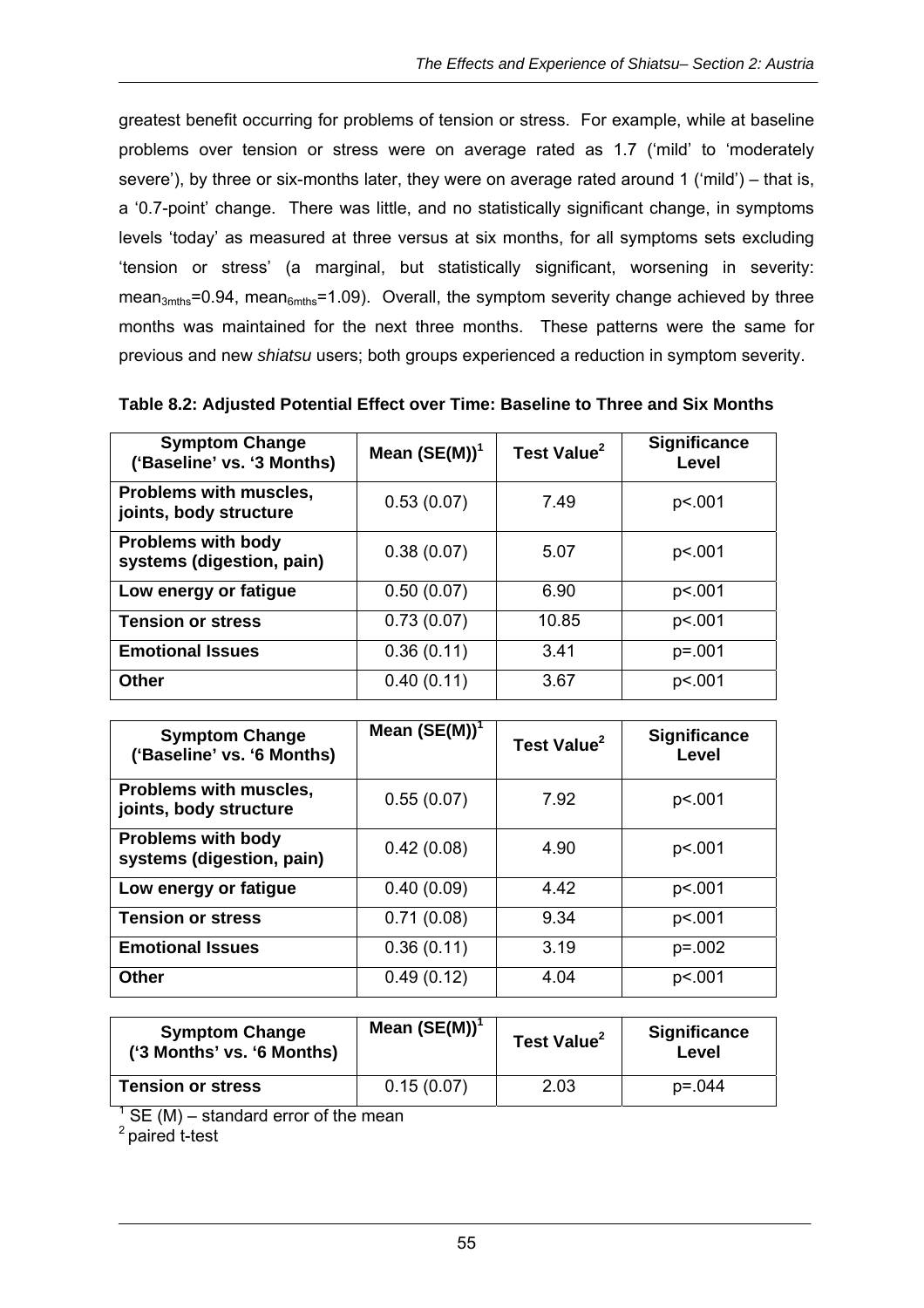# **C: Changes in Symptom Severity – Previous Users**

Yet further evidence comes from the group of clients who had had *shiatsu* before. These were also asked at baseline to provide a retrospective rating of their symptom severity 'when you first started *shiatsu*.' Comparing these ratings to symptom severity 'today' at recruitment to the study, for five symptoms sets, around a 'three-quarter-point' and statistically significant, mean decrease in symptom severity was evident (Table 8.3).

| <b>Symptom Change</b><br>('Baseline' vs. 'First Time') | Mean $(SE(M))^1$ | Test Value <sup>2</sup> | <b>Significance</b><br>Level |
|--------------------------------------------------------|------------------|-------------------------|------------------------------|
| Problems with muscles,<br>joints, body structure       | 0.83(0.07)       | 12.23                   | p<.001                       |
| <b>Problems with body</b><br>systems (digestion, pain) | 0.80(0.08)       | 10.02                   | p<.001                       |
| Low energy or fatigue                                  | 0.86(0.07)       | 11.56                   | p<.001                       |
| <b>Tension or stress</b>                               | 0.87(0.07)       | 12.89                   | p<.001                       |
| <b>Emotional Issues</b>                                | 0.75(0.10)       | 7.76                    | p<.001                       |
| Other                                                  | 0.43(0.11)       | 4.11                    | p<.001                       |

## **Table 8.3: Adjusted Potential Effect: First Time vs. Baseline**

 $1$  SE (M) – standard error of the mean

2 paired t-test

# **D: Overall Effectiveness in Treating My Symptoms**

The final set of evidence relates to clients' expressed agreement, or otherwise, with the statement that '*shiatsu* has been effective in treating my symptoms' (Table 8.4). At three months, most (85-86%) of both groups of users agreed or agreed strongly that *shiatsu* had been 'effective in treating my symptoms', with this figure maintained and increased at six months.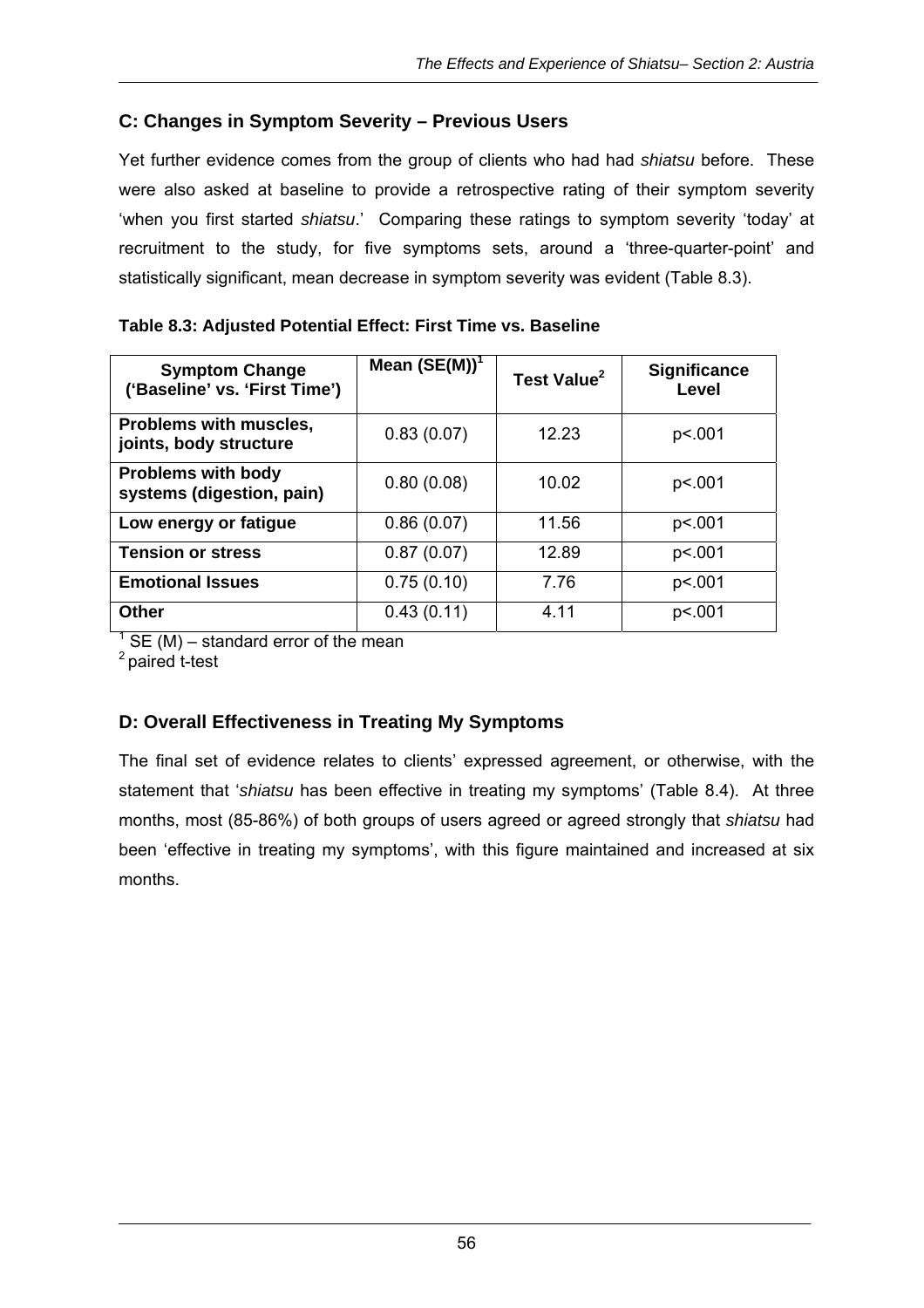|                                                       | 0-3 months                          |                           |                                                 | 3-6 months                          |                           |                                                  |
|-------------------------------------------------------|-------------------------------------|---------------------------|-------------------------------------------------|-------------------------------------|---------------------------|--------------------------------------------------|
| <b>Specific Symptom Changes</b>                       | Agree /<br>Agree<br><b>Strongly</b> | <b>Not</b><br><b>Sure</b> | Disagree/<br><b>Disagree</b><br><b>Strongly</b> | Agree /<br>Agree<br><b>Strongly</b> | <b>Not</b><br><b>Sure</b> | Disagree /<br><b>Disagree</b><br><b>Strongly</b> |
| <b>Previous Shiatsu User</b>                          |                                     |                           |                                                 |                                     |                           |                                                  |
| Shiatsu has been effective in treating<br>my symptoms | 86                                  | 11                        | 3                                               | 89                                  | 10                        |                                                  |
| <b>New Shiatsu User</b>                               |                                     |                           |                                                 |                                     |                           |                                                  |
| Shiatsu has been effective in treating<br>my symptoms | 85                                  | 11                        | 4                                               | 94                                  | 6                         |                                                  |

| Table 8.4: Specific Symptom Change Effects of Shiatsu over the Six Months (%) |  |  |  |  |
|-------------------------------------------------------------------------------|--|--|--|--|
|                                                                               |  |  |  |  |

# **Summary**

At three and six months, clients expressed high levels of agreement over improvement in the symptoms they 'came with', with 85-86% indicating agreement or strong agreement about *shiatsu*'s effectiveness in treating their symptoms. Across all symptom and previous use of *shiatsu*, between a 'third' and a 'two-third-point', statistically significant mean decrease in symptom severity 'today' was evident at three months. This was maintained over the next three months. Symptoms of 'tension or stress' demonstrated the greatest level of improvement, followed by 'problems with muscles, joints or body structure', including back pain and posture. For those who had had *shiatsu* before, about a threequarter point, statistically significant decrease was evident in symptom severity 'today' compared to their retrospective rating of their symptom severity when they 'first started *shiatsu*.' The largest levels of agreement of a perceived improvement was seen after the first treatment session ('4-6 days'), with a slight tailing off over subsequent time points.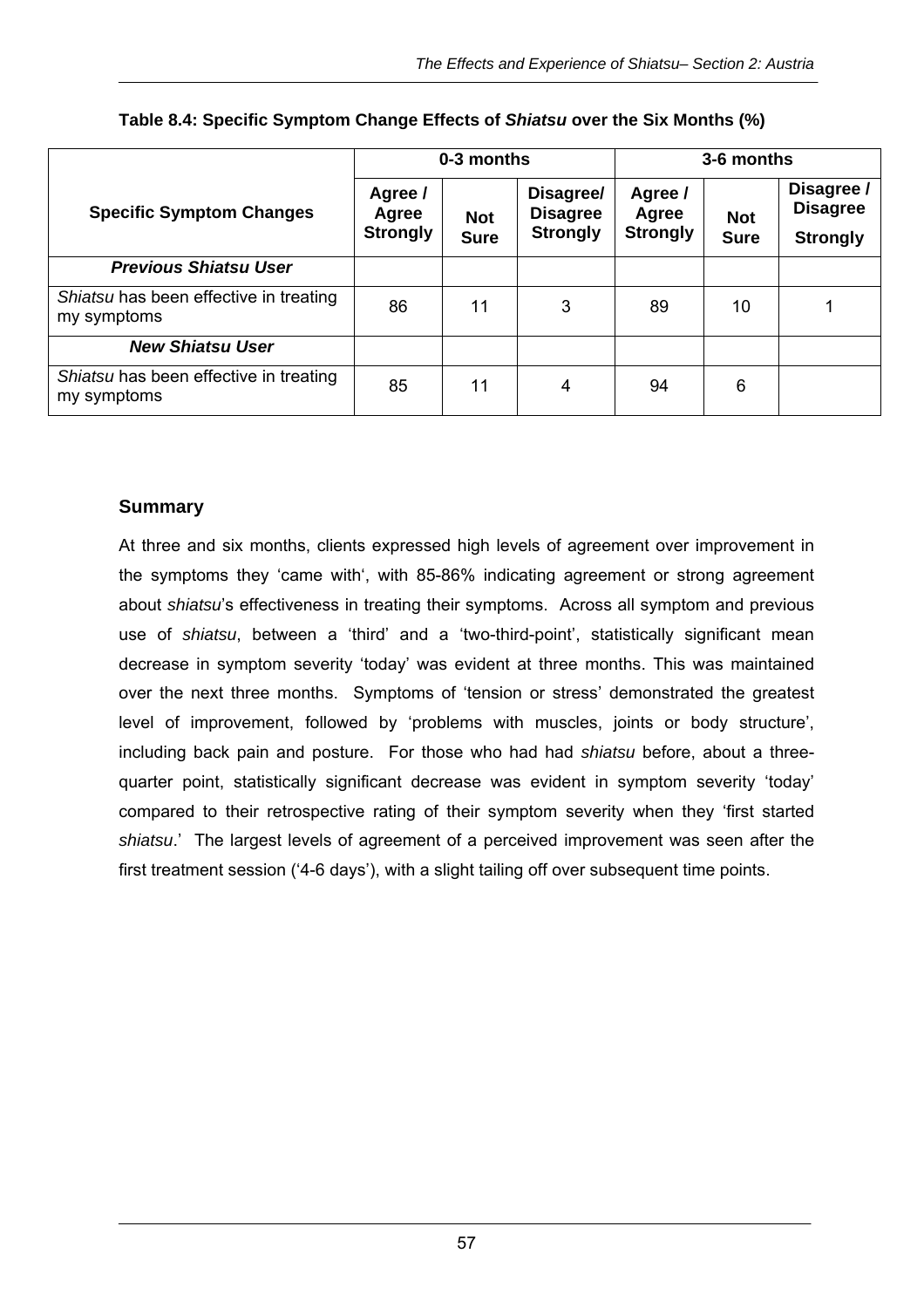# **Chapter Nine: Evidence of Effectiveness:** *Shiatsu***-Specific Effects**

# **Introduction**

This chapter presents further evidence on effectiveness drawing on client responses to a set of *shiatsu*-specific questions based on statements that other users of *shiatsu* have made about its potential benefits, and their overall rating of their health status. Statements covered comments such as '*shiatsu* has helped me to feel better in general' and 'I am more confident about my health' to 'my understanding and experience of my body has changed' and 'I feel I have developed as a person.' Participants were asked to rate their level of agreement with each statement, on a 5-point rating scale, from 'strongly agree' to 'strongly disagree', at three- and six-months follow-up. To aid interpretation, the data have been collapsed into three categories: 'agree and strongly agree', 'not sure' (that is, inbetween/neither agree nor disagree) and 'disagree and strongly disagree', and differentiated into one of five groups: overall effects; specific symptom changes; general awareness effects; general attitudinal / personal effects; and relational effects.

Particular interest lies in changes from baseline to three months, the maintenance of this effect to six months later and any variation by previous *shiatsu* use. It is important to note, however, that the base numbers for new *shiatsu* users are small (n=13-17) at six-month follow-up; care must be exercised in interpreting/generalising findings for this group. Two possible working hypotheses are the following:

H1: Previous *shiatsu* users would experience benefits from having *shiatsu* (they might previously have experienced them and thus come back for more *shiatsu*)

H2: New *shiatsu* users would express lower levels of agreement than those who had had *shiatsu* before (as a corollary of the previous hypothesis and *shiatsu* being a first experience for them)

# **A: Overall Effects**

Two sets of data are presented: perceived changes in health status, and levels of agreement with four statements relating to overall effects of the *shiatsu* treatments.

#### *Health Status Changes*

When asked at baseline to rate their current health status, using the standard 'health transition' item from the SF-36 questionnaire, 40% indicated that it was 'excellent' or 'very good', 43% 'good', and 5% as poor (Table 9.1). Comparing those with 'at least good' health status (that is, 'excellent', 'very good' or 'good') to those with 'fair' or 'poor' health, there were statistically significant differences by work status (those not in paid work were more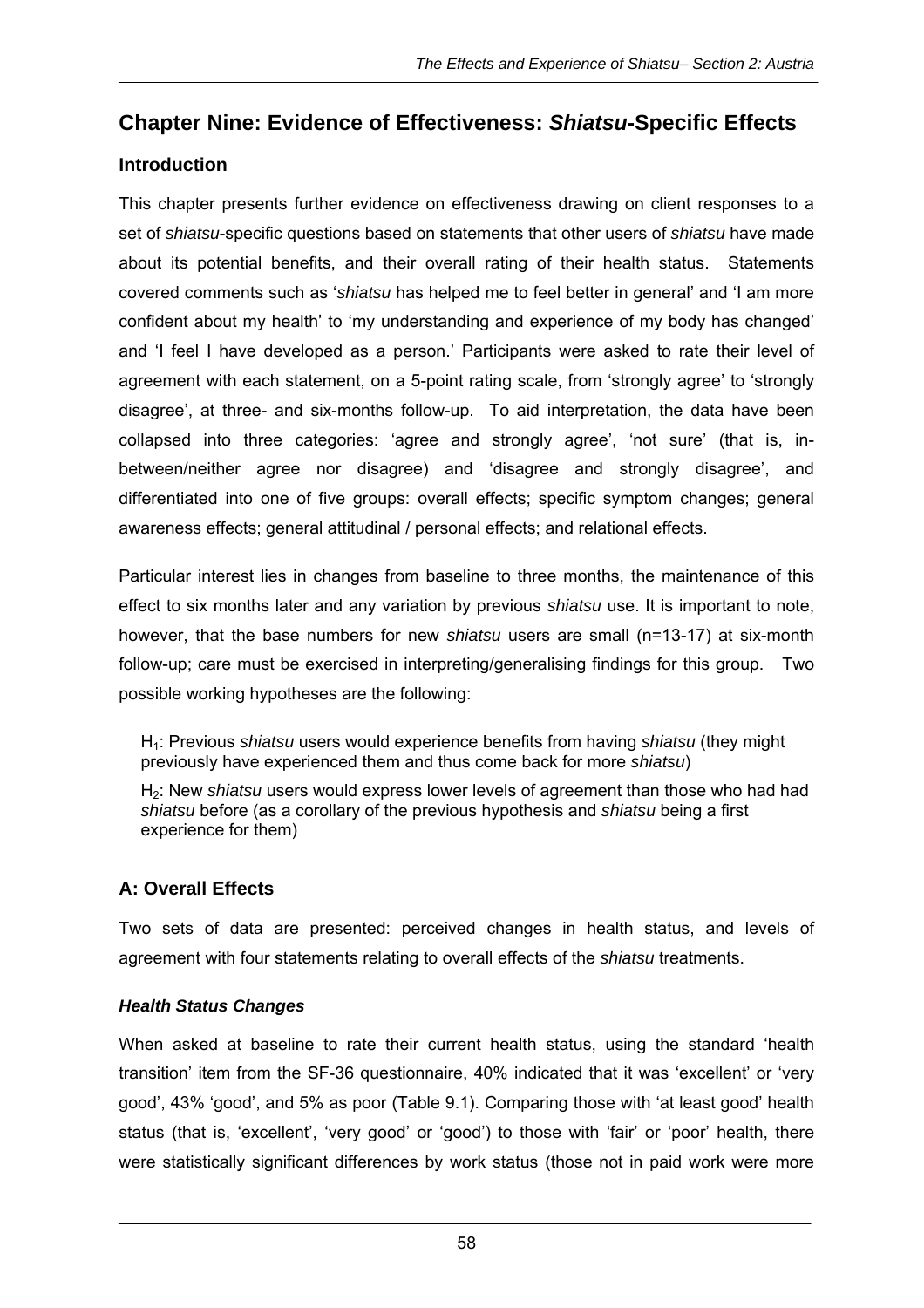likely to describe their health status as 'fair or worse', , p=.020), currently visiting the GP or hospital for their current ill-health problems ( $p=0.01$ ) or taking medication for any of these problems (p=.007). There were no differences by age, gender or use of *shiatsu* before.

| Table 9.1: Baseline Health Status (%) |  |  |  |  |
|---------------------------------------|--|--|--|--|
|---------------------------------------|--|--|--|--|

| <b>Perceived Health Status</b>           | <b>Excellent</b> | <b>Very Good</b> | Good | Fair | Poor |
|------------------------------------------|------------------|------------------|------|------|------|
| In general, would you say your health is | Б,               | 35               | 43   | 13   |      |

\* Percent may add to more than 100% due to rounding

To measure health status change over time, and to ensure reference was made to the same baseline, the health transition item was rephrased with the addition of the phrase, 'compared to 3 (or 6) months ago,' and the relevant category labels changed. At three- and six-months follow-up, 75-76% indicated that their health status was 'much better than at that time' or 'somewhat better' (Table 9.2). Just under a quarter (at both follow-up points) rated it as 'about the same', with only 1-2% (3 or 4 clients) rating it as 'somewhat worse' or 'much worse.' Comparing those who rated their health status 'at least about the same (as baseline)' to those who rated it 'somewhat or much worse', there were no differences by age, gender, work status, previous use of *shiatsu*, visits to the family physician or hospital or taking medication in the previous three months.

|  | Table 9.2: Health Status at Three and Six Months, compared to Baseline (%)* |  |
|--|-----------------------------------------------------------------------------|--|
|  |                                                                             |  |

| <b>Perceived Health Status</b>                                                       | Much<br>better | <b>Somewhat</b><br>better | <b>About</b><br>same | <b>Somewhat</b><br>worse | <b>Much</b><br>worse |
|--------------------------------------------------------------------------------------|----------------|---------------------------|----------------------|--------------------------|----------------------|
| Compared to 3 months ago, how<br>would you rate your health status?<br>(at 3 months) | 27             | 49                        | 23                   | 1 $(n=3)$                |                      |
| Compared to 6 months ago, how<br>would you rate your health status?<br>(at 6 months) | 32             | 43                        | 24                   | $2(n=4)$                 |                      |

\* Percent may add to more than 100% due to rounding

#### *Perceptions of Overall Effects from Shiatsu*

Table 9.3 presents the findings for the four statements relating to overall effects, which embraced the areas of 'helping feel better in general', 'helping to maintain health', 'more confidence about my health' and 'overall health improvement.' Three general comments emerge from the findings.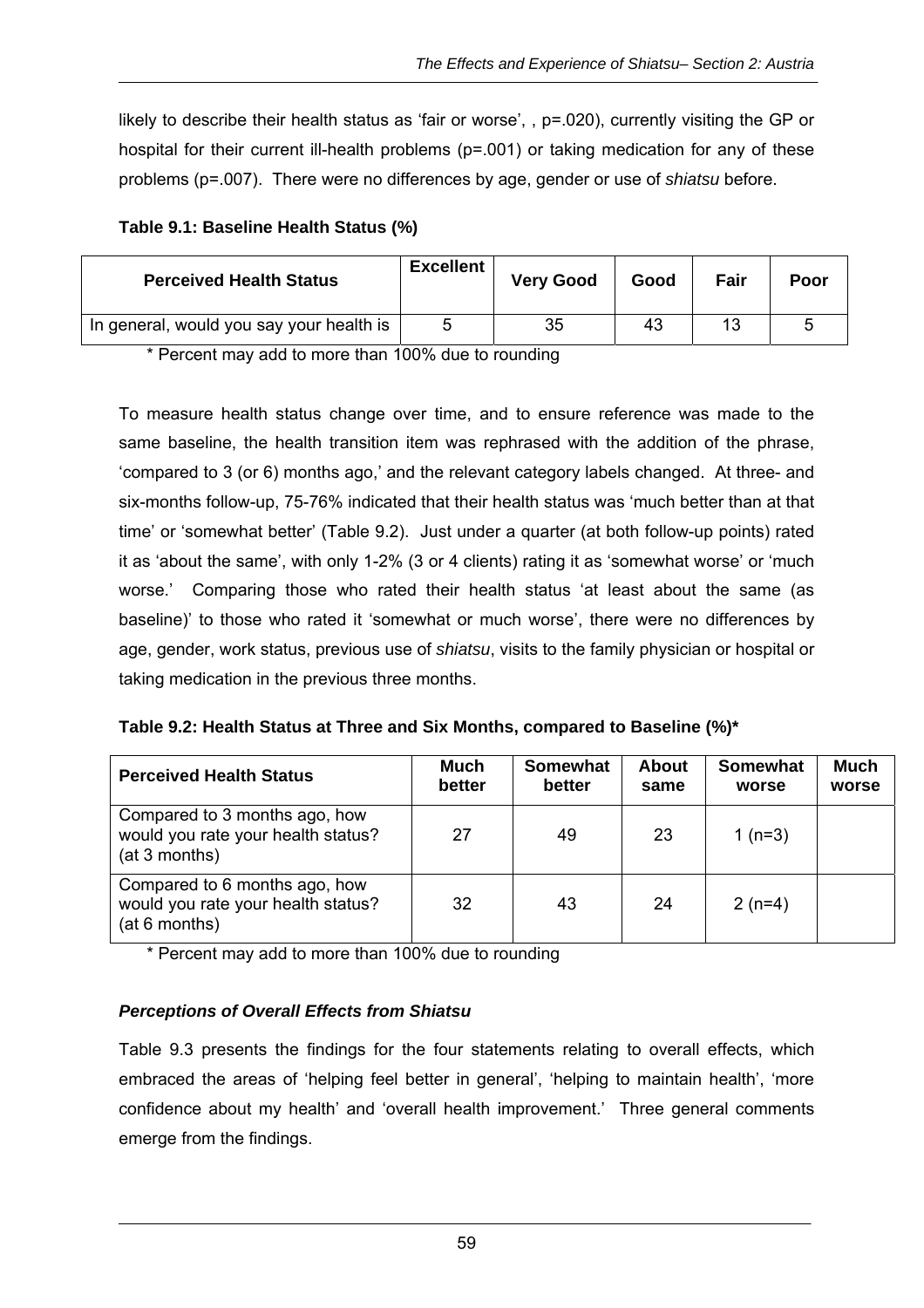|                                                    | 0-3 months                          |                    |                                                 | 3-6 months                          |                    |                                                 |
|----------------------------------------------------|-------------------------------------|--------------------|-------------------------------------------------|-------------------------------------|--------------------|-------------------------------------------------|
| <b>Overall Effects</b>                             | Agree /<br>Agree<br><b>Strongly</b> | <b>Not</b><br>sure | Disagree/<br><b>Disagree</b><br><b>Strongly</b> | Agree /<br>Agree<br><b>Strongly</b> | <b>Not</b><br>sure | Disagree/<br><b>Disagree</b><br><b>Strongly</b> |
| <b>Previous Shiatsu User</b>                       |                                     |                    |                                                 |                                     |                    |                                                 |
| Shiatsu has helped me to feel better in<br>general | 92                                  | 5                  | 3                                               | 93                                  | 7                  |                                                 |
| Shiatsu has helped to maintain my<br>health        | 87                                  | 9                  | 4                                               | 90                                  | 10                 | 1                                               |
| I feel more confident about my health              | 82                                  | 15                 | 3                                               | 87                                  | 12                 | 1                                               |
| My overall health has improved                     | 75                                  | 20                 | 6                                               | 74                                  | 20                 | 6                                               |
| <b>New Shiatsu User</b>                            |                                     |                    |                                                 |                                     |                    |                                                 |
| Shiatsu has helped me to feel better in<br>general | 93                                  | 4                  | 4                                               | 94                                  | 6                  |                                                 |
| Shiatsu has helped to maintain my<br>health        | 77                                  | 19                 | 4                                               | 100                                 |                    |                                                 |
| I feel more confident about my health              | 73                                  | 12 <sup>2</sup>    | 15                                              | 82                                  | 18                 |                                                 |
| My overall health has improved                     | 56                                  | 36                 | 8                                               | 50                                  | 38                 | 13                                              |

**Table 9.3: Overall Effects of** *Shiatsu* **over the Six Months (%)** 

% may add to more than 100% due to rounding

- For previous and new *shiatsu* users, high levels of agreement were evident for three of the four statements from baseline to three months, and the perceived benefit was maintained for the next three months. For example, at three months follow-up, over 90% of both groups agreed that *shiatsu* had helped them to 'feel better in general,' with similar proportions agreeing at six months.
- New *shiatsu* users expressed lower initial agreement for three of the statements, which was consolidated by six months follow-up, except for the statement concerning 'overall health improvement.' For example, while at three months 87% of previous *shiatsu* users agreed that *shiatsu* helped to 'maintain my health', this was the case for 77% of new *shiatsu* users affirmed this; by six months follow-up the latter percent had risen to 100% (vs. 90% for previous *shiatsu* users).
- There was a greater degree of uncertainty (expressing 'neither agreement nor disagreement') with the statement concerning 'overall health improvement' for both user groups. At three months, just over a half (56%) of new *shiatsu* users (compared to 74% of previous users) agreed with this statement, with 36% being 'not sure'; this picture continued at six months.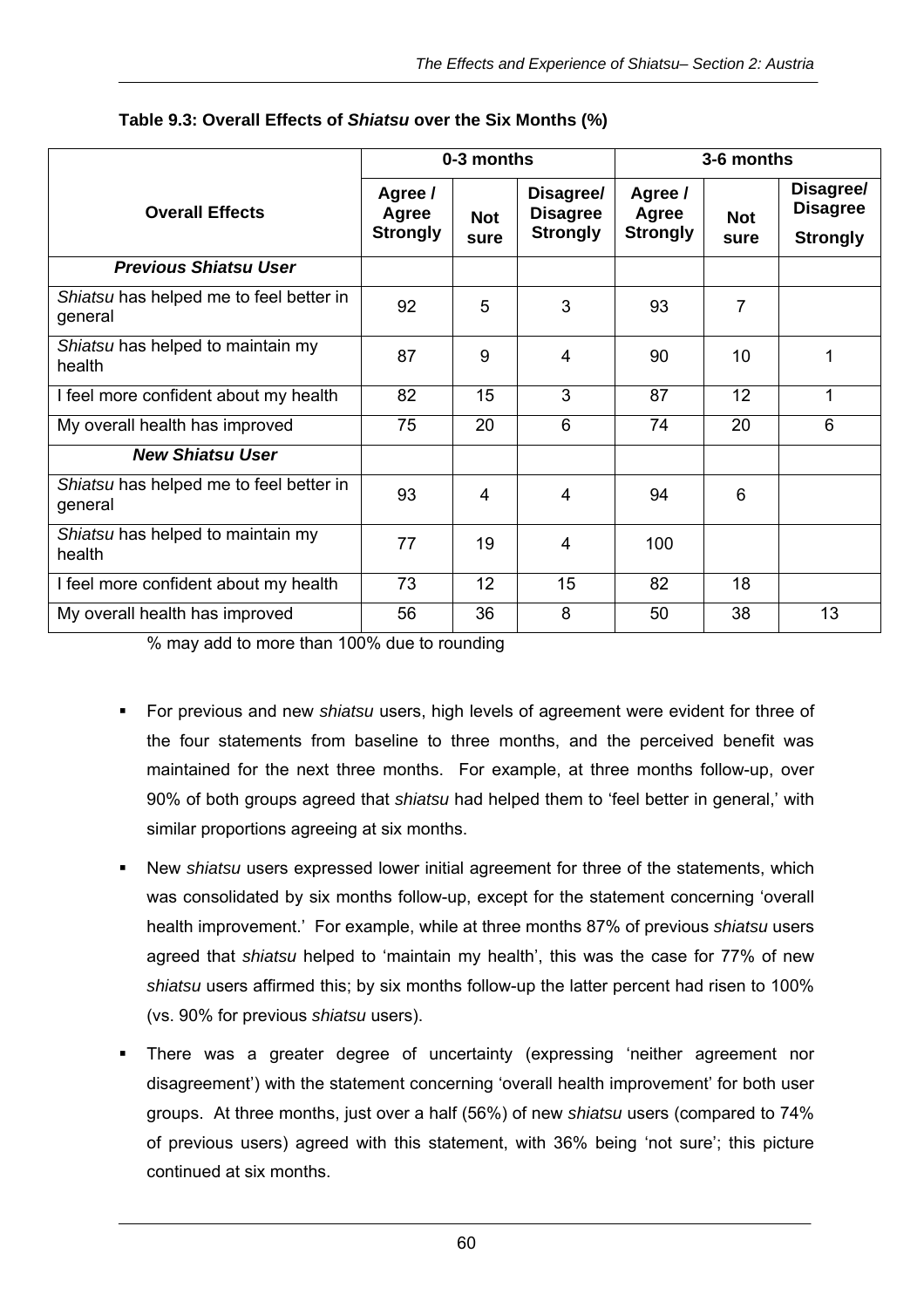# **B: Specific Symptom Changes**

Table 9.4 presents the findings for the two statements relating to symptom change, covering the areas of 'helping to recover from injuries or other problems' and 'helping to improve my posture or the way I use my body.'

Previous *shiatsu* users expressed higher levels of agreement for the other two statements from baseline to three months. New users were more likely to be unsure, particularly in relation to 'recovery from injuries' (40% being unsure). By six months, over half of both groups agreed with benefits related to 'recover from injuries' or helping with 'posture or the way I use my body.'

|                                                                         | 0-3 months                          |                           |                                                 | 3-6 months                          |                           |                                                 |
|-------------------------------------------------------------------------|-------------------------------------|---------------------------|-------------------------------------------------|-------------------------------------|---------------------------|-------------------------------------------------|
| <b>Specific Symptom Changes</b>                                         | Agree /<br>Agree<br><b>Strongly</b> | <b>Not</b><br><b>Sure</b> | Disagree/<br><b>Disagree</b><br><b>Strongly</b> | Agree /<br>Agree<br><b>Strongly</b> | <b>Not</b><br><b>Sure</b> | Disagree/<br><b>Disagree</b><br><b>Strongly</b> |
| <b>Previous Shiatsu User</b>                                            |                                     |                           |                                                 |                                     |                           |                                                 |
| Shiatsu has helped me to recover from<br>injuries or other problems     | 70                                  | 17                        | 13                                              | 64                                  | 20                        | 16                                              |
| Shiatsu has helped me to improve my<br>posture or the way I use my body | 72                                  | 19                        | 9                                               | 65                                  | 27                        | 8                                               |
| <b>New Shiatsu User</b>                                                 |                                     |                           |                                                 |                                     |                           |                                                 |
| Shiatsu has helped me to recover from<br>injuries or other problems     | 44                                  | 40                        | 16                                              | 54                                  | 23                        | 23                                              |
| Shiatsu has helped me to improve my<br>posture or the way I use my body | 62                                  | 27                        | 12                                              | 53                                  | 29                        | 18                                              |

#### **Table 9.4: Specific Symptom Change Effects of** *Shiatsu* **over the Six Months (%)**

\* % may add to more than 100% due to rounding

#### **C: General Awareness Effects**

Table 9.5 presents the findings for the five statements relating to general awareness effects, covering areas such as 'ability to help myself', 'awareness of self' and 'more in touch with my emotions.' Four comments emerge from the findings:

 Previous *shiatsu* users consistently expressed higher levels of agreement for all of the five statements from baseline to three months; this picture was maintained for the next three months. Across all statements and the two time periods at least 60% (63-83%) agreed with the specific benefit.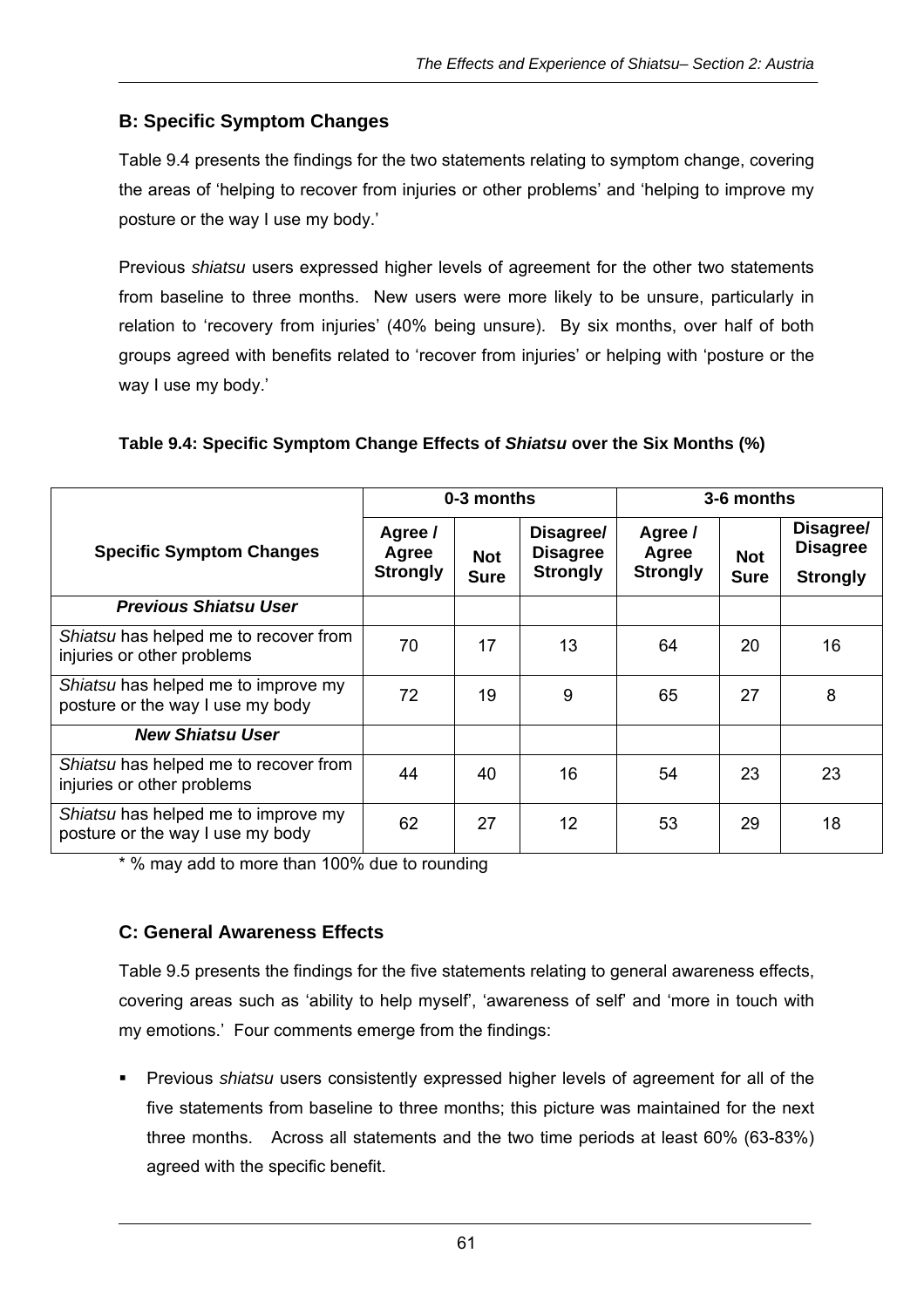- Greater degrees of uncertainly were expressed by new *shiatsu* users (18-40%). This picture continued for the three-to-six month period.
- A significant proportion (15-30%) of new *shiatsu* users expressed some level of disagreement with each of the statements. For example, at three months, this was particularly the case for the statements, 'thinking about things differently' (30%) and being 'more in touch with my emotions' (21%). At six months, the level of disagreement had reduced (12-18%) but larger proportions neither agreed nor disagreed (47%).
- For both groups, at least three-fifths (62-75% at three months) expressed high levels of agreement with the statement 'I feel more able to help myself.' However, by six months, a substantial proportion (40%) of new users indicated that they were 'not sure'; in contrast, the level of agreement amongst previous users was essentially maintained (75% at three months vs. 71% at six months).

|                                                            | 0-3 months<br>3-6 months            |                    |                                                  |                                     |                    |                                                  |  |
|------------------------------------------------------------|-------------------------------------|--------------------|--------------------------------------------------|-------------------------------------|--------------------|--------------------------------------------------|--|
| <b>General Awareness Effects</b>                           | Agree /<br>Agree<br><b>Strongly</b> | <b>Not</b><br>sure | Disagree /<br><b>Disagree</b><br><b>Strongly</b> | Agree /<br>Agree<br><b>Strongly</b> | <b>Not</b><br>sure | Disagree /<br><b>Disagree</b><br><b>Strongly</b> |  |
| <b>Previous Shiatsu User</b>                               |                                     |                    |                                                  |                                     |                    |                                                  |  |
| I feel more able to help myself                            | 75                                  | 17                 | 8                                                | 71                                  | 18                 | 11                                               |  |
| I am more aware of myself                                  | 79                                  | 11                 | 10                                               | 76                                  | 16                 | 9                                                |  |
| My understanding and experience of<br>my body have changed | 83                                  | 11                 | 6                                                | 83                                  | 11                 | 6                                                |  |
| I think about things differently                           | 75                                  | 13                 | 12                                               | 71                                  | 15                 | 14                                               |  |
| I am more in touch with my emotions                        | 67                                  | 22                 | 12                                               | 63                                  | 24                 | 13                                               |  |
| <b>New Shiatsu User</b>                                    |                                     |                    |                                                  |                                     |                    |                                                  |  |
| I feel more able to help myself                            | 62                                  | 23                 | 16                                               | 47                                  | 40                 | 13                                               |  |
| I am more aware of myself                                  | 52                                  | 32                 | 16                                               | 67                                  | 22                 | 11                                               |  |
| My understanding and experience of<br>my body have changed | 63                                  | 22                 | 15                                               | 71                                  | 18                 | 12                                               |  |
| I think about things differently                           | 44                                  | 26                 | 30                                               | 41                                  | 47                 | 12                                               |  |
| I am more in touch with my emotions                        | 54                                  | 25                 | 21                                               | 35                                  | 47                 | 18                                               |  |

**Table 9.5: General Awareness Effects of** *Shiatsu* **over the Six Months (%)** 

\* % may add to more than 100% due to rounding

#### **D: General Attitudinal / Personal Effects**

Table 9.6 presents the findings for the four statements relating to general attitudinal / personal effects, covering such areas as 'being more hopeful about my problems', 'being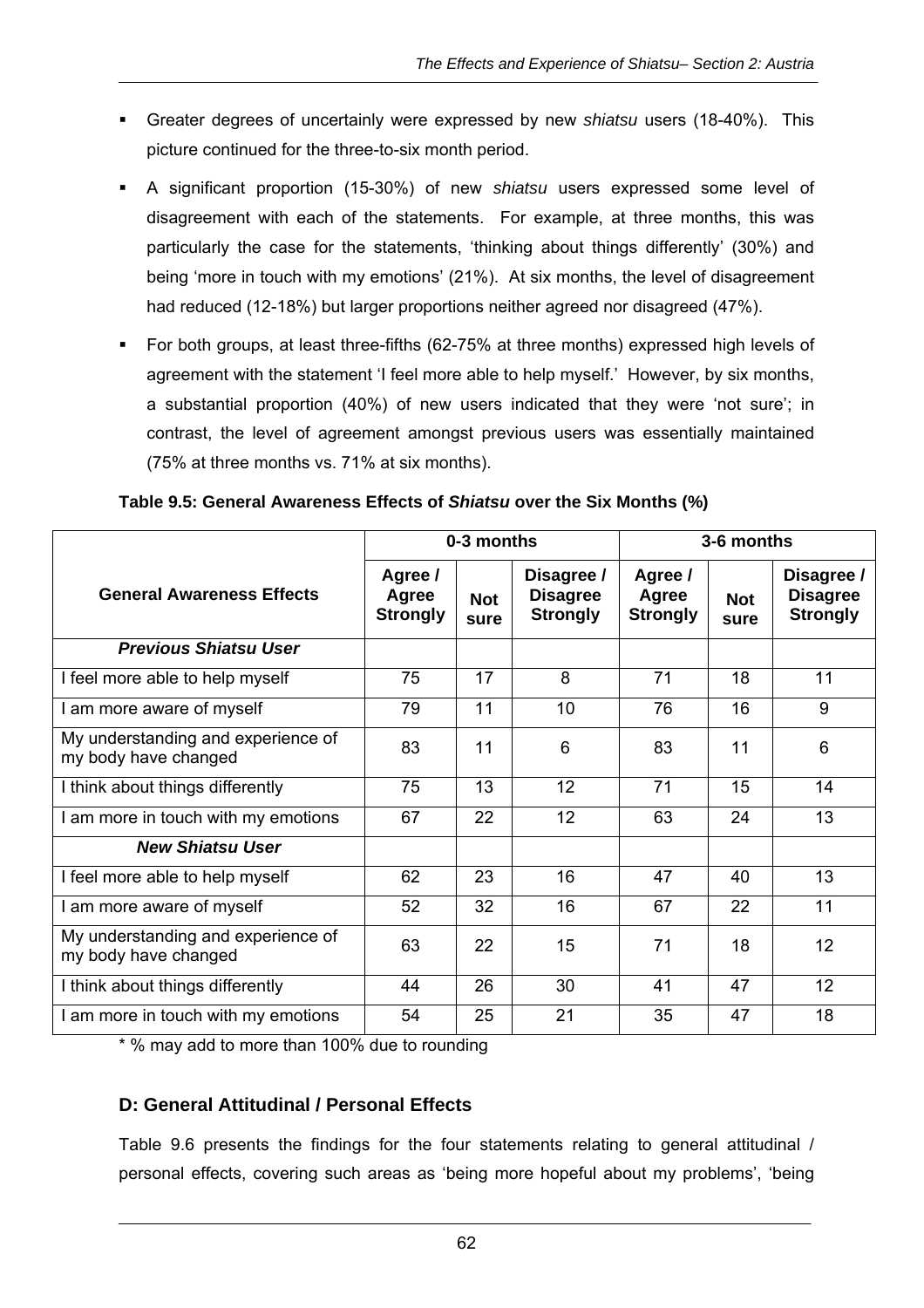more positive' and 'feeling about development as a person.' Two general comments emerge from the findings:

- At three months, both previous and new *shiatsu* users expressed high levels of agreement over being 'more hopeful that my problems can be helped' (67-78%); this was maintained over the next three months for previous users. For new *shiatsu* users, larger proportions were 'not sure.'
- Previous *shiatsu* users expressed high levels of agreement about being 'more able to cope with things', feeling 'more positive, contented or at peace' and feeling 'I have developed as a person,' benefits that were maintained for the next three months. There was more uncertainty (and disagreement) for these three statements for new *shiatsu* users, though at least 50% (50-62%) agreed that these benefits were the case for them.

| Table 9.6: General Attitudinal/Personal Effects of Shiatsu over the Six Months (%) |  |
|------------------------------------------------------------------------------------|--|
|------------------------------------------------------------------------------------|--|

|                                                         |                                     | 0-3 months         |                                                  |                                     | 3-6 months         |                                                  |
|---------------------------------------------------------|-------------------------------------|--------------------|--------------------------------------------------|-------------------------------------|--------------------|--------------------------------------------------|
| <b>General Attitudinal / Personal</b><br><b>Effects</b> | Agree /<br>Agree<br><b>Strongly</b> | <b>Not</b><br>sure | Disagree /<br><b>Disagree</b><br><b>Strongly</b> | Agree /<br>Agree<br><b>Strongly</b> | <b>Not</b><br>sure | Disagree /<br><b>Disagree</b><br><b>Strongly</b> |
| <b>Previous Shiatsu User</b>                            |                                     |                    |                                                  |                                     |                    |                                                  |
| I feel more hopeful that my problems<br>can be helped   | 78                                  | 17                 | 6                                                | 78                                  | 17                 | 5                                                |
| I am more able to cope with things                      | 73                                  | 19                 | 9                                                | 69                                  | 18                 | 13                                               |
| I feel more positive, contented or at<br>peace          | 72                                  | 20                 | 8                                                | 70                                  | 19                 | 11                                               |
| I feel I have developed as a person                     | 74                                  | 16                 | 10                                               | 69                                  | 20                 | 11                                               |
| <b>New Shiatsu User</b>                                 |                                     |                    |                                                  |                                     |                    |                                                  |
| I feel more hopeful that my problems<br>can be helped   | 67                                  | 19                 | 15                                               | 53                                  | 29                 | 18                                               |
| I am more able to cope with things                      | 62                                  | 23                 | 15                                               | 56                                  | 31                 | 13                                               |
| I feel more positive, contented or at<br>peace          | 55                                  | 23                 | 12                                               | 61                                  | 28                 | 11                                               |
| I feel I have developed as a person                     | 50                                  | 33                 | 17                                               | 50                                  | 28                 | 22                                               |

\* % may add to more than 100% due to rounding

#### **E: Relational Effects**

Across *shiatsu* user group, there was considerable uncertainty and disagreement about the affect that *shiatsu* might have on the way clients related to other people or others to them (Table 9.7). At three months, previous *shiatsu* users were more likely to indicate agreement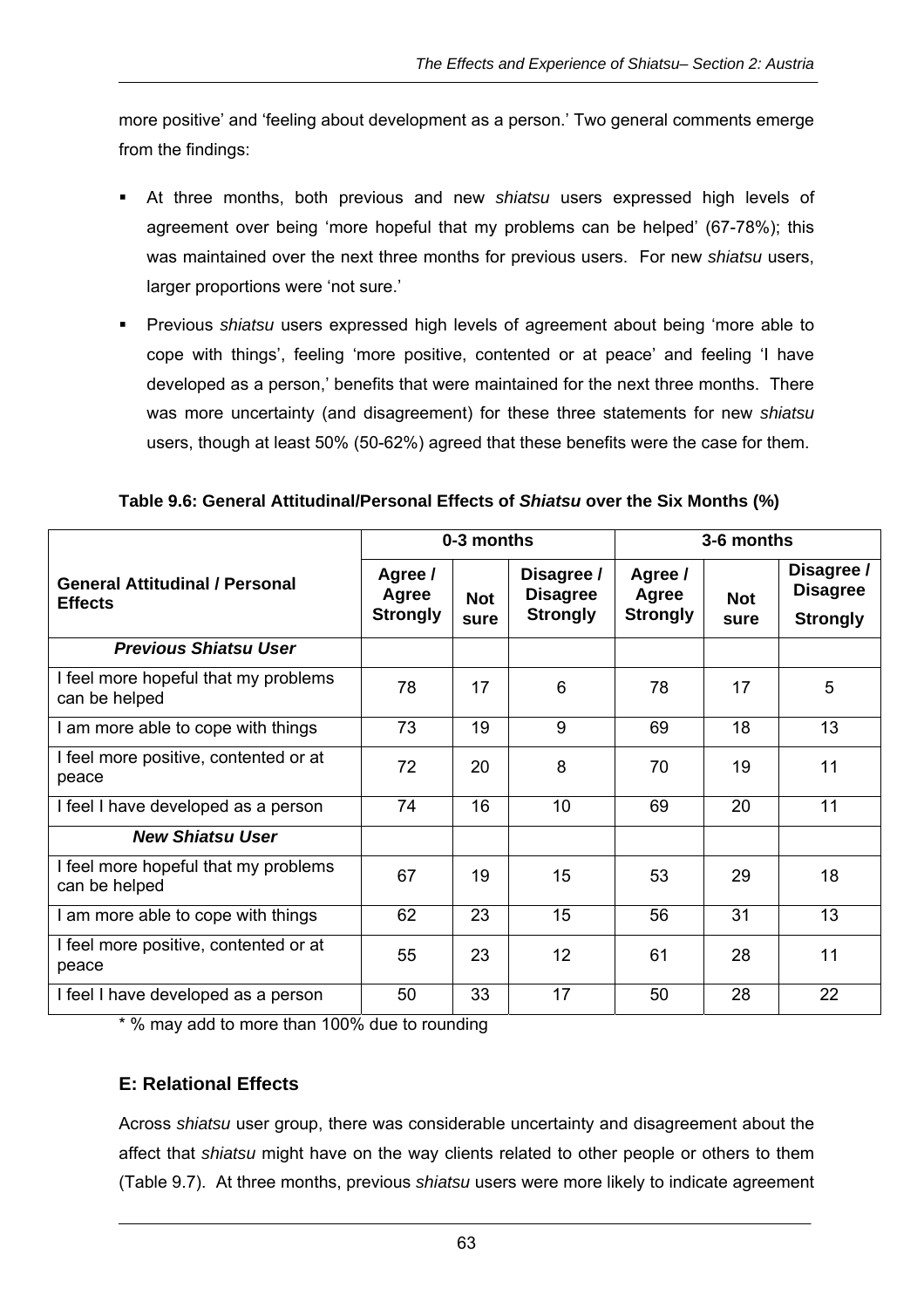with the statement concerning 'the way I relate to other people' (49% vs. 23%) and new *shiatsu* users were the statement, 'the way other people relate to me' (54% vs. 38%).

|                                                           |                                     | 0-3 months         |                                                 |                                     | 3-6 months         |                                                 |
|-----------------------------------------------------------|-------------------------------------|--------------------|-------------------------------------------------|-------------------------------------|--------------------|-------------------------------------------------|
| <b>Relational Effects</b>                                 | Agree /<br>Agree<br><b>Strongly</b> | <b>Not</b><br>sure | Disagree/<br><b>Disagree</b><br><b>Strongly</b> | Agree /<br>Agree<br><b>Strongly</b> | <b>Not</b><br>sure | Disagree/<br><b>Disagree</b><br><b>Strongly</b> |
| <b>Previous Shiatsu User</b>                              |                                     |                    |                                                 |                                     |                    |                                                 |
| Shiatsu has affected the way I relate to<br>other people  | 49                                  | 32                 | 19                                              | 52                                  | 28                 | 20                                              |
| Shiatsu has affected the way other<br>people relate to me | 38                                  | 42                 | 20                                              | 32                                  | 38                 | 30                                              |
| <b>New Shiatsu User</b>                                   |                                     |                    |                                                 |                                     |                    |                                                 |
| Shiatsu has affected the way I relate to<br>other people  | 23                                  | 39                 | 38                                              | 29                                  | 29                 | 43                                              |
| Shiatsu has affected the way other<br>people relate to me | 54                                  | 23                 | 23                                              | 41                                  | 18                 | 42                                              |

| Table 9.7: Relational Effects of Shiatsu over the Six Months (%) |  |  |
|------------------------------------------------------------------|--|--|
|------------------------------------------------------------------|--|--|

\* % may add to more than 100% due to rounding

#### **Summary**

There is some evidence in support of the two working hypotheses. Previous *shiatsu* users usually, but not always, expressed higher levels of agreement with the indicated statements of potential benefits from having *shiatsu*, and new *shiatsu* users usually expressed lower levels of agreement. The experienced benefits were always maintained and/or consolidated for previous *shiatsu* users. For new *shiatsu* users, this was the case in general only; sometimes, there was a move to a position of uncertainty, with increases in the percentage ticking the option 'not sure.' These patterns were evident across each of the effect groups, except relational effects, arguably the most broad, and wide-reaching potential effect explored. About three-quarters of clients indicated that, compared to their health status at baseline, their health status 'today' was either 'much better' or 'somewhat better', at three- and six-months follow-up. Only 3 or 4 clients rated their health status as 'somewhat worse' or 'much worse.'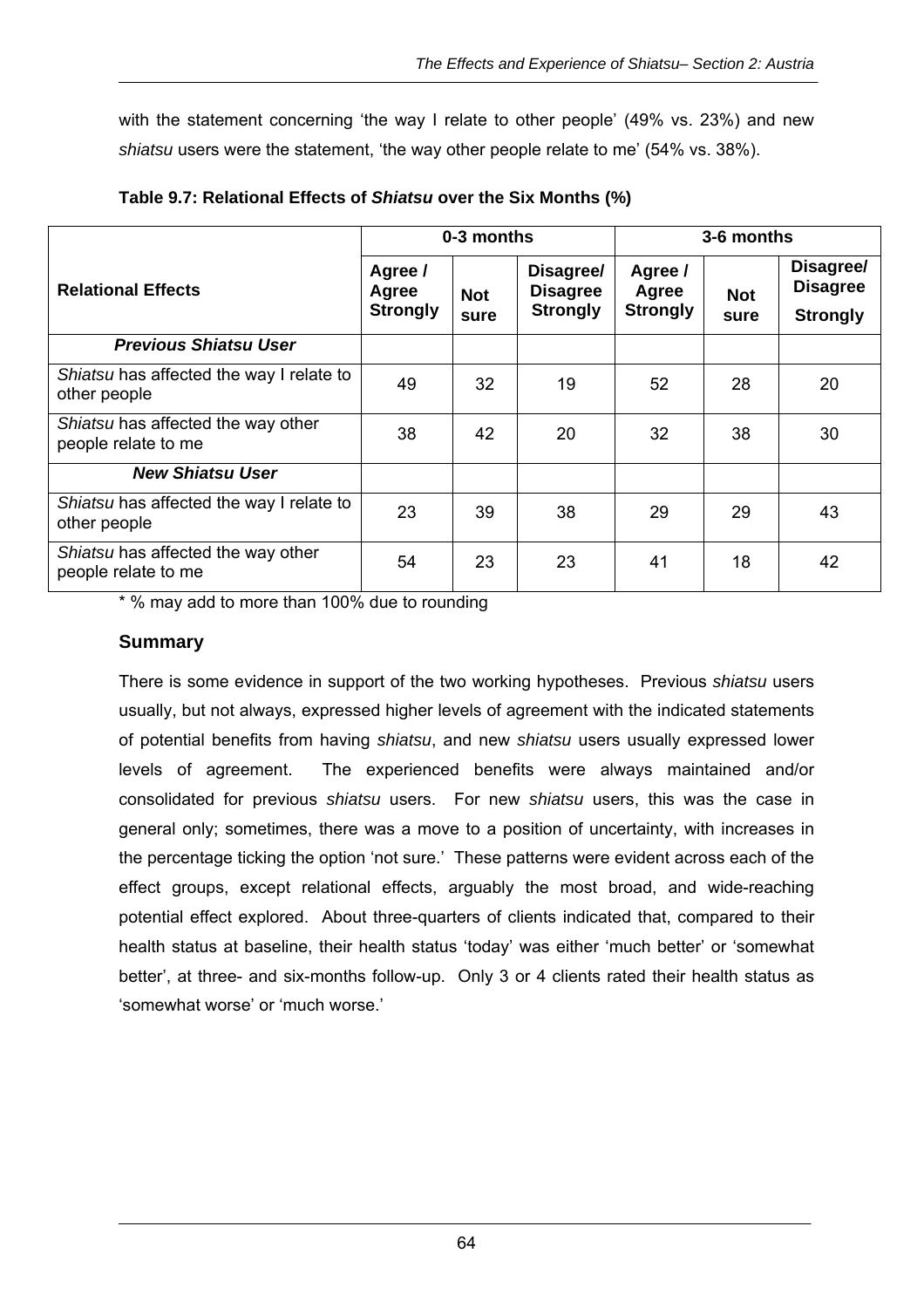# **Chapter Ten: Evidence of Effectiveness: Take-Up of Advice and Changes Made**

#### **Introduction**

This chapter examines the uptake of advice or recommendations provided by the *shiatsu*  practitioner. Participants were asked in the three- and six-month follow-up questionnaire whether, or not, they had 'made any changes in your life as a result of having *shiatsu* treatment', and given the options of ticking a number of possible areas (diet, relationships, exercise, rest and relaxation, work, medication, use of conventional medicine, and use of CAM), as well as an open-ended option, to describe 'other changes in your life'. These findings can be related back to advice giving reported on in the questionnaire clients completed '4-6 days' after the treatment at which they were recruited to the study.

#### **Areas of Advice Giving at Baseline**

At baseline, just over three-quarters of the clients (76%) indicated that the *shiatsu* practitioner had given them some advice or recommendations during their treatment session. Areas of advice included<sup>13</sup>: exercise (65%); diet (49%); points or meridians to work at home (29%); posture or how to use your body (27%); and 'other' (30%). The most common 'other' areas related to: 'self-care' (8%), including massage, hand pressure on meridians, meditation, other visualisation or herbal / nutritional; general 'perspective on life' (8%); and, 'emotional advice', 'preventive advice' or advice on 'rest, relaxation and stress management' (5% each). At this time, the advice or recommendations were overwhelmingly (99%) seen by clients as relevant.

#### **Take-Up of Advice**

Looking overall, around three-quarters of the clients (74-77% at three and six months follow-up) indicated that they had made changes to their lifestyle '*as a result of having shiatsu treatment*' (Table 10.1). Those who were previous *shiatsu* users were more likely to make changes (76% vs. 63% at three months; 78% vs. 67% at six months), but the difference was not statistically significant. Substantial proportions (72-83%) of those who made changes modified their time for 'rest and relaxation' and/or their 'exercise taking'. Over a half modified their 'diet', with a third or more making changes to their work patterns and/or the way they related with other people. A substantial proportion of the clients (34- 43%) also drew attention to 'other' areas of change (more detail on the 'other' areas of change is provided below).

  $13$  Respondents were asked to tick as many boxes as were appropriate. Thus the percentages add up to  $> 100\%$ .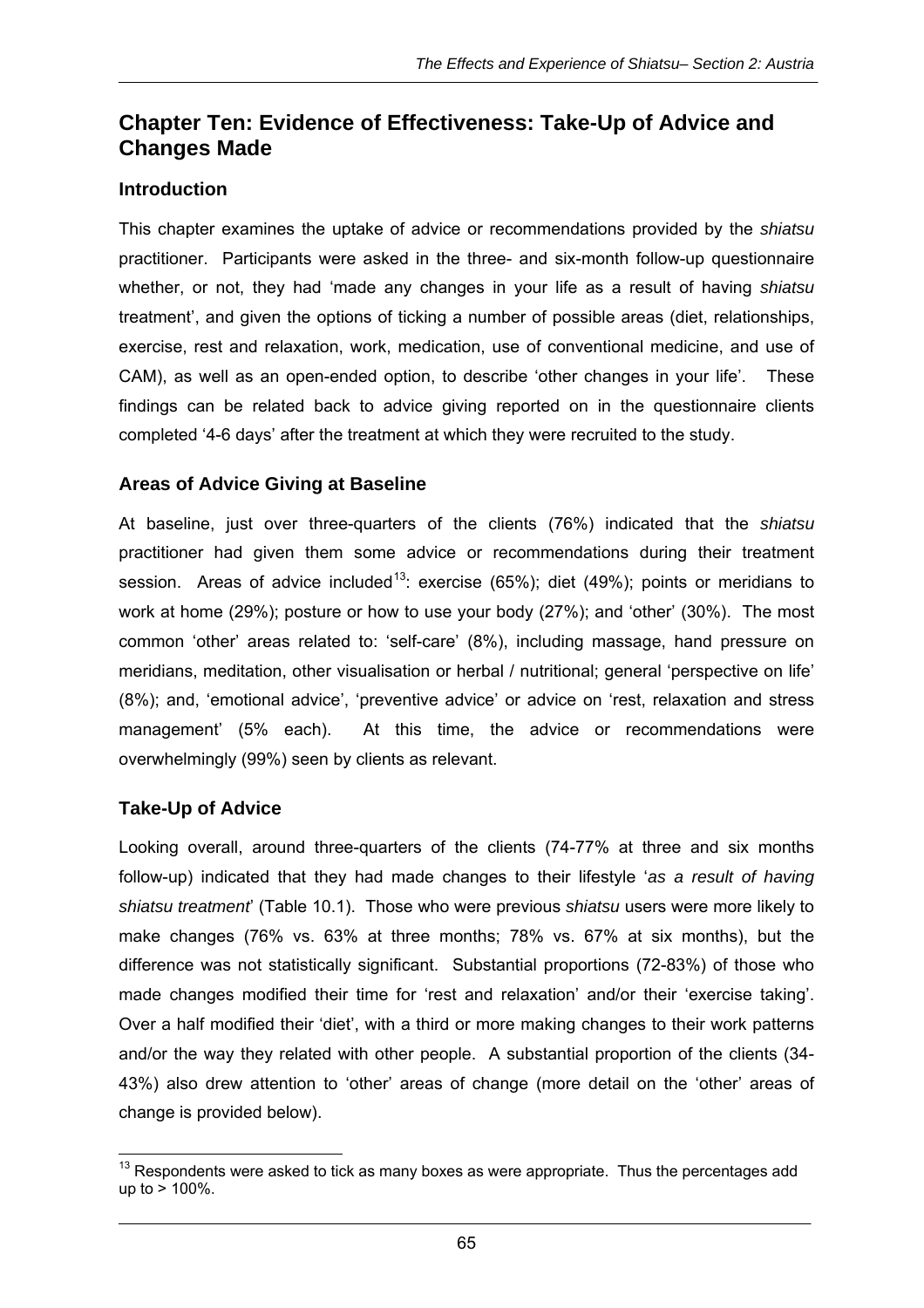|                          | Area of<br><b>Advice</b><br>Giving |                    | <b>Changes Made as a Result of</b><br><b>Shiatsu</b> |  |  |
|--------------------------|------------------------------------|--------------------|------------------------------------------------------|--|--|
|                          | at<br><b>Baseline</b>              | At $3$<br>months** | At 6 months**                                        |  |  |
| % making changes         |                                    | 74% (n=193)        | 77% (n=197)                                          |  |  |
| - Rest and<br>relaxation | $\star$                            | 80                 | 83                                                   |  |  |
| - Exercise               | 65                                 | 72                 | 74                                                   |  |  |
| - Diet                   | 49                                 | 55                 | 58                                                   |  |  |
| - Work                   | $\star$                            | 41                 | 42                                                   |  |  |
| - Relationships          | $\star$                            | 36                 | 33                                                   |  |  |
| - Other                  | 30                                 | 43                 | 34                                                   |  |  |

#### **Table 10.1: Changes Made as a Result of Having** *Shiatsu* **(%)**

\* % indicating advice given at baseline (other areas not given as a tickable option) \*\* % making changes in particular area at time point (3 or 6 months)

# **Extent of Changes Made**

Respondents were further asked to indicate the *extent* to which they had made changes in their life, as a result of having *shiatsu* treatment (Table 10.2). It is noticeable that three quarters reported taking more rest and relaxation and three fifths more exercise. In addition, around a third had reduced the amount of 'work' they were doing.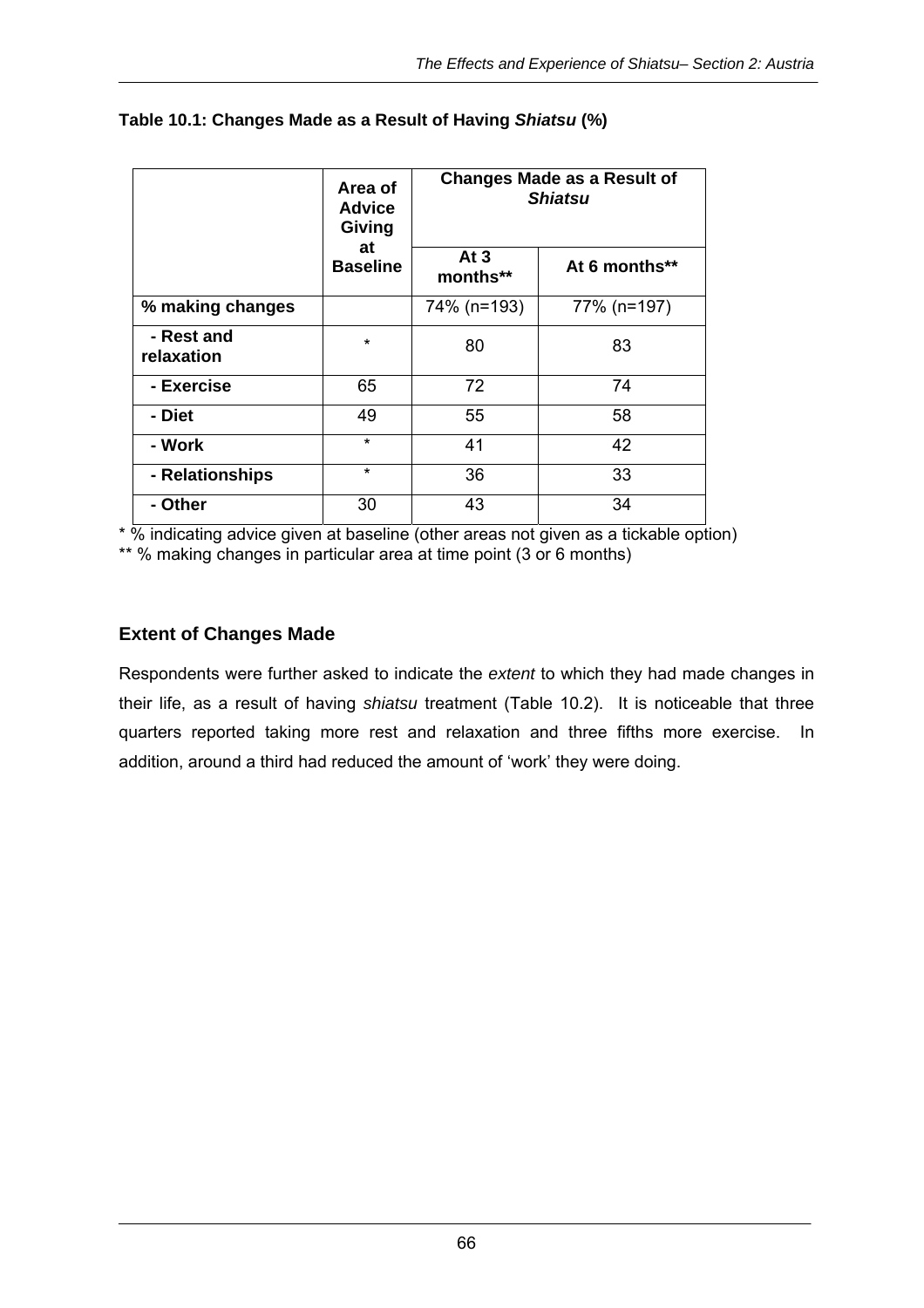|                                                       |                 | <b>Changes Made as a Result of Shiatsu</b> |               |              |                     |               |                     |  |
|-------------------------------------------------------|-----------------|--------------------------------------------|---------------|--------------|---------------------|---------------|---------------------|--|
|                                                       | <b>Baseline</b> |                                            | At 3 months   | At 6 months  |                     |               |                     |  |
| <b>Areas of Change</b>                                | <b>Use</b>      | Take<br>more<br>75<br>62<br>9<br>31<br>4   | No.<br>change | Take<br>less | <b>Take</b><br>more | No.<br>change | <b>Take</b><br>less |  |
| Lifestyle                                             |                 |                                            |               |              |                     |               |                     |  |
| <b>Rest and relaxation</b>                            | $\star$         |                                            | 22            | 3            | 75                  | 19            | 5                   |  |
| <b>Exercise</b>                                       | $\star$         |                                            | 31            | 8            | 64                  | 28            | 8                   |  |
| <b>Work</b>                                           | $\star$         |                                            | 56            | 35           | 11                  | 57            | 32                  |  |
| <b>Health Care Usage</b>                              |                 |                                            |               |              |                     |               |                     |  |
| Use of other CAM for<br>these problems                | 33              |                                            | 61            | 9            | 30                  | 63            | 8                   |  |
| Use of conventional<br>medicine for these<br>problems | 17              |                                            | 77            | 19           | 5                   | 78            | 17                  |  |
| <b>Medication use</b>                                 | $(25^{**})$     | 3                                          | 76            | 21           | 4                   | 76            | 20                  |  |

#### **Table 10.2: Extent of Change (%)<sup>+</sup>**

Percent may add up to more than 100% due to rounding

Not asked at baseline

\*\*\* In previous three months, measured at baseline

Changes were also noted in usage of health care. At baseline, use of conventional medicine or medication in addition to *shiatsu* for any of their problems varied from 17-33%. At three and six-month follow-up, around a quarter had changed their usage. At three months follow-up, 19-21% were using less conventional medicine and medication and, at six months follow-up, 17-20%. Only a small minority of cases (8 or so clients) had increased their use of other conventional medicine or medication. At the same time, use of other CAM for any of the problems they came to *shiatsu* for help had increased (30-31% were using it more).

#### **'Other' Changes Made**

In response to an open-ended question asking them to describe 'other changes in their lives', a third to two-fifths of those who had made changes (n=66-83) chose to do so. At three months follow-up, changes in their 'body / mind awareness' were most mentioned (17%), followed by other (unspecified) 'general lifestyle' changes (15%), and changes in 'levels of confidence and resolve' (13%). At six months follow-up, changes in all these areas continued to be most mentioned ('body / mind awareness' – 18%; 'general lifestyle' changes - 15%; and changes in 'levels of confidence and resolve' (13%). At both time points, clients pointed to experienced beneficial effects, for example, for their back or other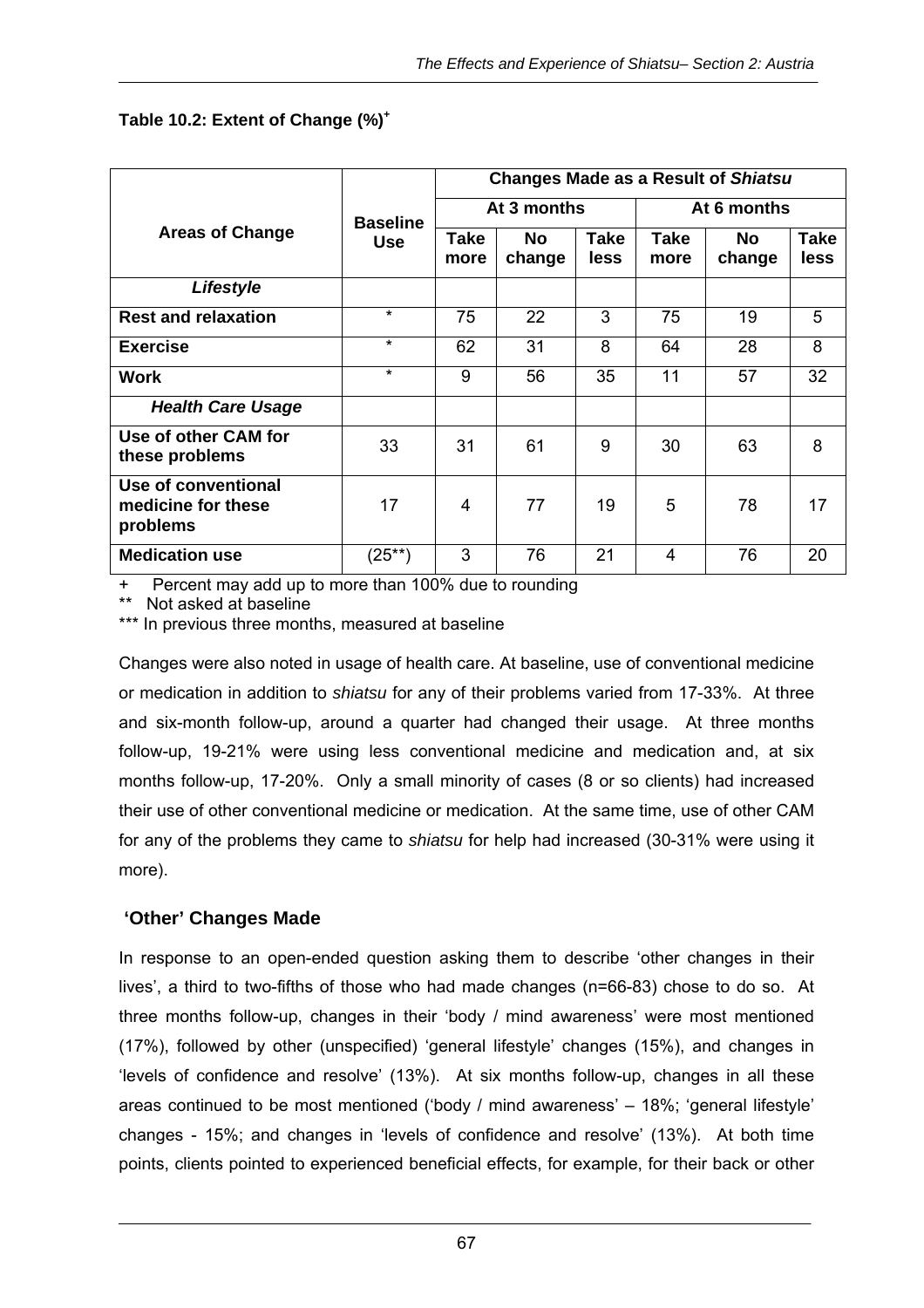muscles, general well-being, social life and experience of being more grounded (21-31% of clients mentioning changes). Some illustrative extracts from the comments provide further insight.

The first area of illustration relates to 'changes in mind/body awareness.' Typical comments include the following:

*I live with body awareness. (Case 105, previous user)* 

*More aware in all situations. (Case 81, previous user)* 

*More body awareness, better reaction to my body processes. (Case 30, previous user)* 

*Paying more attention to my body and its signals, recognising its signals, trusting in my senses. (Case 23, previous user)* 

*I look after myself and do not live just for other people (family). (Case 291, new user)* 

Within this heading, some pointed to taking 'more responsibility' (for their health)

*When it comes to physical complaints I am more aware and take more responsibility. (Case 8, previous user)* 

*Confidence in the flow of my life! I have now freed myself from state support (unemployment benefits) and state dependency. I now take responsibility and I am and feel free! (Case 16, previous user)* 

*More body awareness and more mindfulness, therefore more resting phases. (Case 22, previous user)* 

*More clarity in relation to my way of life, diet, future (also professionally); more self-confidence; gave me direction. (Case 259, new user)* 

Yet others pointed to benefits arising from greater mind/body awareness:

*Body awareness has improved. I am calmer, more relaxed; energy flow has improved, breathing got better. (Case 107, previous user)* 

*Getting more aware in various life situations. Listening more to myself. Reflecting. Qi-Gong exercises. Certain things don't affect me as much anymore. More distance. (Case 119, previous user)* 

*I* listen more to my inner voice, allow myself more time for relaxation, don't *pressurise myself as much. (Case 128, previous user)* 

*My thinking about life in general has changed in positive ways. 1. Strict adherence when epileptic seizures happen. 2. Finding a different type of work that benefits my body. 3. Not to resort to drugs when I have temperature and pain, only homeopathic remedies. (Case 199, previous user)*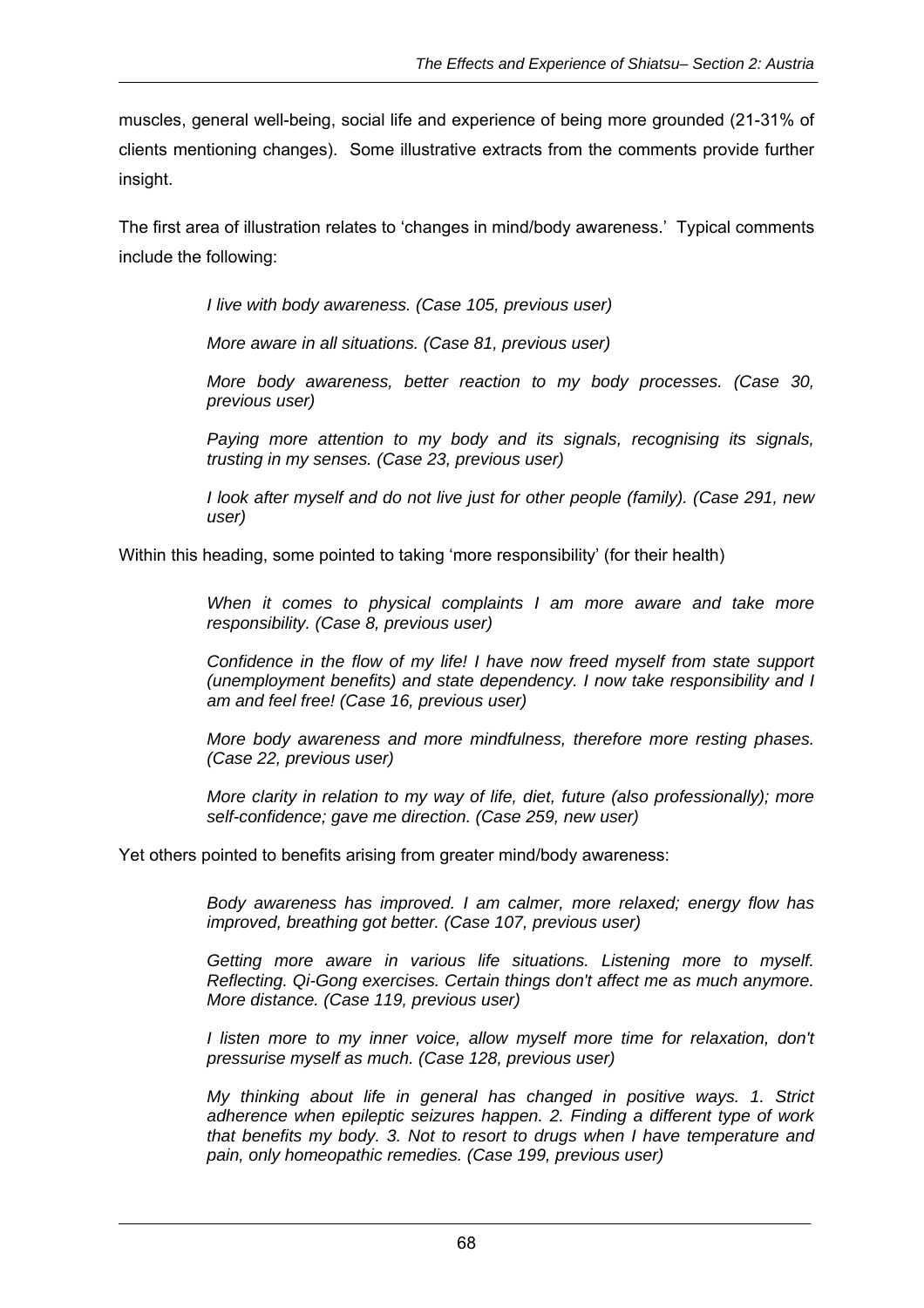A second area of illustration relates to the changes in 'levels of confidence and resolve.'

*Change in my self-image. (Case 154, new user)* 

*I'm better able to draw boundaries in my life. (Case 80, previous user)* 

*Positive thinking and positive attitude towards life. (Case 127, previous user)* 

*I feel more self-confident, I dare more to express my opinion. (Case 238, previous user)* 

*To embrace all tasks with positivity, to select always the best for myself, if possible positive thoughts. (Case 324, previous user)* 

*Have learned to say no. I try to accept other views. (Case 230, previous user)* 

*A change in my personal attitude, better use of existing resources. (Case 63, previous user)* 

*Regular body exercises, breathing exercises, time organisation => taking free time, strengthening self-confidence. (Case 354, previous user)* 

Some clients drew attention to the effects arising:

*More trust, less fear, more grounded. (Case 196, previous user)* 

*Self-awareness, more courageous, more determined. (Case 210, previous user)* 

*I regained control over my life; it's not my "knees" anymore. (Case 142, previous user)* 

*No need to take medication. (Case 107, previous user)* 

*Courage for big decision and change, free feeling, more clarity and awareness. (Case 232, previous user)* 

*Attitude to life itself. Inspiration for further activities in relation to myself. (Case 259, new user)* 

And another, with particular honesty, commented:

*After the treatment a lot of positive things in life, exercised more but unfortunately got lazy again. (Case 318, previous user)* 

A third area of illustration relates to 'general lifestyle changes.' Within this heading, some pointed to changes in diet:

*I rarely eat meat now. (Case 128, previous user)* 

*I do more breathing exercises; I eat more warming food. (Case 300, previous user)*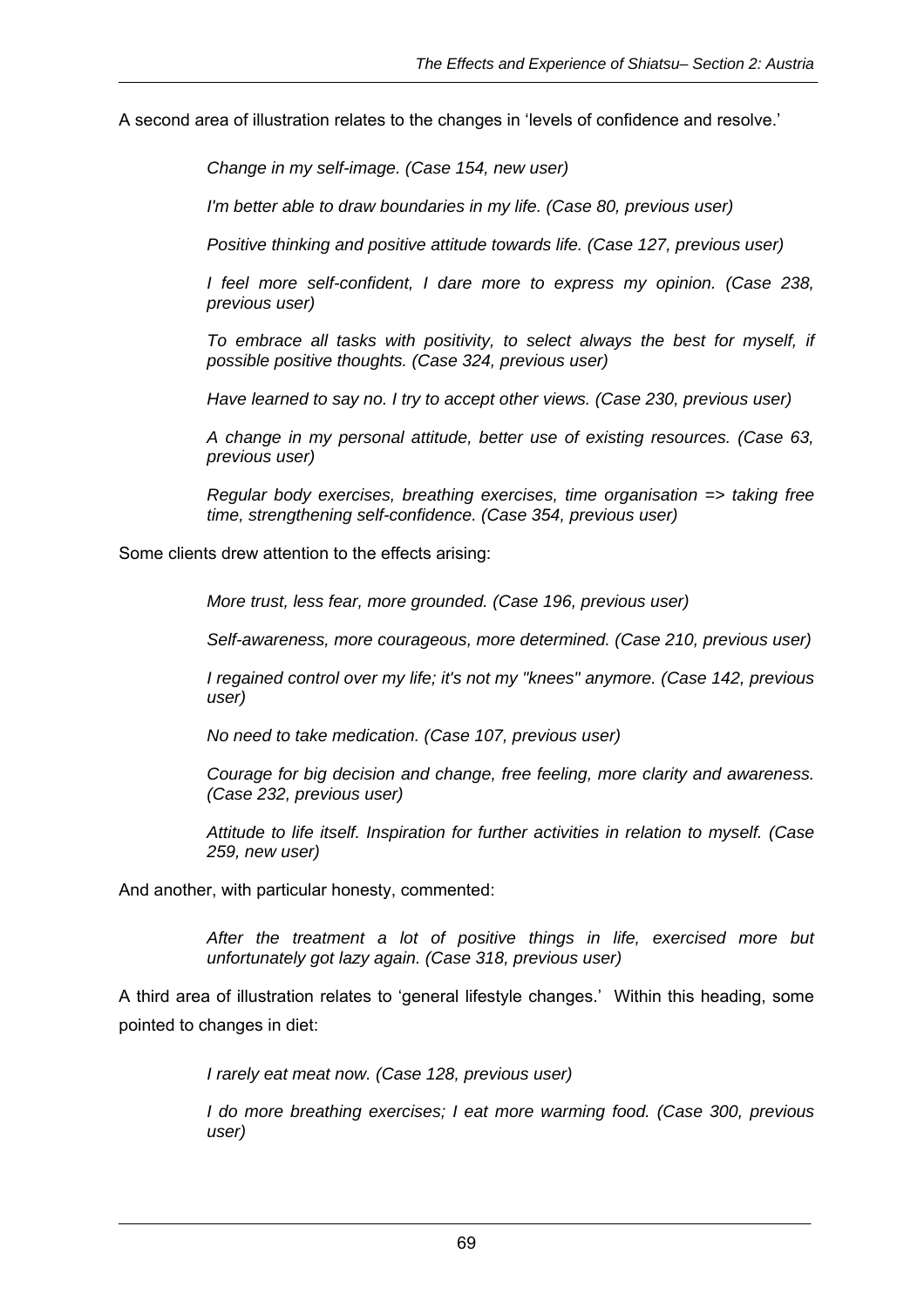*I changed my diet to raw food and benefit from that. My digestion has changed. My body is appreciating this. (Case 312, previous user)* 

Others to exercise

*Regular energy exercises, do a Do-In daily and also spine exercises. (Case 188, previous user)* 

*More sport, Tai Chi, Yoga. (Case 181, previous user)* 

*I consciously do breathing exercises when I feel tense, stressed. (Case 65, previous user)* 

Yet others pointed to their use of other CAM, for relaxation or general body maintenance:

*Changes arising from my yoga practice. (case 131, previous user)* 

*I very rarely rely on drugs and now I use mostly alternative ways, e.g. Schüßler Salts, homeopathy. My shiatsu practitioner gave me an introduction to the use of Chinese herbs, and they have helped me a lot, too. (Case 100, previous user)* 

Changes in relation to work were also mentioned:

*Improvement in organising the work. (Case 71, previous user)* 

*I managed to change the biggest stress factor (work situation). (Case 86, previous user)* 

*I have accepted a new job. Friends => (leading to my being) happier. (Case 143, previous user)* 

Finally, others commented even more broadly or across a number of lifestyle factors:

*I possibly pay more attention to resting and avoiding stress. (Case 99, previous user)* 

*I try to go to bed earlier in the evenings. I try to take my last meal not after 6 pm. (Case 179, previous user)* 

*Slightly less stress, alternative medicine, regular Yoga, health is more stable. (Case 131, previous user)* 

*Regular body exercises, breathing exercises, time organisation => (leading to) taking free time, strengthening self-confidence. (Case 354, previous user)* 

*I have learned to relax consciously and to deal with problems in a detached and competent way. (Case 291, new user)* 

*Using time more consciously, more exercise than before, more conscious about the origins of food. (Case 324, previous user)*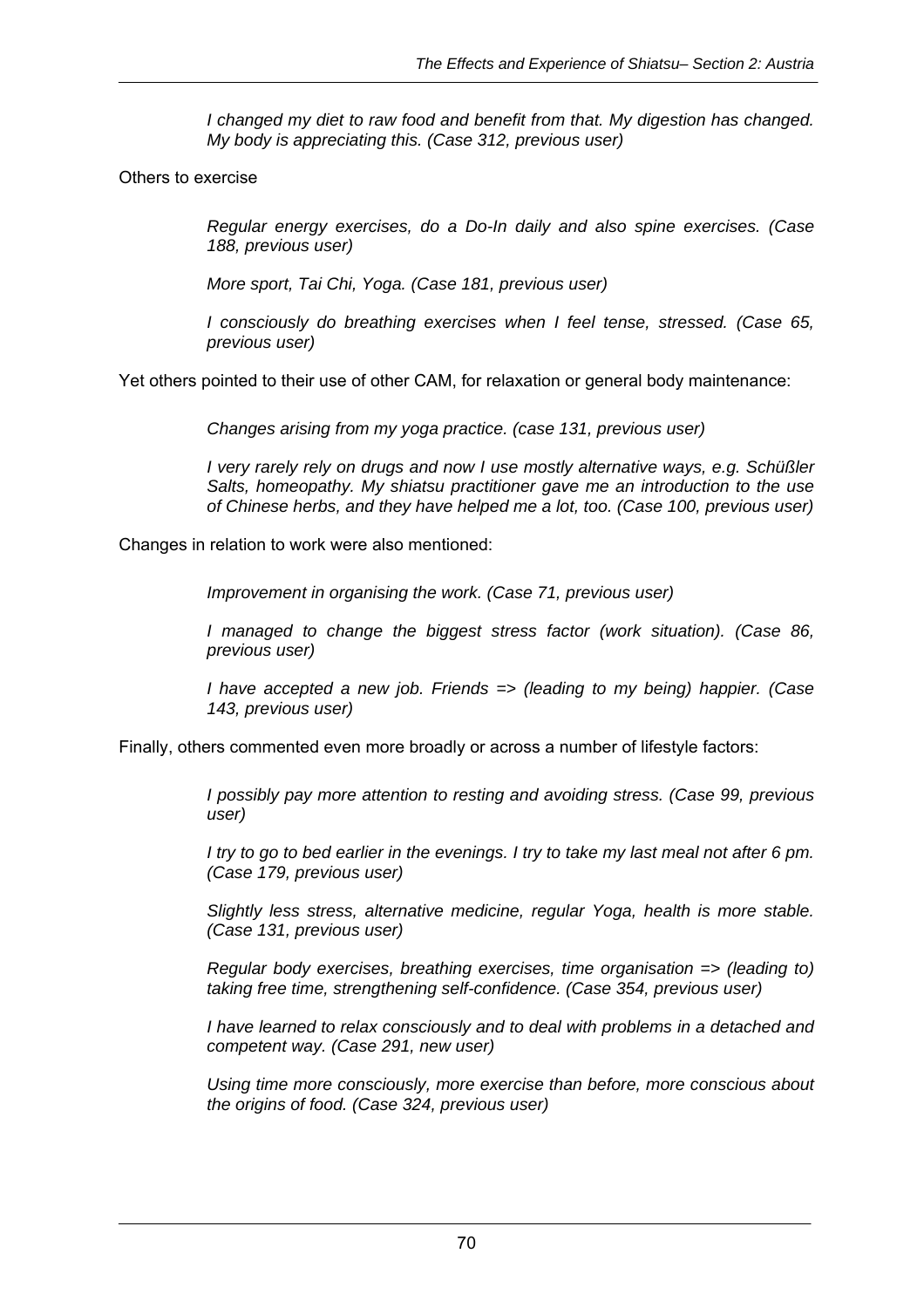# **Summary**

Around three-quarters of the clients indicated that they had made changes to their lifestyle 'as a result of having *shiatsu* treatment.' Areas of change were most noted in relation to rest and relaxation, exercise taking, work and use of CAM (an increase) or conventional medicine (a decrease) and medication (a decrease). Around a third to two-fifths of clients provided additional comments to describe 'other changes in their lives', implicitly 'as a result of having *shiatsu* treatment.' The most mentioned areas of change related to 'body / mind awareness', 'general lifestyle' changes and changes in 'levels of confidence and resolve.' The expressed changes are suggestive of a tendency to adopt a more relaxed, healthier and more balanced approach to life.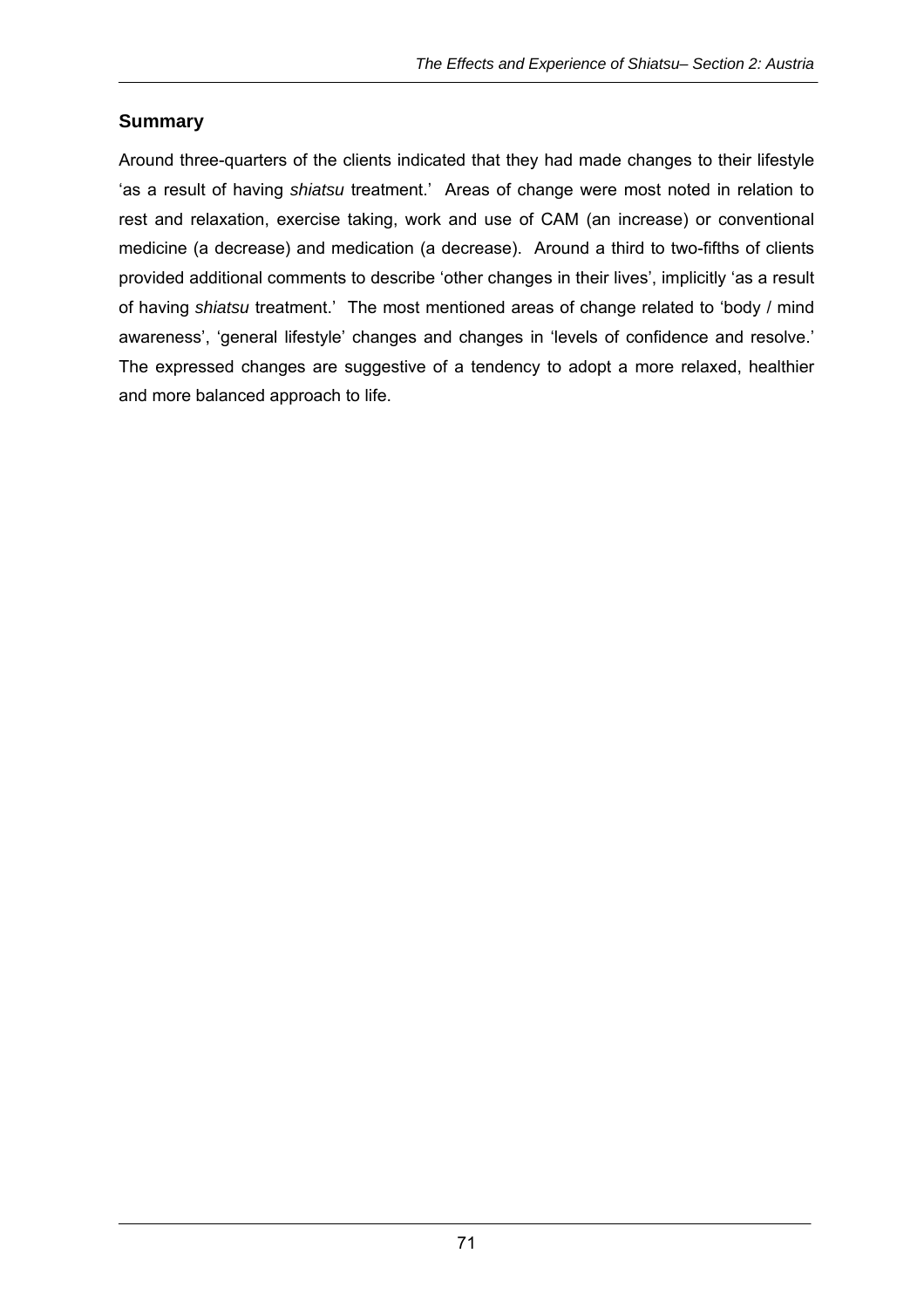# **Chapter Eleven: Evidence of Effectiveness: Expectations and Satisfaction**

## **Introduction**

This chapter presents the final set of evidence relating to the potential effectiveness of *shiatsu*. Here, focus lies on the extent to which client expectations were met and clients' satisfaction with their *shiatsu* treatment.

# **A: Expectations**

The overwhelmingly majority of clients (93-97%) either met or exceeded their expectations of the *shiatsu* treatment (Table 11.1). Expectations were more likely to be exceeded at '4-6 days' for those who had not had *shiatsu* before (42% vs. 33%, p=.018). There was no difference at three- or six-months follow-up. At six-month, just one client indicated that his/her expectations had not been met.

#### **Table 11.1: Meeting Client Expectations**

| <b>Expectations</b>                                                                                                                                                             | <b>Exceeded</b> | <b>Met</b> | Didn't<br>meet | Didn't<br>have<br>any |
|---------------------------------------------------------------------------------------------------------------------------------------------------------------------------------|-----------------|------------|----------------|-----------------------|
| To what extent did the shiatsu session meet<br>your expectations?<br>(4-6 days afterwards)                                                                                      | 34              | 59         |                |                       |
| Thinking about all the shiatsu sessions you<br>received over the last three months, to what<br>extent did the shiatsu treatments meet your<br>expectations? (0-3 months)        | 26              | 69         |                | 5                     |
| Thinking about all the <i>shiatsu</i> sessions you<br>received over the last three months, to what<br>extent did the shiatsu treatments meet your<br>expectations? (3-6 months) | 18              | 79         |                | 3                     |

\* Percent may add to more than 100% due to rounding

# **B: Satisfaction with** *Shiatsu* **Treatments**

Around three quarters of the clients (74-76%) were 'completely satisfied' with their *shiatsu* treatments over the six-month period, with 96-97% rating their level of satisfaction as '1' (completely satisfied) or '2' on a 7-point scale (Table 11.2). The mean satisfaction level was maintained over time. There was no difference in satisfaction levels between previous *shiatsu* users and new users at baseline or at six-months follow-up. At three months followup, previous *shiatsu* users were more likely to express a slightly higher level of satisfaction, compared to previous users  $(p_{3-6 \text{ months}} = .011; \text{ mean}_{\text{previous user}} = 1.25 \text{ vs. mean}_{\text{new user}} = 1.52)$ .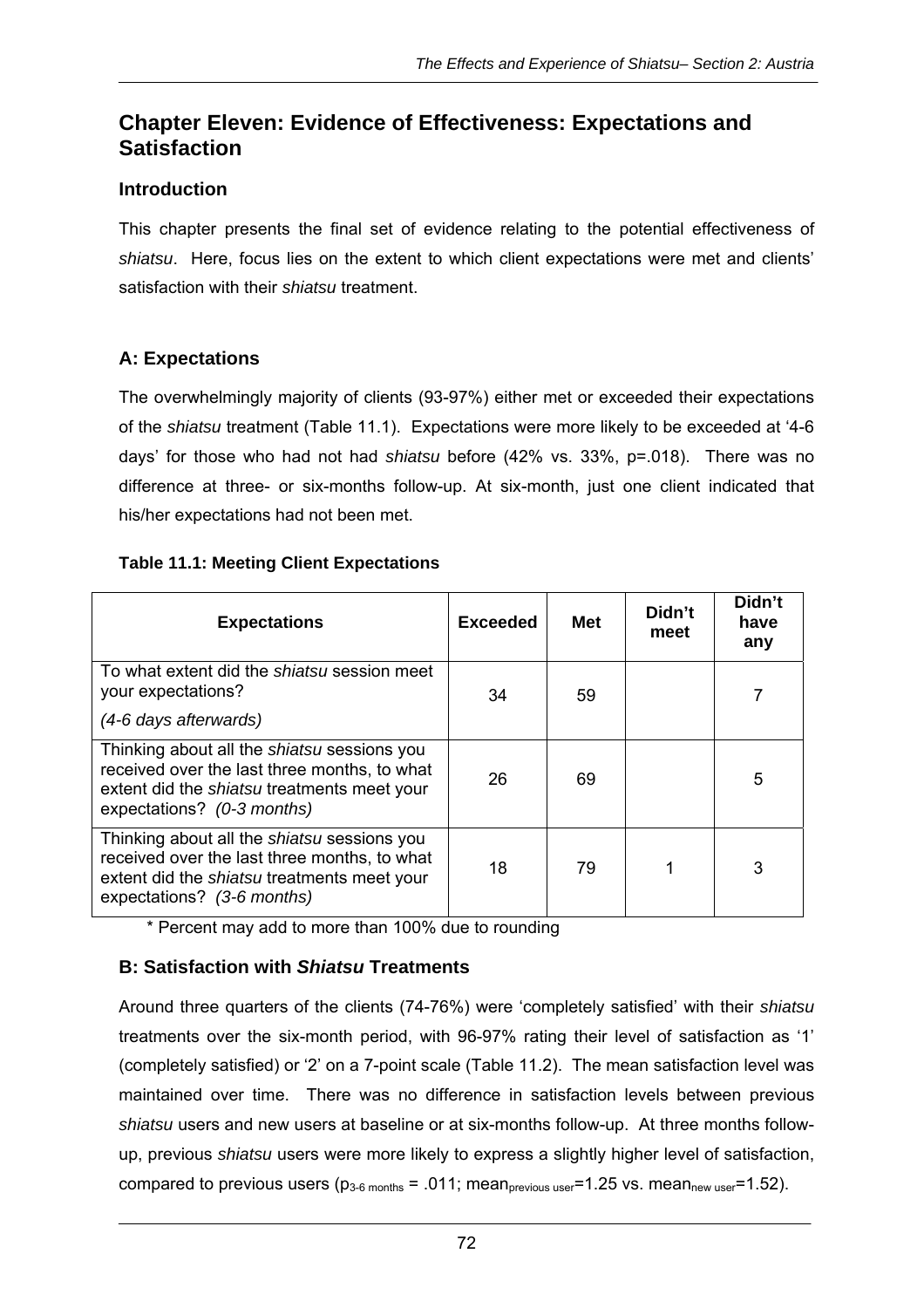| <b>Level of Satisfaction</b>                                                                                                                                     | <b>Completely</b><br>Satisfied (1) | (2) | (3) | <b>Dissatisfied</b><br>$(4-7)$ | <b>Mean</b><br>Rating |
|------------------------------------------------------------------------------------------------------------------------------------------------------------------|------------------------------------|-----|-----|--------------------------------|-----------------------|
| How satisfied are you with the most recent<br>shiatsu session?<br>(4-6 days afterwards)                                                                          | 76                                 | 21  | 3   |                                | 1.28                  |
| Thinking about all the shiatsu sessions<br>you had had over the last three months,<br>how satisfied were you with the shiatsu<br>treatments? (0-3 months)        | 75                                 | 22  | 3   |                                | 1.28                  |
| Thinking about all the <i>shiatsu</i> sessions<br>you had had over the last three months,<br>how satisfied were you with the shiatsu<br>treatments? (3-6 months) | 74                                 | 22  | 4   |                                | 1.30                  |

#### **Table 11.2: Levels of Satisfaction with** *Shiatsu* **Treatments**

\* Percent may add to more than 100% due to rounding

#### **Summary**

The overwhelming majority of clients (90% or more) indicated that their expectations were either 'met' or 'exceeded'. At six months follow-up, only one client indicated that her/his expectations had not been met. Clients also expressed high levels of satisfaction with their *shiatsu* treatment sessions over the six-month period, with around three-quarters being 'completely satisfied'. This was similarly the case for previous and new *shiatsu* users.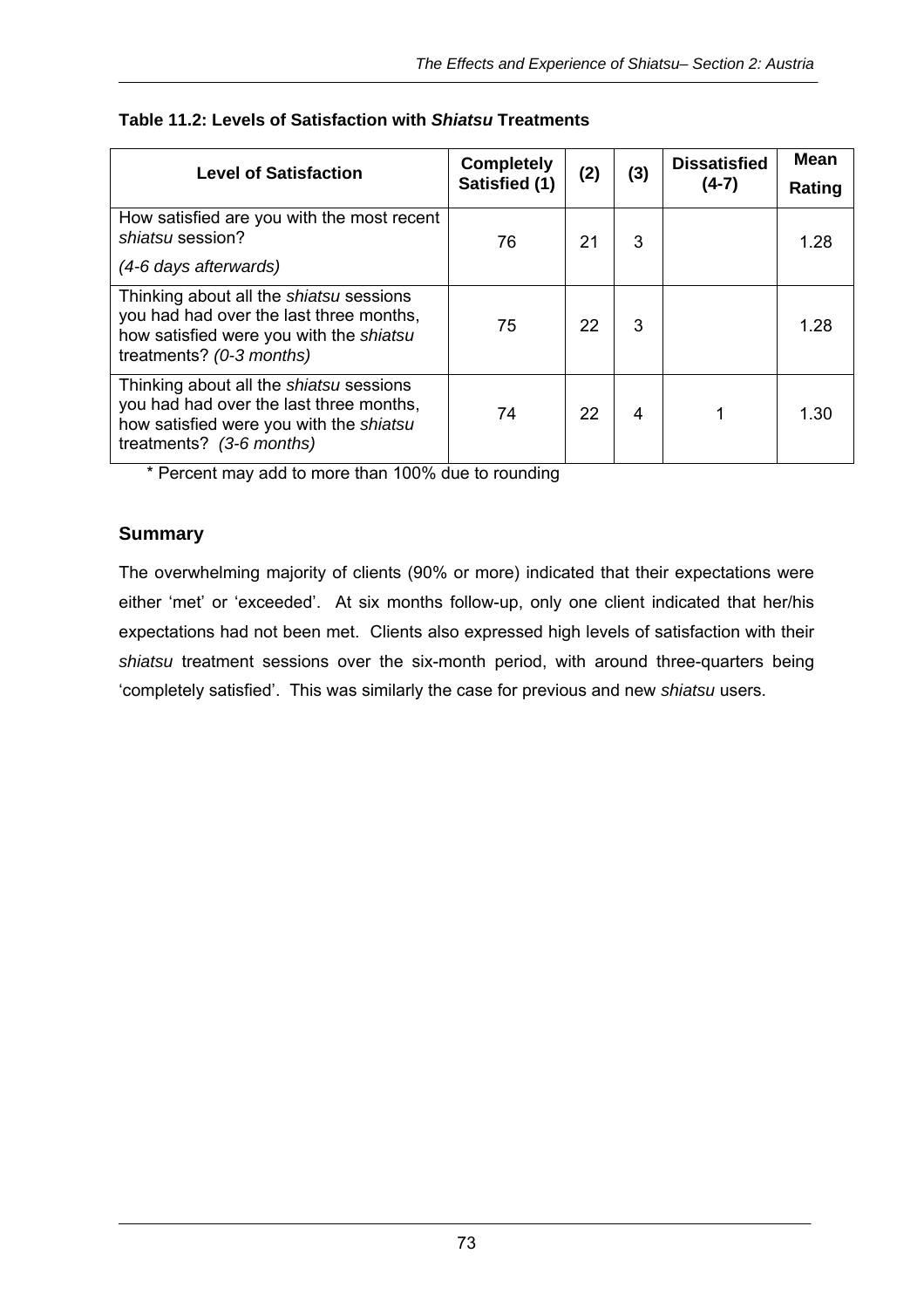# **Chapter Twelve: Uses and Change of Use of Other Health Care Providers: Economic Implications**

# **Introduction**

This chapter explores the economic implications arising from the clients' access and use of shiatsu.<sup>14</sup> Sample members were asked at baseline and at the three- and six-month followup about their use of other health care services, specifically visits to their primary physician or hospital for one or more of the problems in the previous three months, taking of medication, days off sick, and use of other CAM or conventional medicine. Looking at these data at the three points provides indicative evidence of potential resource savings for other health services resulting from use of *shiatsu* together with potential evidence of societal benefit associated with reduction in sickness absence from paid employment.

# **Use of Other Health Care Providers for Any of These Problems**

In the previous three months prior to their recruitment to the study, about two-fifths (40%) of the clients had visited their family doctor or hospital for one or more of the problems they were currently receiving help for from *shiatsu*. Over the six-months of the study this use had declined to just under a quarter (23%) of clients (Table 12.1). There was a small variation over the time period in the average number of visits made to the family physician or hospital with a median number of two visits. Overall between baseline and the six month follow up the total number of family physician or hospital visits fell by over 60% (277 in the three months prior to baseline and 107 in the three months preceding the six months follow up).

Over the time period, there was also a slight reduction in the proportion of people taking (conventional medical) medication for any of problems they had come to consult the *shiatsu* practitioner about, from 25% in the three months prior to the study to 22% at six-month follow-up. Two clients also mentioned use of homoeopathic remedies.

For those who were in paid work, the majority (84-86%) took no time off for ill-health. For those taking time off for ill-health, the median average at baseline was 3 days, with a range from 1 to 82 days. Three clients who were normally in paid employment had had 28 days or more off sick. At three- and six-months follow-up, the median time off work was similar. At six-months, if the one person who was on extended sick leave (90 days) is excluded, time off work ranges from 1 to 7 days (median of 3), with a mean (standard deviation) of 3.3 (2.0). Over time, the total number of work days lost due to sickness absence fell from 338

  $14$  This section has been jointly written by Andrew Long and Claire Hulme, health economist at the University of Leeds.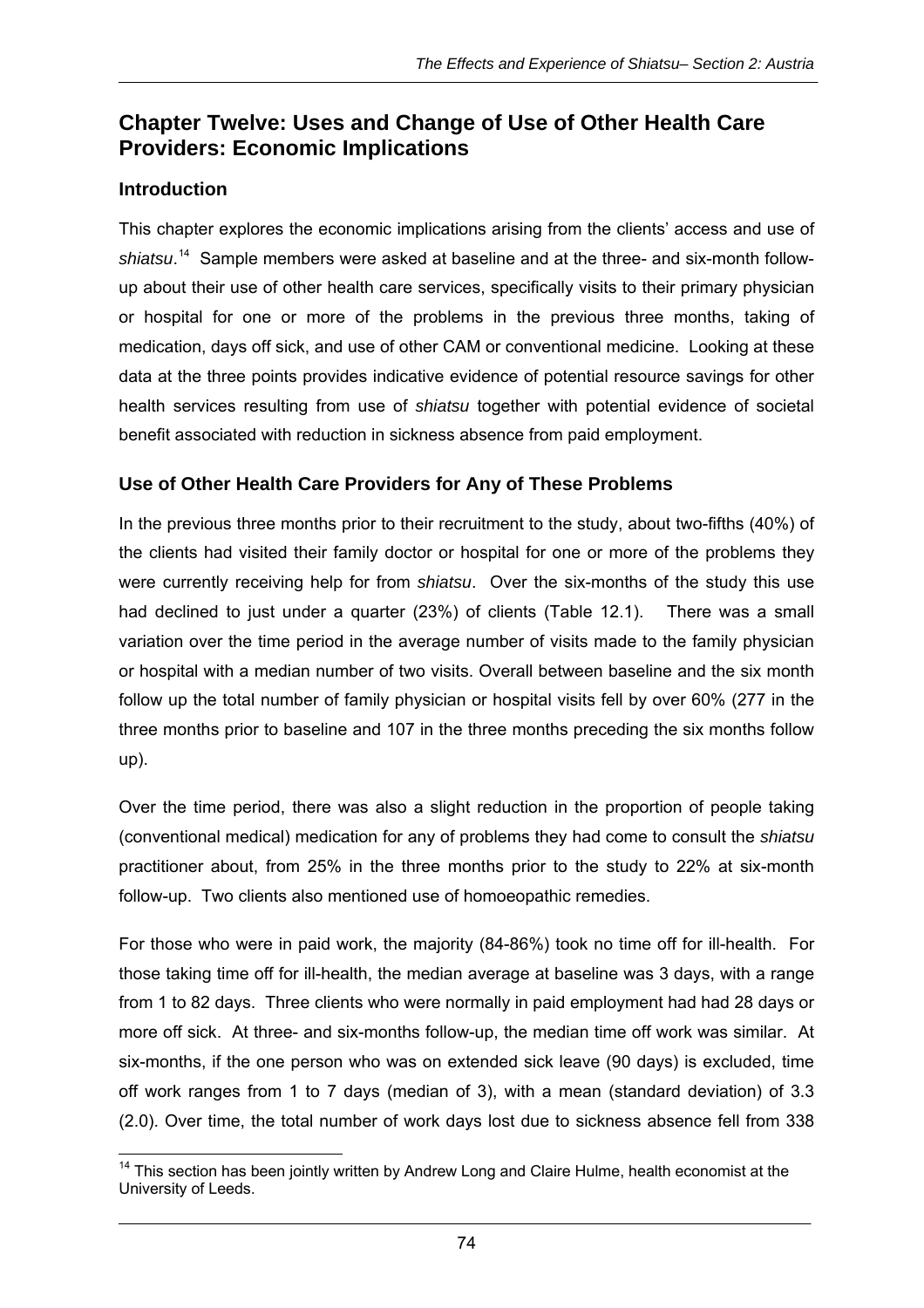days in the three months preceding baseline assessment to 142 in the three months preceding the six month follow up.

| <b>Health Care Use</b><br>and Usage                          | Use in previous<br>three months,<br>measured at<br>baseline | Use in last<br>three months,<br>post-baseline | Use in last three<br>months, post-3-<br>month follow-up |
|--------------------------------------------------------------|-------------------------------------------------------------|-----------------------------------------------|---------------------------------------------------------|
| % Visiting family physician /<br>hospital for these problems | 40                                                          | 25                                            | 23                                                      |
| Average no. of visits                                        |                                                             |                                               |                                                         |
| Median (range)<br>$\bullet$                                  | $2(1-20)$                                                   | $2(1-20)$                                     | $2(1-10)$                                               |
| Mean (SD)<br>$\bullet$                                       | 2.8(3.2)                                                    | 2.8(3.3)                                      | 2.6(1.9)                                                |
| % Taking medication for these<br>problems                    | 25                                                          | 21                                            | 22                                                      |
| Days off for these problems                                  |                                                             |                                               |                                                         |
| $%$ none<br>$\bullet$                                        | 84                                                          | 86                                            | 85                                                      |
| Median (range) days off<br>$\bullet$                         | $3(1-82)$                                                   | $4(1-28)$                                     | $3(1-90)$                                               |
| Mean (SD) days off<br>$\bullet$                              | 10.6 (16.7)                                                 | 5.7(6.1)                                      | 8.4(21.1)                                               |

| Table 12.1: Visits to a Family Physician/Hospital, Medication Use and Days off Work |  |  |  |
|-------------------------------------------------------------------------------------|--|--|--|
|                                                                                     |  |  |  |

Respondents were also asked at baseline whether or not they were currently having treatment, in addition to *shiatsu*, for any of their problems from either CAM or conventional/western medicine, and at three- and six-months follow-up about change in use 'made as a result of having *shiatsu*' (Table 12.2). Reported use of conventional medicine and medication declined over the study period, with 19% (three months) and 19% (six months) indicating they used conventional medicine less, and 9% and 8%, respectively, medication use. A small proportion (4-5%) had made more use of conventional medicine. Over the six month period, use of other CAM increased by about a third (30-31%).

| Table 12.2: Use of Other Conventional Medicine, CAM and Medication (%)** |  |  |
|--------------------------------------------------------------------------|--|--|
|--------------------------------------------------------------------------|--|--|

| <b>Health Care Use</b>                                      |                 | <b>Changes Made as a Result of Shiatsu</b> |             |             |             |             |             |
|-------------------------------------------------------------|-----------------|--------------------------------------------|-------------|-------------|-------------|-------------|-------------|
| and Usage                                                   | <b>Baseline</b> | At 3 months                                |             |             | At 6 months |             |             |
|                                                             |                 | <b>Same</b>                                | <b>Less</b> | <b>More</b> | <b>Same</b> | <b>Less</b> | <b>More</b> |
| Use of other conventional<br>medicine for these<br>problems | 17              | 77                                         | 19          | 4           | 78          | 17          | 5           |
| Use of other CAM for<br>these problems                      | 33              | 61                                         | 9           | 31          | 63          | 8           | 30          |
| <b>Medication use</b>                                       | $(25)^{*}$      | 76                                         | 21          | 3           | 76          | 20          |             |

\* In previous three months, prior to recruitment to the study measured at baseline

\*\* % may add to more than 100% due to rounding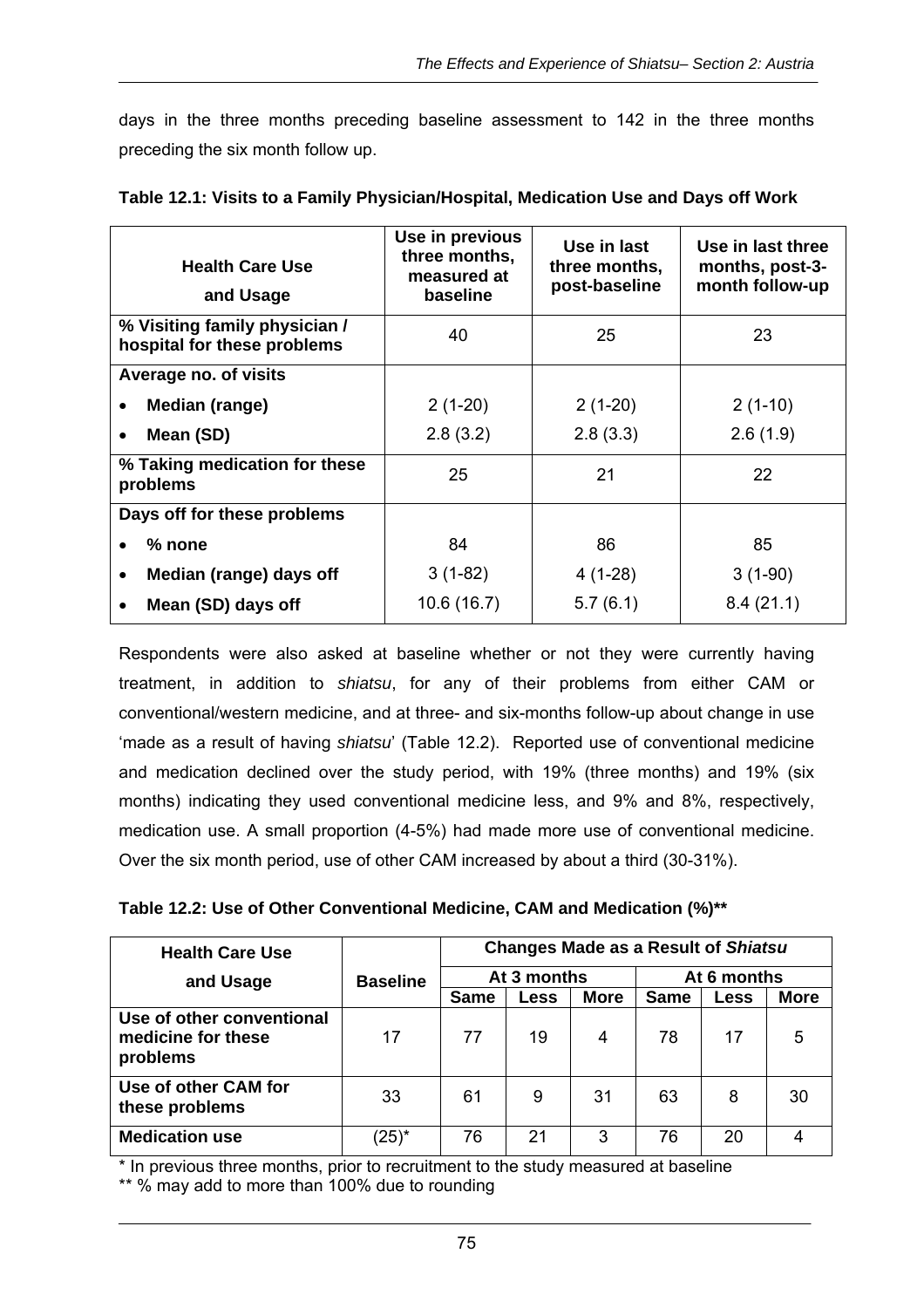# **Summary**

The economic implications of any changes in participants' health or health problems were captured through changes in the use of health service resources (with focus lying on medication and family physician or hospital visits) and lost productivity due to sickness absence from paid employment.

Overall participants reported a reduction in the total number of visits made to their family physician or hospital (227 in the three months preceding baseline; 142 in the three months preceding the six month follow up). Similarly the proportion of participants taking medication for the problems they had come to consult the *shiatsu* practitioner about reduced slightly over the study period (25% to 22%). Around one in five participants reported reduced use of conventional medicine and medication at three and six months. Similarly, the total number of works days lost due to sickness absence fell by almost 60% at six months (three months prior to baseline and at six months after baseline).

Whilst it is not possible to directly attribute these reductions in the use of health service resources to *shiatsu*, the findings are corroborated in the client-reported changes made life 'as a result of having *shiatsu* treatment', which were presented in Chapter Ten.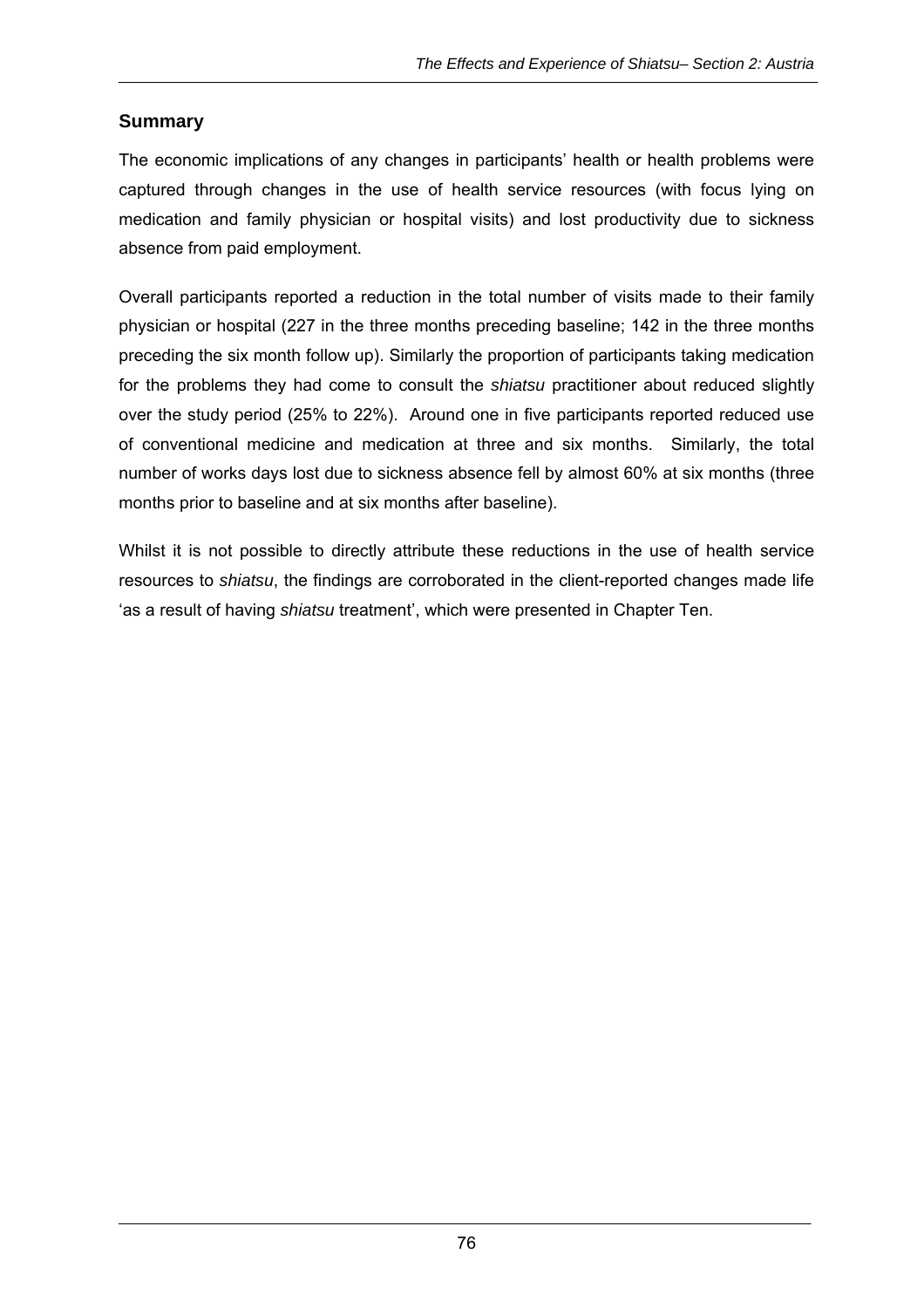# **SECTION THREE: SPAIN**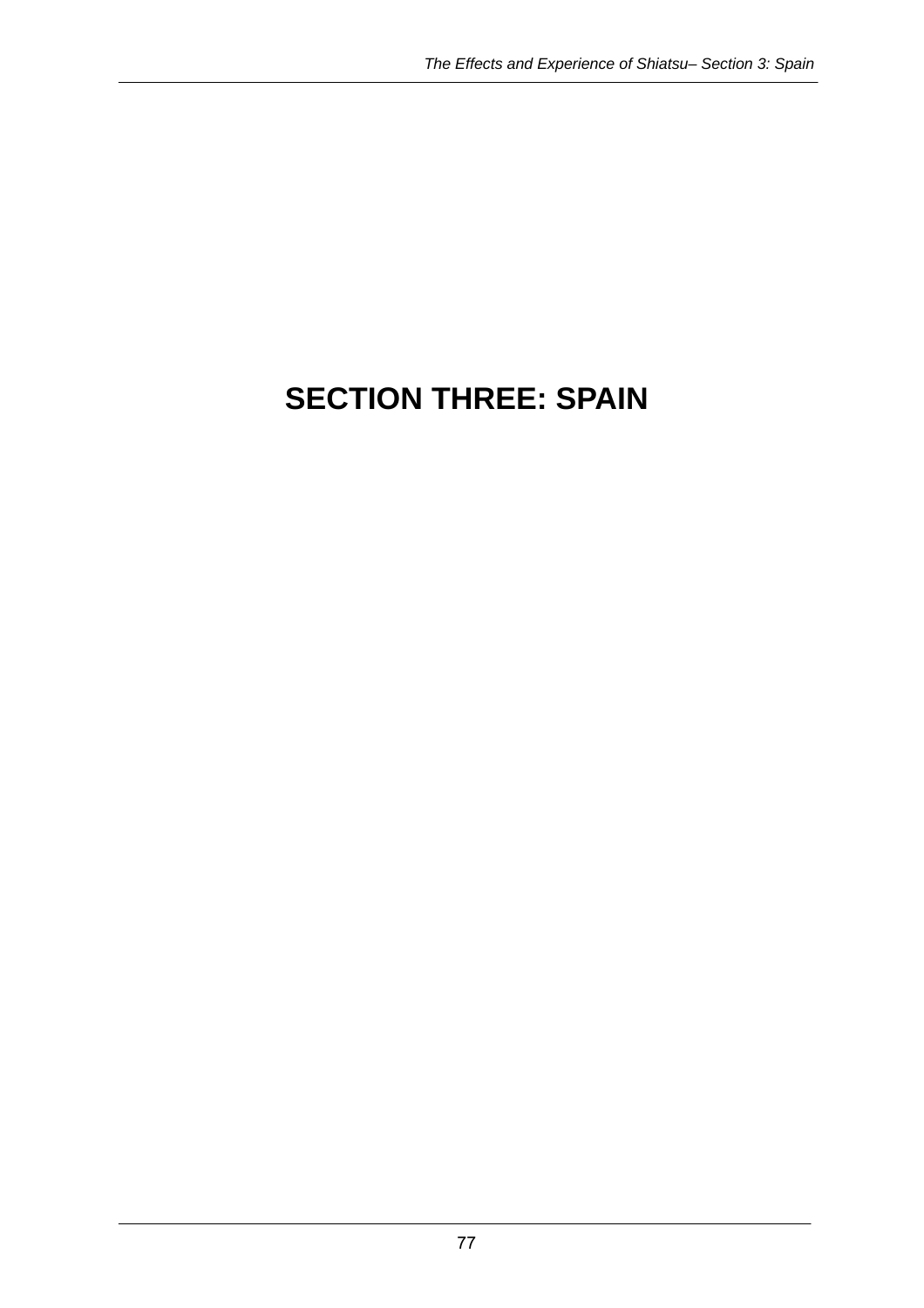# **Chapter Four: Study Participants and Study Representativeness**

# **Introduction**

This chapter details the results of the recruitment process to the study. The chapter is in two sections. The first section looks at the practitioners who responded to the original request to take part in the study and those who subsequently took part. The second section looks at the clients, outlining the number of clients taking part (responders to the first questionnaire) and response rates over time, for the different combination of questionnaires. The chapter concludes by exploring the representativeness of the respondents to all four questionnaires (that is, from baseline to six-months after recruitment) in relation to those who were originally recruited (that is, responders to the first questionnaire).

# **The Practitioners**

Following the invitation letter and subsequent despatch of the full protocol, providing extensive detail about the role of practitioners and procedures to follow, 22 practitioners took part in the client recruitment, with the aim of recruiting 16 clients, of which up to 5 would be 'new' clients to the practitioner.

One practitioner met or exceeded this target. The average client yield per practitioner was 9 clients, ranging from 1 to 17<sup>15</sup>. Two practitioners recruited 15-19 clients, seven 10 to 14 and thirteen less than 10. Five practitioners recruited only one or two clients. For new clients, the average yield was three, with a range of 0 (two practitioners) to 11.

The client yield was lower than hoped. The reasons for this are unclear. Some practitioners started recruited much later than expected; others were trying to establish their practices and recruitment of 'continuing' clients was more difficult.

It is important to remember that the practitioner was only asked to tell eligible clients about the study and give those who agreed an envelope containing the project information. It was then up to the client to complete the consent form and baseline questionnaire, sending these back to the research team at the University of Leeds. The practitioner was explicitly required not to subsequently ask such clients if they had agreed to talk part in the study, thus preserving client anonymity.

Evidence from the recruitment logs that practitioners were required to keep demonstrates that practitioners were following the recruitment protocol, of asking every eligible client consecutively. Where a client was not asked, a brief note was made of why; the noted

 $\overline{a}$  $15$  Sixteen clients did not indicate who their (recruiting) practitioner was.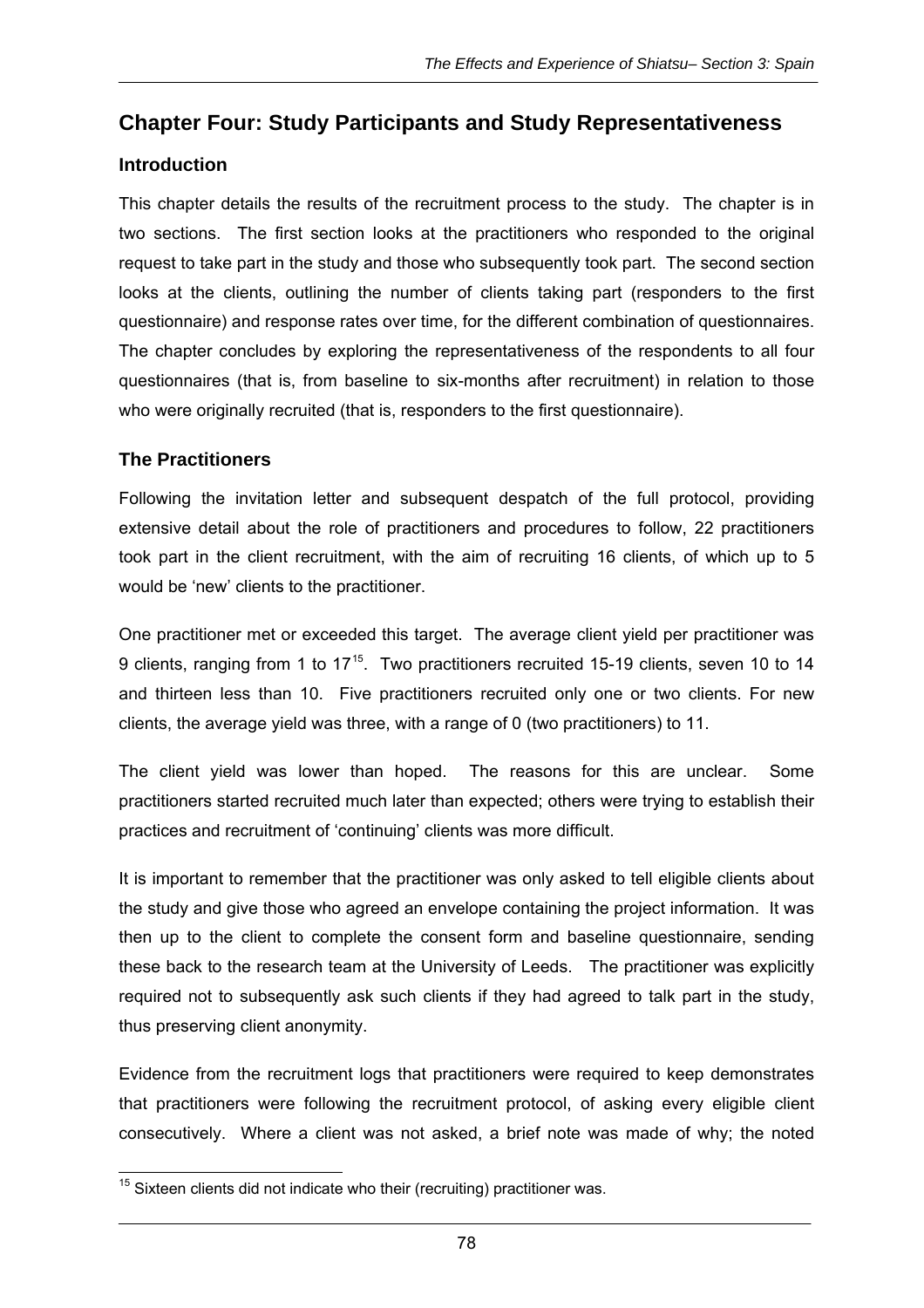reasons met the exclusion criteria outlined in the study protocol. Further details about the participating practitioners – personal and practice characteristics and mode of practice - will be provided in a separate report.

#### **The Clients**

#### **Baseline Recruitment and Response Rates over Time**

A total of 189 clients were recruited to the study over a ten month period (March to December 2006 inclusive). At baseline, 30 were 'new to *shiatsu*', that is, having their first shiatsu treatment.<sup>16</sup> Around a quarter (24%, n=74) were 'new' clients from the perspective of the recruiting practitioner<sup>17</sup> – a recruitment ratio of new to continuing clients of 1:1.6. Figure 4:1 provides an overview of the response rates over time to each questionnaire, by client status ('new to *shiatsu*' and 'new' vs. 'continuing' client). There was substantially loss to follow-up (non-response) from new *shiatsu* users (63% vs. 39% for previous users). Only among those who were previous *shiatsu* users and had previously received *shiatsu* from their recruiting practitioner was a good response rate achieved (66%).

The total number of clients who completed all four questionnaires (baseline to six-month follow-up) was 93, a response rate of 49% (or loss-to-follow-up of 51%, due to nonresponse to one or more of questionnaires 2, 3 or 4). The response rate was substantially worse for new *shiatsu* users (30% vs. 52%, previous *shiatsu* users).<sup>18</sup> It is this group of 93 responders who form the focus of the findings in the Report.

 $\overline{a}$  $16$  It must be remembered that the definition of 'new' client used in the recruitment phase was

undertaken from the *practitioner's* perspective, that is, new to the recruiting practitioner.<br><sup>17</sup> One client also did not indicate if he/she had had *shiatsu* before from the recruiting practitioner.<br><sup>18</sup> Whether or not type within Spain is not known.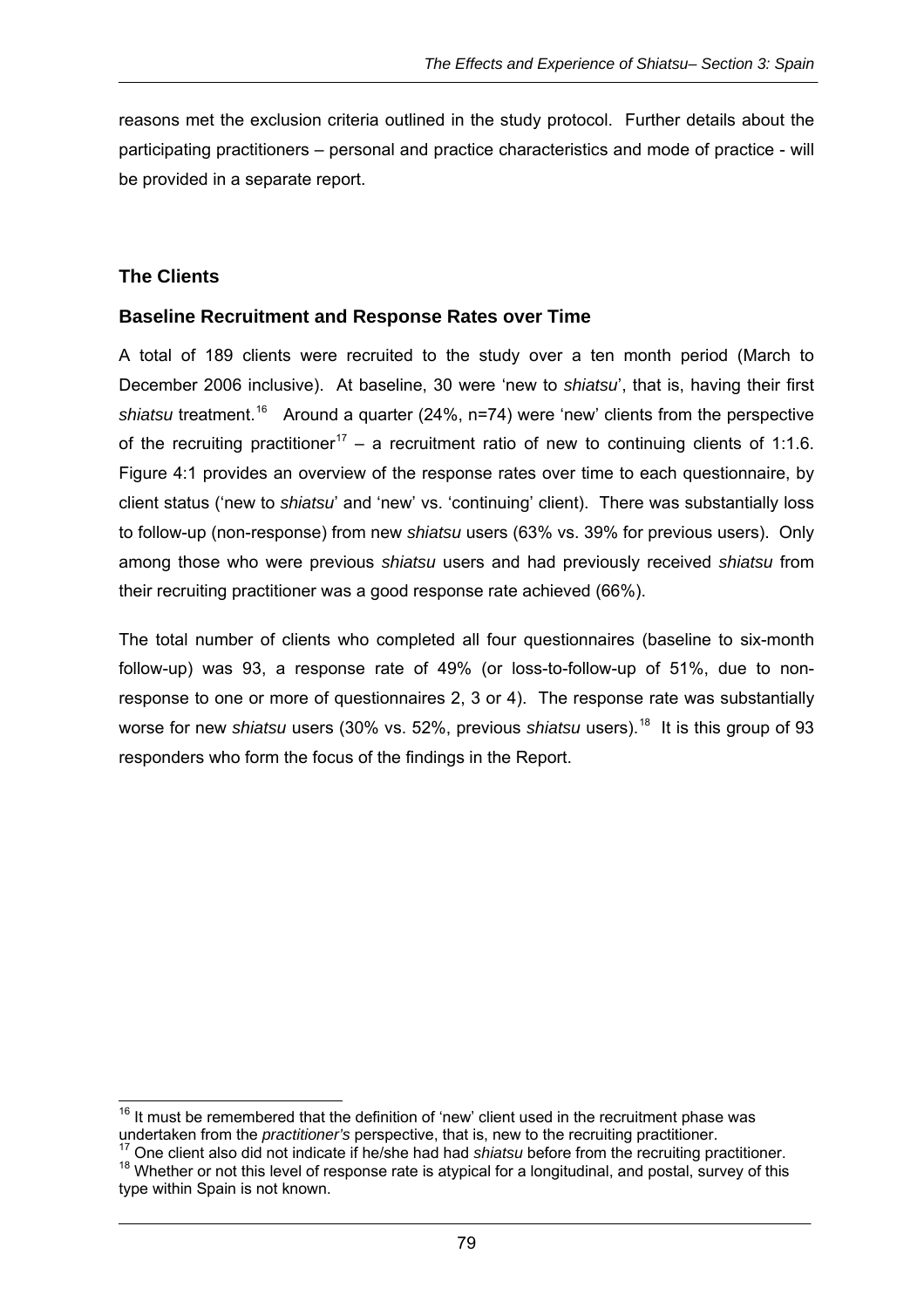



\* One client who had had shiatsu before, did not indicate if she/he was a 'new' or 'continuing' client.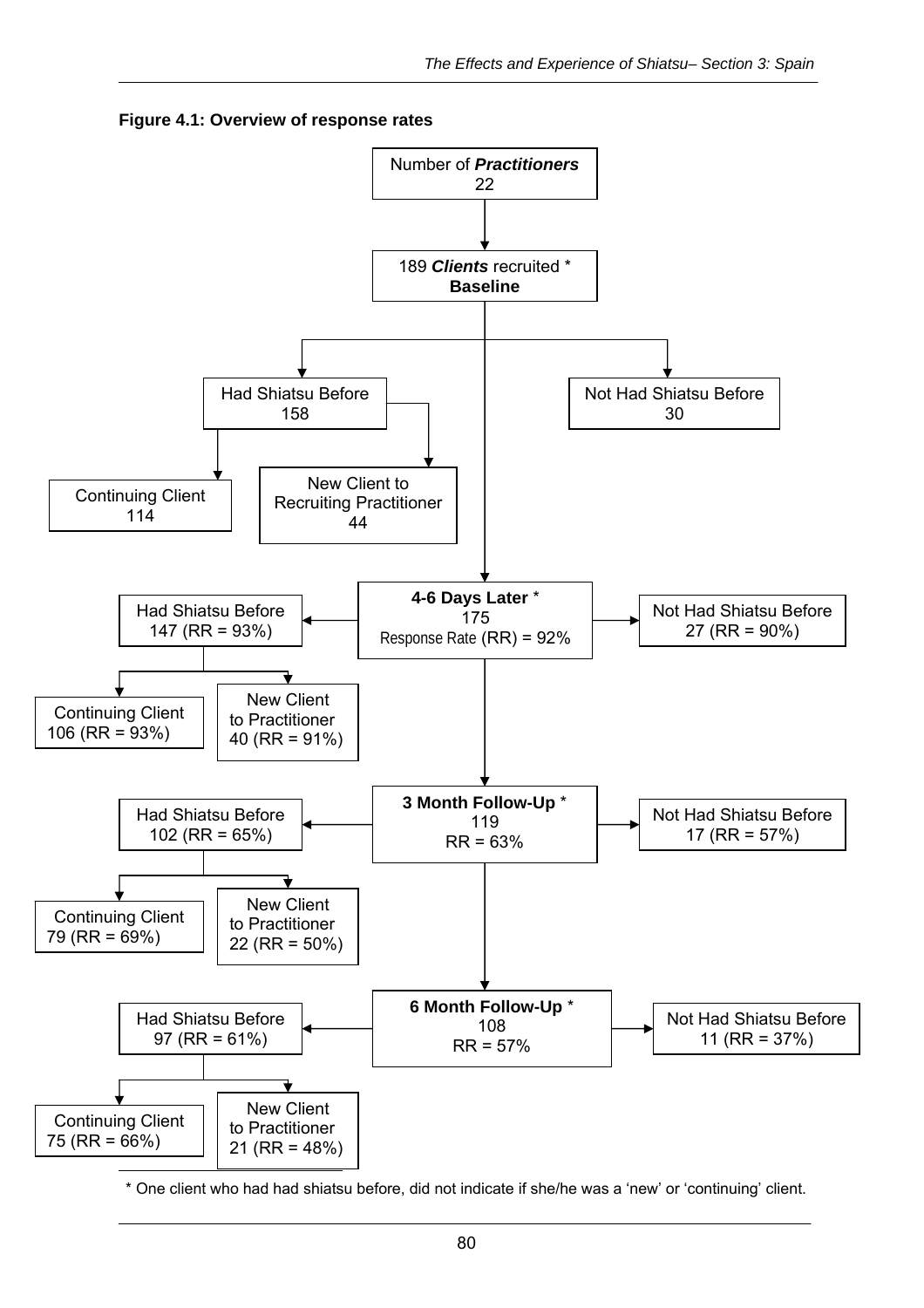## **Representativeness of Study Responders**

To explore response bias (i.e. are those replying to all four questionnaires different in some way, for example, by age or gender, to the baseline sample?), the socio-demographic, family doctor use and *shiatsu* use characteristics of respondents were compared (Table 4.1).

| Table 4.1: Socio-Demographic and Other Characteristics: Baseline to 6-Months |  |
|------------------------------------------------------------------------------|--|
| Follow-up                                                                    |  |

|                            | <b>Median</b><br>Age,<br>yrs | Age,<br>95% CI | % Aged<br>65 or<br>over | Gender,<br>%<br>female | % Full &<br>part-<br>time<br>work | $\frac{9}{6}$<br><b>Retired</b> |
|----------------------------|------------------------------|----------------|-------------------------|------------------------|-----------------------------------|---------------------------------|
| Baseline (n=189)           | 44                           | 42.6-45.7      | 3.7                     | 75.1                   | 77.1                              | 6.4                             |
| 3-months follow-<br>$up^*$ |                              |                |                         |                        |                                   |                                 |
| 6-months follow-<br>$up^*$ | 46                           | 43.2-47.6      | 3.3                     | 80.6                   | 73.9                              | 6.5                             |

\* n=93, that is, those who completed all four questionnaires

|                            | % Visit<br>family doctor<br>for problem | <b>Shiatsu</b><br>before, % | % 'New'<br>clients |
|----------------------------|-----------------------------------------|-----------------------------|--------------------|
| Baseline (n=189)           | 43.0 / 41.1*                            | 84.1 (n=159)                | $39.4$ (n=74)      |
| 3-months follow-<br>$up^*$ | 38.4                                    |                             |                    |
| 6-months follow-<br>$up^*$ | 30.7                                    | $90.3$ (n=84)               | $27.2$ (n=25)      |

\* n=93, that is, those who completed all four questionnaires

There was a statistically significantly difference by previous *shiatsu* use (those who were previous users were nearly twice as likely to respond to all four questionnaires: 53% vs. 30%, p=.022) and client type (59% vs. 34%, continuing to new, p=.001). There were no significance differences by age, gender, employment status or, at baseline, between those visiting a family doctor in the previous three months for any of the problems / reasons that they were coming to see the *shiatsu* practitioner.

The data suggest that greater confidence can be placed in the findings for respondents who were previous users of *shiatsu*. The data for new *shiatsu* users must be treated with caution, as 70% of those initially recruited, albeit from a small original base (n=30), did not reply to all four questionnaires.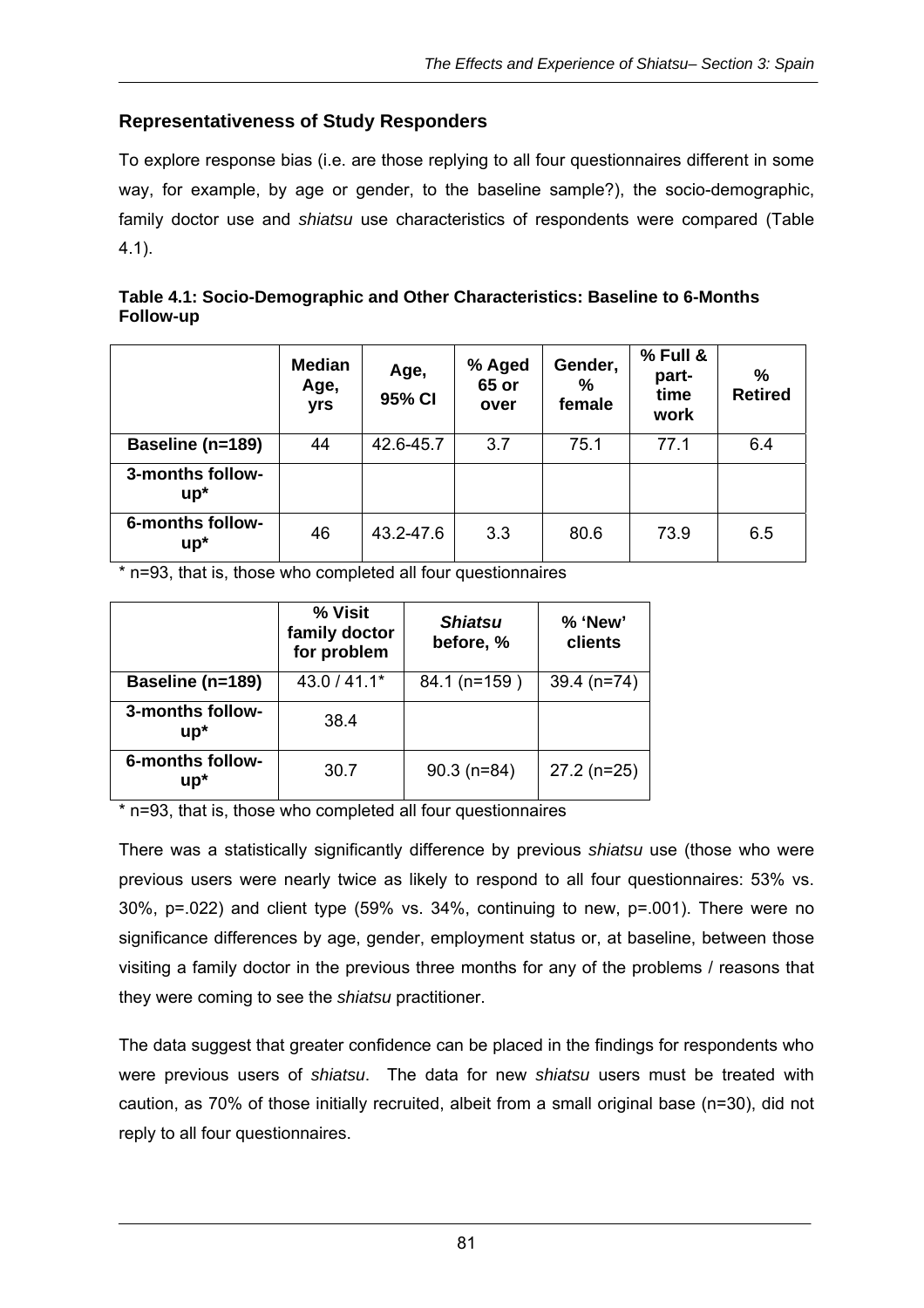# **Completion Levels in the Cohort**

The questionnaires were generally well completed. In the baseline questionnaire, missing responses were more frequent for the questions about reasons for having *shiatsu* (22%), 'having other treatments for any of these problems' from conventional medicine (15%) or from another CAM modality (9%). Missing responses were rarer for the '4-6 days later' questionnaire, and only occurred for a few items (maximum value of 8%, n=7). In the three and six month follow-up questionnaires, for those who had had one or more *shiatsu* treatments in the previous three months, missing responses were quite frequent for the question about symptom improvement (20 or so clients not replying) and averaged around 10% (n=9) for some of the *shiatsu*-specific experience/effects questions.

# **Summary**

Of the 189 clients who were initially recruited to the sample from the 22 practitioners, 93 responded to all of the four postal questionnaires. This represents a response rate of 49%. It is this group of 93 clients who form the focus for the findings presented in this Report. Those who did not reply to all of the four questionnaires were statistically significantly more likely not to have had *shiatsu* before or to have been a new client. While a response rate of around 50% is not uncommon in postal questionnaires, the fact that just under half of those originally recruited to the study did not reply to all of the four questionnaires means that care must be taken in interpreting the findings. Given the preponderance of previous *shiatsu* users among the group who responded to all four questionnaires, greater confidence can be placed in the results for this group. Findings for new *shiatsu* users must be treated with considerable caution.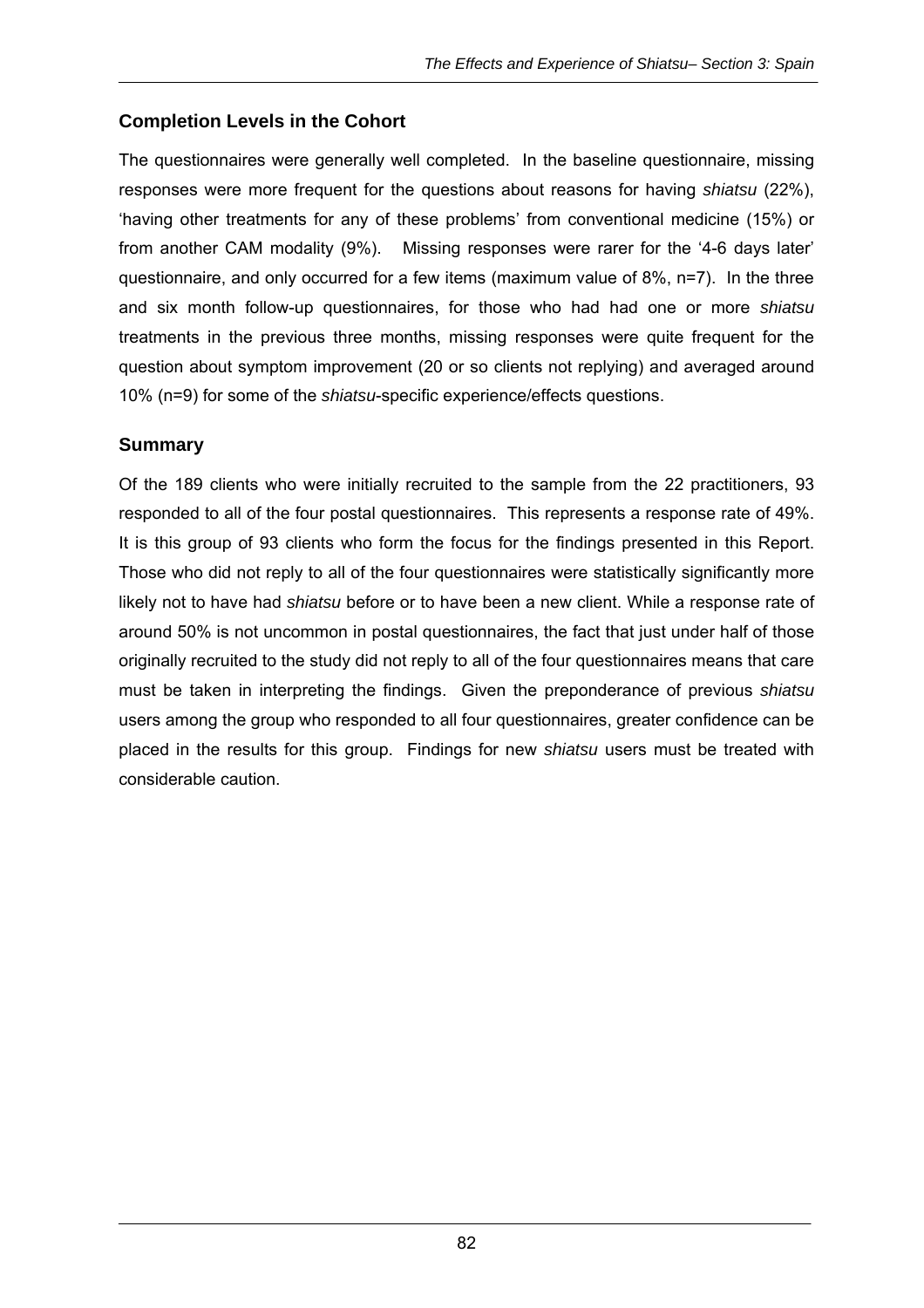# **Chapter Five: Who Uses** *Shiatsu***, Why and For What Reasons?**

# **Introduction**

This chapter presents baseline data on the characteristics of the clients who completed all four of the questionnaires and their continuing use of *shiatsu* over the six-month follow-up period. Baseline details are provided on socio-demographic characteristics, previous use of *shiatsu* and other CAM modalities, health status, reasons and symptoms surrounding their first and current ('today') use of *shiatsu* and their use of other health care providers for any of these problems.

# **Socio-Demographic Characteristics at Baseline**

The average age of the clients responding to all the questionnaires was 45 years, with a median of 46, and a range of 25 to 71. Ten percent were aged under 30, and just over 3% were 65 or older. The majority (81%) of clients were female, and three quarters of the sample were in either full- or part-time work (66%, 8% respectively) with a slightly greater proportion of the men being in full-time employment (71% vs. 65%, male to female). Seven percent of the clients were retired. Only a small proportion (4%, n=4) indicated that they were not working 'due to ill-health' or were currently unemployed (7%, n=6).

# **Previous Use of** *Shiatsu* **and Other CAM at Baseline**

The vast majority of the clients (90%) had had *shiatsu* before, having received their first *shiatsu* a median average of 2 years ago, with a range from the last few months to 28 years before (95% confidence interval around the mean:  $2.2 - 3.9$  years). Over three quarters (77%) had used other CAM therapies before. Twenty-five (27%) of the clients were 'new' to the practitioner, of whom 16 had had *shiatsu* before. The overwhelming majority (94%) paid for their *shiatsu* treatment themselves. Six clients (6%) had been offered *shiatsu* either as 'free' of cost or paid for it via a gift voucher.

# **Health Status at Baseline**

When asked to rate their current health status, using the standard 'health transition' item from the SF-36 questionnaire, on a 5-point scale from 'excellent' to 'poor', 79% indicated that it was 'good' or better ('good' or 'very good' or 'excellent'); only two clients (2%, n=2) judged their health status as 'poor'. Comparing those with 'at least good' health status to those with 'fair to poor', there were statistically significant differences by currently visiting the GP or hospital for their current ill-health problems (those whose health was 'fair to poor' were three times as likely to have visited the GP or hospital: 74% vs. 26%), taking medication (74% vs. 26%, 'fair or poor': 'at least good') or use of conventional medicine for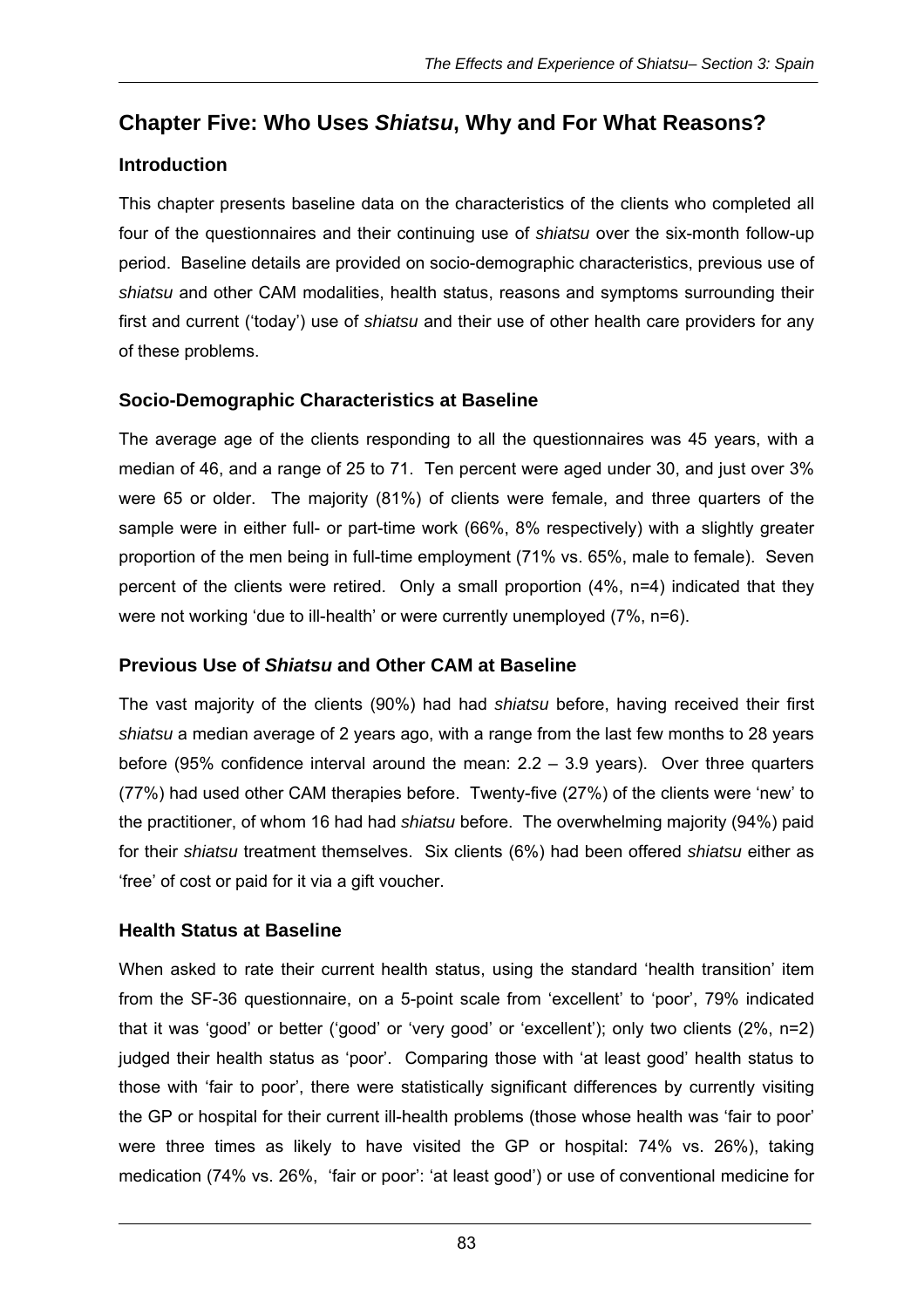any of these problems (67% vs. 33%). There were no differences by age, gender, work status, previous use of *shiatsu*, client type or other use of CAM.

### **Reasons for Having** *Shiatsu* **Treatment and Associated Symptoms**

Respondents were asked about their reasons for having *shiatsu* treatment and symptoms on this occasion ('today') and (if appropriate) on the first occasion they had *shiatsu*. Respondents could tick one or more of a set of choices.

#### *Reasons for Shiatsu 'Today' at Baseline*

Table 5.1 presents clients' reasons for having *shiatsu* 'today', that is, at the *shiatsu*  treatment session at which they were recruited to the study. The dominant reason across groups was for 'health maintenance' (36-53%), followed by 'to do something for oneself' (21-36%). Amongst new *shiatsu* users, 16% indicated that they were coming 'out of curiosity.'

| Table 5.1: Reasons for Shiatsu* (% of those ticking the option as proportion of |
|---------------------------------------------------------------------------------|
| options ticked by the group)                                                    |

|                                      | <i><b>Shiatsu Before</b></i> |            |            |  |
|--------------------------------------|------------------------------|------------|------------|--|
| <b>Reason for Shiatsu</b><br>'Today' | Yes                          |            | $No**$     |  |
|                                      | <b>Continuing</b>            | <b>New</b> | <b>New</b> |  |
| <b>Health maintenance</b>            | 53                           | 36         | 47         |  |
| Do something for self                | 21                           | 36         | 26         |  |
| <b>Personal development</b>          | 21                           | 18         | 11         |  |
| Out of curiosity                     | 3                            | 9          | 16         |  |
| <b>Client Total (n)</b>              | 55                           | 13         | 9          |  |

Percent may add to more/less than 100% due to rounding.

\*\* Percentages may be misleading due to small numbers.

When asked about the reasons for having *shiatsu* '*at the first time they had it*', the most important reason was for 'health maintenance' (43%). Just under a quarter (22%) mentioned that they came 'out of curiosity', followed by 'personal development' (19%) and/or 'to do something for oneself' (16%).

#### *Reasons over the Six-Month Follow-up Period*

Over the six-month follow-up period, the patterns of reasons for use unsurprisingly changed to mirror that of baseline 'continuing,' previous *shiatsu* users. The majority of clients at three and six months were seeking *shiatsu* 'for health maintenance' (50-57%), and/or 'to do something for oneself' (21-25%) or 'personal development' (18-22%).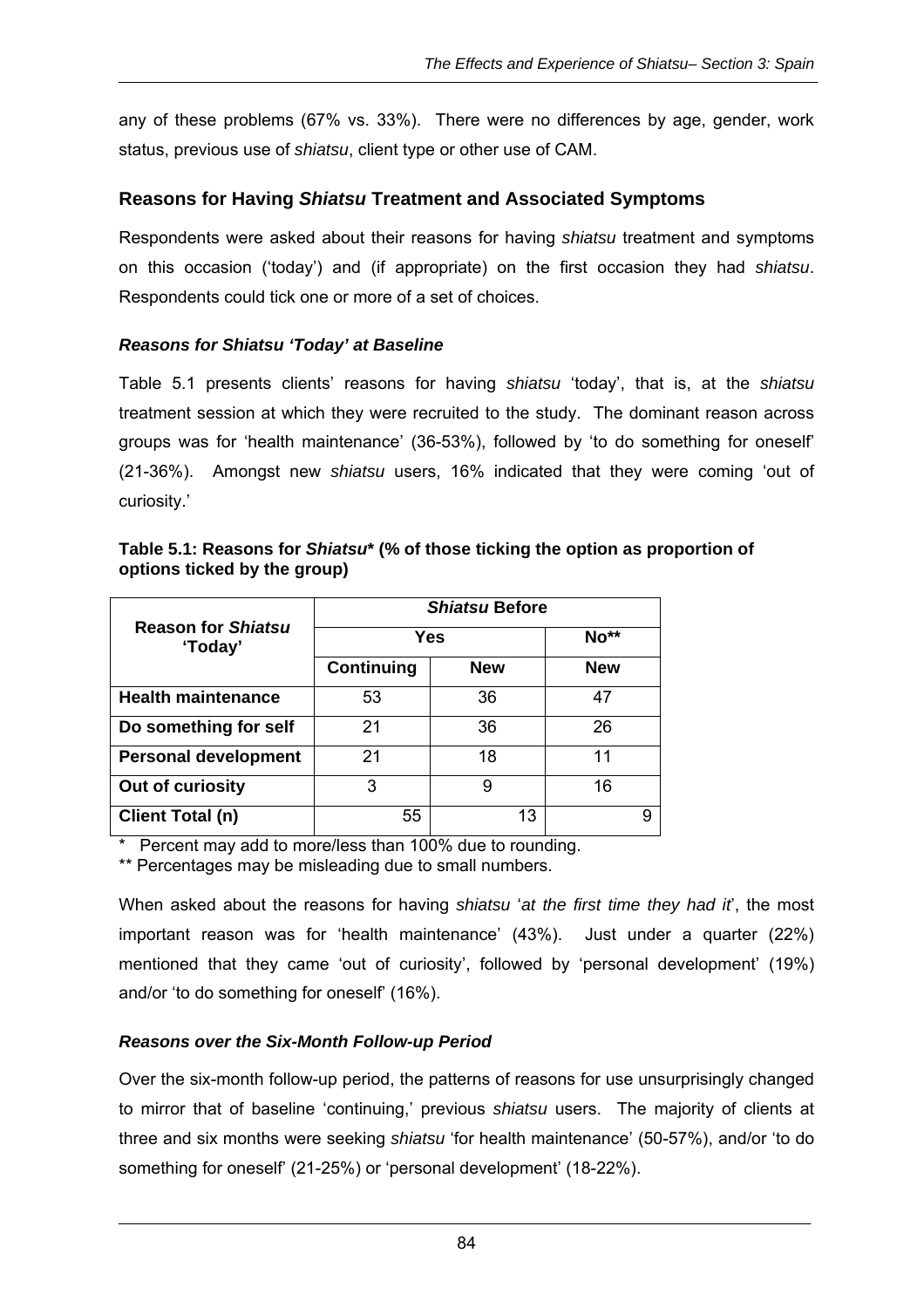### *Symptoms as Reasons for Accessing Shiatsu 'Today' at Baseline*

The most mentioned set of symptoms (Table 5.2) related to 'problems with muscles, joints or body structure' (30-43%), which included back pain and posture, followed by 'tension or stress' (23-30%). For previous *shiatsu* users who were 'new' clients to their recruiting practitioner 'problems with body systems,' which included digestion, breathing, blood pressure and period pain, were mentioned by just under a third (30%, n=9). Except for this set of symptoms, a broadly similar pattern was evident across client types and previous use of *shiatsu*. The 'other' category covered a spectrum of issues, including symptoms relating to particular conditions (chronic hepatitis and cancer), care in pregnancy, rehabilitative care and sleeping.

| Table 5.2: Symptoms as Reasons for Accessing Shiatsu* (% of those ticking the |  |
|-------------------------------------------------------------------------------|--|
| option as proportion of options ticked by the group)                          |  |

|                                                               | <b>Shiatsu Before</b> |            |            |
|---------------------------------------------------------------|-----------------------|------------|------------|
| <b>Symptoms 'Today'</b>                                       |                       | Yes        |            |
|                                                               | Continuing            | <b>New</b> | <b>New</b> |
| Problems with muscles,<br>joints, body structure <sup>1</sup> | 30                    | 33         | 43         |
| <b>Tension or stress</b>                                      | 23                    | 17         | 29         |
| <b>Problems with body</b><br>$s$ ystems $2$                   | 16                    | 30         | 10         |
| <b>Emotional Issues</b>                                       | 15                    | 10         | 10         |
| Low energy or fatigue                                         | 14                    |            | 10         |
| <b>Other</b>                                                  | 3                     | 3          |            |
| Client Total (n)                                              | 49                    | 13         | 9          |

\* Percent may add to more/less than 100% due to rounding.

\*\* Percentages may be misleading due to small numbers.

 $1$  The heading in the questionnaire indicated back pain and posture as examples.

 $2$  This heading in the questionnaire indicated digestion, breathing, blood pressure and period pain as examples.

### *Symptoms as Reasons over the Six-Month Follow-up Period*

At three- and six-month follow-up, the most mentioned set of symptoms as reasons for use of *shiatsu* were quite similar to those at baseline. These related to 'problems with muscles, joints or body structure (e.g. back pain, posture)', 'tension and stress' and 'emotional issues' (Tables 5.3 and 5.4). Again, it must be remembered that clients could, and did, tick a number of reasons. Furthermore, it is important to note that the symptoms clients initially came to seek *shiatsu* at baseline may have changed over this time period, and/or additional symptoms (and thus symptom sets) might be ticked at each of the follow-up periods.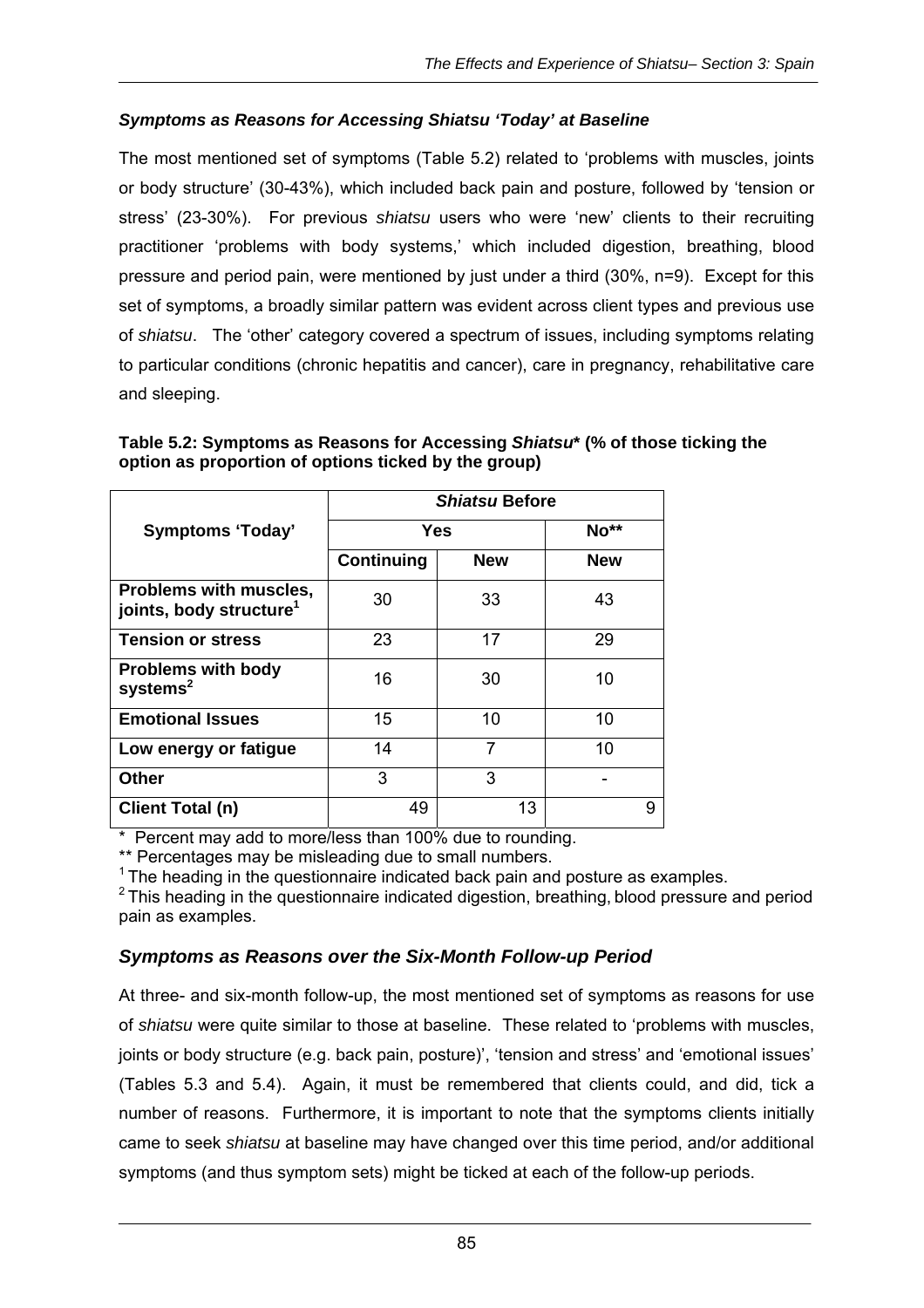| Reason                                                            | <b>Shiatsu Before</b> |            |                |
|-------------------------------------------------------------------|-----------------------|------------|----------------|
| (Three-Month                                                      | <b>Yes</b>            |            | No**           |
| Follow-up)                                                        | Continuing            | <b>New</b> | <b>New</b>     |
| <b>Problems with</b><br>muscles, joints, body<br><b>structure</b> | 31                    | 39         | $30 (n = 6)$   |
| <b>Tension or stress</b>                                          | 22                    | 23         | $25 (n = 5)$   |
| <b>Emotional Issues</b>                                           | 17                    | 23         | 10 ( $n = 2$ ) |
| Low energy or fatigue                                             | 15                    | 10         | $15(n = 3)$    |
| <b>Problems with body</b><br>systems                              | 10                    | 7          | $15(n = 3)$    |
| <b>Other</b>                                                      | 5                     |            | $5(n = 1)$     |
| <b>Client Total (n)</b>                                           | 62                    | 15         | 8              |

#### **Table 5.3: Symptoms, at 3-Month Follow-up, as Reasons for Accessing** *Shiatsu***\***

\* Percent of those ticking the option as proportion of options ticked by the group. Percent may add to more/less than 100% due to rounding.

\*\* Percentages may be misleading due to small numbers.

#### **Table 5.4: Symptoms, at 6-Month Follow-up, as Reasons for Accessing** *Shiatsu***\***

| Reason                                                     | <i><b>Shiatsu Before</b></i> |                   |                |  |
|------------------------------------------------------------|------------------------------|-------------------|----------------|--|
| (Six-Month                                                 | Yes                          |                   | $No**$         |  |
| Follow-up)                                                 | Continuing<br><b>New</b>     |                   | <b>New</b>     |  |
| <b>Problems with</b><br>muscles, joints, body<br>structure | 31                           | 42                | $25 (n = 3)$   |  |
| <b>Tension or stress</b>                                   | 24                           | 15                | $25 (n = 3)$   |  |
| <b>Emotional Issues</b>                                    | 16                           | 19                | $8(n = 1)$     |  |
| <b>Problems with body</b><br>systems                       | 13                           | $12 \overline{ }$ | $8(n = 1)$     |  |
| Low energy or fatigue                                      | 11                           | 8                 | 17 ( $n = 2$ ) |  |
| Other                                                      | 6                            | 4                 | 17 ( $n = 2$ ) |  |
| <b>Client Total (n)</b>                                    | 55                           | 12.               | 7              |  |

\* Percent of those ticking the option as proportion of options ticked by the group. Percent may add to more/less than 100% due to rounding.

\*\* Percentages may be misleading due to small numbers.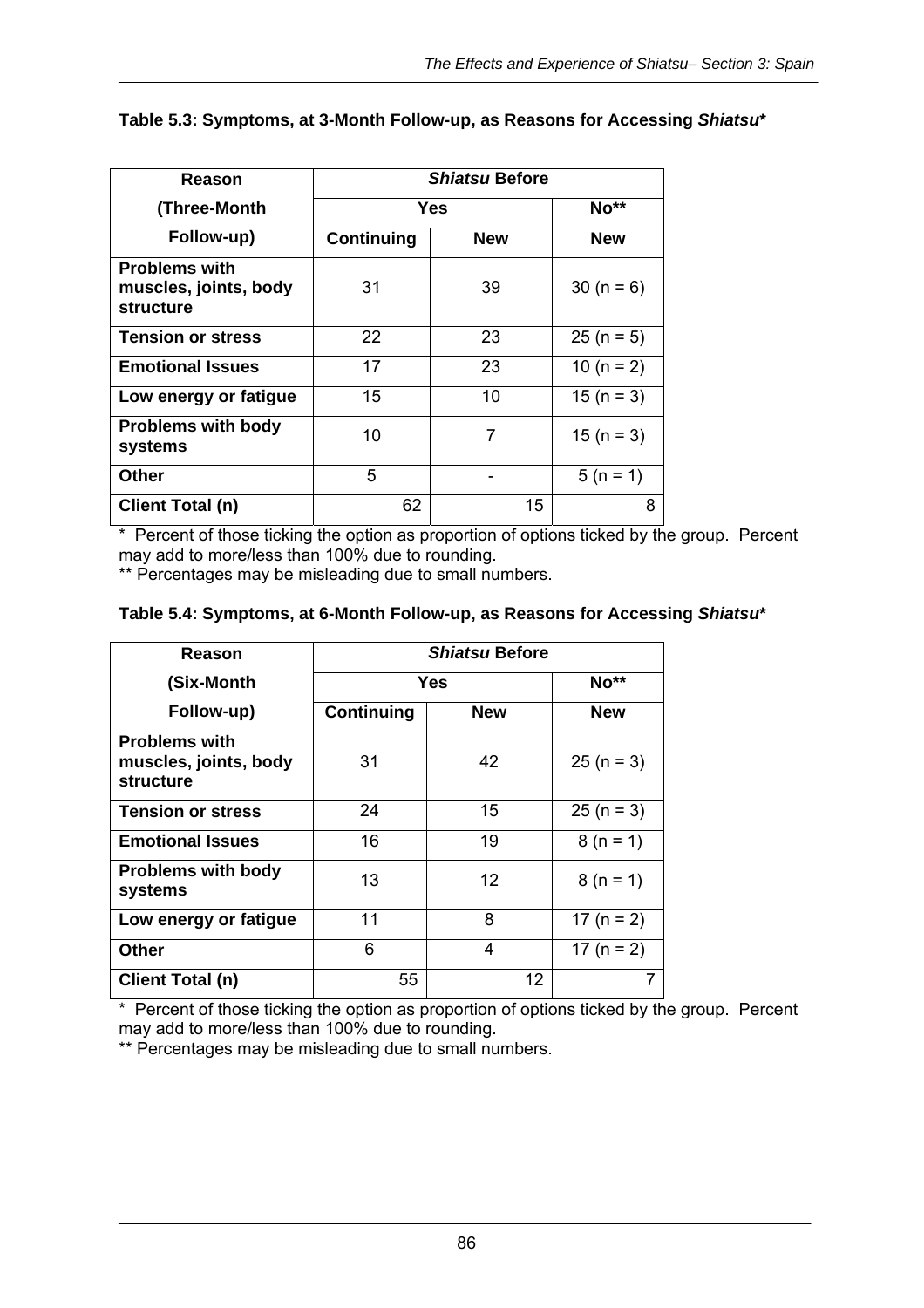# **Continuing Use of** *Shiatsu* **over the Six-Month Follow-Up Period**

Over the six-month follow-up period, over four-fifths (81-96%) of the clients had one or more sessions of *shiatsu* in each three-month period (Table 5.5)<sup>19</sup>. Of those who had had further treatments, around a half had 4-6 treatments (0-3 months) or 2-3 treatments (3-6 months), with around a quarter having 7 or more sessions. All of those who had no *shiatsu* treatment during the relevant three month period indicated that they would consider having *shiatsu* again in the future.

|                                      | 0-3 months   | 3-6 months   |
|--------------------------------------|--------------|--------------|
| % Having shiatsu in last 3<br>months | 96           | 81           |
| <b>Median sessions in 3 months</b>   | 4-6 sessions | 2-3 sessions |
| % 1 session                          | 11           | 11           |
| % 2-3 sessions                       | 30           | 23           |
| % 4-6 sessions                       | 27           | 23           |
| % 7 or more sessions                 | 27           | 26           |
| Continue with shiatsu in<br>future   | 90           | 82           |

**Table 5.5: Continuing Use of** *Shiatsu* **over the Six-Month Follow-Up Period** 

The vast majority (82-90%) indicated that they would continue with *shiatsu*. There was a statistically significant difference by previous *shiatsu* use. Nearly all (92-95%) were continuing to have their treatments from the same practitioner (who had initially recruited them into the study). Nearly all (93-96%) were paying for the treatment(s) themselves, with a few (three or four clients) either receiving it free or paying with a gift voucher.

### **Summary**

The average age of clients was 45 years, around four-fifths were female and most (90%) had had *shiatsu* before. Only two clients perceived their own health status to be 'poor'. The dominant reason for accessing *shiatsu* 'today' was for 'health maintenance'. The most common symptoms as reasons for accessing *shiatsu* 'today' related to 'problems with muscles, joints or body structure', including back pain and posture, followed by 'tension or stress'. These two groups of problems remained important reasons for accessing *shiatsu* 'today' at three and six months. Over four-fifths of the sample continued to have *shiatsu* over the six months of the study. Respondents on average had more sessions during the

 19 Due to the small number of respondents who had not had *shiatsu* before, no statistical testing for difference in continuing to use *shiatsu* has been undertaken.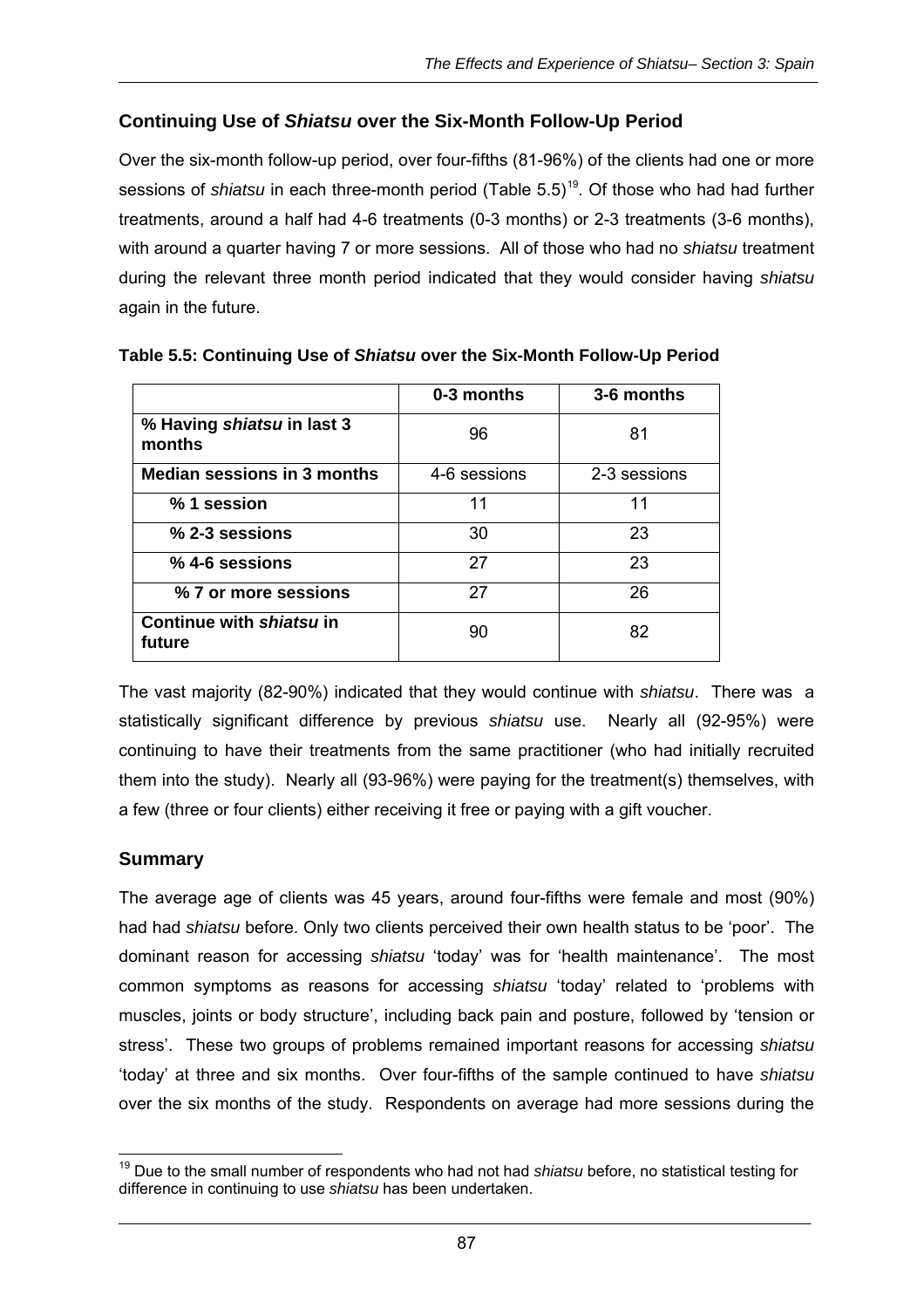first three-month period (median of 4-6 times) than the second three month period (median of 2-3 times). Nearly all paid for the *shiatsu* treatments themselves. The vast majority (82- 91%) indicated that they would continue with *shiatsu*. All of those who had no *shiatsu*  treatment during the relevant three month period indicated that they would consider having *shiatsu* again in the future.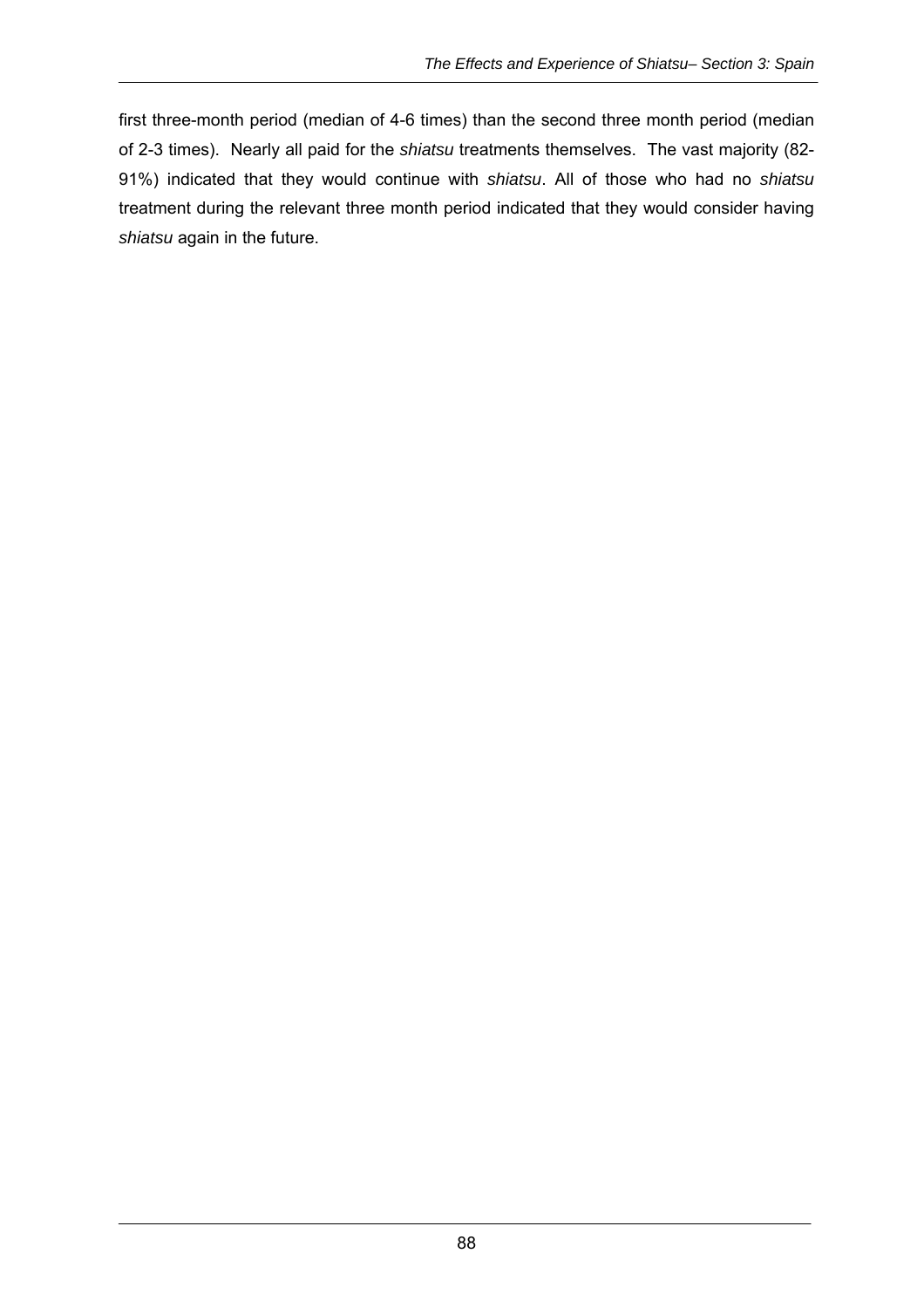# **Chapter Six: The Clients' Hopes from** *Shiatsu*

# **Introduction**

This chapter presents data on the initial hopes that clients had of their *shiatsu* treatment, drawing on data from an open-ended question asked within the baseline questionnaire, 'what do you hope to get out of your *shiatsu* treatments?' These findings provide additional insight into the reasons clients had for their choice of *shiatsu* and should be read alongside findings (in Chapter Five) relating to reasons for having *shiatsu* treatment and associated symptoms. The extent to which their hopes were realised is returned to in Chapter Eleven ('were you expectations met?'). Due to sample size limitations, the findings are presented for the sample as one group.

# **Hopes from Their** *Shiatsu* **Treatment**

A wide range of hopes were expressed by the clients. Commonly, clients expressed more than one hope; for example, a client talked in terms of '*general relaxation, get rid of back pain and neck pain; eradicate or alleviate my migraines*' (Case 34, previous user). A small number of clients (n=8), who had had *shiatsu* before, talked about the benefits they had experienced before with *shiatsu*, with six of these also talking about what they hoped to get from this current set of *shiatsu* treatments. For example:

> *I am seven and a half months pregnant and the Shiatsu treatments get rid of the physical pains (back pain, heaviness on the legs) and of the fear and anxiety. After the birth I will keep having the treatments so I can keep feeling well. It gives me balance. (Case 79, previous user)*

> *I hope it helps me to feel better physically and mentally. To feel better with myself and with my surroundings therefore helping me to take the appropriate decisions. (Case 86, previous user)*

Table 6.1 presents the 'top 15' expressed hopes. Hoping to 'maintain a healthy body' or 'maintain health' was most mentioned (11%), followed by 'to continue to receive emotional help / support' (8%). 'Alleviating symptoms in general' and 'continuing pain relief / reducing pain' were mentioned respectively by 7% and 5% of clients.

To illustrate, some typical extracts are presented below for the 'top' expressed hope, 'maintain a healthy body'. Many of them indicate the expression of multiple hopes and previously experienced benefits from *shiatsu*.

> *I hope to continue having good physical health, controlling problems with muscles, joints. (Case 3, previous user)*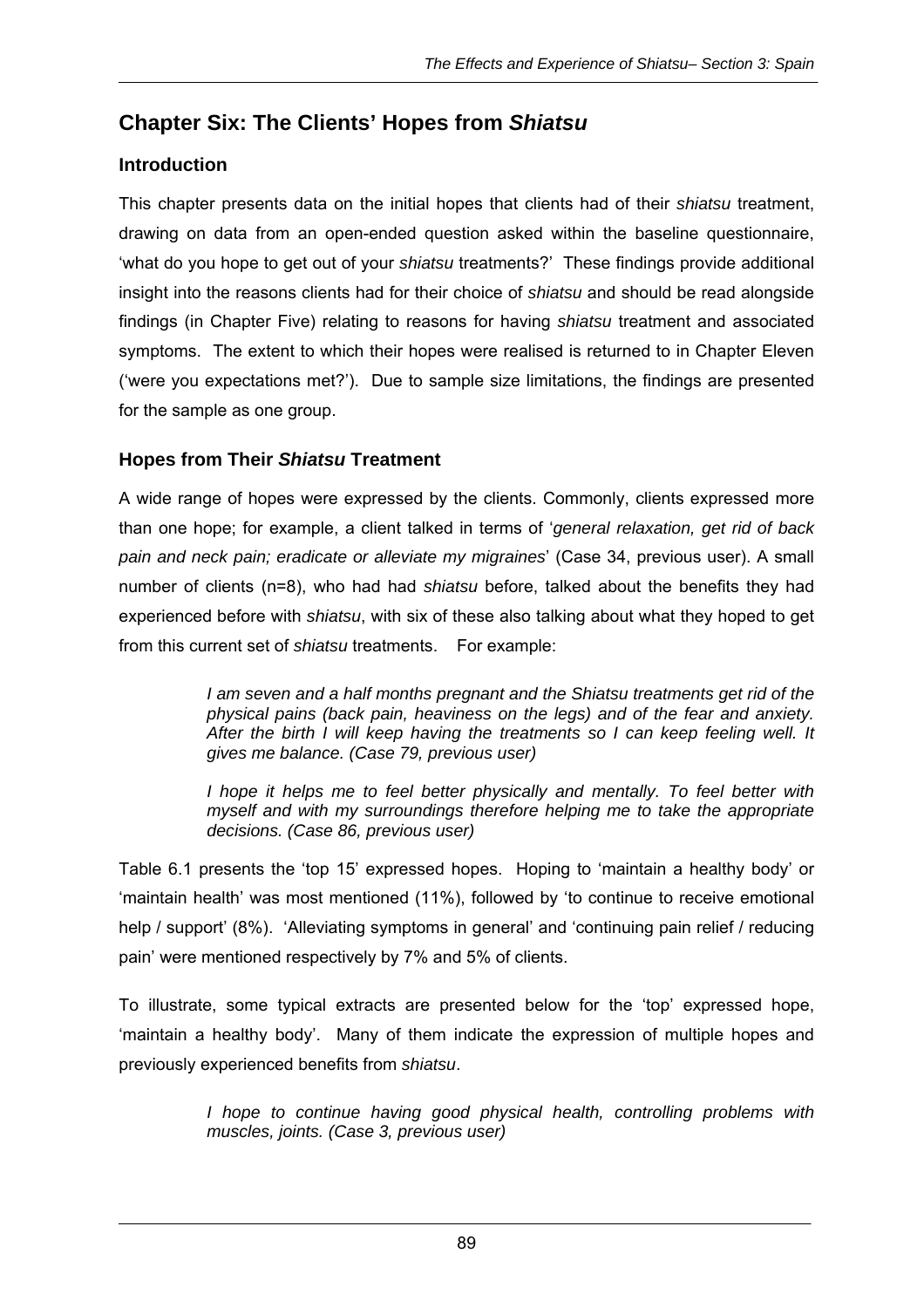*I hope to take care of my health, getting rid of muscular tensions, achieving a mental and physical balance. (Case 7, previous user)* 

*General health maintenance, specifically the one concerning joints, muscles, etc. I believe that it helps my to stop little symptoms become chronic. (Case 13, previous user)* 

*To improve my physical and emotional health. (Case 56, previous user),* 

*I hope it helps me to feel better physically and mentally. To feel better with myself and with my surroundings therefore helping me to take the appropriate decisions. (Case 86, previous user)* 

*I hope to stop my health deteriorating, and improve it as much as possible. (Case 91, previous user)* 

*To keep improving my physical condition. To know myself better and improve my attitude in facing life and the world. (Case 94, previous user)* 

*To improve my health condition. To know my body and its weak areas better so I can work on them in order to improve. To achieve body-mind balance. (Case 110, previous user)* 

*To improve my health generally, my cervices in particular. To improve my energy levels. (Case 160, previous user)* 

| <b>Client Hopes</b>                          | %     |
|----------------------------------------------|-------|
| Maintain health / healthy body               | 11    |
| Continue to receive emotional help/support   | 8     |
| Alleviate symptoms in general                | 7     |
| Maintain reduced stress / tension            | 6     |
| Maintain being relaxed                       | 6     |
| Continue to be aware / understand my body    | 5     |
| Continue pain relief / reduction in pain     | 5     |
| Continue to be balanced, grounded            | 5     |
| Maintain energy                              | 4     |
| Continue with energy work                    | 4     |
| Alleviate muscular-skeletal pain / back pain | 3     |
| Maintain good quality of life                | 3     |
| Continue mind/body integration               | 3     |
| Maintain inner peace                         | 3     |
| Prevent ill-health in general                | $2^*$ |
| * Marchine and booking a three Frances       |       |

#### **Table 6.1: Top 15 Hopes from** *Shiatsu* **Treatment (%)**

\* Mentioned by less than 5 clients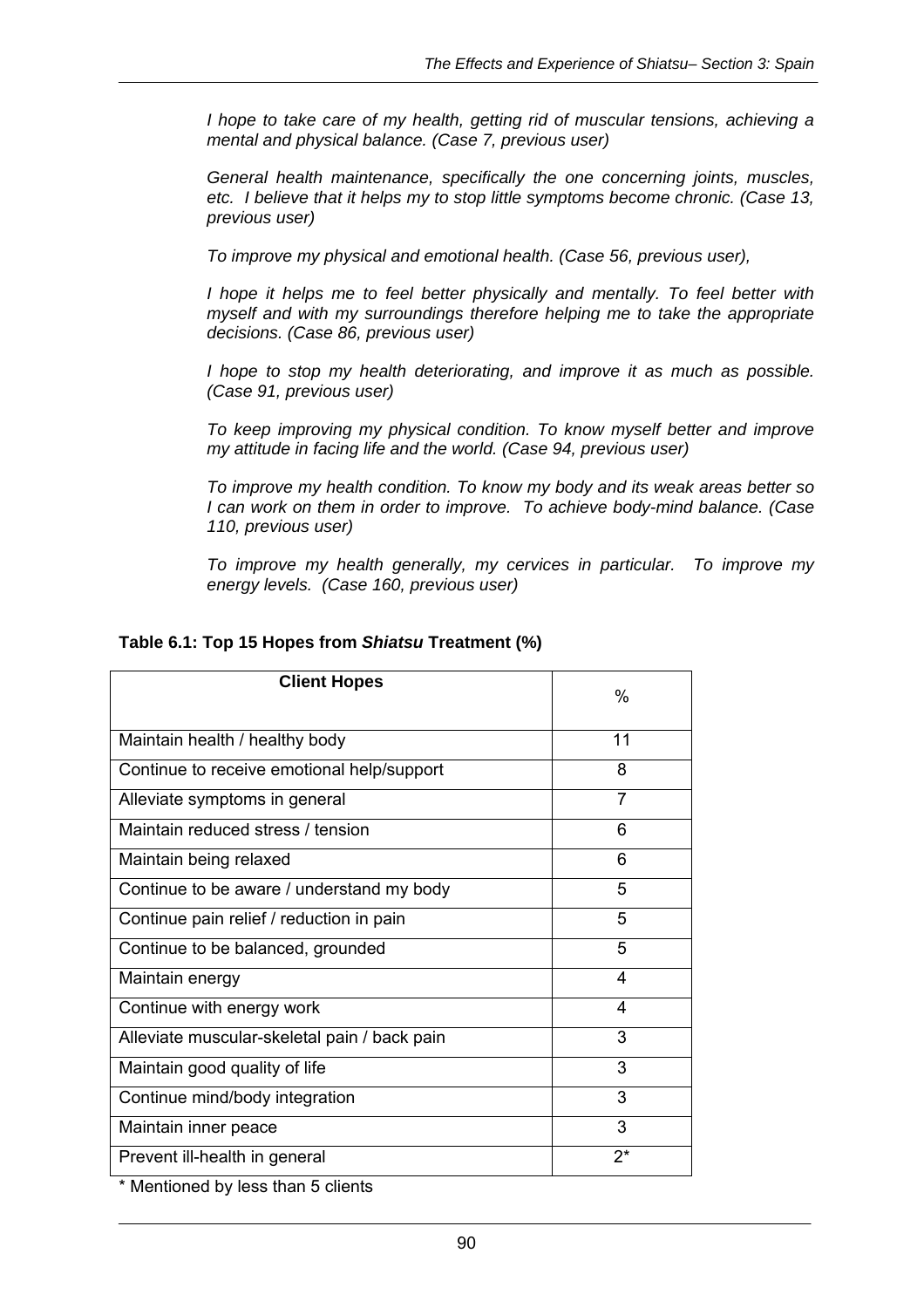A broader picture of the expressed hopes from *shiatsu* treatment can be seen from grouping like codes or linked codes together. For example, while some clients talked about 'getting increased energy', others talked about 'channelling their energy' and yet others 'becoming more balanced energetically'. These could be grouped into a broader, more general label of 'energy-related' expectations. Similarly, 'attaining' (new user) or 'maintaining' (previous user) energy work can be placed together into one broader heading. Table 6.2 presents the data in this form for the 'top 10' grouped codes.

| <b>Client Hopes</b>                                                                                   | %  |
|-------------------------------------------------------------------------------------------------------|----|
| Self-enhancement: attain or continue (quality of life,<br>personal growth, etc)                       | 17 |
| Energy work: continue with, continue grounded or balanced                                             | 12 |
| Relaxation and/or stress/tension management: attain or<br>maintain                                    | 12 |
| Continue with emotional help and support                                                              | 10 |
| Maintain physical relief (sleep, mobility, posture, pain, etc)                                        | 10 |
| Alleviate symptoms in general                                                                         | 8  |
| Maintain awareness of body & mind, integration                                                        | 8  |
| Alleviate symptoms of particular conditions (back or neck<br>pain, headache, ME, blood pressure, etc) | 7  |
| Maintain emotional calmness & strength                                                                | 6  |
| Continue to remain drug-free / medication                                                             | 5  |

#### **Table 6.2: Top 10 'Grouped' Hopes from** *Shiatsu* **Treatment (%)**

Foremost was the hope of self-enhancement, in terms of maintaining or attaining quality of life, personal growth, a sense of well-being and healthy/ier lifestyle. Typical hopes were expressed as follows:

*To improve my health and my well-being generally. (Case 10, previous user)* 

*To maintain the quality of life that I have achieved through shiatsu and other alternative therapies. (Case 66, previous user)* 

*I hope to continue having good physical health, controlling problems with muscles, joints. (Case 3, previous user)* 

*A general improvement both physical and emotional. (Case 73, previous user)* 

*I hope to get strength to be able to work and develop my life normally. (Case 92, previous user),* 

*I hope to maintain my (physical and emotional) health, so I can get to know myself better. (Case 95, previous user)*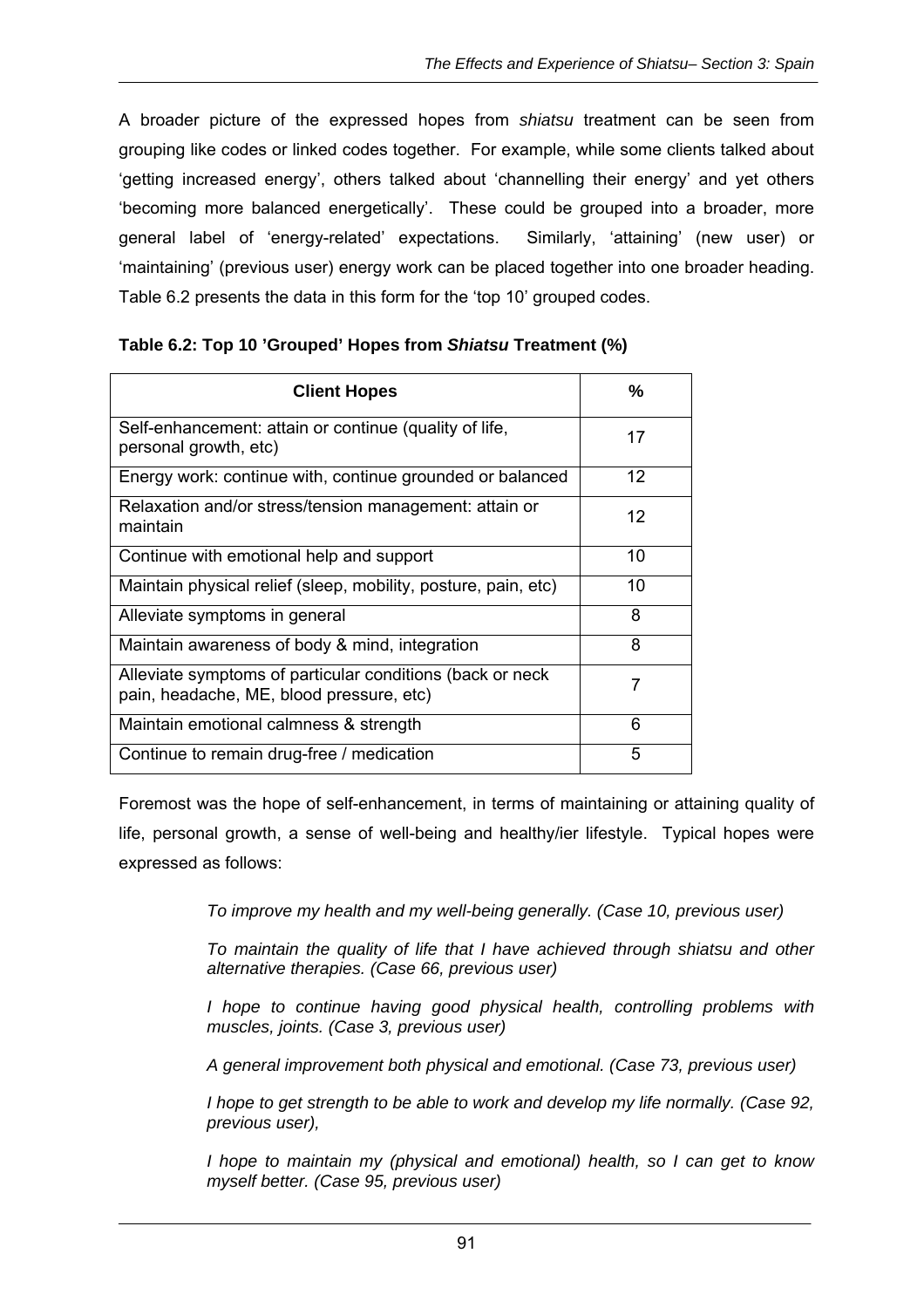*To improve my health condition. To know my body and its weak areas better so I can work on them in order to improve. (Case 110, previous user)* 

*To keep improving my physical condition, know myself better and improve my attitude in facing life and the world. (Case 94, previous user)* 

The second most mentioned area was 'maintaining energy, continuing energy work'. Illustrative quotes include the following:

*To learn to channel my own energy. (Case 25, previous user)* 

 *(To achieve) balance, harmony. (Case 9, previous user)* 

*To balance my energy, relax. (Case 16, previous user)* 

*More energy. Relaxed muscles. (Case 33, previous user)* 

*To balance and mobilise the Qi. To improve my posture. (Case 37, previous user)* 

*To balance the circulation of energy in the body and, to maintain good physical, emotional, mental and spiritual health. (Case 42, previous user)* 

*Energy balance. To feel lighter mentally and physically. (Case 61, previous user)* 

*To achieve balance in all aspects: physically, emotionally, etc. (Case 113, previous user)* 

The third most mentioned area was relaxation and/or stress/tension management, attaining this for new *shiatsu* users and maintaining it for previous users. As the following quotations indicate, this hope, as with others, may have been expressed within or alongside other hopes, and/or previously experienced benefits. For example,

> *Physical and emotional improvement. Tranquillity and inner peace. (Case 4, previous user)*

*Relaxation, energy balance. (Case 15, previous user)* 

*General relaxation, get rid of back pain and neck pain. (Case 34, previous user)* 

*Relax, loosening of the muscles, and rest. (Case 63, previous user)* 

*To get rid of the tension and stress caused by the problems in my muscles. (Case 134, previous user)* 

*Relaxation, wellbeing, awakening of my senses (and) a feeling that the energy flows. (Case 138, previous user)* 

*Relaxation, an improvement of problems with body structure and joints, to awake a sense of my body (Case 142, previous user)*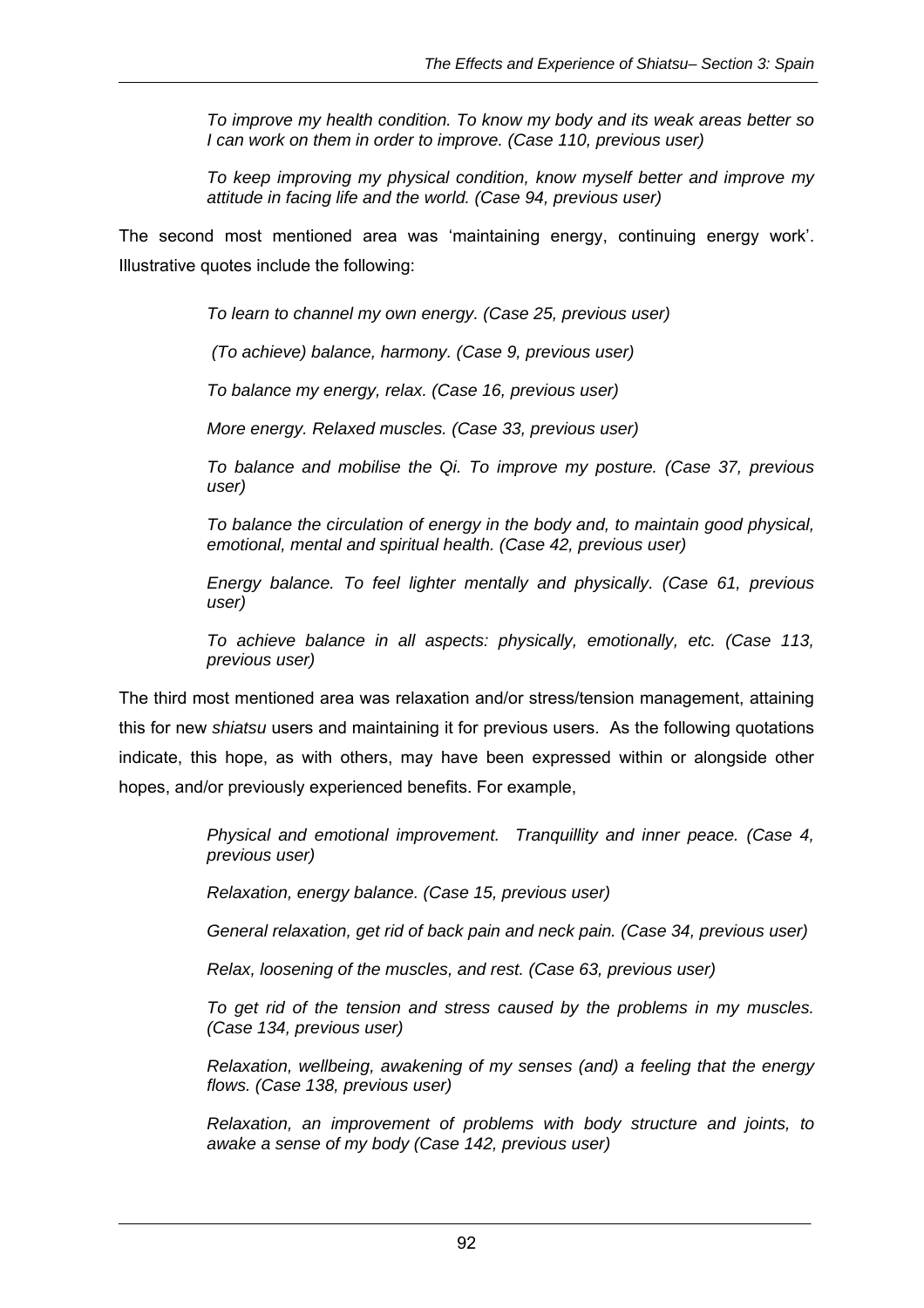*Everything that I have been getting during my treatment (thanks to the efficiency, professionalism and complete devotion of my practitioner) which is: release of tension, emotional balance, human contact, and maintaining my good health in general. (Case 96, previous user)* 

The next example illustrates both this expressed hope (as the reason for shiatsu treatment) and its more complex link to the wider health and well-being of the client:

> *I have after-effects of poliomyelitis. I hope to be able to maintain my muscle tone, avoid worsening my scoliosis (symptoms of the body structure). Achieve a better emotional control and reduce stress and anxiety. This last symptom was the one to make me decide to start in this type of therapy. (Case 12, previous user)*

The fourth set of illustrations relates to the heading, 'continue with emotional support'.

*Emotional balance, reduce problems with muscles. (Case 49, previous user)* 

*Greater emotional balance. (Case 62, previous user)* 

*To improve my emotional condition, eliminate stress. (Case 149, previous user)* 

*Increased self-awareness. To control my emotions. (Case 161, previous user)* 

*To improve my physical, and emotional health (Case 56, previous user)* 

*I am seven and a half months pregnant and the shiatsu treatments get rid of the physical pains (back pain, heaviness on the legs), and of the fear and anxiety. (Case 79, previous user)* 

*To keep going as I suffer from a grave illness (syringomyelia and scoliosis) which causes great physical deterioration. I also want to get emotional balance, when I have the treatment I feel better. (Case 111, previous user)* 

*Relaxation, help with controlling emotional drives that generated tension. (Case 6, previous user)* 

The final area of illustration relates to the set of hopes under the heading 'maintaining physical relief.' These embraced hopes, for example, for improving sleep patterns, greater mobility, better posture or less pain. Illustrative quotes, sometimes pointing to a possible reason for their physical discomfort, include the following:

> *I hope to make disappear and/or avoid those pains that appear when you do little physical exercise and your job is quite sedentary. (Case 19, previous user)*

*Pain relief. (Case 119, previous user)* 

*Relax, loosening of the muscles, rest. (Case 63, previous user)* 

*General relaxation, get rid of neck and back pain, and eradicate or alleviate my migraine. (Case 34, previous user)*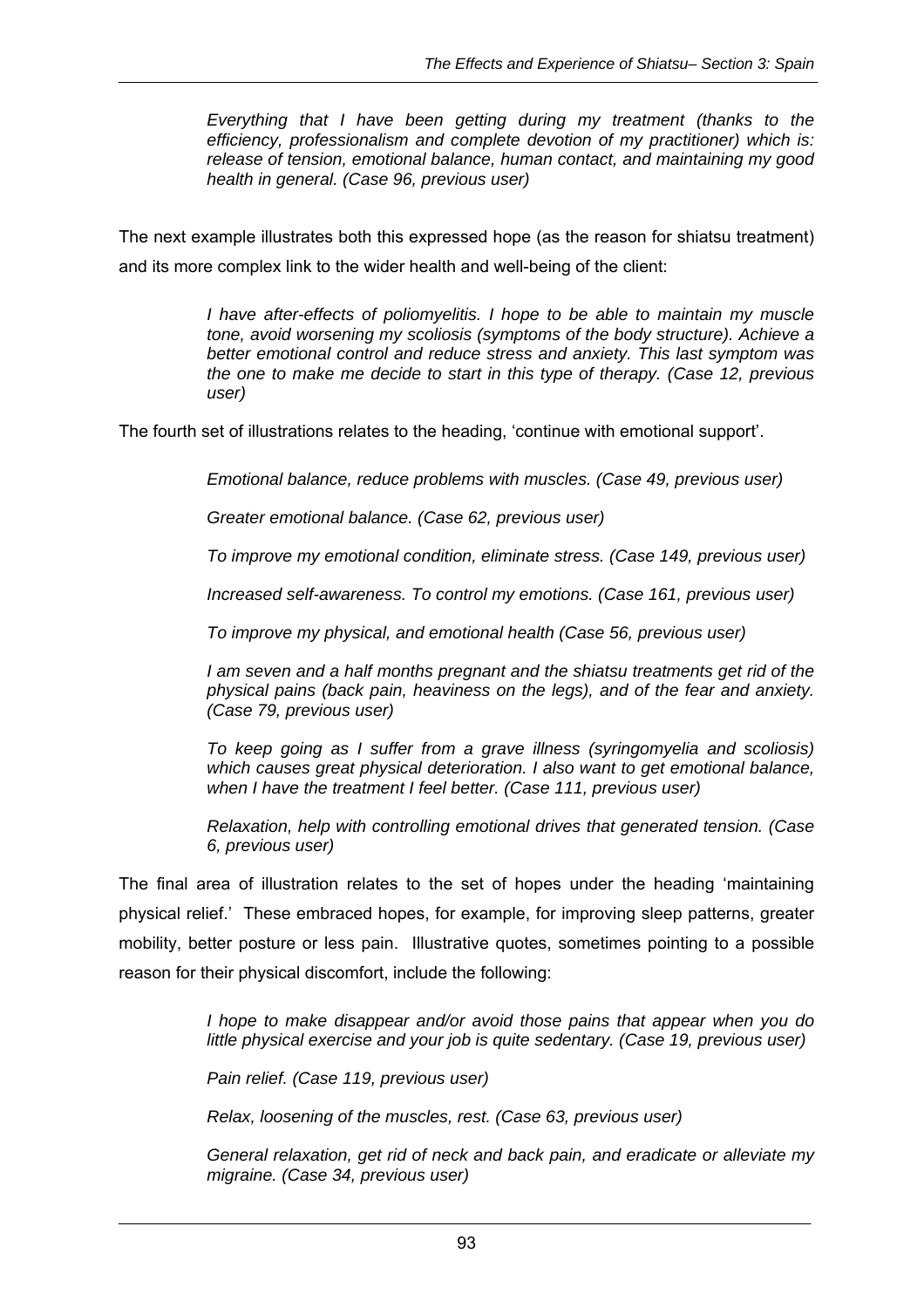*Relief from pains in my neck and upper back caused by a contracture. (Case 169, previous user)* 

*Reduce back pain and have more energy. (Case 75, previous user)* 

*I hope to improve my flexibility and mobility. (Case 69, previous user)* 

*Help to reduce the pains and limitations imposed by some injuries and their effects. (Case 83, previous user)* 

*To reduce the anxiety caused by the constant pain of fibromyalgia and to reduce the pain as well. (Case 25, previous user)* 

*To stop using sleeping pills. (Case 72, previous user)* 

*To unblock tensions, reduce stress, breathe better, rest and sleep better – in short, general well-being. (Case 48, previous user)* 

Finally, it is important to note that, as treatment progresses, the client's hopes may change. This is illustrated by a client who, in response to the question about hopes, commented:

> *I expected to relieve the tension accumulated in my neck and shoulder blades (NB here talking about previous treatments). The practitioner has helped me to understand that I have other problems of emotional kind and my back just expresses what I carry inside. Therefore my expectations have change. Now I want to change "things" of my inner being and open up to the world. (Case 58, previous user)*

#### **Summary**

A wide range of hopes were expressed by the clients. For the 'grouped' hopes, selfenhancement was most often expressed, followed by energy work and relaxation and/or stress/tension management. Emotional help and maintaining physical relief for problems including pain were also articulated. For previous users, hopes were often linked to previously experienced benefits from earlier *shiatsu* treatments.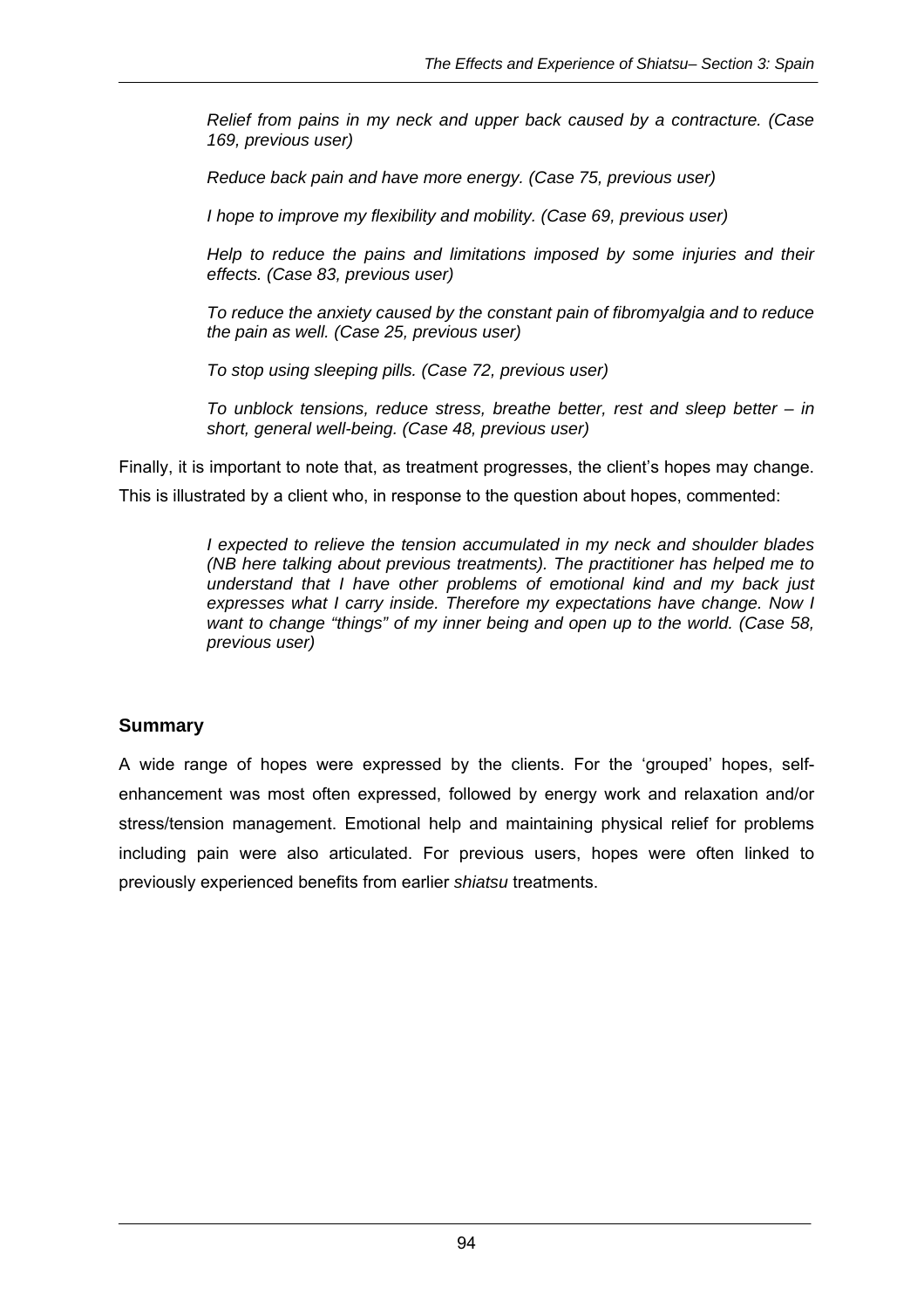# **Chapter Seven: The Client's Initial Experiences of** *Shiatsu*

## **Introduction**

This chapter presents findings on clients' initial experiences of *shiatsu*. The data arise from clients' responses to the second questionnaire, which they were asked to complete within 'about 4 days' of receiving the *shiatsu* treatment at which they were given the project documentation. Over three-quarters (78%) of these questionnaires were completed within a week. The chapter provides insight into client experiences *during* and *after* their most recent *shiatsu* treatment, including perceptions of the treatment environment and their relationship with the practitioner. Throughout, analysis is conducted for the sample as a whole, irrespective of client types and previous use of *shiatsu*, due to limitations of sample size.

## **Experiences during the Most Recent** *Shiatsu* **Treatment**

Participants were asked to rate their level of agreement with each of a set of statements about 'how they felt *during* their most recent *shiatsu* treatment' (1 = 'strongly agree' … 5 = 'strongly disagree'). Table 7.1 and Figure 7.1 provide an overview of the findings.

| <b>Positive Experiences</b>                         | <b>Strongly</b><br>agree (1) | Agree | <b>Not</b><br>sure | <b>Disagree</b> | <b>Strongly</b><br>disagree (5) |
|-----------------------------------------------------|------------------------------|-------|--------------------|-----------------|---------------------------------|
| I liked the treatment environment                   | 84                           | 15    |                    |                 |                                 |
| I enjoyed the session                               | 72                           | 26    |                    |                 |                                 |
| I felt relaxed                                      | 67                           | 28    |                    |                 |                                 |
| I felt energy moving or blockages being<br>released | 31                           | 40    | 23                 |                 |                                 |
| I felt an emotional change during the<br>session    | 26                           | 43    | 21                 | 7               |                                 |
| I felt a physical change during the session         | 22                           | 44    | 26                 | 6               |                                 |

**Table 7.1: Experiences** *During* **the Most Recent** *Shiatsu* **Treatment (%)\*** 

\* Throughout, % of less than 5% are not shown

In relation to their agreement about 'positive' experiences, a number of summary comments can be made:

 Nearly all clients (99%) 'strongly agreed' or 'agreed' that they liked the treatment environment.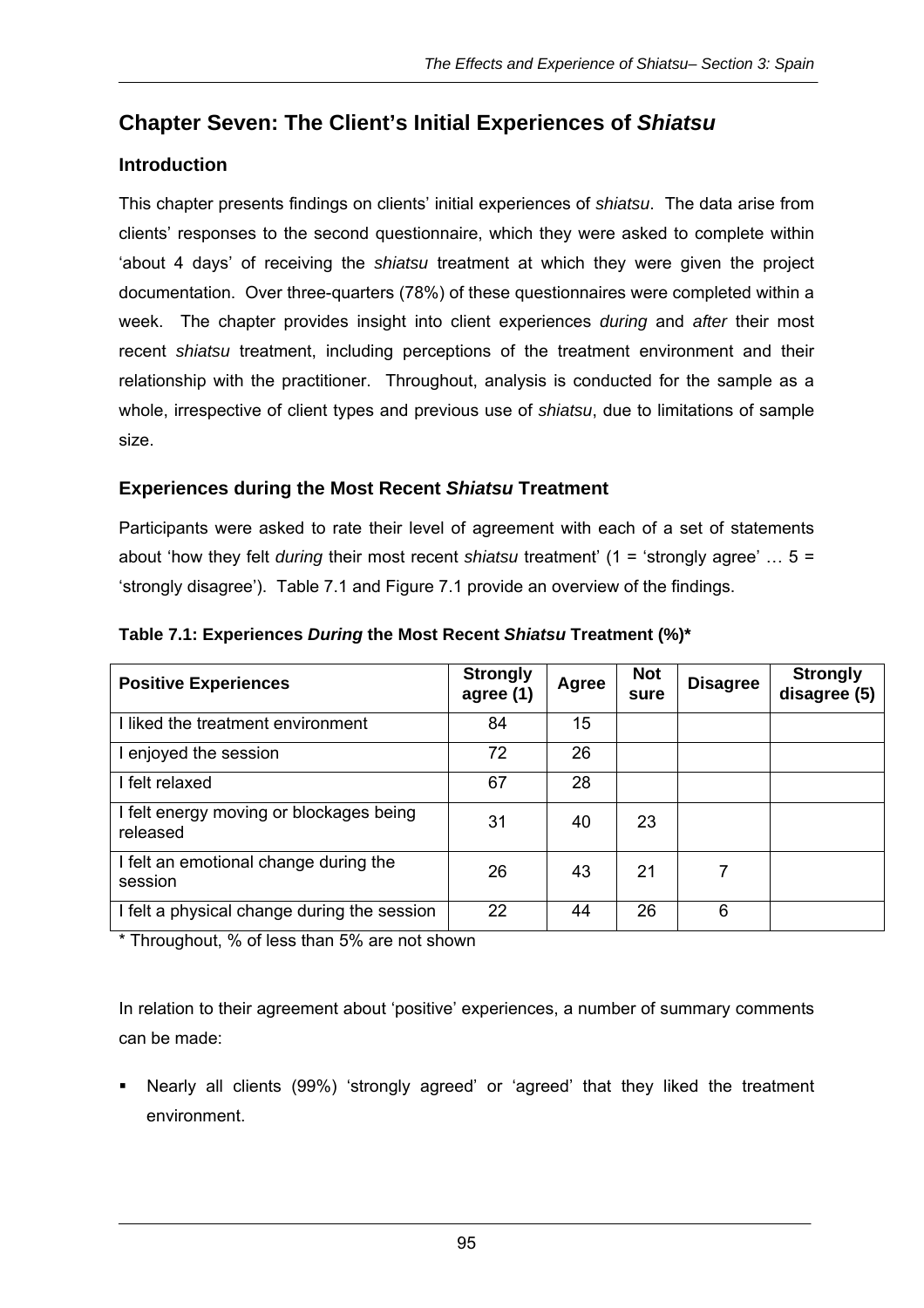- Hypothetically expected, 'positive' experiences were realised. For example, over 95% 'strongly agreed' or 'agreed' that they enjoyed the session or felt relaxed during the session.
- Statements relating to more *shiatsu*-specific effects, for example, about 'energy moving' or 'changes' felt during the session, that the theoretical framework of *shiatsu* would hypothesise and that earlier qualitative work (Mackay and Long 2003) had pointed to, were agreed with by around three quarters: for example, 'feeling energy moving or blockages being released' (71%).
- Levels of agreement regarding experiencing a 'physical' or an 'emotional' change were similarly high (67-69% agreement); at the same time, over a fifth expressed some uncertainty neither agreeing or disagreeing ('not sure').



#### **Figure 7.1: Positive experiences during session**

In relation to possibly 'negative' experiences (Table 7.2), there was considerable agreement (97%) that clients had *not* 'had a bad experience.' Around three-quarters (73%) agreed or strongly agreed that the treatment had *not* been painful, with around a sixth (18%) saying that it had been painful.

### **Table 7.2: 'Negative' Experiences** *During* **the Most Recent** *Shiatsu* **Treatment (%)\***

| <b>Possibly 'Negative' Experiences</b> | <b>Strongly</b><br>disagree (5) | <b>Disagree</b> | <b>Not</b><br>sure | Agree | <b>Strongly</b><br>agree (1) |
|----------------------------------------|---------------------------------|-----------------|--------------------|-------|------------------------------|
| The treatment was painful              | 29                              | 44              |                    |       |                              |
| had a bad experience                   | 70                              | 27              |                    |       |                              |

\* Throughout, % of less than 5% are not shown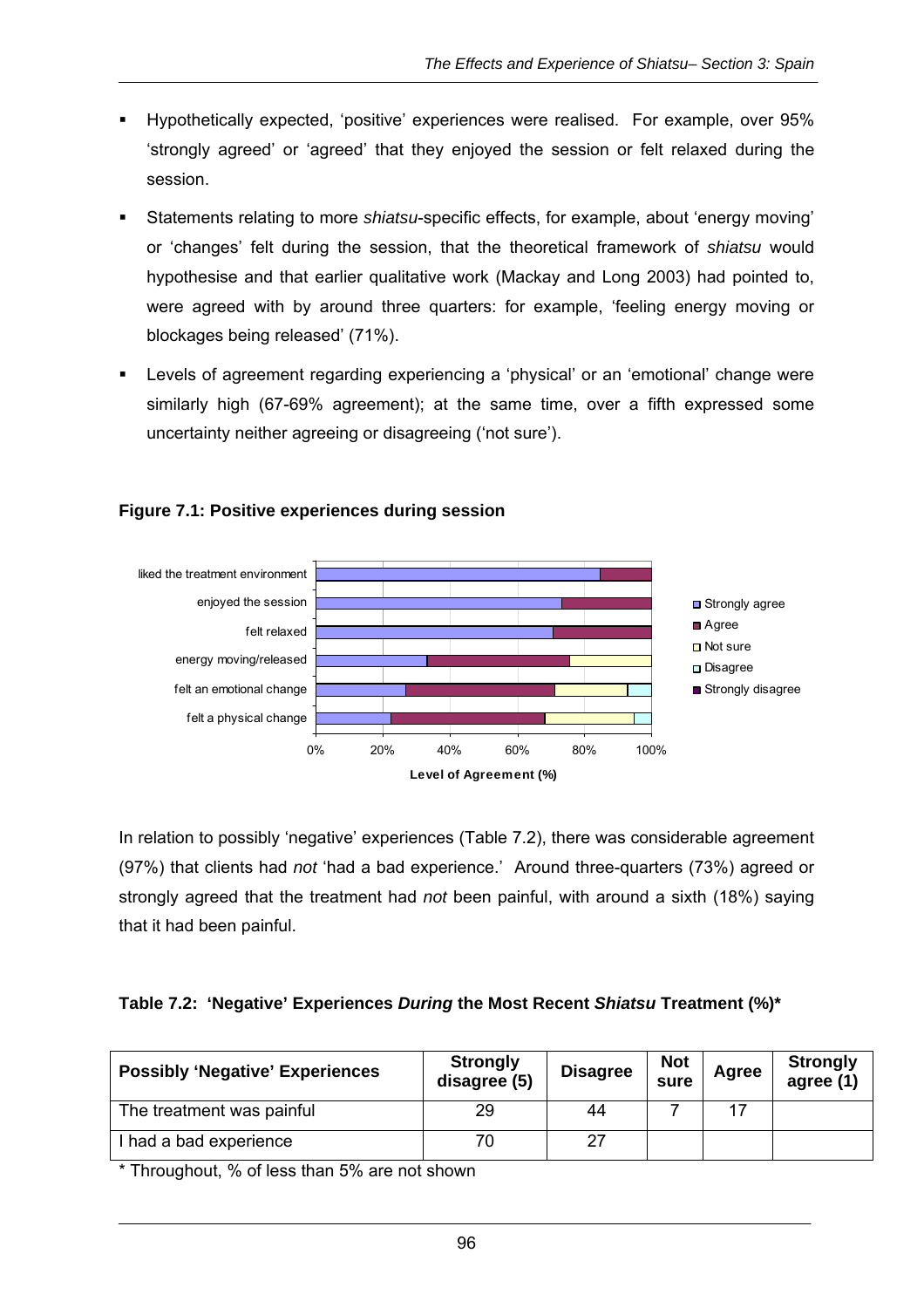### **Client-Practitioner Relationship**

Tables 7.3 and 7.4 present findings relating to the client-practitioner relationship.

 Around 70% of the clients 'strongly agreed' that the practitioner listened to, and accepted, them (Table 7.3). Just under a third (30%) of the clients 'strongly agreed' with the statement that the client and practitioner worked together, with 19% being unsure.

### **Table 7.3: Client-Practitioner Relationship (%)\***

| <b>Client-Practitioner Relationship</b> | <b>Strongly</b><br>agree(1) | Agree | <b>Not</b><br>sure | <b>Disagree</b> | <b>Strongly</b><br>disagree (5) |
|-----------------------------------------|-----------------------------|-------|--------------------|-----------------|---------------------------------|
| The practitioner accepted me            | 68                          | 30    |                    |                 |                                 |
| The practitioner listened to me         | 70                          | 26    |                    |                 |                                 |
| The practitioner and I worked together  | 30                          | 45    | 19                 |                 |                                 |

 High proportions (82-87%) indicated the clients' positive perceptions of their practitioner, in terms of their skill and trustworthiness (Table 7.4). A lower, but still high, proportion (69%) rated the warmth of the practitioner positively.

#### **Table 7.4: Perceptions of the** *Shiatsu* **Practitioner (measured on a 7-points scale: (%)\***

| <b>Perceptions of Shiatsu Practitioner</b>                | <b>Very</b><br>much so<br>(1) | (2) | (3) | Not so to<br>very much<br>not so (4-7) |
|-----------------------------------------------------------|-------------------------------|-----|-----|----------------------------------------|
| I felt the <i>shiatsu</i> practitioner was<br>trustworthy | 87                            | 8   |     |                                        |
| I felt the <i>shiatsu</i> practitioner was skilful        | 82                            | 14  |     |                                        |
| I felt the <i>shiatsu</i> practitioner was warm           | 69                            | 23  | 5   |                                        |

\* Throughout, % of less than 5% are not shown

### **Experiences after the Most Recent** *Shiatsu* **Treatment**

Participants were asked to rate their level of agreement with each of a set of statements which asked them about 'how they felt *after* their most recent *shiatsu* treatment' (1 = 'strongly agree'; 5 = 'strongly disagree'). Tables 7.5 and 7.6, and Figures 7.2 and 7.3 provide an overview of the findings.

In relation to their agreement over 'positive' feelings (Table 7.5, and Figures 7.2), a number of summary comments can be made: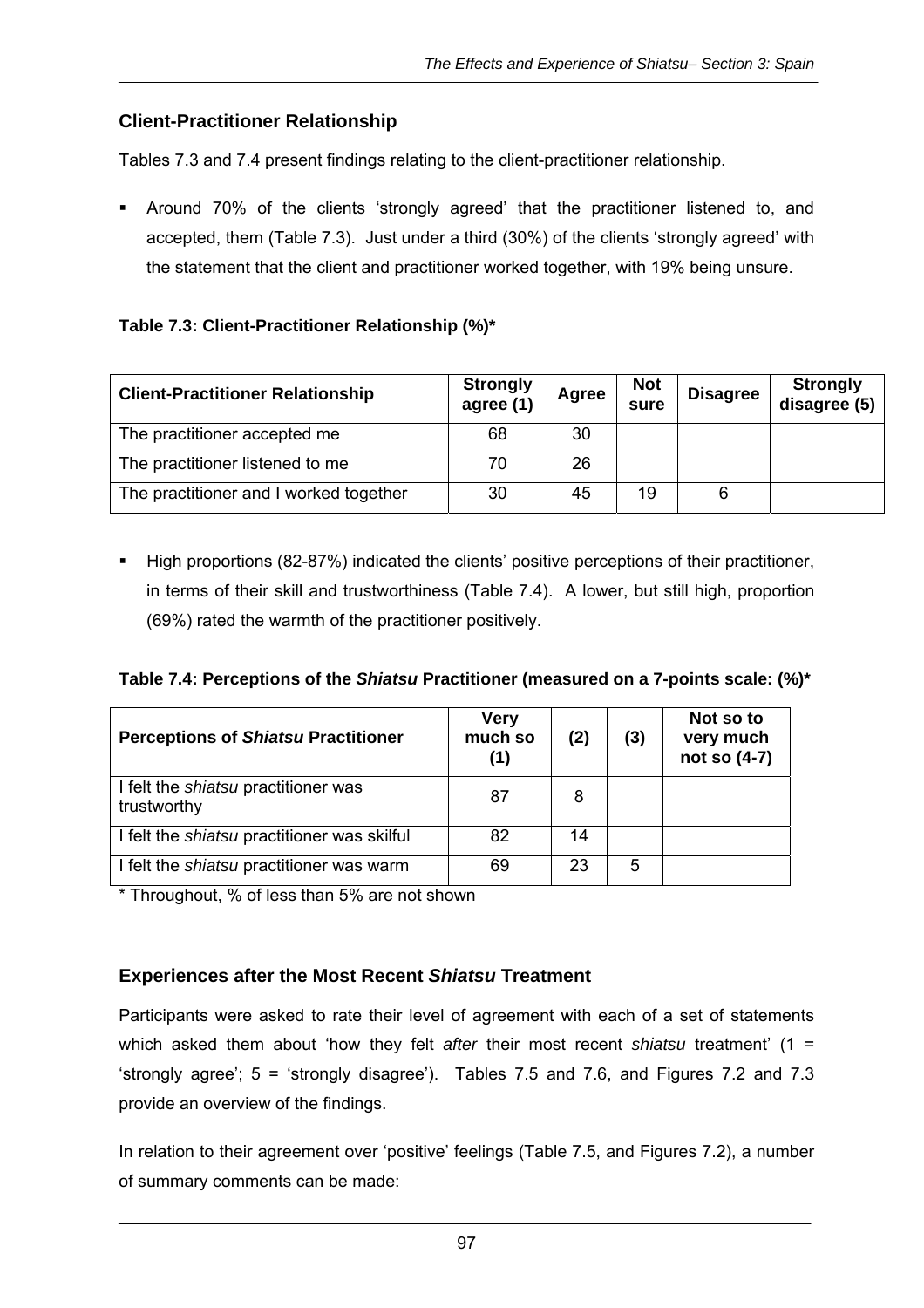- Feeling 'calmer or more relaxed' after the session was a common experience, with 95% either agreeing or agreeing strongly.
- Considerable levels of agreement were also expressed about feeling 'different', 'more mobile and opened', 'more energised', 'more balanced', 'more able to cope with things', 'being able to sleep better' and 'thinking about things differently' after the session, with over a half agreeing or agreeing strongly.
- At the same time, substantial proportions expressed uncertainty about many of the statements. This ranged from about a third (32%) for 'being able to sleep better; and 'thinking about things differently' to under a sixth (14%) for 'feeling different'.

**Positive Feelings and Strongly agree (1)** Agree | Not **agree** (1) **sure Disagree Strongly disagree (5)** I felt calmer or more relaxed  $\vert$  52  $\vert$  43 I felt different after the session 1 32 47 14 8 I felt physically more mobile and opened **29** and 29 51 16 I felt more energised 28 42 24 5 I felt more able to cope with things 27 42 20 11 I was able to sleep better 25 30 32 12 I felt more balanced 21 60 17 I thought about things differently 17 17 39 32 11

#### **Table 7.5: 'Positive' Feelings** *after* **the Most Recent** *Shiatsu* **Treatment (%)\***

\* Throughout, % of less than 5% are not shown



### **Figure 7.2: Feelings after session**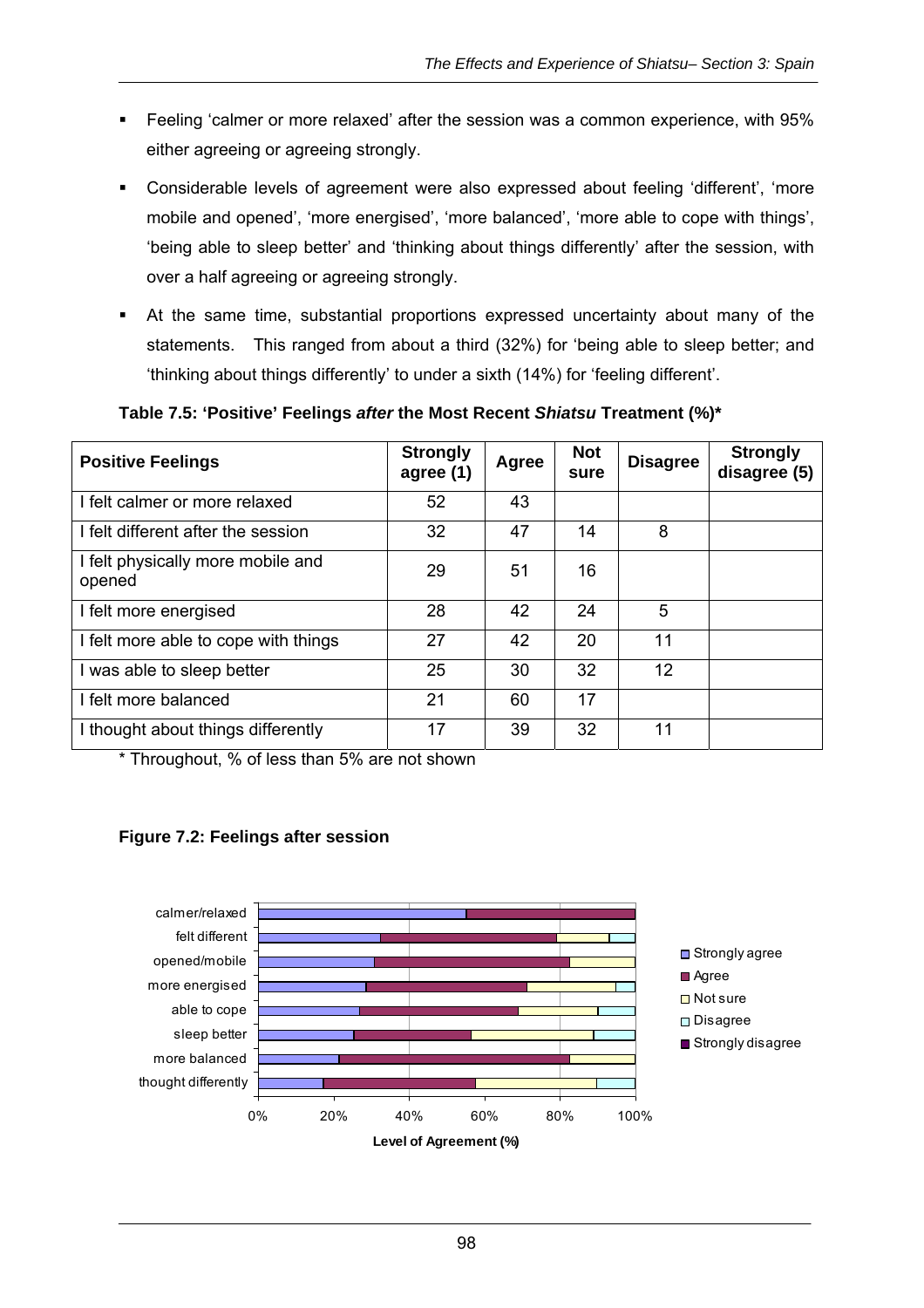In relation to possibly 'negative' feelings (Table 7.6 and Figure 7.3), there was considerable agreement that clients had *not* experienced negative feelings, with around seven-tenths or more affirming this.

- Over three-quarters of clients expressed high levels of disagreement over feeling 'more tired or drained' or 'feeling spaced out, light-headed or difficult to concentrate (74-82%).
- The overwhelming majority of clients in both groups expressed high levels of disagreement with statements about having 'an unpleasant physical reaction' or 'unpleasant emotional reaction' after the session (89-94% disagreeing or disagreeing strongly).

**Table 7.6: Possibly 'Negative' Feelings** *after* **the Most Recent** *Shiatsu* **Treatment (%)\*** 

| <b>Possibly 'Negative' Feelings</b>                                | <b>Strongly</b><br>agree (1) | <b>Agree</b> | <b>Not</b><br>sure | <b>Disagree</b> | <b>Strongly</b><br>disagree (5) |
|--------------------------------------------------------------------|------------------------------|--------------|--------------------|-----------------|---------------------------------|
| I felt spaced out, light headed or had<br>difficulty concentrating | 6                            |              | 5                  | 52              | 30                              |
| I felt more tired or drained                                       |                              | 8            |                    | 46              | 28                              |
| I had an unpleasant physical reaction                              |                              | 6            |                    | 32              | 57                              |
| I had an unpleasant emotional<br>reaction                          |                              |              | 5                  | 34              | 60                              |

Throughout, % of less than 5% are not shown

# **Figure 7.3: Possibly negative feelings**

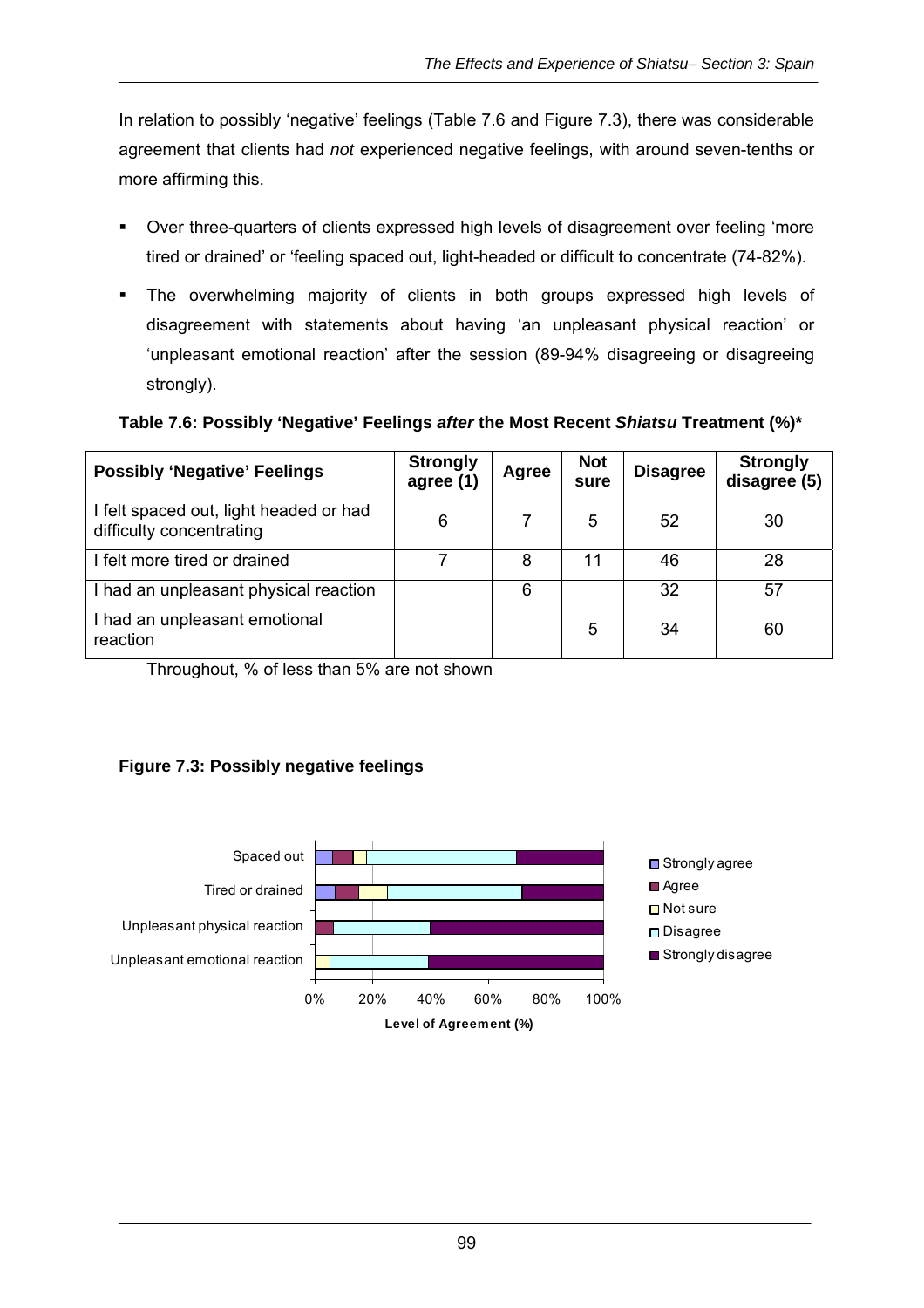## **Summary**

This chapter has presented findings on the clients' initial experiences and feelings about having *shiatsu* following the *shiatsu* treatment session at which they were recruited to the study. Clients expressed high agreement that they 'enjoyed' the sessions, 'felt relaxed' during the session and 'liked the treatment environment'. Nearly all the clients disagreed that they had had 'a bad experience'. Over two thirds expressed agreement that they had experienced a 'physical' or 'emotional' change during the session.

Clients were overwhelmingly positive about their relationship with the practitioner, nearly all agreeing that she/he 'listened' or 'accepted' them and that the practitioner and client worked together. The practitioner was also seen as 'trustworthy,' 'skilful' and, to a lesser extent, 'warm'.

Feeling 'calmer or more relaxed' and 'different' after the session was a common experience of over 90% of the clients. There was a considerable level of agreement that clients had not experienced any 'negative' feelings following the session. Around 90% or more of clients expressed agreement that they had not had an unpleasant 'physical' or 'emotional' reaction.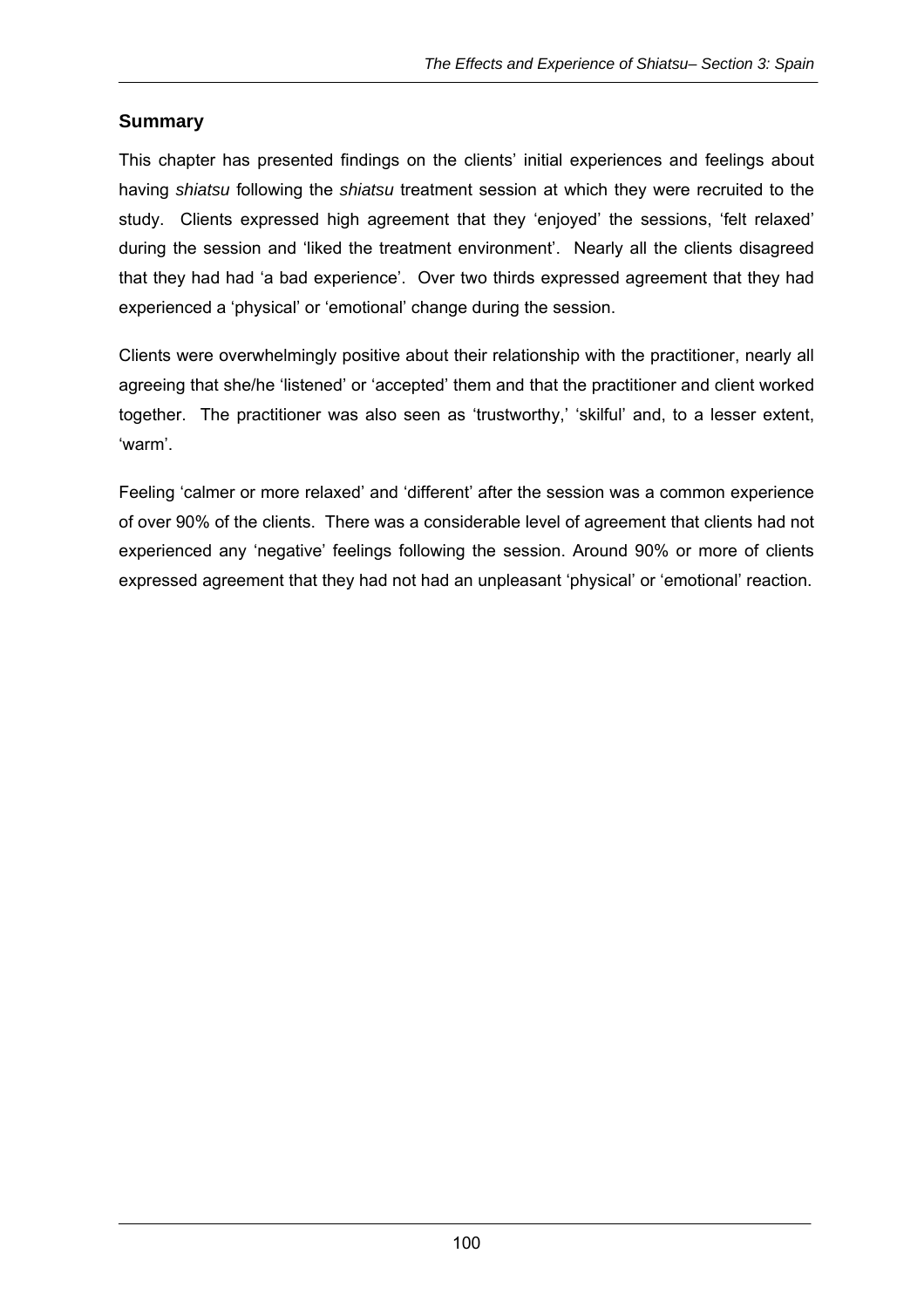# **Chapter Eight: Evidence of Effectiveness: Symptom Change**

## **Introduction**

This chapter presents findings of the six-month follow-up study on the potential effectiveness of *shiatsu* in terms of symptom changes. Four sets of data are examined: improvement in 'the symptoms I came with' immediately (4-6 days after their initial treatment session) and three- and six-months later; changes in the severity of the set of symptoms 'today' at baseline, three- and six-months; for those who had had *shiatsu* before, changes in symptom severity in relation to the 'first time' they had *shiatsu*; and, a summary item exploring levels of agreement (on a five-point scale) with the statement, '*shiatsu* has been effective in treating my symptoms.' Due to sample size limitations, the findings are presented for the sample as one group, irrespective of client types and previous use of *shiatsu*.

## **A: Improvements in Symptom Severity over the Six Months**

At each of three time points (4-6 days after the initial recruiting *shiatsu* session, three and six months later), clients were asked to indicate improvements in the symptoms they had came with, for *shiatsu* treatment, rated on a 5-point agreement scale (5 = 'strongly agree'; 1 = 'strongly disagree').

Over the six-month follow-up period, moderately high levels of agreement of a perceived improvement were evident at three months, and perceived improvements were consolidated over the subsequent three months (Table 8.1).

| <b>Symptom Improvement</b>                                    | 4-6 days | $0 - 3$<br>months | $3 - 6$<br>months |
|---------------------------------------------------------------|----------|-------------------|-------------------|
| Problems with muscles,<br>joints, body structure <sup>1</sup> | 4.22     | 4.16              | 4.07              |
| <b>Problems with body</b><br>$s$ ystems $2$                   | 3.60     | 3.81              | 3.83              |
| Low energy or fatigue                                         | 3.69     | 3.86              | 4.06              |
| <b>Tension or stress</b>                                      | 4.08     | 4.21              | 4.17              |
| <b>Emotional Issues</b>                                       | 3.85     | 4.06              | 3.96              |
| Other                                                         | 3.32     | 3.64              | 3.73              |

#### **Table 8.1: Mean Improvement in Symptoms over Time**

 $1$ <sup>1</sup> The heading in the questionnaire indicated back pain and posture as examples.

 $2$  This heading in the questionnaire indicated digestion, breathing, blood pressure and period pain as examples.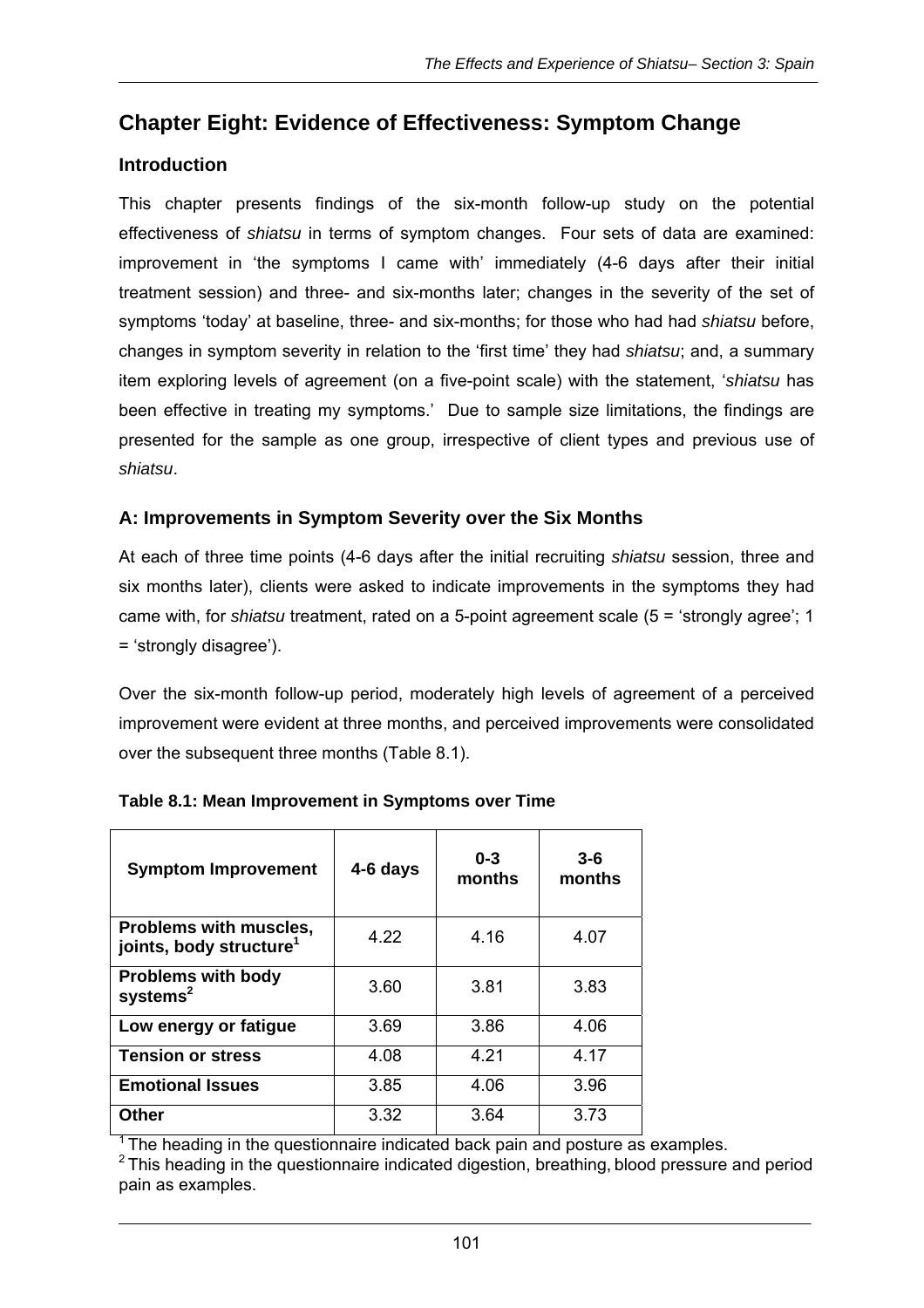



### **B: Changes in Symptom Severity**

Another perspective on the relative change in symptom severity can be obtained from comparing symptom severity 'today' at the three time points of baseline, three and six months. Clients were asked to rate symptom severity 'today' on a five-point scale (4 = very severe; 0 = not at all). This provides an indication of the 'potential effect' of *shiatsu* on the symptom group (among other possible factors that could have led to reduced symptom severity, such as self-recovery / healing, other CAM or conventional medical treatments, change in lifestyle or social environment).

Table 8.2 presents the 'adjusted potential effect' results. For four symptom groups, a small (third to a half-point), statistically significant, mean decrease in symptom severity is evident from baseline to three-month follow-up, with the largest benefit occurring for problems of tension/stress and emotional issues. For example, while at baseline problems over tension or stress were on average rated as 1.5 ('mild' to 'moderately severe'), by three or sixmonths later, they were on average rated around 1 ('mild'). From baseline to six months follow-up, a small (quarter to two-fifths-point), statistically significant benefit is evident only for two of these symptom groups (problems with muscles, joints or body structure, and tension/stress). From three to six months follow-up, there was no statistically significant change in symptom improvement.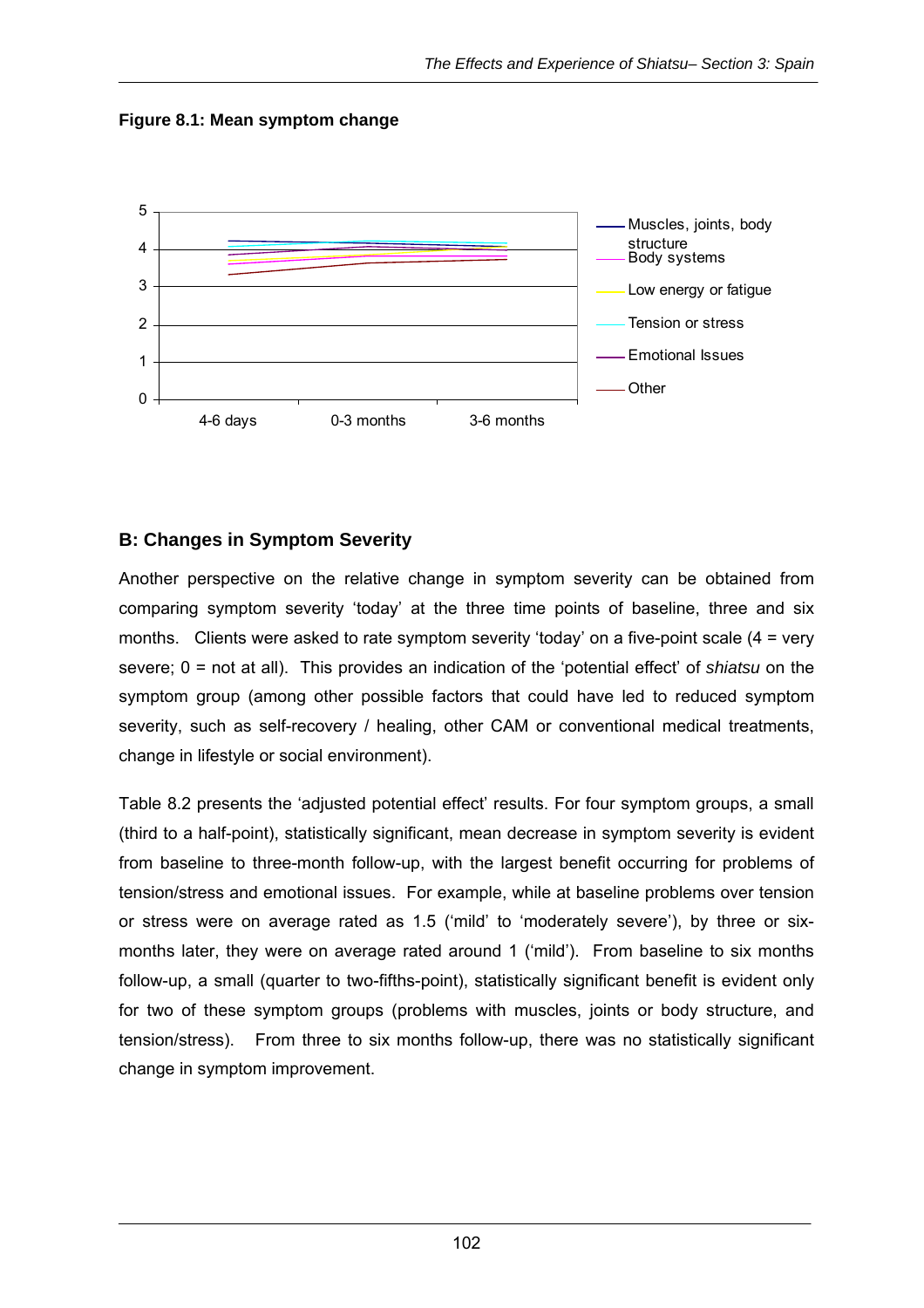| <b>Symptom Change</b>                                  | Mean $(SE(M))^1$ | Test Value <sup>2</sup> | <b>Significance</b><br>Level |
|--------------------------------------------------------|------------------|-------------------------|------------------------------|
| ('Baseline' vs. '3 Months)                             |                  |                         |                              |
| Problems with muscles,<br>joints, body structure       | 0.33(0.09)       | 3.49                    | $p = 001$                    |
| <b>Problems with body</b><br>systems (digestion, pain) | 0.23(0.14)       | 1.65                    | NS <sup>3</sup>              |
| Low energy or fatigue                                  | 0.38(0.15)       | 2.49                    | p<.017                       |
| <b>Tension or stress</b>                               | 0.49(0.12)       | 3.95                    | p<.001                       |
| <b>Emotional Issues</b>                                | 0.41(0.15)       | 2.73                    | $p = 010$                    |
| <b>Other</b>                                           | 0.32(0.15)       | 2.05                    | NS <sup>3</sup>              |

### **Table 8.2: Adjusted Potential Effect over Time: Baseline to Three and Six Months**

| <b>Symptom Change</b>                                  | Mean $(SE(M))^1$ | Test Value <sup>2</sup> | <b>Significance</b> |
|--------------------------------------------------------|------------------|-------------------------|---------------------|
| ('Baseline' vs. '6 Months)                             |                  |                         | Level               |
| Problems with muscles,<br>joints, body structure       | 0.25(0.12)       | 2.17                    | $p = 0.035$         |
| <b>Problems with body</b><br>systems (digestion, pain) | 0.18(0.17)       | 1.10                    | NS <sup>3</sup>     |
| Low energy or fatigue                                  | 0.06(0.18)       | 0.31                    | NS <sup>3</sup>     |
| <b>Tension or stress</b>                               | 0.40(0.15)       | 2.80                    | $p = 008$           |
| <b>Emotional Issues</b>                                | 0.31(0.16)       | 1.87                    | NS <sup>3</sup>     |
| <b>Other</b>                                           | 0.27(0.18)       | 1.55                    | NS <sup>3</sup>     |

 $1$  SE (M) – standard error of the mean

 $2$  paired t-test

 $3^{3}$  NS = not significant (p>0.05)

# **C: Changes in Symptom Severity – Previous Users**

Yet further evidence comes from the group of clients who had had *shiatsu* before. These were also asked at baseline to provide a retrospective rating of their symptom severity 'when you first started *shiatsu*.' Comparing these ratings to symptom severity at recruitment to the study, for all the symptoms sets, a 'half-point' to 'one-point', statistically significant, mean decrease in symptom severity was evident (Table 8.3).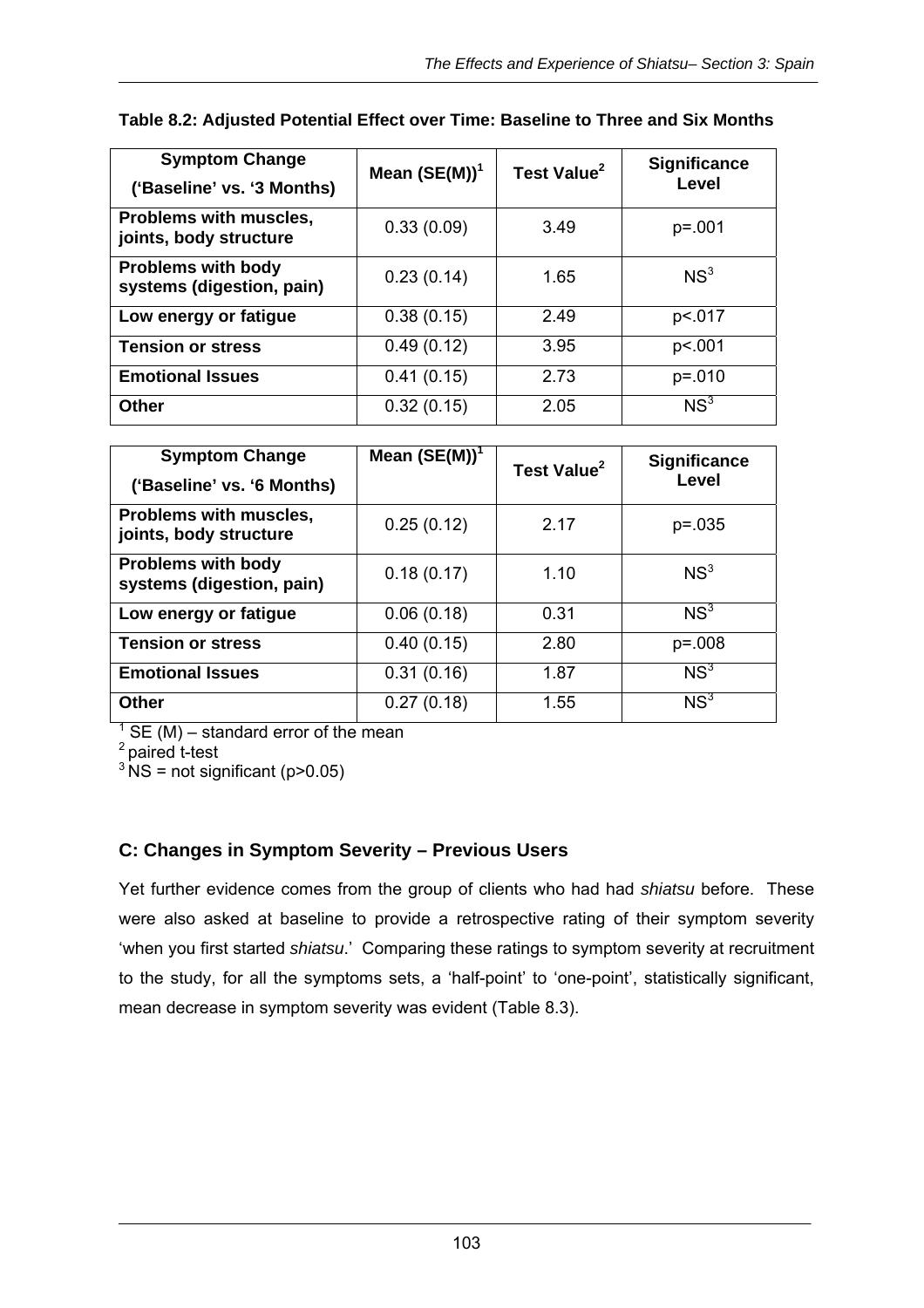| <b>Symptom Change</b><br>('Baseline' vs. 'First Time') | Mean $(SE(M))^1$ | Test Value <sup>2</sup> | <b>Significance</b><br>Level |
|--------------------------------------------------------|------------------|-------------------------|------------------------------|
| Problems with muscles,<br>joints, body structure       | 1.00(0.13)       | 7.82                    | p<.001                       |
| <b>Problems with body</b><br>systems (digestion, pain) | 0.67(0.15)       | 4.56                    | p<.001                       |
| Low energy or fatigue                                  | 0.89(0.14)       | 6.38                    | p<.001                       |
| <b>Tension or stress</b>                               | 1.04(0.15)       | 6.81                    | p<.001                       |
| <b>Emotional Issues</b>                                | 0.96(0.16)       | 5.85                    | p<.001                       |
| <b>Other</b>                                           | 0.53(0.14)       | 3.91                    | p<.001                       |

#### **Table 8.3: Adjusted Potential Effect: First Time vs. Baseline**

 $1$  SE (M) – standard error of the mean

2 paired t-test

## **D: Overall Effectiveness in Treating My Symptoms**

The final set of evidence relates to clients' expressed agreement, or otherwise, with the statement that '*shiatsu* has been effective in treating my symptoms' (Table 8.4). At three months, most (84-86%) agreed or agreed strongly that *shiatsu* had been 'effective in treating my symptoms', with this figure maintained and increased at six months.

|  |  |  | Table 8.4: Specific Symptom Change Effects of Shiatsu over the Six Months (%) |  |
|--|--|--|-------------------------------------------------------------------------------|--|
|  |  |  |                                                                               |  |

|                                                       | 0-3 months                          |                           |                                                 | 3-6 months                          |                           |                                                  |
|-------------------------------------------------------|-------------------------------------|---------------------------|-------------------------------------------------|-------------------------------------|---------------------------|--------------------------------------------------|
| <b>Specific Symptom Changes</b>                       | Agree /<br>Agree<br><b>Strongly</b> | <b>Not</b><br><b>Sure</b> | Disagree/<br><b>Disagree</b><br><b>Strongly</b> | Agree /<br>Agree<br><b>Strongly</b> | <b>Not</b><br><b>Sure</b> | Disagree /<br><b>Disagree</b><br><b>Strongly</b> |
| Shiatsu has been effective in treating<br>my symptoms | 84                                  | 16                        | ۰                                               | 86                                  | 9                         | 6                                                |

### **Summary**

At three and six months, clients expressed high levels of agreement over improvement in the symptoms they 'came with', with 84-86% indicating agreement or strong agreement about *shiatsu's* effectiveness in treating their symptoms. A third to half-point, statistically significant mean decrease in symptom severity 'today' was evident at three months for four of the symptom groups; at six months, there was a quarter to a two-fifths-point, statistically significant mean decrease in symptom severity 'today' for two symptom groups (problems with muscles, joints and body structure, and tension or stress.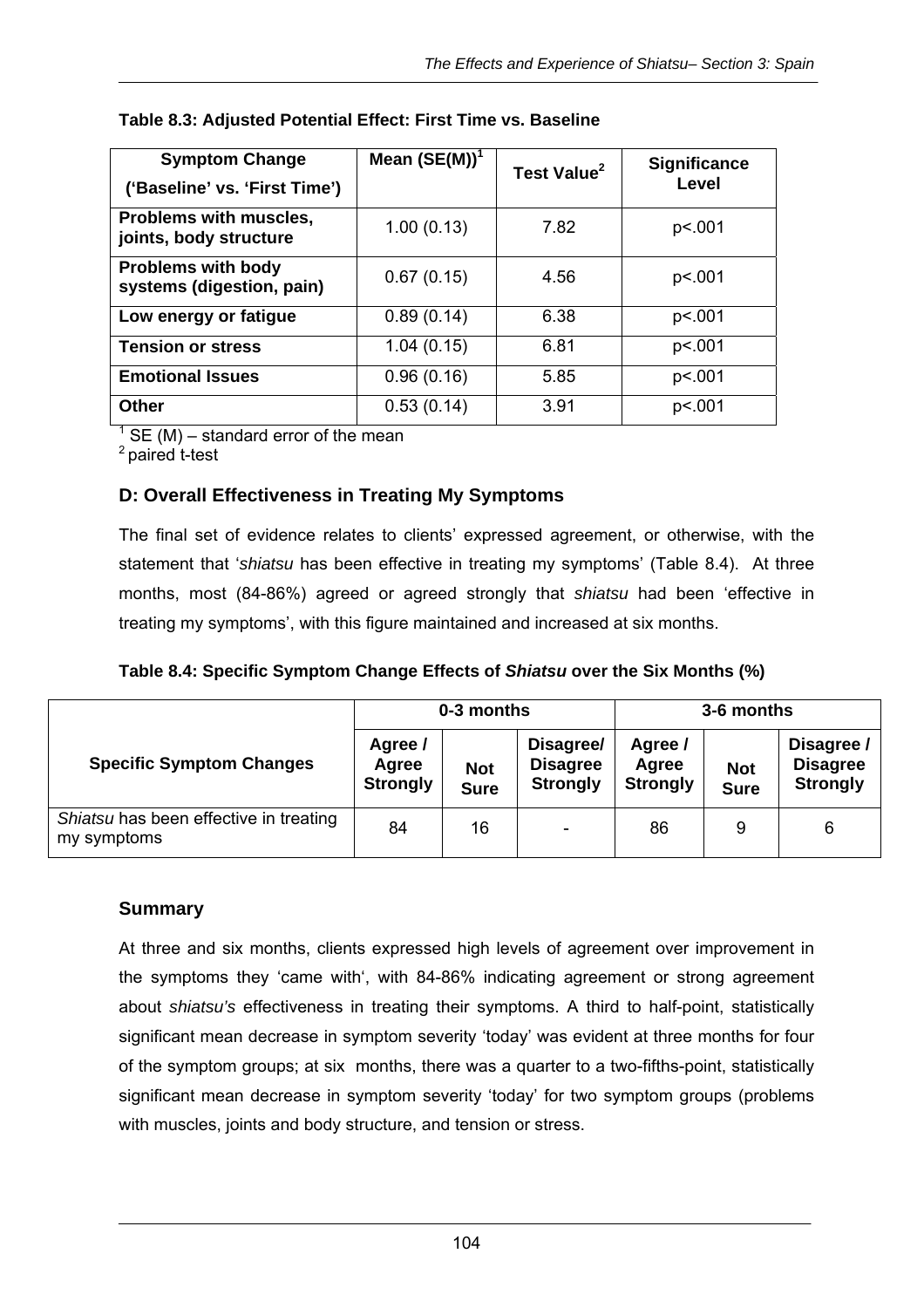# **Chapter Nine: Evidence of Effectiveness:** *Shiatsu***-Specific Effects**

# **Introduction**

This chapter presents further evidence on effectiveness drawing on client responses to a set of *shiatsu*-specific questions based on statements that other users of *shiatsu* have made about its potential benefits, and their overall rating of their health status. Statements covered comments such as '*shiatsu* has helped me to feel better in general' and 'I am more confident about my health' to 'my understanding and experience of my body has changed' and 'I feel I have developed as a person.' Participants were asked to rate their level of agreement with each statement, on a 5-point rating scale, from 'strongly agree' to 'strongly disagree', at three- and six-months follow-up. To aid interpretation, the data have been collapsed into three categories: 'agree and strongly agree', 'not sure' (that is, inbetween/neither agree nor disagree) and 'disagree and strongly disagree', and differentiated into one of five groups: overall effects; specific symptom changes; general awareness effects; general attitudinal / personal effects; and relational effects.

Particular interest lies in changes from baseline to three months and the maintenance of this effect to six months later. Due to sample size limitations, the findings are presented for the sample as a whole.

# **A: Overall Effects**

Two sets of data are presented: perceived changes in health status, and levels of agreement with four statements relating to overall effects of the *shiatsu* treatments.

# *Health Status Changes*

When asked at baseline to rate their current health status, using the standard 'health transition' item from the SF-36 questionnaire, 19% indicated that it was 'excellent' or 'very good', 59% 'good', and 2% (n=2) as poor (Table 9.1). Comparing those with 'at least good' health status (that is, 'excellent', 'very good' or 'good') to those with 'fair' or 'poor' health, there were statistically significant differences by currently visiting the GP or hospital for their current ill-health problems (p=.003) or taking medication for any of these problems (p<.001). There were no differences by age, gender or work status.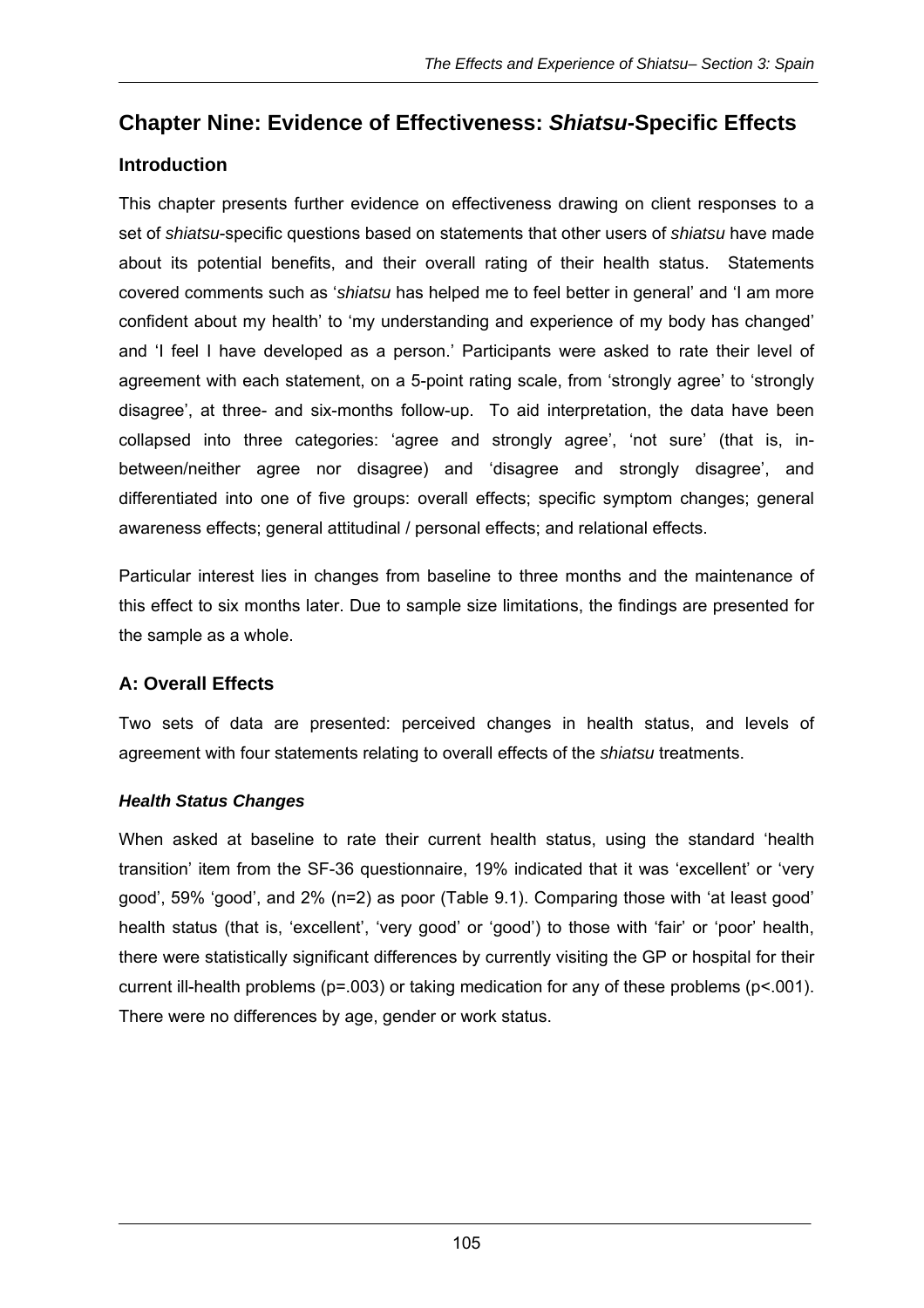| <b>Perceived Health Status</b>              | <b>Excellent</b> | <b>Very Good</b> | Good | Fair | Poor<br>(5) |
|---------------------------------------------|------------------|------------------|------|------|-------------|
| In general, would you say<br>your health is |                  | 16               | 59   | 19   |             |

#### **Table 9.1: Baseline Health Status (%)**

\* % may add to more than 100% due to rounding

To measure health status change over time, and to ensure reference was made to the same baseline, the health transition item was rephrased with the addition of the phrase, 'compared to 3 (or 6) months ago,' and the relevant category labels changed. At three- and six-months follow-up, 72-77% indicated that their health status was 'much better than at that time' or 'somewhat better' (Table 9.2). At three months, 28% rated it as 'about the same'. At six months, there were indications of a move towards 'better health status', with fewer (16% vs. 28% at three-month follow-up) rating their health status as 'about the same'. However, six clients (7%) indicated a worsening situation.

**Table 9.2: Health Status at Three and Six Months, compared to Baseline (%)** 

| <b>Perceived Health Status</b>                                                       | <b>Much</b><br>better | <b>Somewhat</b><br>better | <b>About</b><br>same | <b>Somewhat</b><br>worse | <b>Much</b><br>worse |
|--------------------------------------------------------------------------------------|-----------------------|---------------------------|----------------------|--------------------------|----------------------|
| Compared to 3 months ago, how<br>would you rate your health status?<br>(at 3 months) | 21                    | 51                        | 29                   |                          |                      |
| Compared to 6 months ago, how<br>would you rate your health status?<br>(at 6 months) | 33                    | 44                        | 16                   | $6(n=6)$                 | (n=1)                |

% may add to more than 100% due to rounding

#### *Perceptions of Overall Effects from Shiatsu*

Table 9.3 presents the findings for the four statements relating to overall effects, which embraced the areas of 'helping feel better in general', 'helping to maintain health', 'more confidence about my health' and 'overall health improvement.' Two general comments emerge from the findings.

 High levels of agreement were evident for the four statements from baseline to three months, and the perceived benefit was maintained for the next three months. For example, at three months follow-up, over 90% agreed that *shiatsu* had helped them to 'feel better in general' or 'helped to maintain my health', with similar proportions agreeing at six months.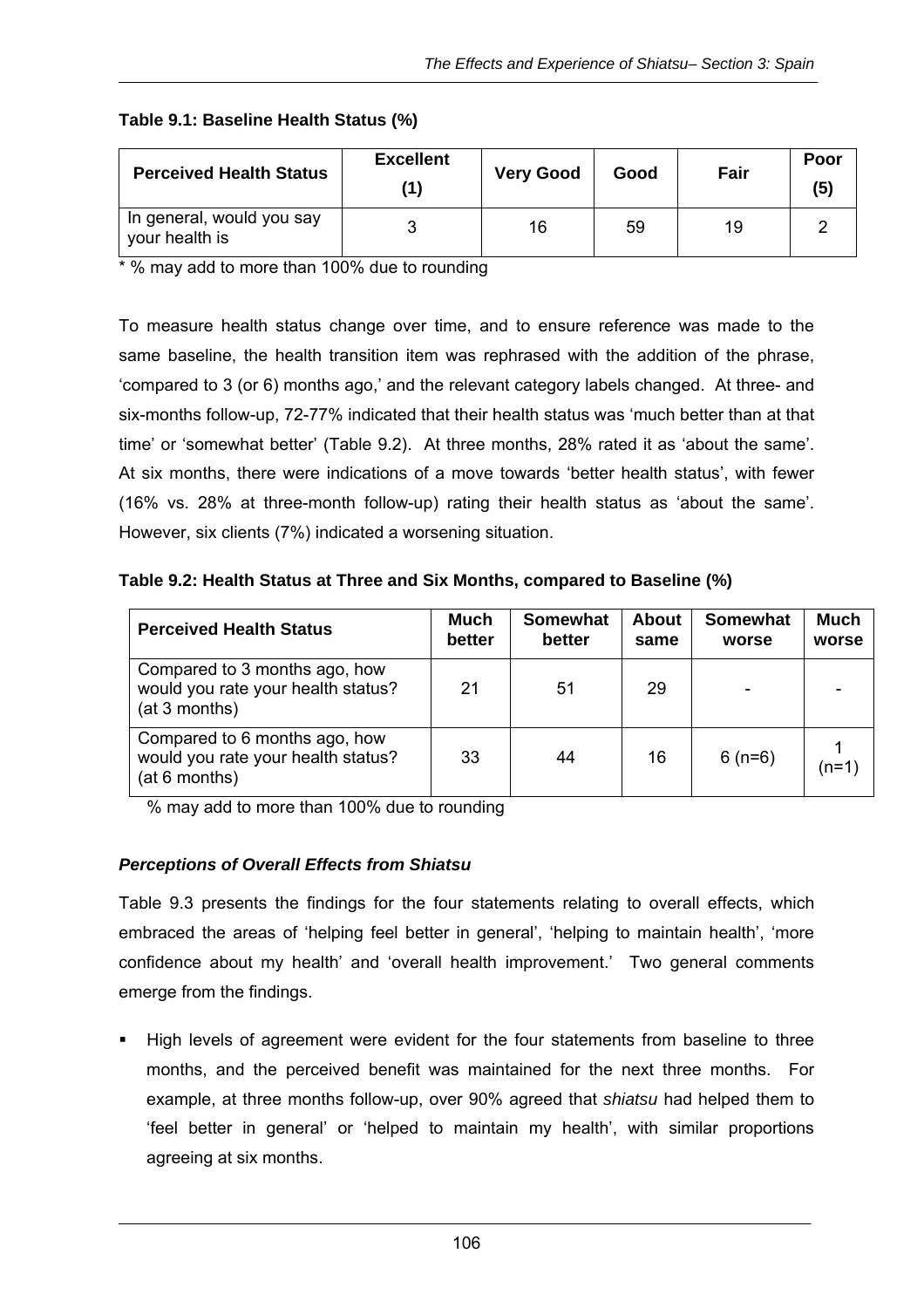There was a greater degree of uncertainty (expressing 'neither agreement nor disagreement') with the statements concerning 'overall health improvement' and 'confidence about my health', with 9-17% indicating they were 'not sure'.

|                                                    | 0-3 months                          |                    |                                                 | 3-6 months                          |                    |                                                 |  |  |
|----------------------------------------------------|-------------------------------------|--------------------|-------------------------------------------------|-------------------------------------|--------------------|-------------------------------------------------|--|--|
| <b>Overall Effects</b>                             | Agree /<br>Agree<br><b>Strongly</b> | <b>Not</b><br>sure | Disagree/<br><b>Disagree</b><br><b>Strongly</b> | Agree /<br>Agree<br><b>Strongly</b> | <b>Not</b><br>sure | Disagree/<br><b>Disagree</b><br><b>Strongly</b> |  |  |
| Shiatsu has helped me to feel better<br>in general | 95                                  | 5                  |                                                 | 96                                  | 3                  |                                                 |  |  |
| Shiatsu has helped to maintain my<br>health        | 92                                  | 7                  |                                                 | 92                                  | 7                  |                                                 |  |  |
| My overall health has improved                     | 81                                  | 17                 | 2                                               | 86                                  | 11                 | 3                                               |  |  |
| I feel more confident about my health              | 79                                  | 15                 | 6                                               | 80                                  | 19                 | 2                                               |  |  |

#### **Table 9.3: Overall Effects of** *Shiatsu* **over the Six Months (%)**

\* % may add to more than 100% due to rounding

### **B: Specific Symptom Changes**

Table 9.4 presents the findings for the two statements relating to symptom change, covering the areas of 'helping to recover from injuries or other problems' and 'helping to improve my posture or the way I use my body.' Over half of the clients expressed agreement that *shiatsu* had helped them to recover from injuries or with posture; at the same time, over a quarter expressed uncertainty, neither agreeing or disagreeing ('not sure'), with one or two clients expressing disagreement.

| Table 9.4: Specific Symptom Change Effects of Shiatsu over the Six Months (%) |
|-------------------------------------------------------------------------------|
|-------------------------------------------------------------------------------|

|                                                                         | 0-3 months                          |                    |                                                 | 3-6 months                          |                    |                                                 |  |
|-------------------------------------------------------------------------|-------------------------------------|--------------------|-------------------------------------------------|-------------------------------------|--------------------|-------------------------------------------------|--|
| <b>Specific Symptom Changes</b>                                         | Agree /<br>Agree<br><b>Strongly</b> | <b>Not</b><br>sure | Disagree/<br><b>Disagree</b><br><b>Strongly</b> | Agree /<br>Agree<br><b>Strongly</b> | <b>Not</b><br>sure | Disagree/<br><b>Disagree</b><br><b>Strongly</b> |  |
| Shiatsu has helped me to recover from<br>injuries or other problems     | 69                                  | 27                 | 4                                               | 69                                  | 24                 | 7                                               |  |
| Shiatsu has helped me to improve my<br>posture or the way I use my body | 55                                  | 38                 |                                                 | 69                                  | 28                 | 3                                               |  |

\* % may add to more than 100% due to rounding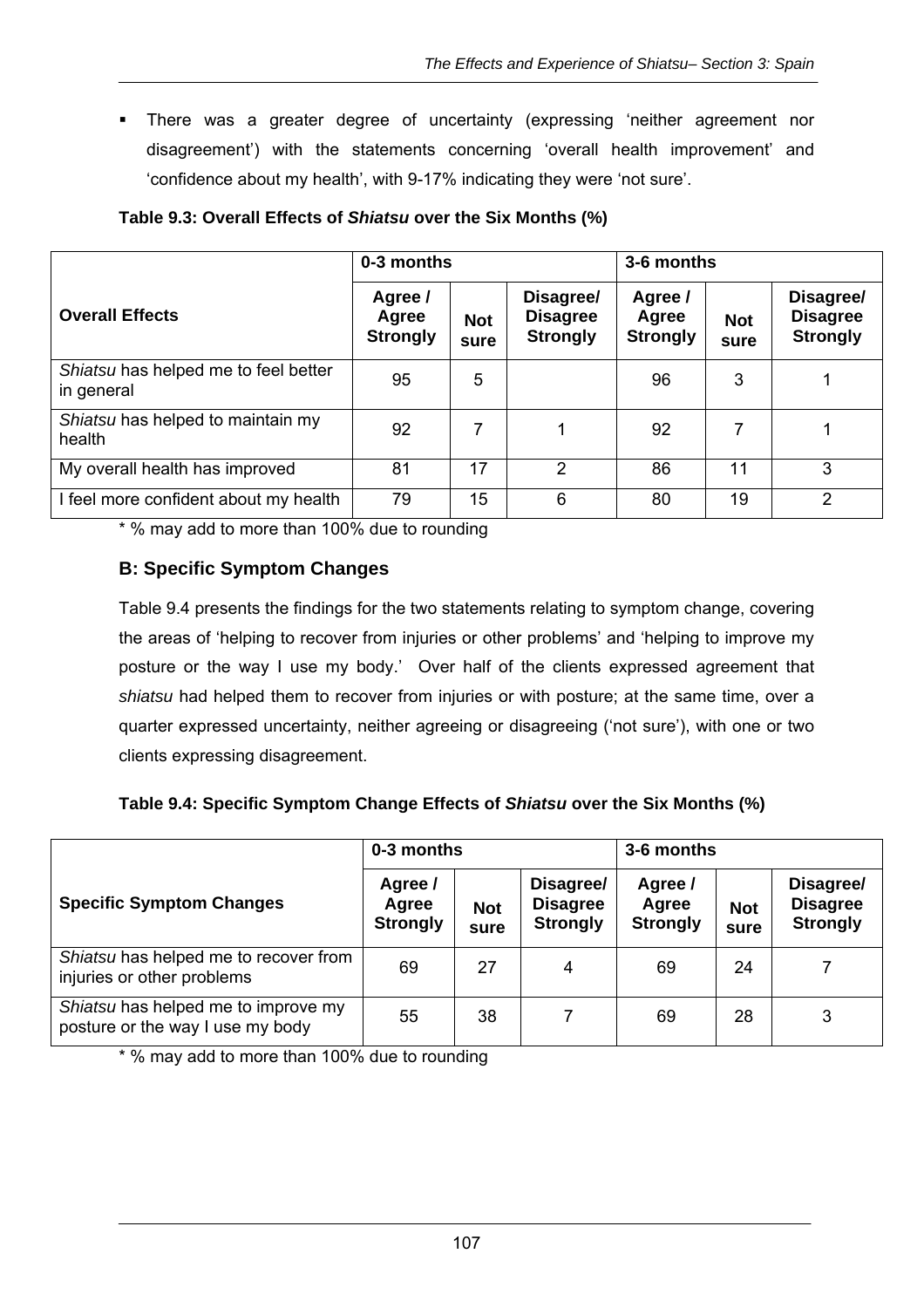## **C: General Awareness Effects**

Table 9.5 presents the findings for the five statements relating to general awareness effects, covering areas such as 'ability to help myself', 'awareness of self' and 'more in touch with my emotions.' Three comments emerge from the findings:

- At least four-fifths (81-85%) expressed agreement with the statements, 'I feel more able to help myself' or 'more aware of myself'; these proportions were maintained at six months follow-up.
- Three-fifths or more of the clients expressed agreement for the remaining three statements, at three and six months (64-74%).
- At the same time, at three-months follow-up, at least a tenth to a quarter (10-25%) expressed uncertainty (neither agreeing nor disagreeing) about experiencing general awareness changes. Such a picture continued at six months follow-up (9-29%).

|                                                            | 0-3 months                          |                    |                                                 | 3-6 months                          |                    |                                                 |  |  |
|------------------------------------------------------------|-------------------------------------|--------------------|-------------------------------------------------|-------------------------------------|--------------------|-------------------------------------------------|--|--|
| <b>General Awareness Effects</b>                           | Agree /<br>Agree<br><b>Strongly</b> | <b>Not</b><br>sure | Disagree/<br><b>Disagree</b><br><b>Strongly</b> | Agree /<br>Agree<br><b>Strongly</b> | <b>Not</b><br>sure | Disagree/<br><b>Disagree</b><br><b>Strongly</b> |  |  |
| I feel more able to help myself                            | 84                                  | 10                 | 6                                               | 87                                  | 9                  | 4                                               |  |  |
| I am more aware of myself                                  | 80                                  | 15                 | 5                                               | 80                                  | 17                 | 3                                               |  |  |
| I am more in touch with my emotions                        | 74                                  | 19                 | 7                                               | 70                                  | 22                 | 9                                               |  |  |
| I think about things differently                           | 74                                  | 18                 | 8                                               | 64                                  | 30                 | 6                                               |  |  |
| My understanding and experience of<br>my body have changed | 69                                  | 26                 | 5                                               | 66                                  | 27                 | 7                                               |  |  |

**Table 9.5: General Awareness Effects of** *Shiatsu* **over the Six Months (%)** 

\* % may add to more than 100% due to rounding

# **D: General Attitudinal / Personal Effects**

Table 9.6 presents the findings for the four statements relating to general attitudinal / personal effects, covering such areas as 'being more hopeful about my problems', 'being more positive' and 'feeling about development as a person.' Two general comments emerge from the findings:

 At three and six months follow-up, high levels of agreement were evident for the statement, of being 'more hopeful that my problems can be helped' (81-83%) and 'feeling more positive, contented or at peace' (76-85%).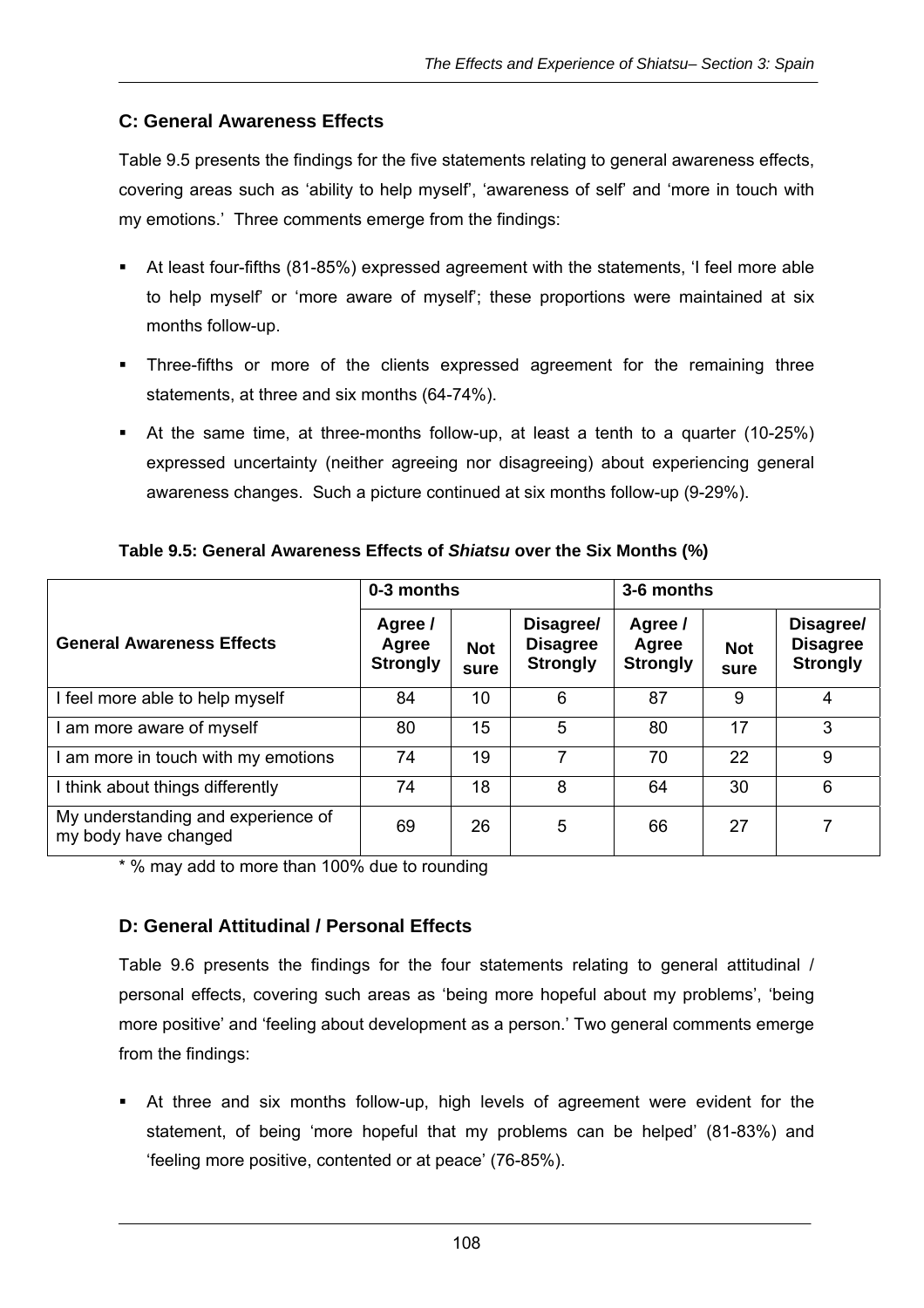There remained a substantial proportion (10-33%) who expressed uncertainty for any of these four statements; in addition, five to eight clients expressed disagreement.

|                                                         | 0-3 months                          |                    |                                                 | 3-6 months                          |                    |                                                  |  |  |
|---------------------------------------------------------|-------------------------------------|--------------------|-------------------------------------------------|-------------------------------------|--------------------|--------------------------------------------------|--|--|
| <b>General Attitudinal / Personal</b><br><b>Effects</b> | Agree /<br>Agree<br><b>Strongly</b> | <b>Not</b><br>sure | Disagree/<br><b>Disagree</b><br><b>Strongly</b> | Agree /<br>Agree<br><b>Strongly</b> | <b>Not</b><br>sure | Disagree /<br><b>Disagree</b><br><b>Strongly</b> |  |  |
| I feel more hopeful that my problems<br>can be helped   | 83                                  | 11                 | 6                                               | 81                                  | 13                 | 6                                                |  |  |
| I feel more positive, contented or at<br>peace          | 76                                  | 17                 | 7                                               | 85                                  | 10                 | 6                                                |  |  |
| I am more able to cope with things                      | 63                                  | 27                 | 10                                              | 77                                  | 16                 | 7                                                |  |  |
| I feel I have developed as a person                     | 61                                  | 33                 | 6                                               | 61                                  | 31                 | 8                                                |  |  |

#### **Table 9.6: General Attitudinal/Personal Effects of** *Shiatsu* **over the Six Months (%)**

\* % may add to more than 100% due to rounding

### **E: Relational Effects**

There was considerable uncertainty (a third to a half or more of the clients) and some disagreement about the effect that shiatsu might have on the way clients relate to others or others to them (Table 9.7). Just under a half (46%) agreed *shiatsu* had 'affected the way I relate to others' and 25-28% with 'the way other people relate to me'.

#### **Table 9.7: Relational Effects of** *Shiatsu* **over the Six Months (%)**

|                                                           | 0-3 months                          |                    |                                                 | 3-6 months                          |                    |                                                 |  |
|-----------------------------------------------------------|-------------------------------------|--------------------|-------------------------------------------------|-------------------------------------|--------------------|-------------------------------------------------|--|
| <b>Relational Effects</b>                                 | Agree /<br>Agree<br><b>Strongly</b> | <b>Not</b><br>sure | Disagree/<br><b>Disagree</b><br><b>Strongly</b> | Agree /<br>Agree<br><b>Strongly</b> | <b>Not</b><br>sure | Disagree/<br><b>Disagree</b><br><b>Strongly</b> |  |
| Shiatsu has affected the way I relate to<br>other people  | 46                                  | 37                 | 18                                              | 46                                  | 44                 | 10                                              |  |
| Shiatsu has affected the way other<br>people relate to me | 28                                  | 50                 | 22                                              | 25                                  | 57                 | 18                                              |  |

\* % may add to more than 100% due to rounding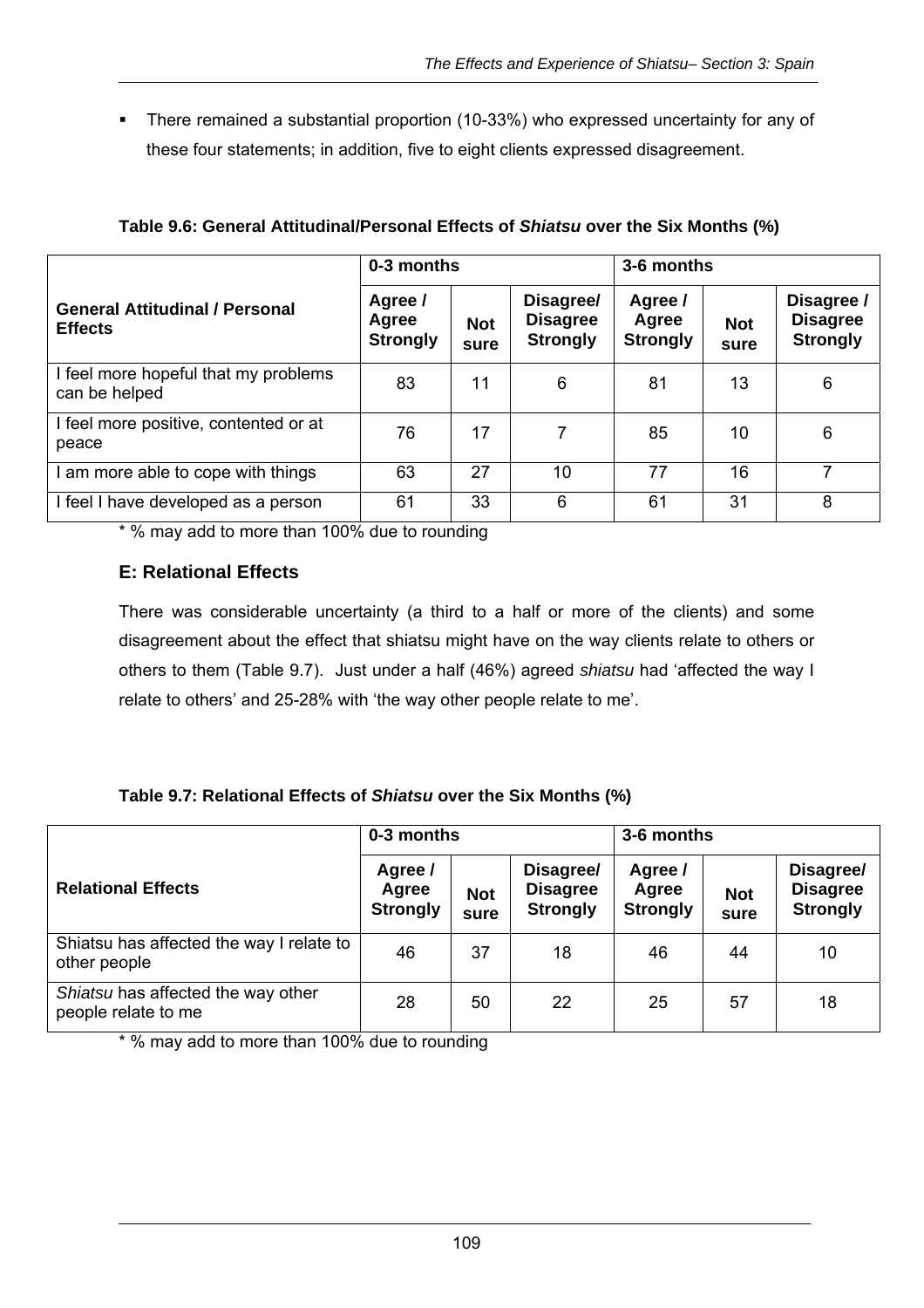## **Summary**

Clients expressed generally high levels of agreement with the set of *shiatsu*-specific questions based on statements that other users of *shiatsu* have made about its potential benefits. The experienced benefits were generally maintained and/or consolidated over time. However, substantial proportions expressed a degree of uncertainty. These patterns were evident across each of the effect groups, except relational effects where there was least agreement with the potential effect. Over 70% of clients indicated that their health status was 'much better' or 'somewhat better than at baseline' at three and six months follow-up.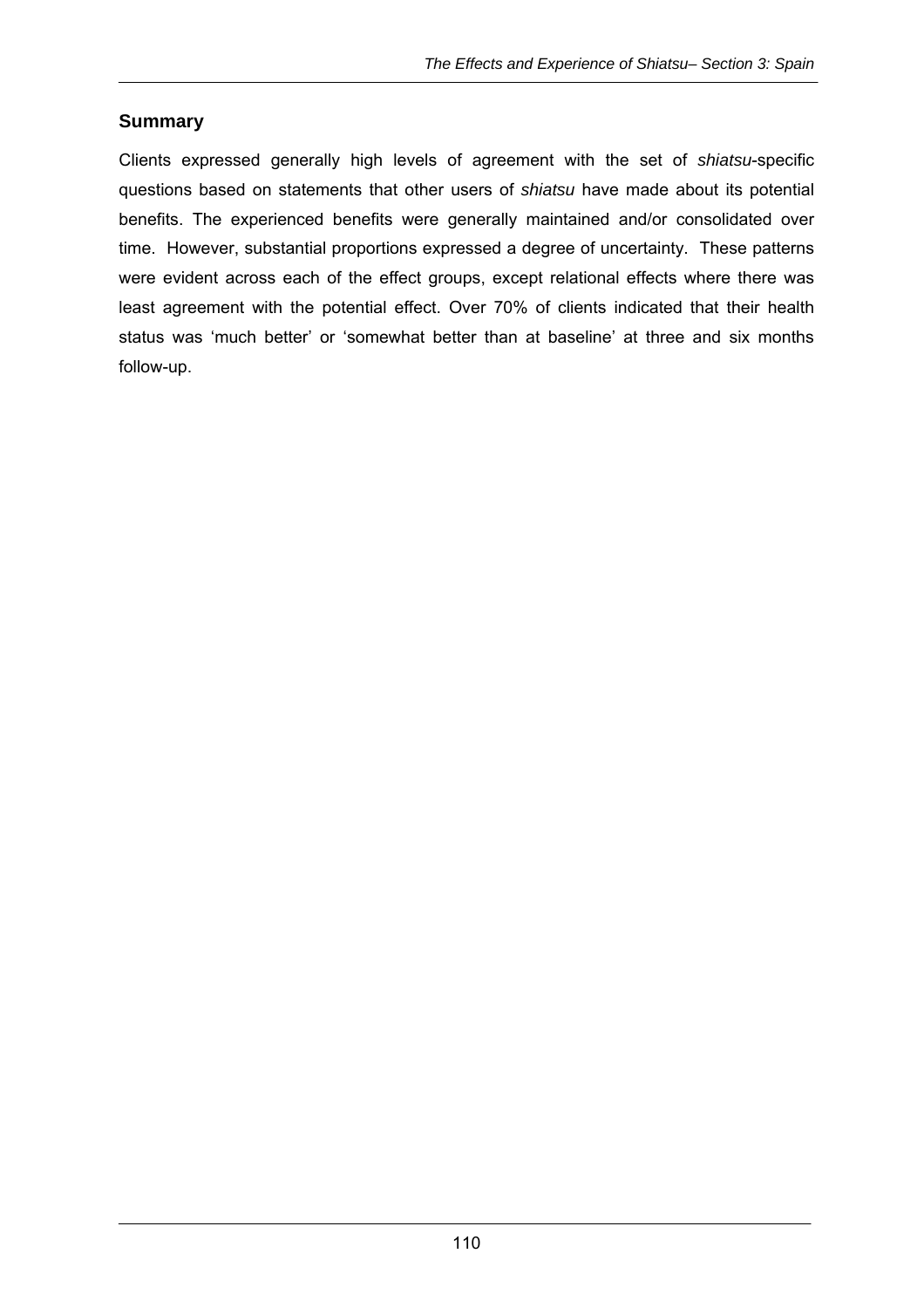# **Chapter Ten: Evidence of Effectiveness: Take-Up of Advice and Changes Made**

## **Introduction**

This chapter examines the uptake of advice or recommendations provided by the *shiatsu*  practitioner. Participants were asked in the three- and six-month follow-up questionnaire whether, or not, they had 'made any changes in your life as a result of having *shiatsu* treatment', and given the options of ticking a number of possible areas (diet, relationships, exercise, rest and relaxation, work, medication, use of conventional medicine, and use of CAM), as well as an open-ended option, to describe 'other changes in your life'. These findings can be related back to advice giving reported on in the questionnaire clients completed '4-6 days' after the treatment at which they were recruited to the study.

## **Areas of Advice Giving at Baseline**

At baseline, just over three-quarters of the clients (76%, n=69) indicated that the *shiatsu* practitioner had given them some advice or recommendations during their treatment session. Areas of advice included<sup>20</sup>: posture or how to use your body  $(51\%)$ ; exercise  $(48\%)$ ; diet (30%); points or meridians to work at home (26%); and 'other' (20%). The most common 'other' areas related to: general 'perspective on life' (n=6) and 'emotional' advice (n=4). The advice or recommendations were overwhelmingly (99%) seen as relevant by clients.

# **Take-Up of Advice**

Looking overall, a very high proportion of the clients (80-91% at three and six months followup) indicated that they had made changes to their lifestyle '*as a result of having shiatsu treatment*' (Table 10.1). Substantial proportions (76-85%) of those who made changes modified the time for 'rest and relaxation'. Around a half indicated that they had made changes in the way they related to others (their 'relationships') and/or their 'exercise taking'. About two-fifths modified their 'diet' and/or made changes to their work patterns. Around a half also drew attention to 'other' areas of change (more detail on the 'other' areas of change is provided below).

  $^{20}$  Respondents were asked to tick as many boxes as were appropriate. Thus the percentages add up  $to$  > 100%.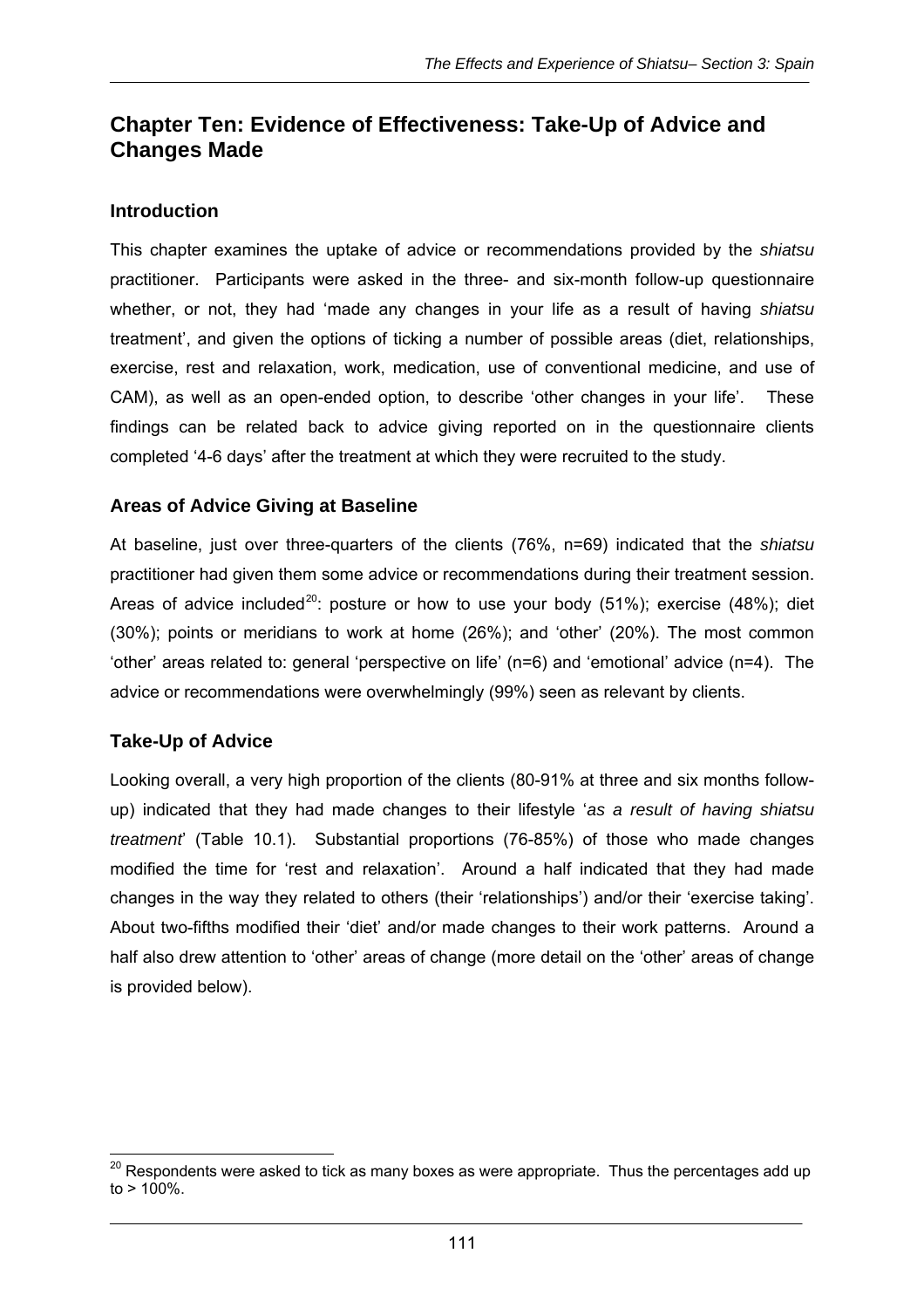|                          | <b>Area of Advice</b>        |               | <b>Changes Made as a Result of Shiatsu</b> |  |  |
|--------------------------|------------------------------|---------------|--------------------------------------------|--|--|
|                          | Giving at<br><b>Baseline</b> | At 3 months** | At 6 months**                              |  |  |
| % making changes         |                              | $91\%$ (n=84) | $80\%$ (n=74)                              |  |  |
| - Rest and<br>relaxation | $\star$                      | 76            | 85                                         |  |  |
| - Relationships          | $\star$                      | 49            | 46                                         |  |  |
| - Exercise               | 48                           | 43            | 55                                         |  |  |
| - Diet                   | 30                           | 42            | 45                                         |  |  |
| - Work                   | $\star$                      | 23            | 36                                         |  |  |
| - Other                  | 21                           | 50            | 49                                         |  |  |

#### **Table 10.1: Changes Made as a Result of Having** *Shiatsu* **(%)**

\* % indicating advice given at baseline (other areas not given as a tickable option) \*\* % making changes in particular area at time point (3 or 6 months)

## **Extent of Changes Made**

Respondents were further asked to indicate the extent to which they had made changes in their life, as a result of having *shiatsu* treatment (Table 10.2). It is noticeable that four-fifths reported taking more rest and relaxation and between two-fifths to a half more exercise. A smaller number (n=9-10) had reduced the amount of 'work' they were doing.

|  |  | Table 10.2: Extent of Change (%) <sup>+</sup> |  |
|--|--|-----------------------------------------------|--|
|  |  |                                               |  |

|                                                       |                 | <b>Changes Made as a Result of Shiatsu</b> |                     |                     |                     |               |                            |  |
|-------------------------------------------------------|-----------------|--------------------------------------------|---------------------|---------------------|---------------------|---------------|----------------------------|--|
|                                                       | <b>Baseline</b> |                                            | At 3 months         |                     | At 6 months         |               |                            |  |
| <b>Areas of Change</b>                                | <b>Use</b>      | Take<br>more                               | <b>No</b><br>change | <b>Take</b><br>less | <b>Take</b><br>more | No.<br>change | <b>Take</b><br><b>less</b> |  |
| Lifestyle                                             |                 |                                            |                     |                     |                     |               |                            |  |
| <b>Rest and relaxation</b>                            | $\star$         | 80                                         | 19                  | 1                   | 80                  | 18            | 3                          |  |
| <b>Exercise</b>                                       | $\star$         | 42                                         | 53                  | 5                   | 53                  | 43            | 4                          |  |
| <b>Work</b>                                           | $\star$         | 13                                         | 74                  | 14                  | 22                  | 63            | 15                         |  |
| <b>Health Care Usage</b>                              |                 |                                            |                     |                     |                     |               |                            |  |
| Use of other CAM for<br>these problems                | 33              | 34                                         | 62                  | 4                   | 41                  | 53            | 6                          |  |
| Use of conventional<br>medicine for these<br>problems | 28              | 6                                          | 77                  | 18                  | 6                   | 72            | 22                         |  |
| <b>Medication use</b>                                 | (34**)          | 3                                          | 67                  | 30                  | 6                   | 60            | 34                         |  |

Percent may add up to more than 100% due to rounding

\*\* Not asked at baseline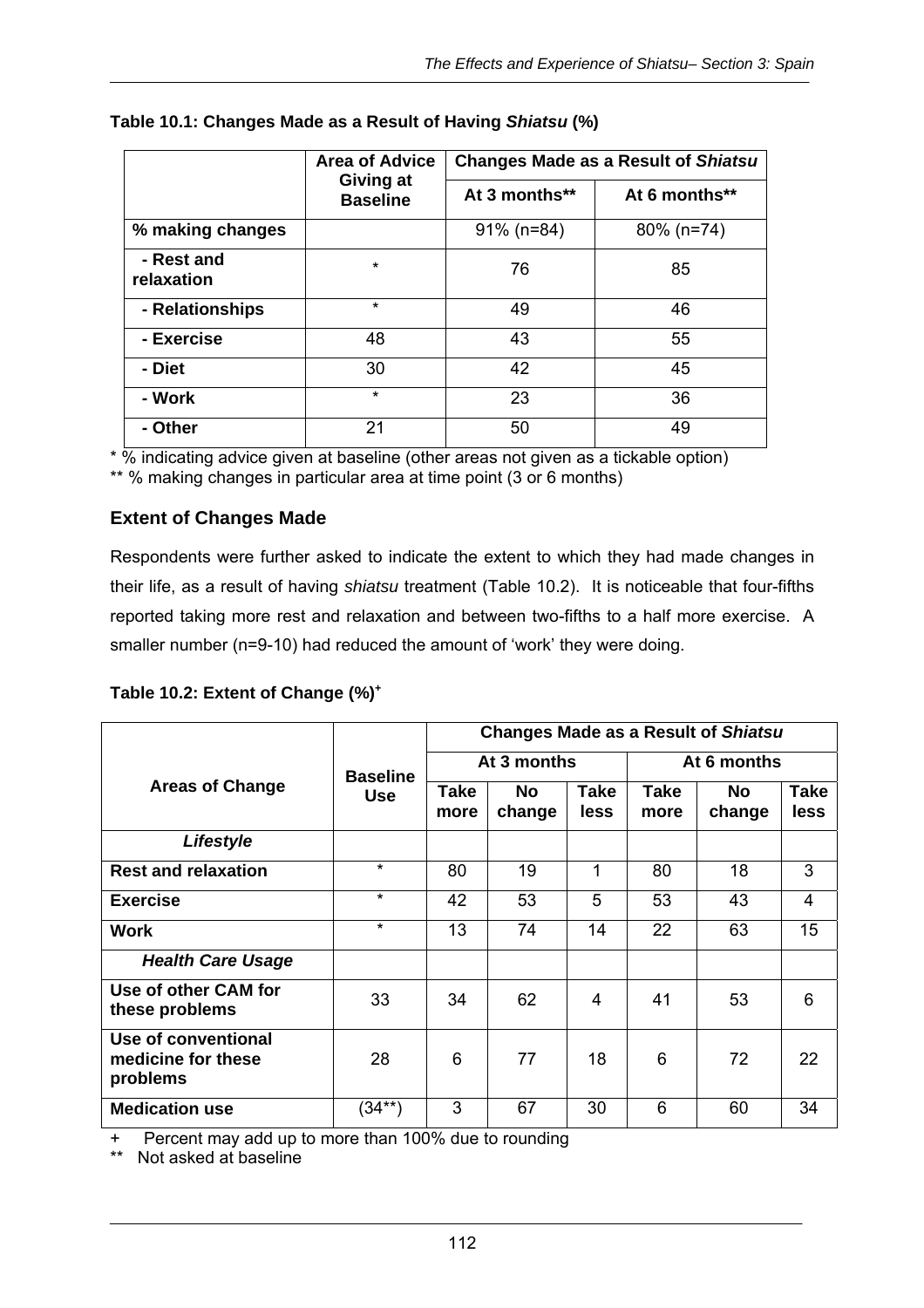Changes were also noted in usage of health care. At baseline, use of conventional medicine or medication in addition to *shiatsu* for any of their problems varied from 28-34%. At three and six-month follow-up, a fifth to one-third or more had changed their usage. At three and six months follow-up, 18-23% were using less conventional medicine, while 30-34% were using less medication. Only a small minority of cases (n=2-4) had increased their use of other conventional medicine or medication. At the same time, use of other CAM for any of the problems they came to *shiatsu* for help had increased (34-41% were using it more).

#### **'Other' Changes Made**

In response to an open-ended question asking them to describe 'other changes in their lives', around a half of those who had made changes (n=36-42) chose to do so. At three months follow-up, changes in 'levels of confidence and resolve' were most mentioned (26%), followed by 'making space to relax' (18%) and 'emotional changes' (10%). At six months follow-up, changes in 'levels of confidence and resolve' was of continued significance, mentioned by 23%, of equal importance with 'mind/body awareness' (23%), followed by 'emotional changes' (10%). At both time points, clients pointed to experienced beneficial effects, for example, on their back or other muscles, general well-being, social life and experience of being more grounded (21-25% of clients mentioning changes). Some illustrative extracts from their comments provide further insight.

The first area of illustration relates to changes in 'levels of confidence and resolve.' Typical comments include the following:

> *I face problems in a more creative and positive way, I try to see things from the outside, like an observer and not a first person actor. (Case 58, new user)*

> *Increase of self-confidence and awareness of my emotions. (Case 30, previous user)*

*My frame of mind has improved. (Case 45, previous user)* 

*My ability to assimilate changes in my life, like situations where I do not feel comfortable, is more positive. (Case 129, previous user)* 

*Increased self-confidence. My sexual relationships have improved, although thanks to other treatments and therapies as well. (Case 83, previous user)* 

*I feel more positive and relaxed. (Case 172, previous user)* 

*I face problems in a different way. (Case 14, previous user)* 

*Improvement in accepting changes in my life, able to face situations which are difficult for me. (Case 129, previous user)*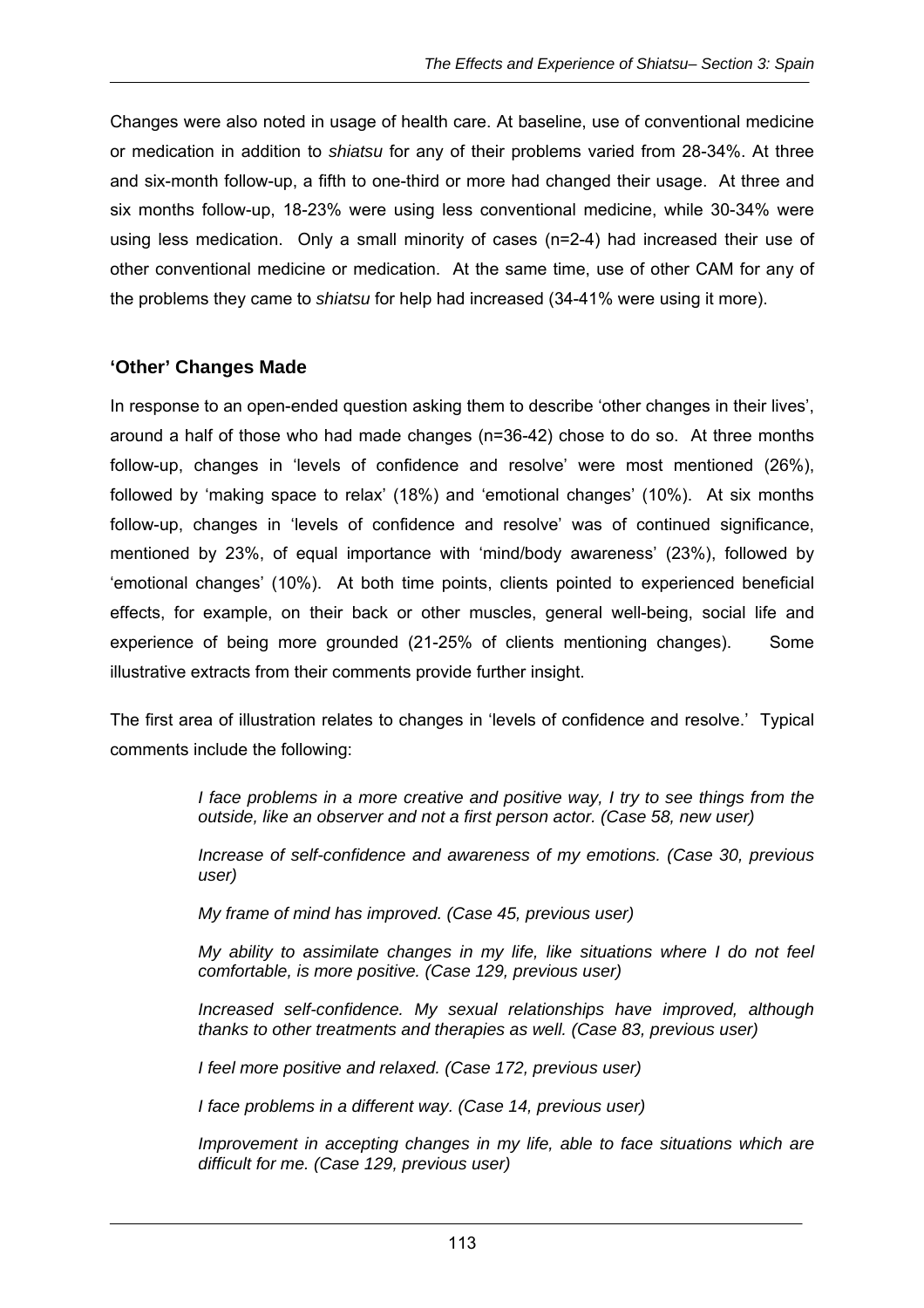Others pointed to wider effects arising from changes in confidence and increase in resolve:

*(I have) suffered anorexia since childhood. Shiatsu and (my) practitioner are of invaluable help. It (shiatsu) has changed the way I look at things; I don't try to run away from what's happening to me. I accept things as they come, even if they hurt. (Case 31, previous user)* 

*Shiatsu has encouraged me to take up yoga and phytotherapy and to learn integral reflexology. (Case 78, previous user)* 

*I'm changing my way of living. Shiatsu has opened that door to me. (Case 86, previous user)* 

*Better balance when facing conflicts (personal and life in general) and better conformity with my own personal limitations [accepting oneself more]. (Case 154, previous user)* 

A second area of illustration relates to changes in 'making space to relax'.

*(Able) to enjoy from a relaxed body. (Case 93, new user)* 

*More relaxed, better general condition, calmer. (Case 34, previous user)* 

*I feel more relaxed, more positive and better with myself. (Case 172, previous user)* 

*Generally I feel better physically and after the treatment I am more relaxed (Case 111, previous user)* 

*I feel better physically but above all more relaxed and happier with myself. (Case 183, previous user)* 

*In one of the sessions, I reached a state of complete relaxation. I had three visions, and afterwards I had an inner revelation about an issue that distresses me. This made me feel great inner peace. It only lasted a few seconds, but was very gratifying. (Case 164, new user)* 

*Emotional changes: more relaxation, more peacefulness, more confidence, more hope. (Case 160, previous user)* 

A third area of illustration relates to changes in 'mind/body awareness:'

*More body awareness and better understanding of my reactions and needs. (Case 93, new user)* 

*I am able to get in touch with my soft side. (Case 68, previous user)* 

*Greater body awareness. (Case 88, previous user)* 

*It reminds me that I am a living body and I am in control of my body. (Case 128, previous user)* 

*I am more self-aware, I am more in touch with my emotions. I am more positive. (Case 138, previous user)*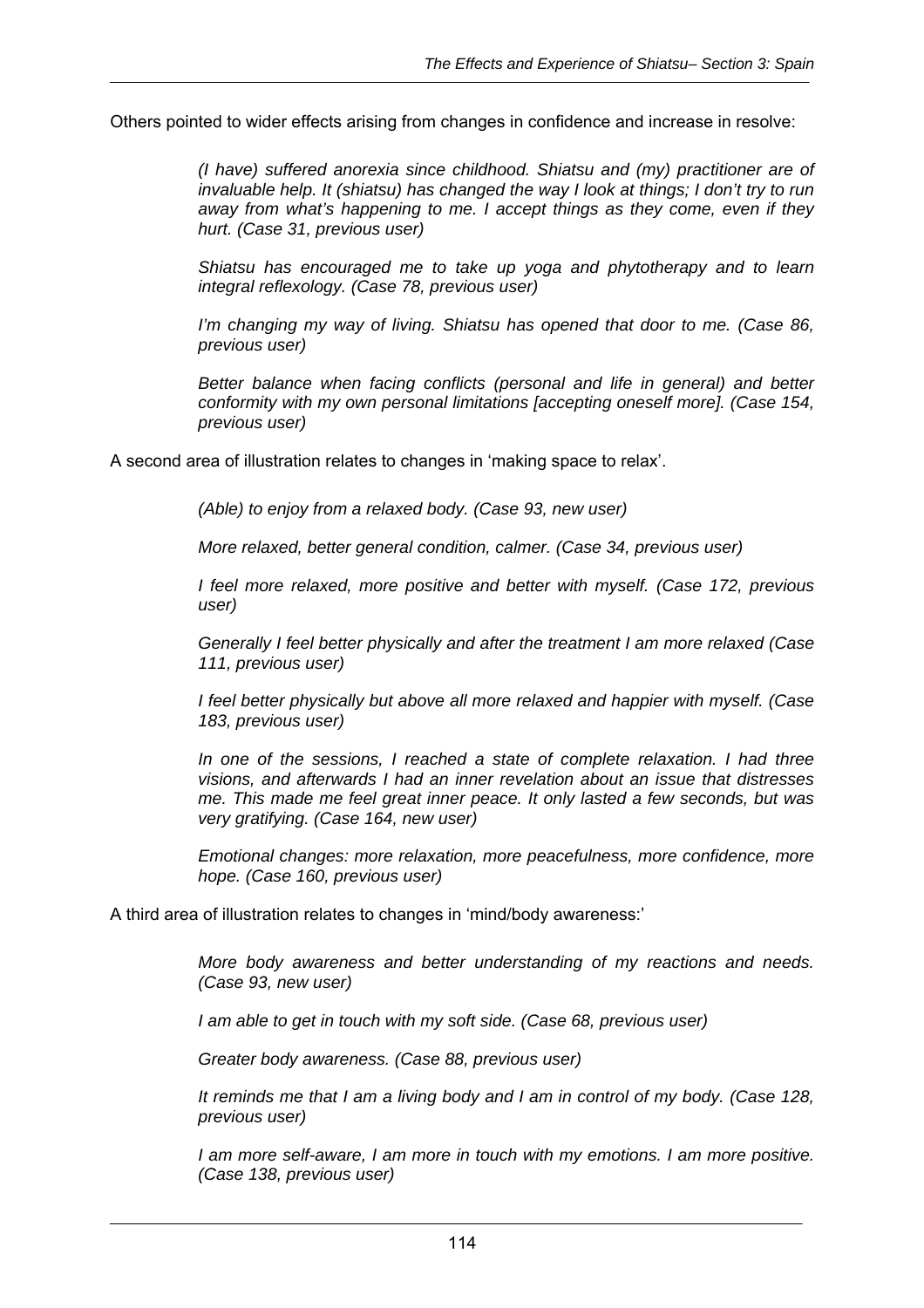*More body awareness which allows me to take better care of myself. (Case 186, new user)* 

A progression of changes was also expressed by some clients. For example, at three months follow-up, a 30-ish year old female client commented:

> *I am more centred, more content with myself and what I do. I enjoy the present more, problems do not overwhelm me so much. I feel happy. (Case 110, previous user)*

At six months follow-up, she expressed her experiences in the following way:

*Greater capability to face changes. More accepting of self. Better mental clarity. (Case 110, previous user)* 

A final area of illustration relates to 'emotional changes':

*Better control of emotions, greater self-reliance, fewer external needs. (Case 6, previous user)* 

*(Shiatsu) "unblocks" me physically and emotionally. (Case 42, previous user)* 

*To control my emotions. Calm when facing problems. (Case 92, previous user)* 

*I* am calmer. *I* manage to face problems in life from a distance, without getting *nervous about every little thing. (Case 7, previous user)* 

*Increase of self-confidence and awareness of my emotions. (Case 30, previous user)* 

Wider benefits of emotional changes (in the extract below, relating to relaxation and calmness) might occur:

> *The relationship with my partner is calmer in all aspects. There has been an enhancement of understanding and communication and I believe is due to my calm and relaxation. (Case 58, new user)*

Finally, sometimes the emotional changes were perceived as arising not only to *shiatsu* but also together with other CAM therapies:

> *Positive emotional changes. I received both shiatsu and cranio-sacral therapy. (Case 162, previous user)*

> *For a long time now I have been working on myself with different therapies and what shiatsu brings me is a better understanding of my tensions. (Case 68, previous user)*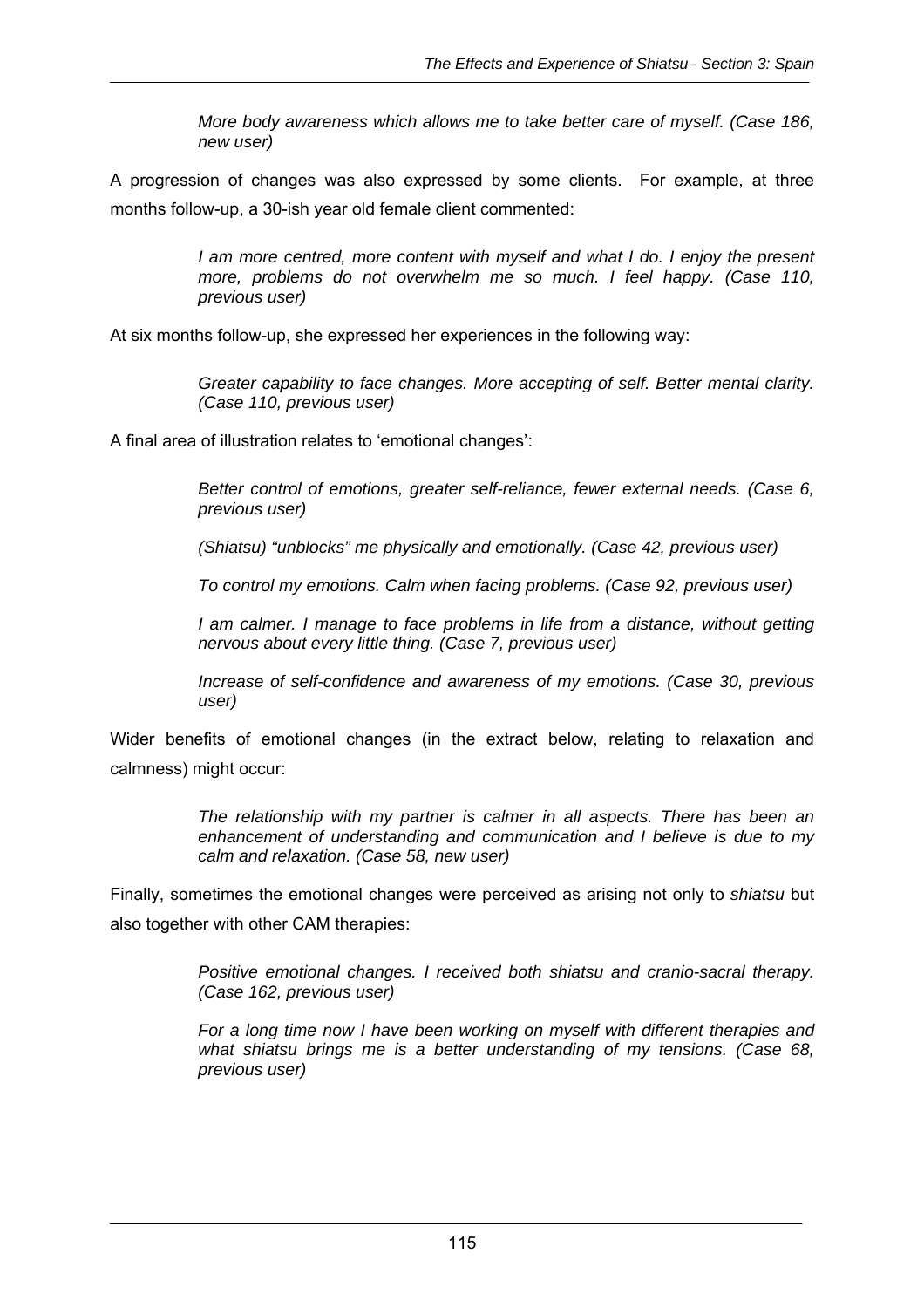### **Summary**

Over four-fifths of the clients indicated that they had made changes to their lifestyle 'as a result of having *shiatsu* treatment.' Areas of change were most noted in relation to rest and relaxation, relationships with others, exercise taking, and use of CAM (an increase) or conventional medicine (a decrease) and medication (a decrease). Around a third to twofifths of clients provided additional comments to describe 'other changes in their lives', implicitly 'as a result of having *shiatsu* treatment.' The most mentioned areas of change related to 'levels of confidence and resolve', 'mind/body awareness', 'emotional changes' and 'making space to relax'. The expressed changes are suggestive of a tendency to adopt a more relaxed, healthier and more balanced approach to life.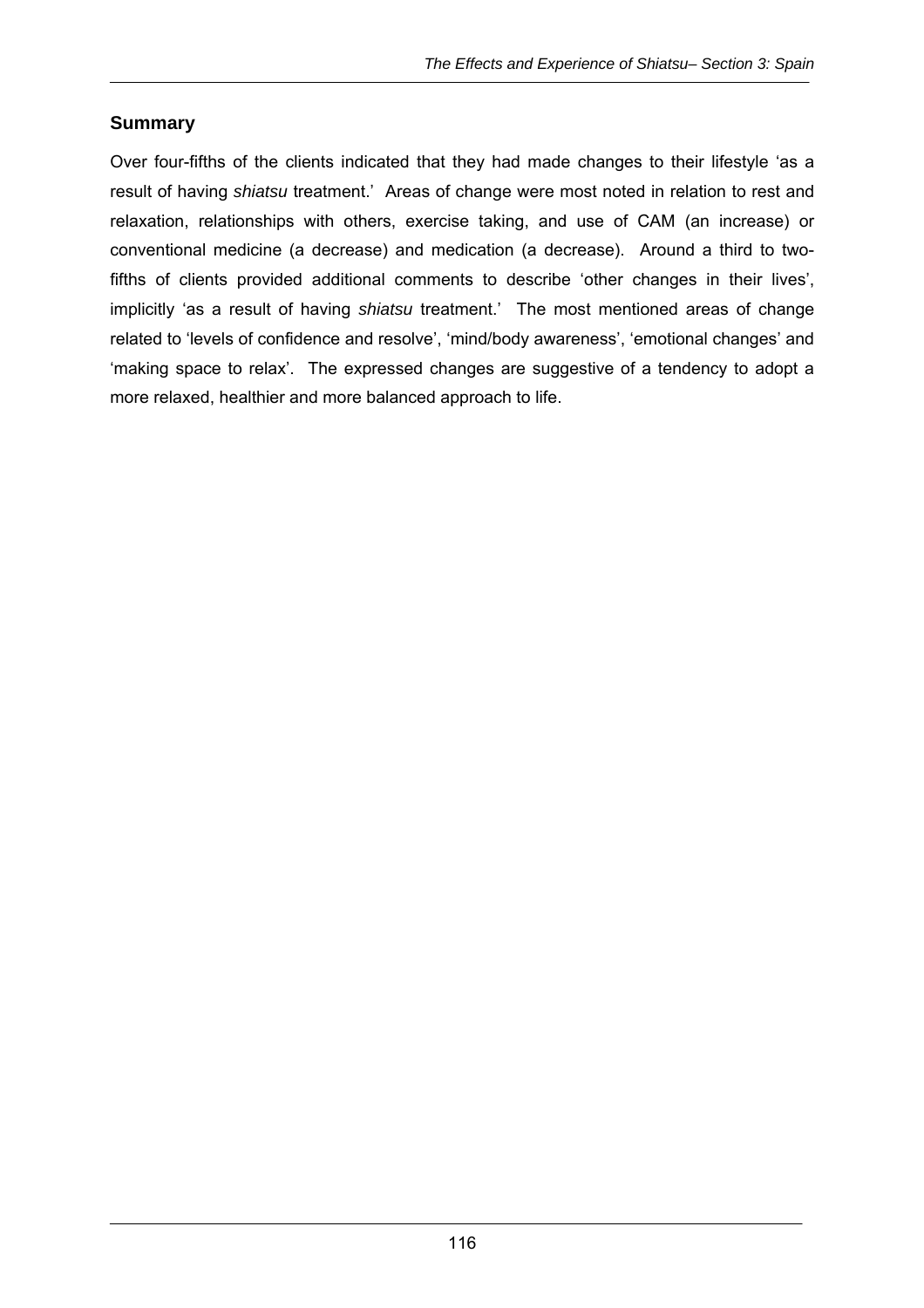# **Chapter Eleven: Evidence of Effectiveness: Expectations and Satisfaction**

## **Introduction**

This chapter presents the final set of evidence relating to the potential effectiveness of *shiatsu*. Here, focus lies on the extent to which client expectations were met and clients' satisfaction with their *shiatsu* treatment.

## **A: Expectations**

The overwhelmingly majority of clients (90-95%) either met or exceeded their expectations of the *shiatsu* treatment (Table 11.1). Only two or three clients indicated that his/her expectations had not been met.

#### **Table 11.1: Meeting Client Expectations**

| <b>Expectations</b>                                                                                                                                                             | <b>Exceeded</b> | <b>Met</b> | Didn't<br>meet | Didn't<br>have<br>any |
|---------------------------------------------------------------------------------------------------------------------------------------------------------------------------------|-----------------|------------|----------------|-----------------------|
| To what extent did the <i>shiatsu</i> session meet<br>your expectations?<br>(4-6 days afterwards)                                                                               | 24              | 71         | $3(n=3)$       | $2(n=2)$              |
| Thinking about all the <i>shiatsu</i> sessions you<br>received over the last three months, to what<br>extent did the shiatsu treatments meet your<br>expectations? (0-3 months) | 16              | 74         | $5(n=4)$       | $6(n=5)$              |
| Thinking about all the shiatsu sessions you<br>received over the last three months, to what<br>extent did the <i>shiatsu</i> treatments meet your<br>expectations? (3-6 months) | 14              | 81         | $3(n=2)$       | $3(n=2)$              |

\* % may add to more than 100% due to rounding

## **B: Satisfaction with** *Shiatsu* **Treatments**

Around half of the clients (47-55%) were 'completely satisfied' with their *shiatsu* treatments over the six-month period; 84-87% rated their level of satisfaction as '1' (completely satisfied) or '2' on a 7-point scale (Table 11.2).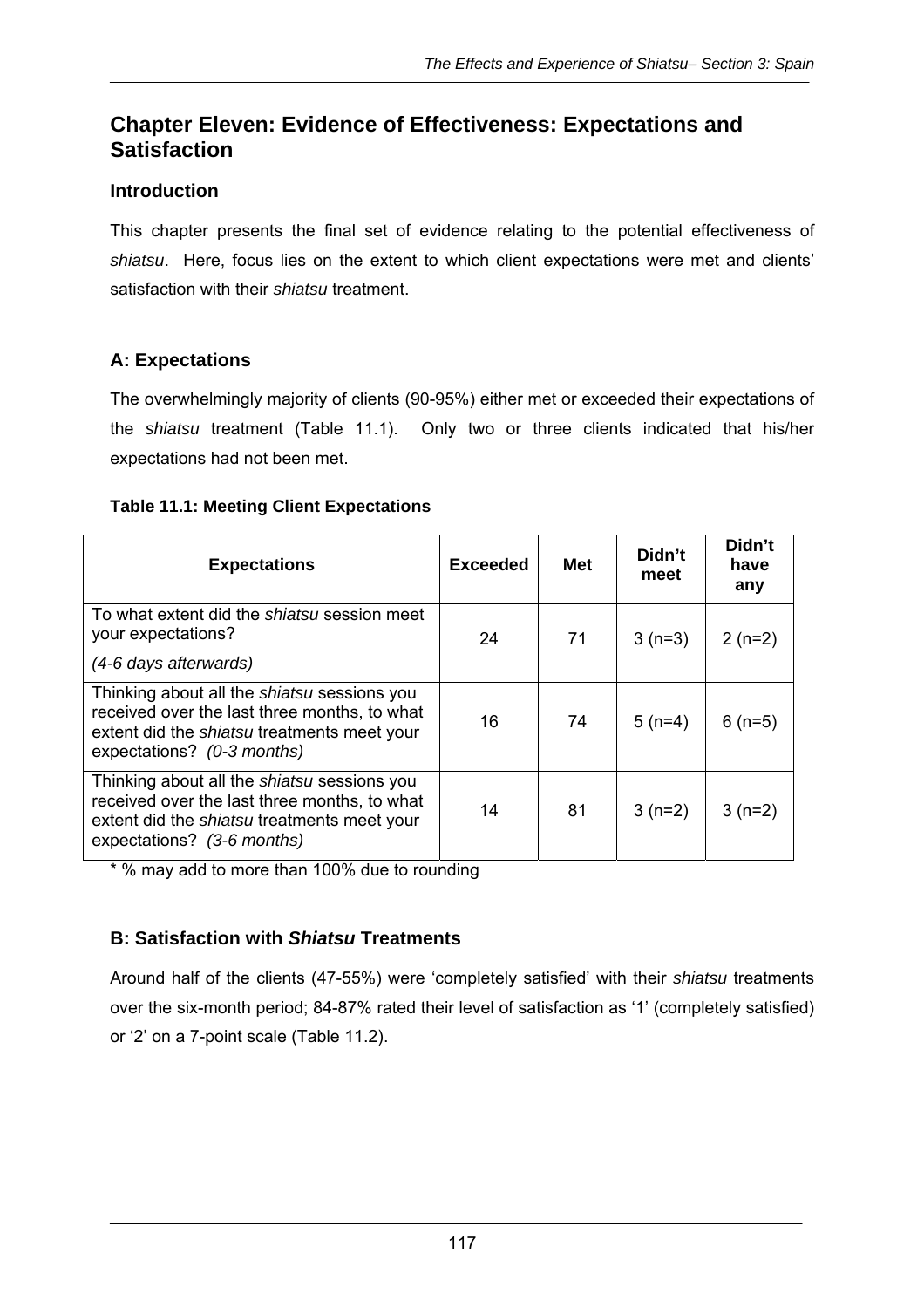| <b>Level of Satisfaction</b>                                                                                                                                     | <b>Completely</b><br>Satisfied (1) | (2) | (3) | <b>Dissatisfied</b><br>$(4-7)$ |
|------------------------------------------------------------------------------------------------------------------------------------------------------------------|------------------------------------|-----|-----|--------------------------------|
| How satisfied are you with the most recent<br>shiatsu session?<br>(4-6 days afterwards)                                                                          | 47                                 | 38  | 13  |                                |
| Thinking about all the <i>shiatsu</i> sessions<br>you had had over the last three months,<br>how satisfied were you with the shiatsu<br>treatments? (0-3 months) | 55                                 | 29  | 9   |                                |
| Thinking about all the <i>shiatsu</i> sessions<br>you had had over the last three months,<br>how satisfied were you with the shiatsu<br>treatments? (3-6 months) | 47                                 | 39  | 10  | 4                              |

#### **Table 11.2: Levels of Satisfaction with** *Shiatsu* **Treatments**

\* % may add to more than 100% due to rounding

#### **Summary**

The overwhelming majority of clients (90% or more) indicated that their expectations were either 'met' or 'exceeded'. At six months follow-up, only two clients indicated that her/his expectations had not been met. Clients also expressed quite high levels of satisfaction with their *shiatsu* treatment sessions over the six-month period, with around a half being 'completely satisfied'.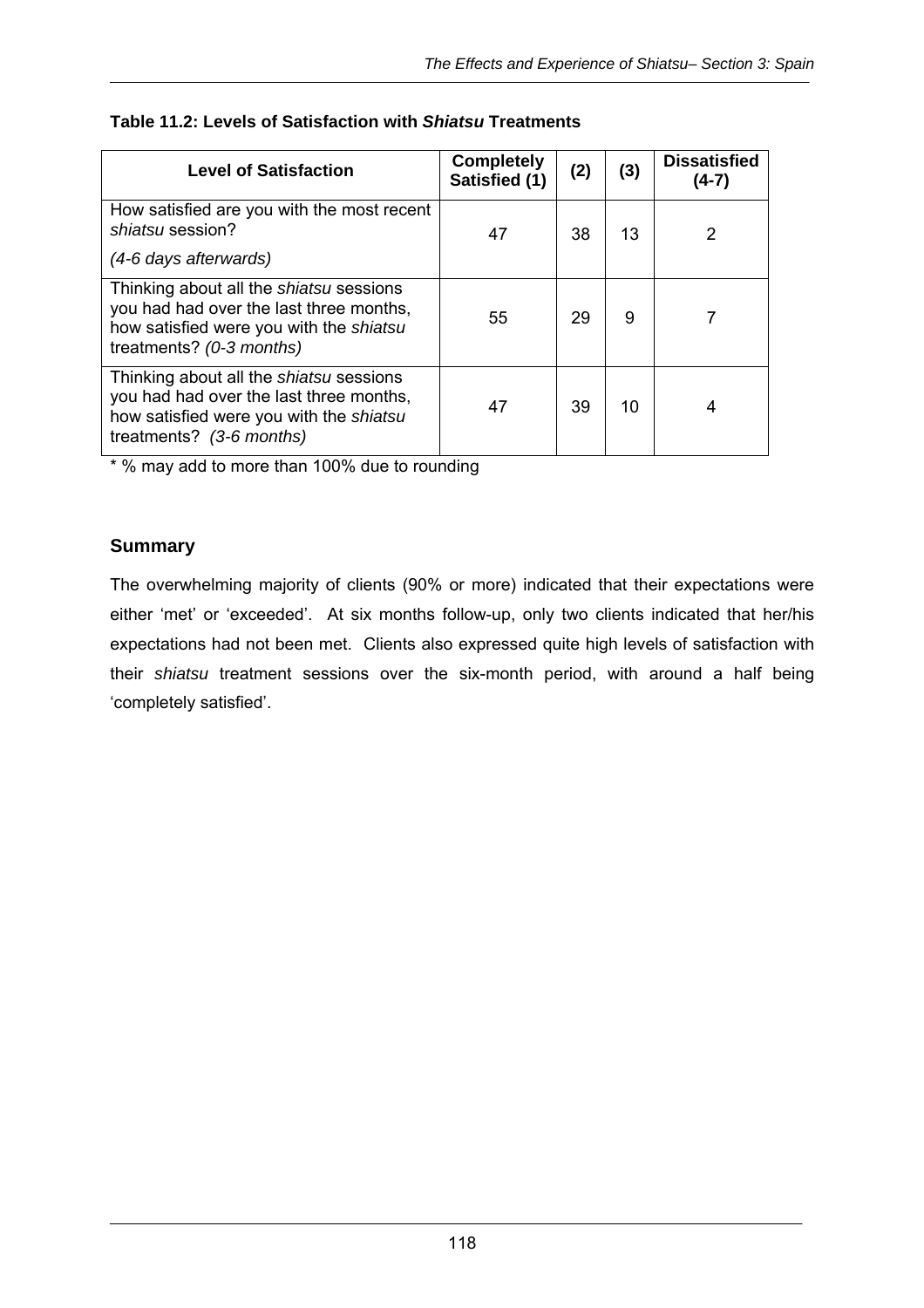# **Chapter Twelve: Uses and Change of Use of Other Health Care Providers: Economic Implications**

## **Introduction**

This chapter explores the economic implications arising from the clients' access and use of shiatsu.<sup>21</sup> Sample members were asked at baseline and at the three- and six-month followup about their use of other health care services, specifically visits to their primary physician or hospital for one or more of the problems in the previous three months, taking of medication, days off sick, and use of other CAM or conventional medicine. Looking at these data at the three points provides indicative evidence of potential resource savings for other health services resulting from use of *shiatsu* together with potential evidence of societal benefit associated with reduction in sickness absence from paid employment.

## **Use of Other Health Care Providers for Any of These Problems**

In the previous three months prior to their recruitment to the study, about two-fifths (41%) of the clients had visited their family doctor or hospital for one or more of the problems they were currently receiving help for from *shiatsu*. At six months follow-up, this use had declined to just under a third (30%) of clients (Table 12.1). Over time, there was a decline in the mean number of visits made to the family physician or hospital, with a small number (3-7) making three or more visits. Overall between baseline and the six month follow up the total number of family physician or hospital visits fell by almost 70% (195 in the three months prior to baseline and 59 in the three months preceding the six months follow up).

Over the time period, there was little change in the proportion of people taking (conventional medical) medication for any of problems they had come to consult the *shiatsu* practitioner about, from 34% in the three months prior to the study to 31% at six-month follow-up.

For those who were in paid work, the majority (84-87%) took no time off for ill-health. For those taking time off for ill-health, the median average at baseline was 2 days, but ranging from 1 to 45 days. One person was in hospital for 45 days, but was back at work in the subsequent three month period. Over the following six months, the median time off work declined, from 22 days at baseline to 7 at six months follow-up. At three months follow-up, one person was off work for the full three month (90 day) period; in the subsequent period, this person was no longer working due to their ill-health in 3 months. Three others were off work for 30 days or more. At six months follow-up, again, one person was off work for 45 days. Over time the total number of work days lost due to sickness absence fell by 66% from

  $21$  This section has been jointly written by Andrew Long and Claire Hulme, health economist at the University of Leeds.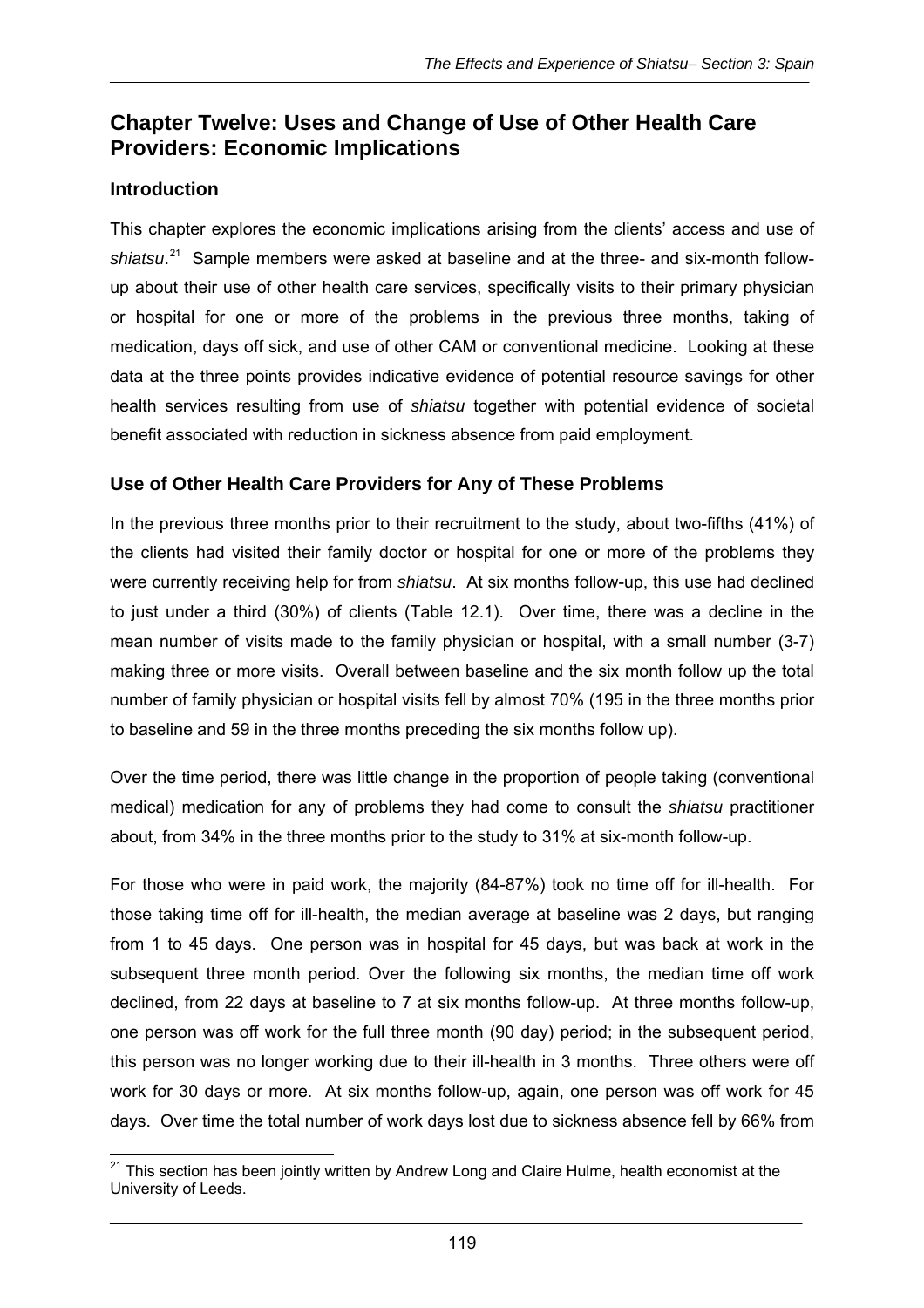216 days in the three months preceding baseline assessment to 73 in the six month follow up.

| <b>Health Care Use and Usage</b>                             | Use in previous<br>three months,<br>measured at<br>baseline | Use in last<br>three months,<br>post-baseline | Use in last three<br>months, post-3-<br>month follow-up |
|--------------------------------------------------------------|-------------------------------------------------------------|-----------------------------------------------|---------------------------------------------------------|
| % Visiting family physician /<br>hospital for these problems | 41                                                          | 38                                            | 30                                                      |
| Average no. of visits                                        |                                                             |                                               |                                                         |
| <b>Median (range)</b>                                        | $2(1-20)$                                                   | $2(1-15)$                                     | $3(1-7)$                                                |
| Mean (SD)                                                    | 5.4(15.0)                                                   | 3.0(3.0)                                      | 2.7(1.4)                                                |
| % Taking medication for these<br>problems                    | 34                                                          | 35                                            | 31                                                      |
| Days off for these problems                                  |                                                             |                                               |                                                         |
| $%$ none                                                     | 84                                                          | 87                                            | 84                                                      |
| Median (range) days off                                      | $22(1-45)$ (n=11)                                           | $18.5(1-90)(n=6)$                             | $7(1-45)(n=7)$                                          |
| Mean (SD) days off<br>$\bullet$                              | $19.6(14.7)(n=11)$                                          | 28.2 (34.3 (n=6)                              | $10.4(15.6(n=7))$                                       |

| Table 12.1: Visits to a Family Physician/Hospital, Medication Use and Days off Work |  |  |  |
|-------------------------------------------------------------------------------------|--|--|--|
|                                                                                     |  |  |  |

Respondents were also asked at baseline whether or not they were currently having treatment, in addition to *shiatsu*, for any of their problems from either CAM or conventional/western medicine, and at three- and six-months follow-up about change in use 'made as a result of having *shiatsu*' (Table 12.2). At three months, 22% (n=17) reported a change in their use of conventional medicine, 6% using it less and 18% more; at six months, 28% (n=20) reported a change, but now 23% (n=16) reported using it less. In contrast, around a third at each follow-up point reported a change in their use of other CAM, with 34- 41% (n=26-30) using it more. Over the time period, medication usage was reported used less by around a third (n=21-23).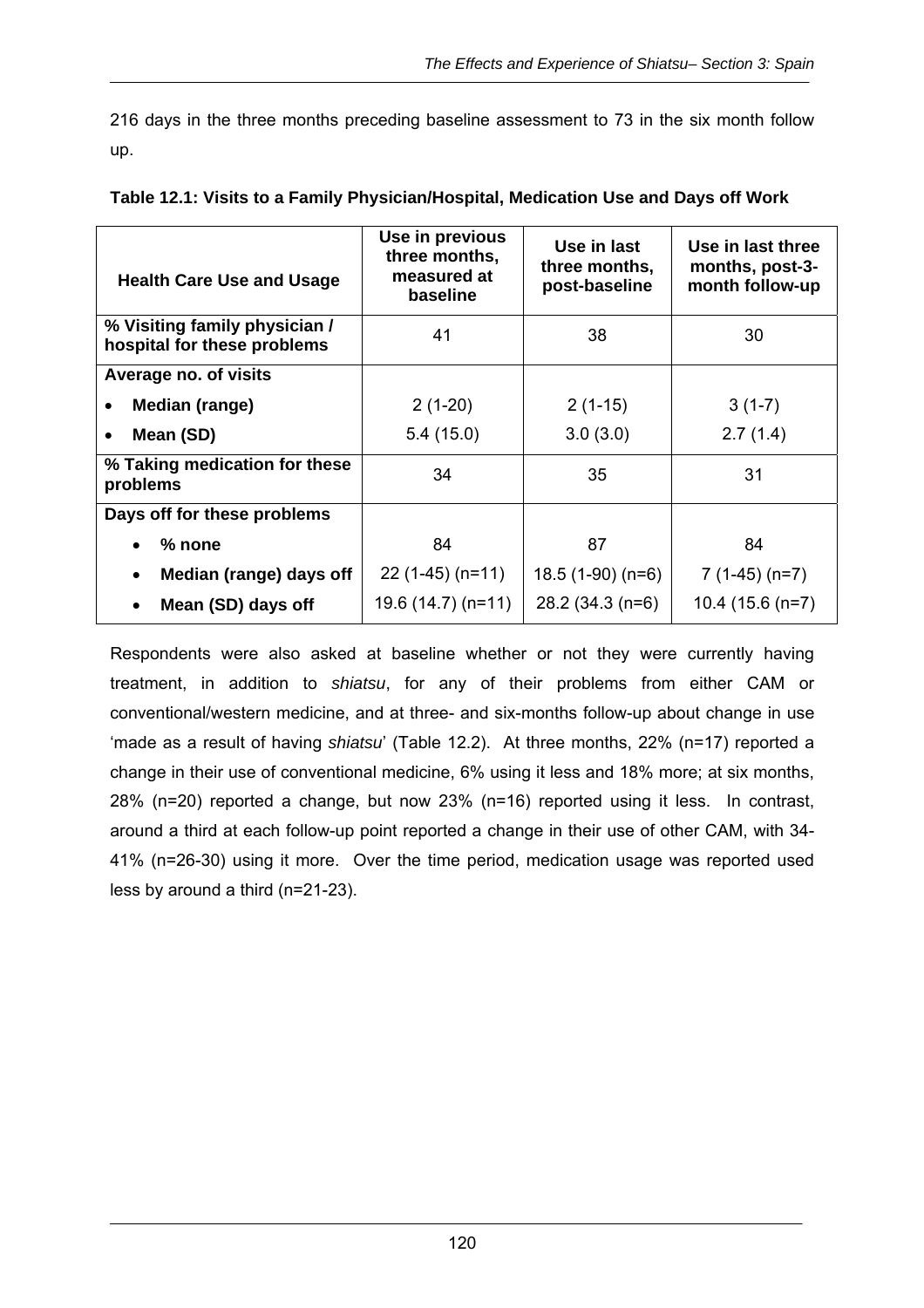| <b>Health Care Use</b>                                      |                 | <b>Changes Made as a Result of Shiatsu</b> |                |                |             |                |                |  |
|-------------------------------------------------------------|-----------------|--------------------------------------------|----------------|----------------|-------------|----------------|----------------|--|
| and Usage                                                   | <b>Baseline</b> |                                            | At 3 months    |                |             | At 6 months    |                |  |
|                                                             |                 | <b>Same</b>                                | Less           | <b>More</b>    | <b>Same</b> | Less           | <b>More</b>    |  |
| Use of other conventional<br>medicine for these<br>problems | 28              | 77                                         | 18<br>$(n=13)$ | 6<br>$(n=4)$   | 72          | 22<br>$(n=16)$ | 6<br>(n=4)     |  |
| Use of other CAM for<br>these problems                      | 33              | 62                                         | $(n=3)$        | 34<br>$(n=26)$ | 53          | 6<br>(n=4)     | 41<br>$(n=30)$ |  |
| <b>Medication use</b>                                       | $(33)^{*}$      | 67                                         | 30<br>(n=21)   | 3<br>$(n=2)$   | 60          | 34<br>$(n=23)$ | 6<br>(n=4)     |  |

#### **Table 12.2: Use of Other Conventional Medicine, CAM and Medication (%)\*\***

\* In previous three months, prior to recruitment to the study measured at baseline

\*\* % may add to more than 100% due to rounding

## **Summary**

The economic implications of any changes in participants' health or health problems were captured through changes in the use of health service resources (with focus lying on medication and family physician or hospital visits) and lost productivity due to sickness absence from paid employment.

Overall participants reported a reduction in the total number of visits made to their family physician or hospital (195 in the three months preceding baseline; 59 in the three months preceding the six month follow up). Similarly, the proportion of participants taking medication for the problems they had come to consult the shiatsu practitioner about reduced slightly over the study period (34% to 31%). Around one in five participants reported reduced use of conventional medicine at three six months and over one in three a reduction in medication use at six months. Similarly the total number of works days lost due to sickness absence fell by 66% at six months (three months prior to baseline and at six months after baseline).

Whilst it is not possible to directly attribute these reductions in the use of health service resources to *shiatsu*, the findings are corroborated in the client-reported changes made life 'as a result of having *shiatsu* treatment', which were presented in Chapter Ten.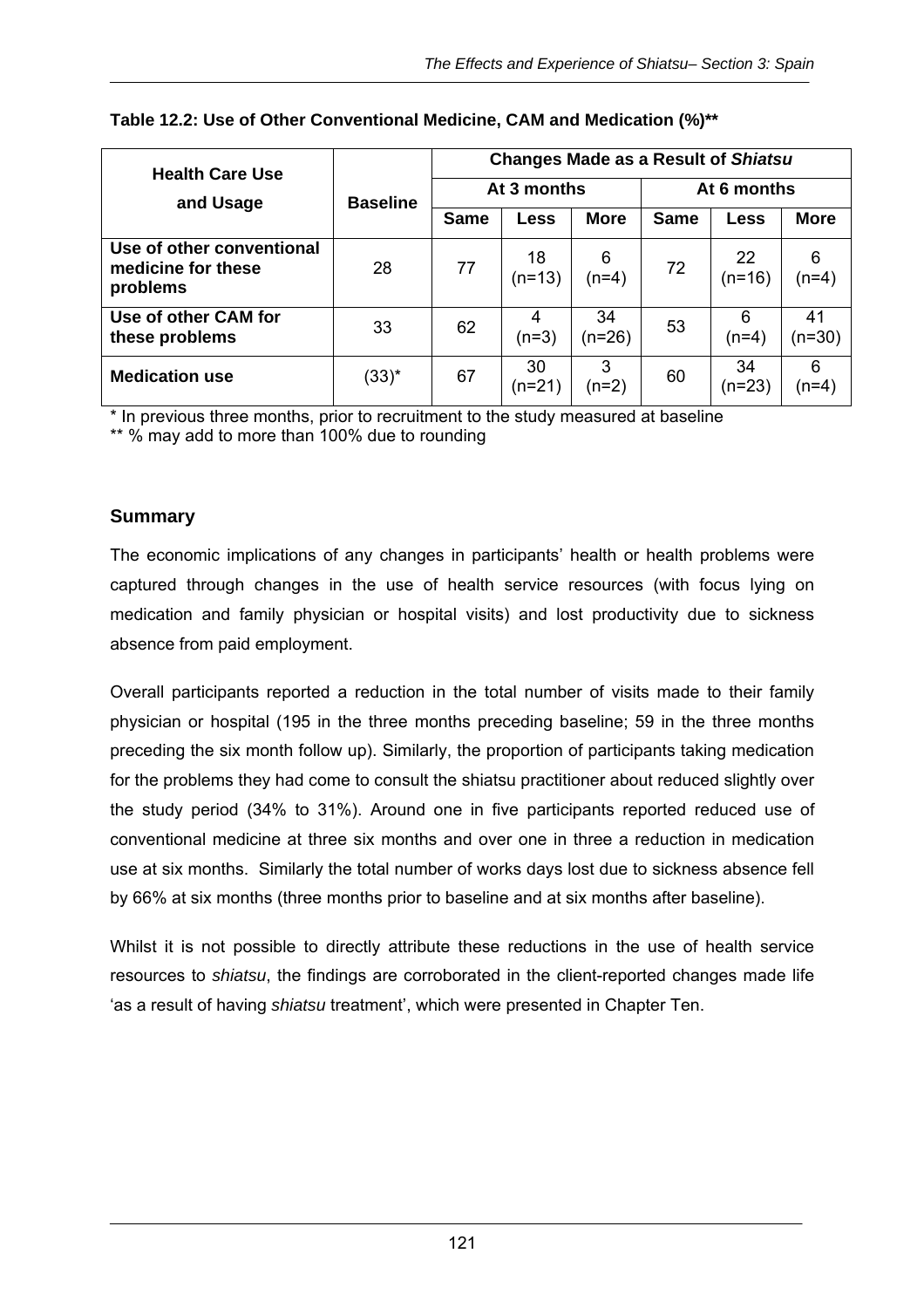# **SECTION FOUR: THE U.K.**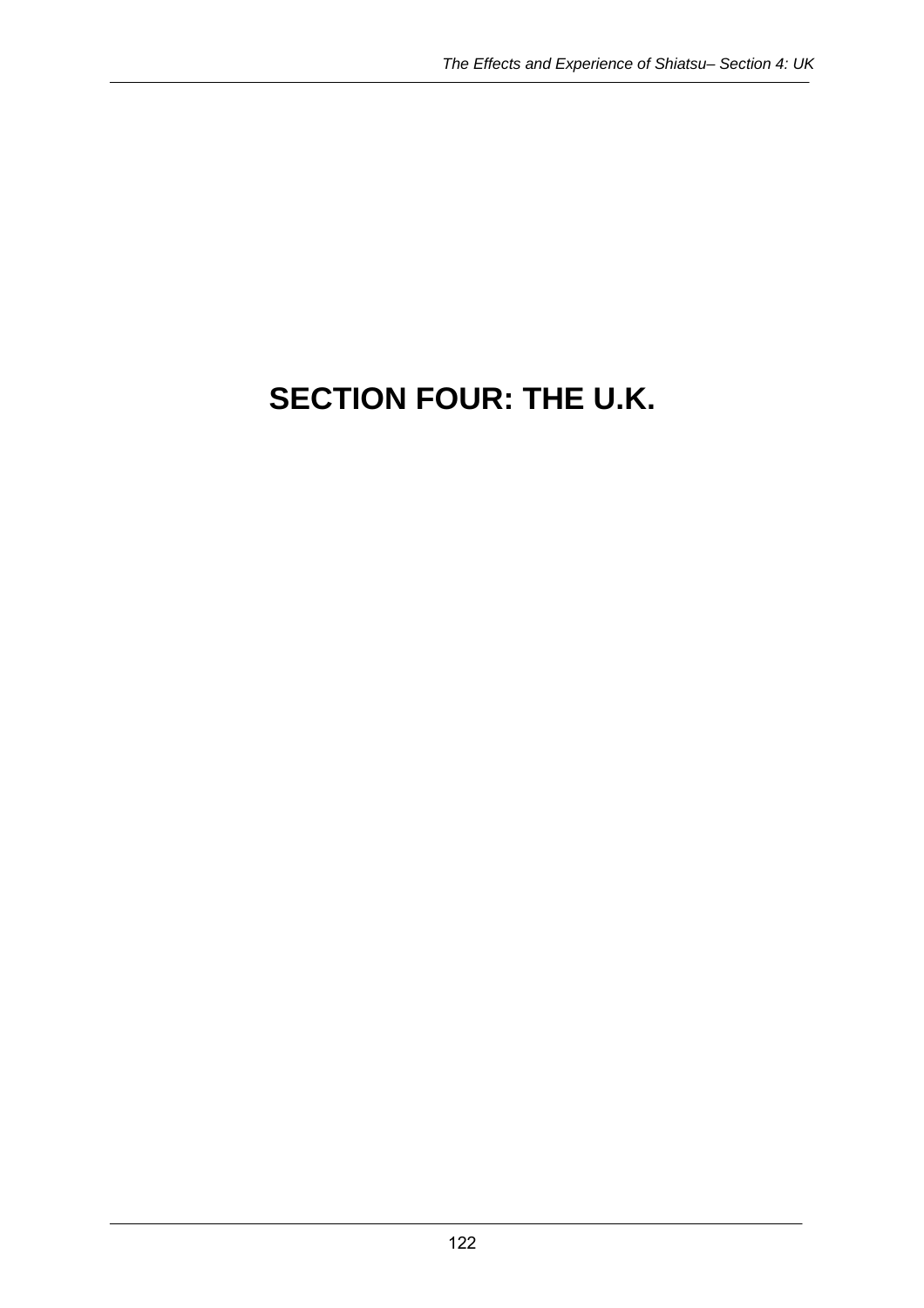## **Chapter Four: Study Participants and Study Representativeness**

## **Introduction**

This chapter details the results of the recruitment process to the study. The chapter is in two sections. The first section looks at the practitioners who responded to the original request to take part in the study and those who subsequently took part. The second section looks at the clients, outlining the number of clients taking part (responders to the first questionnaire) and response rates over time, for the different combination of questionnaires. The chapter concludes by exploring the representativeness of the respondents to all four questionnaires (that is, from baseline to six-months after recruitment) in relation to those who were originally recruited (that is, responders to the first questionnaire).

## **The Practitioners**

Following the invitation letter and subsequent despatch of the full protocol, providing extensive detail about the role of practitioners and procedures to follow, 30 practitioners took part in the client recruitment, with the aim of recruiting 16 clients, of which up to 5 would be 'new' clients to the practitioner.

Half of the practitioners met or exceeded this target. The average client yield per practitioner was 13 clients, ranging from 1 to  $22^{22}$ . Three practitioners recruited 20 or more clients, twelve 15-19, eight 10 to 14, and seven less than 10.Four practitioners recruited only one or two clients. For new clients, the average yield was three, with a range of 0 (five practitioners) to 8. The low new client yield was seemingly due to the less than expected number of clients attending their practice and/or an explicit concern over how the recruitment process (e.g. talking with the client about participating in the study) might affect their practice of *shiatsu* and relationship with the client.

It is important to remember that the practitioner was only asked to tell eligible clients about the study and give those who agreed an envelope containing the project information. It was then up to the client to complete the consent form and baseline questionnaire, sending these back to the research team at the University of Leeds. The practitioner was explicitly required not to subsequently ask such clients if they had agreed to talk part in the study, thus preserving client anonymity.

Evidence from the recruitment logs that practitioners were required to keep demonstrated that practitioners were following the recruitment protocol, of asking every eligible client consecutively. Where a client was not asked, a brief note was made of why; the noted

 $\overline{a}$  $22$  Three clients did not indicate who their practitioner was.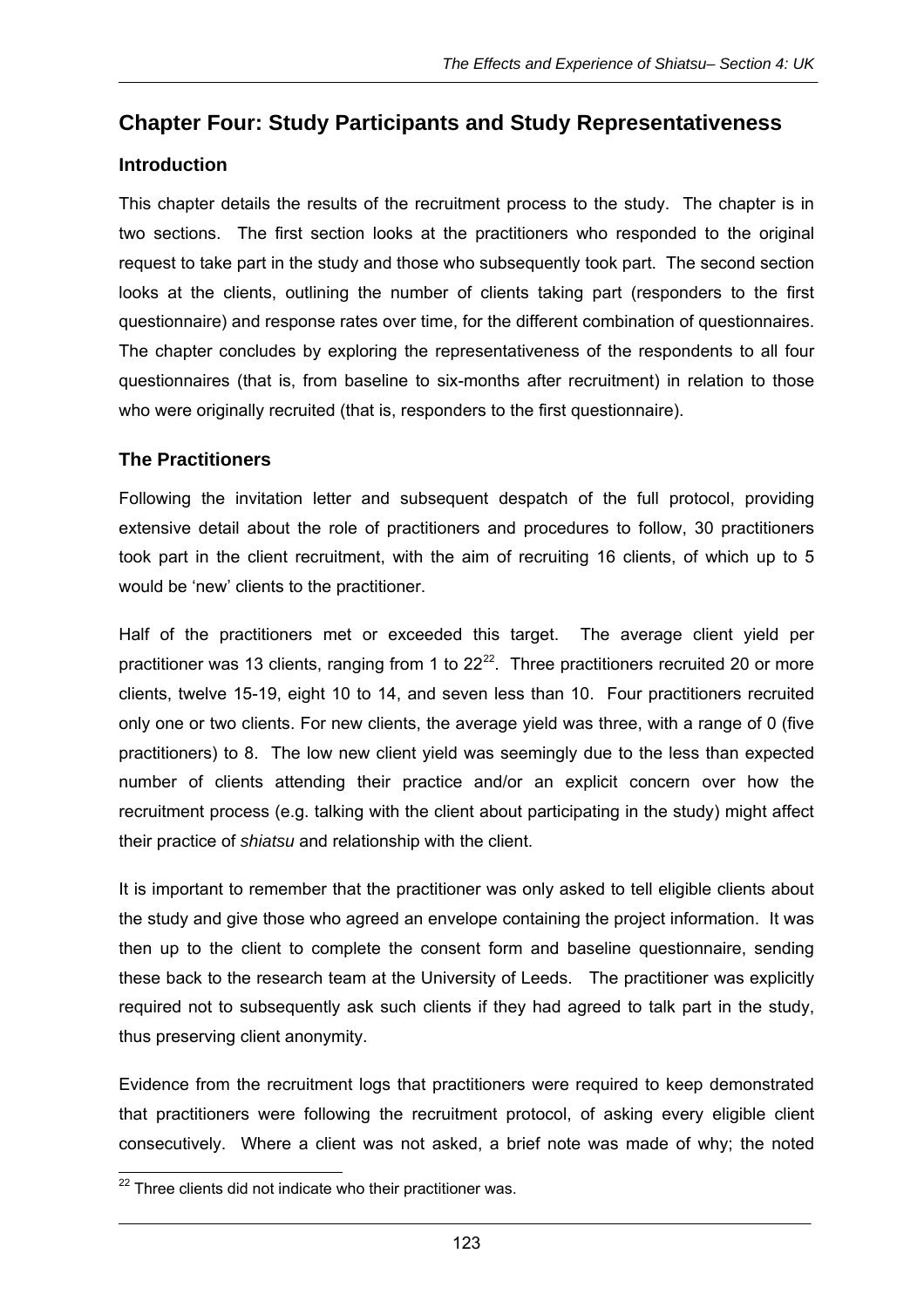reasons met the exclusion criteria outlined in the study protocol. Further details about the participating practitioners – personal and practice characteristics and mode of practice - will be provided in a separate report.

## **The Clients**

#### *Baseline Recruitment and Response Rates over Time*

A total of 388 clients were recruited to the study over an eight month period (February to September 2006 inclusive). At baseline, 61 were 'new to *shiatsu*', that is, having their first shiatsu treatment.<sup>23</sup> Around a quarter (24%, n=92) were 'new' clients from the perspective of the recruiting practitioner – a recruitment ratio of new to continuing clients of 1:3.2. Figure 4.1 provides an overview of the response rates over time to each questionnaire, by client status ('new to *shiatsu*' and 'new' vs. 'continuing' client). It is notable that there was substantially greater loss to follow-up (non-response) from those who had not had *shiatsu* before (43% vs. 24%, new *shiatsu* user: previous user).

The total number of clients who completed all four questionnaires (baseline to six-month follow-up) was 279, a response rate of 72% (or loss-to-follow-up of 28%, due to nonresponse to one or more of questionnaires 2, 3 or 4). It is this group of responders who form the focus of the findings in the Report.

  $^{23}$  It must be remembered that the definition of 'new' client used in the recruitment phase was undertaken from the *practitioner's* perspective, that is, new to the recruiting practitioner.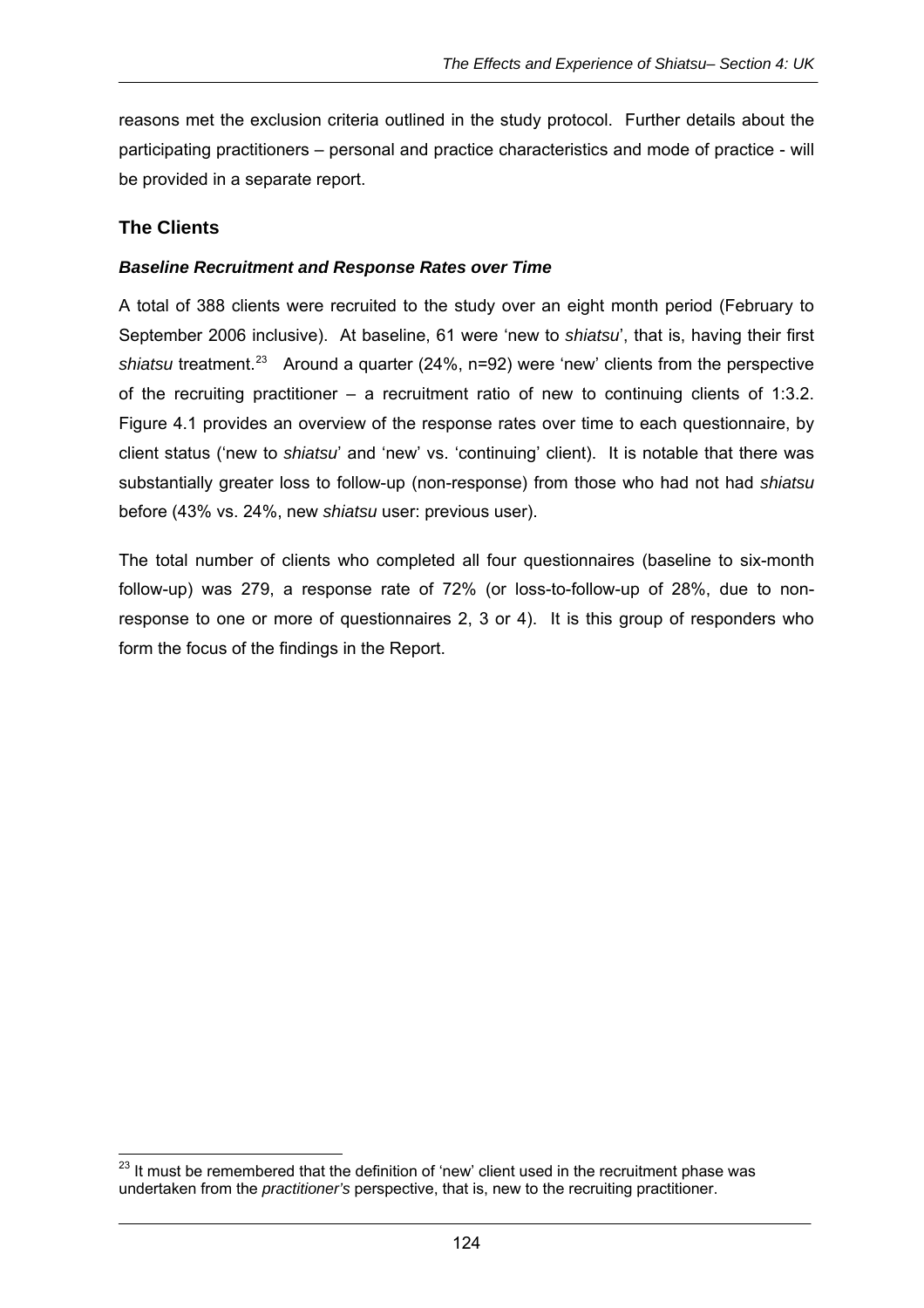

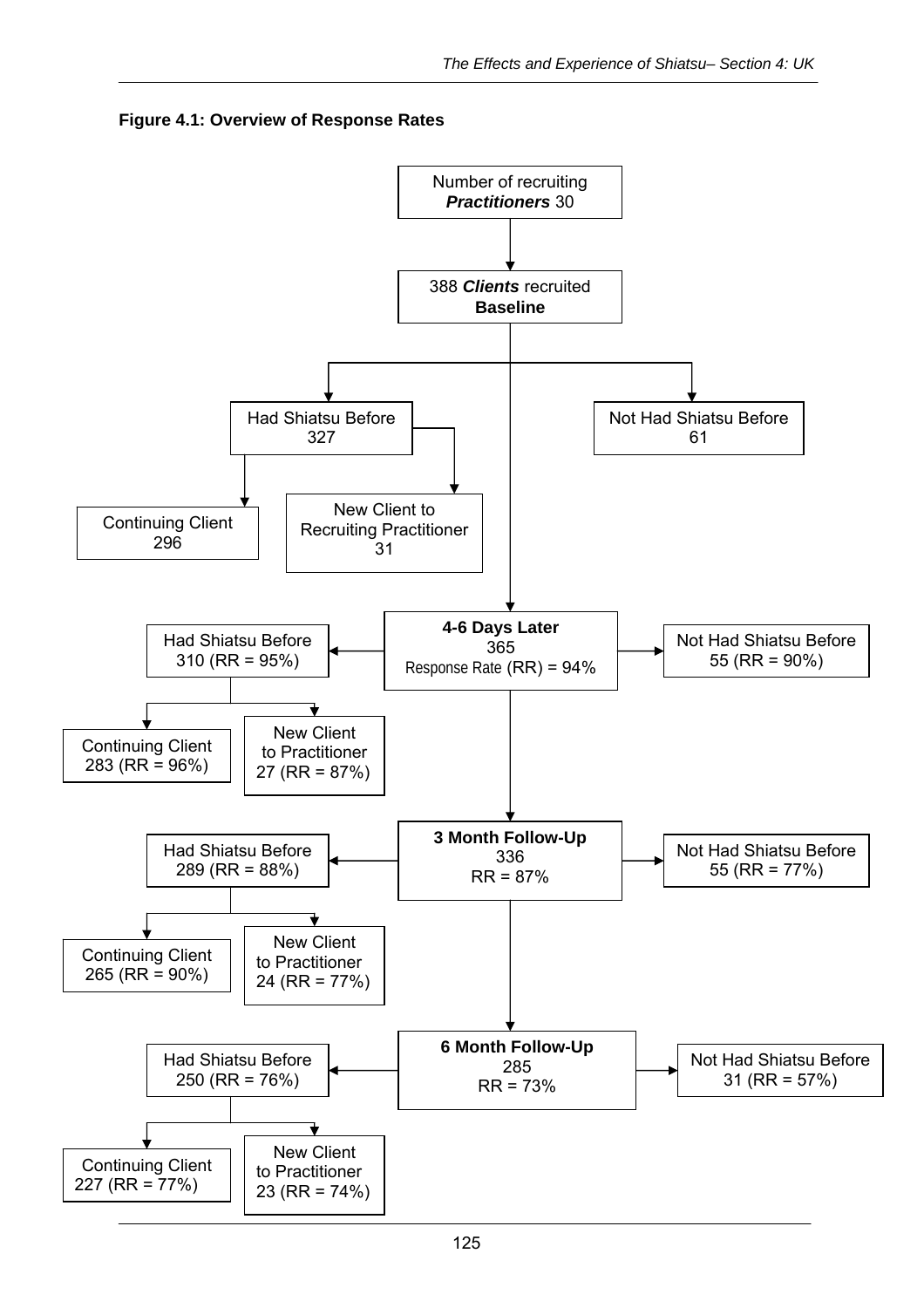#### *Representativeness of Study Responders*

To see if there was any response bias (i.e. are those replying to all four questionnaires different in some way, for example, by age or gender, to the baseline sample?), the sociodemographic, family doctor use and *shiatsu* use characteristics of respondents were compared (Table 4.1).

| Table 4.1: Socio-Demographic and Other Characteristics: Baseline to 6-Months |  |
|------------------------------------------------------------------------------|--|
| Follow-up                                                                    |  |

|                            | <b>Median</b><br>Age,<br>yrs | Age,<br>95% CI | % Aged<br>65 or<br>over | Gender,<br>%<br>female | % Full &<br>part-<br>time<br>work | %<br><b>Retired</b> |
|----------------------------|------------------------------|----------------|-------------------------|------------------------|-----------------------------------|---------------------|
| Baseline (n=388)           | 49.0                         | 48.4-51.1      | 13.7                    | 83.8                   | 63.2                              | 19.4                |
| 3-months follow-<br>$up^*$ |                              |                |                         |                        |                                   |                     |
| 6-months follow-<br>$up^*$ | 49.0                         | 48.7-51.8      | 14.2                    | 84.6                   | 60.6                              | 21.5                |

\* n=279, that is, those who completed all four questionnaires

|                            | % Visit<br>family<br>doctor for<br>problem | % Shiatsu<br>before | % 'New'<br>clients |
|----------------------------|--------------------------------------------|---------------------|--------------------|
| Baseline (n=388)           | $41.3 / 41.0*$                             | 84.3 (n=327)        | $23.7$ (n=92)      |
| 3-months follow-<br>$up^*$ | 30.8                                       |                     |                    |
| 6-months follow-<br>$up^*$ | 25.3                                       | 87.5 (n=244)        | $19.7$ (n=55)      |

\* n=279, that is, those who completed all four questionnaires

There were no significant differences by age, gender or employment status or, at baseline, between those visiting a family doctor in the previous three months for any of the problems / reasons that they were coming to see the *shiatsu* practitioner. There was a statistically significant difference by whether or not the client had had *shiatsu* before. Of the 61 clients who had not had *shiatsu* before, only 35 completed all four questionnaires (a response rate of 57%); of those who had had *shiatsu* before the response rate was 75% (p=.006). It can thus be concluded that previous users of *shiatsu*, who responded to all four questionnaires, are representative of the clients recruited at baseline. However, such a judgement is more problematic for those who had not had *shiatsu* before, as around two-fifths did not reply to all four questionnaires.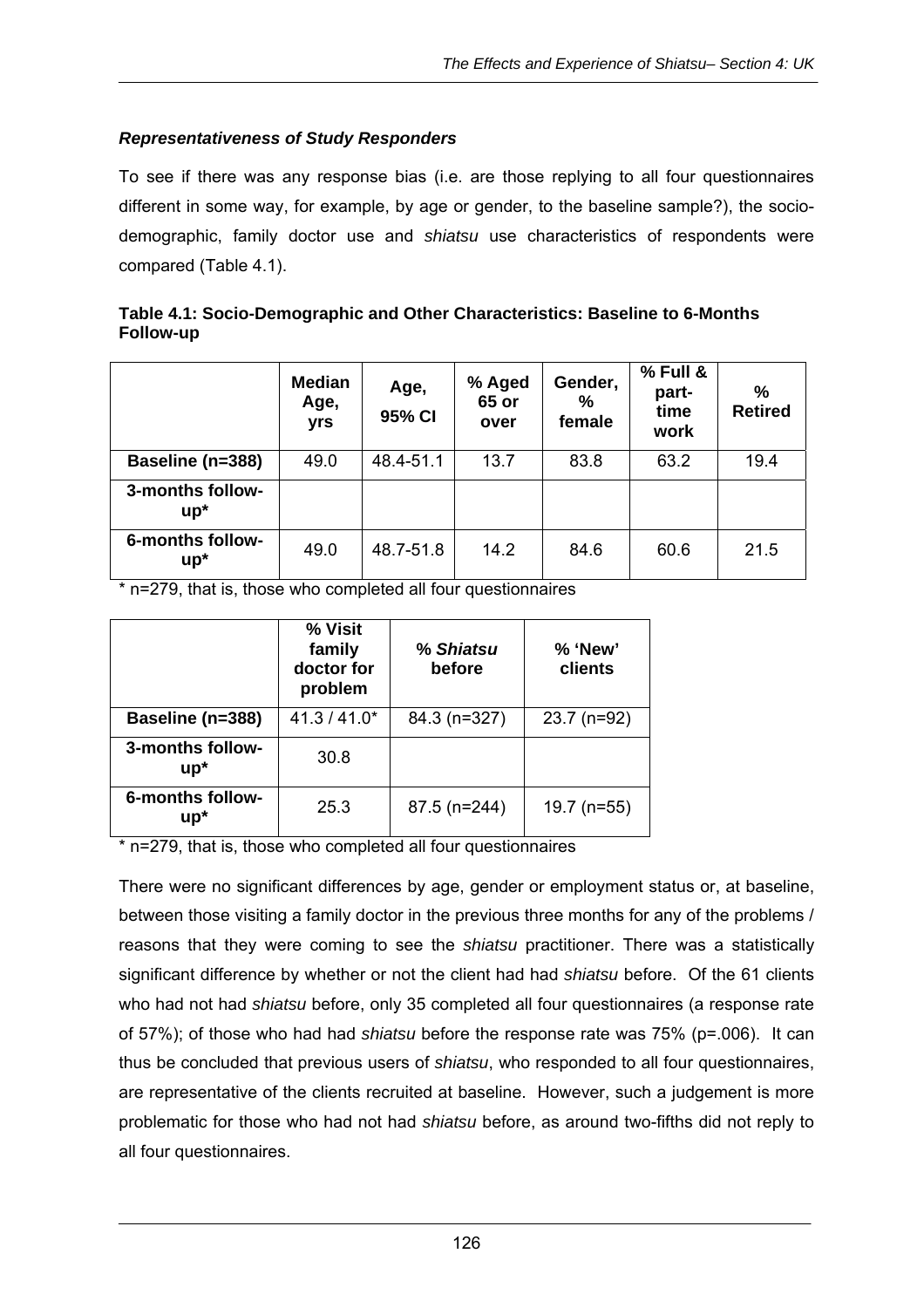#### *Completion Levels in the Cohort*

The questionnaires were generally well completed. In the baseline questionnaire, missing responses were more frequent for the questions about reasons for having *shiatsu* (10-11%), 'having other treatments for any of these problems' from conventional medicine (11%), and visiting a family doctor or hospital for their current problems. Missing responses were rarer for the '4-6 days later' questionnaire, and only occurred for a few items (maximum value of 3%, n=12). In the three and six month follow-up questionnaires, for those who had had one or more *shiatsu* treatments in the previous three months, missing responses were most frequent for the question about severity of the symptom 'at the worst point over the last three months' and 'today' (10-11%), and averaged around 6-8% for some of the *shiatsu*specific experience/effects questions.

It was notable that while in the 3 month follow-up questionnaire a large number of clients (123) did not rate the statement that '*shiatsu* has helped to maintain my health', for the 6 month follow-up questionnaire, this question was completed by all but four of the clients. This suggests and reinforces the need for longer term follow-up to judge benefits from a CAM modality such as *shiatsu*.

## **Summary**

Of the 388 clients who were initially recruited to the sample from the 30 practitioners, 279 responded to all of the four postal questionnaires. This represents a response rate of 72%. It is this group of 279 clients who form the focus for the findings presented in this Report. There was a statistically significant, higher response rate amongst those who had had *shiatsu* before (75%) than those who had not (57%). It can thus be concluded that previous users of *shiatsu*, who responded to all four questionnaires, are representative of the clients recruited at baseline. However, such a judgement is more problematic for those who had not had *shiatsu* before and greater caution must be exercised in generalising the findings for the UK new *shiatsu* users. At the same time, there were no statistically significant differences between respondents to all four questionnaires and those initially recruited, for age, gender or employment status.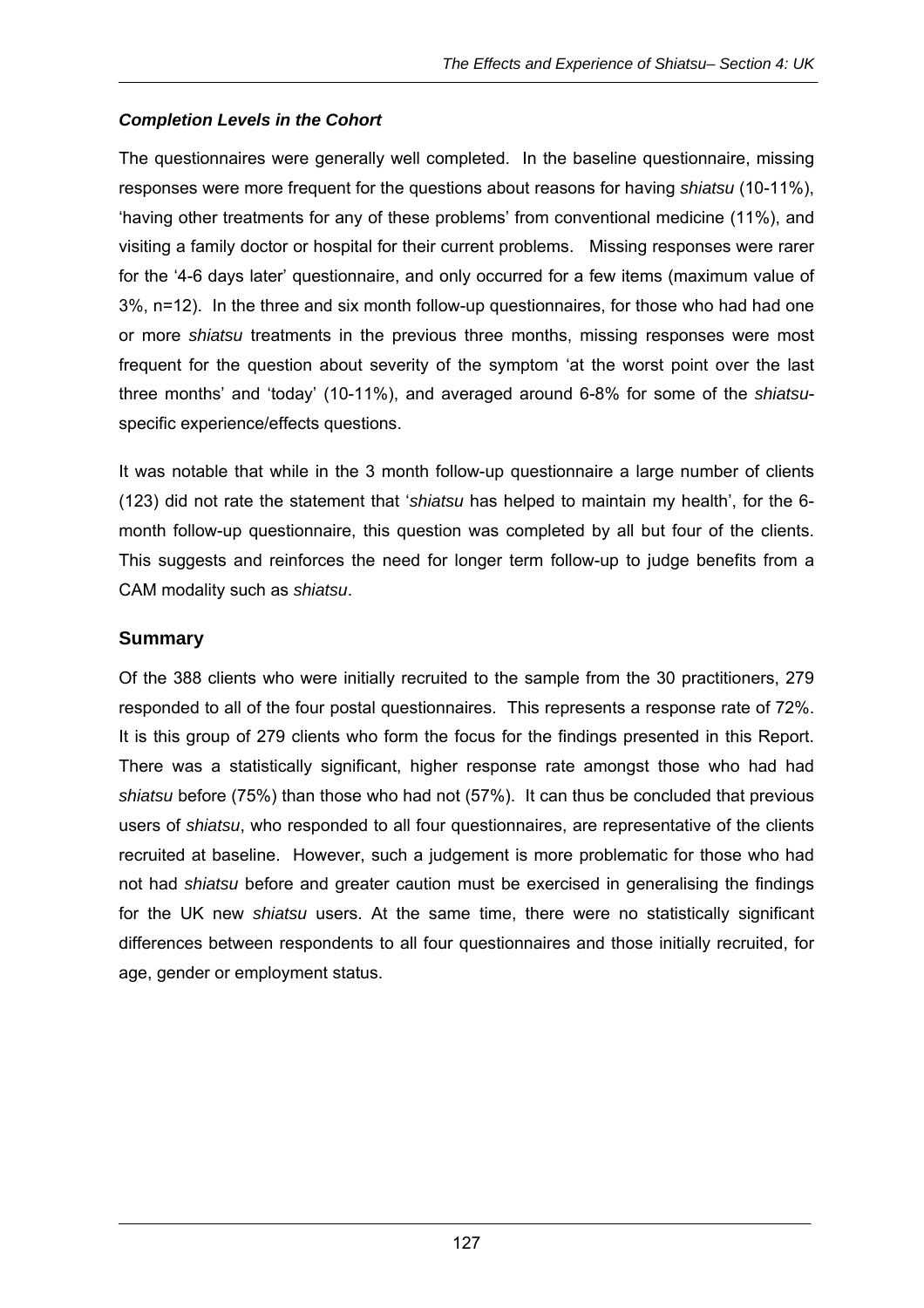## **Chapter Five: Who Uses** *Shiatsu***, Why and For What Reasons?**

## **Introduction**

This chapter presents baseline data on the characteristics of the clients who completed all four of the questionnaires and their continuing use of *shiatsu* over the six-month follow-up period. Baseline details are provided on socio-demographic characteristics, previous use of *shiatsu* and other CAM modalities, health status, reasons and symptoms surrounding their first and current ('today') use of *shiatsu* and their use of other health care providers for any of these problems.

## **Socio-Demographic Characteristics at Baseline**

The average age of the clients responding to all the questionnaires was 50 years, with a median of 49 and a range of 24 to 87. Just over 3% were aged under 30, and just over 14% were 65 or older. The majority (85%) were female. About three fifths of the sample were in either full- or part-time work (37%, 24% respectively), with a greater proportion of the men being in full-time employment (54% vs. 34%, male: female). Twenty-one percent of the clients were retired. Only a small proportion (6%) indicated that they were not working 'due to ill-health' or were currently unemployed (2%, n=6).

## **Previous Use of** *Shiatsu* **and Other CAM at Baseline**

The vast majority of the clients (88%) had had *shiatsu* before. They had received their first *shiatsu* a median average of 4 years ago, with a range from the last few months to 30 years before (95% confidence interval around the mean:  $5.1 - 6.5$  years). A similar proportion (88%) had used other CAM therapies before. The overwhelming majority of clients (95%) paid for their *shiatsu* treatment themselves. Three percent (n=9) had been offered the *shiatsu* either as 'free' of cost or paid for it via a gift voucher.

## **Health Status at Baseline**

When asked to rate their current health status, using the standard 'health transition' item from the SF-36 questionnaire, on a 5-point scale from 'excellent' to 'poor', 81% indicated that it was 'good' or better ('good' or 'very good' or 'excellent'), with only 8 clients (3%) judging their health status as 'poor'. Comparing those with 'at least good' health status to those with 'fair to poor', there were statistically significant differences by work status (a greater proportion of those who were in work or retired described their health status as 'good or better': 63% vs. 50%), currently visiting the GP or hospital for their current ill-health problems respectively for their current ill-health problems (those whose health was 'fair to poor' were twice as likely to have visited the GP or hospital: 64% vs. 36%), taking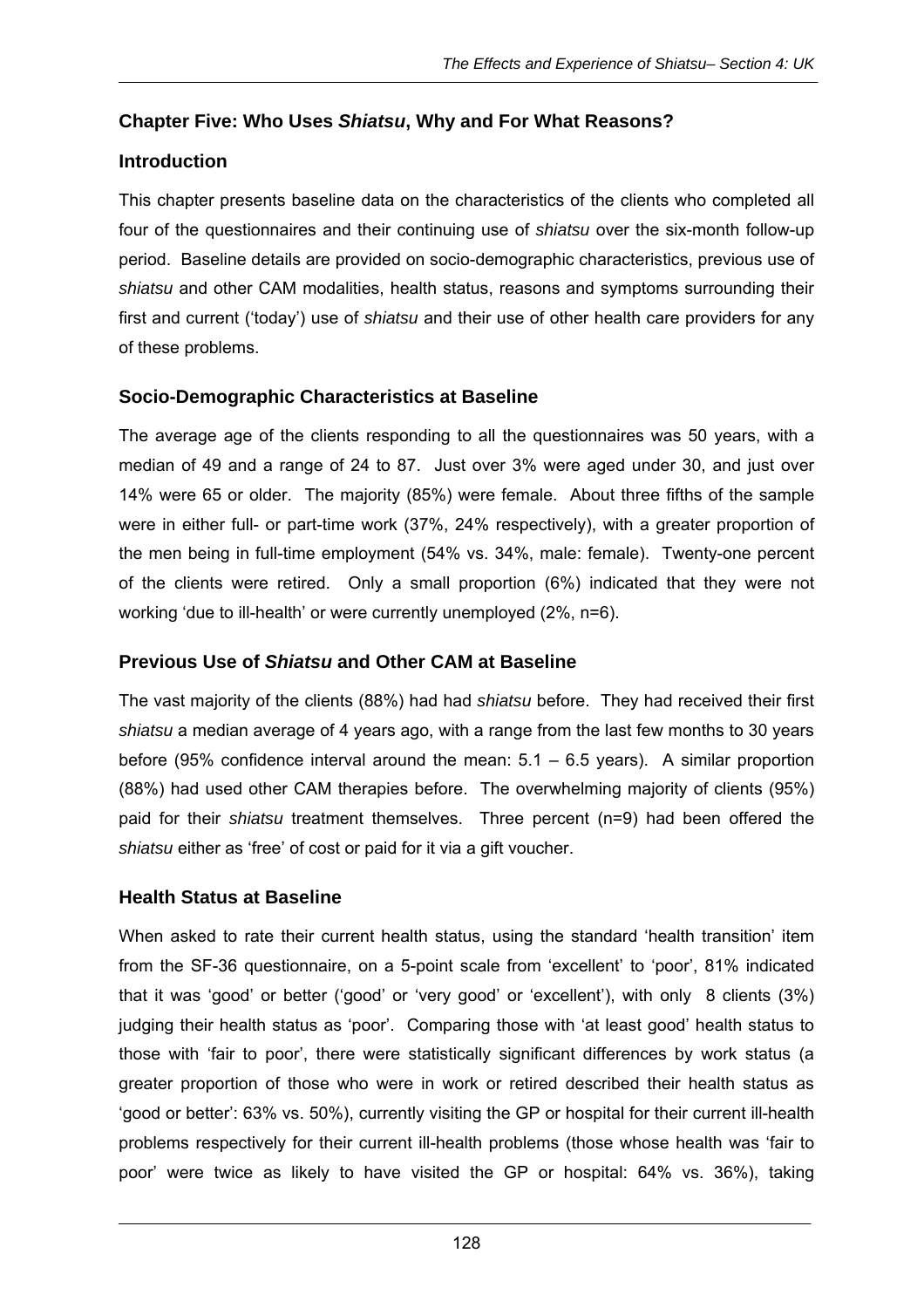medication (56% vs. 28%, 'fair or poor': 'at least good') or use of conventional medicine for any of these problems (41% vs. 23%). There were no differences by age, gender, previous use of *shiatsu*, client type or other use of CAM.

## **Reasons for Having** *Shiatsu* **Treatment and Associated Symptoms**

Respondents were asked about their reasons for having *shiatsu* treatment and symptoms on this occasion ('today') and (if appropriate) on the first occasion they had *shiatsu*. Respondents could tick one or more of a set of choices.

#### *Reasons for Shiatsu 'Today' at Baseline*

Table 5.1 presents clients' reasons for having *shiatsu* 'today', that is, at the *shiatsu*  treatment session at which they were recruited to the study. Across groups, the dominant reason was 'health maintenance' (59-63%). For previous *shiatsu* users, the next most important reason was 'to do something for oneself', with coming 'out of curiosity' being equally important for new *shiatsu* users. A smaller proportion of new users indicated that they came for 'personal development' (10% vs. 19-20%).

|                                      | <b>Shiatsu Before</b> |            |            |  |  |  |
|--------------------------------------|-----------------------|------------|------------|--|--|--|
| <b>Reason for Shiatsu</b><br>'Today' | Yes                   | No         |            |  |  |  |
|                                      | Continuing            | <b>New</b> | <b>New</b> |  |  |  |
| <b>Health maintenance</b>            | 59                    | 63         | 62         |  |  |  |
| Do something for self                | 20                    | 17         | 14         |  |  |  |
| <b>Personal development</b>          | 19                    | 20         | 10         |  |  |  |
| Out of curiosity                     | 2                     |            | 14         |  |  |  |
| <b>Client Total (n)</b>              | 204                   | 19         | 32         |  |  |  |

**Table 5.1: Reasons for** *Shiatsu***\* (% of those ticking the option as proportion of options ticked by the group)** 

Percent may add to more/less than 100% due to rounding.

When asked about the reasons for having *shiatsu* '*at the first time they had it*', 44% of previous *shiatsu* users indicated that their foremost reason was for 'health maintenance'. Next most important was coming 'out of curiosity' (26%), followed by 'to do something for oneself' (17%).

## **Reasons over the Six-Month Follow-up Period**

Over the six-month follow-up period, the patterns of reasons for use unsurprisingly changed to mirror the patterns of previous *shiatsu* users at baseline. The majority of clients (62-64%)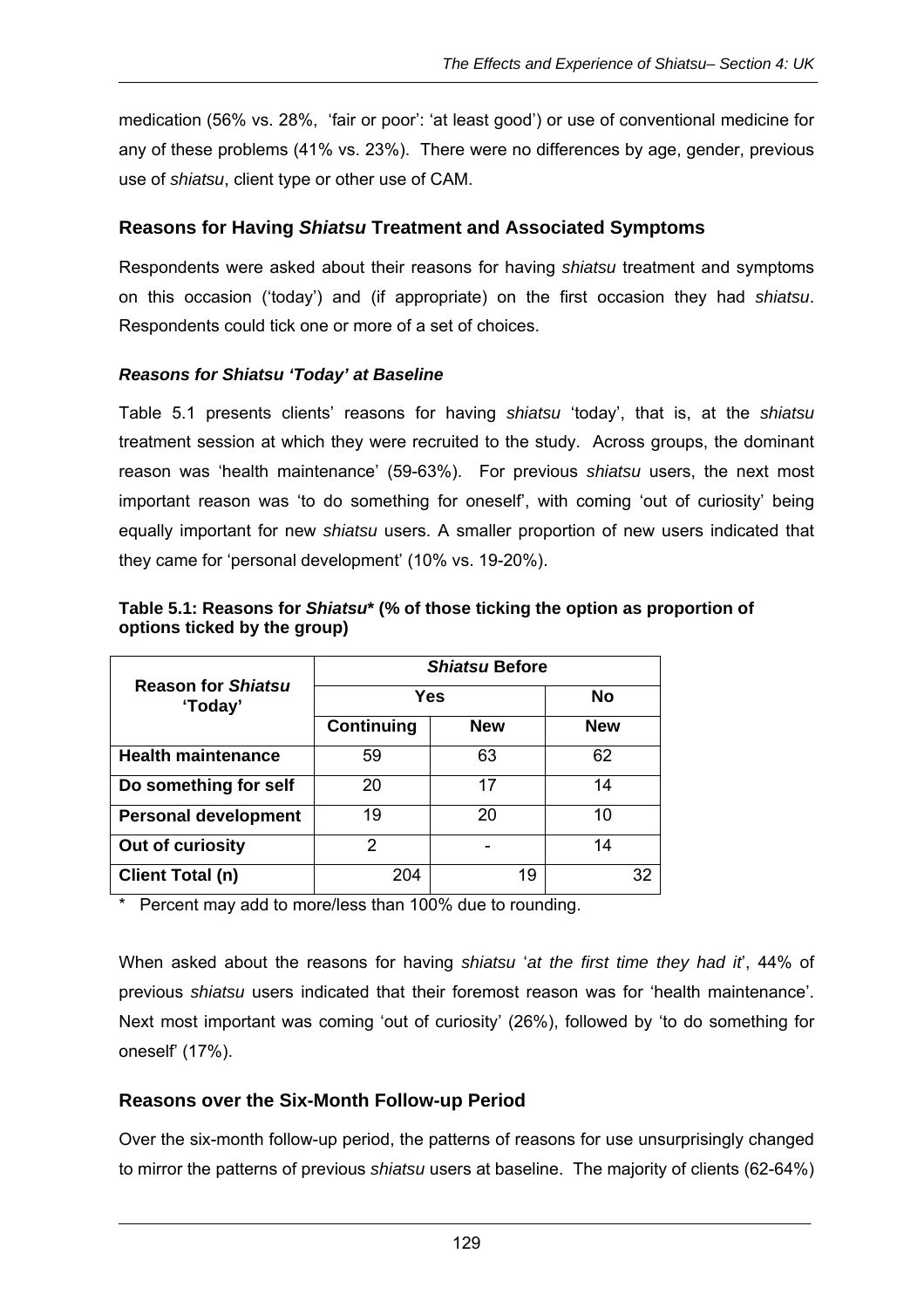were seeking *shiatsu* '*for health maintenance*', and/or '*personal development*' (18%) or '*to do something for oneself*' (15-18%).

## **Symptoms as Reasons for Accessing** *Shiatsu* **at Baseline**

The most mentioned set of symptoms as reasons for use of *shiatsu* related to 'problems with muscles, joints or body structure (e.g. back pain, posture)' and 'tension and stress' (Table 5.2). It must be remembered that clients could, and did, tick a number of reasons.

While there were differences in percentages indicating one or more of these groups of symptoms, there was a relatively similar ordering across client types and previous use of *shiatsu*. Exceptions were the greater importance of problems of 'low energy or fatigue' to new users of *shiatsu* and 'emotional issues' to previous *shiatsu* users who were coming for further treatment to a new practitioner. The 'other' category included a wide range of symptoms, including symptoms relating to particular conditions (pregnancy, Parkinson's disease, cancer, irritable bowel, MS and ME), the ageing process, allergies and sleeping pattern problems.

|                                                               | <b>Shiatsu Before</b> |            |            |  |  |  |
|---------------------------------------------------------------|-----------------------|------------|------------|--|--|--|
| <b>Symptoms 'Today'</b>                                       | Yes                   | Nο         |            |  |  |  |
|                                                               | Continuing            | <b>New</b> | <b>New</b> |  |  |  |
| Problems with muscles,<br>joints, body structure <sup>1</sup> | 29                    | 19         | 33         |  |  |  |
| <b>Tension or stress</b>                                      | 22                    | 20         | 20         |  |  |  |
| Low energy or fatigue                                         | 17                    | 19         | 23         |  |  |  |
| <b>Problems with body</b><br>systems $2$                      | 14                    | 17         | 12         |  |  |  |
| <b>Emotional Issues</b>                                       | 12                    | 20         | 8          |  |  |  |
| <b>Other</b>                                                  | 6                     | 6          | 5          |  |  |  |
| Client Total (n)                                              | 197                   | 19         | 34         |  |  |  |

**Table 5.2: Symptoms as Reasons for Accessing** *Shiatsu***\* (% of those ticking the option as proportion of options ticked by the group)** 

Percent may add to more/less than 100% due to rounding.

 $1$ <sup>1</sup> The heading in the questionnaire indicated back pain and posture as examples.

 $2$  This heading in the questionnaire indicated digestion, breathing, blood pressure and period pain as examples.

#### **Symptoms as Reasons over the Six-Month Follow-up Period**

At three- and six-month follow-up, the most mentioned set of symptoms as reasons for use of *shiatsu* were quite similar to those at baseline. These related to 'problems with muscles,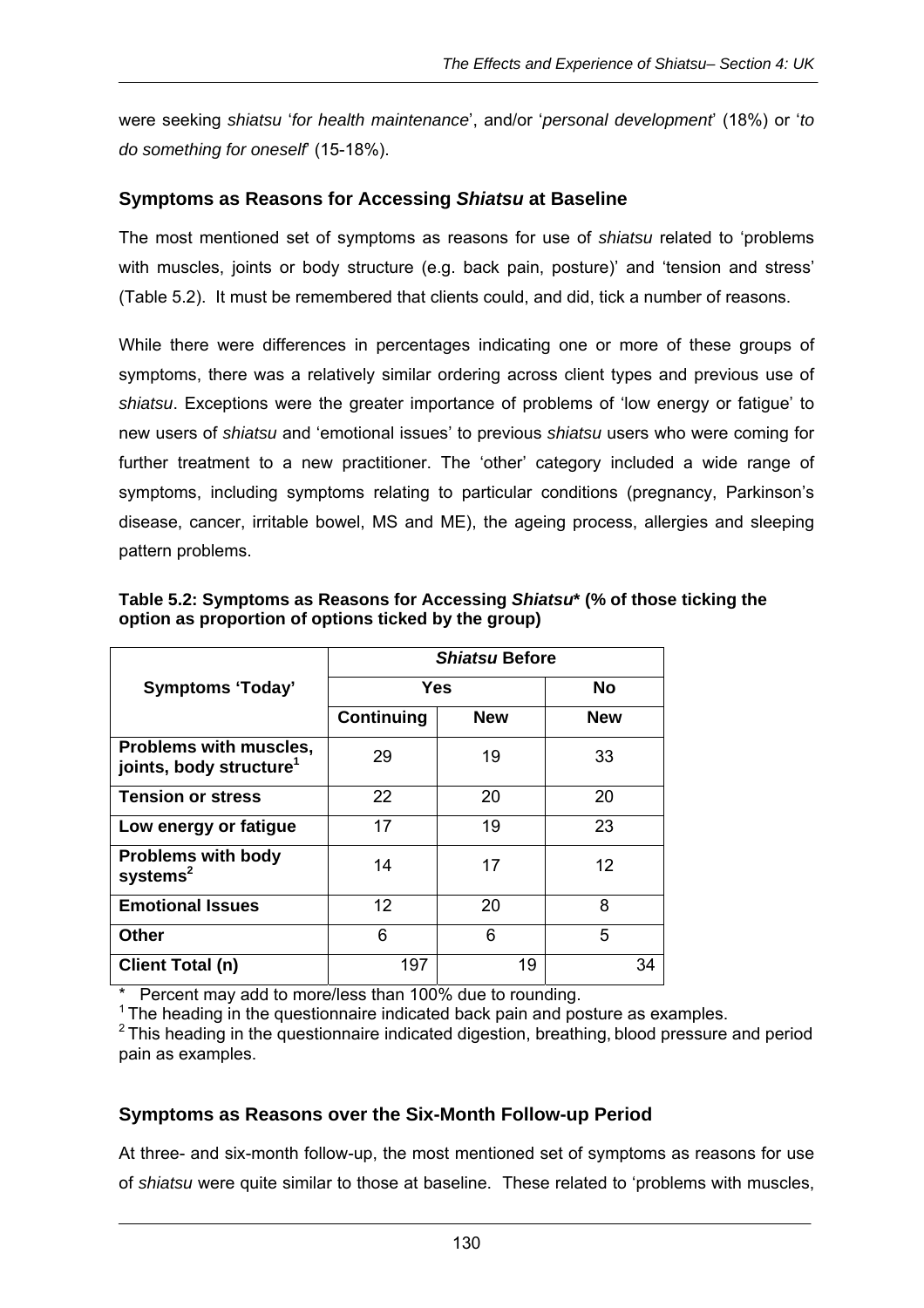joints or body structure (e.g. back pain, posture)' and 'tension and stress' (Tables 5.3 and 5.4). Again, it must be remembered that clients could, and did, tick a number of reasons. Furthermore, it is important to note that the symptoms clients initially came to seek *shiatsu* at baseline may have changed over this time period, and/or additional symptoms (and thus symptom sets) might be ticked at each of the follow-up periods.

**Table 5.3: Symptoms, at 3-Month Follow-up, as Reasons for Accessing** *Shiatsu***\*** 

| Reason                                                            | <b>Shiatsu Before</b> |            |            |  |
|-------------------------------------------------------------------|-----------------------|------------|------------|--|
| (Three-Month                                                      | Yes                   |            | No         |  |
| Follow-up)                                                        | Continuing            | <b>New</b> | <b>New</b> |  |
| <b>Problems with</b><br>muscles, joints, body<br><b>structure</b> | 29                    | 26         | 42         |  |
| <b>Tension or stress</b>                                          | 23                    | 19         | 19         |  |
| Low energy or fatigue                                             | 17                    | 19         | 12         |  |
| <b>Problems with body</b><br>systems                              | 11                    | 13         | 8          |  |
| <b>Emotional Issues</b>                                           | 11                    | 21         | 12         |  |
| <b>Other</b>                                                      | 9                     | 2          | 8          |  |
| Client Total (n)                                                  | 200                   | 16         | 24         |  |

\* Percent of those ticking the option as proportion of options ticked by the group. Percent may add to more/less than 100% due to rounding.

| Reason                                                            | <i><b>Shiatsu Before</b></i> |            |                |  |
|-------------------------------------------------------------------|------------------------------|------------|----------------|--|
| (Six-Month                                                        | Yes                          |            | No             |  |
| Follow-up)                                                        | Continuing                   | <b>New</b> | <b>New</b>     |  |
| <b>Problems with</b><br>muscles, joints, body<br><b>structure</b> | 30                           | 20         | 37             |  |
| <b>Tension or stress</b>                                          | 23                           | 28         | 20             |  |
| Low energy or fatigue                                             | 18                           | 18         | 15             |  |
| <b>Problems with body</b><br>systems                              | 12                           | 13         | 20             |  |
| <b>Emotional Issues</b>                                           | 12                           | 20         | 7              |  |
| Other                                                             | 6                            | 3          | $\overline{2}$ |  |
| Client Total (n)                                                  | 184                          | 13         | 17             |  |

**Table 5.4: Symptoms, at 6-Month Follow-up, as Reasons for Accessing** *Shiatsu***\*** 

\* Percent of those ticking the option as proportion of options ticked by the group. Percent may add to more/less than 100% due to rounding.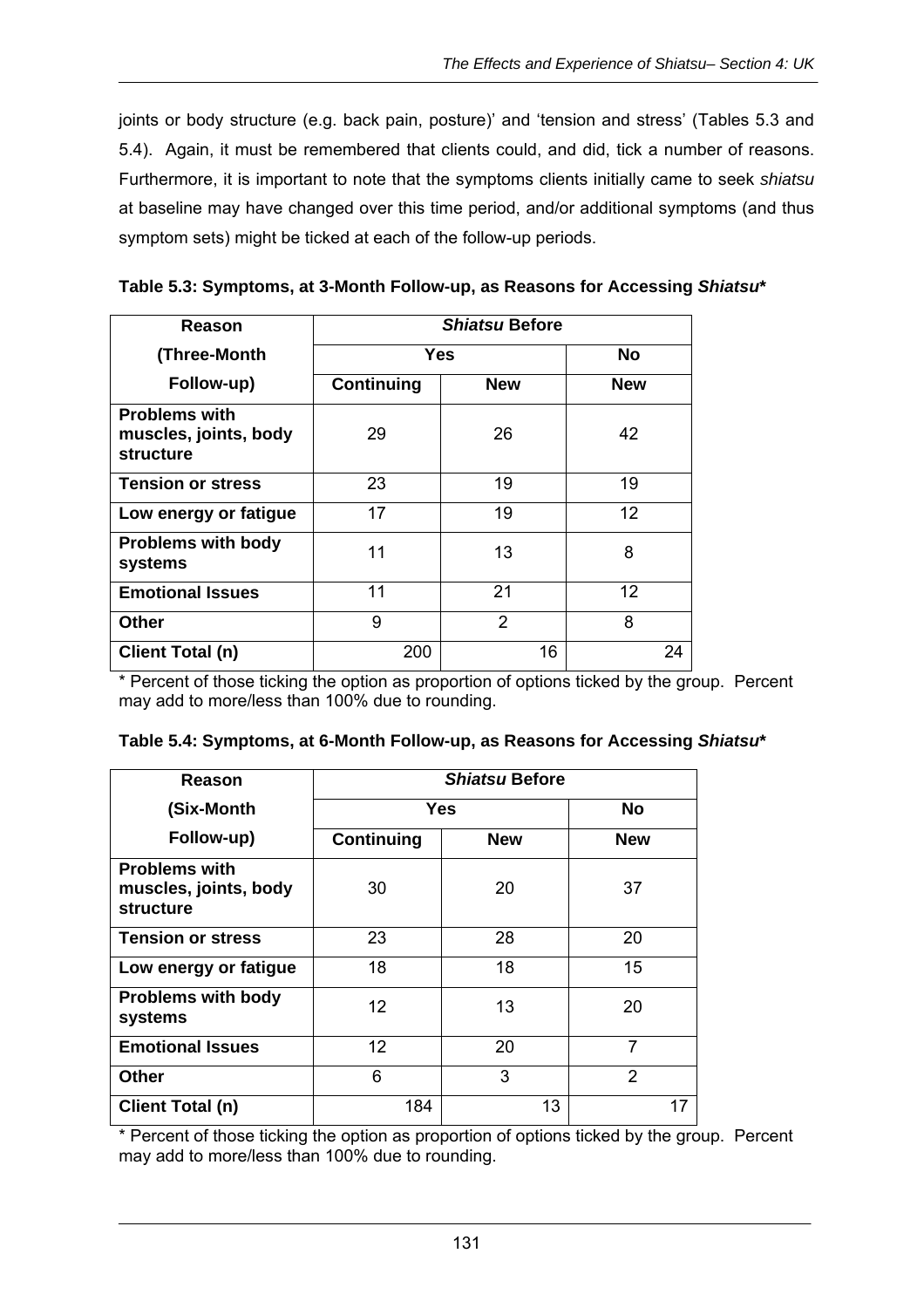## **Continuing Use of** *Shiatsu* **over the Six-Month Follow-Up Period**

Over the six-month follow-up period, just under four-fifths of the clients had one or more sessions in each three-month period (Table 5.5). A statistically significant greater proportion of new *shiatsu* users had no further *shiatsu* treatments since the treatment at which they were recruited (months 0-3: 31% vs. 11%, p=.001, new: previous *shiatsu* user; months 3-6: 51% vs. 18%; p<.001). Of those who had had further treatments, around a half had 2-3 treatments during the three-months periods, and a small minority 7 or more (3-7%). Nearly all (97-100%) of those who had no *shiatsu* treatment during the relevant three month period indicated that they would consider having *shiatsu* again in the future.

|                                      | 0-3 months   | 3-6 months   |
|--------------------------------------|--------------|--------------|
| % Having shiatsu in last 3<br>months | 79           | 78           |
| <b>Median sessions in 3 months</b>   | 2-3 sessions | 2-3 sessions |
| % 1 session                          | 8            | 12           |
| $%$ 2-3 sessions                     | 51           | 46           |
| $%$ 4-6 sessions                     | 22           | 17           |
| % 7 or more sessions                 | 7            | 3            |
| Continue with shiatsu in<br>future   | 86           | 84           |

**Table 5.5: Continuing Use of** *Shiatsu* **over the Six-Month Follow-Up Period** 

The vast majority (84-86%) indicated that they would continue with *shiatsu*, this being more likely for those who had had *shiatsu* before than those who had not (at three-month followup: 87% vs. 73%, p>.05; at six-month follow-up: 85% vs. 67%, p=.028). Nearly all (93-95%) were continuing to have their treatments from the same practitioner (who had initially recruited them into the study). Nearly all (97%) were paying for the treatment(s) themselves.

## **Summary**

The average age of clients was 50 years, over four-fifths were female and most (88%) had had *shiatsu* before. Only a small minority (3%, n=8) perceived their own health status to be 'poor'. The dominant reason for accessing *shiatsu* 'today' was for 'health maintenance'. The most common symptoms as reasons for accessing *shiatsu* 'today' related to 'problems with muscles, joints or body structure', including back pain and posture, followed by 'tension or stress' and 'low energy or fatigue.' These three groups of problems remained important reasons for accessing *shiatsu* 'today' at three and six months. Over three quarters of the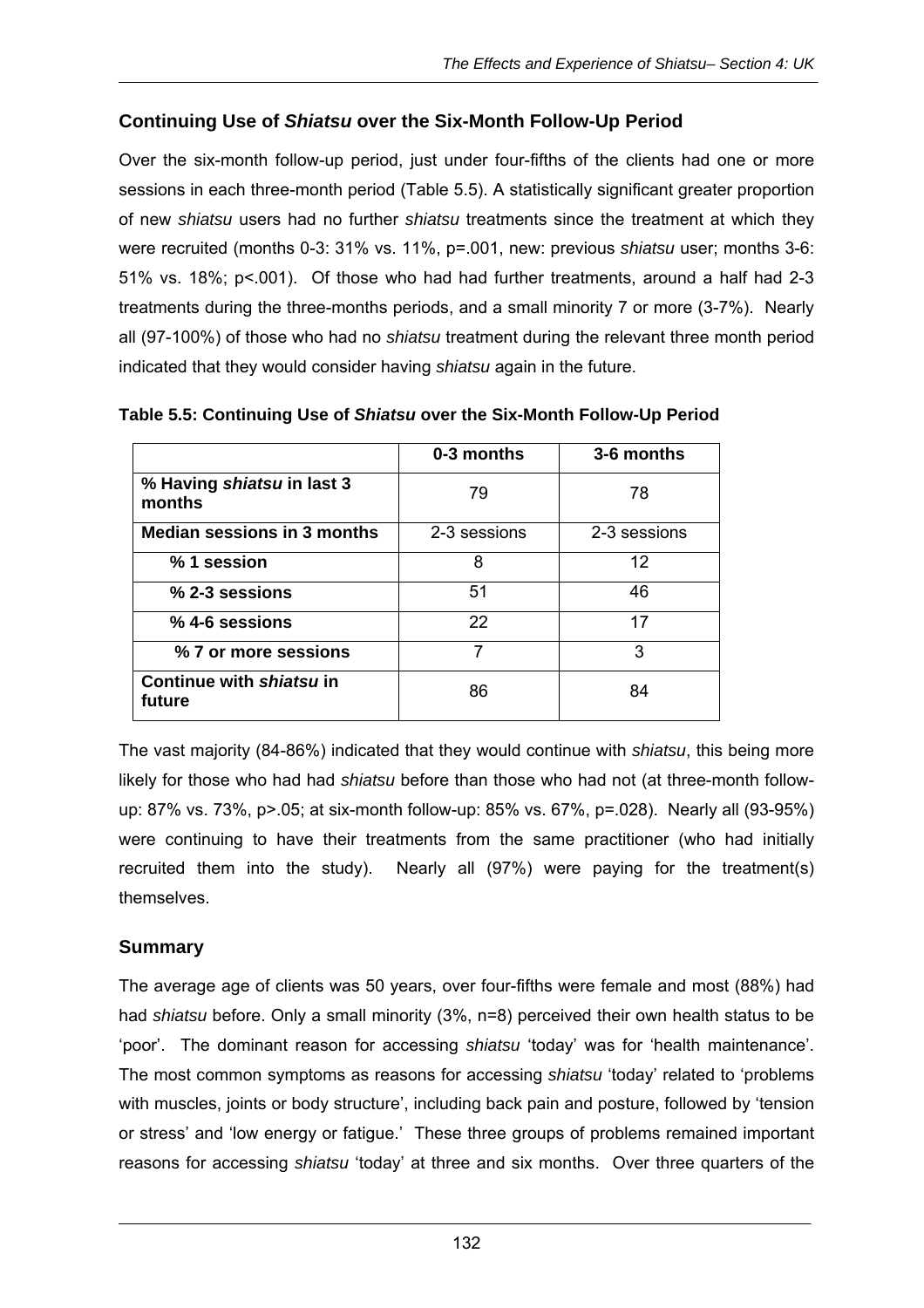sample continued to have *shiatsu* over the six months of the study, on average a median of 2-3 times per three month period. Over 97% paid for the *shiatsu* treatments themselves. Nearly all of those who had no *shiatsu* treatment during the relevant three month period indicated that they would consider having *shiatsu* again in the future.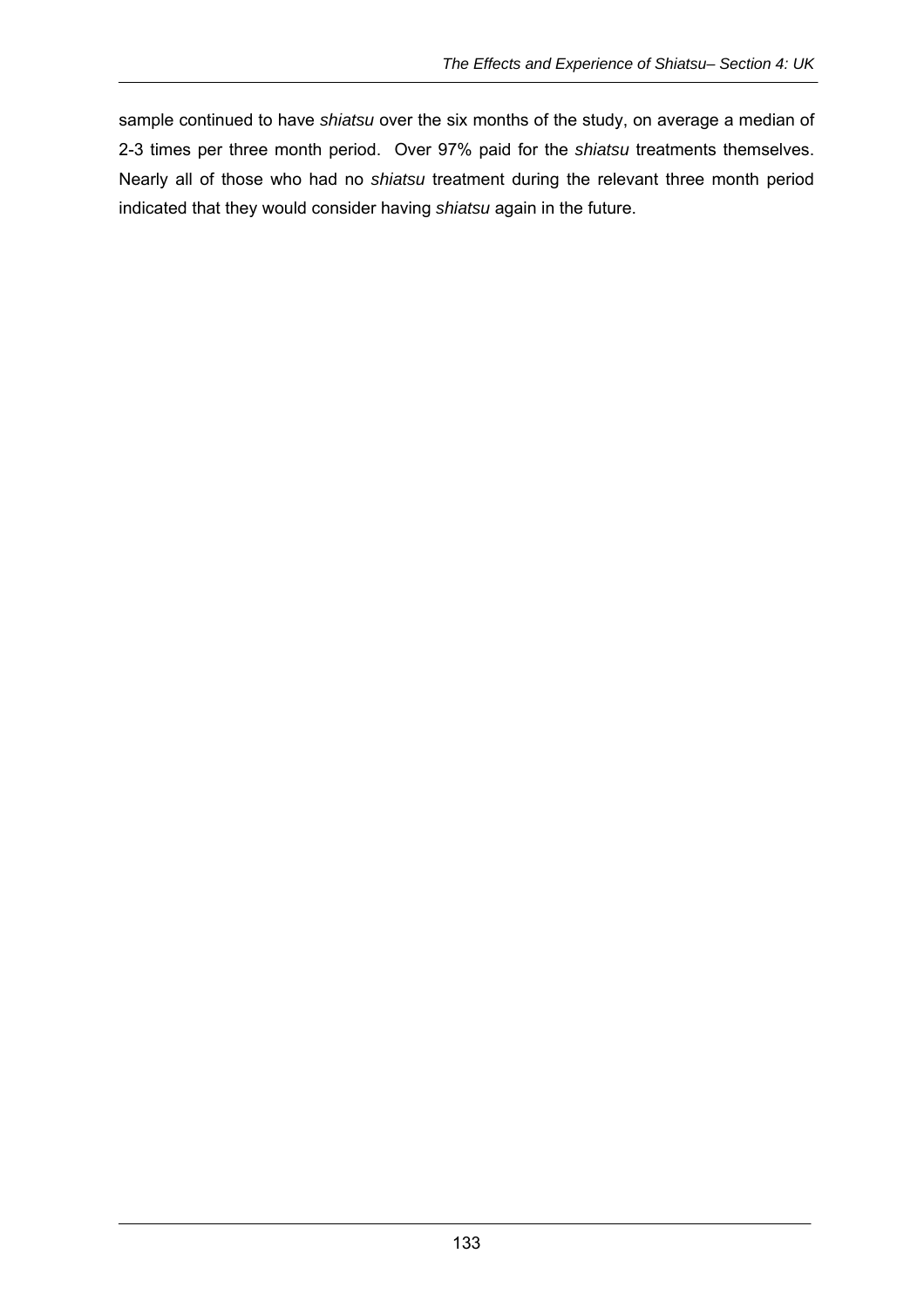# **Chapter Six: The Client's Hopes from** *Shiatsu*

## **Introduction**

This chapter presents data on the initial hopes that clients had of their *shiatsu* treatment, drawing on data from an open-ended question asked within the baseline questionnaire, 'what do you hope to get out of your *shiatsu* treatments?' These findings provide additional insight into the reasons clients had for their choice of *shiatsu* and should be read alongside findings (in Chapter Five) relating to reasons for having *shiatsu* treatment and associated symptoms. The extent to which their hopes were realised is returned to in Chapter Eleven ('were you expectations met?').

## **Hopes from Their** *Shiatsu* **Treatment**

A wide range of hopes were expressed by the clients. Commonly, clients expressed more than one hope; for example, a client talked in terms of '*reduction of pain in back, neck and shoulders; improvement to digestion (IBS)*' (Case 16, previous user). About a third (32%) of the clients, all of whom had had *shiatsu* before, talked about the benefits they had experienced before with *shiatsu*, and, within this, most (two-thirds, that is, 20% of all the clients) also talked about what they hoped to get from this current set of *shiatsu* treatments. For example:

> *I get a physically comfortable body. I sleep better and feel more centred and relaxed after shiatsu. (Case 10, previous user)*

> *To maintain my good health, to keep an arthritic hip moving, and pain free. Before I had shiatsu I used painkillers every day. I now use them very occasionally. (Case 9, previous user)*

> *Controlled health maintenance and well being; continued personal development; having monthly treatments is a preventative measure. (Case 78, previous user)*

Table 6.1 presents the 'top 15' expressed hopes. 'Alleviating muscular-skeletal problems (e.g. back and neck pain)' was most mentioned by all clients (6%) and particular so for new *shiatsu* users (14%). For new users of *shiatsu* other highly mentioned hopes were 'attaining pain relief' (9%), 'becoming relaxed' or 'attaining stress reduction, becoming able to manage stress better' (both 8%), followed by 'attaining more energy' (7%). For previous users of *shiatsu*, along with alleviating muscular-skeletal problems, most mentioned hopes were maintaining 'being relaxed', 'better health / having a healthy body' and 'reducing stress and tension' (all mentioned by 6% of clients).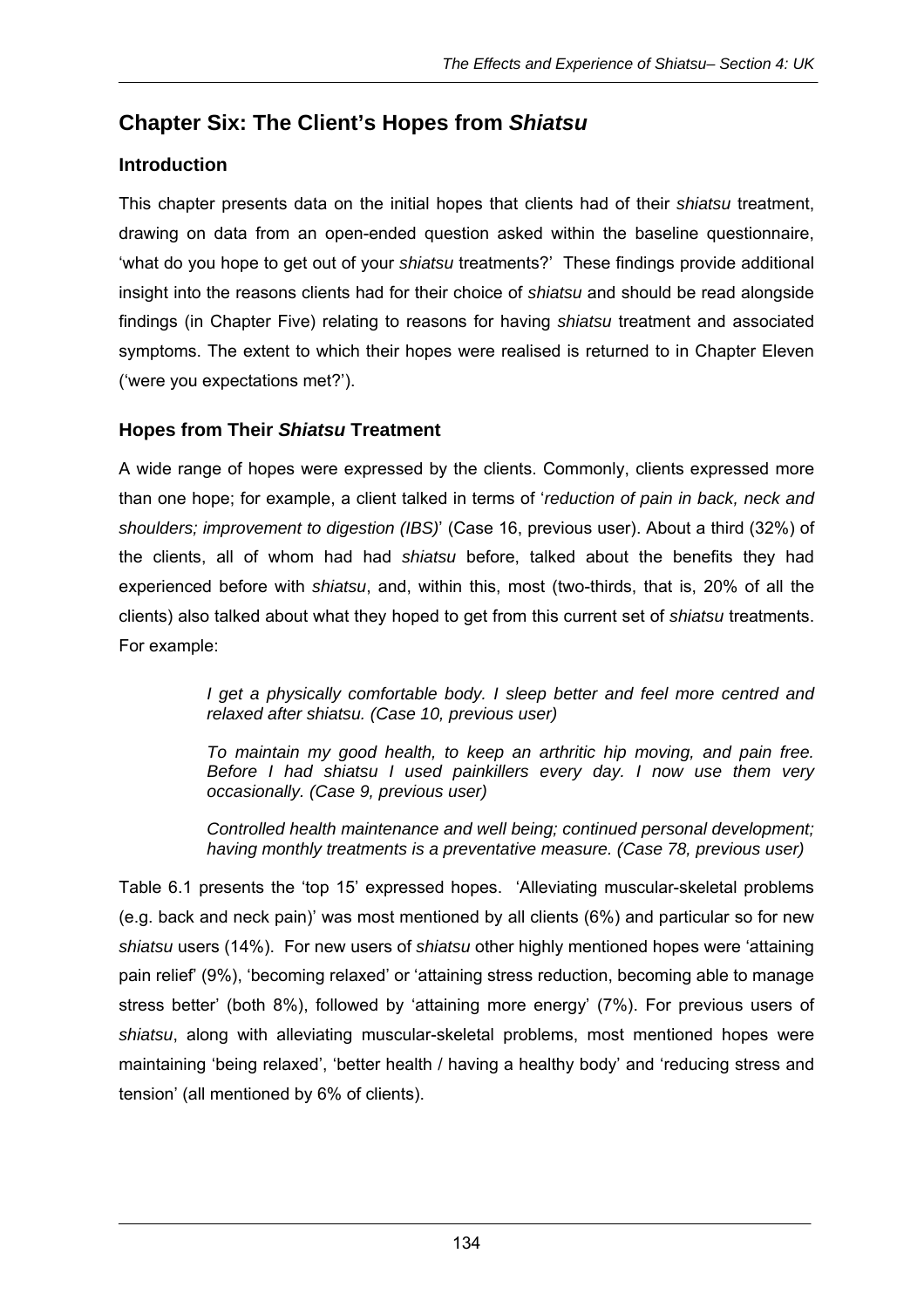|                                                               | <b>Shiatsu Status</b>          |                           | All            |
|---------------------------------------------------------------|--------------------------------|---------------------------|----------------|
| <b>Client Hopes</b>                                           | <b>Previous</b><br><b>User</b> | <b>New</b><br><b>User</b> | <b>Clients</b> |
| Alleviate musculo-skeletal problems (e.g. back, neck<br>pain) | 6                              | 14                        | 6              |
| Help to continue being relaxed                                | 6                              | $\overline{\phantom{a}}$  | 5              |
| Maintain health / healthy body                                | 6                              |                           | 5              |
| Maintain reduced stress / tension                             | 6                              |                           | 5              |
| Alleviate symptoms in general                                 | 4                              | 4                         | 4              |
| Become relaxed                                                | 3                              | 8                         | 4              |
| Attain pain relief                                            | 3                              | 9                         | 3              |
| Maintain sense of well-being                                  | $\overline{4}$                 |                           | 3              |
| Maintain pain relief, pain reduction                          | 4                              | $\overline{\phantom{0}}$  | 3              |
| Continue with energy work                                     | 4                              |                           | 3              |
| Help to continue being balanced and/or grounded               | 3                              |                           | 3              |
| Attain more energy                                            | $\overline{2}$                 | $\overline{7}$            | 3              |
| Attain stress reduction, be able to manage stress             | $\overline{2}$                 | 8                         | 3              |
| Obtain emotional help in general                              | $\overline{2}$                 | $\overline{\mathbf{4}}$   | 3              |
| Maintain mobility                                             | 3                              |                           | $\overline{2}$ |
| Attain health improvement*                                    | 1                              | 5                         | $\overline{2}$ |
| Alleviate headache, migraine*                                 | 1                              | $\overline{7}$            | 1              |

#### **Table 6.1: Top 15 Hopes from** *Shiatsu* **Treatment (%)**

\* Added as more than 5% of new *shiatsu* users expressed this hope

To illustrate the type of hopes that clients expressed, examples from those talking about 'alleviating musculo-skeletal problems' are presented. Typical comments include the following, with clients often mentioning other hopes, for example, to boost energy or to become (more) relaxed:

*Alleviation of arthritic pain, muscle pain. (Case 12, previous user)* 

*Relief from back and neck pain. Reduction in tension and stress. (Case 52, previous user)* 

*Freedom from / reduction of neck pain. Boost energy to normal levels / reduction of fatigue. (Case 57, previous user)* 

*Continued help with ongoing back problems. Relaxation. (Case 58, previous user)*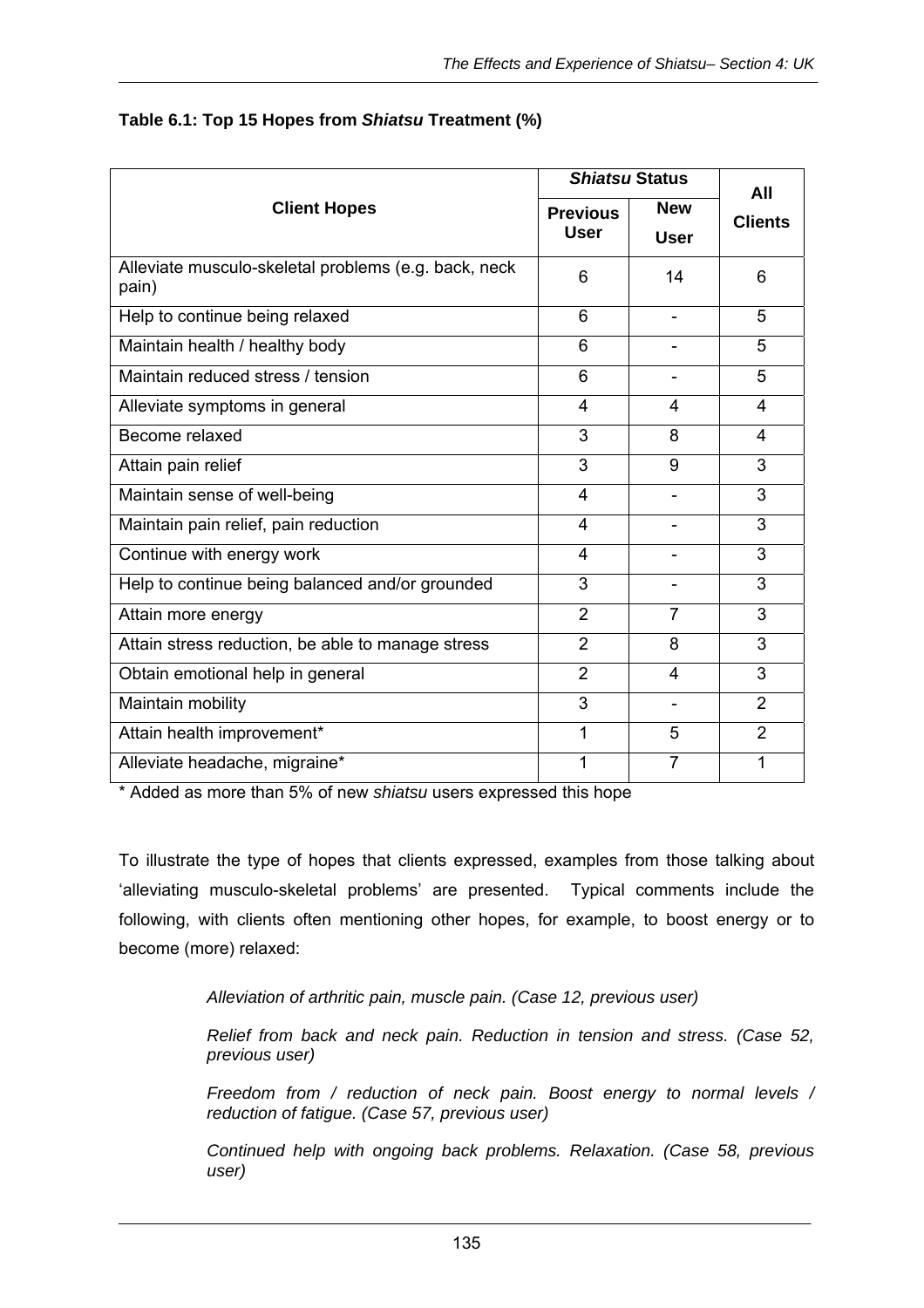*Improvement in low back pain, keeping mobility in shoulder following mastectomy. (Case 61, previous user)* 

*The easing of joint and muscular pain partly caused by a mastectomy 15 years ago. Help with tension and emotional stress. (Case 91, previous user)* 

*Get rid of a frozen shoulder. (Case 188, previous user),* 

*Possible ease of my joint problems. (Case 189, previous user)* 

*Improve back problems, relieve tension in neck and back. Posture. (Case 213, previous user),* 

*Healing of a strained shoulder. Improvement in flexibility of knees. (Case 254, previous user)* 

*Relief from back pain. (Case 35, previous user)* 

*Alleviate stiffness in joints and lower back, lower back discomfort from bad posture. (Case 235, previous user)* 

*Alleviate pain of joints - increase movement and flexibility, reduction of heat/swelling, general working of joints in a supported fashion, movement of 'stuck' energy in system, general relaxation and resultant increase in energy levels. (Case 234, previous user)* 

Others referred to previously experienced benefits for their musculo-skeletal problems:

*I have improved my back problem thanks to shiatsu and now I hope to help my other problems and begin a healthier lifestyle. (Case 265, previous user)* 

*I have arthritis and I find shiatsu keeps it in check. I can lead a very active life. I had angina 2 years ago and a stent put in. (Case 128, previous user)* 

*Having had regular shiatsu treatment for the last 18 months for arthritis. I have gained a lot of my suppleness, flexibility, and mobility back. (Case 50, previous user)* 

*To help me relax, disperse tension and blocked energy, and to relieve back and shoulder pain. An hour of badly-needed self-nurturing. (Case 340, previous user)* 

Examples for new users of *shiatsu* include the following:

*Reassurance and understanding of the way the body works. Pain-free muscles and joints. Relief from symptoms of menopause and the enjoyment and relaxed state from the shiatsu massage itself. (Case 49, new user) (Note: 'pain-free muscles' as one part of a set of hopes)* 

*Relief from back and neck pain. Reduction in tension and stress. Feel more energised. (Case 52, new user)* 

*I hope to rid myself of a pain at the top of my leg - due to sciatic nerve. I have had this problem for 9 months. (Case 93, new user)*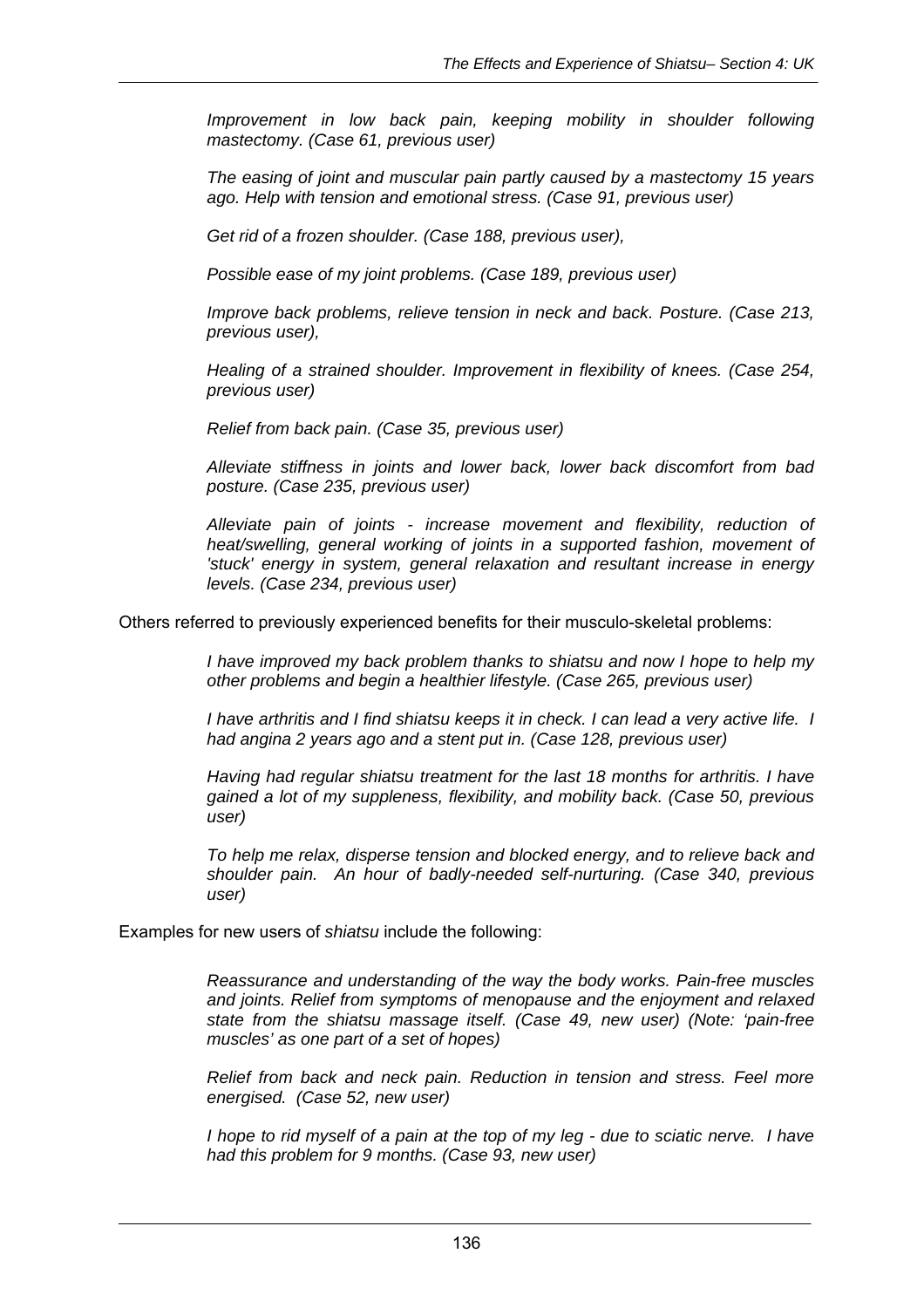*Less pain due to osteoarthritis. To be more flexible in joints and muscles. (Case 294, new user)* 

*Pain relief. I have suffered from chronic back pain for 3 years following a car accident. (Case 310, new user)* 

A broader picture of the expressed hopes from *shiatsu* treatment can be seen from grouping like codes or linked codes together. For example, while some clients talked about 'getting increased energy', others talked about 'channelling their energy' and yet others 'becoming more balanced energetically'. These could be grouped into a broader, more general label of 'energy-related' expectations. Similarly, 'attaining' (new user) or 'maintaining' (previous user) energy work can be placed together into one broader heading. Table 6.2 presents the data in this form for the 'top 10' grouped codes.

**Table 6.2: Top 10 'Grouped' Hopes from** *Shiatsu* **Treatment (%)** 

|                                                                                                        | <i><b>Shiatsu Status</b></i> |                           | All            |
|--------------------------------------------------------------------------------------------------------|------------------------------|---------------------------|----------------|
| <b>Client Hopes</b>                                                                                    | <b>Previous</b><br>User      | <b>New</b><br><b>User</b> | <b>Clients</b> |
| Relaxation and/or stress/tension management: attain or<br>maintain                                     | 17                           | 16                        | 17             |
| Self-enhancement: attain or continue (quality of life,<br>personal growth, etc)                        | 16                           | 14                        | 16             |
| Physical relief (sleep, mobility, posture, pain, etc): obtain<br>or maintain                           | 15                           | 21                        | 16             |
| Alleviate symptoms of particular conditions (back or neck)<br>pain, headache, ME, blood pressure, etc) | 14                           | 20                        | 15             |
| Energy work: obtain or continue, become or continue<br>grounded, balanced                              | 12 <sup>2</sup>              | 7                         | 11             |
| Alleviate symptoms in general                                                                          | 4                            | 4                         | 4              |
| Emotional help and support: attain or maintain                                                         | $\overline{7}$               | 5                         | $\overline{7}$ |
| Awareness of body & mind, integration: attain or<br>maintain                                           | 5                            | 2                         | 5              |
| Become emotionally calm / stronger                                                                     | $\overline{2}$               | 3                         | $\overline{2}$ |
| Prevention in general, ill-health and particular symptoms                                              | 2                            | 3                         | $\mathcal{P}$  |

Some similarity is evident for previous and new *shiatsu* users. Relaxation and/or stress/tension management was an important hope for new and previous users (either to attain or to maintain), and the most mentioned hope for previous users. For new *shiatsu*  users, obtaining physical relief was the most mentioned hope (for problems with sleep,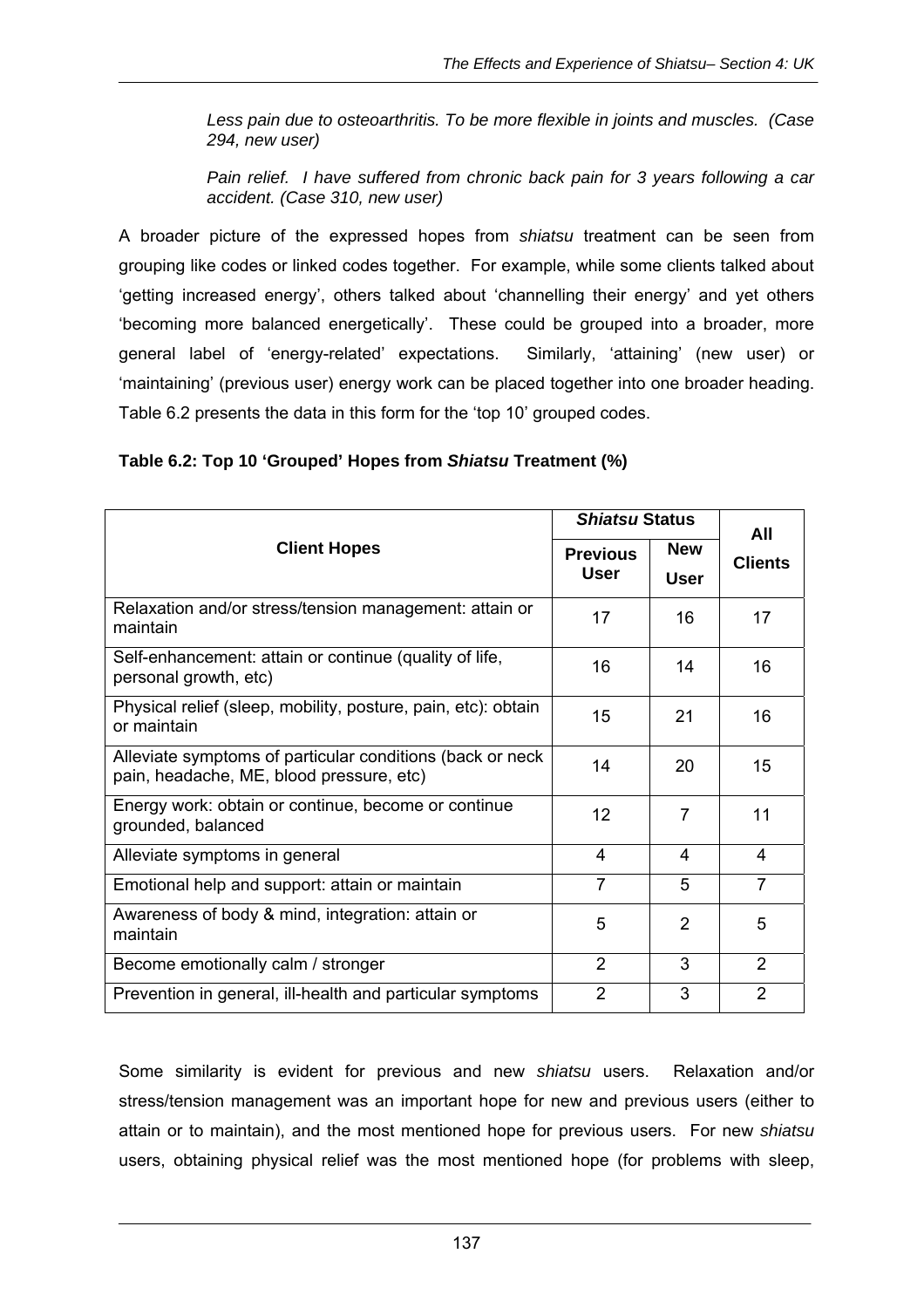mobility, posture or pain), followed by alleviating particular conditions (including back or neck pain, headache, etc). For both groups, self-enhancement (in terms of maintaining or attaining quality of life, personal growth, a sense of well-being and healthy/ier lifestyle) was also important. Further illustrative extracts are presented below.

The first area of illustration relates to the expressed hope of 'continuing self-enhancement', again often linked to other hopes and/or previously experienced benefits from earlier *shiatsu* treatments:

> *I am having shiatsu treatment in late pregnancy to try and alleviate back pain, to better prepare my body for the birth. (Case 210, new user)*

*Maintaining relief from ME symptoms. (Case 183, previous user)* 

*Ongoing maintenance and improvement of various problems. For instance shiatsu has reduced joint pain quite dramatically. (Case 191, previous user)* 

*Health maintenance, having found such a dramatic improvement in my anginal health after the first few months of my initial treatment 10 years ago - I now use shiatsu to balance and maintain myself. (Case 194, previous user)* 

*To maintain general well being. To nip in the bud any potential stresses that could escalate if left untreated. (Case 195, previous user)* 

*I have shiatsu for the effective maintenance of my mental and physical health. (Case 199, previous user)* 

*It has already helped me immensely. My posture is good - shoulders down and back straight - as before my head seemed to be on my shoulders. With the exercises recommended, my hips will soon be correct. Future treatments to help keep my body supple and the marvellous feeling afterwards. (Case 200, previous user)* 

*Keep physical problems at bay and keep symptoms to minimum with regular shiatsu treatments. Some personal space and time for me to relax (Case 209, previous user)* 

*To keep my back and joints and muscles pain free for as long as possible so that I can continue living an active life. Also to re-balance all my other systems in order to maintain a good state of well-being. (Case 212, previous user)* 

*I consider shiatsu a health maintenance incorporating everything physical, mental and emotional. (Case 221, previous user)* 

*To keep me from having joint replacements; to keep me free of pain. (Case 232, previous user)* 

*Having Parkinson's disease the shiatsu treatment helps slow down the progress of the disease, a positive attitude. (Case 237, previous user)* 

*I* go once a month to keep me healthy and in a positive frame of mind. I *originally got shiatsu for work related stress. (Case 238, previous user)*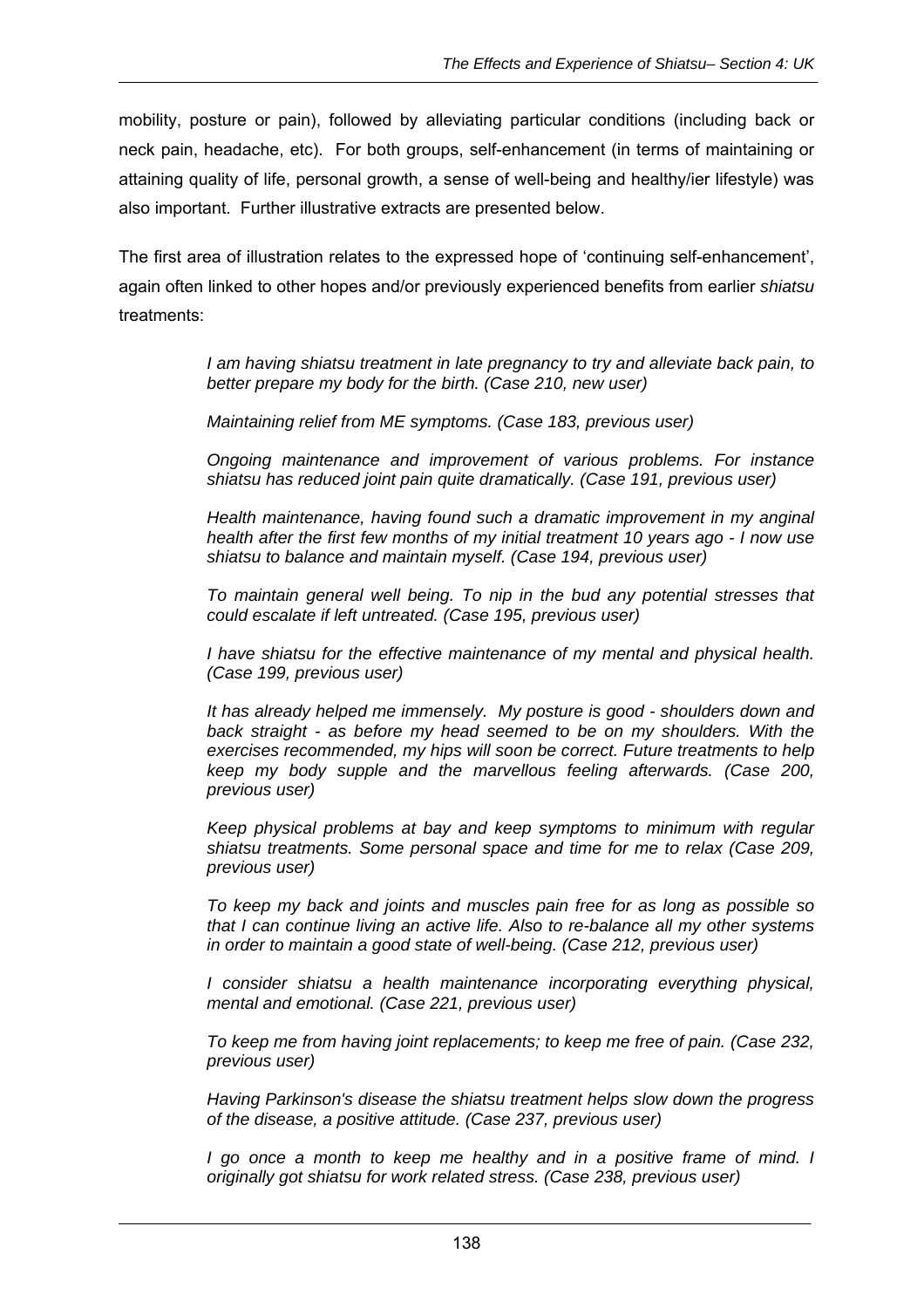*Whole body maintenance. (Case 246, previous user)* 

Similar comments arose in relation to the heading of 'attaining self-enhancement':

*Strengthened immune system. Easing of aches and pains. (Case 85, previous user)* 

*My main aim is to get an improvement in my overall health and treatment for my specific joint problems. (Case 333, previous user)* 

*Improvement in my health. (Case 336, new user)* 

*Improve general well being. (Case 116, new user)* 

*I hope to get a sense of well being from shiatsu treatment, I am sure I will judging (by) two sessions to date. (Case 132, new user)* 

A second set of illustrations relates to the area of 'maintaining' (for previous users) or 'becoming' (for new users) relaxed and/or reduce or manage stress or tension.

*To feel more relaxed, more positive. (Case 1, previous user)* 

*Relaxation to reduce tension, Help reduce pain in neck and shoulders. (Case 17, previous user)* 

*Relaxation, stress relief. (Case 81, previous user)* 

*Deep relaxation for stress, bone and muscle tension. (Case 158, previous user)* 

*More relaxed, more energy. (Case 325, new user)* 

*To release the tensions that I hold in my body. To open me up emotionally so that I can find expression - to be able to express myself fully. (Case 345, previous user)* 

*Relief from muscle tension caused by stress. To feel calmer and more relaxed. (Case 367, new user)* 

*Relaxation. Relief of occasional stress. (Case 157, previous user)* 

*Relaxation - reduce accumulative tension. Re-balancing (energetically). (Case 163, previous user)* 

*It not only relaxes and de-stresses, improves my state of mind. (Case 216, previous user)* 

*Relaxation and to help revitalise my energy levels. To help me feel less stressed at work and to feel I can continue to give to my clients and colleagues (Case 217, previous user)* 

*To help me relax, disperse tension. (Case 340, previous user)*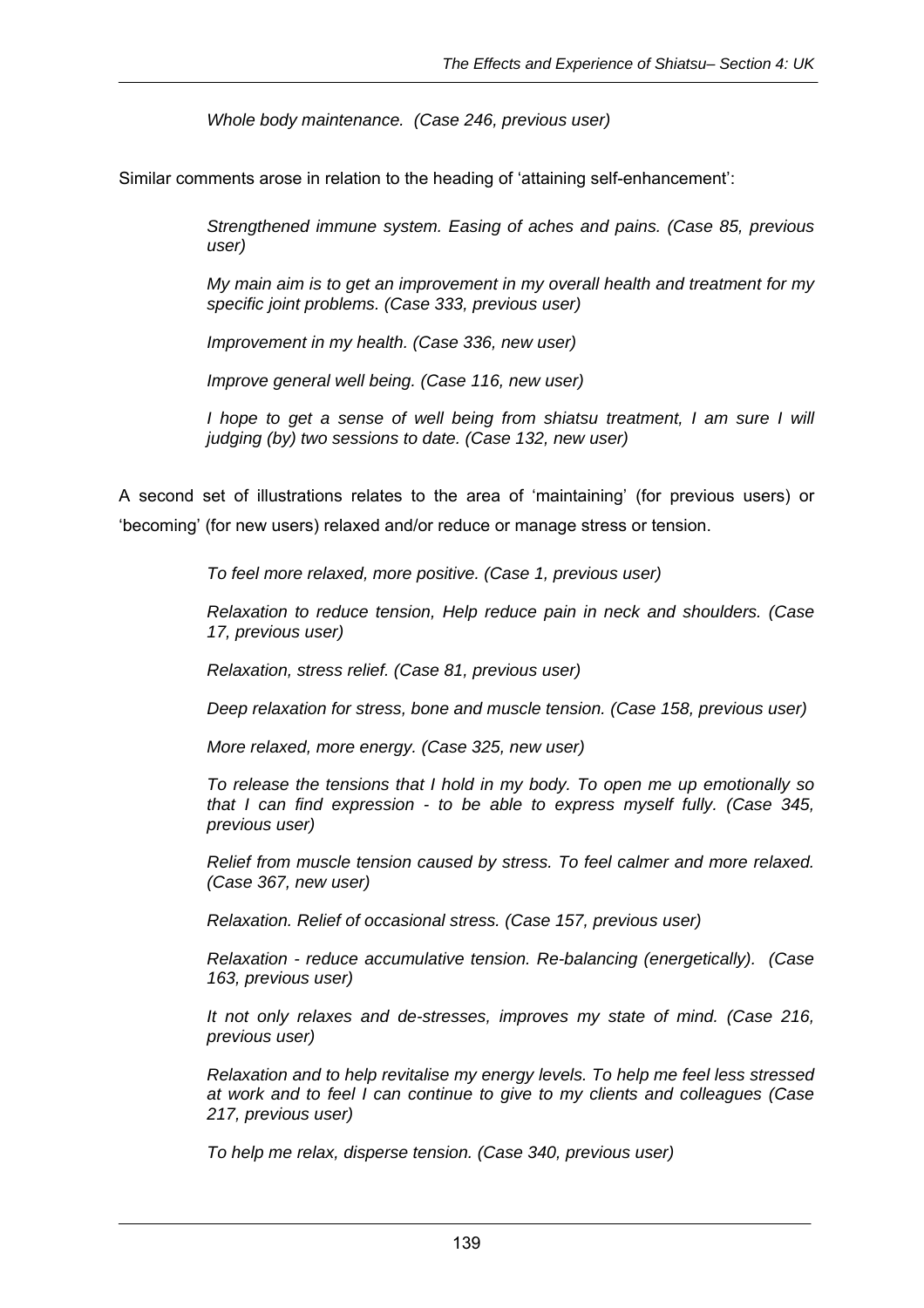*A constant reduction of the effects of stress, a balanced body system to help enjoy life to the full. (Case 375, previous user)* 

*A deep sense of relaxation, a rebalancing effect on my physical and emotional state. (Case 125, previous user)* 

Some expressed previous benefits as continuing hopes. For example, ongoing treatments were seen as helping and maintaining relaxation:

> *I see the treatments as an opportunity to relax and unwind. I find that regular treatments help me to stay balanced and feel more positive. (Case 3, previous user)*

> *When I have shiatsu treatment it makes me more relaxed and this is invaluable for me. It is difficult for me dealing with my physical problems, and the pain they give me, and shiatsu leaves me more able to cope. (Case 134, previous user)*

Yet others linked their relaxation with other symptoms, for example, a headache, other long standing illnesses or the consequences of major life events, for which they were looking for help with.

> *Relaxation time for me. Easing of neck and shoulder tensions which I am sure contribute to my headaches. (Case 135, previous user)*

> *I* suffer from Crohn's disease, I also sometimes get stressed out which doesn't *help the Crohn's! Shiatsu helps me keep on an even keel and it is very enjoyable. (Case 285, previous user)*

> *A means of releasing tension and stress caused by the death of my husband*  last year and having to cope on my own with 2 small children. I hope to be able *to release the pent-up grief and channel my emotions more productively. (Case 382, previous user)*

A third set of illustrations relates to the heading of 'attaining' or 'maintaining' physical relief, for example, from problems with sleeping, mobility, posture and pain. For new users, typical extracts included the following:

*Better posture; pain relief. (Case 20, previous user)* 

*More mobility, independence, and better health. (Case 28, new user)* 

*Pain relief, flexibility, movement in frozen shoulder and release of tension within body and neck. (Case 34, previous user),* 

*Relief from back pain. (Case 35, new user)* 

*Improved mobility, more energy. (Case 115, new user)*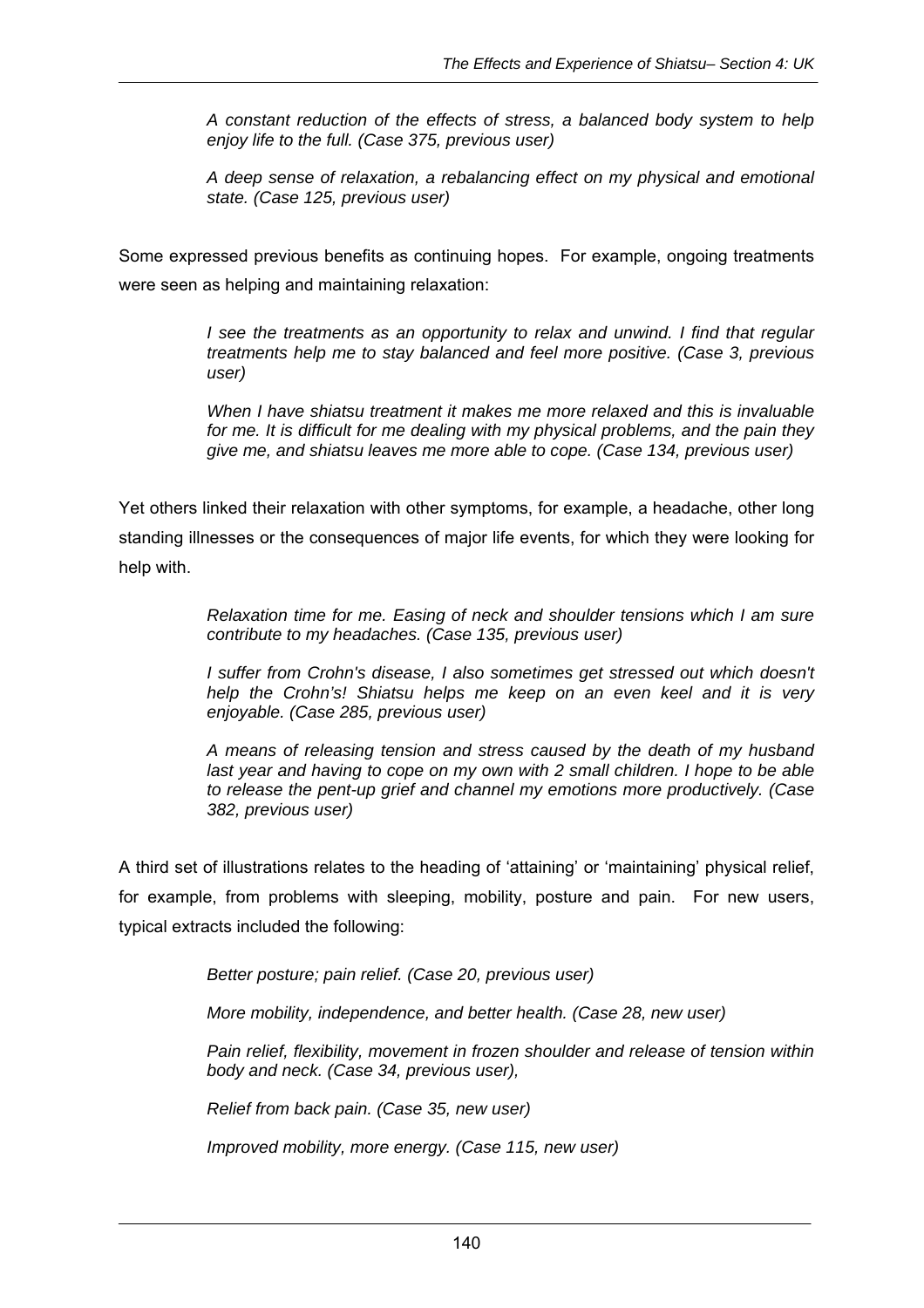*Correction and realignment of pelvis following an accident 5 years ago. I also have trapped sciatic nerve which I would like sorted out. (Case 243, new user)* 

*Improvement in flexibility, overcoming gradual increase in stiffness in last 2 years which inhibits yoga practice. (Case 256, new user)* 

*Less pain in my back. Feel better about myself. (Case 295, new user)* 

*Improved posture. Prevention of back pain. (Case 317, new user)* 

*Relief from aches and pains experienced particularly at night - which probably explains my lower than usual energy. (Case 335, new user),* 

*Relief of pain in left shoulder and arm. Relief of tension and stress (causes pain in shoulders and neck plus headaches). (Case 388, new user)* 

In many instances, pain relief, or poor posture or problems of sleeping were linked together, and/or to other hopes such as reducing stress or tension and becoming more relaxed. For previous users, typical extracts included the following.

*Better posture; pain relief. (Case 20, previous user)* 

*To have less back pain, better posture. (Case 327, previous user)* 

*To have no pain, better stability when walking. (Case 180, previous user)* 

*To help me reduce the back pain, I have in a less stressful manner than chiropractic methods. (Case 228, previous user)* 

*Ease back and neck pain, relieve stress and tension. (Case 129, previous user)* 

*Pain reduction, restored mobility. (Case 97, previous user)* 

*To remain supple and free from stiffness, feeling of well being. (Case 337, previous user)* 

*Relief from age related aches and pains, times of stress. (Case 76, previous user)* 

*Release of tension in muscles. Release of underlying emotional state. (Case 74, previous user)* 

*I have not slept naturally for 20 months. So looking for something to help me sleep. Have now stopped Zopiclore to see if shiatsu will work. Fatigue, lack of energy. Hoping for some improvements on all fronts. (Case 16, previous user)* 

*I get a physically comfortable body I sleep better and feel more centred. (Case 10, previous user)* 

*To keep me active, help to keep my blood pressure low, to relax me. (Case 114, previous user)*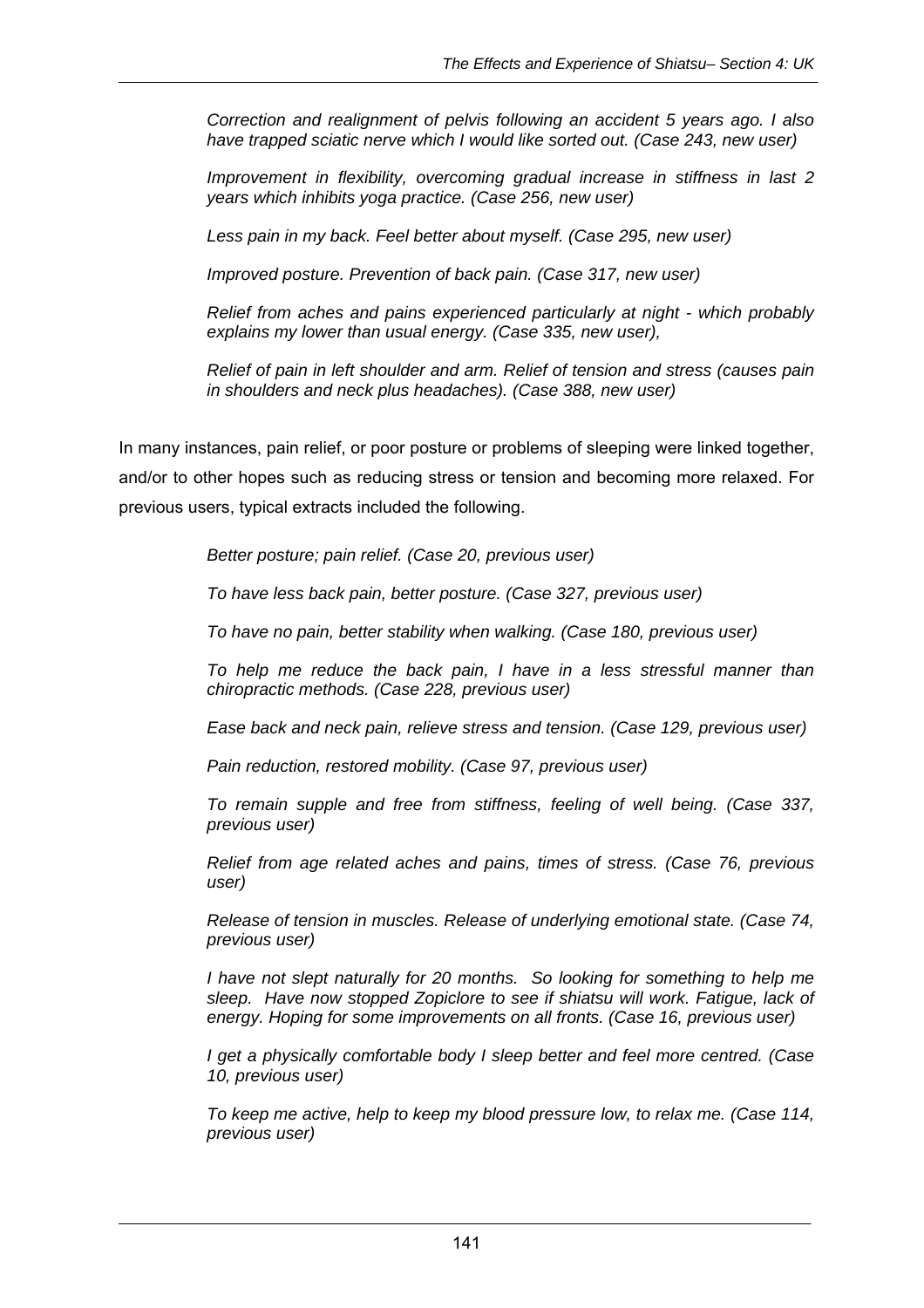*Re-alignment of my body, with my muscles holding the correct position, stress relief, less aches and pains, relaxation. (Case 278, previous user)* 

*I hope to keep myself physically comfortable and loosen up my breathing as much as possible. (Case 268, previous user)* 

Finally, it is important to note that, as treatment progresses, the client's hopes may change. This is illustrated by a client who had previously had *shiatsu*, who in response to the question about hopes, extensively commented:

> *I go once a month to keep me healthy and in a positive frame of mind. I originally got shiatsu for work related stress. In 2002 my partner died in a road accident and for the first six months I had weekly shiatsu treatments to get me through this very difficult time. I went fortnightly for the next year and now have a monthly treatment. I cannot thank my practitioner enough for what she has done for me and without my shiatsu I think I would have been ill and off my work. Going once a month keeps me "finely tuned" and also very healthy.(Case 237, previous user)*

This middle-aged, female client draws attention to the current reason for her use of *shiatsu* ('to keep me healthy') and its benefits ('keeps me finely tuned'). She also expressed her original (and emotionally painful) reason for accessing *shiatsu*, and the wider benefits of the treatment in relation to her own life and work situation.

## **Summary**

A wide range of hopes were expressed by the clients. For the 'grouped' hopes, there was some similarity in the sorts of hopes articulated by previous and new *shiatsu* users. Relaxation and/or stress/tension management was an important hope for both groups and the most mentioned hope for previous users. For new *shiatsu* users, obtaining physical relief was the most mentioned hope, followed by alleviating particular conditions, with both areas including problems relating to pain. For both groups, self-enhancement was important. Finally, for previous users, hopes were often linked to previously experienced benefits from earlier *shiatsu* treatments.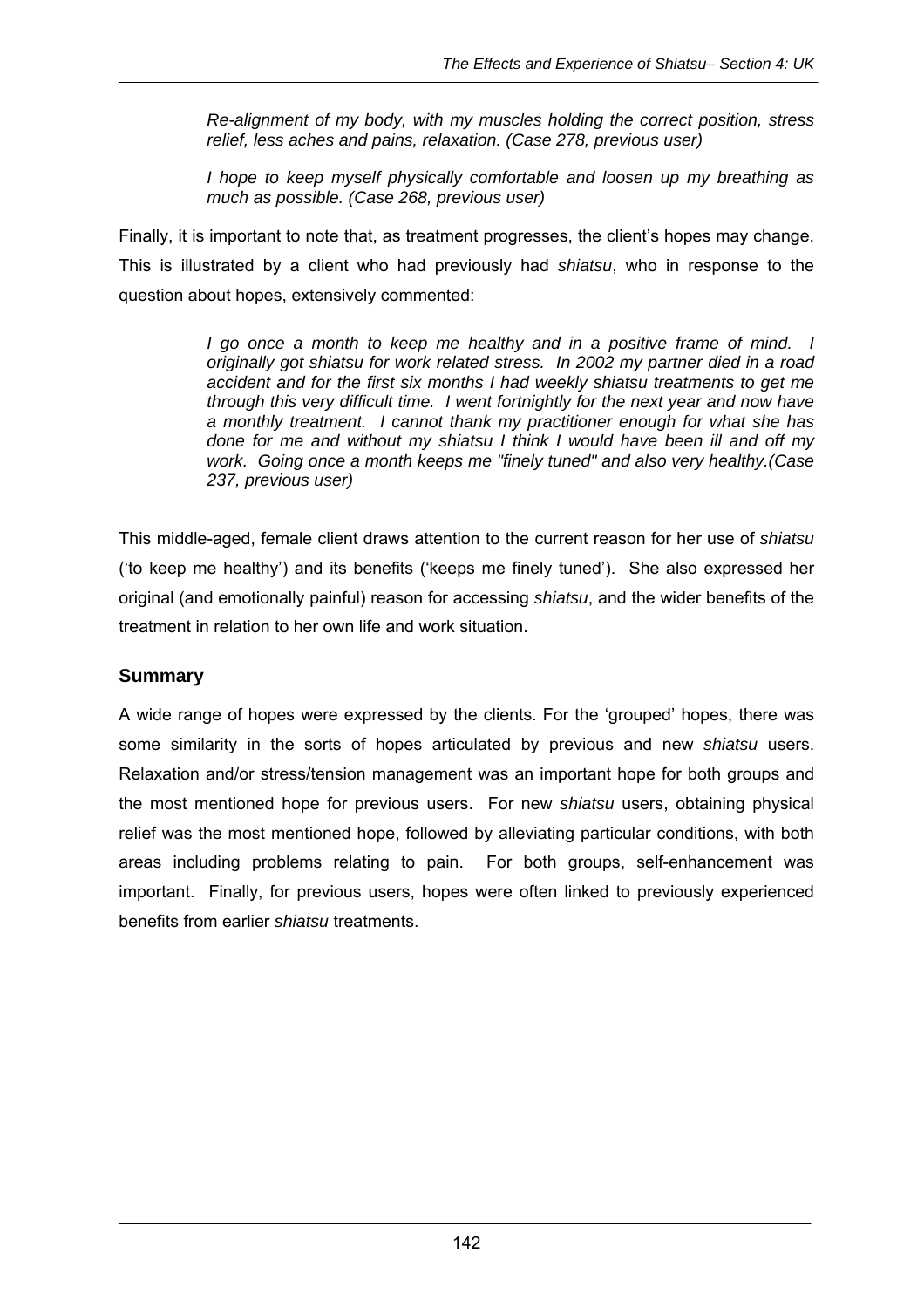# **Chapter Seven: The Client's Initial Experiences of** *Shiatsu*

## **Introduction**

This chapter presents the findings on clients' initial experiences of *shiatsu*. The data arise from clients' responses to the second questionnaire, which they were asked to complete within 'about 4 days' of receiving the *shiatsu* treatment at which they were given the project documentation. Over three-quarters (82%) of these questionnaires were completed within a week. The chapter provides insight into client experiences *during* and *after* their most recent *shiatsu* treatment, including perceptions of the treatment environment and their relationship with the practitioner.

## **Experiences during the Most Recent** *Shiatsu* **Treatment**

Participants were asked to rate their level of agreement with each of a set of statements about 'how they felt *during* their most recent *shiatsu* treatment' (1 = 'strongly agree' … 5 = 'strongly disagree'). Tables 7.1 and 7.2, and Figures 7.1a and 7.1b, provide an overview of the findings, separately for those who had used *shiatsu* before (continuing users) and those 'new to *shiatsu*' (new *shiatsu* users).

In relation to their agreement about 'positive' experiences (Table 7.1, and Figures 7.1a and 7.1b), a number of summary comments can be made:

- Hypothetically expected, 'positive' experiences were realised for the two groups. For example, over 90% 'strongly agreed' or 'agreed' that they enjoyed the session or felt relaxed during the session.
- Both groups expressed high levels of agreement that they liked the treatment environment.
- Perhaps unsurprisingly, continuing *shiatsu* users consistently indicated slightly higher levels of agreement (or disagreement where relevant).
- Statements relating to more specific effects, for example, about 'energy moving' or 'changes' felt during the session, that the theoretical framework of *shiatsu* would hypothesise, and that earlier qualitative work (Mackay and Long 2003) had pointed to, were varyingly agreed with. For example, 69% of continuing users agreed or strongly agreed regarding their 'feeling energy moving or blockages being released' compared to 33% of those new to *shiatsu*. For the latter group, over two-fifths expressed uncertainty, neither agreeing nor disagreeing.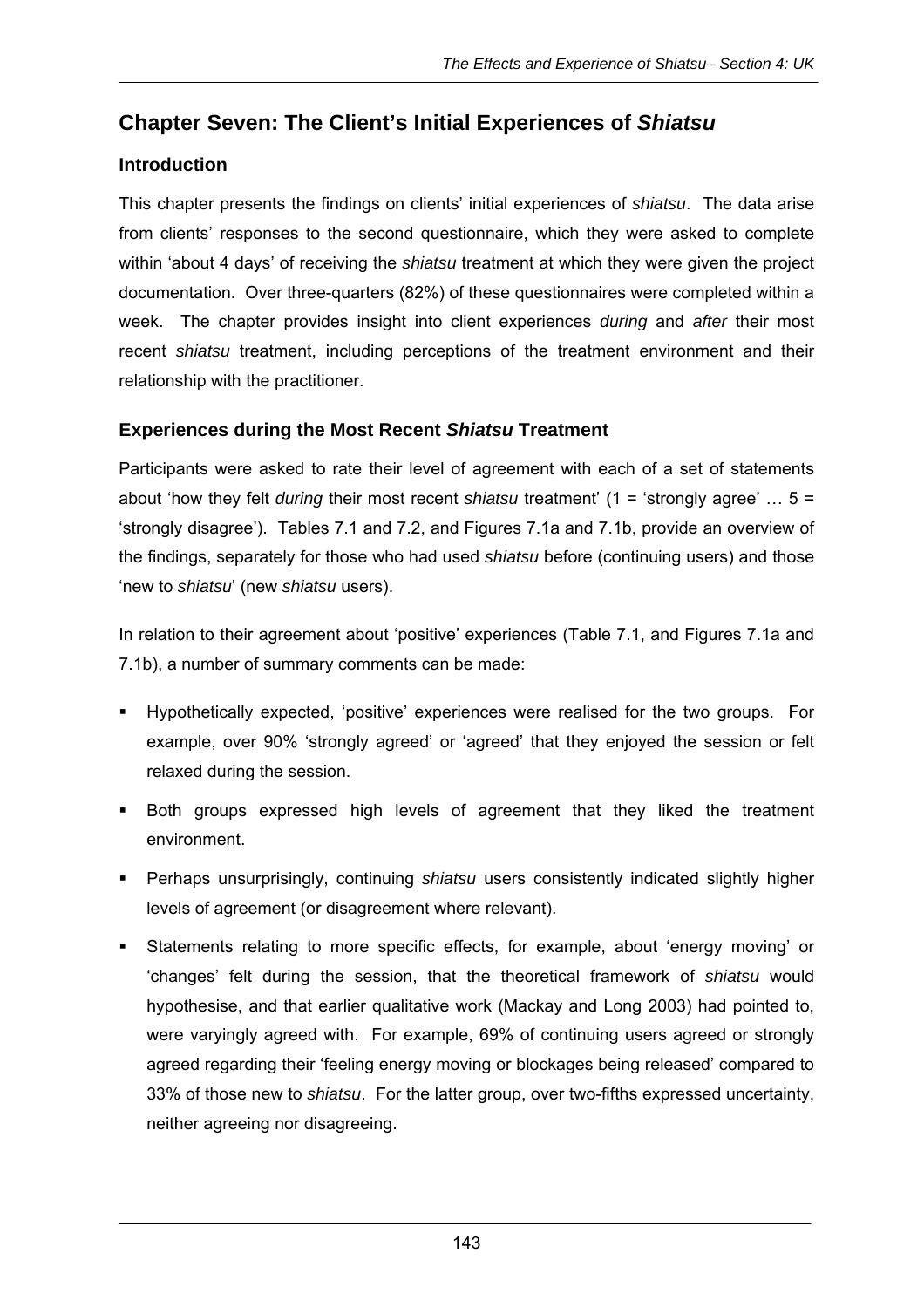Levels of agreement regarding experiencing a 'physical' or an 'emotional' change also varied, with those new to *shiatsu* more likely to express lower levels of agreement. For example, 58% of continuing users 'strongly agreed' or 'agreed' that they had 'felt an emotional change during the session', compared to 32% of new *shiatsu* users.

**Table 7.1: 'Positive' Experiences** *During* **the Most Recent** *Shiatsu* **Treatment (%)\*** 

| <b>Positive Experiences</b>                         | <b>Strongly</b><br>agree (1) | Agree | <b>Not</b><br>sure | <b>Disagree</b> | <b>Strongly</b><br>disagree (5) |
|-----------------------------------------------------|------------------------------|-------|--------------------|-----------------|---------------------------------|
| <b>Previous Shiatsu Users</b>                       |                              |       |                    |                 |                                 |
| I enjoyed the session                               | 76                           | 22    |                    |                 |                                 |
| I felt relaxed                                      | 72                           | 27    |                    |                 |                                 |
| I liked the treatment environment                   | 61                           | 27    |                    |                 |                                 |
| I felt energy moving or blockages being<br>released | 32                           | 37    | 21                 | 9               |                                 |
| I felt a physical change during the session         | 24                           | 46    | 18                 | 11              |                                 |
| I felt an emotional change during the<br>session    | 21                           | 37    | 24                 | 17              |                                 |
| <b>New Shiatsu Users</b>                            |                              |       |                    |                 |                                 |
| I enjoyed the session                               | 54                           | 46    |                    |                 |                                 |
| I felt relaxed                                      | 54                           | 40    | 6                  |                 |                                 |
| I liked the treatment environment                   | 31                           | 69    |                    |                 |                                 |
| I felt energy moving or blockages being<br>released | 12                           | 21    | 42                 | 18              | 6                               |
| I felt a physical change during the session         | 9                            | 38    | 31                 | 22              |                                 |
| I felt an emotional change during the<br>session    |                              | 32    | 32                 | 27              | 6                               |

\* Throughout, % of less than 5% are not shown

#### **Figure 7.1a: Experiences – Previous Users**

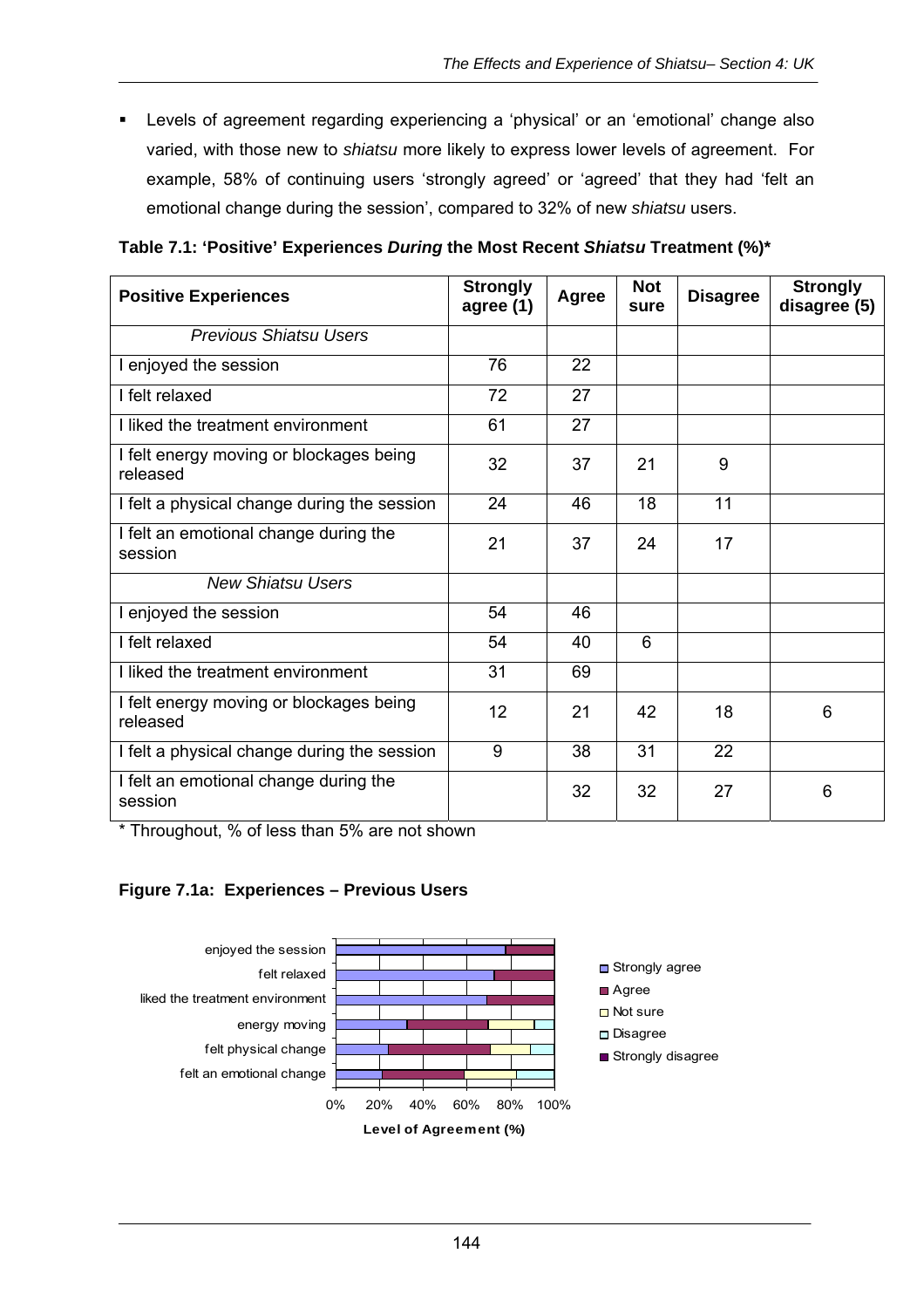

#### **Figure 7.1b: Experiences – New Users**

In relation to possibly 'negative' experiences (Table 7.2), there was extensive and strong agreement (86%) that clients had *not* 'had a bad experience.' There was more variation in levels of agreement about whether the treatment was painful or not. New *shiatsu* users were more likely to agree or agree strongly that the treatment was *not* painful, than previous users, where a fifth indicated their agreement that it was painful.

|  |  |  | Table 7.2: 'Negative' Experiences During the Most Recent Shiatsu Treatment (%)* |
|--|--|--|---------------------------------------------------------------------------------|
|  |  |  |                                                                                 |

| <b>Possibly 'Negative' Experiences</b> | <b>Strongly</b><br>disagree (5) | <b>Disagree</b> | <b>Not</b><br>sure | Agree | <b>Strongly</b><br>agree (1) |
|----------------------------------------|---------------------------------|-----------------|--------------------|-------|------------------------------|
| <b>Previous Shiatsu Users</b>          |                                 |                 |                    |       |                              |
| The treatment was painful              | 35                              | 36              |                    | 20    |                              |
| I had a bad experience                 | 86                              | 13              |                    |       |                              |
| <b>New Shiatsu Users</b>               |                                 |                 |                    |       |                              |
| The treatment was painful              | 50                              | 35              |                    | 9     |                              |
| I had a bad experience                 | 86                              | 11              |                    |       |                              |

\* Throughout, % of less than 5% are not shown

## **Client-Practitioner Relationship**

Tables 7.3 and 7.4 present findings relating to the client-practitioner relationship.

- More than 90% of the clients 'strongly agreed' or 'agreed' that the practitioner listened to, and accepted, them.
- Views over the extent to which the client and practitioner worked together were more mixed; notwithstanding over 80% agreed or agreed strongly that they did.
- Similar high proportions indicated the clients' positive perceptions of their practitioner, in terms of their skill, trustworthiness and, to a lesser extent and in a more varied manner, their warmth (Table 7.4).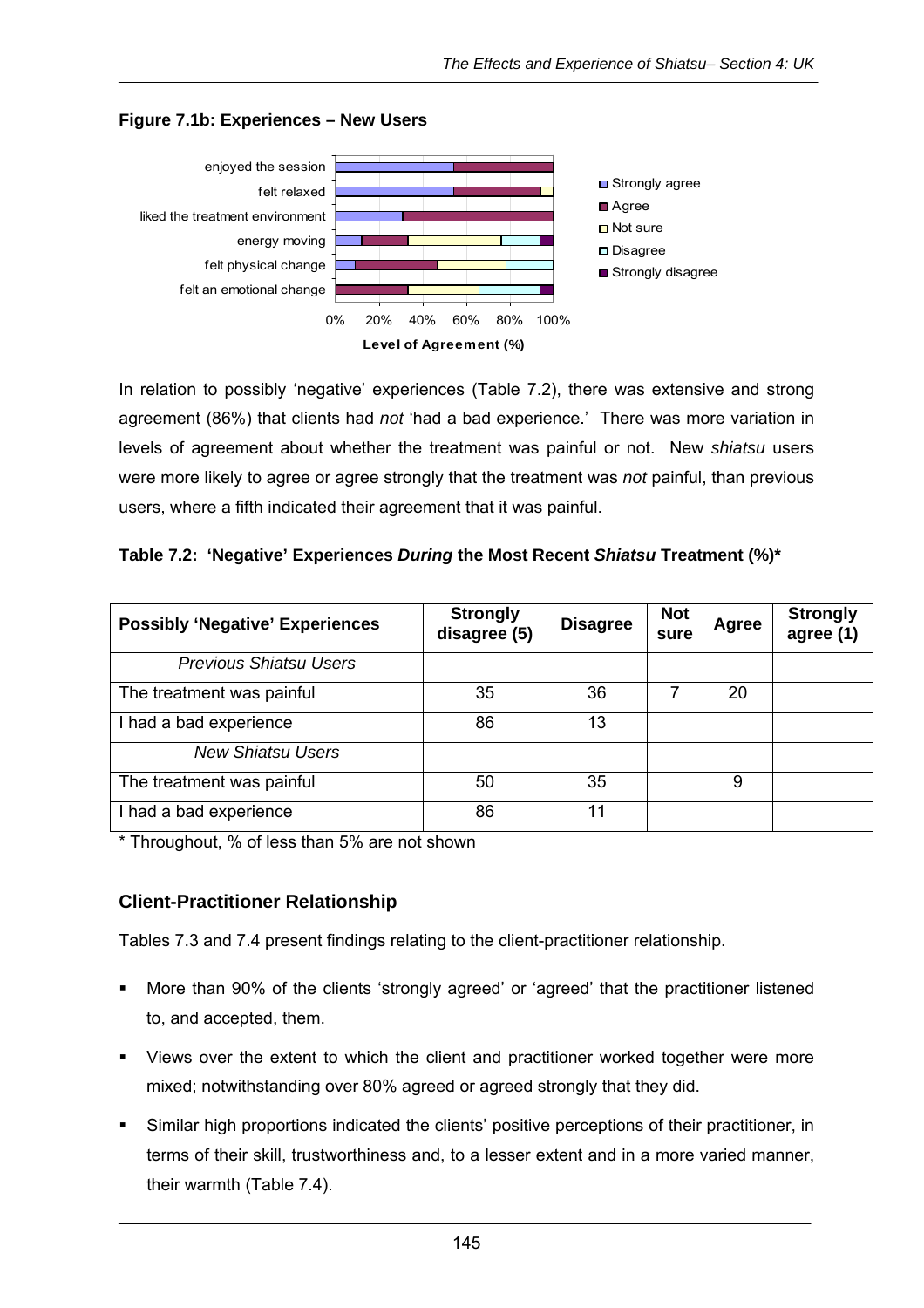## **Table 7.3: Client-Practitioner Relationship (%)\***

| <b>Client-Practitioner Relationship</b> | <b>Strongly</b><br>agree (1) | Agree | <b>Not</b><br>sure | <b>Disagree</b> | <b>Strongly</b><br>disagree (5) |
|-----------------------------------------|------------------------------|-------|--------------------|-----------------|---------------------------------|
| Previous Shiatsu User                   |                              |       |                    |                 |                                 |
| The practitioner accepted me            | 75                           | 25    |                    |                 |                                 |
| The practitioner listened to me         | 71                           | 28    |                    |                 |                                 |
| The practitioner and I worked together  | 36                           | 49    | 14                 |                 |                                 |
| <b>New Shiatsu User</b>                 |                              |       |                    |                 |                                 |
| The practitioner accepted me            | 53                           | 41    | 6                  |                 |                                 |
| The practitioner listened to me         | 50                           | 50    |                    |                 |                                 |
| The practitioner and I worked together  | 16                           | 72    |                    | 9               |                                 |

#### **Table 7.4: Perceptions of the** *Shiatsu* **Practitioner (measured on a 7-points scale: (%)\***

| <b>Perceptions of Shiatsu Practitioner</b>                | <b>Very</b><br>much so<br>(1) | (2) | (3) | Not so to<br>very much<br>not so (4-7) |
|-----------------------------------------------------------|-------------------------------|-----|-----|----------------------------------------|
| Previous Shiatsu User                                     |                               |     |     |                                        |
| I felt the <i>shiatsu</i> practitioner was<br>trustworthy | 87                            | 10  |     |                                        |
| I felt the <i>shiatsu</i> practitioner was skilful        | 82                            | 16  |     |                                        |
| I felt the <i>shiatsu</i> practitioner was warm           | 68                            | 24  | 6   |                                        |
| New to Shiatsu                                            |                               |     |     |                                        |
| I felt the <i>shiatsu</i> practitioner was<br>trustworthy | 80                            | 20  |     |                                        |
| I felt the <i>shiatsu</i> practitioner was skilful        | 74                            | 26  |     |                                        |
| I felt the <i>shiatsu</i> practitioner was warm           | 56                            | 29  | 9   | 6                                      |

\* Throughout, % of less than 5% are not shown

## **Experiences after the Most Recent** *Shiatsu* **Treatment**

Participants were asked to rate their level of agreement with each of a set of statements which asked them about 'how they felt *after* their most recent *shiatsu* treatment' (1 = 'strongly agree'; 5 = 'strongly disagree'). Tables 7.5 and 7.6, and Figures 7.2a. 7.2b and 7.3, provide an overview of the findings, separately for continuing and new *shiatsu* users.

In relation to their agreement over 'positive' feelings (Table 7.5, and Figures 7.2a and 7.2b), a number of summary comments can be made: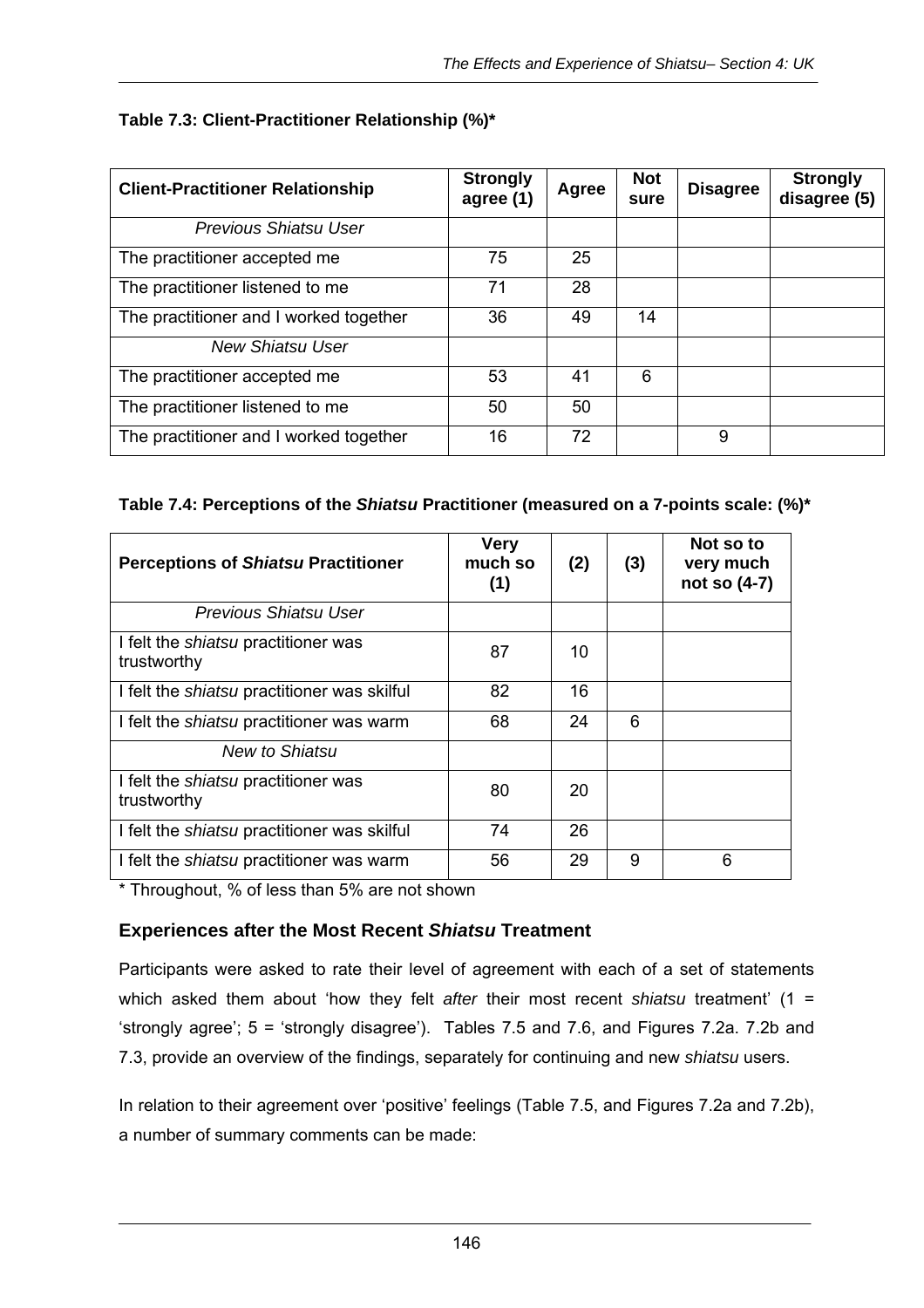- Feeling 'calmer or more relaxed' after the session was a common experience, with 89- 96% agreeing or strongly agreeing across both groups.
- Continuing users consistently expressed higher levels of agreement. A greater proportion of new *shiatsu* users indicated their being 'not sure' (that is, neither agreeing nor disagreeing).
- Continuing users commonly strongly agreed or agreed that they felt 'different' after the session, 'physically more mobile and opened', 'more able to cope with things', 'more balanced' and 'more energised' (73-92%). Just over 60% similarly rated being 'able to sleep better.' Opinions over 'thinking about things differently' were more varied.
- While substantial proportions of new *shiatsu* users agreed that they felt 'different' after the session, 'physically more mobile and opened', 'more able to cope with things', 'more balanced', 'more energised' and 'able to sleep better' (37-58%), substantial proportions were not sure, with around 13-21% disagreeing.

| <b>Positive Feelings</b>                 | <b>Strongly</b><br>agree (1) | <b>Agree</b> | <b>Not</b><br>sure | <b>Disagree</b> | <b>Strongly</b><br>disagree (5) |
|------------------------------------------|------------------------------|--------------|--------------------|-----------------|---------------------------------|
| <b>Previous Shiatsu Users</b>            |                              |              |                    |                 |                                 |
| I felt different after the session       | 47                           | 45           | 8                  |                 |                                 |
| I felt calmer or more relaxed            | 46                           | 50           |                    |                 |                                 |
| I felt physically more mobile and opened | $\overline{31}$              | 45           | 16                 | 8               |                                 |
| I felt more able to cope with things     | 29                           | 46           | 22                 |                 |                                 |
| I felt more balanced                     | 28                           | 51           | 19                 |                 |                                 |
| I felt more energised                    | 24                           | 49           | 20                 | $\overline{7}$  |                                 |
| I was able to sleep better               | 20                           | 41           | 29                 | 11              |                                 |
| I thought about things differently       | 14                           | 32           | 35                 | 18              |                                 |
| <b>New Shiatsu Users</b>                 |                              |              |                    |                 |                                 |
| I felt calmer or more relaxed            | 15                           | 74           |                    | 6               |                                 |
| I felt different after the session       | 15                           | 58           | 18                 | 9               |                                 |
| I felt physically more mobile and opened | 11                           | 37           | 31                 | 17              |                                 |
| I was able to sleep better               | 9                            | 44           | 28                 | 19              |                                 |
| I felt more balanced                     | 6                            | 58           | 18                 | 18              |                                 |
| I felt more able to cope with things     |                              | 56           | 25                 | 13              |                                 |
| I felt more energised                    |                              | 55           | 24                 | 21              |                                 |
| I thought about things differently       |                              | 24           | 49                 | 21              |                                 |

#### **Table 7.5: 'Positive' Feelings** *after* **the Most Recent** *Shiatsu* **Treatment (%)\***

\* Throughout, % of less than 5% are not shown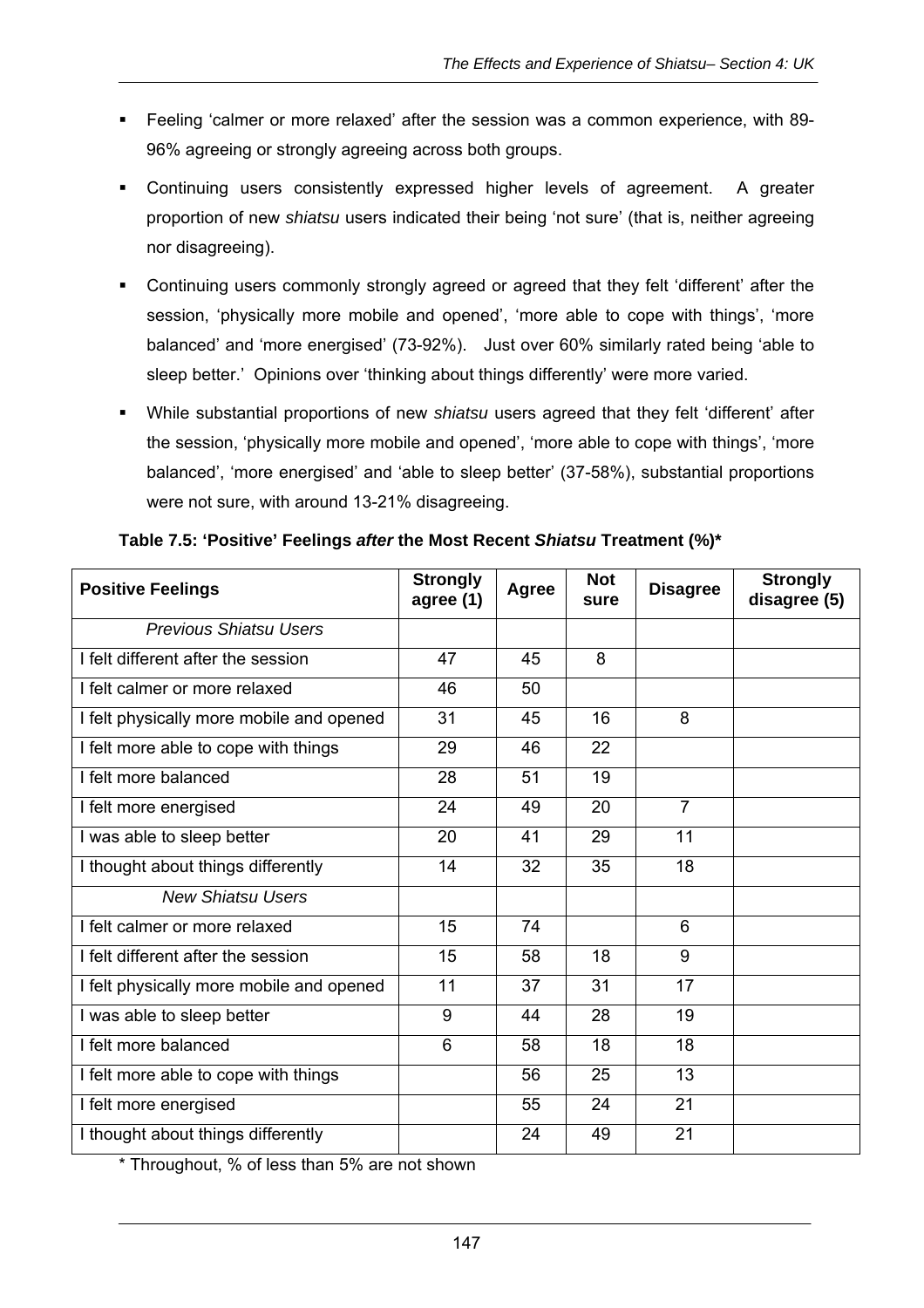

**Figure 7.2a: Feelings – Previous Users** 





In relation to possibly 'negative' feelings (Table 7.6 and Figure 7.3), there was considerable agreement that clients had *not* experienced negative feelings, with around three-fifths or more affirming this.

- The majority of clients in both groups similarly expressed high levels of disagreement over feeling 'spaced out, light headed or had difficulty concentrating' or 'more tired or drained' (64-68% for continuing users; 57-59% for new users).
- The vast majority of clients in both groups expressed high levels of disagreement with statements about having 'an unpleasant physical reaction' or 'unpleasant emotional reaction' after the session (91-97% disagreeing or disagreeing strongly).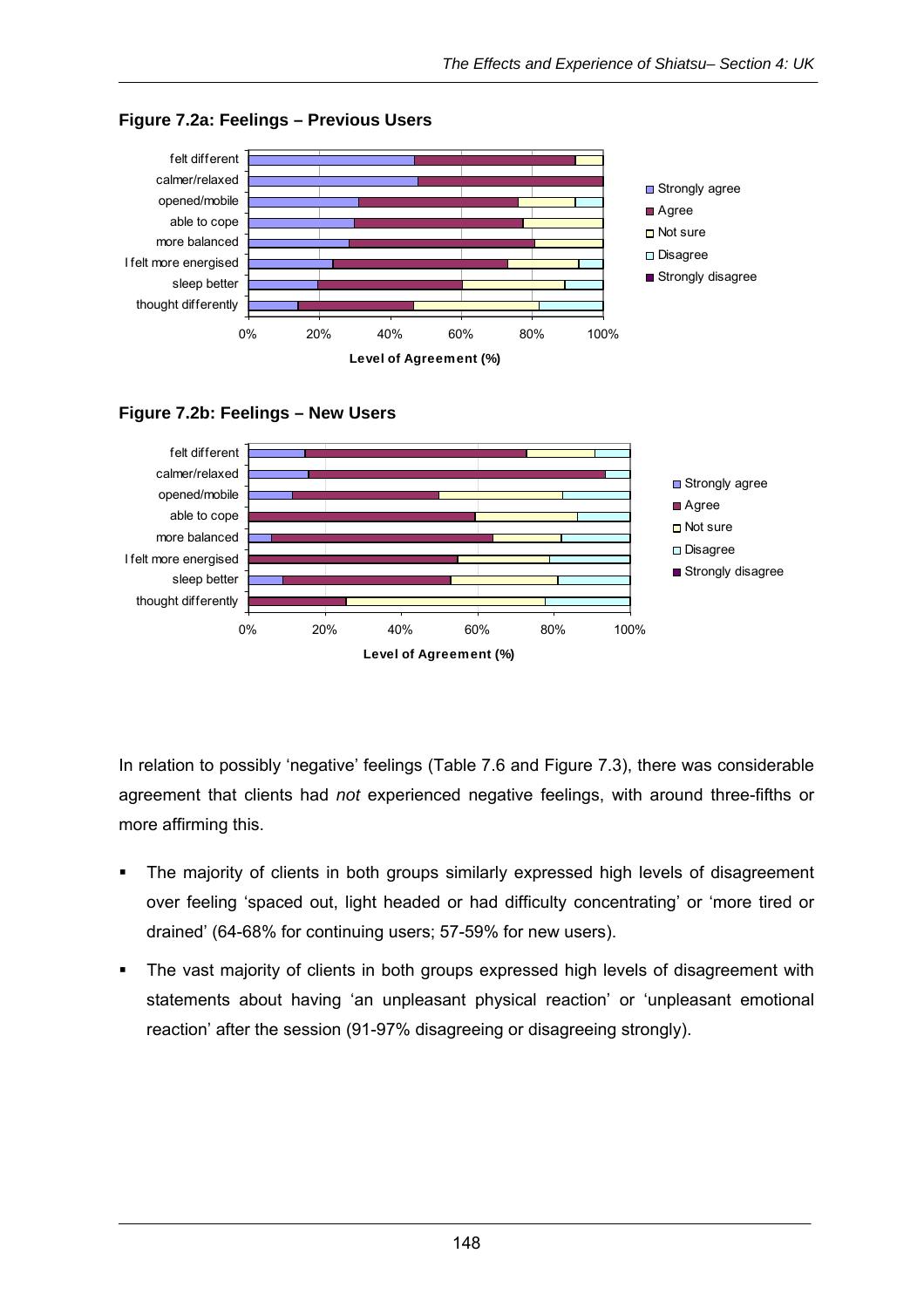| <b>Possibly 'Negative' Feelings</b>                                | <b>Strongly</b><br>agree (1) | Agree | <b>Not</b><br>sure | <b>Disagree</b> | <b>Strongly</b><br>disagree (5) |
|--------------------------------------------------------------------|------------------------------|-------|--------------------|-----------------|---------------------------------|
| <b>Previous Shiatsu Users</b>                                      |                              |       |                    |                 |                                 |
| I felt spaced out, light headed or had<br>difficulty concentrating | 5                            | 24    |                    | 49              | 19                              |
| I felt more tired or drained                                       |                              | 14    | 9                  | 45              | 29                              |
| I had an unpleasant physical reaction                              |                              | 5     |                    | 31              | 60                              |
| I had an unpleasant emotional<br>reaction                          |                              |       | 5                  | 29              | 64                              |
| <b>New Shiatsu Users</b>                                           |                              |       |                    |                 |                                 |
| I felt spaced out, light headed or had<br>difficulty concentrating |                              | 18    | 21                 | 50              | 9                               |
| I felt more tired or drained                                       | 6                            | 19    | 19                 | 41              | 16                              |
| I had an unpleasant physical reaction                              |                              | 6     |                    | 36              | 55                              |
| I had an unpleasant emotional<br>reaction                          |                              |       |                    | 36              | 61                              |

## **Table 7.6: Possibly 'Negative' Feelings** *after* **the Most Recent** *Shiatsu* **Treatment (%)\***

Throughout, % of less than 5% are not shown

## **Figure 7.3: Possibly Negative Feelings**

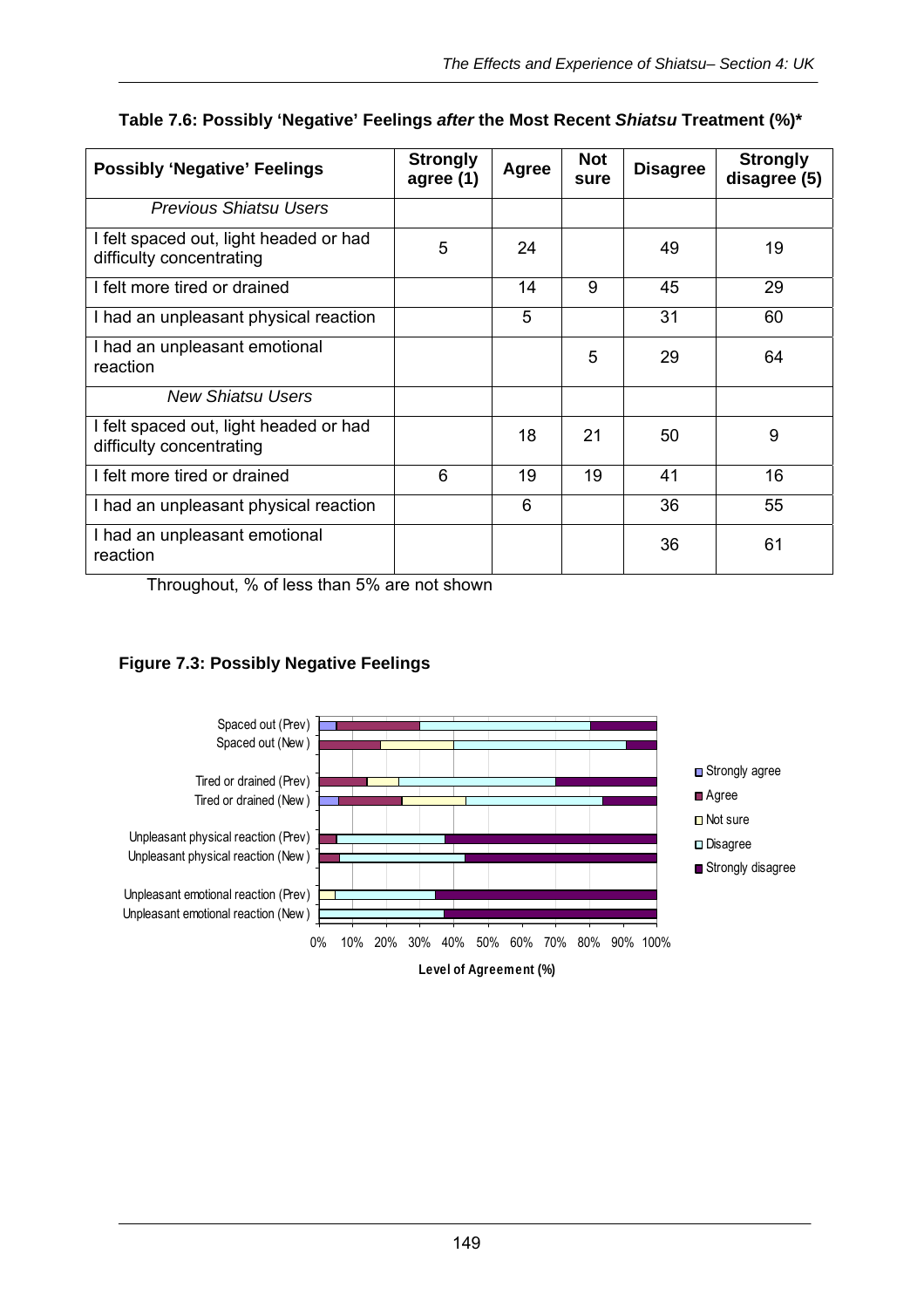## **Summary**

This chapter has presented findings on the clients' initial experiences and feelings about having *shiatsu* following the *shiatsu* treatment session at which they were recruited to the study. Both previous and new *shiatsu* users expressed high agreement that they 'enjoyed' the session, 'felt relaxed' during the session and 'liked the treatment environment'. Nearly all the clients, in both groups, disagreed that they had had 'a bad experience'. New *shiatsu*  users were more likely to agree or agree strongly that the treatment was *not* painful than continuing users.

New users expressed greater levels of uncertainty about 'energy moving or blockages released' and only a third indicated that they did (compared to 69% of previous users). Levels of agreement over experiencing a 'physical' or 'emotional' change during the session also varied, this being more likely for previous *shiatsu* users.

Clients were overwhelmingly positive about their relationship with the practitioner, nearly all agreeing that she/he 'listened' or 'accepted' them and that the practitioner and client worked together. The practitioner was also seen overwhelmingly by both groups as 'trustworthy,' 'skilful' and, to a lesser extent, 'warm'.

Feeling 'calmer or more relaxed' and 'different' after the session was a common experience of over 90% of the clients. Previous *shiatsu* users were more likely to indicate feelings of 'being more balanced' or 'energised' or 'physically more mobile and opened'. Finally, there was a considerable level of agreement that clients had not experienced any 'negative' feelings following the session. Over 90% in both groups expressed agreement that they had not had an unpleasant 'physical' or 'emotional' reaction.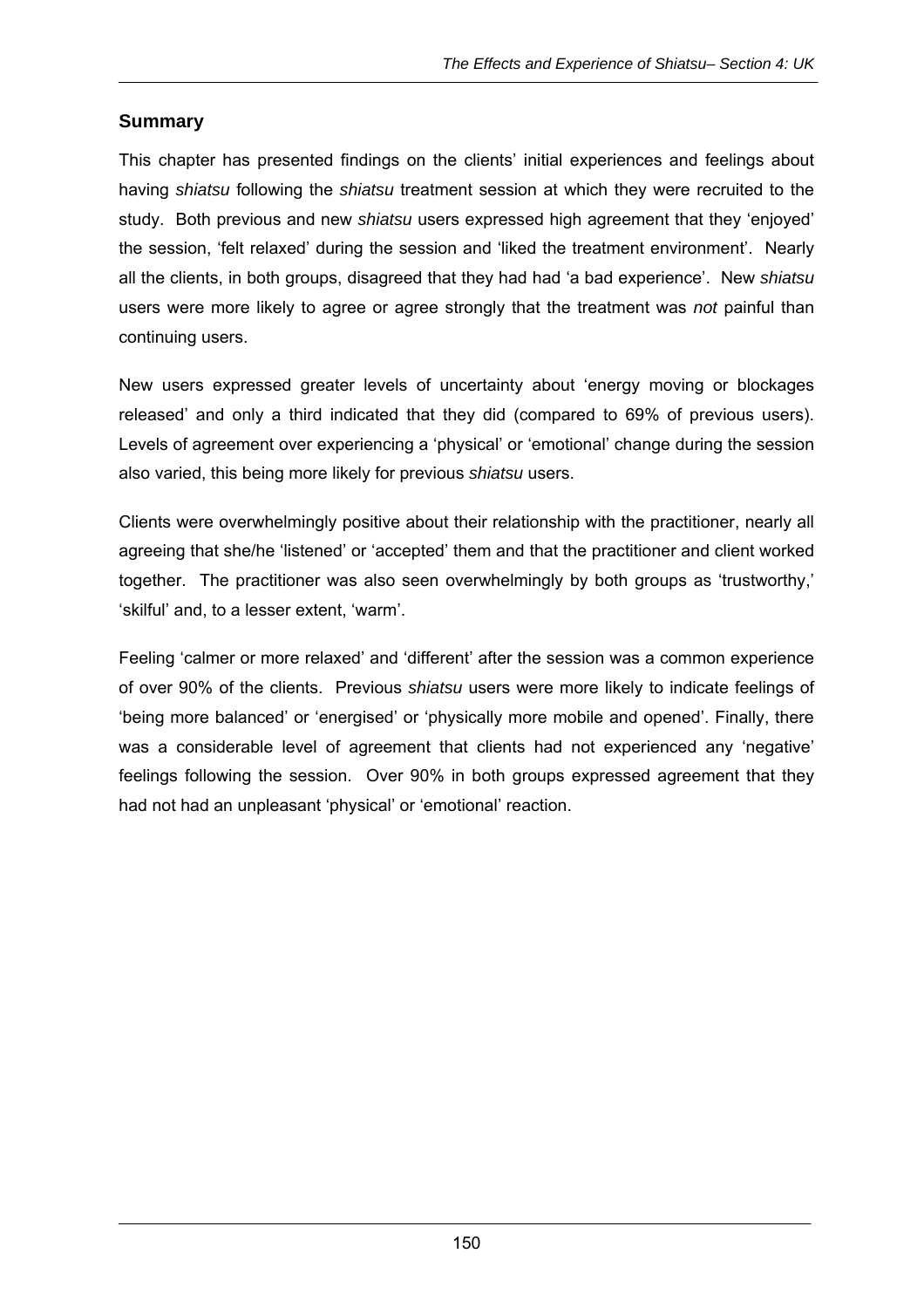# **Chapter Eight: Evidence of Effectiveness: Symptom Change**

## **Introduction**

This chapter presents findings of the six-month follow-up study on the potential effectiveness of *shiatsu* in terms of symptom changes. Four sets of data are examined: improvement in 'the symptoms I came with' immediately (4-6 days after their initial treatment session) and three- and six-months later; changes in the severity of the set of symptoms 'today' at baseline, three- and six-months; for those who had had *shiatsu* before, changes in symptom severity in relation to the 'first time' they had *shiatsu*; and, a summary item exploring levels of agreement (on a five-point scale) with the statement, '*shiatsu* has been effective in treating my symptoms.'

## **A: Improvements in Symptom Severity over the Six Months**

At each of three time points (4-6 days after the initial recruiting *shiatsu* session, three and six months later), clients were asked to indicate improvements in the symptoms they had came with, for *shiatsu* treatment, rated on a 5-point agreement scale (5 = 'strongly agree'; 1 = 'strongly disagree'). Over the six-month follow-up period, for previous *shiatsu* users, moderately high levels of agreement of a perceived improvement were evident (means of 3.5 or more: Table 8.1). For those new to *shiatsu*, mean agreement levels were slightly less. Across groups, the overall trend was towards maintained improvement over the six months, with levels of agreement slightly tailing off in the 3-6 months period, particularly for the symptom groups of low energy (new users) and emotional issues (both groups).

|                                                               | <b>Previous Shiatsu Users</b> |                   |                   | <b>New Shiatsu Users</b> |                   |                   |
|---------------------------------------------------------------|-------------------------------|-------------------|-------------------|--------------------------|-------------------|-------------------|
| <b>Symptom Improvement</b>                                    | 4-6 days                      | $0 - 3$<br>months | $3 - 6$<br>months | 4-6 days                 | $0 - 3$<br>months | $3 - 6$<br>months |
| Problems with muscles,<br>joints, body structure <sup>1</sup> | 3.99                          | 4.09              | 4.15              | 3.68                     | 3.93              | 3.94              |
| <b>Problems with body</b><br>systems $2$                      | 3.52                          | 3.81              | 3.87              | 3.24                     | 3.40              | 3.27              |
| Low energy or fatigue                                         | 3.79                          | 4.03              | 3.96              | 3.31                     | 3.73              | 3.38              |
| <b>Tension or stress</b>                                      | 4.01                          | 4.22              | 4.10              | 3.29                     | 3.70              | $3.57*$           |
| <b>Emotional Issues</b>                                       | 3.75                          | 4.01              | 3.86              | 2.93                     | $3.44*$           | $3.14*$           |
| <b>Other</b>                                                  | 3.27                          | 3.73              | 3.66              | 2.87                     | $2.89*$           | $2.67*$           |

| Table 8.1: Mean Improvement in Symptoms over Time |  |
|---------------------------------------------------|--|
|---------------------------------------------------|--|

 $n < 10$  for each of these sets.

 $1$  The heading in the questionnaire indicated back pain and posture as examples.

 $2$  This heading in the questionnaire indicated digestion, breathing, blood pressure and period pain as examples.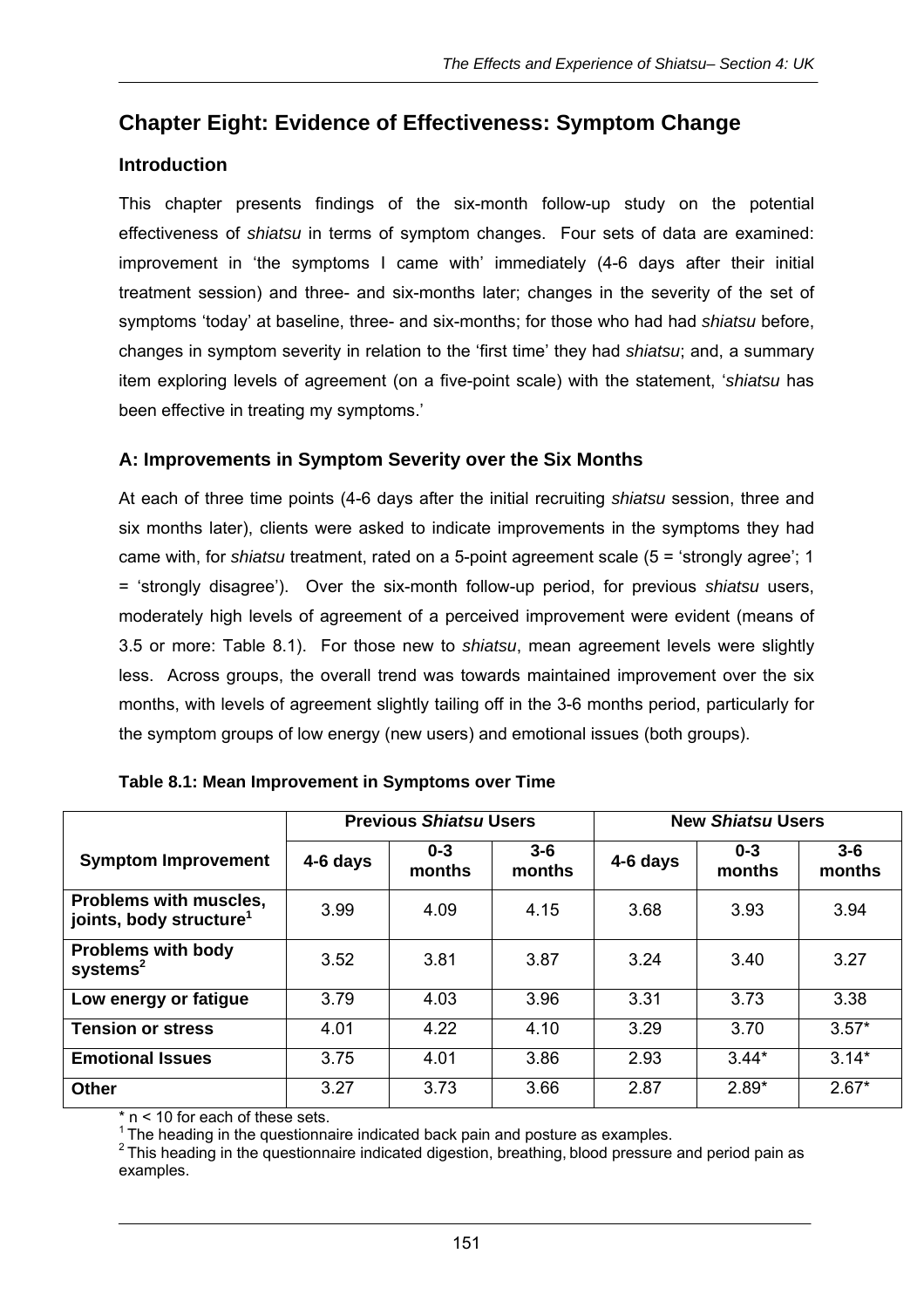

**Figure 8.1a: Symptom Change – Previous Users** 





## **B: Changes in Symptom Severity**

Another perspective on the relative change in symptom severity can be obtained from comparing symptom severity 'today' at the three time points (baseline, three and six months). This provides an indication of the 'potential effect' of *shiatsu* on the symptom group (among other possible factors that could have led to reduced symptom severity, such as self-recovery / healing, other CAM or conventional medical treatments, change in lifestyle or social environment).

Table 8.2 presents the 'adjusted potential effect' results. Across all symptom groups, about a 'half-point', and statistically significant, mean decrease in symptom severity is evident, from baseline to both three- and six-month follow-up. For example, while at baseline problems with body structure were on average rated as 1.5 ('mild' to 'moderately severe'), by three or six-months later, they were on average rated around 1 ('mild'). There was little, and no statistically significant change, in symptoms levels 'today' as measured at three versus at six months. That is, the achieved symptom severity change by three months was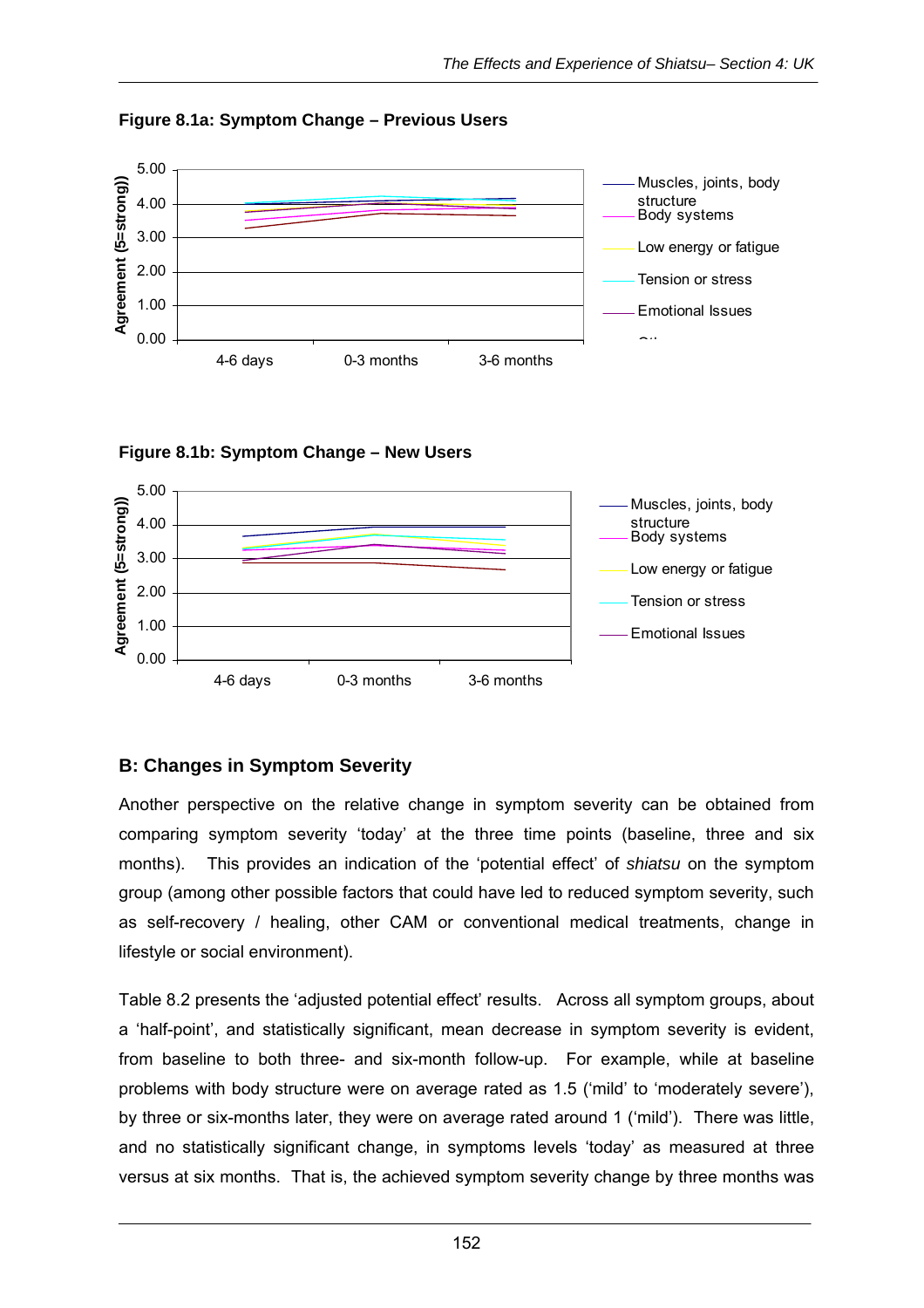maintained for the next three. These patterns were the same for those who had had *shiatsu* before and those who had not. Both groups experienced a reduction in symptom severity.

| <b>Symptom Change</b><br>('Baseline' vs. '3 Months)    | Mean $(SE(M))^1$ | Test Value <sup>2</sup> | <b>Significance</b><br>Level |
|--------------------------------------------------------|------------------|-------------------------|------------------------------|
| Problems with muscles,<br>joints, body structure       | $-0.46(0.06)$    | 7.05                    | p<.001                       |
| <b>Problems with body</b><br>systems (digestion, pain) | $-0.41(0.08)$    | 5.19                    | p<.001                       |
| Low energy or fatigue                                  | $-0.35(0.08)$    | 4.15                    | p<.001                       |
| <b>Tension or stress</b>                               | $-0.59(0.08)$    | 7.74                    | p<.001                       |
| <b>Emotional Issues</b>                                | $-0.45(0.10)$    | 2.73                    | p<.001                       |
| <b>Other</b>                                           | $-0.43(0.12)$    | 3.52                    | $p = 001$                    |

**Table 8.2: Adjusted Potential Effect over Time: Baseline to Three and Six Months** 

 $1$  SE (M) – standard error of the mean

2 paired t-test

| <b>Symptom Change</b>                                  | Mean $(SE(M))^1$ | Test Value <sup>2</sup> | <b>Significance</b> |
|--------------------------------------------------------|------------------|-------------------------|---------------------|
| ('Baseline' vs. '6 Months)                             |                  |                         | Level               |
| Problems with muscles,<br>joints, body structure       | $-0.53(0.07)$    | 7.71                    | p<.001              |
| <b>Problems with body</b><br>systems (digestion, pain) | $-0.63(0.08)$    | 8.07                    | p<.001              |
| Low energy or fatigue                                  | $-0.37(0.08)$    | 4.81                    | p<.001              |
| <b>Tension or stress</b>                               | $-0.62(0.08)$    | 7.98                    | p<.001              |
| <b>Emotional Issues</b>                                | $-0.38(0.08)$    | 4.86                    | p<.001              |
| <b>Other</b>                                           | $-0.38(0.12)$    | 3.25                    | $p = 0.002$         |

 $1$  SE (M) – standard error of the mean

2 paired t-test

# **C: Changes in Symptom Severity – Previous Users**

Yet further evidence comes from the group of clients who had had *shiatsu* before. These were also asked to provide at baseline a retrospective rating of their symptom severity 'when you first started *shiatsu*.' Comparing these ratings to symptom severity at recruitment to the study, a half to a three-quarter point, statistically significant, mean decrease in symptom severity was evident (Table 8.3).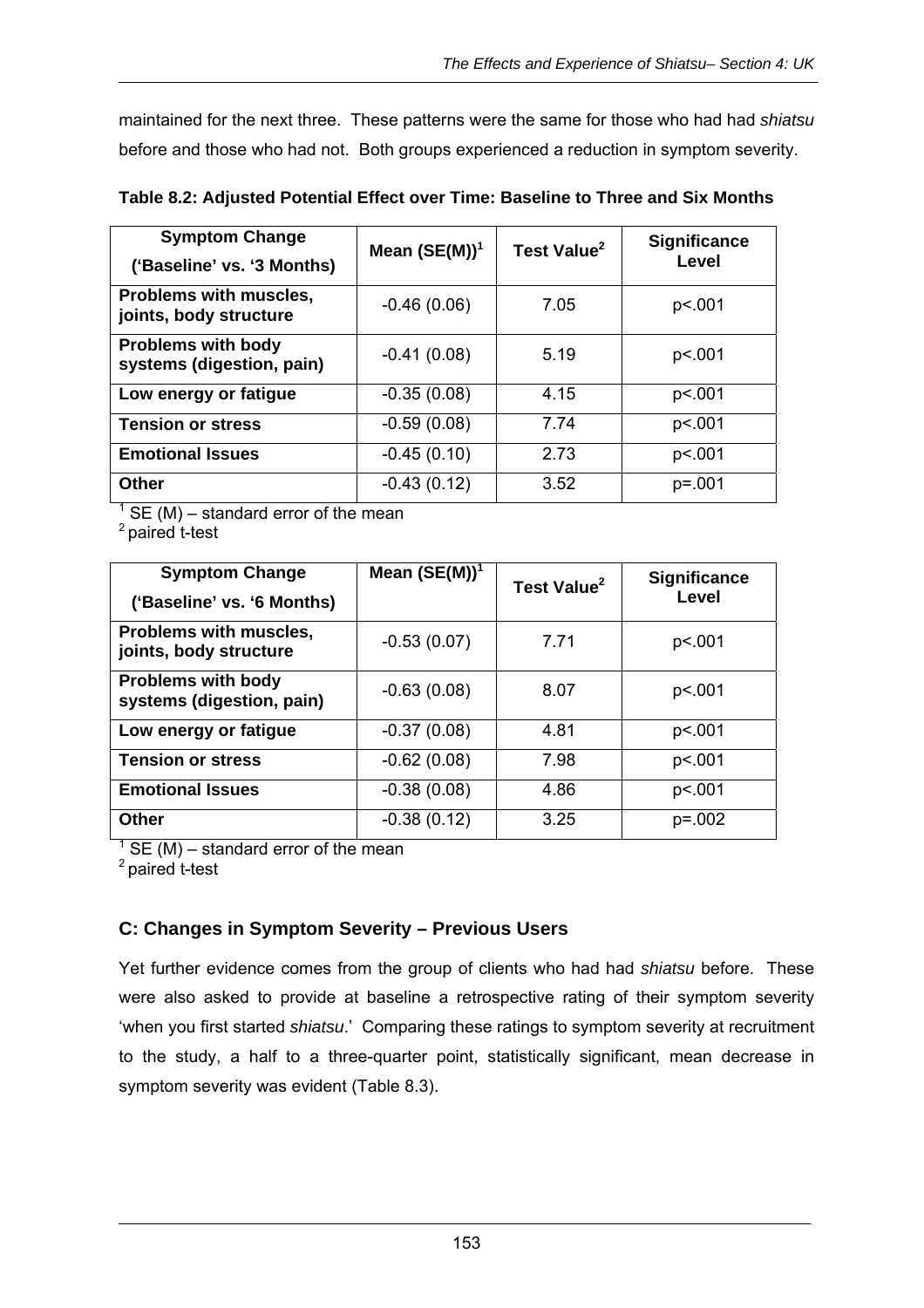| <b>Symptom Change</b><br>('Baseline' vs. 'First Time') | Mean $(SE(M))^1$ | Test Value <sup>2</sup> | <b>Significance</b><br>Level |
|--------------------------------------------------------|------------------|-------------------------|------------------------------|
| Problems with muscles,<br>joints, body structure       | $-0.61(0.09)$    | 7.11                    | p<.001                       |
| <b>Problems with body</b><br>systems (digestion, pain) | $-0.48(0.09)$    | 5.27                    | p<.001                       |
| Low energy or fatigue                                  | $-0.66(0.10)$    | 6.89                    | p<.001                       |
| <b>Tension or stress</b>                               | $-0.76(0.09)$    | 8.40                    | p<.001                       |
| <b>Emotional Issues</b>                                | $-0.77(0.10)$    | 7.72                    | p<.001                       |
| <b>Other</b>                                           | $-0.42(0.13)$    | 3.18                    | $p = 0.002$                  |

#### **Table 8.3: Adjusted Potential Effect: First Time vs. Baseline**

 $1$  SE (M) – standard error of the mean

<sup>2</sup> paired t-test

## **D: Overall Effectiveness in Treating My Symptoms**

The final set of evidence relates to clients' expressed agreement, or otherwise, with the statement that '*shiatsu* has been effective in treating my symptoms.' At three months, most (88%) of previous *shiatsu* users agreed or agreed strongly that *shiatsu* had been 'effective in treating my symptoms', with this figure maintained at six months (Table 8.). While at three months, about three fifths (64%) of new *shiatsu* users agreed or agreed strongly that this was the case, at six months the percentages were very similar for both groups (85- 87%).

|  |  |  | Table 8.4: Specific Symptom Change Effects of Shiatsu over the Six Months (%) |  |
|--|--|--|-------------------------------------------------------------------------------|--|
|  |  |  |                                                                               |  |

|                                                       |                                     | 0-3 months                |                                                 | 3-6 months                          |                           |                                                  |  |
|-------------------------------------------------------|-------------------------------------|---------------------------|-------------------------------------------------|-------------------------------------|---------------------------|--------------------------------------------------|--|
| <b>Specific Symptom Changes</b>                       | Agree /<br>Agree<br><b>Strongly</b> | <b>Not</b><br><b>Sure</b> | Disagree/<br><b>Disagree</b><br><b>Strongly</b> | Agree /<br>Agree<br><b>Strongly</b> | <b>Not</b><br><b>Sure</b> | Disagree /<br><b>Disagree</b><br><b>Strongly</b> |  |
| <b>Previous Shiatsu User</b>                          |                                     |                           |                                                 |                                     |                           |                                                  |  |
| Shiatsu has been effective in treating<br>my symptoms | 88                                  | 11                        | 1                                               | 87                                  | 13                        | 1                                                |  |
| <b>New Shiatsu User</b>                               |                                     |                           |                                                 |                                     |                           |                                                  |  |
| Shiatsu has been effective in treating<br>my symptoms | 64                                  | 32                        | 5                                               | 85                                  | 15                        |                                                  |  |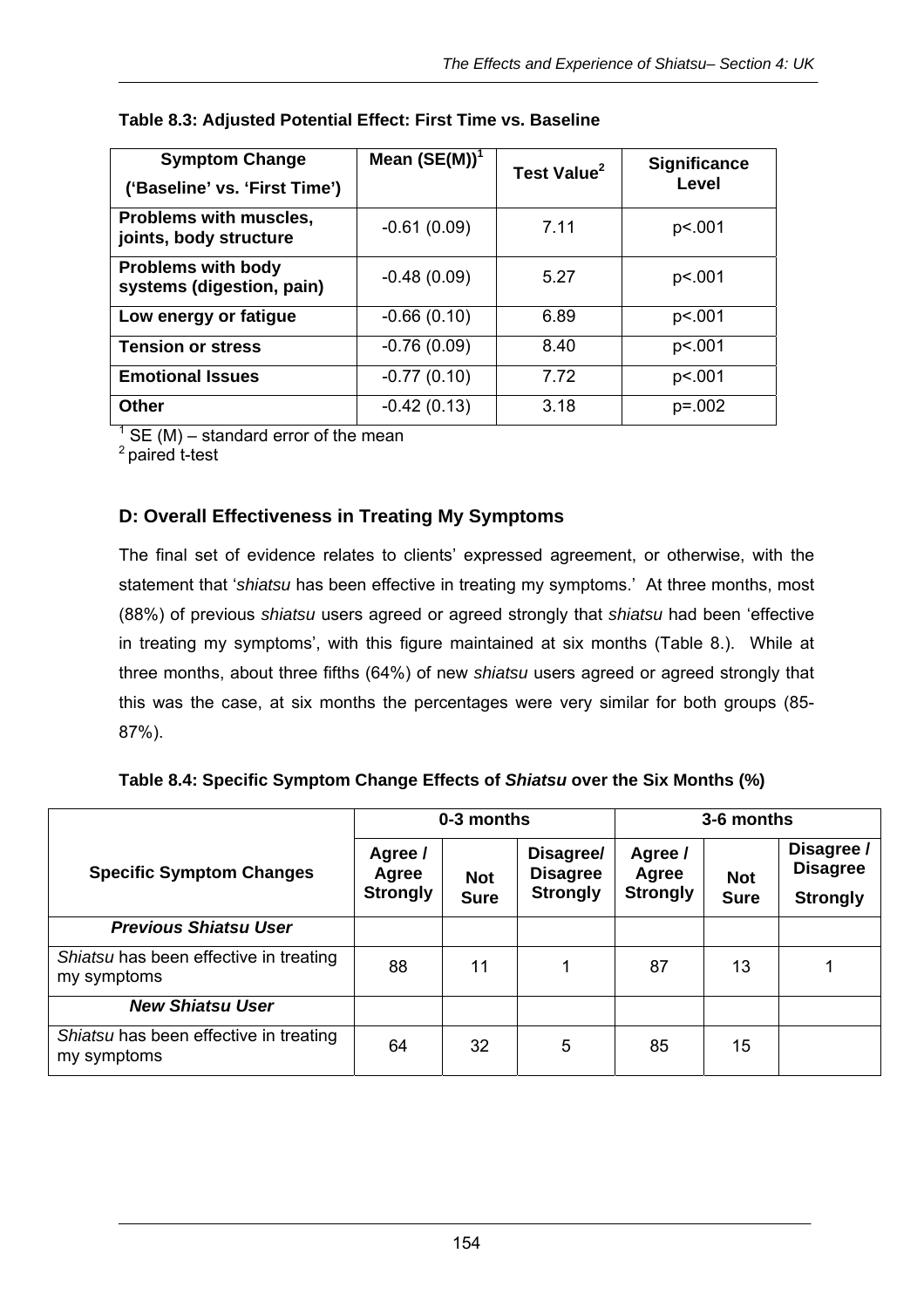#### **Summary**

At three and six months follow-up, clients expressed high levels of agreement over improvement in the symptoms they 'came with', with 85-87% indicating agreement or strong agreement about *shiatsu*'s effectiveness in treating their symptoms at six months. Across all symptom groups, about a half-point, statistically significant mean decrease in symptom severity 'today' was evident, from baseline to three-months. This was maintained over the next three months. Symptoms of 'tension or stress' demonstrated the greatest level of improvement, followed by 'problems with muscles, joints or body structure', including back pain and posture. For previous *shiatsu* users, a half to a three-quarter point, statistically significant decrease was evident in symptom severity 'today' compared to their retrospective rating of their symptom severity when they 'first started *shiatsu*.'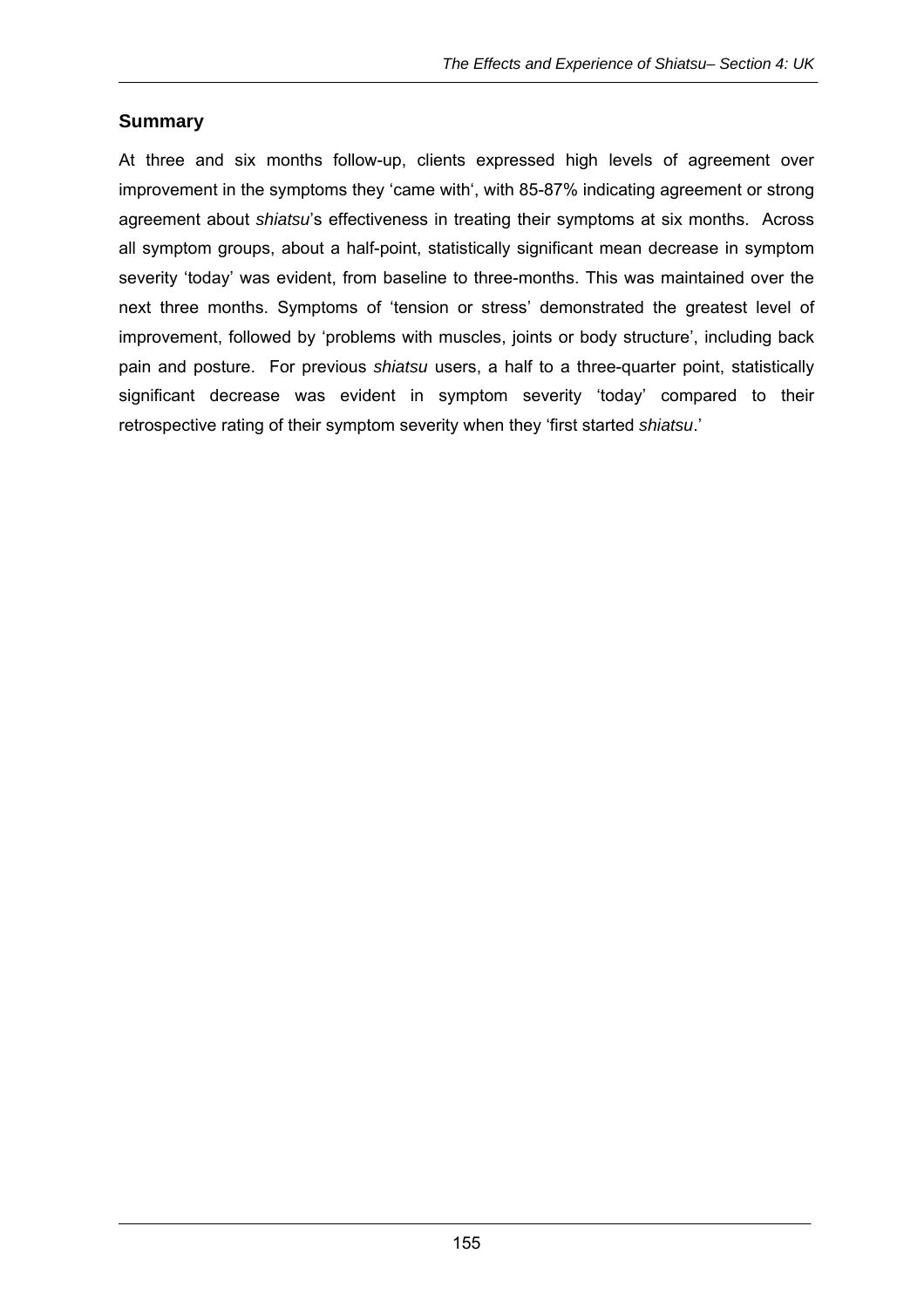# **Chapter Nine: Evidence of Effectiveness:** *Shiatsu***-Specific Effects**

## **Introduction**

This chapter presents further evidence on effectiveness drawing on client responses to a set of *shiatsu*-specific questions based on statements that other users of *shiatsu* have made about its potential benefits, and their overall rating of their health status. Statements covered comments such as '*shiatsu* has helped me to feel better in general' and 'I am more confident about my health' to 'my understanding and experience of my body has changed' and 'I feel I have developed as a person.' Participants were asked to rate their level of agreement with each statement, on a 5-point rating scale, from 'strongly agree' to 'strongly disagree', at three- and six-months follow-up. To aid interpretation, the data have been collapsed into three categories: 'agree and strongly agree', 'not sure' (that is, inbetween/neither agree nor disagree) and 'disagree and strongly disagree', and differentiated into one of five groups: overall effects; specific symptom changes; general awareness effects; general attitudinal / personal effects; and relational effects.

Particular interest lies in changes from baseline to three months, the maintenance of this effect to six months later and any variation by previous *shiatsu* use. It is important to note, however, that the base numbers for new *shiatsu* users are small (n=13-14) at six-month follow-up; care must be exercised in interpreting/generalising findings for this group. Two possible working hypotheses are the following:

H1: Previous *shiatsu* users would experience benefits from having *shiatsu* (they might previously have experienced them and thus come back for more *shiatsu*)

H2: New *shiatsu* users would express lower levels of agreement than those who had had *shiatsu* before (as a corollary of the previous hypothesis and *shiatsu* being a first experience for them)

# **A: Overall Effects**

Two sets of data are presented: perceived changes in health status, and levels of agreement with four statements relating to overall effects of the *shiatsu* treatments.

#### *Health Status Changes*

When asked at baseline to rate their current health status, using the standard 'health transition' item from the SF-36 questionnaire, 39% indicated that it was 'excellent' or 'very good', 43% 'good', and 3% as poor (Table 9.1). Comparing those with 'at least good' health status (that is, 'excellent', 'very good' or 'good') to those with 'fair' or 'poor' health, there were statistically significant differences by work status (a greater proportion of those who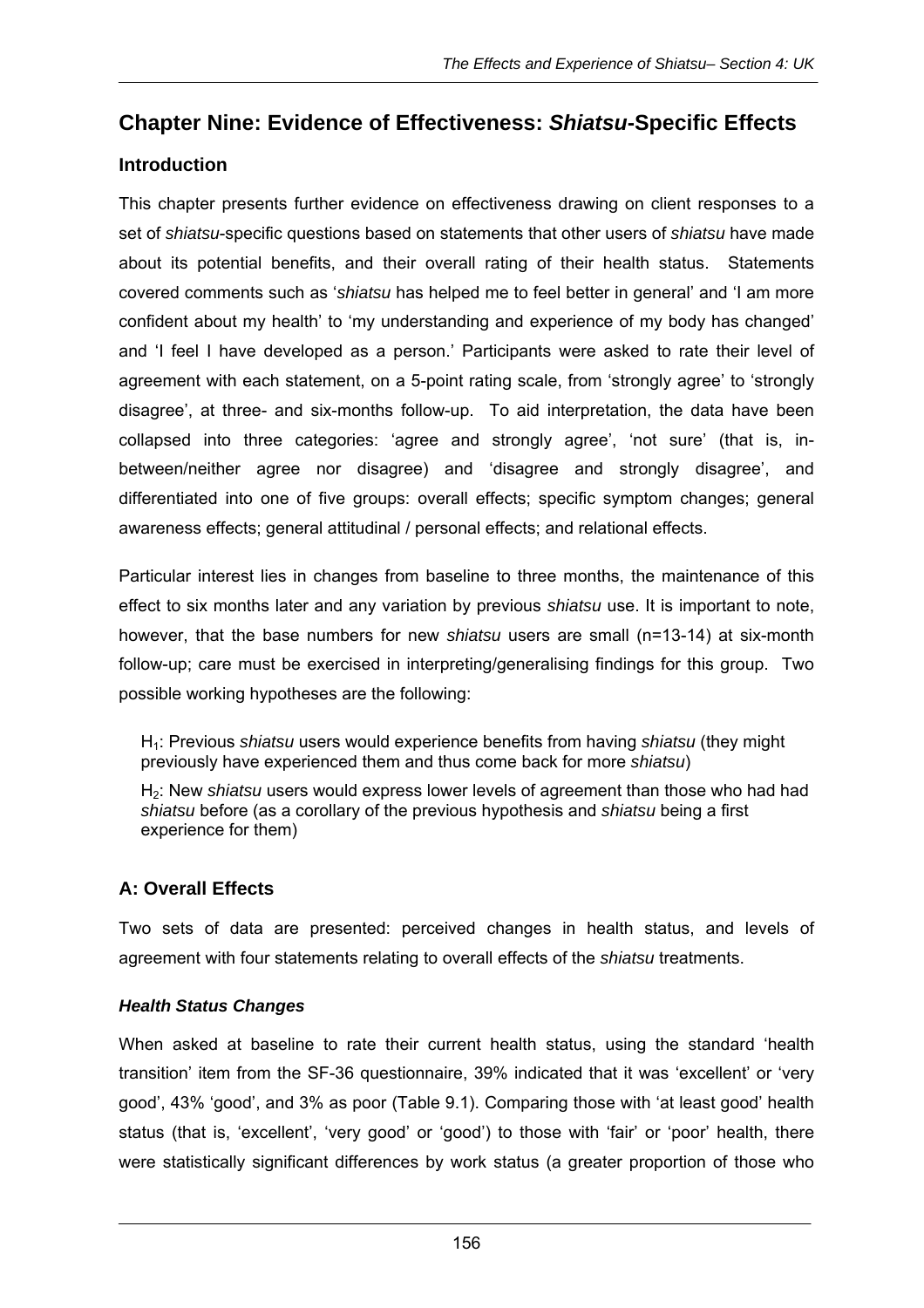were in work, at home or retired described their health status as 'good or better', p<.001), currently visiting the GP or hospital for their current ill-health problems (p<.001) or taking medication for any of these problems (p=.001). There were no differences by age, gender or use of *shiatsu* before.

| <b>Perceived Health Status</b>           | <b>Excellent</b> | <b>Very</b><br>Good | Good | Fair | Poor |
|------------------------------------------|------------------|---------------------|------|------|------|
| In general, would you say your health is |                  | 31                  | 43   | 16   |      |

To measure health status change over time, and to ensure reference was made to the same baseline, the health transition item was rephrased with the addition of the phrase, 'compared to 3 (or 6) months ago,' and the relevant category labels changed. At three- and six-months follow-up, 62-66% indicated that their health status was 'much better than at that time' or 'somewhat better' (Table 9.2). About a third (at both follow-up points) rated it as 'about the same', and 3-4% (n=9-11) as 'somewhat worse' or 'much worse.' Comparing those who rated their health status 'at least about the same (as baseline)' to those who rated it 'somewhat or much worse', there were no statistically significant differences by age, gender, work status, previous use of *shiatsu*; only at six-months was there a difference in relation to visiting the GP or hospital for their problems in the previous three months  $(p=001)$  or taking medication  $(p=025)$ .

| Table 9.2: Health Status at Three and Six Months, compared to Baseline (%) |  |  |  |  |
|----------------------------------------------------------------------------|--|--|--|--|
|----------------------------------------------------------------------------|--|--|--|--|

| <b>Perceived Health Status</b>                                                       | <b>Much</b><br>better | <b>Somewhat</b><br>better | <b>About</b><br>same | Somewhat<br>worse | <b>Much</b><br>worse |
|--------------------------------------------------------------------------------------|-----------------------|---------------------------|----------------------|-------------------|----------------------|
| Compared to 3 months ago, how<br>would you rate your health status?<br>(at 3 months) | 18                    | 46                        | 33                   | $3(n=7)$          | 0.4<br>$(n=1)$       |
| Compared to 6 months ago, how<br>would you rate your health status?<br>(at 6 months) | 23                    | 43                        | 31                   | $3(n=7)$          | 1 $(n=2)$            |

\* % may add to more than 100% due to rounding

#### *Perceptions of Overall Effects from Shiatsu*

Table 9.3 presents the findings for the four statements relating to overall effects, which embraced the areas of 'helping feel better in general', 'helping to maintain health', 'more confidence about my health' and 'overall health improvement.' Three general comments emerge from the findings.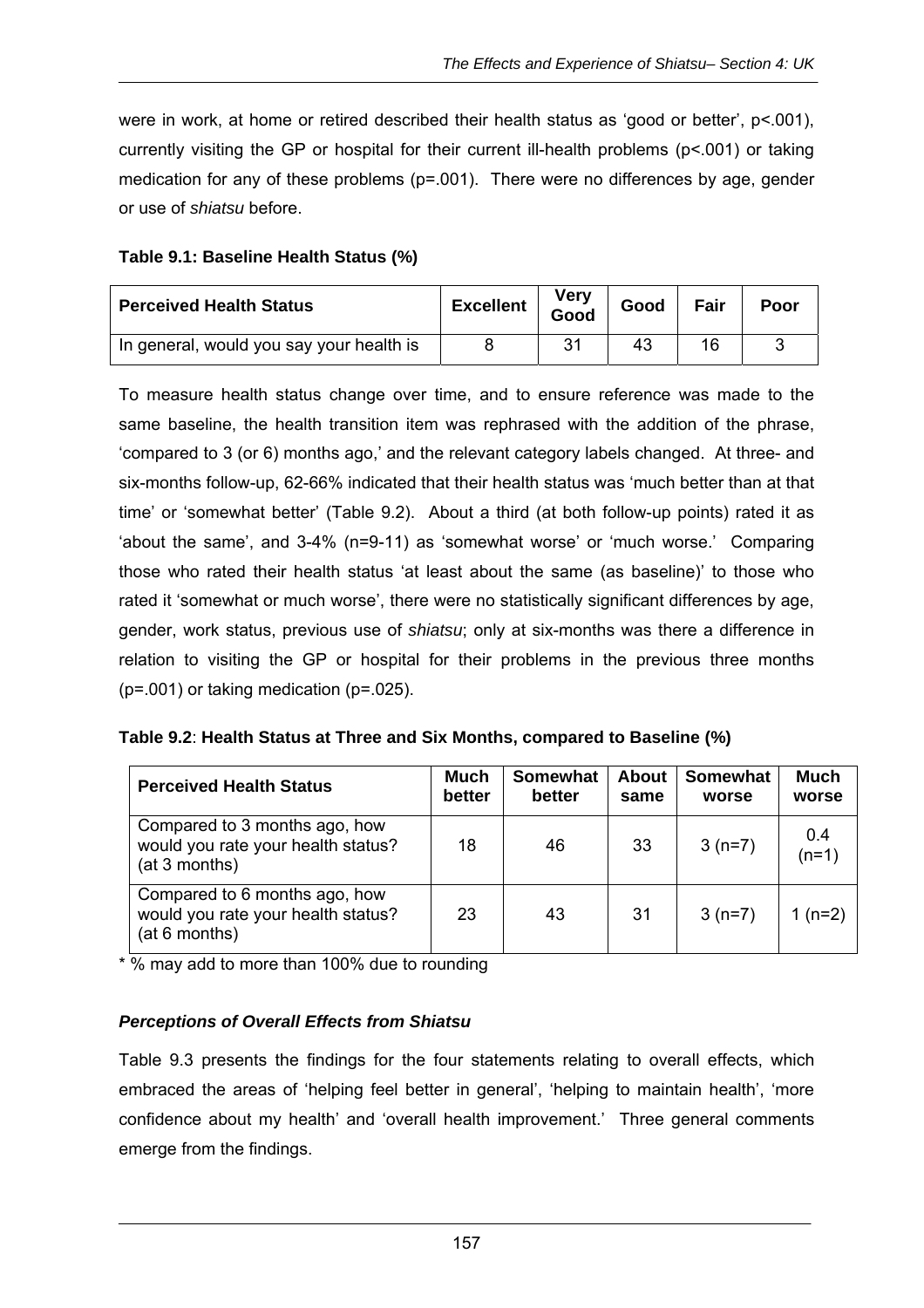|                                                    | 0-3 months                          |                    |                                                  | 3-6 months                          |                    |                                                  |
|----------------------------------------------------|-------------------------------------|--------------------|--------------------------------------------------|-------------------------------------|--------------------|--------------------------------------------------|
| <b>Overall Effects</b>                             | Agree /<br>Agree<br><b>Strongly</b> | <b>Not</b><br>sure | Disagree /<br><b>Disagree</b><br><b>Strongly</b> | Agree /<br>Agree<br><b>Strongly</b> | <b>Not</b><br>sure | Disagree /<br><b>Disagree</b><br><b>Strongly</b> |
| <b>Previous Shiatsu User</b>                       |                                     |                    |                                                  |                                     |                    |                                                  |
| Shiatsu has helped me to feel better in<br>general | 94                                  | 6                  |                                                  | 94                                  | 6                  | 1                                                |
| Shiatsu has helped to maintain my<br>health        | 91                                  | $\overline{7}$     | $\overline{2}$                                   | 95                                  | 4                  | 1                                                |
| I feel more confident about my health              | 81                                  | 16                 | 3                                                | 79                                  | 17                 | 4                                                |
| My overall health has improved                     | 76                                  | 21                 | 3                                                | 80                                  | 18                 | 3                                                |
| <b>New Shiatsu User</b>                            |                                     |                    |                                                  |                                     |                    |                                                  |
| Shiatsu has helped me to feel better in<br>general | 82                                  | 18                 |                                                  | 75                                  | 25                 |                                                  |
| Shiatsu has helped to maintain my<br>health        | 56                                  | 33                 | 11                                               | 79                                  | 21                 |                                                  |
| I feel more confident about my health              | 60                                  | 30                 | 10                                               | 77                                  | 15                 | 8                                                |
| My overall health has improved                     | 38                                  | 57                 | 5                                                | 57                                  | 43                 |                                                  |

#### **Table 9.3**: **Overall Effects of** *Shiatsu* **over the Six Months (%)**

% may add to more than 100% due to rounding

- Previous *shiatsu* users consistently expressed higher levels of agreement for all of the four statements from baseline to three months, and the perceived benefit was maintained for the next three months. For example, at three months follow-up, over four-fifths of both groups agreed that *shiatsu* had helped them to 'feel better in general', with higher levels of agreement expressed by previous *shiatsu* users.
- New *shiatsu* users expressed lower initial agreement which was then consolidated and extended by six months follow-up. For example, previous *shiatsu* users overwhelmingly (91-95%) agreed that *shiatsu* helped to 'maintain my health'. At three months, only 56% of new *shiatsu* users affirmed this; by six months follow-up the percent had risen to 79%.
- New *shiatsu* users were more likely to express 'neither agreement nor disagreement' with the statements and, albeit small percentages, any level of disagreement. Use of the 'not sure' category is particularly noticeable for the 'overall health improvement' item.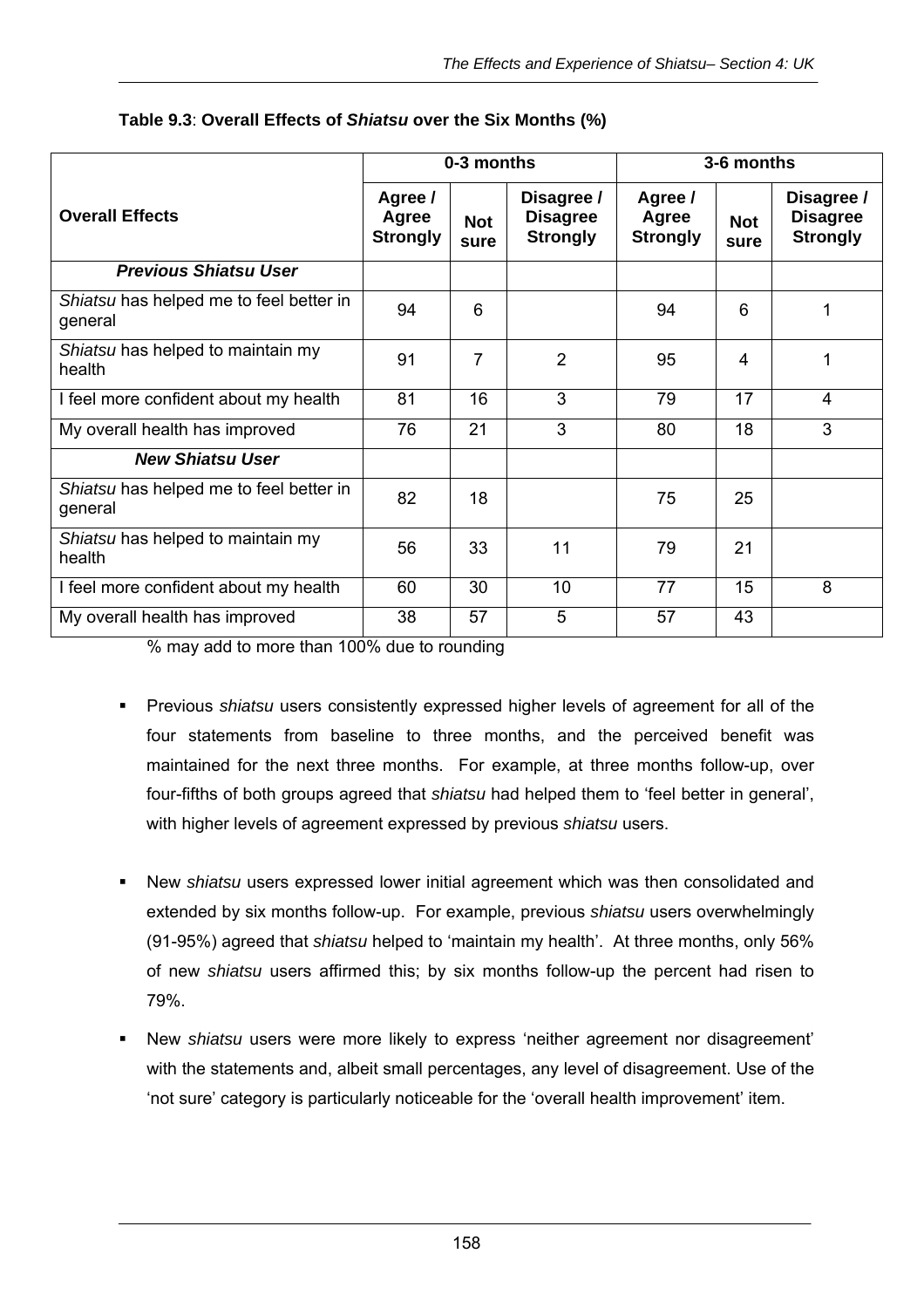# **B: Specific Symptom Change**

Table 9.4 presents the findings for the two statements relating to symptom change, covering the areas of 'helping to recover from injuries or other problems' and 'helping to improve my posture or the way I use my body.' For both groups, by six months, at least around 60% agreed with benefits related to 'recover from injuries' or helping with 'posture or the way I use my body.'

|                                                                         |                                     | 0-3 months         |                                                  |                                     | 3-6 months         |                                                  |  |
|-------------------------------------------------------------------------|-------------------------------------|--------------------|--------------------------------------------------|-------------------------------------|--------------------|--------------------------------------------------|--|
| <b>Specific Symptom Changes</b>                                         | Agree /<br>Agree<br><b>Strongly</b> | <b>Not</b><br>sure | Disagree /<br><b>Disagree</b><br><b>Strongly</b> | Agree /<br>Agree<br><b>Strongly</b> | <b>Not</b><br>sure | Disagree /<br><b>Disagree</b><br><b>Strongly</b> |  |
| <b>Previous Shiatsu User</b>                                            |                                     |                    |                                                  |                                     |                    |                                                  |  |
| Shiatsu has helped me to recover from<br>injuries or other problems     | 68                                  | 24                 | 8                                                | 73                                  | 22                 | 5                                                |  |
| Shiatsu has helped me to improve my<br>posture or the way I use my body | 63                                  | 31                 | 6                                                | 69                                  | 26                 | 6                                                |  |
| <b>New Shiatsu User</b>                                                 |                                     |                    |                                                  |                                     |                    |                                                  |  |
| Shiatsu has helped me to recover from<br>injuries or other problems     | 53                                  | 21                 | 21                                               | 67                                  | 33                 |                                                  |  |
| Shiatsu has helped me to improve my<br>posture or the way I use my body | 50                                  | 32                 | 18                                               | 57                                  | 29                 | 14                                               |  |

| Table 9.4: Specific Symptom Change Effects of Shiatsu over the Six Months (%) |  |  |  |
|-------------------------------------------------------------------------------|--|--|--|

\* % may add to more than 100% due to rounding

#### **C: General Awareness Effects**

Table 9.5 presents the findings for the five statements relating to general awareness effects, covering areas such as 'ability to help myself', 'awareness of self' and 'more in touch with my emotions.' Three comments emerge from the findings:

- Previous users of *shiatsu* consistently expressed higher levels of agreement for all of the five statements from baseline to three months; this was maintained for the next three months.
- Both groups expressed high levels of agreement, at three and six months, with the statement 'I feel more able to help myself.' Similar levels of agreement occurred, but only amongst previous *shiatsu* users for their being 'more aware of myself' or having a changed 'understanding and experience of my body'. But, for the latter, by six months, over two-thirds of new *shiatsu* users also agreed.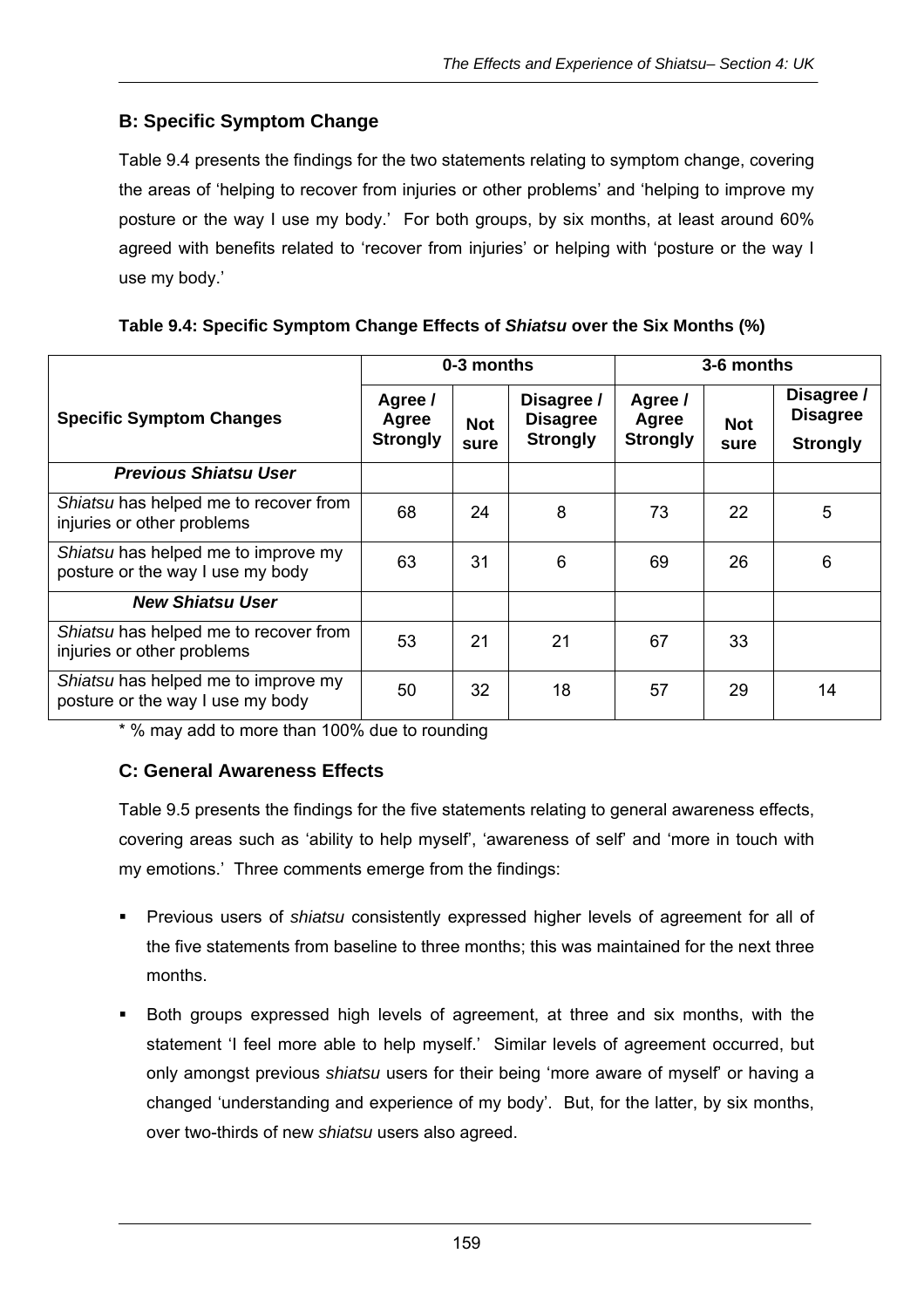Greater degrees of uncertainly, and disagreement, were evident for 'thinking about things differently' and being 'more in touch with my emotions'. While slightly more so for new *shiatsu* users, this was also the case for those who had had *shiatsu* before.

|                                                            | 0-3 months                          |                    |                                                  | 3-6 months                          |                    |                                                  |
|------------------------------------------------------------|-------------------------------------|--------------------|--------------------------------------------------|-------------------------------------|--------------------|--------------------------------------------------|
| <b>General Awareness Effects</b>                           | Agree /<br>Agree<br><b>Strongly</b> | <b>Not</b><br>sure | Disagree /<br><b>Disagree</b><br><b>Strongly</b> | Agree /<br>Agree<br><b>Strongly</b> | <b>Not</b><br>sure | Disagree /<br><b>Disagree</b><br><b>Strongly</b> |
| <b>Previous Shiatsu User</b>                               |                                     |                    |                                                  |                                     |                    |                                                  |
| I feel more able to help myself                            | 79                                  | 16                 | 5                                                | 83                                  | 12                 | 5                                                |
| I am more aware of myself                                  | 77                                  | 17                 | $\overline{7}$                                   | 71                                  | 23                 | 6                                                |
| My understanding and experience of<br>my body have changed | 74                                  | 19                 | $\overline{7}$                                   | 72                                  | 20                 | 8                                                |
| I think about things differently                           | 59                                  | 32                 | 9                                                | 65                                  | 24                 | 13                                               |
| I am more in touch with my emotions                        | 55                                  | 33                 | 12                                               | 57                                  | 30                 | 13                                               |
| <b>New Shiatsu User</b>                                    |                                     |                    |                                                  |                                     |                    |                                                  |
| I feel more able to help myself                            | 67                                  | 19                 | 14                                               | 77                                  | 23                 |                                                  |
| I am more aware of myself                                  | 48                                  | 35                 | 17                                               | 57                                  | 29                 | 14                                               |
| My understanding and experience of<br>my body have changed | 48                                  | 35                 | 17                                               | 71                                  | 21                 | $\overline{7}$                                   |
| I think about things differently                           | 48                                  | 30                 | 22                                               | 36                                  | 36                 | 29                                               |
| I am more in touch with my emotions                        | 30                                  | 40                 | 30                                               | 50                                  | 21                 | 29                                               |

#### **Table 9.5: General Awareness Effects of** *Shiatsu* **over the Six Months (%)**

\* % may add to more than 100% due to rounding

# **D: General Attitudinal / Personal Effects**

Table 9.6 presents the findings for the four statements relating to general attitudinal / personal effects, covering such areas as 'being more hopeful about my problems', 'being more positive' and 'feeling about development as a person.'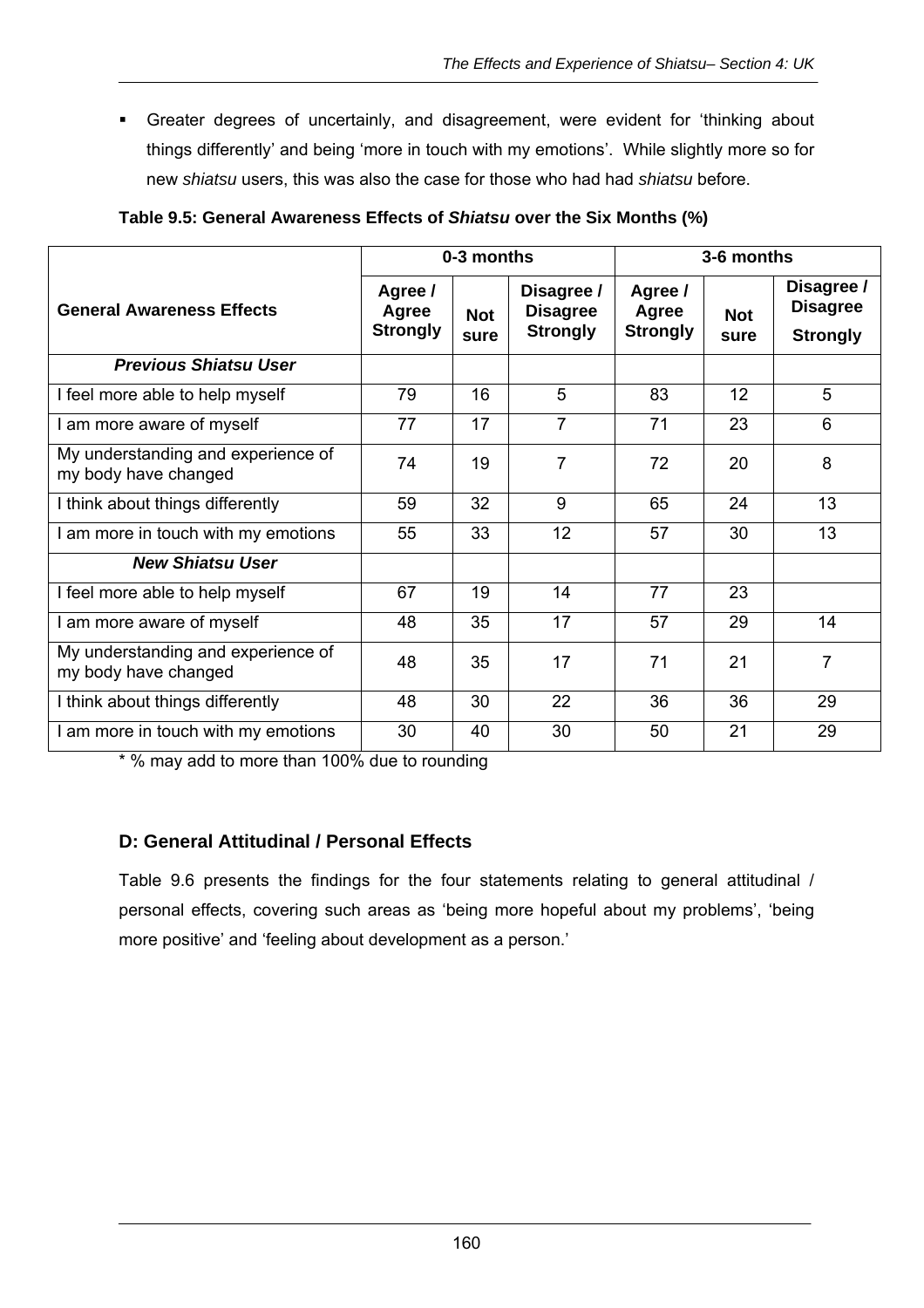|                                                         | 0-3 months                          |                    | 3-6 months                                       |                                     |                    |                                                  |
|---------------------------------------------------------|-------------------------------------|--------------------|--------------------------------------------------|-------------------------------------|--------------------|--------------------------------------------------|
| <b>General Attitudinal / Personal</b><br><b>Effects</b> | Agree /<br>Agree<br><b>Strongly</b> | <b>Not</b><br>sure | Disagree /<br><b>Disagree</b><br><b>Strongly</b> | Agree /<br>Agree<br><b>Strongly</b> | <b>Not</b><br>sure | Disagree /<br><b>Disagree</b><br><b>Strongly</b> |
| <b>Previous Shiatsu User</b>                            |                                     |                    |                                                  |                                     |                    |                                                  |
| I feel more hopeful that my problems<br>can be helped   | 86                                  | 12                 | $\overline{2}$                                   | 83                                  | 15                 | 3                                                |
| I am more able to cope with things                      | 75                                  | 18                 | 7                                                | 71                                  | 23                 | 6                                                |
| I feel more positive, contented or at<br>peace          | 70                                  | 23                 | 7                                                | 67                                  | 26                 | 7                                                |
| I feel I have developed as a person                     | 56                                  | 30                 | 13                                               | 52                                  | 38                 | 10                                               |
| <b>New Shiatsu User</b>                                 |                                     |                    |                                                  |                                     |                    |                                                  |
| I feel more hopeful that my problems<br>can be helped   | 81                                  | 14                 | 5                                                | 77                                  | 8                  |                                                  |
| I am more able to cope with things                      | 40                                  | 35                 | 25                                               | 64                                  | 14                 | 21                                               |
| I feel more positive, contented or at<br>peace          | 32                                  | 46                 | 23                                               | 50                                  | 36                 | 14                                               |
| I feel I have developed as a person                     | 65                                  | 30                 | 5                                                | 43                                  | 36                 | 21                                               |

#### **Table 9.6: General Attitudinal/Personal Effects of** *Shiatsu* **over the Six Months (%)**

\* % may add to more than 100% due to rounding

Two general comments emerge from the findings:

- At three months, both groups expressed high levels of agreement of being 'more hopeful that my problems can be helped' and this was maintained over the next three months.
- Previous *shiatsu* users expressed high levels of agreement about being 'more able to cope with things' and feeling 'more positive, contented or at peace,' a benefit that was maintained. There was more uncertainty (and disagreement) for these two aspects at three months for new *shiatsu* users, but by six months at least half of the respondents agreed that this was the case for them.

#### **E: Relational Effects**

Across groups, there was considerable uncertainty and disagreement about the affect that *shiatsu* might have on the way clients related to other people or others to them (Table 9.7). At three months, new *shiatsu* users were more likely to indicate agreement (perhaps due to fact that this more general, wide-reaching, relational effect may have already occurred for previous *shiatsu* users).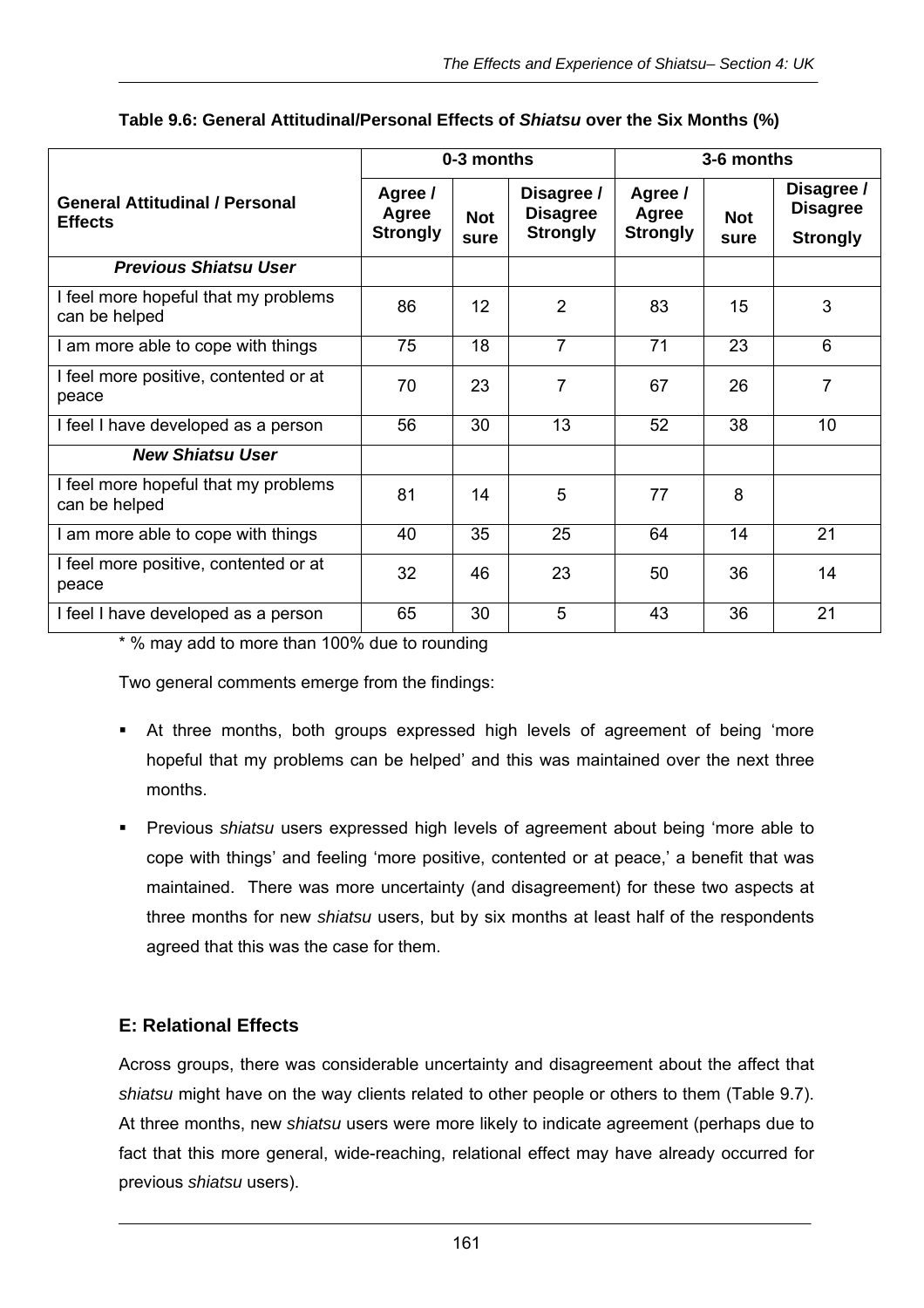|                                                           | 0-3 months                          |                    |                                                  | 3-6 months                          |                    |                                                  |  |
|-----------------------------------------------------------|-------------------------------------|--------------------|--------------------------------------------------|-------------------------------------|--------------------|--------------------------------------------------|--|
| <b>Relational Effects</b>                                 | Agree /<br>Agree<br><b>Strongly</b> | <b>Not</b><br>sure | Disagree /<br><b>Disagree</b><br><b>Strongly</b> | Agree /<br>Agree<br><b>Strongly</b> | <b>Not</b><br>sure | Disagree /<br><b>Disagree</b><br><b>Strongly</b> |  |
| <b>Previous Shiatsu User</b>                              |                                     |                    |                                                  |                                     |                    |                                                  |  |
| Shiatsu has affected the way I relate to<br>other people  | 40                                  | 41                 | 20                                               | 34                                  | 49                 | 17                                               |  |
| Shiatsu has affected the way other<br>people relate to me | 21                                  | 58                 | 22                                               | 23                                  | 54                 | 23                                               |  |
| <b>New Shiatsu User</b>                                   |                                     |                    |                                                  |                                     |                    |                                                  |  |
| Shiatsu has affected the way I relate to<br>other people  | 55                                  | 30                 | 15                                               | 27                                  | 27                 | 47                                               |  |
| Shiatsu has affected the way other<br>people relate to me | 50                                  | 33                 | 17                                               | 8                                   | 23                 | 69                                               |  |

#### **Table 9.7: Relational Effects of** *Shiatsu* **over the Six Months (%)**

\* % may add to more than 100% due to rounding

#### **Summary**

The weight of evidence lends support to the two working hypotheses. Previous *shiatsu* users overall expressed their agreement with experienced benefits from having *shiatsu*, and new *shiatsu* users expressed lower levels of agreement. The experienced benefits were also maintained and/or consolidated for both groups by six months follow-up. These patterns were evident across each of the effect groups, except relational effects, arguably the most broad, and wide-reaching potential effect explored. About two-thirds of clients indicated that, compared to their health status at baseline, their health status 'today' was either 'much better' or 'somewhat better', at three- and six-months follow-up. A very small percentage (3-4%, n=7-11) of clients rated their health status as 'somewhat worse' or 'much worse.'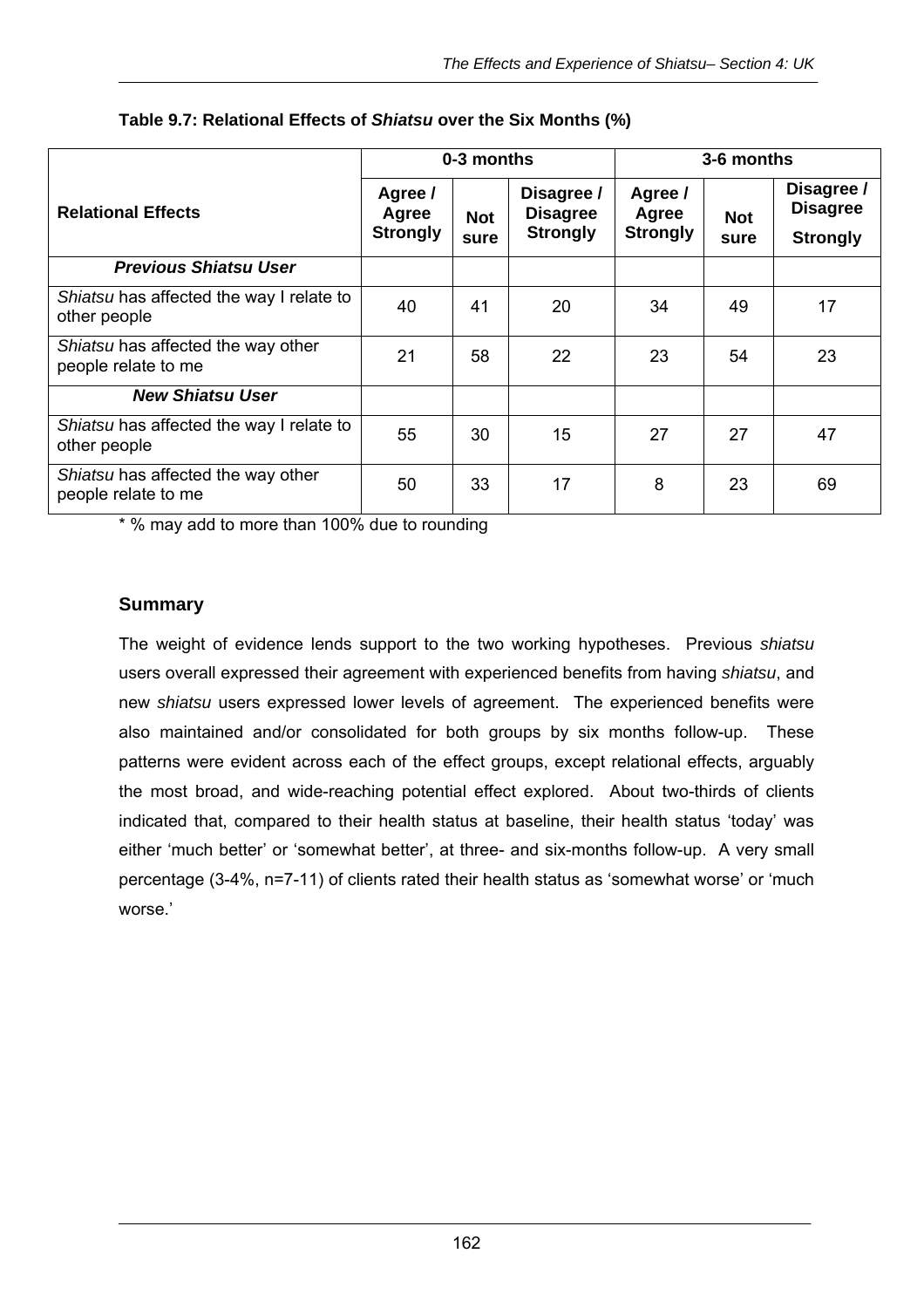# **Chapter Ten: Evidence of Effectiveness: Take-Up of Advice and Changes Made**

#### **Introduction**

This chapter examines the uptake of advice or recommendations provided by the *shiatsu*  practitioner. Participants were asked in the three- and six-month follow-up questionnaire whether, or not, they had 'made any changes in your life as a result of having *shiatsu* treatment', and given the options of ticking a number of possible areas (diet, relationships, exercise, rest and relaxation, work, medication, use of conventional medicine, and use of CAM), as well as an open-ended option, to describe 'other changes in your life'. These findings can be related back to advice giving reported on in the questionnaire clients completed '4-6 days' after the treatment at which they were recruited to the study.

## **Areas of Advice Giving at Baseline**

At baseline, around three-quarters of the clients (74%) indicated that the *shiatsu* practitioner had given them some advice or recommendations during the treatment session at which they were recruited to the study. Areas of advice included<sup>24</sup>: exercise (48%); diet (42%); posture or how to use your body (29%); points or meridians to work at home (26%); and 'other' (24%). The most common 'other' areas related to: 'emotional advice' (6%); 'preventive advice' (5%); advice on 'rest, relaxation and stress management' (4%); or, 'to consult other CAM modalities' (4%). At this time, the advice or recommendations were overwhelmingly (99%) seen by clients as relevant.

#### **Take-Up of Advice**

Looking overall, three quarters to four-fifths of the clients (73-80% at three and six months follow-up) indicated that they had made changes to their lifestyle '*as a result of having shiatsu treatment*' (Table 10.1). Those who were previous *shiatsu* users were more likely to make changes (77% vs. 64% at three months; 82% vs. 69% at six months), but the difference was not statistically significant. Over half of those who made changes modified the time for rest and relaxation, exercise taking, and/or diet; a third or more had made changes in their relationships 'with other people' or work patterns. A substantial proportion of the clients who had made changes drew attention to 'other' areas of change (more detail on the 'other' areas of change is provided below).

  $24$  Respondents were asked to tick as many boxes as were appropriate. Thus the percentages add up  $to$  > 100%.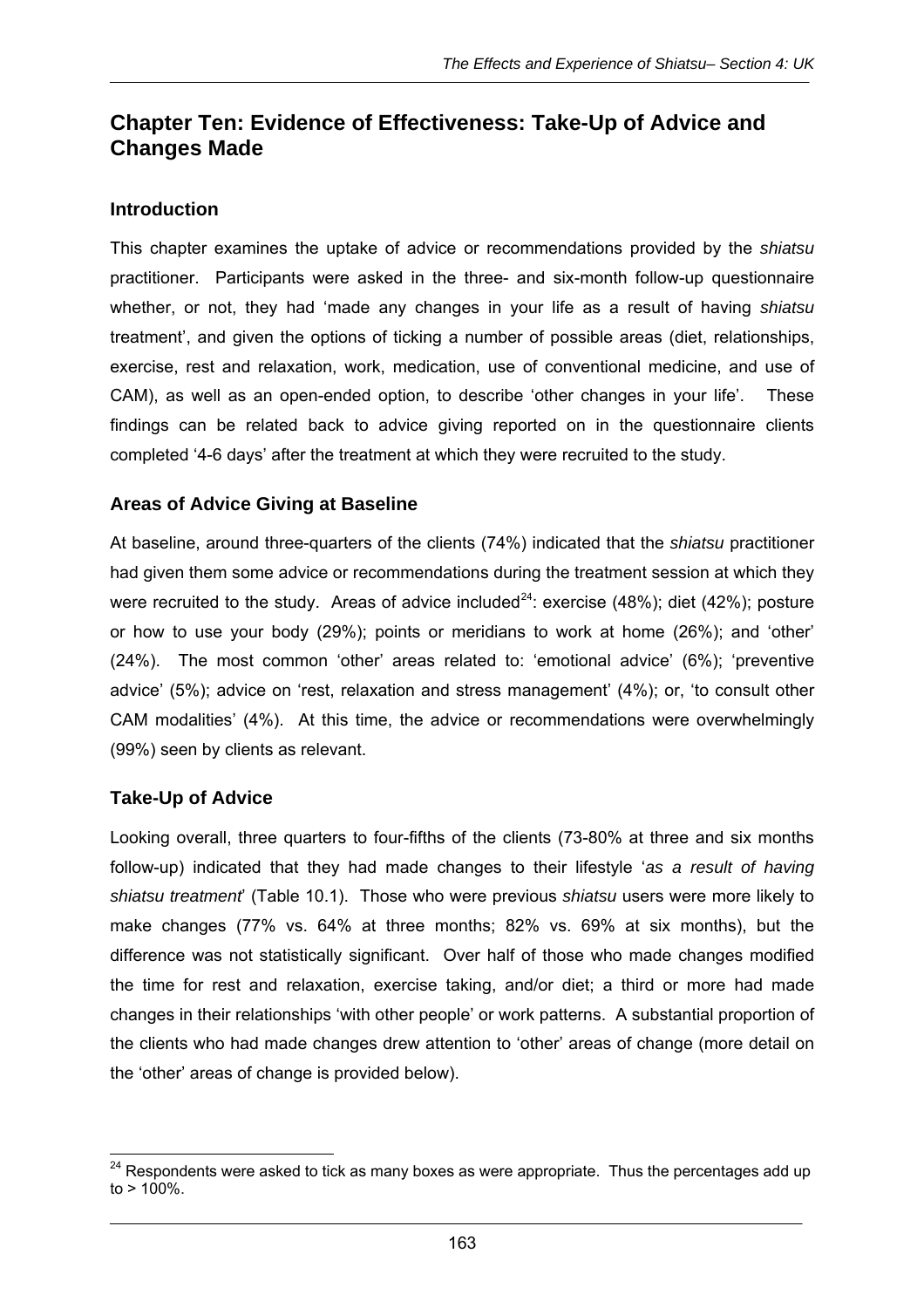|                       | <b>Area of Advice</b><br>Giving at | <b>Changes Made as a Result of</b><br><b>Shiatsu</b> |               |
|-----------------------|------------------------------------|------------------------------------------------------|---------------|
|                       | <b>Baseline</b>                    | At 3 months**                                        | At 6 months** |
| % making changes      |                                    | 73% (n=200)                                          | 80% (n=222)   |
| - Rest and relaxation | $\star$                            | 65                                                   | 66            |
| - Exercise            | 48                                 | 57                                                   | 53            |
| - Diet                | 42                                 | 53                                                   | 56            |
| - Relationships       | $\star$                            | 38                                                   | 37            |
| - Work                | $\star$                            | 36                                                   | 32            |
| - Other               | 24                                 | 40                                                   | 40            |

#### **Table 10.1: Changes Made as a Result of Having** *Shiatsu* **(%)**

\* % indicating advice given at baseline (other areas not given as a tickable option)

\*\* % making changes in particular area at time point (3 or 6 months)

#### **Extent of Changes Made**

Respondents were further asked to indicate the extent to which they had made changes in their life, as a result of having *shiatsu* treatment (Table 10.2). It is noticeable that over half reported taking more rest and relaxation and more exercise. In addition, about a fifth had reduced the amount of 'work' they were doing.

|  |  | Table 10.2: Extent of Change (%) <sup>+</sup> |  |
|--|--|-----------------------------------------------|--|
|  |  |                                               |  |

|                                                       |                 | <b>Changes Made as a Result of Shiatsu</b> |                     |                     |                     |              |                         |  |
|-------------------------------------------------------|-----------------|--------------------------------------------|---------------------|---------------------|---------------------|--------------|-------------------------|--|
|                                                       | <b>Baseline</b> |                                            | At 3 months         |                     | At 6 months         |              |                         |  |
| <b>Areas of Change</b>                                | <b>Use</b>      | Take<br>more                               | <b>No</b><br>change | <b>Take</b><br>less | <b>Take</b><br>more | No<br>change | <b>Take</b><br>less     |  |
| Lifestyle                                             |                 |                                            |                     |                     |                     |              |                         |  |
| <b>Rest and relaxation</b>                            | $\star$         | 58                                         | 39                  | 3                   | 54                  | 44           | 3                       |  |
| <b>Exercise</b>                                       | $\star$         | 50                                         | 47                  | 3                   | 43                  | 54           | $\overline{\mathbf{4}}$ |  |
| <b>Work</b>                                           | $\star$         | 13                                         | 63                  | 24                  | 12                  | 70           | 19                      |  |
| <b>Health Care Usage</b>                              |                 |                                            |                     |                     |                     |              |                         |  |
| Use of other CAM for<br>these problems                | 40              | 38                                         | 59                  | 4                   | 31                  | 67           | 2                       |  |
| Use of conventional<br>medicine for these<br>problems | 26              | 4                                          | 73                  | 23                  | 3                   | 81           | 16                      |  |
| <b>Medication use</b>                                 | $(33^{**})$     | 3                                          | 77                  | 21                  | 4                   | 81           | 15                      |  |

+ Percent may add up to more than 100% due to rounding

\*\* Not asked at baseline

\*\*\* In previous three months, measured at baseline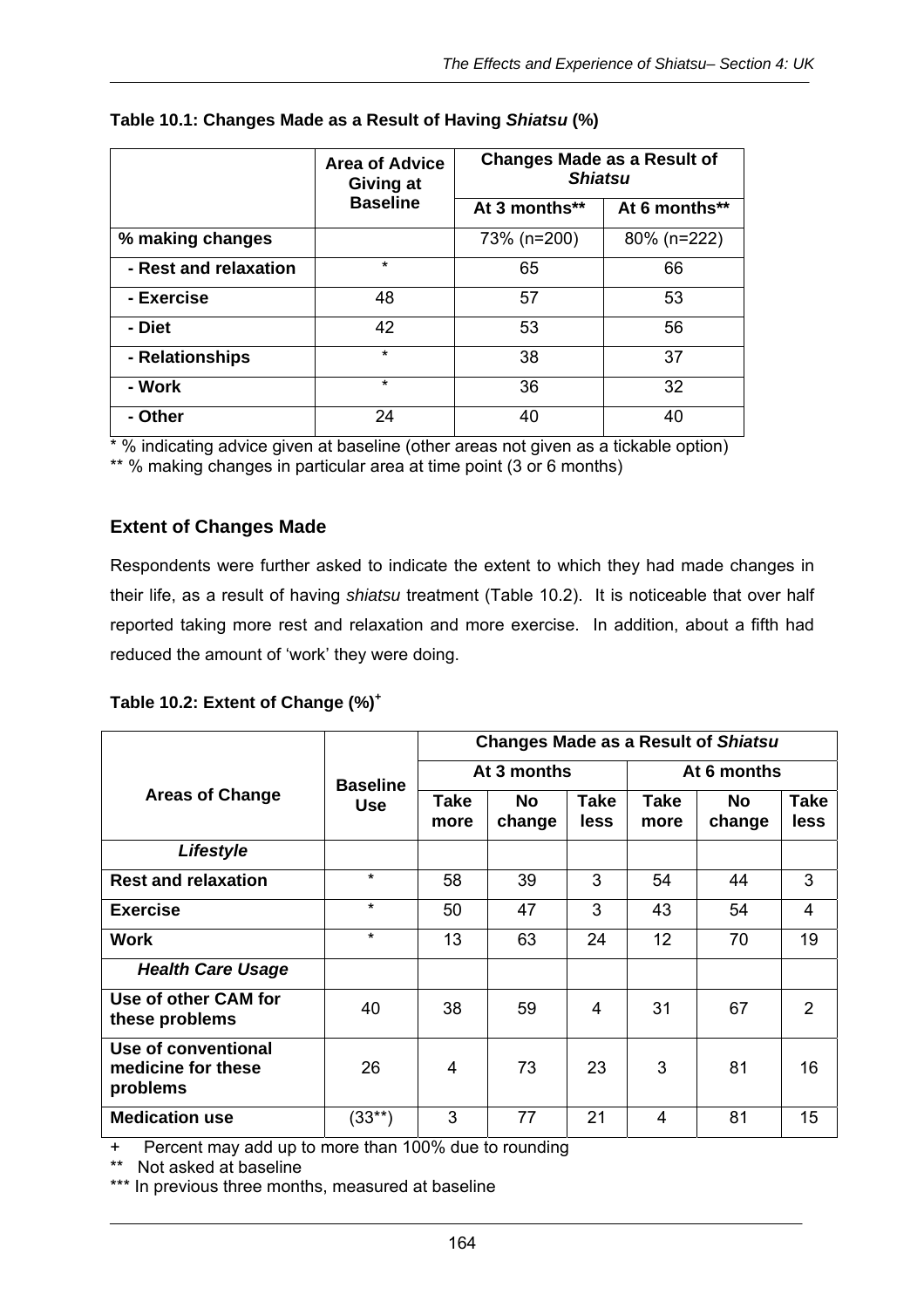Changes were also noted in usage of health care. At baseline, use of conventional medicine or medication in addition to *shiatsu* for any of their problems varied from 26-33%. At three and six-month follow-up, around a quarter had changed their usage. At three months followup, 21-23% were using less conventional medicine and medication, and at six months followup, 15-16%. Only a small minority of cases (8 or so clients) had increased their use of other conventional medicine or medication. At the same time, use of other CAM for any of the problems they came to *shiatsu* for help had increased. At three months follow-up, 38% indicated that they used it more and 31% at six months follow-up.

#### **'Other' Changes Made**

In response to an open-ended question asking them to describe 'other changes in their lives', around a two-fifths (n=80-88) chose to do so. A handful of respondents provided extensive (half to one page) comments. At three months follow-up, changes in their 'levels of confidence and resolve' were most mentioned (36% of those indicating other areas of change), followed by 'making space to relax' (14%), other (unspecified) 'general lifestyle' changes (14%), and 'being less hard on oneself' (10%). At six months follow-up, changes in 'levels of confidence and resolve' remained important (mentioned by 22%), followed by 'greater mind / body awareness' (16%) and other (unspecified) 'general lifestyle' changes (16%). At both time points, clients pointed to experienced beneficial effects, for example, on their back or other muscles, general well-being, social life and experience of being more grounded (21-23% of clients mentioning changes). Some illustrative extracts from the comments provide further insight.

The first area of illustration relates to changes in 'levels of confidence and resolve'. Typical comments include the following:

> *I feel more confident about myself and grounded. The treatments have brought up my painful past and I am benefiting from that. (Case 25, new user)*

> *Increased confidence. Easier to lift myself out of bout of depression. (Case 84, previous user)*

> *I* can see the way more clearly and get on with the problem instead of letting the *problem fester. (Case 109, previous user)*

> *Feel a greater sense of direction and what I want to do with the rest of my life. (Case 110, previous user)*

> *Ability to relax and approach problems more positively. (Case 301, previous user)*

*I generally feel more positive about myself and life as a whole, particularly after a shiatsu session. (Case 371, previous user)*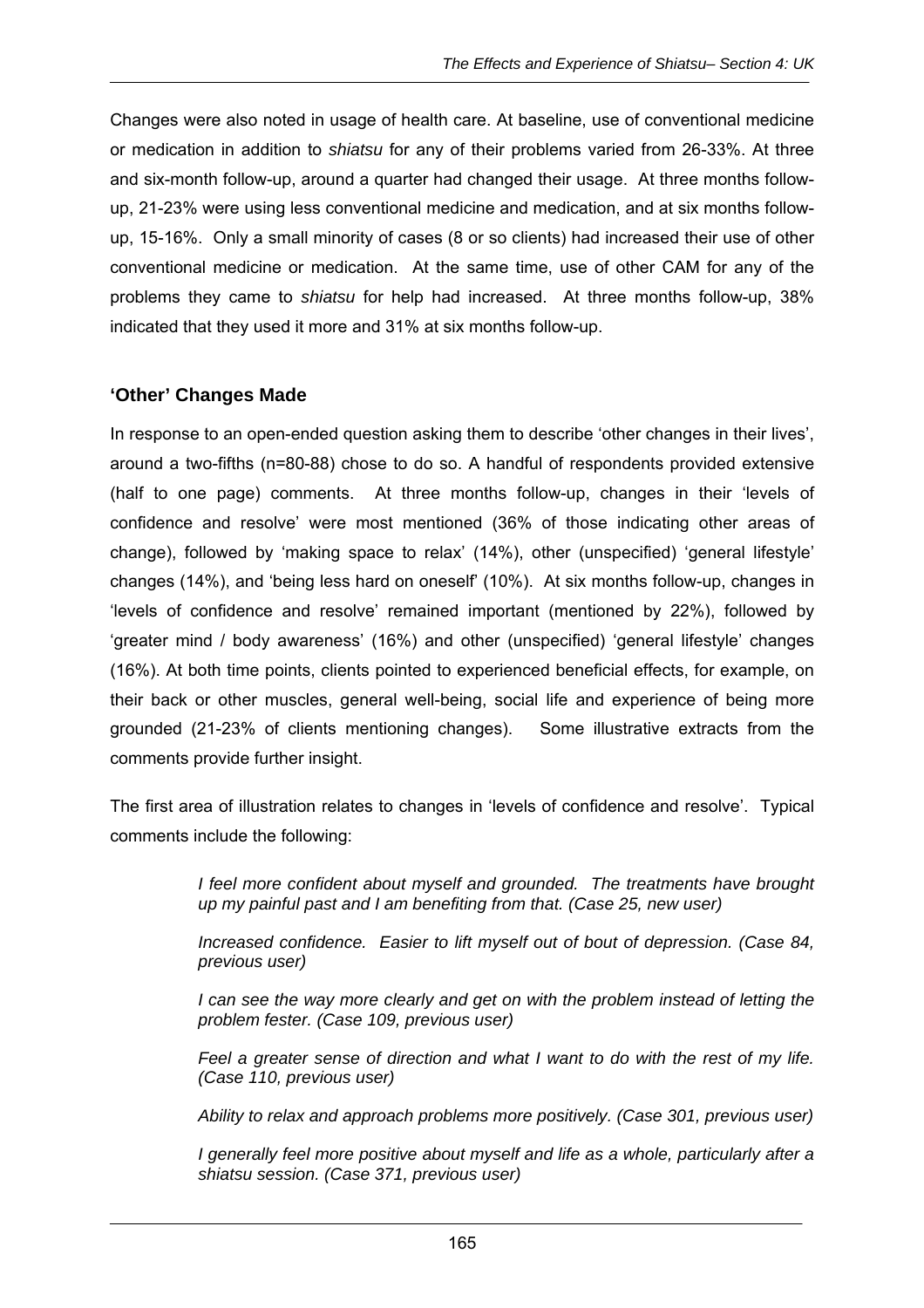*I feel more confident and optimistic. (Case 69, new user)* 

*A general increase in confidence and well-being combined with other life changes. (Case 192, previous user)* 

*I feel calmer in myself than (I) ever have and able to deal with most things that come my way. (Case 263, previous user)* 

The increases in confidence enabled other actions to be followed through:

*Shiatsu strengthened me enough to seek other help I needed - sought out an osteopath and had four sessions with him; I don't think I would have done so but for the shiatsu treatment. (Case 177, previous user)* 

*Shiatsu has affected every area of my life in a positive way. I am healthier, happier and more able to cope with my back pain. I'm more active now. (Case 341, previous user)* 

*(I am) assessing the way I earn a living and thinking of ways to make it more supportive of my health and wellbeing. (Case 355, previous user)* 

*Have learnt to like / respect myself for the first time. Pace myself. Aware of needs. (Case 70, previous user)* 

*Feel a lot more confident, lost a lot of weight, became a stronger person. (Case 98, previous user)* 

*More confident and at peace. More self aware. (Case 120, previous user)* 

*Clearer thinking about choices and decisions. More confident to take directions which have expanded my life and life's purpose. (Case 161, previous user)* 

Further indications of a strengthening in resolve can be seen in the following extracts:

*(I) talk more about what is annoying me! Asking for help more. (I) get a build up of symptoms between sessions; practitioner acts as the reliever. (Case 195, previous user)* 

*To feel okay about having feelings. (Case 345, previous user)* 

*I am learning to say "no" to other people's unreasonable demands on my time and trying to be more tolerant of other people's e.g. husband's lack of organisation!! (Case 196, previous user)* 

*It was by making changes in my life that I found shiatsu - it has continued my growth and well-being physically and emotionally. (Case 266, previous user)* 

A second area of illustration relates to the heading, 'making space to relax'.

*More mediation; more quiet time. (Case 118, previous user)* 

*Ability to relax and approach problems more positively. (Case 301, previous user)*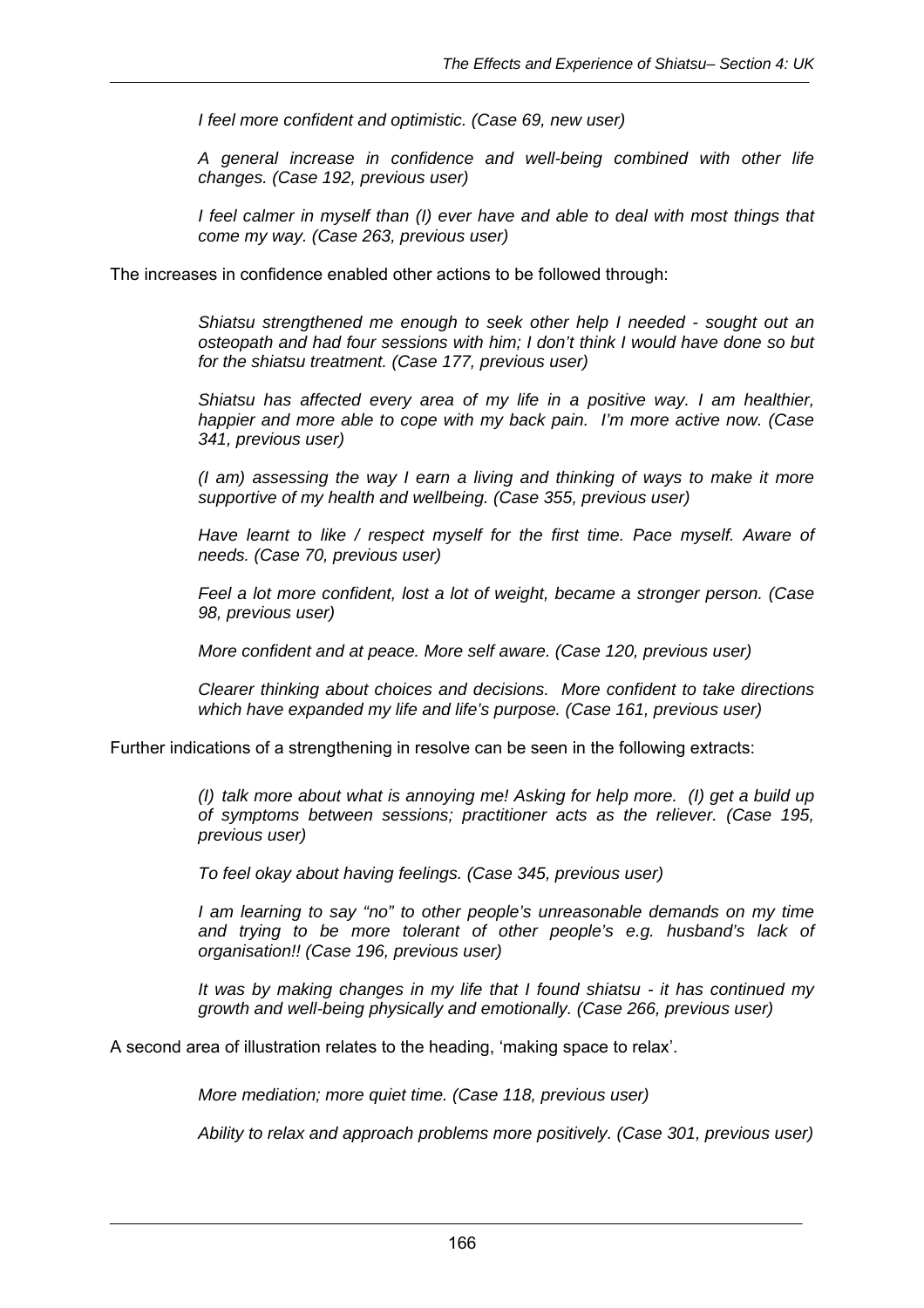*I am much more content. I do not get so "up tight" about irrelevant things. I now am qualified to do Indian head massage plus reiki. My perspective on life has altered. (Case 224, previous user)* 

*At 79 years old I am in reasonable health but I do feel shiatsu relaxes me and I look forward to it. (Case 376, previous user)* 

*I am much better at dealing with everyday problems that my family give me; I am much more positive. (Case 67, previous user)* 

*Partner diagnosed with bowel cancer and has many complications. Shiatsu helps me to be more positive and calms me down. (Case 82, previous user)* 

A third area of illustration relates to 'general lifestyle changes.' Within this heading, some pointed to changes in diet:

> *Calmer, more thoughtful; diet changed to more fibre and less caffeine. (Case 321, new user)*

> *(Diet changes) no longer drink tea or coffee or eat anything red. No longer eat potato, white flour, melon. (Case 251, new user)*

*Diet changed to more fibre and less caffeine. (Case 321, new user)* 

*I have changed my diet to eating warming food or adding warming ingredients to cold foods of which I am eating less than before my shiatsu treatments. (Continuing client, case 377)* 

*Established a balance; helped me to lose weight. (Case 121, previous user)* 

Others pointed to changes in smoking, alcohol use or use of cosmetics:

*Gave up smoking. (Case 329, previous user)* 

*Developing social life and healthier relationship to alcohol. (Case 181, previous user)* 

*Reduced as far as possible use of cosmetic products - use organic alternatives. (Case 84, previous user)* 

Yet others drew attention to their use of other CAM, for general body maintenance:

*Have been able to learn Tai Chi - before I could not move freely enough. (Case 243, new user)* 

Finally, others commented even more broadly or across a number of lifestyle factors:

*Able to spend more time writing due to having more energy. (Case 113, previous user)* 

*Review my whole life in general - work, rest, medication, complementary therapy, etc. (Case 193, previous user)*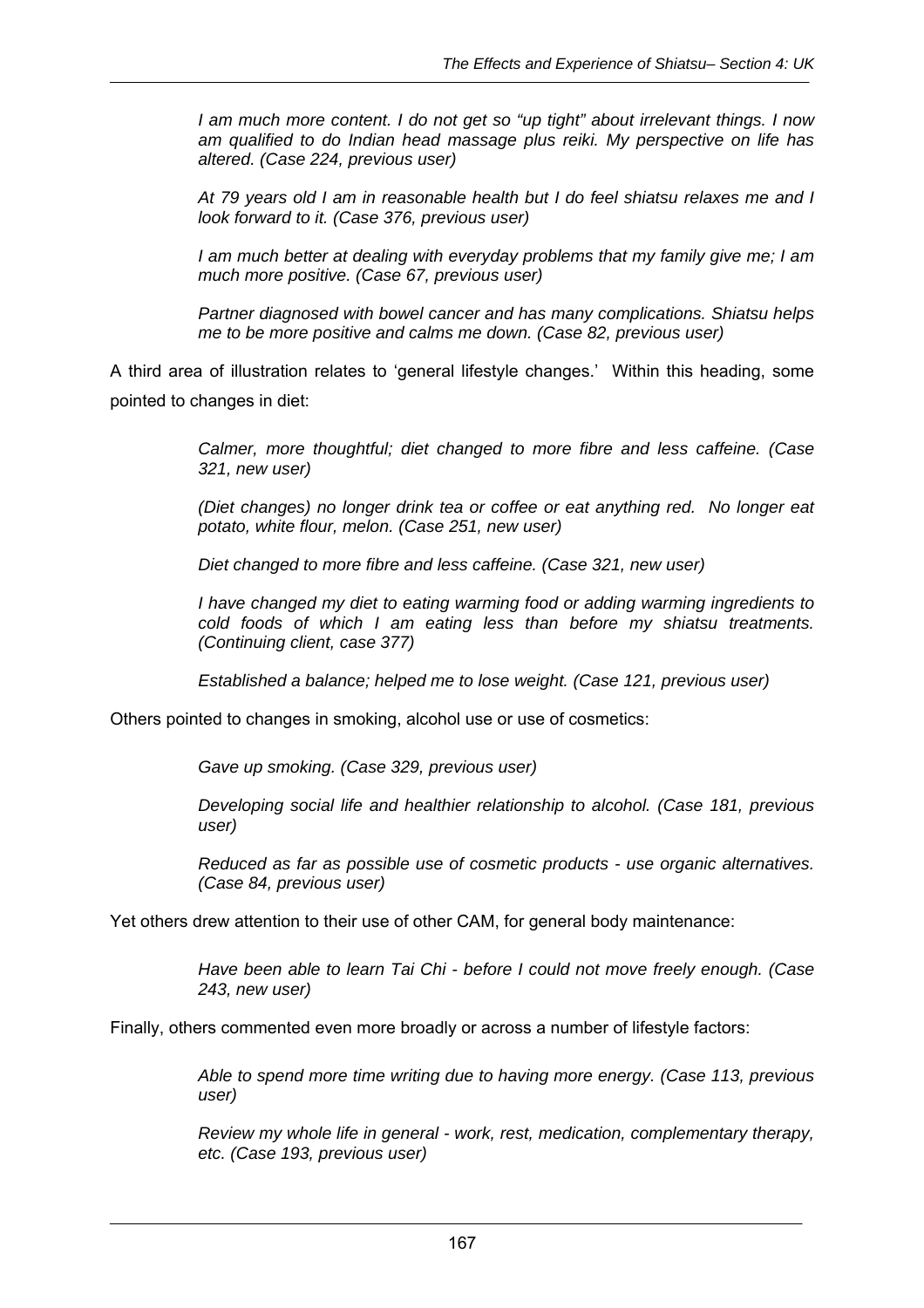*Trying to have(a) more balanced lifestyle but taking time to achieve. Health is improving but a slow gradual process. (Case 300, previous user)* 

*Shiatsu has affected every area of my life in a positive way. I am healthier, happier and more able to cope with my back pain. I'm more active now. (Case 341, previous user)* 

*Assessing the way I earn a living and thinking of ways to make it more supportive of my health and wellbeing. (Case 355, previous user)* 

A fourth area of illustration relates to comments about mind / body awareness.

*I am more aware of my moods and how to deal with them. (Case 295, new user)* 

*An overall awareness of what impacts my mind and body, negative and positive. (Case 15, previous user)* 

*I have developed a keener awareness of how thoughts and feelings are connected to and express themselves through the body. This awareness allows me to be more self sustaining through my healing process. (Case 181, previous user)* 

*Applying mentally in everyday life the connections I make between mind and body during(a) session to bring back a certain physical sensation/relaxation. (Case 233, previous user)* 

*Shiatsu has helped me be more in touch with myself and has helped me release deep pain and function better, in a more integrated way. (Case 277, previous user)* 

Such comments were sometimes linked back to other experiential effects arising from having *shiatsu*, for example:

> *Because you can feel/see an improvement, you start to see a future, a vision ... a sense of knowing that you are stepping back into life. (Case 34, previous user)*

> *Feel a greater sense of direction and what I want to do with the rest of my life. (Case 110, previous user)*

> *Feel more relaxed and happy about my life than I ever have been. (Case 185, previous user)*

> *More of a feeling of being "whole" and "calmly in control". (Case 304, previous user)*

Yet others talked more generally about the effects of *shiatsu* 'on their lives'.

*Always feel boosted with energy and much more relaxed after sessions. (Case 241, previous user)* 

*Generally more content and happy with myself and my life; more fulfilled and positive. (Case 224, previous user)*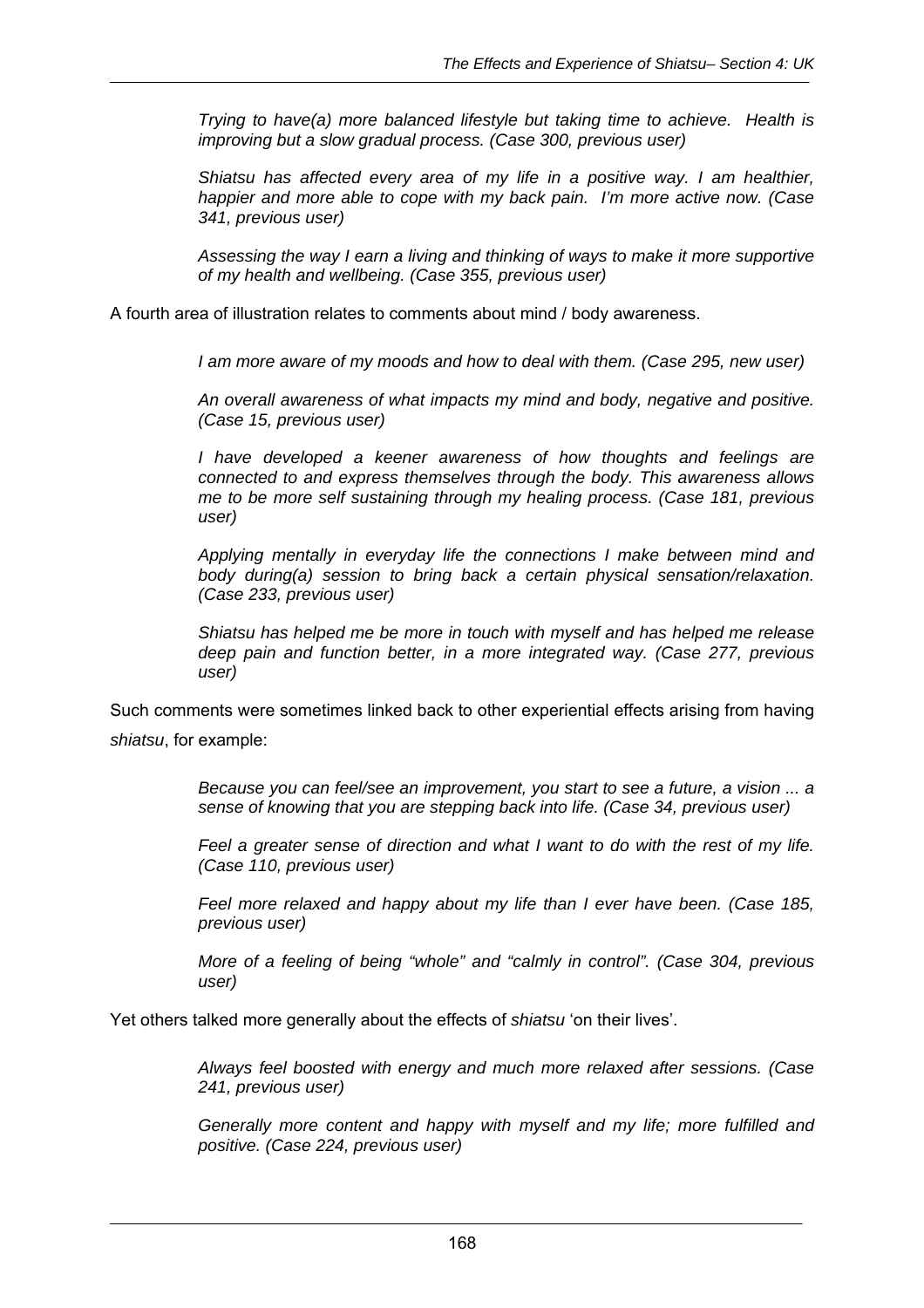*Increasingly relaxed, positive, better able to cope with stresses. More ability to live in the present moment. Increased enjoyment of life. Find shiatsu recalibrates me. (Case 125, previous user)* 

*Shiatsu has affected every area of my life in a positive way. I am healthier, happier and more able to cope with my back pain. I'm more active now. (Case 341, previous user)* 

*Shiatsu has generally relaxed me; but I find in the general daily routine tiredness and tension build up. Shiatsu releases and relieves these but they re-occur and persist until shiatsu or self massage (not easy) relieve them. (Case 381, previous user)* 

Clients who had (and continued to) used *shiatsu* for many years provided further evidence on perceived benefits and the role of *shiatsu* in their lives:

> *I have used shiatsu for many years, so made many changes. (The) practitioner helps me to manage my ME by pacing, relaxation ... reduced my activity to a more sustainable level to reduce symptoms. (Case 71, previous user)*

> *I go to shiatsu to keep me on a level plain. Have been going for 3-4 years. (Case 128, previous user)*

> *(I am experiencing a) gradual (negative) progress due to old age and arthritis; hopefully shiatsu helps me not to let it get me down. I don't know if it would be different if I didn't continue. I continue (with shiatsu) because I have been involved with it for many years. (Case 211, previous user)*

> *Shiatsu is part of my (way of) life and works in conjunction with all these other things. (Case 246, previous user)*

> *Having had shiatsu over the past 20 months, my arthritis problem has been mild for the last 9-12 months. (Case 50, previous user)*

> *I am reasonably fit and healthy – I use shiatsu as a means of maintaining that. (Case 290, previous user)*

> *I had an operation for release of my carpal tunnel five weeks ago and a total hip replacement two weeks ago which has totally influenced my life style at present. My experiences of shiatsu - past three year - has totally helped my attitude to convalescence. (Case 211, previous user)*

#### **Summary**

Around three-quarters of the clients indicated that they had made changes to their lifestyle 'as a result of having *shiatsu* treatment.' Areas of change were most noted in relation to rest and relaxation, exercise taking, diet and use of CAM (an increase) or conventional medicine (a decrease) and medication (a decrease). Around two-fifths of clients provided additional comments to describe 'other changes in their lives', implicitly 'as a result of having *shiatsu* treatment.' The most mentioned areas of change related to 'levels of confidence and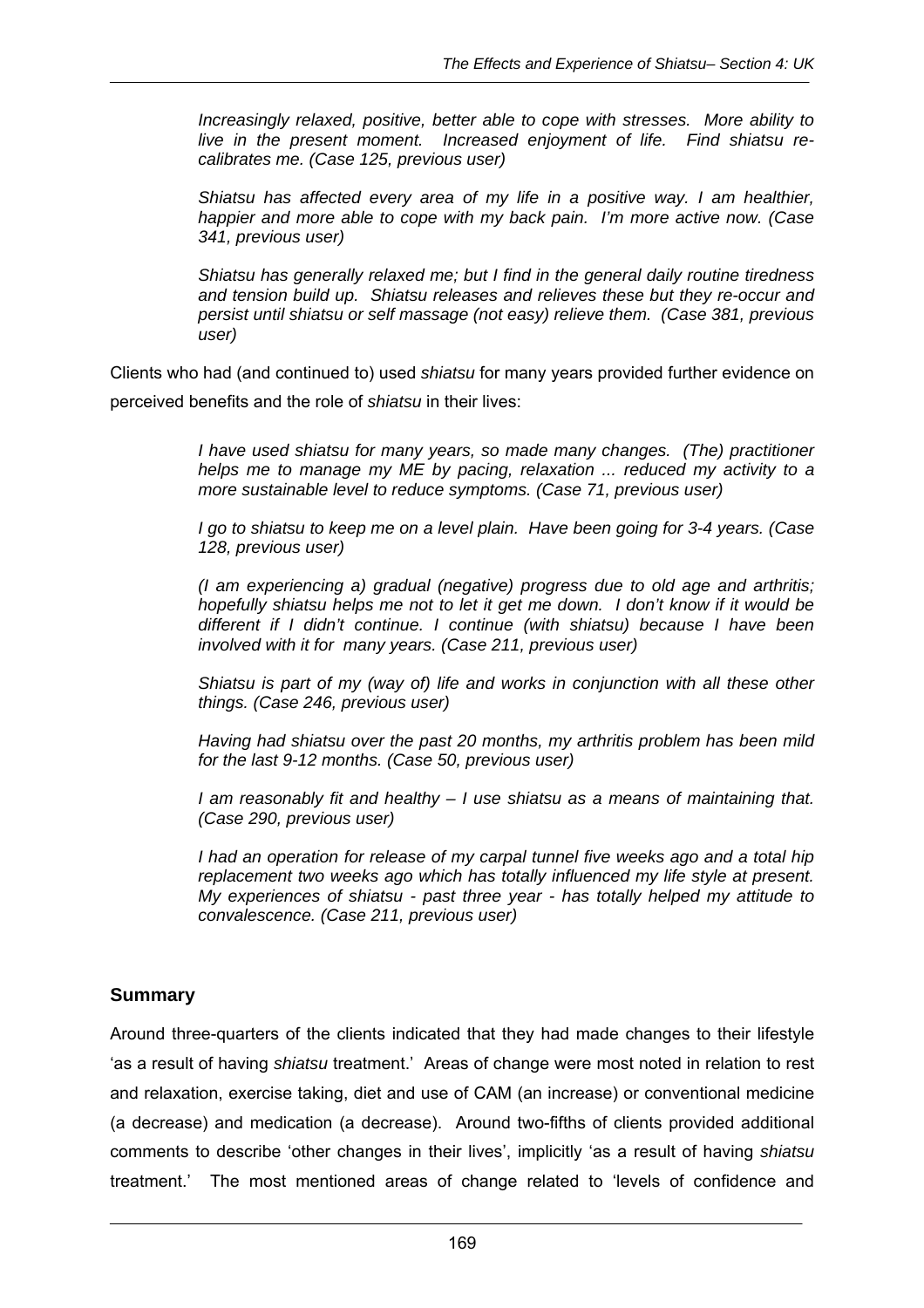resolve', 'greater mind / body awareness', 'making space to relax' and 'general lifestyle'. Clients also pointed to experienced beneficial effects, for example, on their back or other muscles, general well-being, social life and experience of being more grounded. The expressed changes are suggestive of a tendency to adopt a more relaxed, healthier and more balanced approach to life.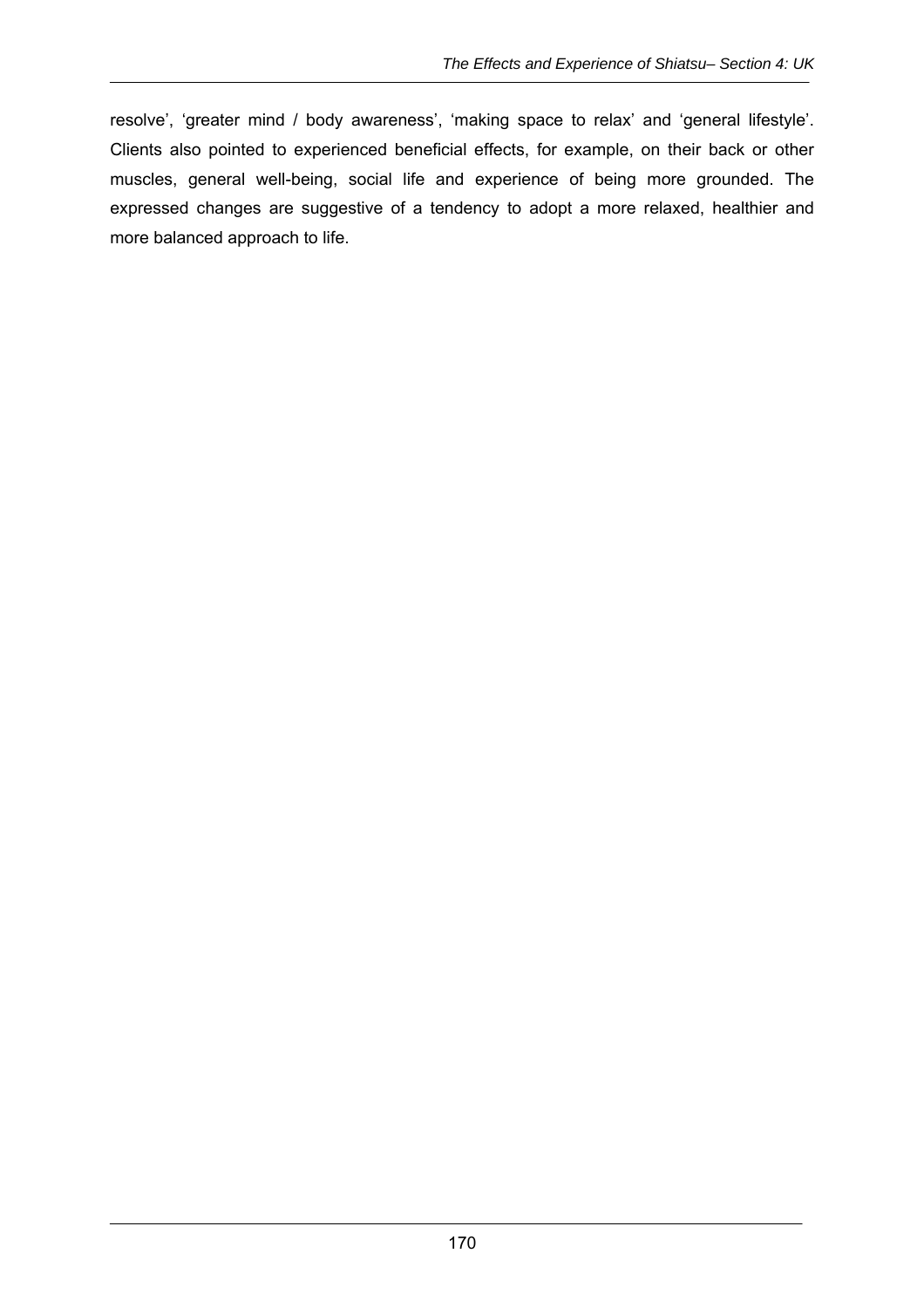# **Chapter Eleven: Evidence of Effectiveness: Expectations and Satisfaction**

#### **Introduction**

This chapter presents the final set of evidence relating to the potential effectiveness of *shiatsu*. Here, focus lies on the extent to which client expectations were met and clients' satisfaction with their *shiatsu* treatment.

# **A: Expectations**

The overwhelming majority of clients (88-96%) either met or exceeded their expectations (Table 11.1). Expectations were more likely to be exceeded at '4-6 days' (29% vs. 21%, p<.001) for those who had not had *shiatsu* before. At '4-6 days' after their initial treatment session, six clients indicated that their expectations were not met; at three and six month follow-up, this was the case only for one or two.

#### **Table 11.1: Meeting Client Expectations**

| <b>Expectations</b>                                                                                                                                                             | <b>Exceeded</b> | <b>Met</b> | Didn't<br>meet | Didn't<br>have<br>any |
|---------------------------------------------------------------------------------------------------------------------------------------------------------------------------------|-----------------|------------|----------------|-----------------------|
| To what extent did the shiatsu session meet<br>your expectations?<br>(4-6 days afterwards)                                                                                      | 22              | 71         | 3              | 5                     |
| Thinking about all the shiatsu sessions you<br>received over the last three months, to what<br>extent did the shiatsu treatments meet your<br>expectations? (0-3 months)        | 21              | 75         | $1(n-1)$       | 2                     |
| Thinking about all the <i>shiatsu</i> sessions you<br>received over the last three months, to what<br>extent did the shiatsu treatments meet your<br>expectations? (3-6 months) | 17              | 81         | 1 $(n=2)$      | 2                     |

\* % may add to more than 100% due to rounding

# **B: Satisfaction with** *Shiatsu* **Treatments**

Around two-thirds (64-70%) of clients were 'completely satisfied' with their *shiatsu* treatments over the six-month period, with 89-92% rating their level of satisfaction as '1' (completely satisfied) or '2' on a 7-point scale (Table 11.2). The mean satisfaction level was maintained over time. Previous *shiatsu* users were more likely to express higher levels of satisfaction compared to new users, with this difference being statistically significant at 4-6 days and for the 3-6 month period ( $p_{4-6 \text{ days}} = .002$ ;  $p_{3-6 \text{ months}} = .014$ ).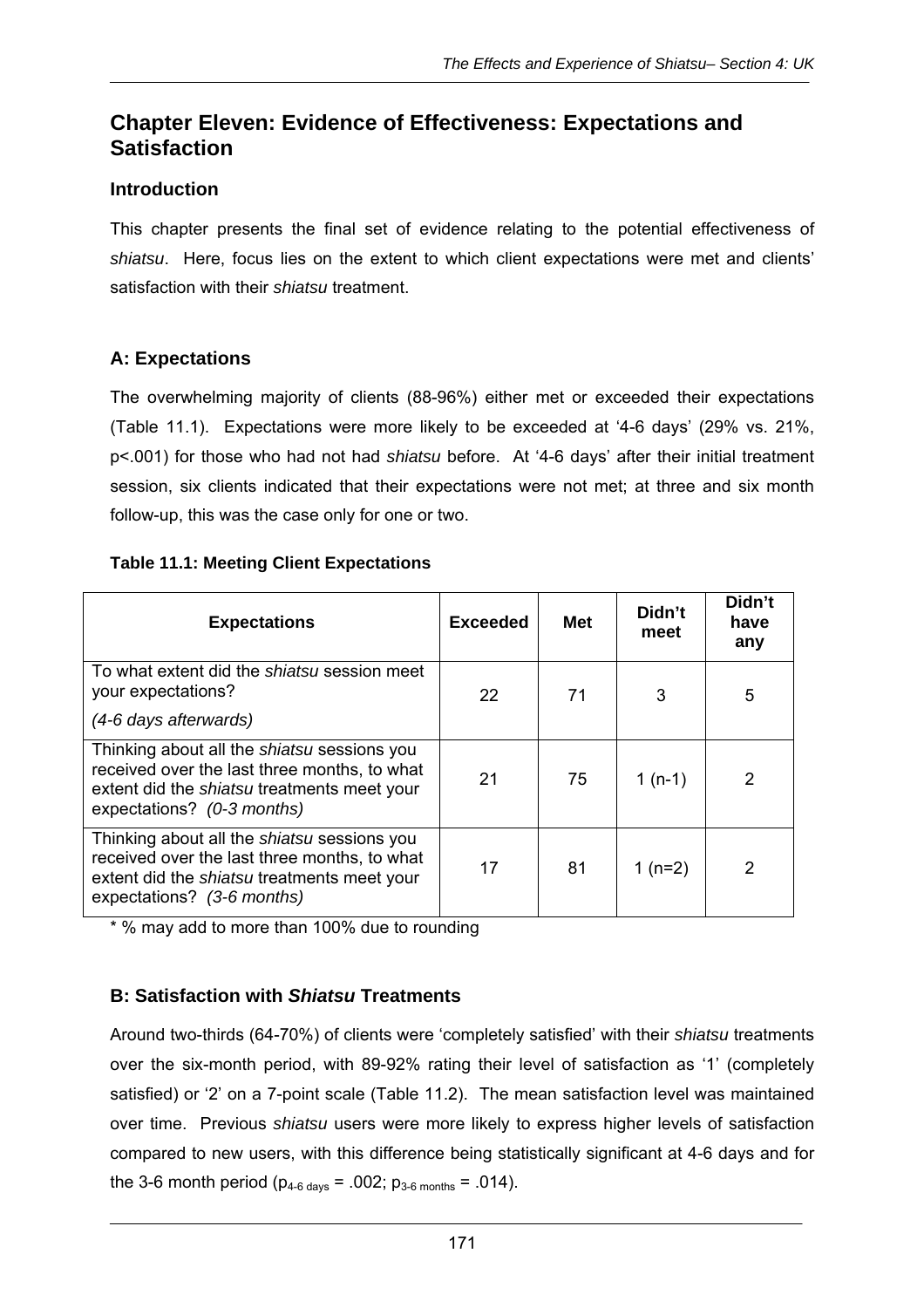| <b>Level of Satisfaction</b>                                                                                                                                     | <b>Completely</b><br>Satisfied (1) | (2) | (3) | <b>Dissatisfied</b><br>$(4-7)$ | <b>Mean</b><br>Rating |
|------------------------------------------------------------------------------------------------------------------------------------------------------------------|------------------------------------|-----|-----|--------------------------------|-----------------------|
| How satisfied are you with the most recent<br>shiatsu session?<br>(4-6 days afterwards)                                                                          | 64                                 | 25  | 7   |                                | 1.53                  |
| Thinking about all the <i>shiatsu</i> sessions<br>you had had over the last three months,<br>how satisfied were you with the shiatsu<br>treatments? (0-3 months) | 70                                 | 22  | 7   | $\mathcal{P}$                  | 1.41                  |
| Thinking about all the shiatsu sessions<br>you had had over the last three months,<br>how satisfied were you with the shiatsu<br>treatments? (3-6 months)        | 65                                 | 27  | 5   | 3                              | 1.46                  |

## **Table 11.2: Levels of Satisfaction with** *Shiatsu* **Treatments**

\* % may add to more than 100% due to rounding

## **Summary**

The overwhelming majority of clients (90% or more) indicated that their expectations were either 'met' or 'exceeded'. At six months follow-up, only one client indicated that her/his expectations had not been met. Clients also expressed high levels of satisfaction with their *shiatsu* treatment sessions over the six-month period, with around two-thirds being 'completely satisfied'. This was similarly the case for previous and new *shiatsu* users.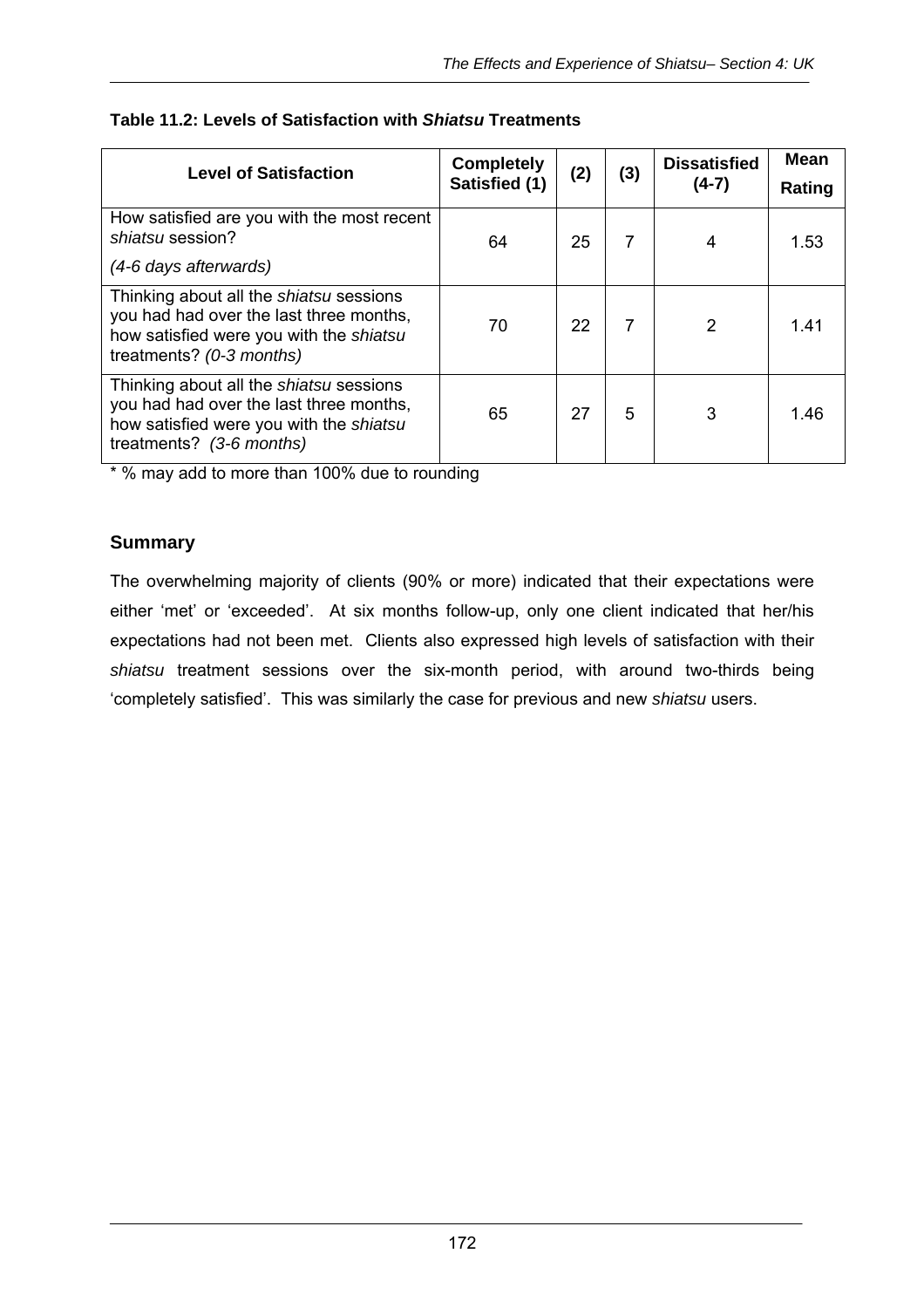# **Chapter Twelve: Uses and Change of Use of Other Health Care Providers: Economic Implications**

## **Introduction**

This chapter explores the economic implications arising from the clients' access and use of shiatsu.<sup>25</sup> Sample members were asked at baseline and at the three- and six-month followup about their use of other health care providers, specifically visits to the primary physician or hospital for one or more of the problems in the previous three months, taking of medication, days off sick, and use of other CAM or conventional medicine. Looking at these data at the three points can provide indicative evidence of potential resource savings for other health services resulting from use of *shiatsu* together with potential evidence of societal benefit associated with reduction in sickness absence from paid employment.

## **Use of Other Health Care Providers for Any of These Problems**

In the previous three months prior to their recruitment to the study, about two-fifths (41%) of the clients had visited their family doctor or hospital for one or more of the problems they were currently help for from *shiatsu*. Over the six-months of the study this use had declined to a quarter of clients (Table 12.1). There was a small variation over the time period in the average number of visits made to the family physician or hospital with a median number of 1 to 2 visits. Over the time period, there was also a small reduction in the proportion of people taking (conventional medical) medication for any of problems they had come to consult the *shiatsu* practitioner about, from 33% in the three months prior to the study to 28% at sixmonth follow-up.

For those who were in paid work, the majority (79-80%) took no time off for ill-health. For those taking time off for ill-health, the median average at baseline was 6 days, with a range of 1 to 40 days. At three-months follow-up, the median time off had fallen to a median of 2 days; three months later the median was 4. At three-months follow-up, one person was on extended sick leave (he had ME), but was able to return to work in the next three month period.

Overall between baseline and the six month follow up the total number of family physician or hospital visits fell by 52% (248 in the three months prior to baseline and 118 in the three months preceding the six months follow up). Over time the total number of work days lost due to sickness absence fell by 50% from 315 days, in the three months preceding baseline assessment, to 157 in the six month follow-up.

  $^{25}$  This section has been jointly written by Andrew Long and Claire Hulme, health economist at the University of Leeds.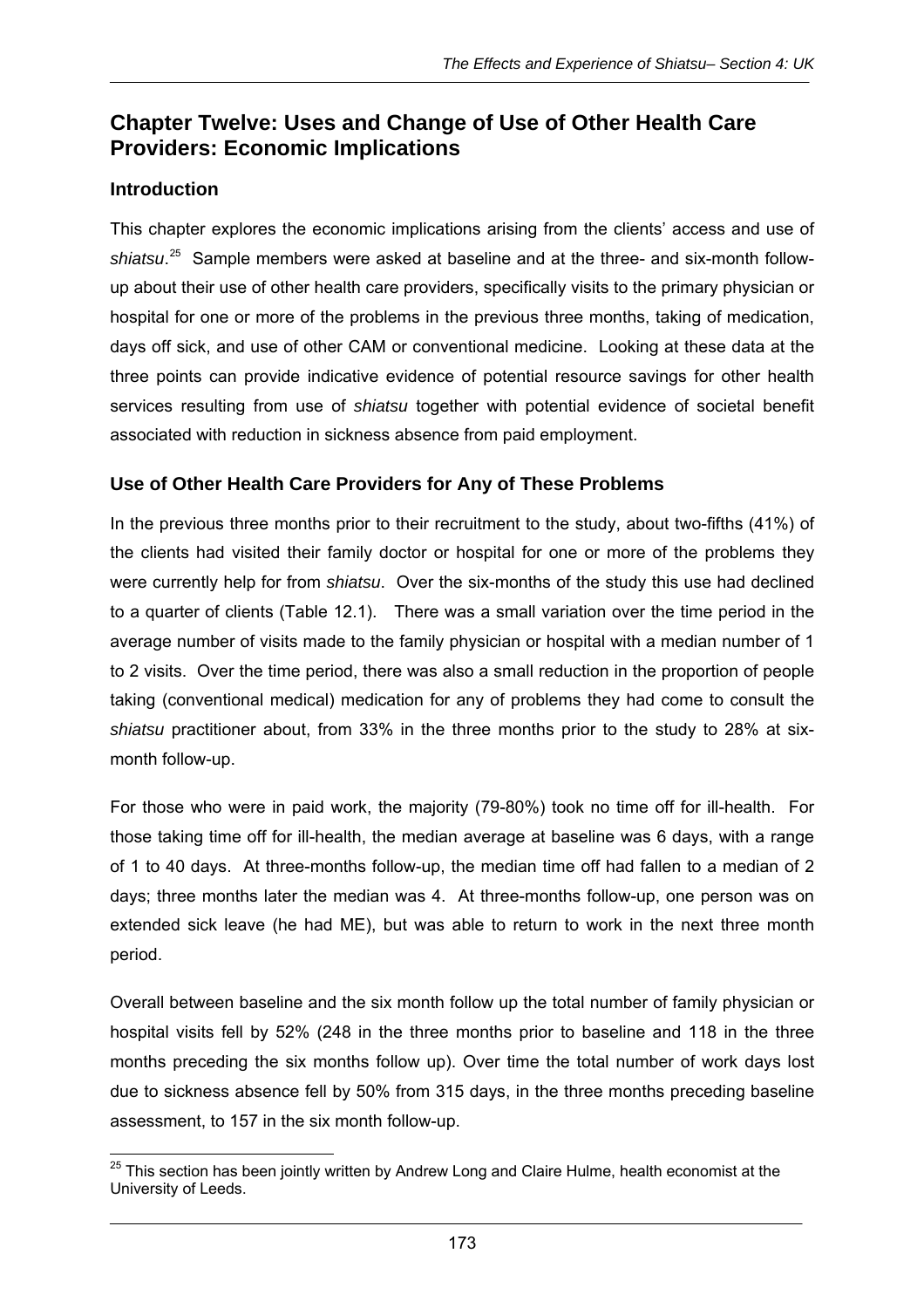| <b>Health Care Use</b><br>and Usage                          | Use in previous<br>three months,<br>measured at<br>baseline | Use in last<br>three months,<br>post-baseline | Use in last three<br>months, post-3-<br>month follow-up |
|--------------------------------------------------------------|-------------------------------------------------------------|-----------------------------------------------|---------------------------------------------------------|
| % Visiting family physician /<br>hospital for these problems | 41                                                          | 33                                            | 25                                                      |
| Average no. of visits                                        |                                                             |                                               |                                                         |
| Median (range)                                               | $2(1-15)$                                                   | $1(1-12)$                                     | $1.5(1-13)$                                             |
| Mean (SD)<br>$\bullet$                                       | 2.2(2.22)                                                   | 1.8(1.60)                                     | 2.3(2.25)                                               |
| % Taking medication for these<br>problems                    | 33                                                          | 27                                            | 28                                                      |
| Days off for these problems                                  |                                                             |                                               |                                                         |
| $%$ none                                                     | 79                                                          | 80                                            | 80                                                      |
| Median (range) days off<br>$\bullet$                         | $6(1-40)$                                                   | $2(1-90)$                                     | $4(1-30)$                                               |
| Mean (SD) days off                                           | 8.1(8.9)                                                    | 8.6(18.6)                                     | 6.8(7.18)                                               |

| Table 12.1: Visits to a Family Physician/Hospital, Medication Use and Days off Work |  |  |  |
|-------------------------------------------------------------------------------------|--|--|--|
|                                                                                     |  |  |  |

Respondents were also asked at baseline whether or not they were currently having treatment, in addition to *shiatsu*, for any of their problems from either CAM or conventional/western medicine, and at three- and six-months follow-up about change in use 'made as a result of having *shiatsu*' (Table 12.2). Reported use of conventional medicine, and medication, declined over the study period, with 23% (three months) and 16% (six months) indicating they used conventional medicine less (21% and 15%, respectively, for medication use). A small proportion had increased their use of conventional medicine (3-4%). Over the six month period, use of other CAM increased by about a third (31-37%).

**Table 12.2: Use of Other Conventional Medicine, CAM and Medication (%)** 

| <b>Health Care Use</b>                                      |                 | <b>Changes Made as a Result of Shiatsu</b> |             |             |             |                |             |  |
|-------------------------------------------------------------|-----------------|--------------------------------------------|-------------|-------------|-------------|----------------|-------------|--|
| and Usage                                                   | <b>Baseline</b> |                                            | At 3 months |             | At 6 months |                |             |  |
|                                                             |                 | <b>Same</b>                                | Less        | <b>More</b> | <b>Same</b> | Less           | <b>More</b> |  |
| Use of other conventional<br>medicine for these<br>problems | 26              | 73                                         | 23          | 4           | 81          | 16             | 3           |  |
| Use of other CAM for<br>these problems                      | 40              | 59                                         | 4           | 37          | 67          | $\overline{2}$ | 31          |  |
| <b>Medication use</b>                                       | (33*)           | 76                                         | 21          | 3           | 81          | 15             |             |  |

\* In previous three months, prior to recruitment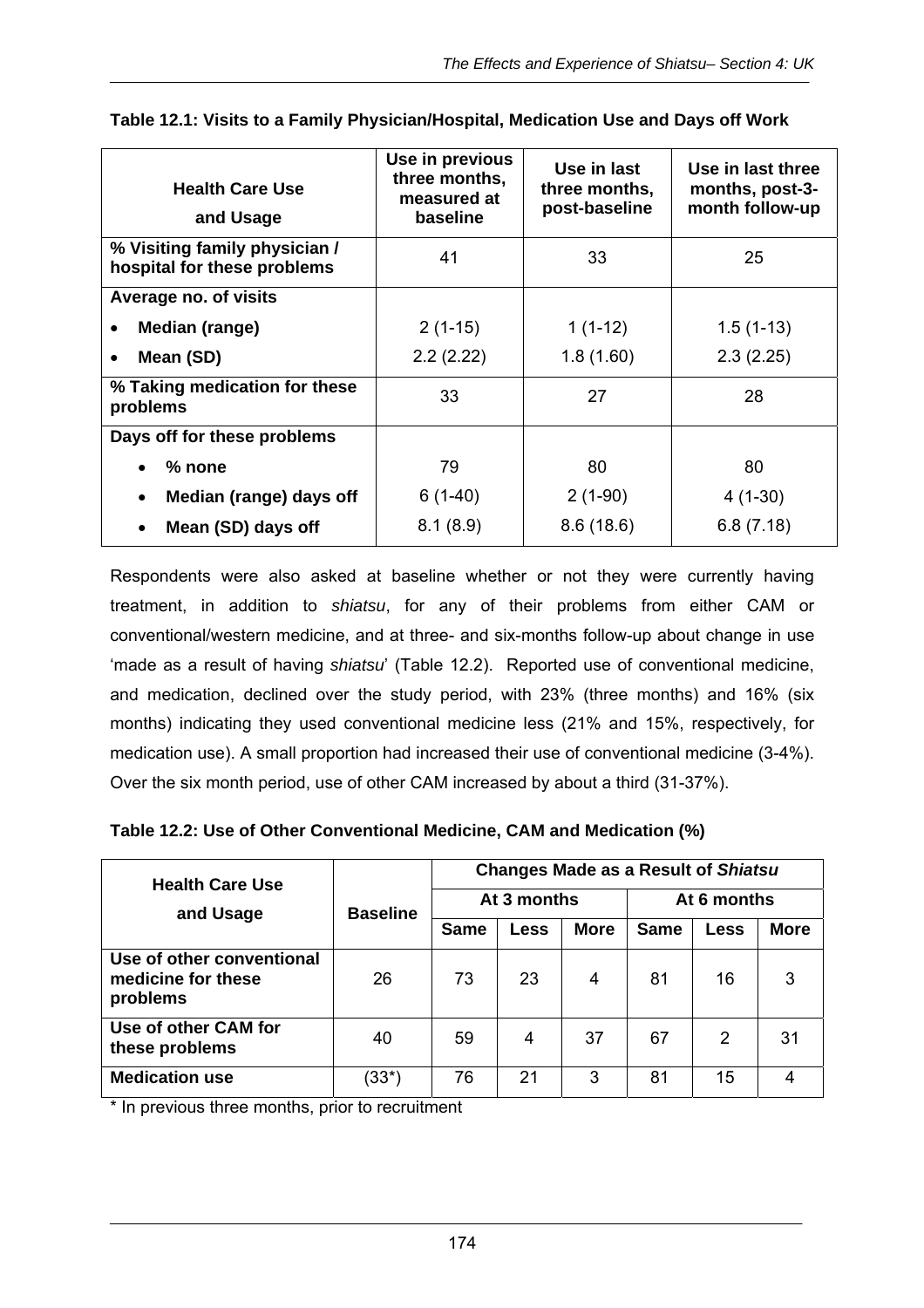# **Summary**

The economic implications of any changes in participants' health or health problems were captured through changes in the use of health service resources (with focus lying on medication and family physician or hospital visits) and lost productivity due to sickness absence from paid employment.

Overall participants reported a reduction in the total number of visits made to their family physician or hospital (248 in the three months preceding baseline; 118 in the three months preceding the six month follow up). Similarly the proportion of participants taking medication for the problems they had come to consult the *shiatsu* practitioner about reduced slightly over the study period (33% to 28%). Twenty three percent of participants reported reduced use of conventional medicine at three months and 16% at six months. Similarly 21% reported reduced use of medication at three months and 15% at six months. The total number of works days lost due to sickness absence fell by half over the study period (three months prior to baseline and at six months after baseline).

Whilst it is not possible to directly attribute these reductions in the use of health service resources to *shiatsu*, the findings are corroborated in the client-reported changes made 'as a result of having *shiatsu* treatment', which were presented in Chapter Ten.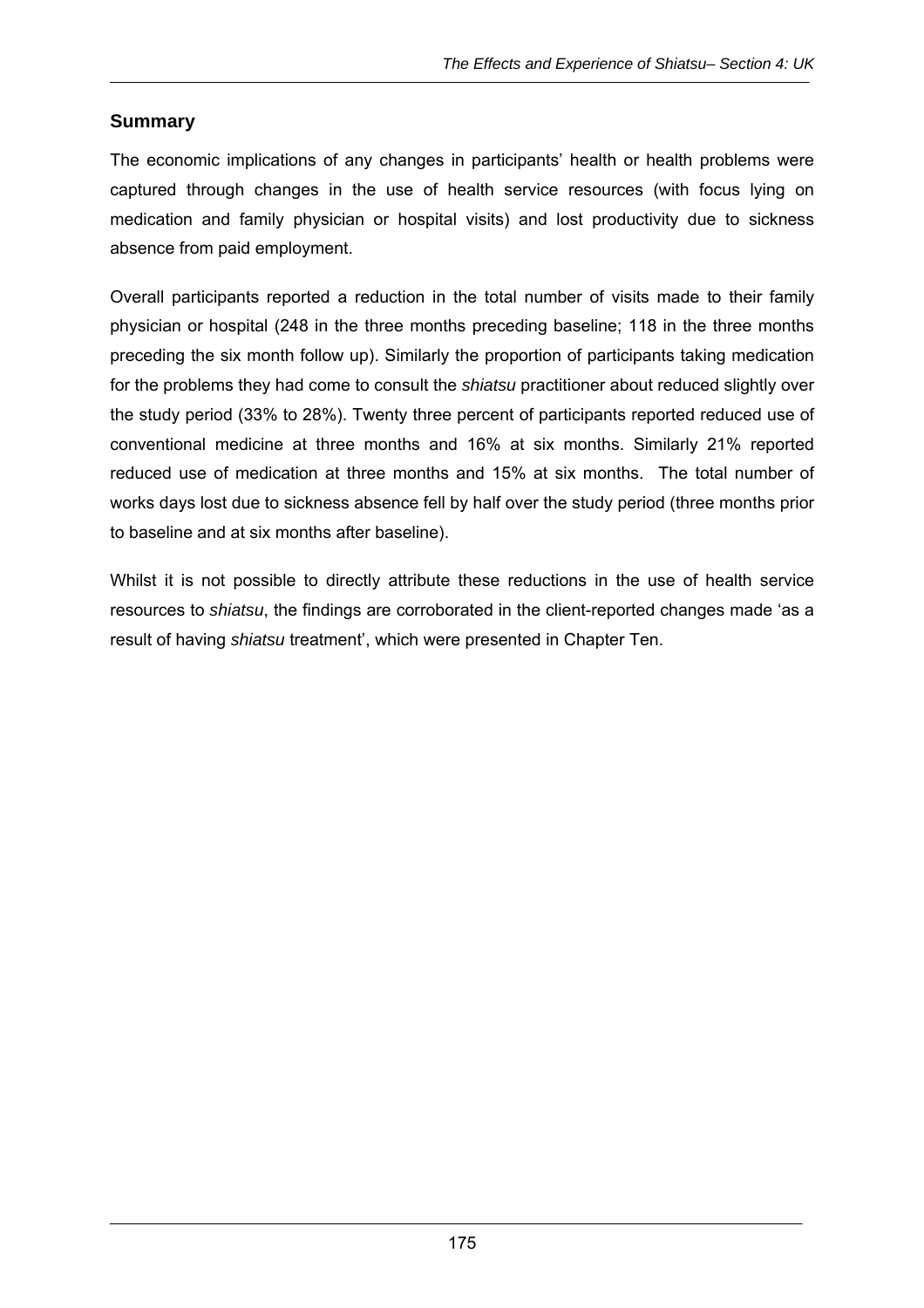# **SECTION FIVE: COMPARATIVE ANALYSIS**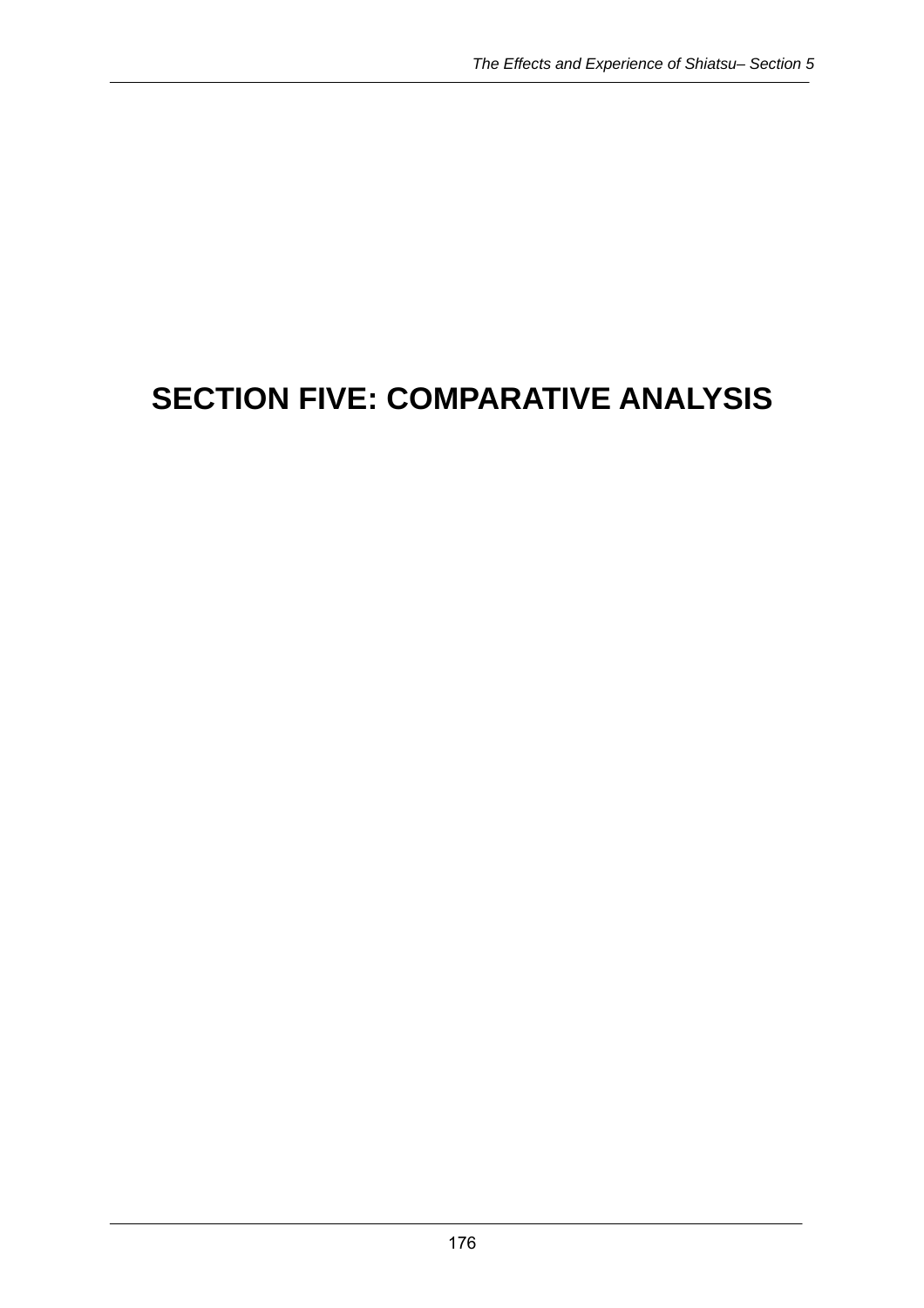# **Chapter Thirteen: Aspects of Safety, Negative Responses and Adverse Events to** *Shiatsu26*

## **Introduction**

A core policy and practice question for any CAM modality centres on its safety. Evidence of 'no harm' and of 'possible contra-indications' provides a first and critical step towards acceptance by policy makers and conventional medicine providers to enable appropriate access and use of the modality by the general public. Negative effects of treatment can occur in any area of health care. These might include the worsening of a presenting condition or immediate, short-term adverse responses or reactions to the treatment or events perceived by clients as negative or adverse in some way, or be unexpected and potentially unexplained by the CAM modality's guiding theory and practice.

Previous research on *shiatsu* undertaken as part of Phase One for the current study (Mackay and Long 2003; Long and Mackay 2003) differentiated 'transitional' effects from negative effects per se. The former were by definition short term and changing, and perceived and understood by clients as part of the 'healing process.' At the time, they were experienced by clients as 'negative', sometimes as they were unexpected and sometimes as they meant, albeit a short-term, intensification of the original symptoms. From a *shiatsu*  theoretical and practitioner perspective, such responses would be seen as evidence of a response to a treatment, occurring as part of the normal and natural range of responses that clients might show or as a natural progression in the *shiatsu* experience. They would not be seen as negative effects or adverse events as such. In contrast, one conceptualisation of a negative effect arising from *shiatsu* might take the form of possible damage to tissues (for example, through the application of too much pressure; working on a painful area for too long) or inappropriate use of *shiatsu* for the client's particular presenting problems.

To provide evidence on this issue, respondents were asked, on three separate occasions (4-6 days or so after the first treatment session at which the client was recruited to the study, three and six months later), whether, or not, they had experienced a 'negative reaction' to the *shiatsu* treatment (either short-term or longer lasting) and, if so, to describe it and its duration, and rate its severity and impact on their life (effects on activities of daily living, and whether or not it concerned or distressed the client). In the three and six month

  $^{26}$  This Chapter is a revised and edited version of earlier drafts drawn up in collaboration with Lisa Esmonde, and commented on by Seamus Connolly. Their major contributions are fully and gratefully acknowledged. Errors in interpretation remain the responsibility of the author of this report.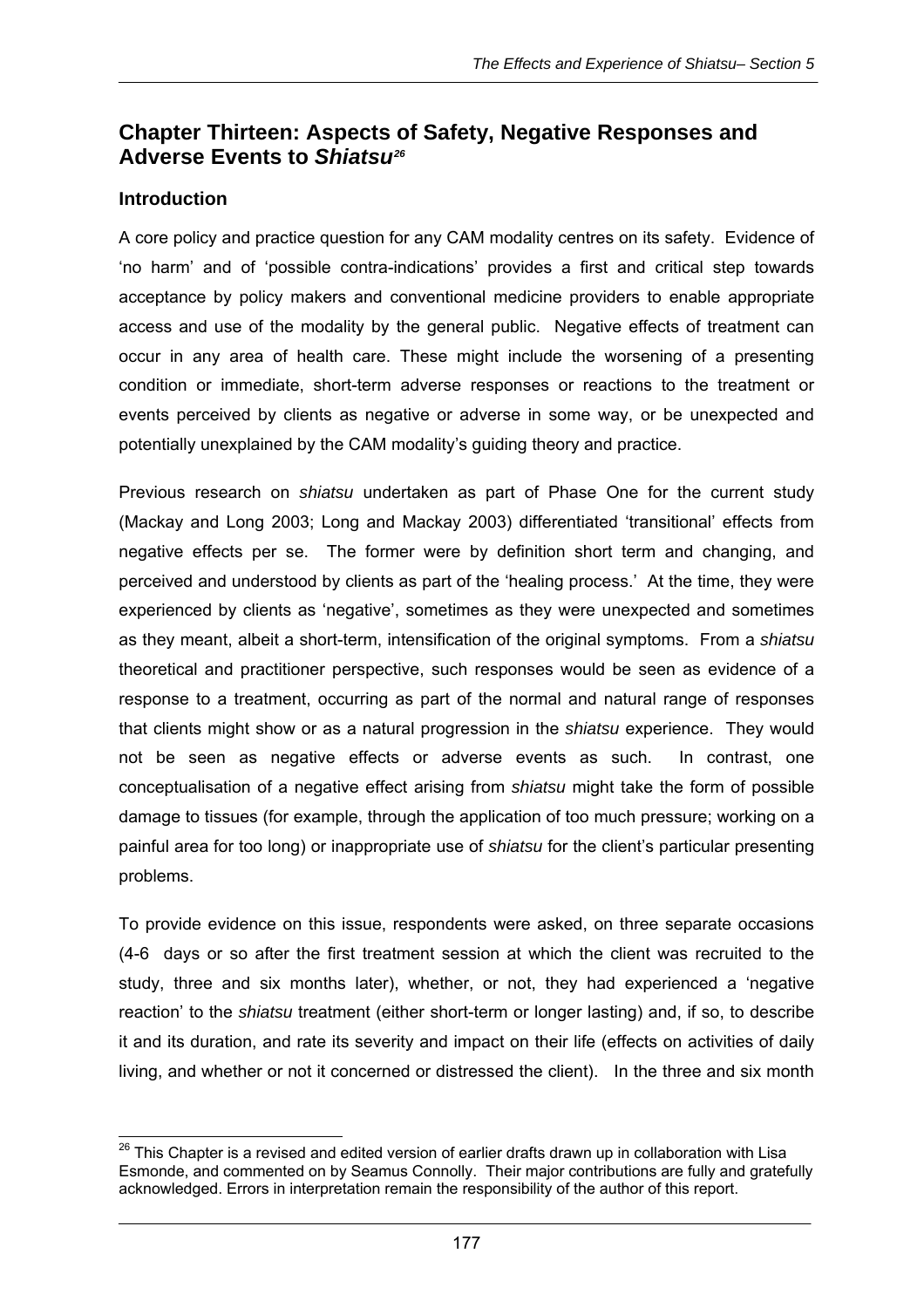follow-up questionnaires, the question was slightly differently phrased, asking the client to describe the 'worst negative reaction' experienced.

Careful attention was given to the mode of analysis of these data. The aim was to remain grounded within the comments of the participants. It was 'their' view / perspective on negativity which needed to be acknowledged, whilst recognising that 'negative' might hold the meaning of 'unexpected', 'not a positive change', or 'undesired' or simply as a response to the treatment that was 'not experienced as positive'. At the same time, in order to categorise and make most sense of the data, the clients' descriptions of the nature and form of whatever they described as 'negative' should be linked to the underlying philosophy, nature and methodology of *shiatsu* practice. That is, each comment needed to be reviewed in light of whether or not it would be perceived from within *shiatsu* as 'negative' or as a 'response' (and thus, in theory positive, that is, a transitional effect) to the *shiatsu* treatment(s).

For example, 'feeling tired' following a *shiatsu* treatment is an integral aspect of the body's response to the energetic change promoted by treatment. It is also the nervous systems' way of telling the client to rest, which is normally at least a desirable and sometimes necessary requirement of the healing process. It can sometimes represent the experience of the release of energy that has been used in sustaining a pattern of negative energy functioning. Almost invariably it is the precursor of change and improvement in some aspect of the client's condition. Similarly, a short term exacerbation of some of the presenting symptoms may be described or experienced by the client as 'negative'. From a *shiatsu* perspective, *shiatsu* will enhance the felt-sense experience in the body and, while whole system adjustment is happening symptoms, may be felt more acutely. These will then reduce due to improved overall functioning of the energetic system.

A five-fold typology of 'response type' was developed:

- i. Type 1: a response that does not appear to be related to *shiatsu*.
- ii. Type 2: a transitional effect, which the client describes as changing from 'negative' to 'positive'. It did not distress the client nor stop her/him from doing their normal activities, and it lasted no longer than a couple of days.
- iii. Type 3: a transitional effect as expected and inferred from *shiatsu* theory and the expressed client-experiential data. The client did not state whether or not the response changed (that is, the comment was not qualified as having an ultimately positive effect). But, as with type 2, the response either did not distress the client or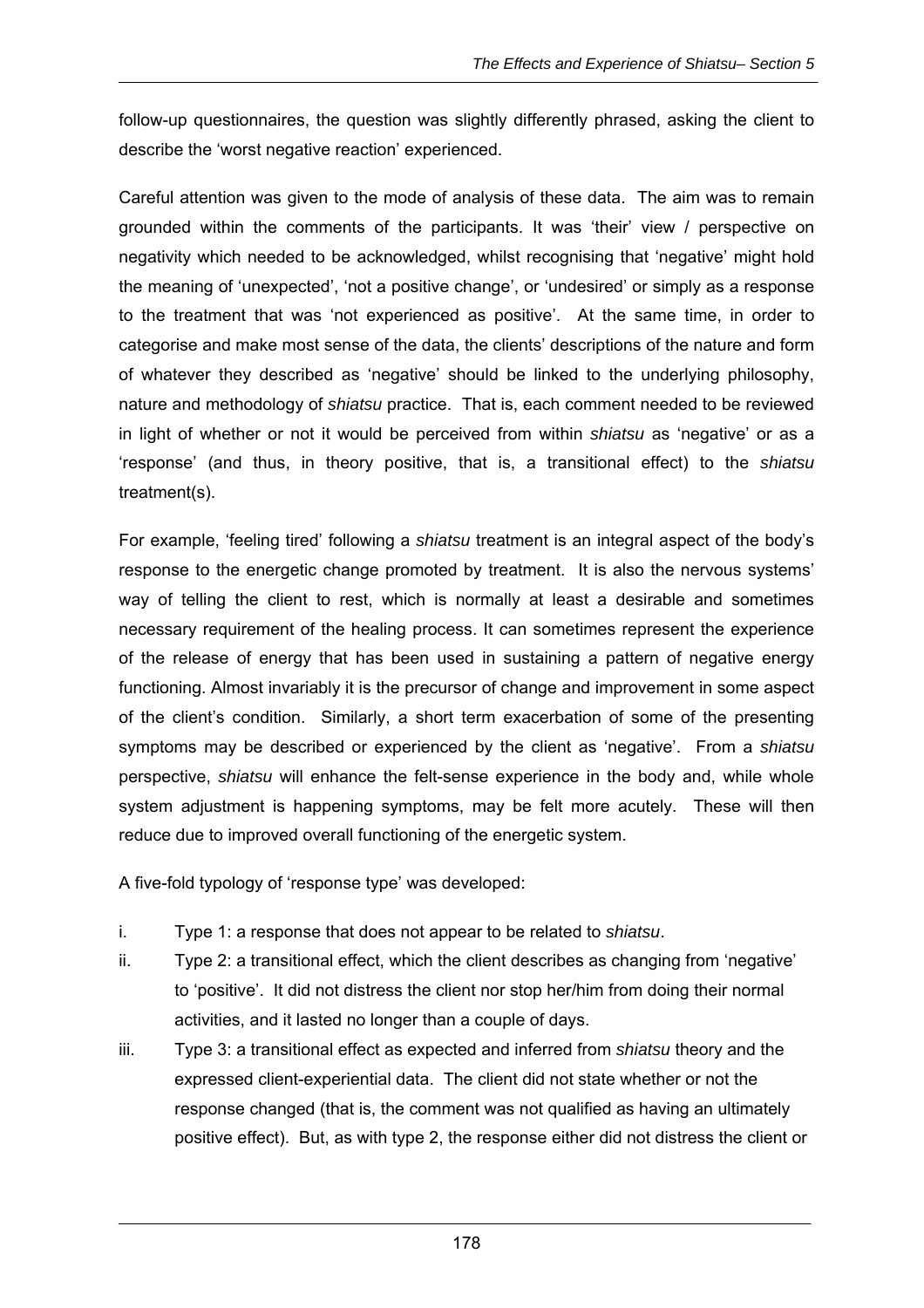did not stop her/him from doing normal activities, and it lasted no longer than a couple of days.

iv. Type 4: an undesired, and thus negative, response, but one that is not unsafe. This type comprises statements of a negative response where it does not appear to be a description of risk to client health but the client has placed the response in a negative frame. The clients would commonly indicate that their responses were distressing and interfered with their daily activities. From a *shiatsu* perspective, the response might indicate an undesirable outcome of the treatment about which the practitioner might need to reassure or guide the client or offer after-care information and advice.

It is important to remember that a client-perceived undesirable effect might not be seen as undesirable by the practitioner. It could be seen perhaps as an opportunity for the client to accept and/or tolerate, or not. As the *shiatsu* perspective is holistic, connections between emotional responses, physical symptoms and symptom change are explicable and understandable within its theory. Such a response can offer clients the opportunity for a deeper understanding of their health and for taking responsibility for their health.

v. Type 5: an undesired, and thus negative, potentially adverse event or effect that may represent a risk to client safety.

It must be remembered that the 'true' interpretation of each of the client's responses to the questions requires additional knowledge of the client-practitioner interactions, and in particular, the energetic evaluation and details over presenting symptoms. This remains an area for further research using a different study design.

# **Findings**

The findings are presented in three ways. Firstly, an overall picture is presented of the prevalence of negative responses (across and by response type) comparatively for the three countries, together with findings on their average duration, severity and impact on the clients' lives. Where appropriate, data are presented separately for each of the three questionnaires ('4-6 days later' after the first treatment session at which the client was recruited to the study, and at three and six month follow-up). Secondly, data are presented on the types of negative responses experienced, and their form and nature, within and across countries. Thirdly, the nature and meaning of each of five response types across countries are illustrated through drawing on extracts from the clients' comments.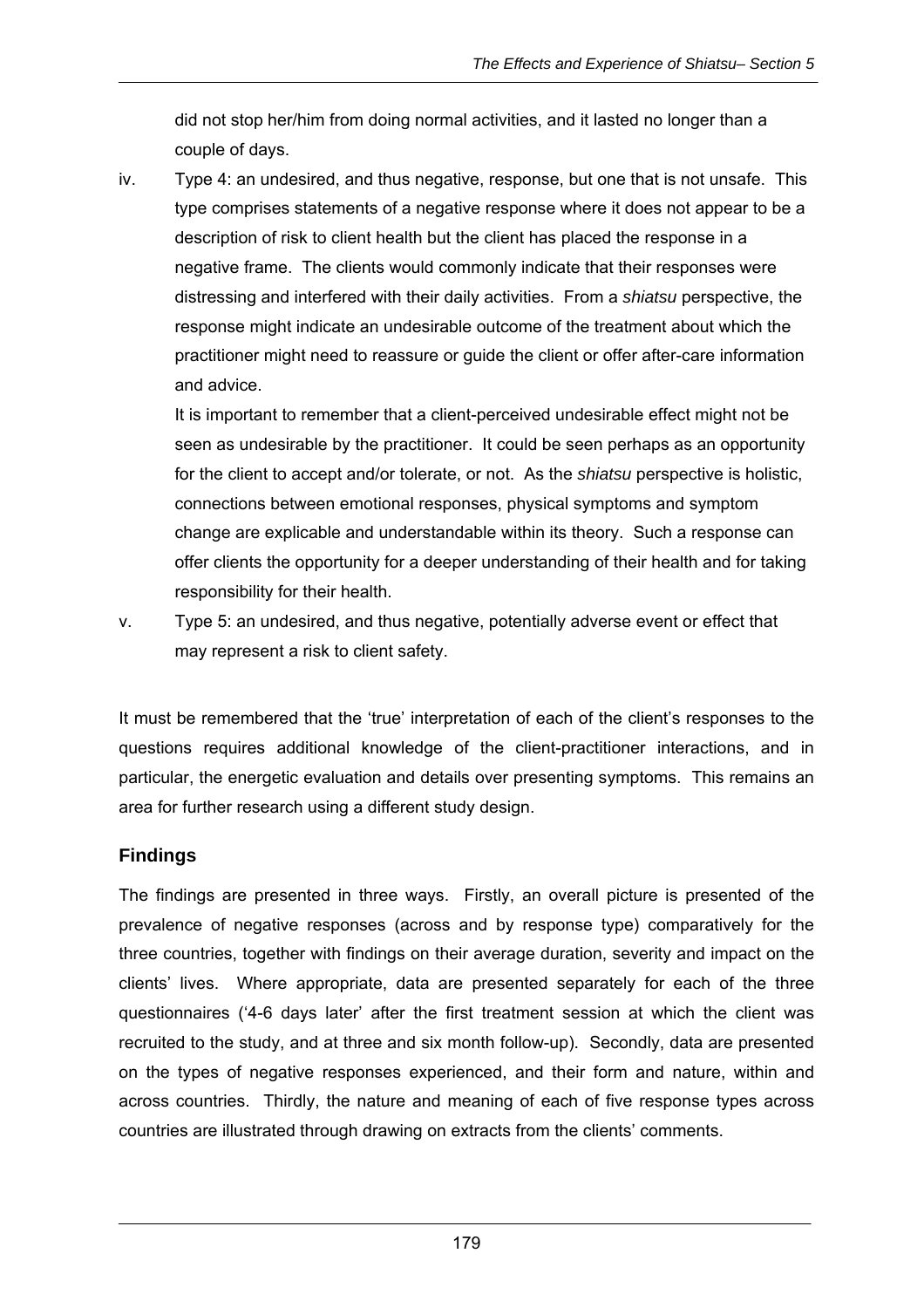#### **Prevalence, Severity and Impact of Negative Responses**

Tables 13.1-13.3 suggest a prevalence of client-perceived negative responses of between 12% and 22%, with rates being very similar across all three countries. Rates were highest at '4-6 days' after the initial treatment (at which the client was recruited) (18-21%) and at three months follow-up (21-22%). In each country, the rates were lower at six months (12- 17%) follow-up.

The duration of the negative responses varied on average (median) from less than a day to two days. Within this, there were a number of cases in which the client's perceived negative response was quite lengthy. One UK client commented as follows:

> *Practitioner found knot of muscle in top left arm. Worked on it; within 24 hrs quite painful just above elbow. Persisted for days. Phoned practitioner, [told] me to massage firmly as often as possible. Moved to below elbow. Disappeared in few + days. (Case 290, UK, Quest 4)*

The total duration from the experience of pain to its resolution was indicated as around 14 days. In this instance, the negative response (painfulness above the elbow) occurred. The client contacted the practitioner some time later and received some advice leading to a way to resolve it. The response provides an example of a transitional effect, albeit an atypical one, which resolved (that is, a 'type 2' response in the typology).

A second example is provided by an Austrian client, who experienced '*restlessness, panic attack, constant brooding*' (Case 111, Austria, Quest 4). This lasted for 21 days. In this instance, a possible example of a 'type 4' response in the classification, further advice or after-care from the practitioner might have been needed. A similar example is provided by a UK client who indicated that the negative response lasted for around a month (28 days). The person described it as '*exacerbation of neck whip-lash injury*' (Case 310, UK, Quest 3).

A third example is provided by one extreme outlier who indicated that the response had lasted 'for four months'. The response took the following form:

#### *Numb area of an operation scar (gall bladder and scar revision), started to sting and drag. (Case 39, Austria, Quest 4)*

Whether or not this is a response to *shiatsu* or not is moot. Further information would be required to come to a definitive conclusion.

Levels of reported severity were similar across the three countries. On average (median), the response was rated as moderately severe, 4-5 on a 7 point scale (rated from  $1 = 'very'$ slight' to 7 = 'very severe'). As to whether the negative response to the *shiatsu* treatment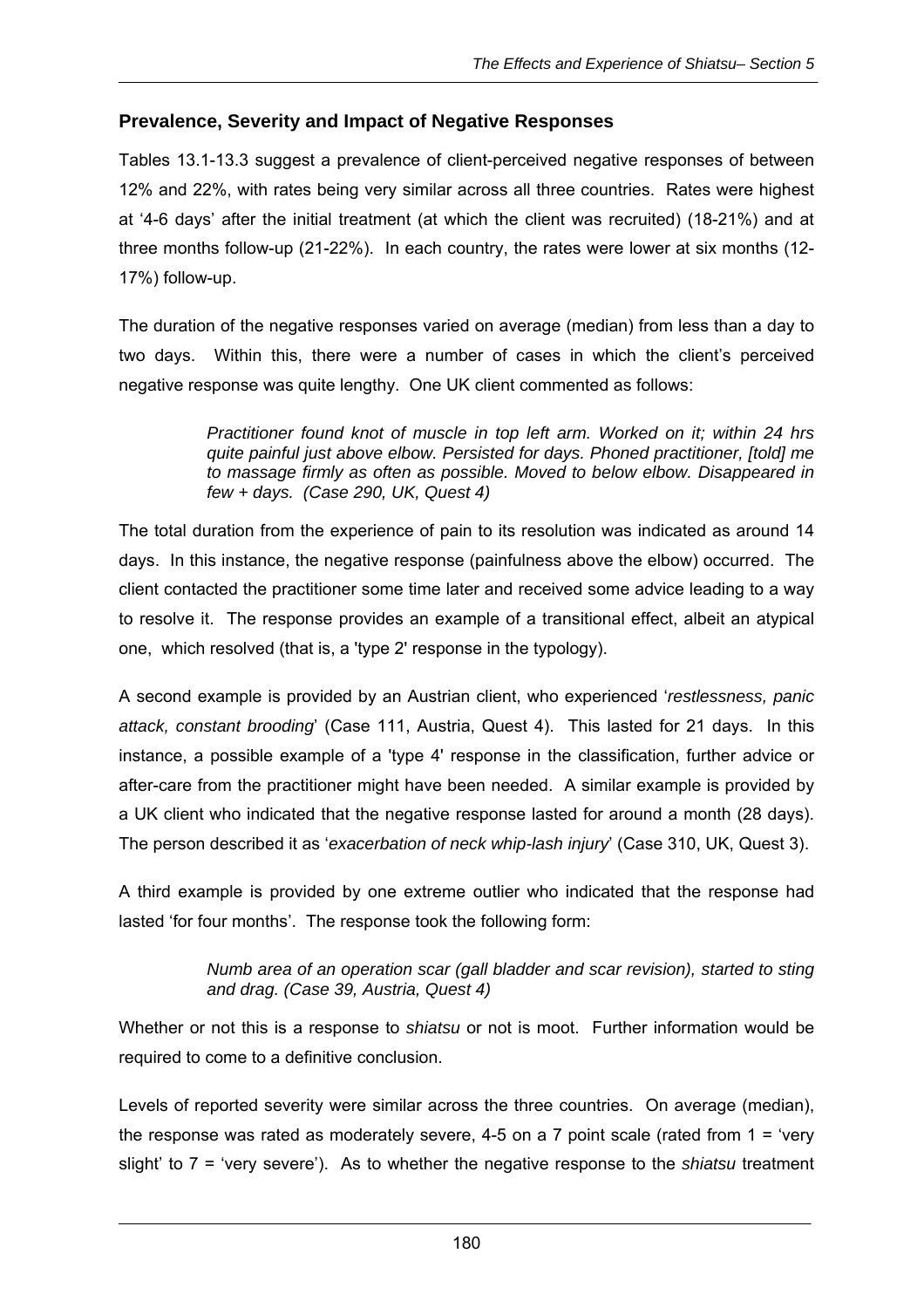(or any in the last three months) had stopped them doing things that they would normally do, there was much variation, both within country and data collection point. For the Austrian clients, between a fifth and two-fifths indicated that their negative response did stop them doing things they would normally do; for Spain, this was so for a tenth to a sixth; and, for the UK clients, this was so for a third to a half.

|  | Table 13.1: Negative Responses over Time (Austria) |  |  |
|--|----------------------------------------------------|--|--|
|  |                                                    |  |  |

|                                      | Austria          |                      |                          |
|--------------------------------------|------------------|----------------------|--------------------------|
|                                      | 4-6 days         | 0-3 Months           | 3-6 Months               |
| % Negative Response                  | $21\%$ (n=53)    | $22\%$ (n=52)        | 17% (n=29)               |
| 95% CI Length                        | $1.7 - 3.2$ days | $1.5 - 3.1$ days     | $0 - 15.5$ days          |
| <b>Median Length (Range)</b>         | 2 days (0.01-14) | 2 days $(0.01 - 14)$ | 1.5 days $(0.01 - 21)^*$ |
| <b>Median Severity (IQR)</b>         | $5(3-6)$         | $5(4-6)$             | $5(3-6)$                 |
| % Stopped Them Doing<br>Things (n)** | $20\%$ (n=11)    | 41% (n=22)           | $34\%$ (n=11)            |
| % Concerned or<br>Distressed (n)**   | $5\%$ (n=3)      | $15\%$ (n=8)         | $28\%$ (n=9)             |

\* This range excludes one outlying case, who reported the response lasted for 'four months' \*\* Percentage is of those who experienced a negative response

|                                     | <b>Spain</b>                          |                  |                          |
|-------------------------------------|---------------------------------------|------------------|--------------------------|
|                                     | 4-6 days                              | 0-3 Months       | 3-6 Months               |
| % Negative Response                 | $20\%$ (n=18)                         | $22\%$ (n=19)    | $12\%$ (n=11)            |
| 95% CI Length (n)                   | $0.9 - 3.0$ days                      | $0.6 - 1.9$ days |                          |
| <b>Median Length (Range)</b>        | 1 day $(0.01 - 4)$<br>2 days (0.01-7) |                  | $0.15$ days $(0.01 - 2)$ |
| <b>Median Severity (IQR)</b>        | $4(3-5)$                              | $4(3-6)$         | $4(3-5)$                 |
| % Stopped Them Doing<br>Things (n)* | $n=2(12%)$                            | n=2 (11%)        | n=2 (17%)                |
| % Concerned or<br>Distressed (n)*   | n=3 (18%)                             | $n=2(11%)$       | $n=1$ (9%)               |

\* Percentage is of those who experienced a negative response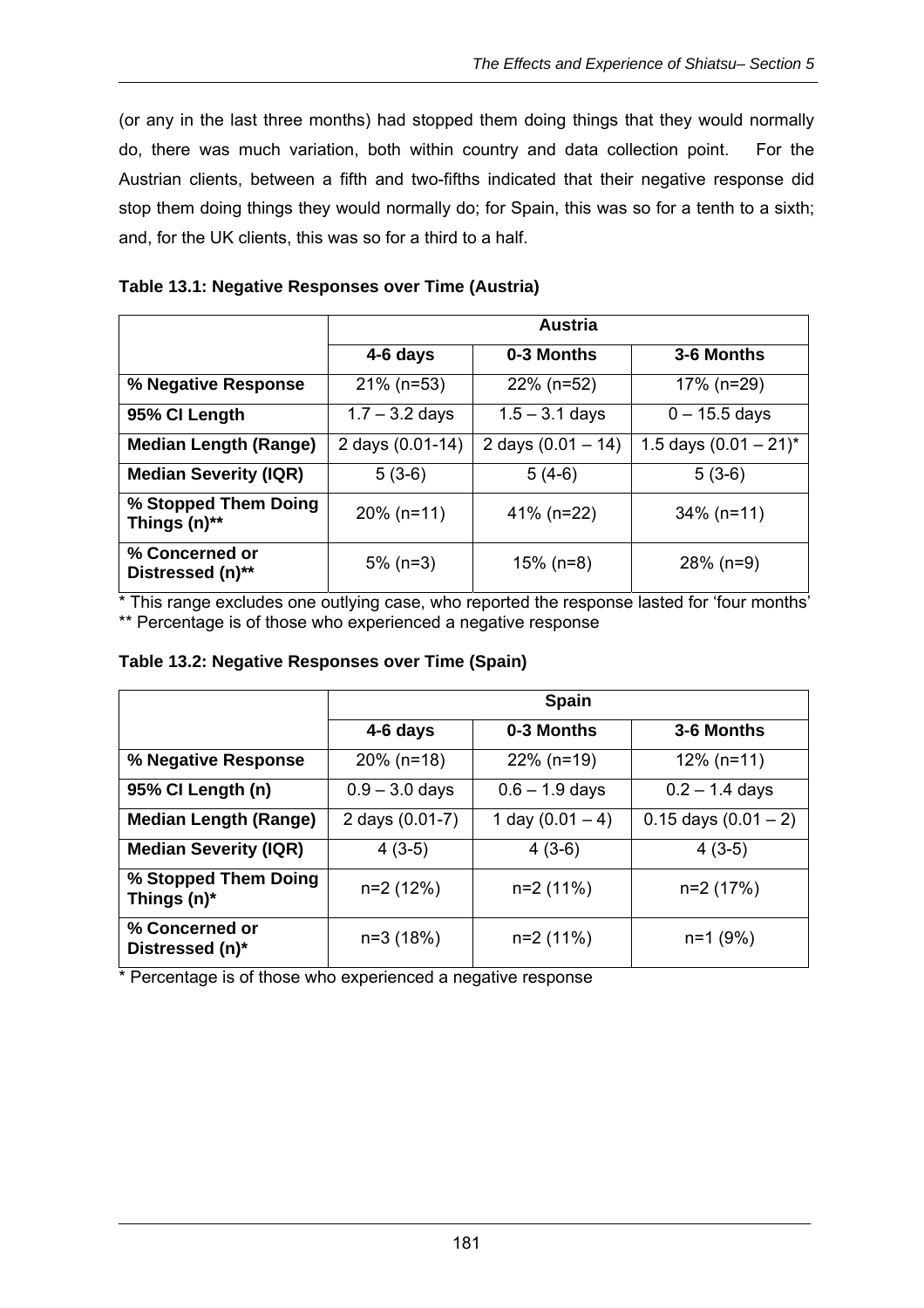|                                        | UK.              |                     |                     |
|----------------------------------------|------------------|---------------------|---------------------|
|                                        | 4-6 days         | 0-3 Months          | 3-6 Months          |
| % Negative Response                    | $18\%$ (n=50)    | $21\%$ (n=57)       | 15% (n=38)          |
| 95% CI Length (n)                      | $1.2 - 2.0$ days | $1.5 - 4.5$ days    | $1.3 - 3.1$ days    |
| <b>Median Length (Range)</b>           | 1 day (0.01-7)   | 1 day $(0.01 - 28)$ | 1 day $(0.01 - 14)$ |
| <b>Median Severity (IQR)</b>           | $4(3-5)$         | $5(3-6)$            | $4(3-5)$            |
| % Stopped Them Doing<br>Things $(n)^*$ | $33\%$ (n=19)    | 48% (n=26)          | $51\%$ (n=21)       |
| % Concerned or<br>Distressed (n)*      | $16\%$ (n=9)     | $29\%$ (n=16)       | $27\%$ (n=11)       |

#### **Table 13.3 Negative Responses over Time (UK)**

\* Percentage is of those who experienced a negative response

#### **Form and Nature of Negative Responses**

As a prelude to presenting data on the form, type and nature of the negative responses, four general comments are necessary.

Firstly, the UK clients tended to give more extensive descriptions of the response experienced.

Secondly, an issue $^{27}$  of noted significance in the wider health and illness literature is the medicalisation of Western language within the doctor-patient interaction. Commonly, research suggests that such interactions focus on naming specific body parts/sites (of pain, ache, etc) in technical language to classify the symptoms (cf. the mechanistic model of illness), rather than expressing or describing them in more 'holistic' terms. This form of expression was evident for the comments of the Austrian and UK clients, but much less so for the Spanish clients. The latter were more likely to talk in more general terms, for example, about '*malestar*', meaning discomfort or uneasiness. Literally this has the meaning of a state of badness, suggesting 'not feeling well in/with yourself' and/or 'not comfortable with your self (mind and/or body)'.

Thirdly, a further language dimension arises due to linguistic and cultural differences, again for the Spanish data. For example, in Spanish, no distinction is made between the English words of pain, ache or soreness.<sup>28</sup> Soreness translates into Spanish as dolor or dolorido/a (adj.). Thus, one would speak of 'dolor de garganta' (a sore throat), 'cabeza dolorida'

 $\overline{a}$  $27$  Grateful acknowledgement is made to Rosa Mas Giralt for drawing attention to these issues during our joint coding of the negative responses data. This and the subsequent paragraph arise from that discussion.

 $28$  Exactly what the difference in meaning or nuance in meaning in English is similarly of interest.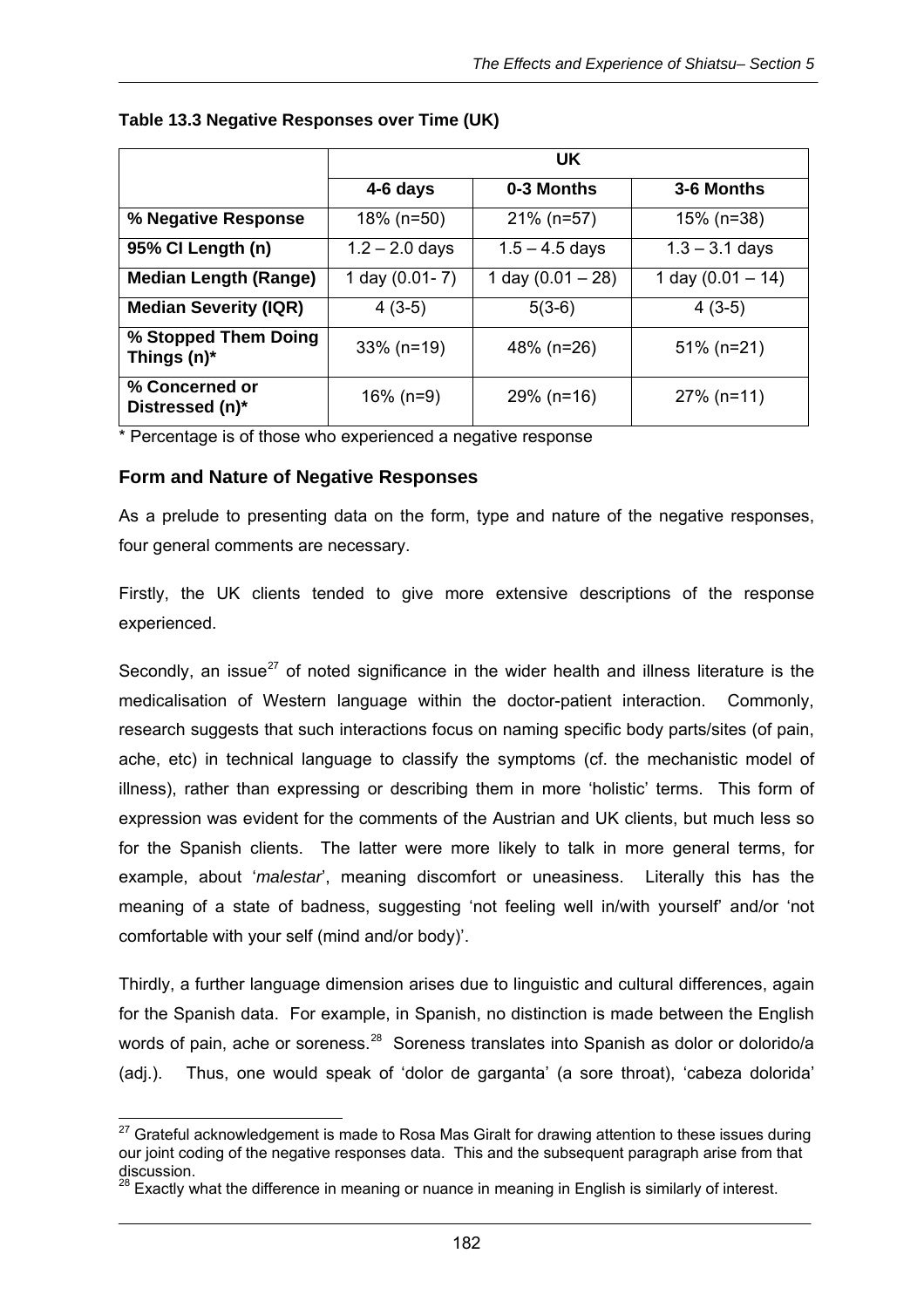(meaning 'sore head,' because I banged my head) in contrast to 'dolor de cabeza' ('headache'). When faced with the phrase, 'dolor estomacal-pélvico, como dolor menstrual y/o digestión pesada' expressed by one of the clients, how then should this be translated? Literally, the meaning is 'ache / pain in stomach / pelvis / like period pain or digestion pain'. Translated the word 'pain' was used, because of a later clause's reference to 'menstrual'. But the expressed experience refers not just to 'period pain', but also 'digestion'. So the reference and meaning could be about abdominal pain or bloating (to encompass the digestive dimension). $^{29}$ 

Fourthly and related to the above point, for the Austrian and Spanish clients, it is important to realise that some of the nuances of clients' expressions may have been lost in translation into English.

Across all the negative responses, thirty different codes were used, including an 'other' category. These covered aspects such as: 'feeling tired, drained, exhausted, lethargy, lacking in energy'; 'sinusy'; 'flu, fever, cold-like feeling'; 'spaced out, light headed, dizzy, unable to concentrate'; 'headache'; 'muscle, joint ache or cramp'; 'stiffness / tension / sore in joints & muscles'; 'pain (neck, shoulder, back, hip joints)'; 'mobility affected'; 'bruising (from pressure) and sensitivity to touch'; 'physical effects' (differentiated into, for example: 'tenderness soreness or burning sensation'; 'sleeping patterns'; 'bowels, bladder movement'; 'eyes; breathing; nausea, queasiness'); 'emotional effects' (differentiated into: 'weepy, cry, sadness, depressed'; 'angry, aggressive, irritated bad temper/mood'; 'anxiety fear uneasy, panic nervous'; 'withdrawn'; and 'emotional – other'); and, general symptom effect**.** The number of cases coded ranged from 31 in Spain to 85 in Austria and 102 for the UK clients.

Tables 13.4-13.6 present the most common form of the negative responses experienced by clients from each of the three countries. Some similarity is evident across countries for the forms of negative responses experienced. Three of the 'top five' negative responses took the form of 'pain' (in the neck, shoulders, back or hip joints), 'headache' and 'feelings of tiredness or lack of energy'. For Austria, the remaining two were 'stiffness or tension' (joints and muscles) and 'emotional in general' (this excluded weepiness, anxiety and withdrawal

 $^{29}$  Three maxims were followed in the subsequent coding of the Spanish negative responses data: (1) use what sounds most appropriate in English ('headache' vs. 'pain in my head'); (2) use the language as used in English; and (3), apply/learn from the UK clients' language use/vocabulary. It remains an important issue for further research, what the effect would have been if the study had been conducted from Spain on the UK (and thus translating from English to Spanish), and the importance of exploring, knowing or realising the potential multiple ways words are used and meaning imputed to them.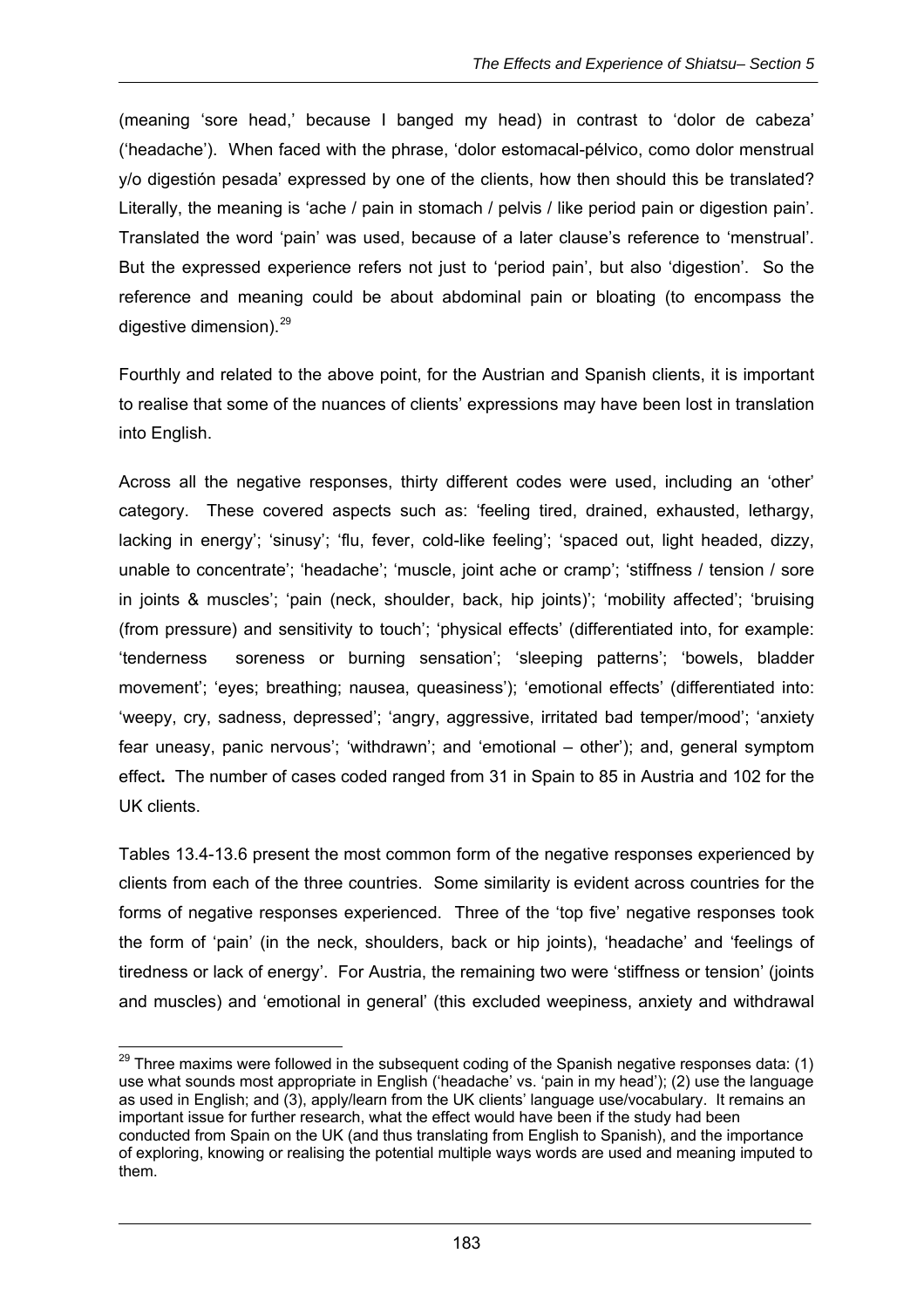feelings). For Spain, the other two were 'muscle/joint ache or cramp' and 'emotional' (weepy, crying, sad, depressed). For the UK, these were, like Spain, 'muscle/joint ache or cramp' and a 'general worsening or exacerbation of symptoms'.

| <b>Form of Negative Response</b>                         | $\%$ |
|----------------------------------------------------------|------|
| Pain (neck, shoulder, back, hip joints)                  | 22   |
| Headache                                                 | 9    |
| Emotional – in general                                   | 7    |
| Stiffness or tension in joints and muscles               | 7    |
| Tired, drained or no energy                              | 7    |
| General (worsening/accentuated) symptom effect           | 6    |
| Emotional – weepy, crying, sadness, depressed            | 5    |
| Muscle/joint ache, cramp                                 | 5    |
| Emotional -anxiety, fear, uneasiness, panic, nervousness | 5    |
| Physical – tenderness, sensitivity to touch              | 4    |
| Flu like, fever, cold, hot                               | 4    |
| Emotional – angry, aggressive                            | 3    |
| Spaced out, dizzy, cannot concentrate                    | 3    |
| Total Forms Mentioned (n)                                | 85   |

|  | Table 13.4: Negative Responses (Austria)* |  |
|--|-------------------------------------------|--|
|--|-------------------------------------------|--|

\* Mentioned by 5 or more (>3%) clients

#### **Table 13.5: Negative Responses (Spain)\***

| <b>Form of Negative Response</b>                         | $\%$ |
|----------------------------------------------------------|------|
| Pain (neck, shoulder, back, hip joints)                  | 13   |
| Headache                                                 | 11   |
| Muscle/joint ache, cramp                                 | 9    |
| Tired, drained or no energy                              | 9    |
| Emotional – weepy, crying, sadness, depressed            | 7    |
| Emotional -anxiety, fear, uneasiness, panic, nervousness | 6    |
| Physical – nauseous, queasy                              | 6    |
| Physical - bowel, bladder movement/frequency             | 6    |
| Physical – (worsened) sleeping patterns                  | 6    |
| Total Forms Mentioned (n)                                | 31   |

\* Mentioned by 3 or more (>5%) clients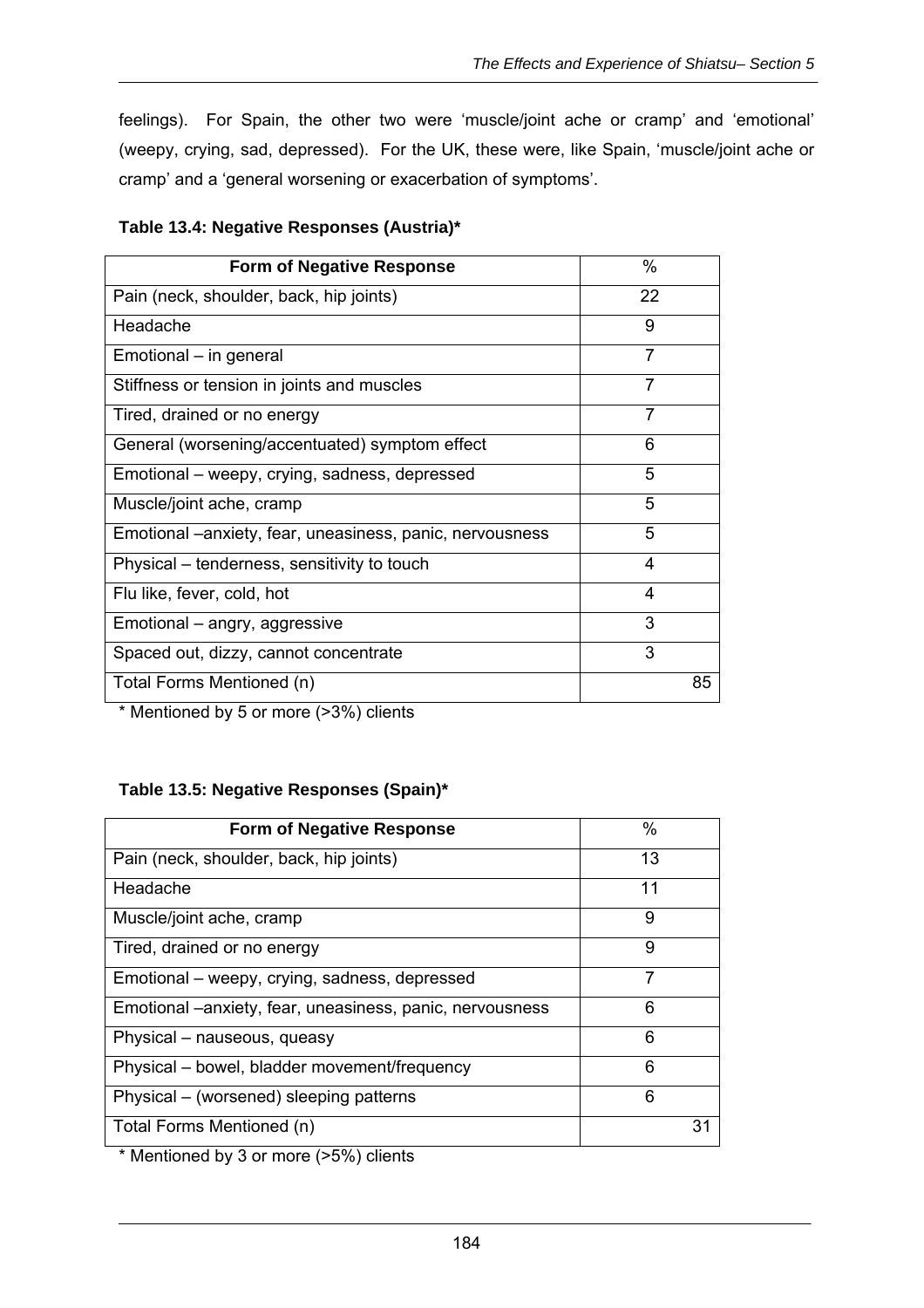| <b>Form of Negative Response</b>               | %   |
|------------------------------------------------|-----|
| Tired, drained or no energy                    | 23  |
| Pain (neck, shoulder, back, hip joints)        | 14  |
| Headache                                       | 11  |
| Muscle/joint ache, cramp                       | 7   |
| General (worsening/accentuated) symptom effect | 6   |
| Emotional – weepy, crying, sadness, depressed  | 6   |
| Spaced out, dizzy, cannot concentrate          | 6   |
| Stiffness or tension in joints and muscles     | 5   |
| Emotional – angry, aggressive                  | 3   |
| Flu like, fever, cold, hot                     | 3   |
| Total Forms Mentioned (n)                      | 102 |

#### **Table 13.6: Negative Responses (UK)\***

\* Mentioned by 5 or more (>3%) clients

Pooling the data for the three countries and data collection points (Table 13.7) reinforces the significance of pain, with 30% of those experiencing a negative response mentioning this, followed by tiredness or (short-term) lack of energy (26%) or headache (18%). Around 10% of those experiencing a negative response mentioned its form in terms of muscle/joint ache or cramp, general worsening or exacerbation of symptoms or emotional (weepy, sad, depressed).

| <b>Form of Negative Response</b>                          | $\%$ |
|-----------------------------------------------------------|------|
| Pain (neck, shoulder, back, hip joints)                   | 30   |
| Tired, drained or no energy                               | 26   |
| Headache                                                  | 18   |
| Muscle/joint ache, cramp                                  | 11   |
| General (worsening/accentuated) symptom effect            | 10   |
| Emotional – weepy, crying, sadness, depressed             | 10   |
| Stiffness or tension in joints and muscles                | 9    |
| Spaced out, dizzy, cannot concentrate                     | 8    |
| Emotional – anxiety, fear, uneasiness, panic, nervousness | 6    |
| Flu like, fever, cold, hot                                | 6    |
| Emotional – angry, aggressive                             | 6    |
| Total Forms Mentioned (n)                                 | 218  |

**Table 13.7: Negative Responses (All Countries and Time Points)\*** 

\* Mentioned by 5% or more clients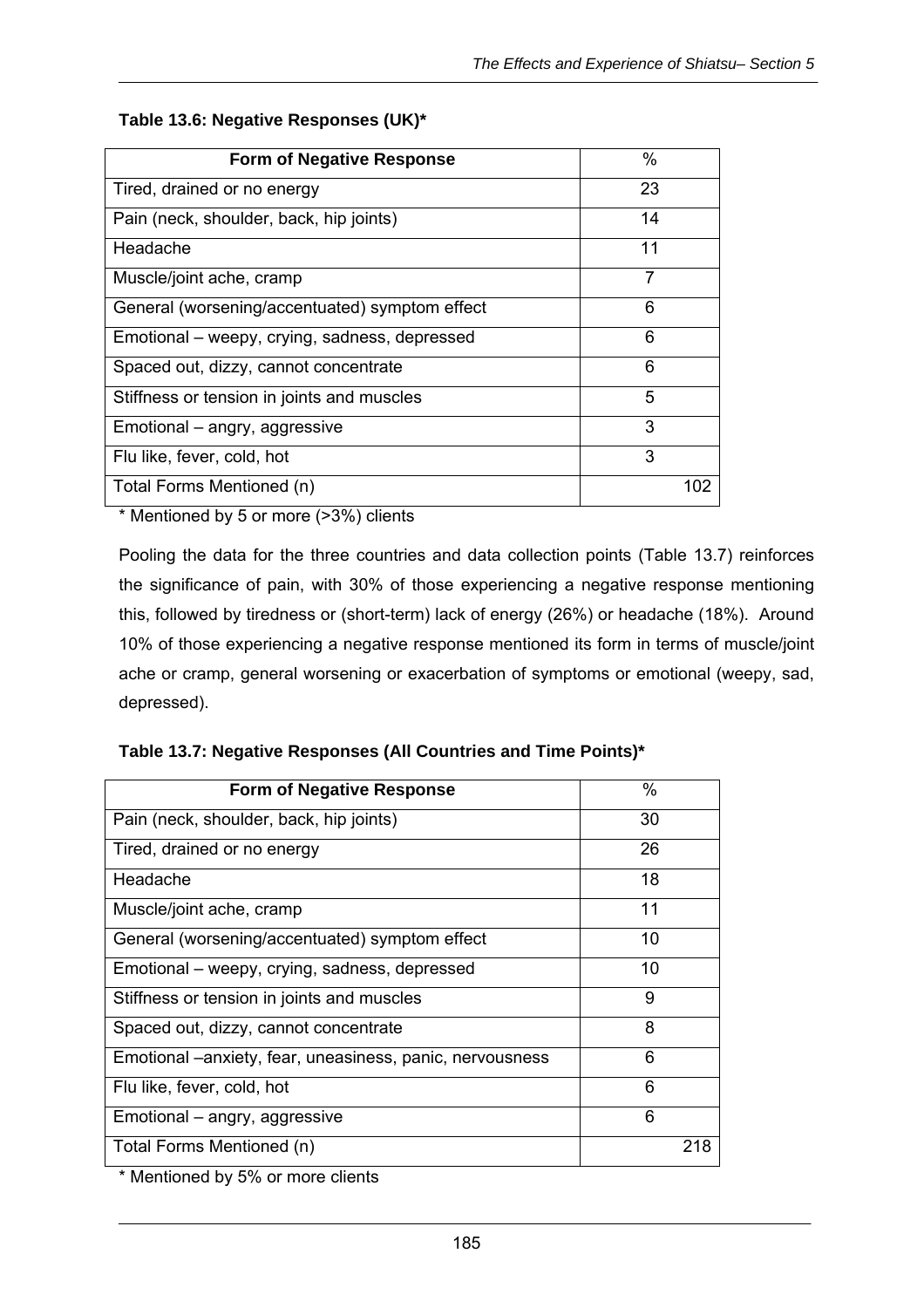# **Types of Negative Responses**

Table 13.8 presents the distribution of types of negative responses within and across the three countries and the three data collection points. The total number of negative responses expressed was 334, where a client might indicate a negative response at each or any of the three data collection points. A small proportion in each country (2-6%), representing 4% for all three countries together, was not related to *shiatsu*.

| <b>Response Types</b>                                                                                  | <b>Country</b> |              |            | All         |
|--------------------------------------------------------------------------------------------------------|----------------|--------------|------------|-------------|
|                                                                                                        | Austria        | <b>Spain</b> | UK         |             |
| Type 1: not related to shiatsu                                                                         | $6(n=8)$       | $6(n=3)$     | $2(n=3)$   | 4           |
| Type 2: transitional, changing to<br>positive                                                          | 13             | 17           | 44         | 27          |
| Type 3: transitional, from shiatsu<br>theory and experiential data                                     | 66             | 68           | 39         | 55          |
| Type 4: undesired response, but<br>not unsafe                                                          | $10(n=14)$     | $6(n=3)$     | $13(n=19)$ | 11 $(n=36)$ |
| Type 5: potential adverse event,<br>potential risk to client safety                                    | $5(n=7)$       | $2(n=1)$     | 1 $(n=2)$  | $3(n=10)$   |
| Total number of clients (expressing<br>negative responses across any of<br>the data collection points) | $n = 142$      | $n = 47$     | $n = 145$  | $n = 334$   |

| Table 13.8: Response Types across Data Collection Points by Country (%) |  |  |
|-------------------------------------------------------------------------|--|--|

The majority of the 'negative responses' were classified as 'transitional' effects, either explicitly stated as 'becoming positive' by the client ('type 2' in the typology) or 'part of the healing process from *shiatsu* theory' ('type 3' in the typology). Across all three countries, transitional effects accounted for 82% of all the client-described 'negative' responses. This percentage was slightly higher in Spain (85%) than the UK (83%) and Austria (79%). A greater proportion of the UK transitional effects were classifiable as 'type 2' (44% vs. 13- 17%), due to the notably more detailed descriptions of the negative response given by UK clients, which were more likely to contain information that enabled depiction of the transitional effect as 'definitively changing to positive' based on the clients' own comments.

Only a small proportion, 3% across countries relating to ten clients, was classified as 'type 5', that is, a potential adverse event and potential risk to client safety. A further 11% (for 36 clients across the three countries) experienced a negative response that was classified as 'type 4', that is, an undesired response but one that is not unsafe.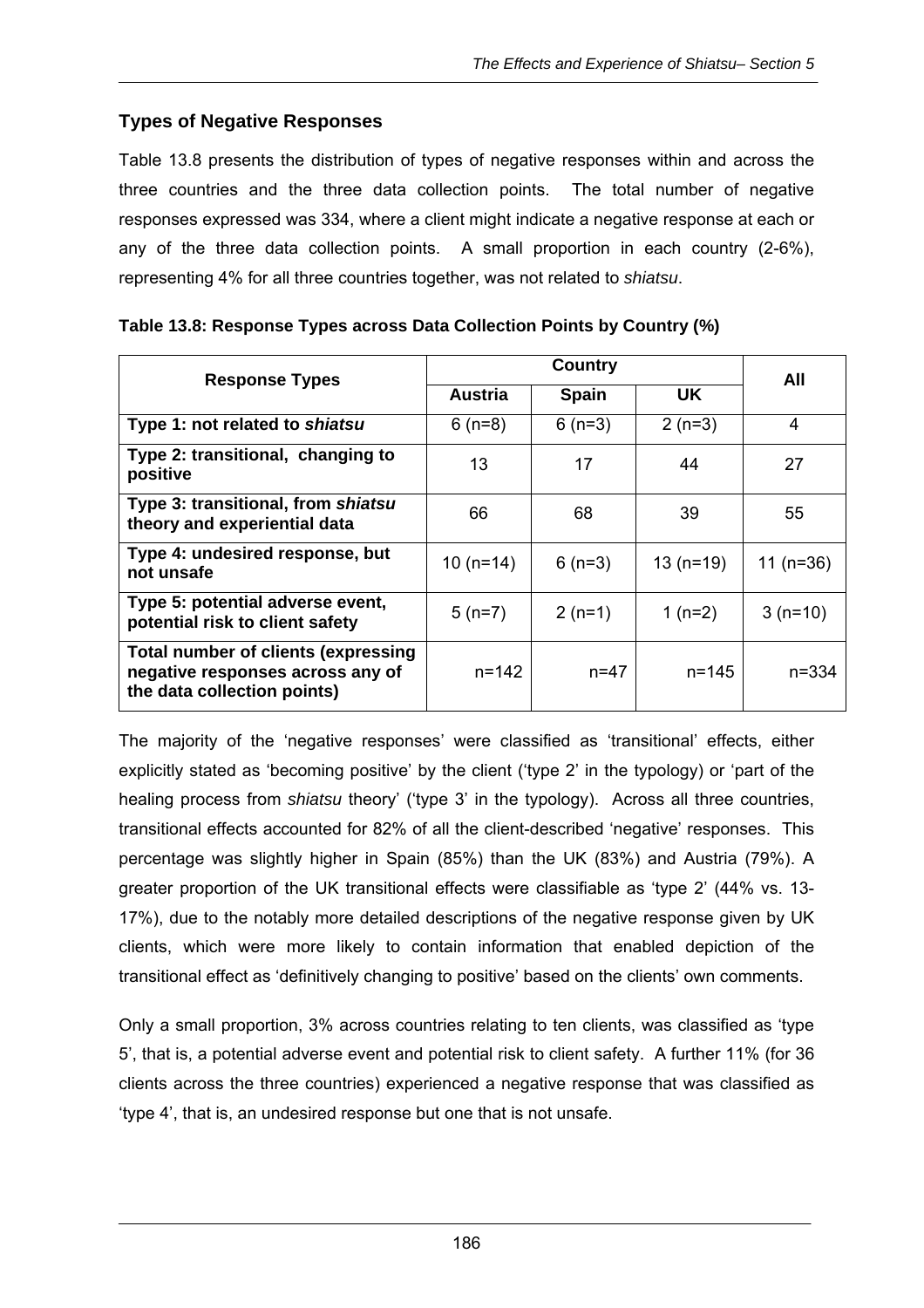To gain greater insight into each of the response types, illustrative examples are provided for each type of client-expressed 'negative' response across the three countries.

#### **Type 1: Responses Unrelated to** *Shiatsu*

Only a small number of the descriptions fitted this category. None suggested a connection with having had a *shiatsu* treatment. A typical example is the following:

> *The next day because I have a worse cold but my chest (asthma) was better; I felt tired; but the weather could have been a factor - damp and raining. (Case 148, UK, Quest 2)*

*Shiatsu* itself cannot impart a cold or other viral/bacterial virus to a client. The only way this could be linked at all to *shiatsu* is to consider that, during a treatment, there was a 'switch' of functioning of the nervous system from sympathetic to parasympathetic mode. The result could be a lowered immunity to infection (with an infection either worsening or emerging). Prior to treatment, the client may have kept the infection at bay through their operating at a high level of activity or stress. As adrenaline levels drop (causing the 'switch'), the body readjusts its functioning, opening up the body and allowing the emergence of the virus. An alternative scenario, however, might describe this example as part of a healing process evoked by *shiatsu* treatment; in the above typology, this example would be indicative of a 'type 3' transitional effect. In the above extract, the fact that the cold was described as having got 'worse' suggests that it was there already; the asthma was improving and the cold would run its course.

Another potentially similar example is the following, where the client points to the *shiatsu* 'triggering' influenza:

> *Only once (so far I have had 25 treatments) - within a few hours, it triggered a flu which I had already in me. (Case 62, Austria, Quest 1)*

The words that this Austrian client used, for a treatment '*triggering a flu which was already in me,*' leads to its classification as 'type 1, not related to *shiatsu*' response. The extract contrasts with one from a UK client (Case 177) reproduced in the next section. There, the client's description, while mentioning 'the flu', is quite different. '*Flu like symptoms*' form the way that the client expresses their (transitional) response.

Yet other similar responses are the following:

*Sometimes after the session I get diarrhea and once I got fever (but it might have been caused by something else). (Case 26, Spain, Quest 3)*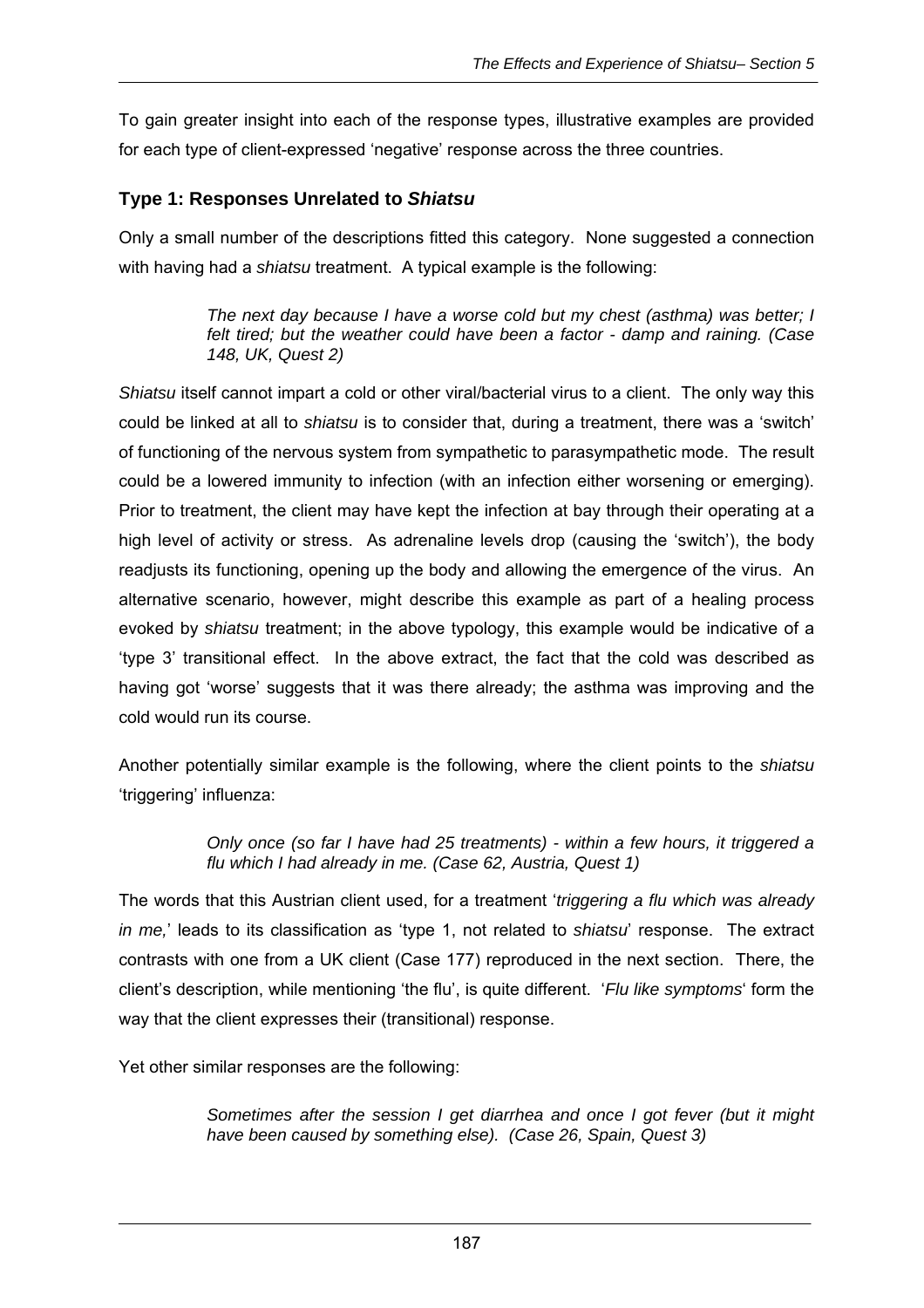*24 hours after receiving shiatsu, I vomited several times during the night. (Case 95, Spain, Quest 3)* 

One other individual described an emotional response, seemingly unrelated to *shiatsu*:

*Feeling of indifference towards family members. Length: 1-2 days but I've had that before several times. (Case 271, Austria, Quest 3)* 

Another Austrian client described a response that happened three days after the treatment. The client explicitly queries whether this was a 'reaction' or not.

> *Got stabbing headaches that lasted for 3 days, but don't know if this was a reaction because it happened 3 days later. (Case 75, Austria, Quest 4)*

A final example is provided by a Spanish client. From the detail presented, even though the response was experienced as distressing, of concern to the client and stopped normal daily activity, it is difficult to see how per se the response could be due to *shiatsu*.

> *I felt very bad about my relationship with my partner for several days. (Case 86, Spain, Quest 2)*

With further information, it may however be the case that this represents an example of a transitional effect, as outlined in the next section.

#### **Type 2: Transitional Effect (Client-Perceived and Theory-Consistent)**

This type relates to responses that were perceived by the client to change to a positive effect (benefit). There are many examples of this transitional effect, all of which are explicable within *shiatsu* theory and consistent with evidence of a healing response.

A typical example is an *emotional* response. *Shiatsu*, a holistic energy therapy, working through the physical body, often elicits a strong emotional response during treatment:

> *I cried a lot 2 days after - the stress was released and dealt with and felt better for it. (UK Case 261, Quest 2)*

> *Felt emotionally low; I felt that it was in me and it was being coaxed out of me but then it disappeared. (Case 259, Austria, Quest 4)*

> *Emotionally I felt like crying, it helped me feel better. (Case 176, Spain, Quest 2)*

*Generally the first reactions after the session are crying, feeling cold, bringing up feelings and some muscle aches. (Case 31, Spain, Quest 3)* 

*At the end of some sessions, I have connected with my negative emotions - like anger or sadness. (Case 12, Spain, Quest 4)* 

*Very angry for 20-30 seconds - then better, but was not worried and (I) think (the) reaction is positive. (Case 319, UK, Quest 2)*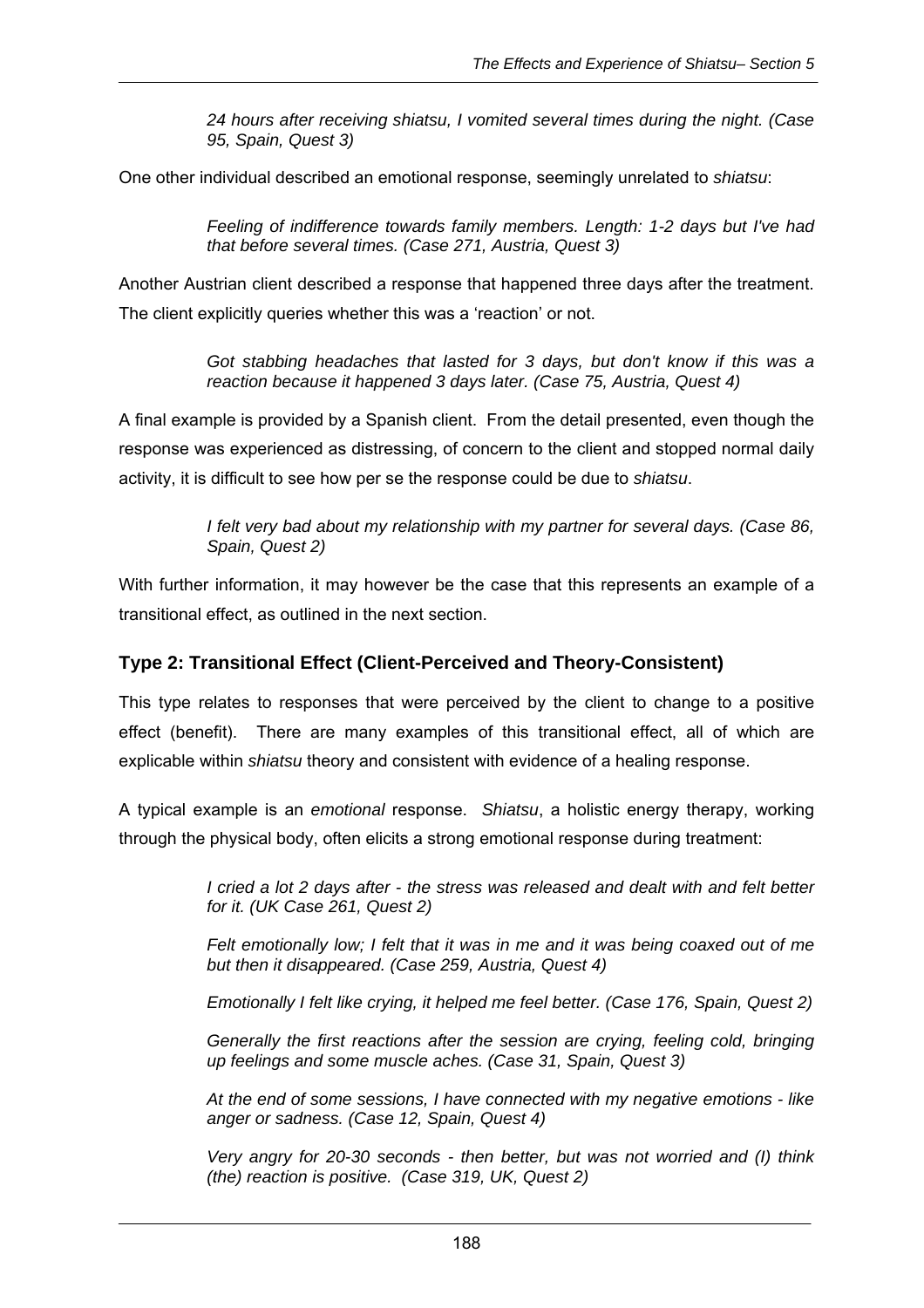A different sort of emotional response which was viewed positively by the clients is depicted in the following two extracts:

> *I have feared a serious illness; the fear got stronger ... I now have the courage to get the potential illness checked out => everything is okay! (Case 111, Austria, Quest 2)*

> *Occasionally it triggered fear in me because I wasn't aware of this feeling and didn't know it. After the talk there was an improvement. It (the fear) lasted 1-2 days. (Case 203, Austria, Quest 4)*

Another typical example relates to *physical* responses, comprising an exacerbation of physical symptoms which then result in a calming of that same symptom. From a *shiatsu* perspective, where a specific symptom presents, this will give an indication to the therapist of organ imbalance wherein there may be a fullness of energy or an emptiness (Zen *Shiatsu*) or an excess or deficiency in a given area (TCM modality). The practitioner will work that energetic in the required way. Often this will result in an increased manifestation of energetic imbalance, but one which is temporary and ultimately positive in terms of client well-being.

> *Felt tired a few hours after the session, slept for half an hour, then okay. (Case 96, UK, Quest 2)*

> *I felt physically pranged and had to go to bed for 3½ hours and felt better for it. (Case 105, UK, Quest 2)*

> *I am often very tired immediately after the session; I then feel good particularly if I can take it easy for that period. (Case 2, UK, Quest 2)*

> *I felt very tired the next day with flu like symptoms and many aches and pains. This passed and the day after I felt better than before the treatment. (Case 177, UK, Quest 2)*

> *Just required more sleep; not a negative reaction as such. (Case 45, UK, Quest 2)*

This may also be manifest in symptoms initially becoming worsened or emerging:

*Tension in neck area was painful for a short while (1 day) and then totally disappeared. (Case 99, Austria, Quest 2)* 

*Relapse low-back pain but relatively short-lived, shiatsu moves it, therefore strong reaction in the beginning. (Case 327, Austria, Quest 3)* 

*I often experience a slight worsening of physical symptoms the first 24-36 hrs after treatment; 1 night of discomfort then it usually shifts completely. (Case 218, UK, Quest 2)* 

*At last symptoms emerged. (Client 11, Austria, Quest 2)*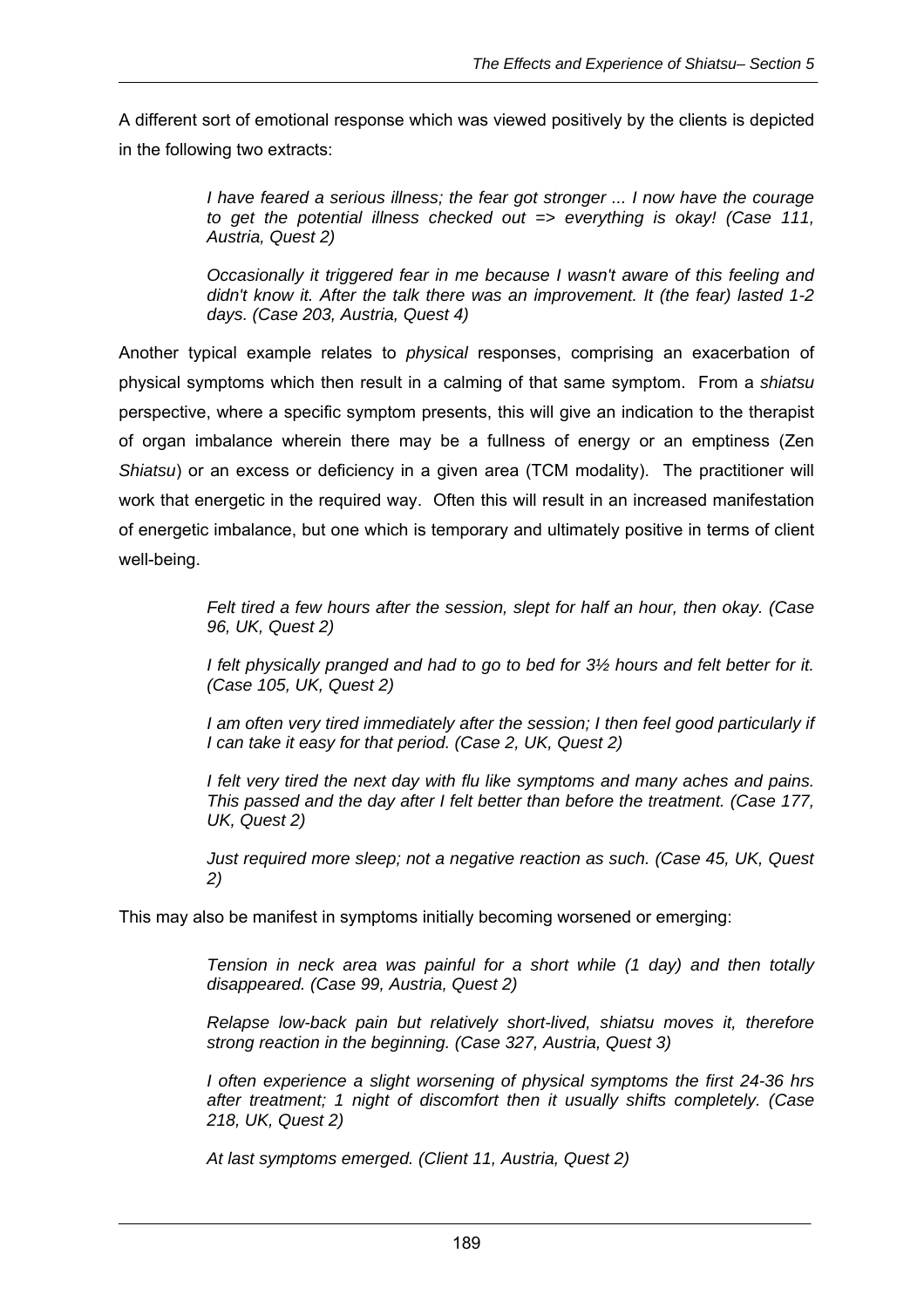*My skin (face) became very spotty and slight red rash on arms. But after 2-3 days my skin was glowing ... and hair softer and in improved condition. (Case 321, UK, Quest 2)* 

*Next day (I) felt very spaced out and tired. As day passed, it also passed. (Case 49, UK, Quest 2)* 

*The next day physical discomfort and lack of energy; then after 2 days, a lot of energy, full of life and well renewed. (Case 35, Spain, Quest 2)* 

*I am 35 weeks pregnant. To move the pelvis and other body parts is painful short term but after 3 sessions the pain is decreasing. (Case 151, Spain, Quest 2)* 

*Some zones that were treated hurt me sporadically and acutely for 2 or 3 days and gradually the pains became less frequent. (Case 37, Spain, Quest 2)* 

*During the last session, pain on the groin and kidney, after 4 hours I passed a small stone that I had in my right kidney. (Case 110, Spain, Quest 3)* 

*Normally after the session, my muscles tense even more; after 2 days they relax to a greater extent than before the shiatsu session. Some constipation. (Case 31, Spain, Quest 4)* 

*It seems to irritate my bladder which is not reliable at certain times - then it 'rights' itself reasonably well. (Case 2, UK, Quest 3)* 

*Feeling burning/cold spots which had been worked on, and feeling a bit stiff and tired for a while, its [sic - it's] like a full body workout. (Case 278, UK, Quest 4)* 

*Initially feel stiff in low back for about an hour - then I can move more easily. (Case 149, UK, Quest 4)* 

*Normally I end up very tired and I have to go to bed to rest. (Case 111, Spain, Quest 3)* (Note: it is implied that after resting, the tiredness was resolved, and thus the response became positive)

A small minority of 'type 2' responses lasted more than two days. One client indicated that their response continued for '17 days'. This female client was '*shiatsu* literate', using terminology that indicated an understanding that something was moving and resolving itself; she was seemingly accepting of the enduring response:

> *Knee problem got much worse - which released ... stored and repressed anger liver jitsu treatment. (Case 207, UK, Quest 3)*

A practitioner will commonly provide feedback to a client and may talk with her/him in terms specific to *shiatsu* therapy. The above client expresses what can potentially occur in the release and 'sedation' (calming) of the liver *jitsu* energetic. The term '*jitsu'* is a Japanese word that means 'full house' and is used to denote a fullness of energy that is imbalanced. The liver, amongst other functions, is responsible for moving *Ki* throughout the body and, if it is already full, a corresponding worsening of symptoms would not be surprising when it is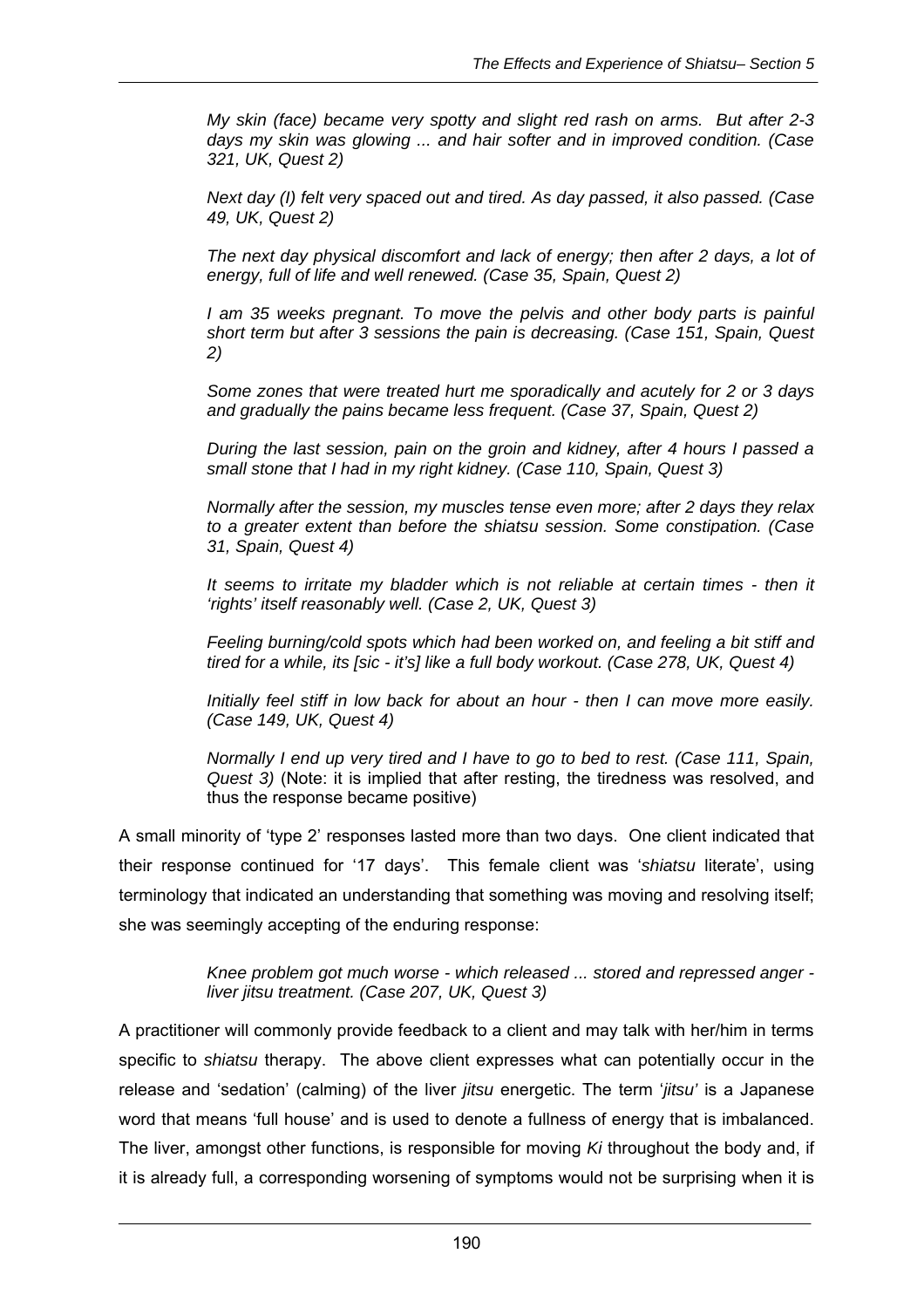treated. When imbalanced, this will affect one or more joints in the body as in the above example.

Another client with back pain also experienced a lengthy response, lasting seven days before it got better:

> *My lower back pain and sciatica increased before getting better. (Case 81, UK, Quest 3)*

Both these cases reported feeling distressed by their negative response but neither stopped doing what they normally did.

## **Type 3: Transitional Effect (Theory and Experientially Consistent)**

This type relates to responses that would be perceived from the theory of *shiatsu* to be transitional, indicative of a healing response, as well as being consistent with experiential client data relating to no distress or concern. What differentiates responses in 'type 3' from those in 'type 2' is that the client him/herself did not explicitly indicate that the response changed to be positive. None of the responses would be considered within *shiatsu* theory or practice as deleterious to health, either emotional or physical (or spiritual). They would rather be perceived as expressions (and evidence) of energy changes that result from a *shiatsu* treatment and perceived to be part of the healing process.

Most preponderant examples of 'type 3', transitional effects relate to *physical* responses, for example, increased tiredness / fatigue, increased aches and pains, and an onset or increase in other physical disturbances. Examples of tiredness include the following:

*Extreme fatigue for the rest of the day. (Case 5, UK, Quest 3)* 

*On the day I receive shiatsu, I feel more exhausted and normally my body aches. (Case 128, Spain, Quest 3)* 

*After some sessions I felt very tired. (Case 53, Spain, Quest 4)* 

 *On the day I get the treatment, I feel exhausted. (Case 128, Spain, Quest 2)* 

Increased aches, pains and soreness were often noted, for example:

*Abdominal pain as in menstruation ... pull in right index finger; itching in right ear. (Case 180, Austria, Quest 2)* 

*The spleen meridian has been sore for a few days although the liver had been treated. (Case 238, Austria, Quest 2)* 

*Symptoms intensified on getting up, on the following day. (Case 181, Austria, Quest 4)*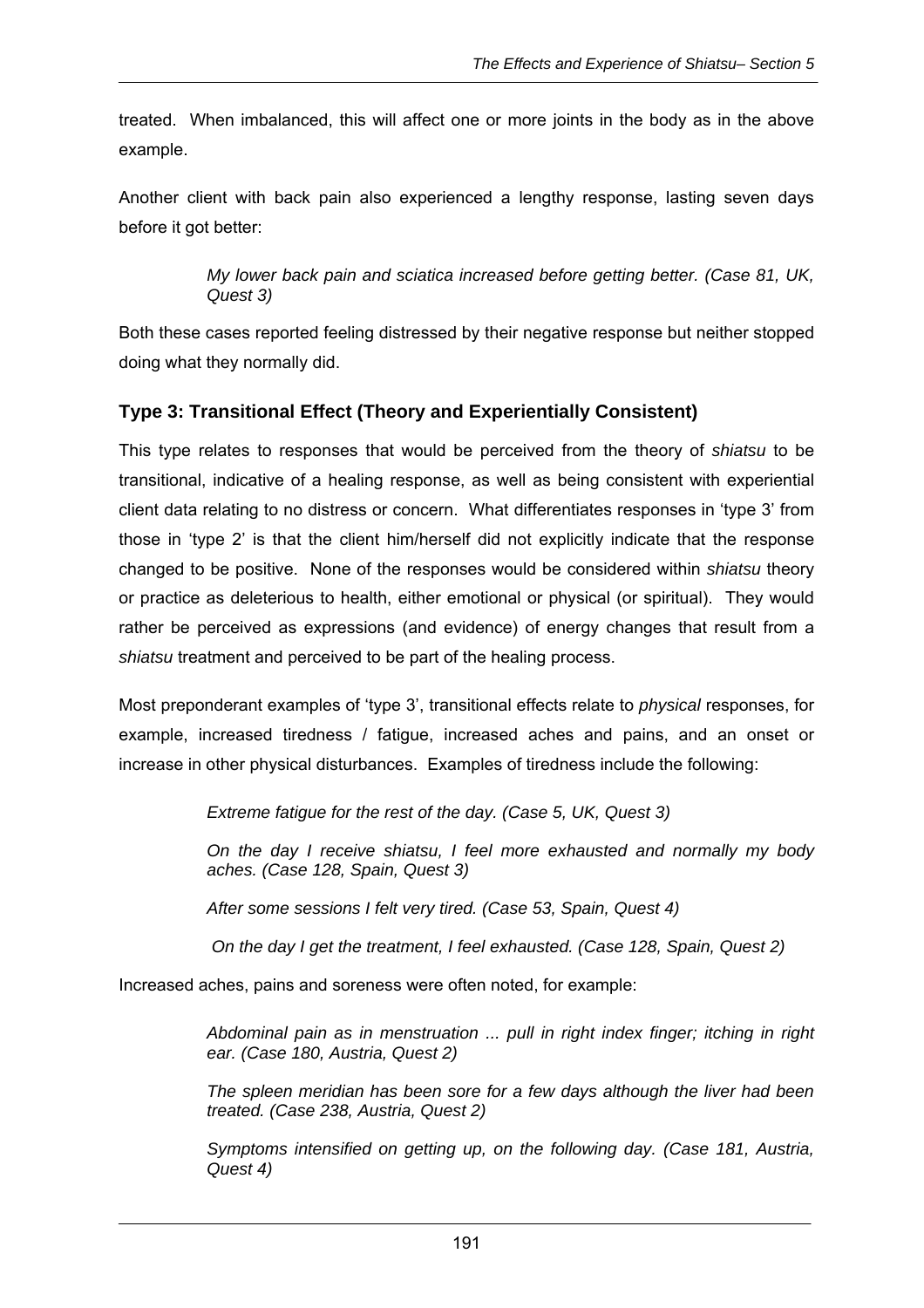*Strong headache. Back pain. (Case 147, Austria, Quest 3)* 

*I have been having treatment for a few years and at the beginning I had very strong muscle aches, but 3 or 4 days after the session. (Case 31, Spain, Quest 2)* 

*Some zones that were treated hurt me sporadically and acutely for 2 or 3 days and gradually the pains became less frequent. (Case 37, Spain, Quest 2)* 

*I felt pain on the areas treated during the session (sciatica nerve mainly) for 3 or 4 days afterwards. (Case 82, Spain, Quest 2)* 

*At night pain on the right trapezium. Sadness. For a few hours. (Client 9, Spain, Quest 2)* 

*Aching joints and muscles. (Client 162, Spain, Quest 2)* 

*On the next day, I have slight aches in the muscles that were the tensest ones. (Case 93, Spain, Quest 3)* 

*Shiatsu* theory would not perceive the responses described above as 'negative'. It might only be so perceived if the emerging ache or pain appeared as 'new', and retained its intensity or continued over an extended period of time. This serves to reiterate the need for insight into the energetic evaluation, and thus to know if the pain, ache or soreness the client is referring to was a new appearance and/or whether this was part of the reason for treatment.

The following example provides an illustration, where the pain is described as 'moving' in the area treated (and thus a likely, positive, and thus transitional, effect):

> *Movement of the pain spots in the area which had been treated (neck). (Case 49, Spain, Quest 2)*

Yet other examples related to physical symptoms worsening or physical effects occurring:

*Symptoms intensified on getting up, on the following day. (Case 181, Austria, Quest 4)*

*The treatment always seems to disturb my bladder and for a few days I can't control it very well. (Case 2, UK, Quest 4)* 

*Insomnia but with sleepiness at the same time. (Case 161, Spain, Quest 2)* 

*Headache immediately after the treatment. (Case 12, Spain, Quest 3)* 

*Some light headaches. (Case 75, Spain, Quest 3)* 

*An intestinal/stomach discomfort became worse. (Case 15, Spain, Quest 3)* 

*Bowel movement increase and a feeling of my blood pressure lowering [dizziness?] (Case 78, Spain, Quest 4)*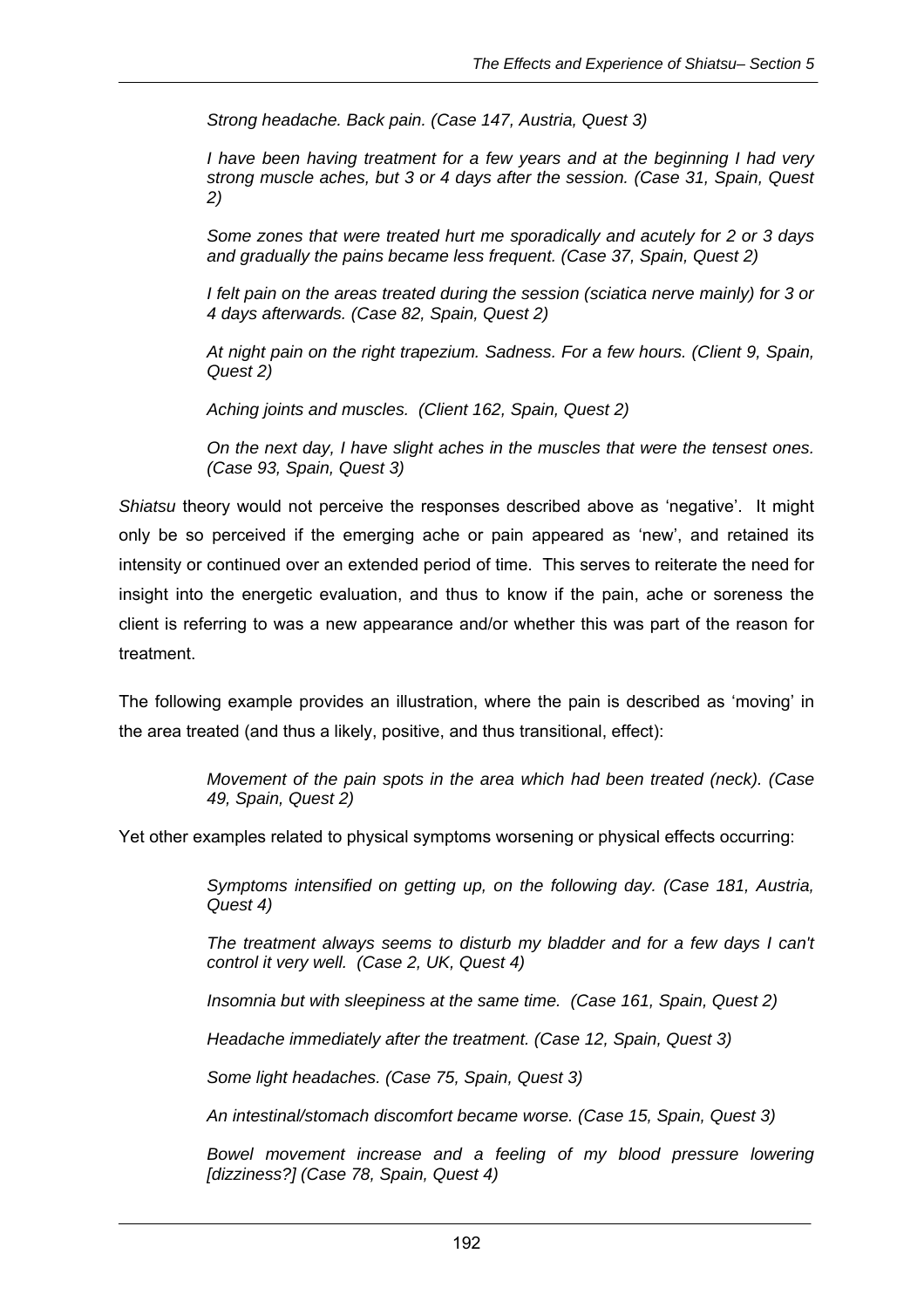*Stomach - pelvis pain (like period pain and/or heavy digestion. (Case 78, Spain, Quest 3)* 

*Told the practitioner that had problems sleeping and after session slept very well, but felt unable to think, write or reason. (Case 171, Spain, Quest 3)* 

Emotional responses were also evident and were of varying duration:

*The symptoms become more intense sometimes as emotions "come to surface." (Case 214, UK, Quest 4 - 1½ days duration)* 

*For a few days I was very emotional, as feelings from the past surfaced. (Case 25, UK, Quest 4 - one week duration)* 

*An hour after the treatment, I had a work meeting and the transition between shiatsu and my work activity caused me a little anxiety. (Case 12, Spain, Quest 2 - an hour or so duration)* 

Others did not indicate how long the response lasted, though the first extract below suggests one of short duration:

*I felt very emotionally shaken. (Case 9, Spain, Quest 3)* 

*Greater sensitivity to physical and emotional stimuli. (Case 138, Spain, Quest 3)* 

*The feeling of being "too" open and vulnerable, haven't had the chance to put up protection (at the start of treatments). (Case 232, Austria, Quest 3)* 

In contrast are two extracts of extremely short duration (an hour or two) but which were also described as being very severe and causing considerable distress:

> *Immediately after last session, upon standing, felt the most horrendous 'can't cope', defeatist and just wanted to cry. (Case 174, UK, Quest 3)*

> *After my first treatment I felt incredibly angry. But I only noticed it when it was triggered, didn't know what to do with it! Helplessness! (Case 16, Austria, Quest 3)*

## **Type 4: Undesired, But Not Unsafe**

This category comprises statements of response which the client has placed in a negative frame, but does not appear to be a description of risk to client safety. The client would commonly also indicate that their response was distressing and interfered with their daily activities. From a *shiatsu* perspective, such a response might suggest the need for more extensive discussion within the treatment session about any possible responses to look out for and how to manage these, and/or to suggest that the client contacts the practitioner if she/he becomes concerned about their response to the treatment. Again, without knowing more about the presenting problem(s) and energetic diagnosis, it is difficult to be definitive. As an aside, the occurrence of a 'type 4' negative response might, from a *shiatsu* practice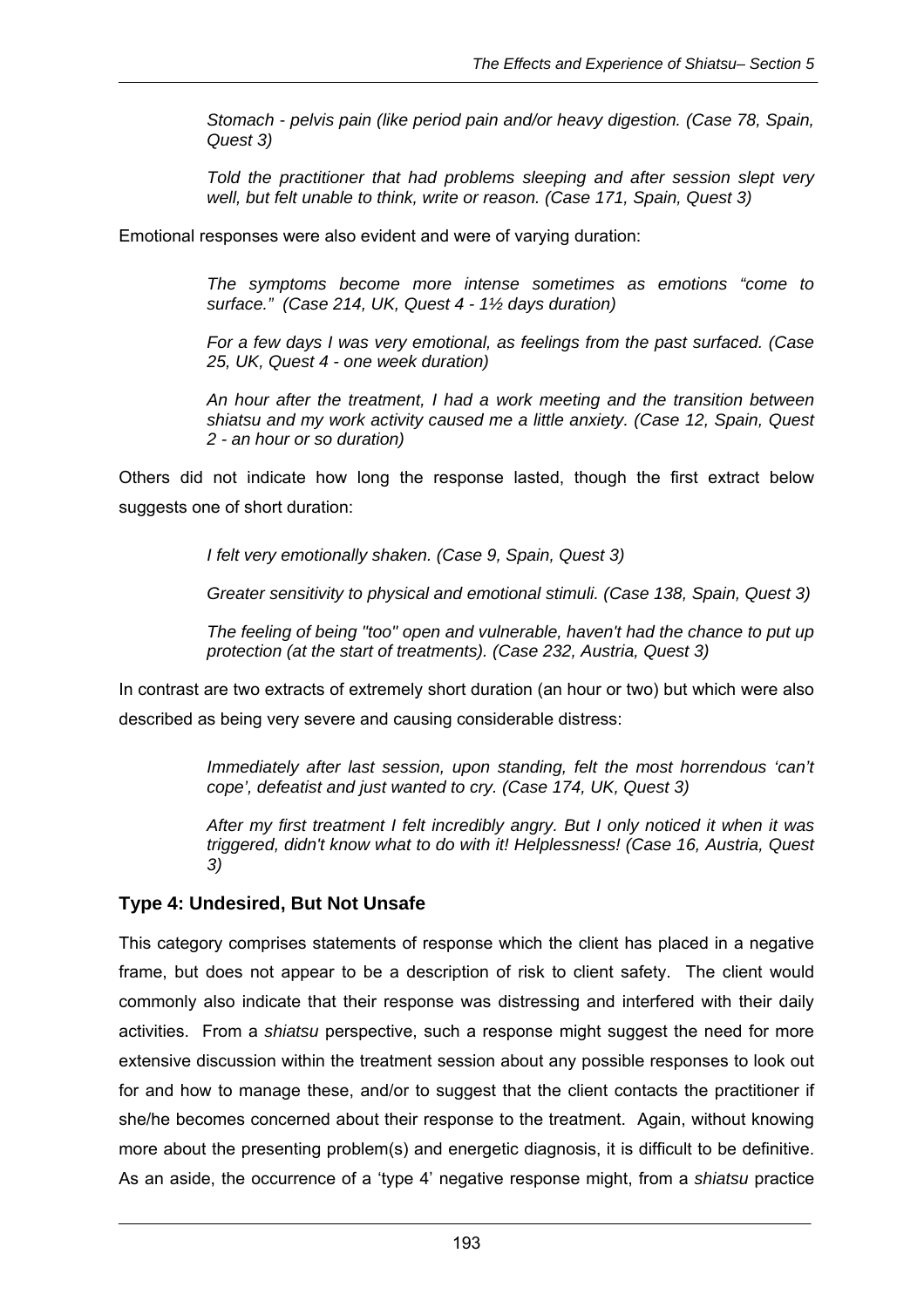perspective, be undesirable, as it might discourage particularly a new *shiatsu* user from continuing with their course of treatment sessions, or lead to adverse comments about *shiatsu* per se, or the particular practitioner.

An obvious example is provided by one UK client, who herself points to her need for greater after-care or advice from the practitioner (during or subsequent to the treatment):

> *Headache and weepiness the next day. I would have liked some advice (on) how to soften that after-effect. (Case 24, UK, Quest 2)*

A similar example is provided by a Spanish client, where the experienced 'nervousness' and 'sleep' effect might have been offset by the practitioner talking through the use of moxa within the treatment (though this may have occurred) and/or giving written information for the client to refer back to, in case the practitioner had not been heard.

> *The burning of some of the points, made me feel nervous and I could not sleep for the whole night. (Case 65, Spain, Quest 4)*

The nervousness is explicable in that, as indicated below (under 'type 5'), in a previous treatment (mentioned in Questionnaire Three) she indicated that she had been 'burnt' by the moxa used in the treatment session.

A further example illustrates a possible situation where the treatment may have enabled access to an underlying problem, for which the practitioner may have been able to provide the client with specific information to help their manage it:

> *Very depressed for 2 days after the treatment, eating got worse. (UK case 108 Quest 4)*

Some of the negative responses in this type were at an emotional or psychological level. For example:

*Uncontrollable inner trembling and restlessness. (Case 243, Austria, Quest 243)* 

*Restlessness, panic attack, constant brooding. (Case 111, Austria, Quest 4)* 

*After the treatment I was often confused. (Case 233, Austria, Quest 4)* 

*A negative feeling got stronger, both physically and mentally. (Case 21, Austria, Quest 3)* 

*Very emotional, no energy, bursting into tears in front of colleagues. Feeling vulnerable and unable to cope. Drained inside. (Case 25, UK, Quest 3)* 

Yet others described a physical negative response.

*Neck tension - still present (after 4 days). (Case 335, UK Quest 2)*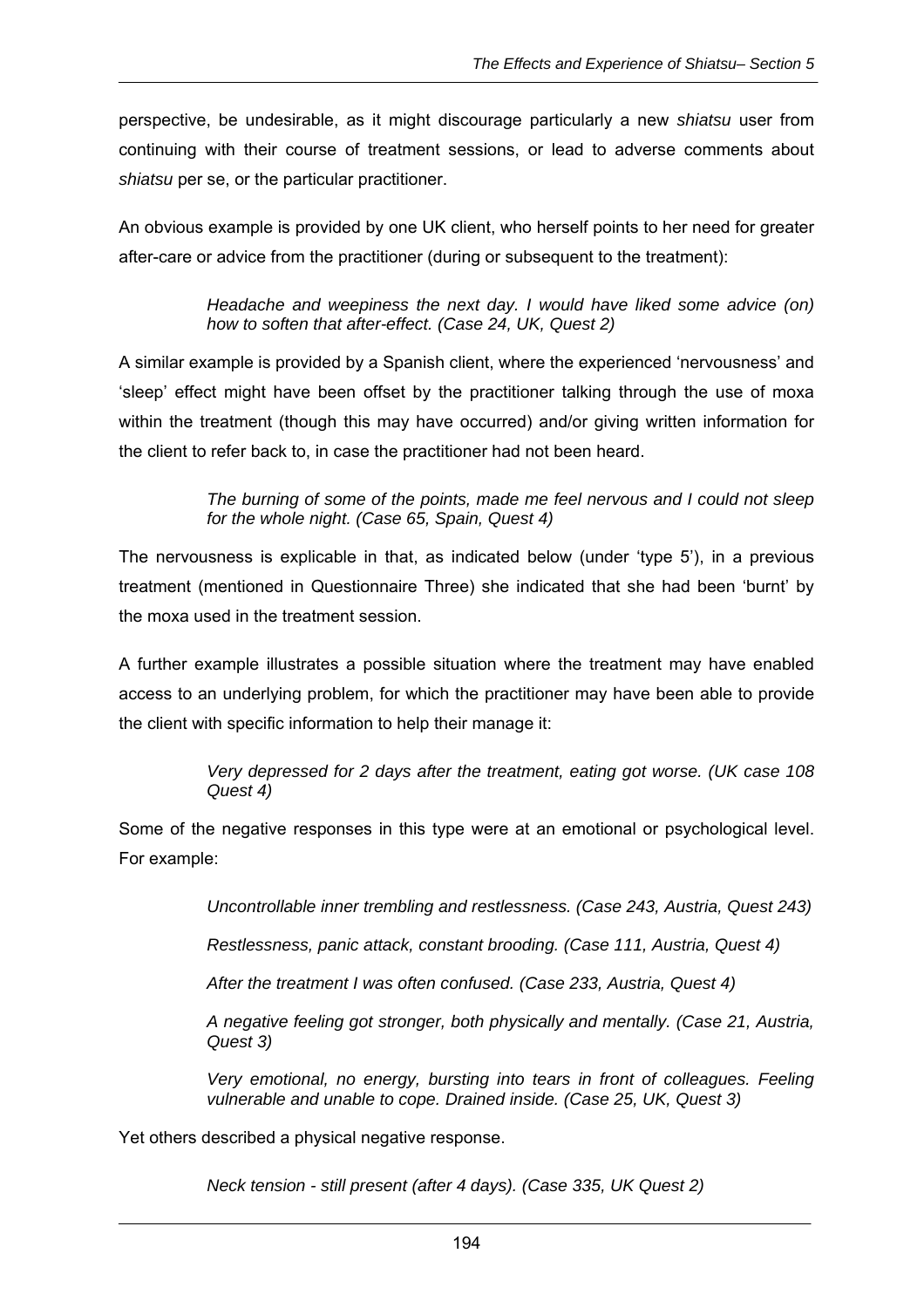*Exacerbation of neck whip-lash injury. (Case 310, UK, Quest 3)* 

*Sickness, strong headache and a feeling of asphyxiation. (Case 35, Spain, Quest 4)* 

In two cases (one UK and one Austrian client) a similar negative physical response was expressed at two or more of the data collection points. As these were differently expressed, it would seem that the comments related to different episodes.

> *Left shoulder and rib pain after 2 days, needed pain relief. (Case 183, UK, Quest 2 - lasted 4 days)*

> *Nagging pain in left shoulder and left arm. (Case 183, UK, Quest 3 – lasting 21 days)*

> *Pain down left ribs which was severe at times and lasted about 10 days but decreasing. (Case 183, UK, Quest 4 – lasting for 10 days)*

> *While getting the treatment, the tension in the cervical spine dissolved. Two days later tension occurred in the thoracic spine. (Case 15, Austria, Quest 2)*

*Strong pain between shoulder blades. (Case 15, Austria, Quest 3)* 

A different example illustrates a negative response that could potentially put the client at risk:

> *Felt a sort of delay in reactions, making me slightly dizzy/confused/lacking coordination...a time lag between vision and action, makes me feel unsafe. (UK Case 16 Quest 2)*

Significantly, the client herself points to this '*making me feel unsafe*'. This is a very eloquent description of a not uncommon response to treatment where there is an experience of a perceptual gap between seeing and taking action. The usual experience of connection, acuity and responsiveness is slowed down as if the body was out of time with the mind. While this is itself not harmful, the first time this is experienced, the '*sense of feeling unsafe*' is very real. It commonly passes within minutes. It would be, however, good practice for the practitioner to help the client ground him/herself, perhaps advising not to drive for a while. If the response occurs again, it is normally recognised by the client and the sense of lack of safety does not usually occur as the client knows it will pass shortly.

As a contrast to this, one UK client drew attention to a pain experienced in the session. While this was seen as a negative response, its length was very short. Most importantly, the negative response was (effectively) dealt with by the practitioner:

> *During treatment (I experienced) lower back pain (sciatica); practitioner had to change treatment due to this - went away by end of treatment (30 minutes). (Case 209, UK, Quest 2)*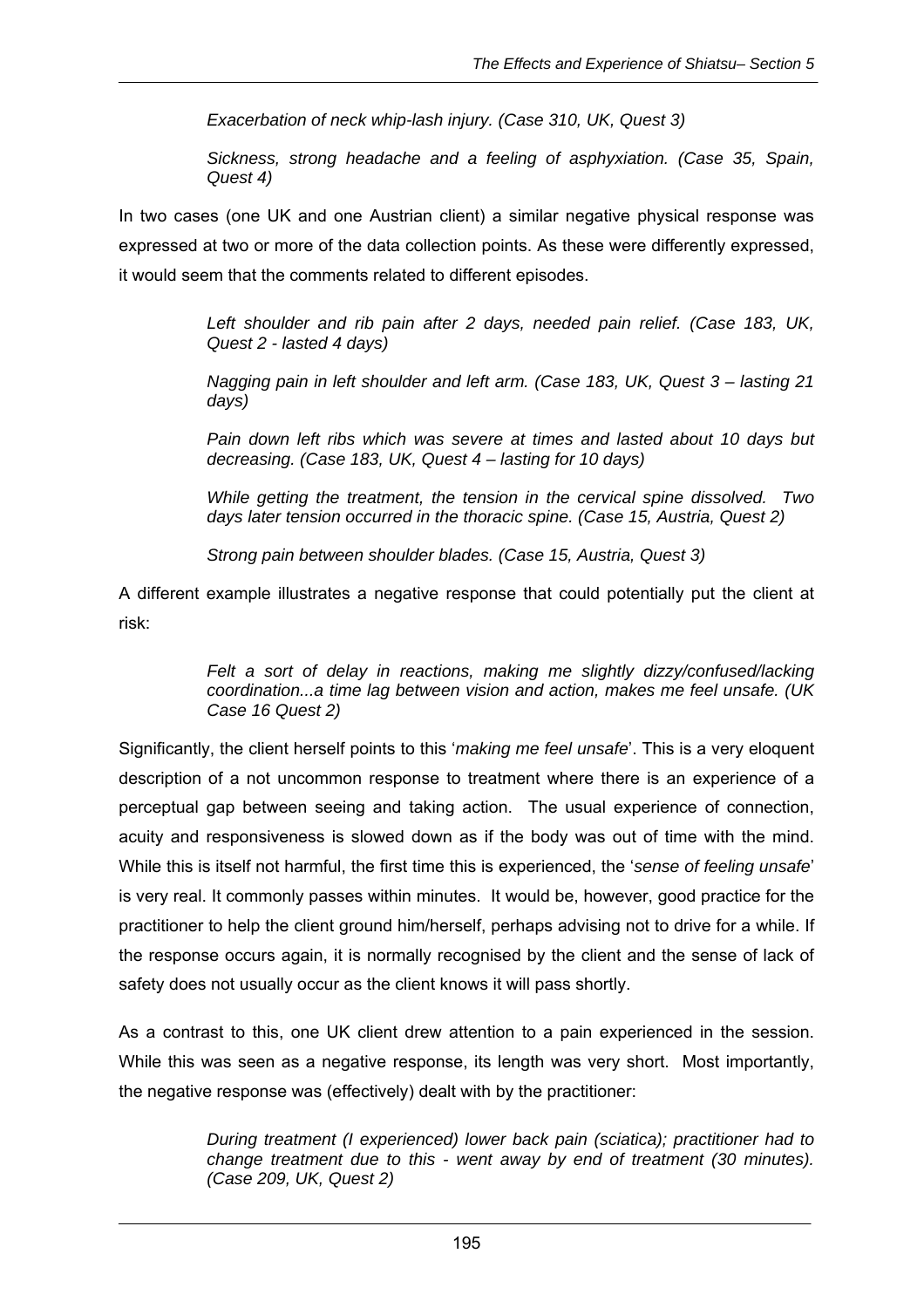The following examples illustrate situations where the client took other action in order to overcome the negative response, from choosing to move practitioners or to use an alternative CAM modality, onto repairing the 'damage' with nutritional supplements. The last suggests a possible need to change the way that treatment was done:

> *My Shiatsu teacher was too intense, too much pressure, I changed to a female practitioner!! (Case 2, Austria, Quest 4)*

> *Pain in lumbar region intensified - length 2 days, thanks to Yoga, pain has gone away. (Case 131, Austria, Quest 2)*

> *Difficulty breathing, sensation of general discomfort and a very strong headache. These effects have appeared only after getting treatment facing up. (Case 35, Spain, Quest 3)*

A similar example, but one where the practitioner helped to resolve the issue is illustrated by the following UK client:

> *Sat in car unable to drive away - bit "spaced out" - lack of grounding? Happened on two or three occasions; (because of this, the) practitioner felt I should have a break from shiatsu. (Case 72, UK, Quest 4)*

#### **Type 5: Potentially Adverse Event and Risk to Client Safety**

This category encompasses responses that indicate an undesired, potentially adverse event or effect that may represent a risk to client safety. The clients expressed the response as negative, the response affected what they were able to do and caused them distress or concern. The responses classified into this type relate to ten clients: seven in Austria; one in Spain; and two in the UK. Their descriptions of the negative response are all reproduced below.

Many of the negative responses pointed to a physical response, either enhancing the original reason for treatment or leading to other problems for the client. For each of the following examples, a comment is also added in relation to any additional information about the length of the negative response, its severity, effect on normal activities of daily living and its causing concern or distress.

> *Strong pain along the cervical spine (Case 147, Austria, Quest 2 – described as very severe, stopped activities of daily living and causing distress)*

> *Had KNEE pain after the leg stretching exercises! (Case 192, Austria, Quest 4 – described as very severe, lasting a week, stopped activities of daily living and causing distress)*

> *Complaints got stronger after the first treatment (spine). (Case 267, Austria, Quest 4 - stopping activities of daily living and causing distress)*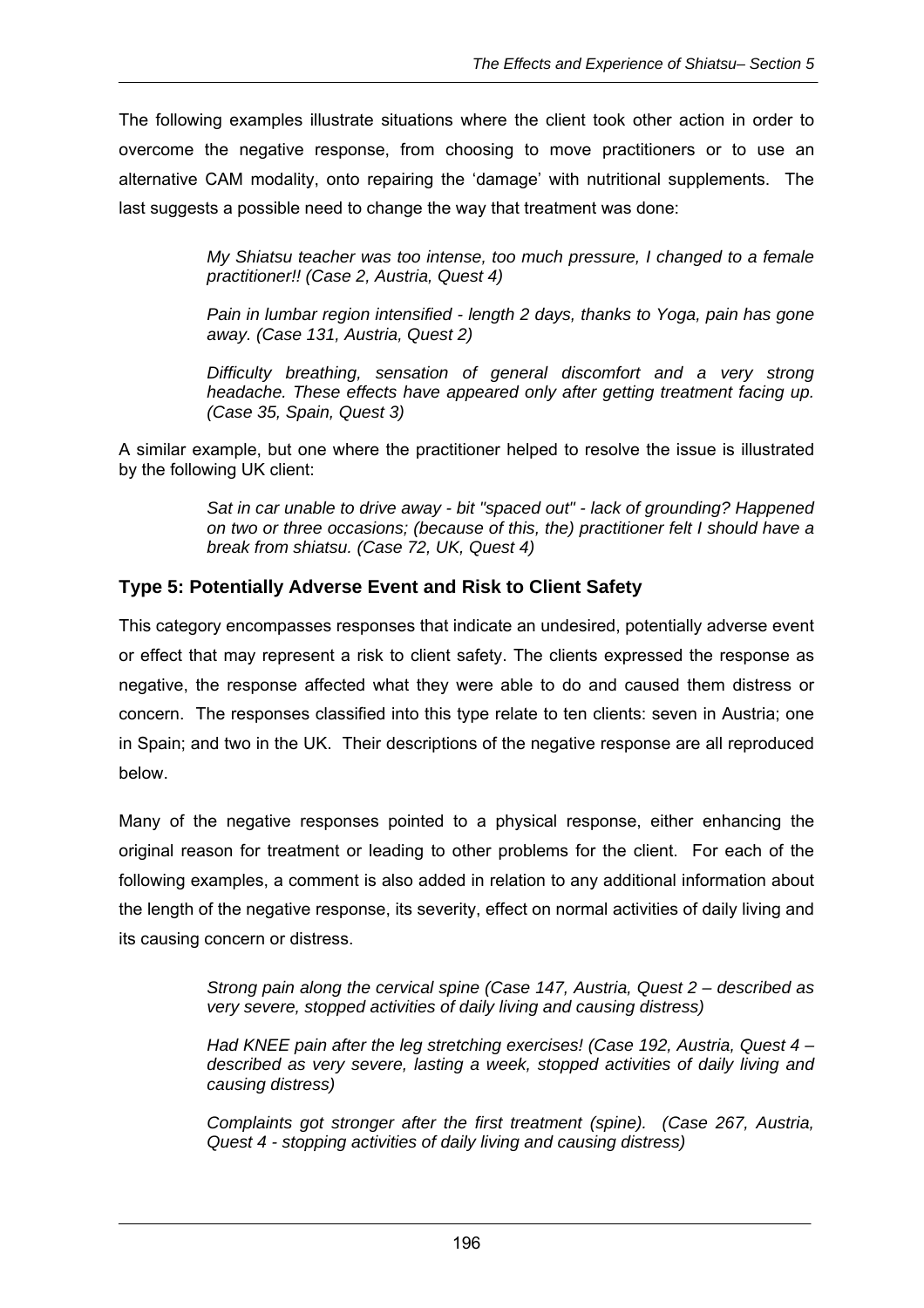*Increased aches/stiffness in knee/wrist joints when practitioner worked on them (Case 355, UK, Quest 3 – described as not severe, stopped activities of daily living and causing distress)* 

One client, possibly describing different instances, commented as follows, firstly at threemonth follow-up (mentioning only its severity) and at six-months (mentioning its severity, duration and wider effect on activities of daily living):

> *The back pain got worse; beforehand (it was) only from time to time; afterwards (it was) all the time. (Case 219, Austria, Quest 3 – described as very severe)*

> *With the second treatment the back pain got much worse and stayed for a long time. (Case 219, Austria, Quest 4 - very severe, lasting a week, stopping activities of daily living))*

A further instance of a negative physical response comes from a UK client. The extract points to a quite severe response to the treatment that the client experienced and the action taken to overcome / resolve the negative response.

> *Heart/digestive system, feel very weak, bowels open more readily, colon very irritated, feel very sick; need to repair damage with nutritional supplements. (Case 28, UK, Quest 2 – described as very severe, stopped activities of daily living and causing distress)*

It may, however, be the case, that this negative response was an example of a transitional effect predictable from *shiatsu* theory (that is, a 'type 3' negative response), albeit it was quite a severe response.

Another example of this type is provided by another Austrian client.

*Many times, back pain. (Case 53, Austria, Quest 2)* 

The negative response was quite lengthy (four days), had multiple frequencies ('many times') and the client indicated that it caused concern or distress. However, this might be an example of a 'type 4' response. Without further information on the energetic evaluation and treatments administered one cannot come to a definitive conclusion.

One client drew attention to an emotional negative response. This client indicated that the response continued for about four days, was slightly severe and caused distress. Erring on the side of caution means that this expressed 'negative' response is classified as a 'type 5'.

> *The feelings run riot, various emotions emerge, from a previous lifetime; I am suspended in air and don't have a clue where I am. I was torn out of my "boring" daily grind called "life" and am currently trying to suppress (which is, of course, wrong but I'm not ready for it yet). This started a week after the first treatment and has been going on for 2.5 months now. (Case 259, Austria, Quest 3 - described as very severe, causing distress)*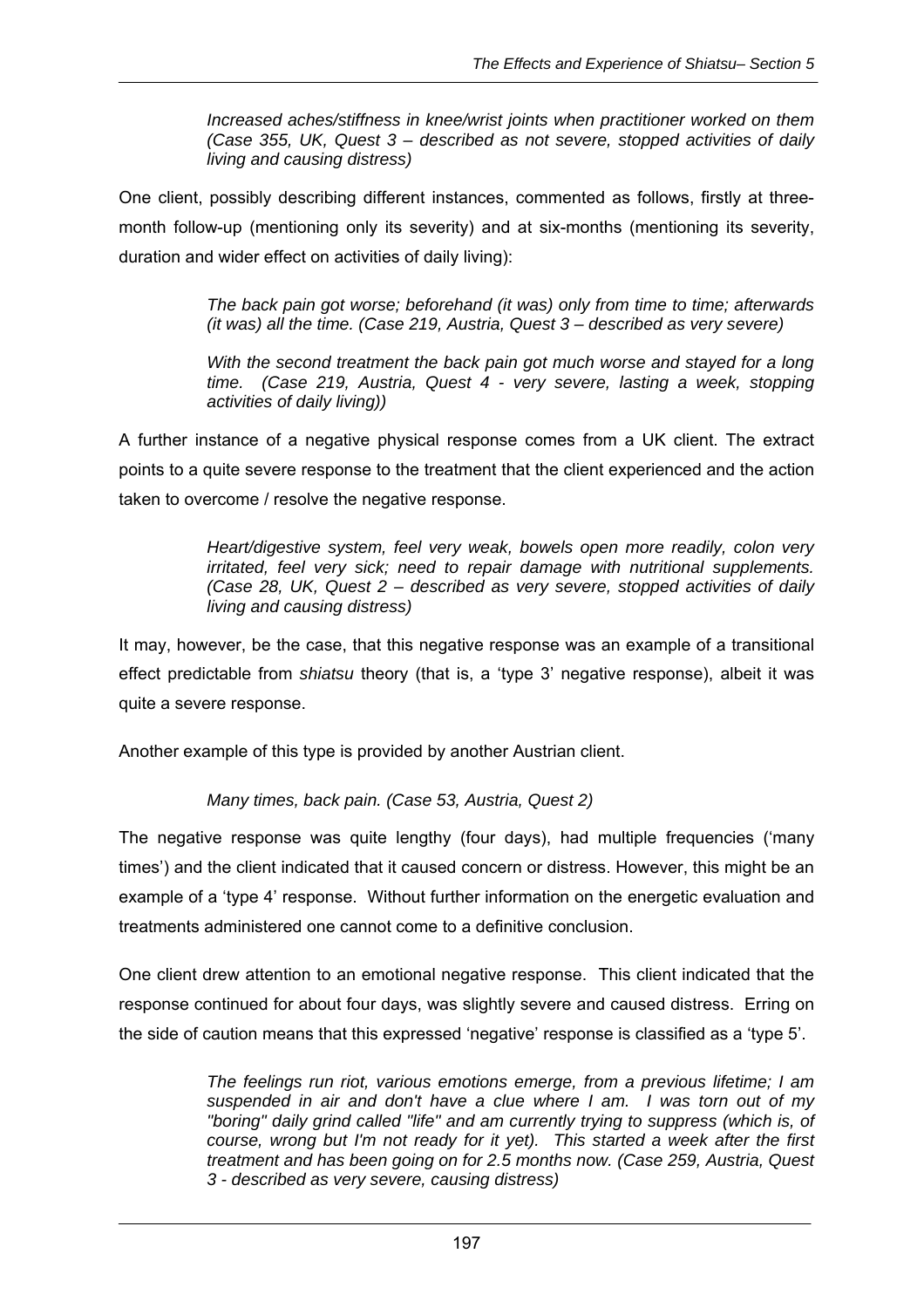A different example is provided by a Spanish client, who reported that she had been 'burnt', presumably due to the use of moxa in the treatment.

#### *One night I could not sleep due to have been burnt in some points (hand - feet). (Case 65, Spain, Quest 3)*

Moxa, in itself, is not part of *shiatsu*, but might be used by the practitioner to enhance a response. Appropriate application of moxa would not have led to any burning, thus the classification of this expressed negative response as 'type 5'. In contrast, perhaps due to this experience, the same client drew attention to her anxiety about 'being burnt' (a negative response, reported above, as a 'type 4' negative response).

In reviewing the above cases, it is important to note that the type 5 classification takes heed not only of the form of response, but also its length and impact (on activities normally done and sense of distress arising). Again, whether the above do indeed pose a risk to client safety is open to discussion. Further information on the energetic diagnosis and presenting symptoms are needed to come to a firm conclusion.

## **Summary**

This chapter has presented findings related to the safety and negative responses to *shiatsu*  treatment expressed by clients. A five-fold typology of client-expressed negative responses was presented. Over four-fifths (82%) of the client-expressed 'negative' responses were classified as 'transitional' effects, that is, an initially negative-seeming response which turns to become positive, either as expressed directly by the client or as part of the healing process as predicted within *shiatsu* theory. A very small proportion (3%, relating to ten client episodes) of the negative responses could be classified as 'an undesired, potentially adverse event or effect that may represent a risk to client safety'. A range of extracts from the clients' descriptions of the negative response they experienced were presented to provide further insight into the meaning and use of the typology.

To be able to definitively classify negative responses into each of the types requires additional information, in particular, related to the energetic evaluation made by the practitioner and details of the actual treatment(s) provided. The intention in this study was to provide initial findings on possible negative responses. The intention of the chapter was to classify these responses to cohere with both clients' perceptions and experiences and also the theory and practice of *shiatsu*. An issue for exploration in future studies is to ask more specific and additional questions to help to tease out the 'change to positive' for transitional effects and aid definitive classification of client-perceived negative responses into each of the five possible types.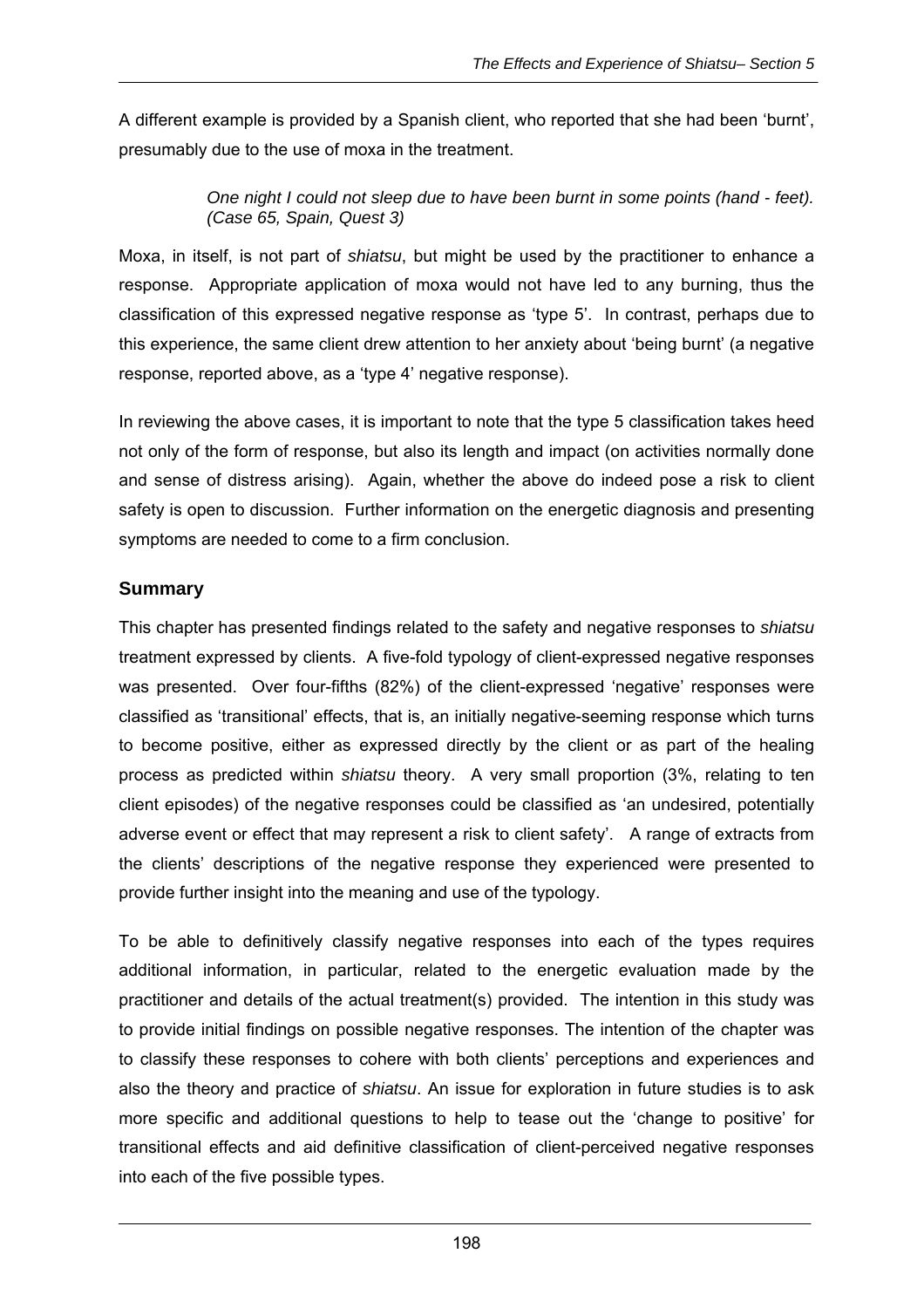# **Chapter Fourteen: Comparative Analysis and Discussion**

## **Introduction**

This chapter draws together the findings from each of the three countries to look for similarities and differences. The chapter follows the structure of the country reports, moving from a comparison of study participants and their use of *shiatsu* to their experiences and reports on the effects of their *shiatsu* treatments. It includes some of the data presented within each country report, drawn together in a comparative manner. The comparative findings will be presented along with comments and possible interpretations of the findings. To enable comparison across all three countries, the findings are presented for each country as a whole, that is, for both previous and new *shiatsu* users and new and continuing clients together.

## **Study Respondents**

A total of 948 clients took part in the three-country European study. Of these, 633 completed all four of the study's questionnaires, from baseline to six-month follow-up. This represents an overall response rate of 67%. While this is a good response rate, relative to postal surveys in general and longitudinal studies in particular (Moser and Kalton 1971; Bowling 2002; Bergk et al 2005), the response rate for the Spanish sample was only 49%, compared to 70% (Austria) and 72% (the UK).

In all three countries, there was a higher response rate for those who had *shiatsu* before compared to those who had not (Table 14.1). This was again particularly problematic for the Spanish sample where only nine new *shiatsu* users completed all the study's questionnaires (a response rate of 30%). There was also a statistically significantly lower response rate among new *shiatsu* users for the UK sample (a response rate of 57%). While the response rate was lower amongst new users in the Austrian sample (62%), the difference in response rates was not statistically significant.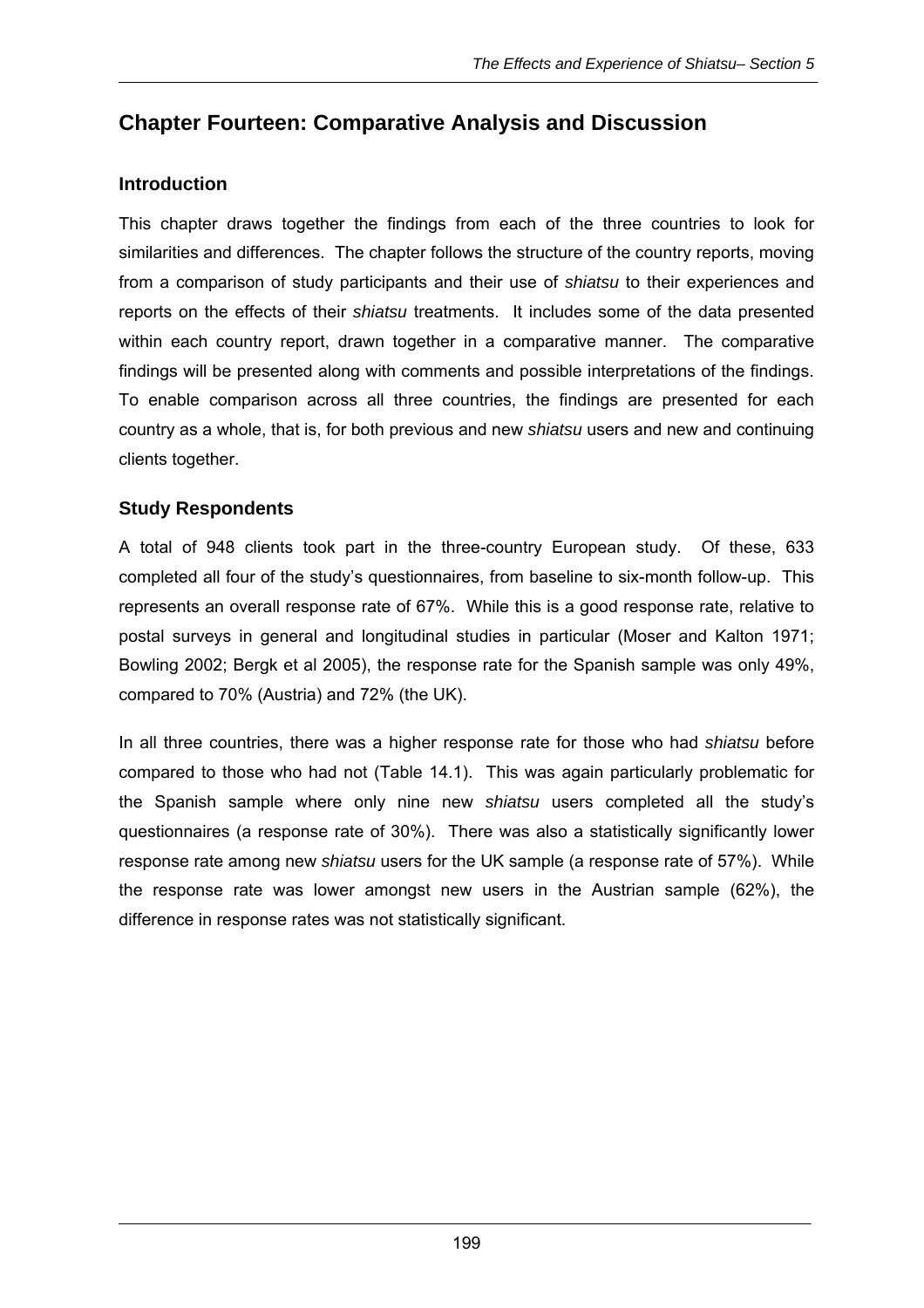|                           |                                     | <b>Austria</b> | <b>Spain</b> | <b>UK</b>       |
|---------------------------|-------------------------------------|----------------|--------------|-----------------|
| <b>Practitioners</b>      | Number recruiting clients           | 33             | 22           | 30              |
|                           |                                     |                |              |                 |
| <b>Clients</b>            | Baseline recruitment                | 371            | 189          | 388             |
|                           | Responders to all<br>questionnaires | 261            | 93           | 279             |
|                           |                                     |                |              |                 |
|                           | <b>Response Rate</b>                | 70%            | 49%          | 72%             |
|                           | - Previous <i>shiatsu</i> users     | 72%            | *53%         | *75%            |
|                           | - New <i>shiatsu</i> users          | 62%            | *30%         | *57%            |
|                           |                                     |                |              |                 |
| <b>Representativeness</b> | Of baseline respondents             | $^{+++}$       | $\ddot{}$    | $^{\mathrm{+}}$ |

\* Statistically significantly different – previous vs. new users

There may be a variety of reasons that could account for the lower response rate in Spain. Díaz de Rada (2001) comments on the scant use of postal surveys undertaken in Spain and the expectation of marketing firms to achieve only a 40% response rate. He also points to the value of repeated reminders (one reminder only was used in the *shiatsu* sample) and its beneficial effect on response rates (Díaz de Rada 2005). Other studies show considerable variation in response rates to postal questionnaires conducted in Spain. In a Catalonian study of health professionals' opinion of the Health Plan, a response rate of only 34% was achieved (Brugulat et al 2003), while in an evaluation study of a system of feedback information on public health 80% of the health professionals responded. In contrast, the European KIDSCREEN study reported response rates varying from 19% to 91% in the eight participating countries (Berra et al 2007). Another factor is the known comparatively lower response rate for postal compared to interview based questionnaires and the loss to followup in longitudinal and cohort studies. Notwithstanding, the fact that just over half of all the original recruits to the study within Spain did not reply to all of the four questionnaires is disappointing and limits the generalisability of the Spanish findings.

To summarise, the variations in response rate and representativeness need to be borne in mind in drawing conclusions across the three countries in a comparative manner. There is greatest confidence (the +++ symbol in Table 14.1) for the Austrian sample, both as a whole and for comparisons between previous and new *shiatsu* users. There is slightly less confidence for the UK sample (the ++ symbol in the Table), as good as for Austria for the sample overall but with greater caution for new *shiatsu* users. There is least confidence for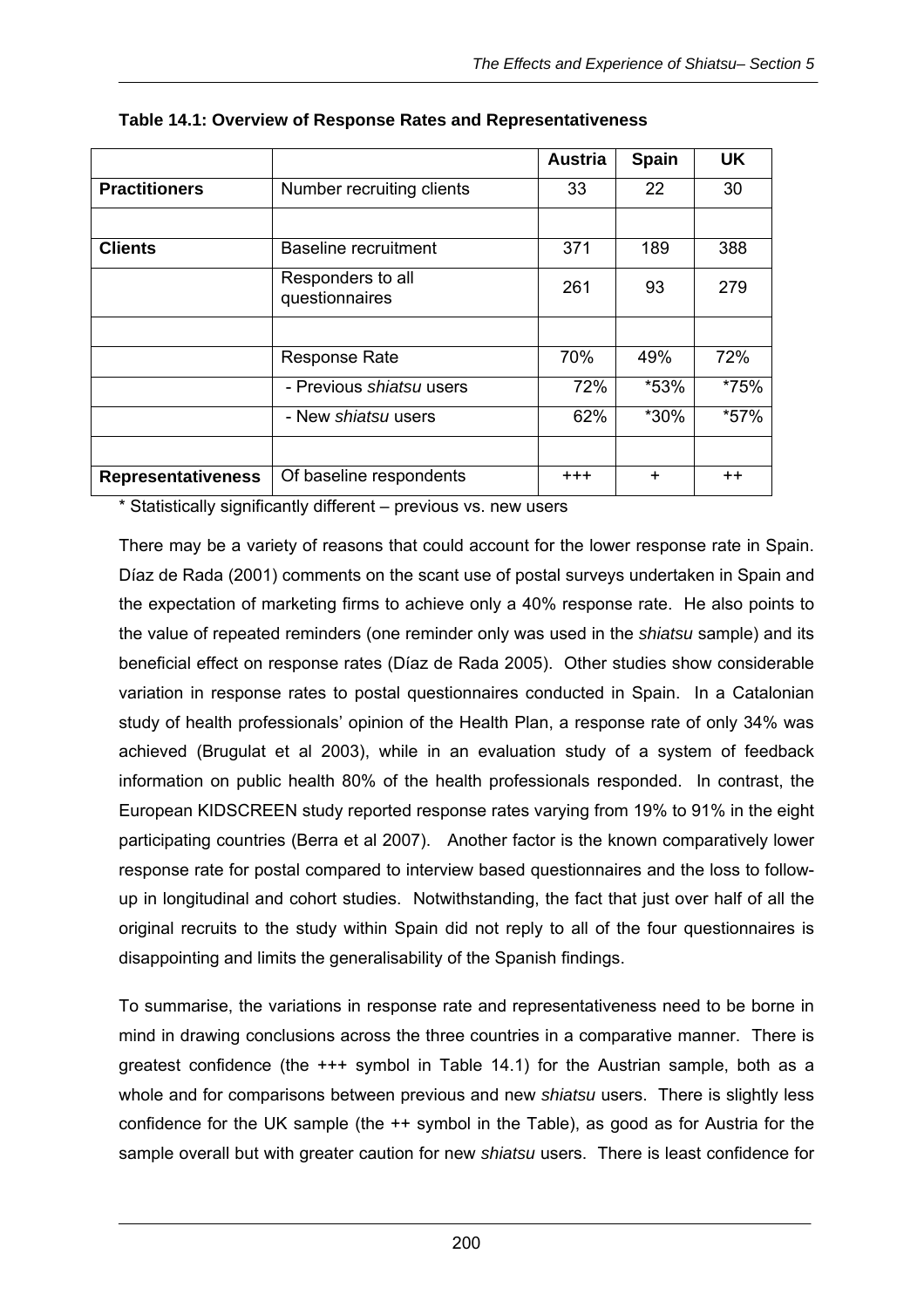the Spanish sample (the + symbol), but highest for looking at the sample overall; considerable caution should be exercised for the Spanish new *shiatsu* users.

## *Shiatsu* **Users and Reasons for Use**

The findings on who uses *shiatsu* and why are presented in two parts. The first presents a profile of the typical *shiatsu* user. The second explores the reasons for 'first' use of *shiatsu* and the symptoms with which clients indicated that they came for help.

## **Characteristics of a Typical** *Shiatsu* **User**

The findings across the three countries suggest that a typical user of *shiatsu* is a woman, aged in her 40s, who is in paid employment, either full- or part-time, has used *shiatsu* before and would describe her overall health status as being 'good' or better (Table 14.2). She would also pay for her own treatment; only in Austria did a small proportion (4%, n=8) have their *shiatsu* paid through health insurance. Finally, she would be continuing to use *shiatsu* at (three and) six months, having an average of 2-3 sessions during the previous three month period.

|                                         | <b>Austria</b>                                     | <b>Spain</b>                                      | <b>UK</b>                                             |
|-----------------------------------------|----------------------------------------------------|---------------------------------------------------|-------------------------------------------------------|
| <b>Typical User</b>                     | Female in her<br>young 40s, in paid<br>employment, | Female in her mid-<br>40s, in paid<br>employment, | Female around 50<br>years old, in paid<br>employment, |
|                                         | used shiatsu<br>before,                            | used shiatsu<br>before,                           | used shiatsu<br>before,                               |
|                                         | and in 'good' health<br>or better                  | and in 'good' health<br>or better                 | and in 'good' health<br>or better                     |
|                                         |                                                    |                                                   |                                                       |
| <b>Age Profile</b>                      | - aged $\ge 65:5\%$                                | - aged ≥ 65: 3%                                   | - aged $\geq 65$ : 14%                                |
|                                         | - range: 18-80 yrs                                 | - range: 25-71 yrs                                | - range: 24-87 yrs                                    |
|                                         |                                                    |                                                   |                                                       |
| <b>Retired</b>                          | 10%                                                | 7%                                                | 21%                                                   |
|                                         |                                                    |                                                   |                                                       |
| Poor Health (n)                         | $5\%$ (n=13)                                       | $2\%$ (n=2)                                       | $3\%$ (n= 7)                                          |
| Not Working due to<br><b>III-Health</b> | $2\%$ (n=4)                                        | $4\%$ (n=4)                                       | $6\%$ (n=16)                                          |
|                                         |                                                    |                                                   |                                                       |
| <b>Continuing to use</b>                | 76%                                                | 81%                                               | 78%                                                   |
| shiatsu (at 6 months)                   | 2-3 sessions on av.                                | 2-3 sessions on av.                               | 2-3 sessions on av.                                   |

## **Table 14.2: Profile of a Typical** *Shiatsu* **User**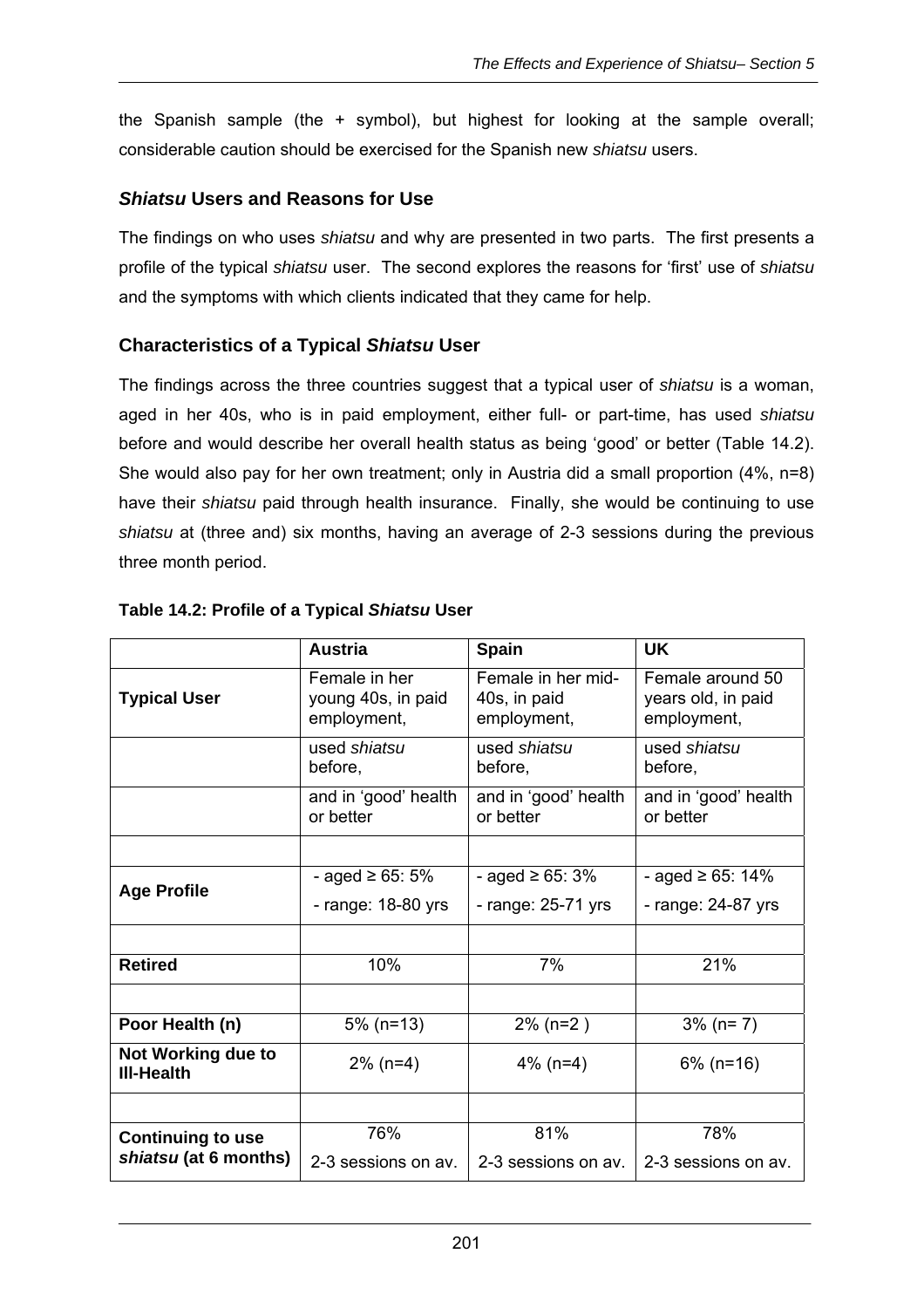There were however some country variations. In particular, the UK sample was typical older on average (a median age of 50 years, compared with 46 years in Spain and 42 for Austria). In addition, a substantially larger proportion of persons aged 65 and over and/or retired people were represented in the UK sample. The proportion of retired people varied from 21% in the UK to 7% and 10% respectively for Spain and Austria.

The profile of the typical *shiatsu* user is similar to that found in Harris and Pooley's (1998) UK-wide postal questionnaire survey of all qualified *shiatsu* practitioners registered with the *Shiatsu* Society UK. In their study, practitioners were asked to complete a client questionnaire about themselves and the next three clients who presented for *shiatsu* treatment. Of the 792 client questionnaires returned, clients were predominantly female (72%), over four-fifths (87%) were aged between 25 and 64 years, and most (78%) had received *shiatsu* before.

The extent to which the above profile of the typical *shiatsu* user is comparable to the profile for other CAM modalities is difficult to gauge. Some possible comparison data could come from surveys of the prevalence of CAM use in general and/or surveys of other therapies, such as acupuncture or reflexology. At the same time, one must note that many such 'CAM use' studies are problematic, given variations in the definition of CAM itself, time periods for prevalence estimation (for example, last six months, previous year or ever use), the cultural context surrounding CAM use and the quality of the survey itself (Ernst 2006).

One frequently quoted and methodologically sound study (Thomas et al 2001) presented data for the UK on the use and expenditure on CAM. It reported that at older ages, women were more likely than men to report use of CAM, and that around 90% of all the respondents were paying themselves for their CAM treatment. Another survey for a particular CAM modality and cultural context, Chinese medicine users in the USA (Cassidy 1998), summarised the user demographic profile as being mid-age, well-educated, employed and mid-income clients.

Looking more broadly, one can also ask whether the profile of the typical *shiatsu* user, and their health status, is comparable to the profile of the wider population. While there is a need to explore this in relation to each of the three countries, some illustrative information is presented for the UK.

Data from QRESEARCH (Hippisley-Cox et al 2007), a new clinical database containing the clinical records of patients ever registered with 525 GP practices in the UK, suggests that nearly twice as many women than men consult their GP between the ages of 16 and 64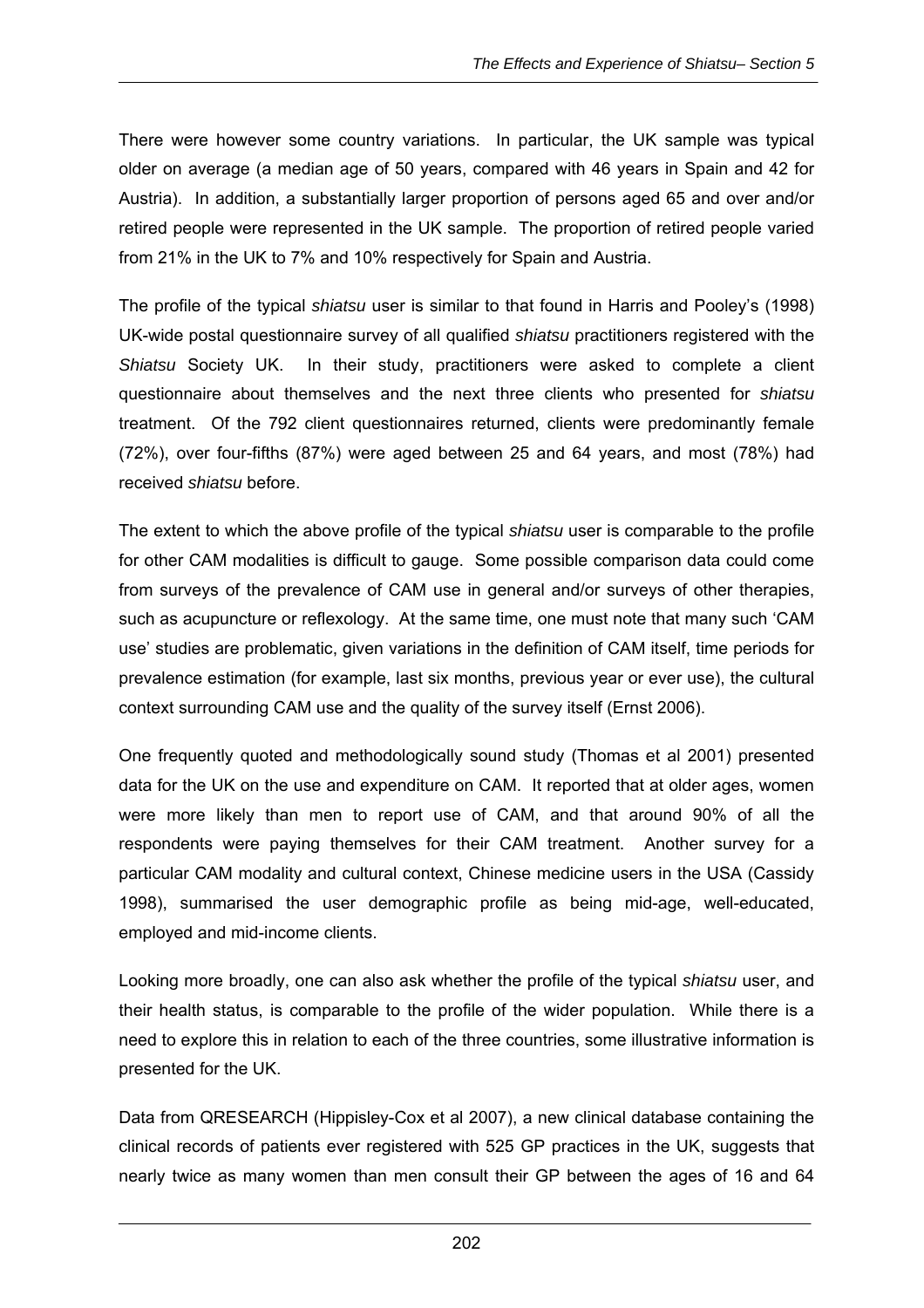years. This compares with an observed 4:1 ratio of female to male use of *shiatsu*. Results from the annual General Household Survey for England indicate that 15% of the population had consulted their GP in the last two weeks (General Household Survey 2005). The same survey indicated that, in response to the question, 'how is your health in general?' (rated on a five-point scale from 'very good' to 'very bad'), 79% responded that it was 'very good' or 'good', and just under 6% that it was 'bad' or 'very bad'. These latter figures are very similar to those reported in this *shiatsu* study

## **Reasons for Use of** *Shiatsu*

There was substantial uniformity over the relative ranking of the three samples' reasons for accessing *shiatsu* and the symptoms with which clients indicated that they came for help (Table 14.3). At the *first* time, around a quarter to a third of clients indicated that at least one of the reasons they had come to *shiatsu* was 'out of curiosity'. At *today's* session, one of the reasons that the majority came for was 'to maintain or improve their health'. Next most important was 'to do something for oneself' closely followed by 'personal development'.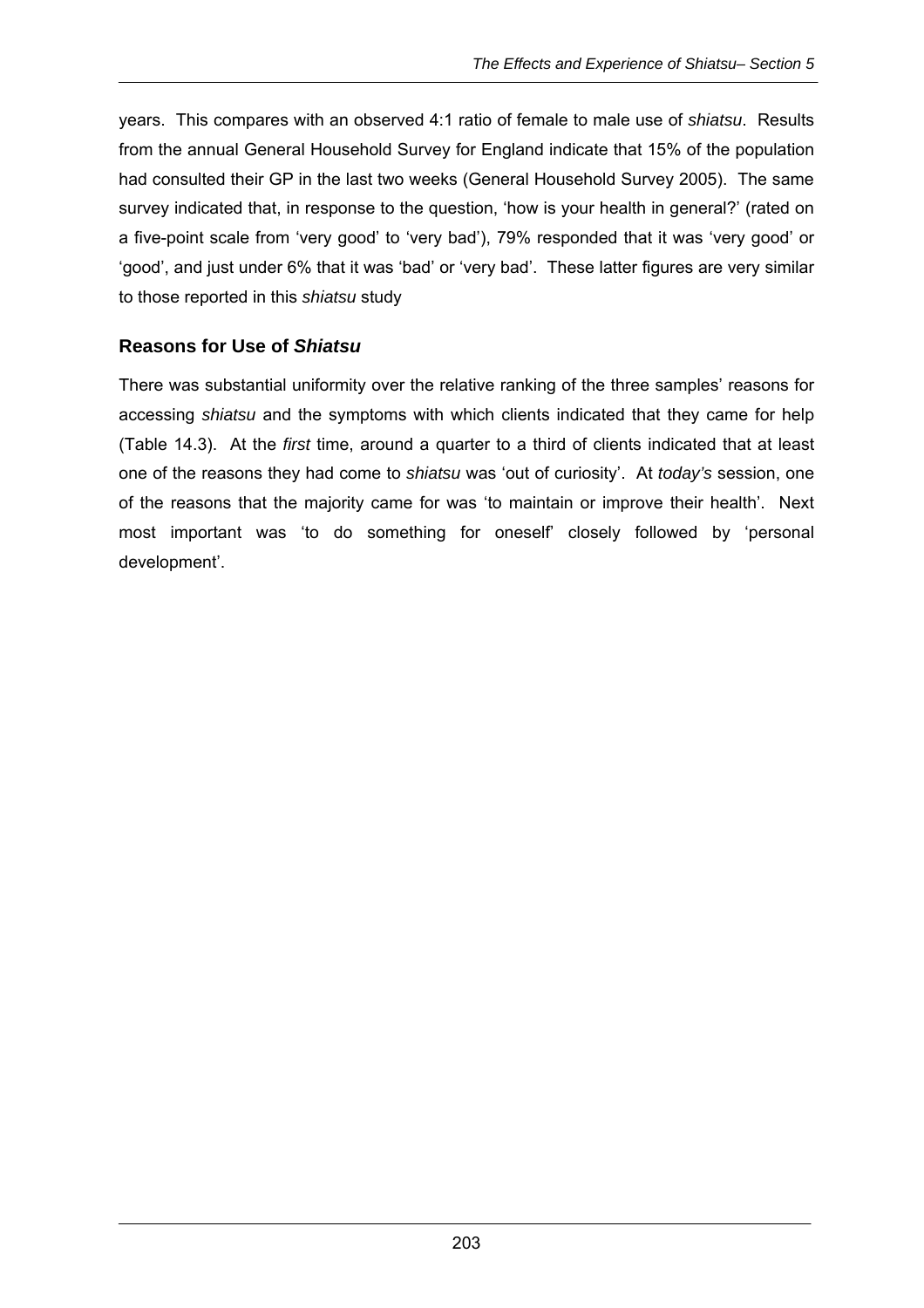|                                                    |                                                     | <b>Austria</b>  | <b>Spain</b>    | <b>UK</b>       |
|----------------------------------------------------|-----------------------------------------------------|-----------------|-----------------|-----------------|
| Why access shiatsu?<br>(first use)                 | Out of curiosity                                    | 33              | 22              | 26              |
|                                                    | Health maintenance                                  | 39              | 50              | 59              |
| Why access shiatsu?<br>('today')                   | Do something for self                               | 38              | 24              | 19              |
|                                                    | Personal development                                | 16              | 20              | 18              |
|                                                    |                                                     |                 |                 |                 |
| <b>Symptoms as Reasons</b><br>('today' - baseline) | Problems with<br>muscles, joints, body<br>structure | 27              | 32              | 29              |
|                                                    | Tension or stress                                   | $\overline{27}$ | $\overline{22}$ | 21              |
|                                                    | Low energy or fatigue                               | 17              | 12              | 18              |
|                                                    | Problems with body<br>systems                       | 12              | 14              | 14              |
|                                                    | <b>Emotional Issues</b>                             | 11              | $\overline{17}$ | $\overline{12}$ |
|                                                    |                                                     |                 |                 |                 |
| <b>Symptoms as Reasons</b><br>('today' - 6 months) | Problems with<br>muscles, joints, body<br>structure | 31              | 32              | 29              |
|                                                    | Tension or stress                                   | 29              | 23              | 23              |
|                                                    | Low energy or fatigue                               | 16              | 11              | 18              |
|                                                    | Problems with body<br>systems                       | 11              | 13              | 13              |
|                                                    | <b>Emotional Issues</b>                             | 8               | 16              | 12              |

#### **Table 14.3: Reasons for Access and Reasons as Symptoms (%)**

In terms of reasons in the form of symptoms, 'problems with muscles, joints and body structure' was the most mentioned group of symptoms, both at baseline and at six month follow-up. This symptom group included back pain and posture. Next most important was 'tension or stress', followed by 'low energy or fatigue'.

Findings on reasons for accessing and the symptoms that clients came for help with provide potentially additional insight into the meaning and interpretation of findings on self-perceived health status. At baseline, the typical *shiatsu* user described her/himself as being in 'good' (or better) health. This is entirely consistent with seeking help to 'maintain health' (a policyvalued approach to prevention, for example) and help for pain or other symptoms. For example, an individual may be afraid of a recurrence of a frozen shoulder, or be aware of tension and stress, and seek preventive treatment; at the same time, their perception of their general health may be that this is fine. Indeed, evidence from chronic illness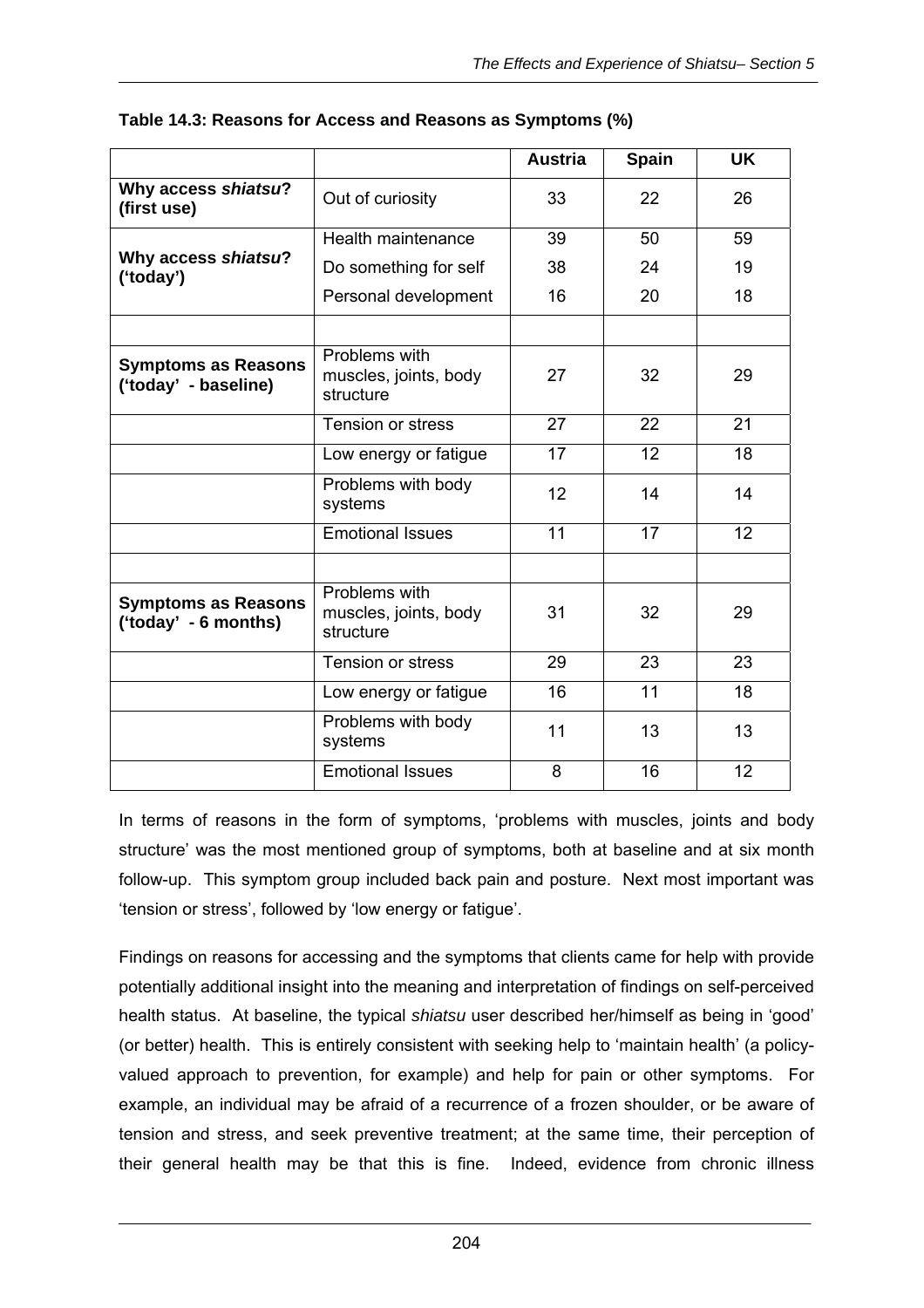demonstrates that individuals may adapt to their continued ill-health and describe their current health status as 'good.'

Again one can ask about the similarity of this profile of reasons for use to other studies in the area. In one *shiatsu*-specific study (Harris and Pooley 1998), the most common client 'medical diagnosis', classified using the International Classification Index of Primary Care, reported was 'musculo-skeletal', including neck/shoulder, lower back and arthritis (29%), followed by 'psychological', including depression, stress and anxiety (14%). These proportions are very similar to those reported in Table 14.3, if 'emotional issues' are combined with 'tension or stress.' Their data for current symptoms reported by clients again pointed to the importance of musculo-skeletal and psychological problems, followed by low energy. Looking across to other CAM modalities, the most common reason for use of Chinese medicine in the USA (Cassidy 1998) was reported to be musculo-skeletal pain relief, mood care and general wellness care. The latter category links across to the importance of health maintenance as a reason for accessing *shiatsu* 'today' within the current study.

## **Client Hopes from Their** *Shiatsu* **Treatment**

Additional insight into the reasons why clients came for *shiatsu* was provided by the findings relating to the initial hopes that clients had of their *shiatsu* treatment. Overall, a wide range of hopes was mentioned within and across countries. In addition, many previous *shiatsu* users often linked their hopes to previously experienced benefits from earlier *shiatsu* treatments. It was also noticeable that the language used by some clients, including new *shiatsu* users, suggested an awareness of the theoretical underpinnings of an energy-based therapy, for example, talking in terms of 'to clear blockages' or 'to become grounded'.

Table 14.4 provides a comparative picture of the 'top' hopes for the three countries, grouped into linked categories with 5% or more clients within each. While the relative ordering of the grouped hopes varied between countries, the same 'top seven' sets of hopes were expressed in all the countries, each being mentioned by at least 5% of their clients. In Austria, energy work was most mentioned closely followed by self-enhancement and relaxation or stress reduction. In Spain, self-enhancement was most mentioned, followed by energy work and relaxation or stress reduction. In the UK, relaxation or stress reduction was most mentioned, closely followed by self-enhancement, physical relief and alleviation of the symptoms of particular conditions. In Spain, 'becoming' or 'continuing to remain drug-free' was also mentioned by 5% of the clients, but rarely so for the Austrian or UK samples.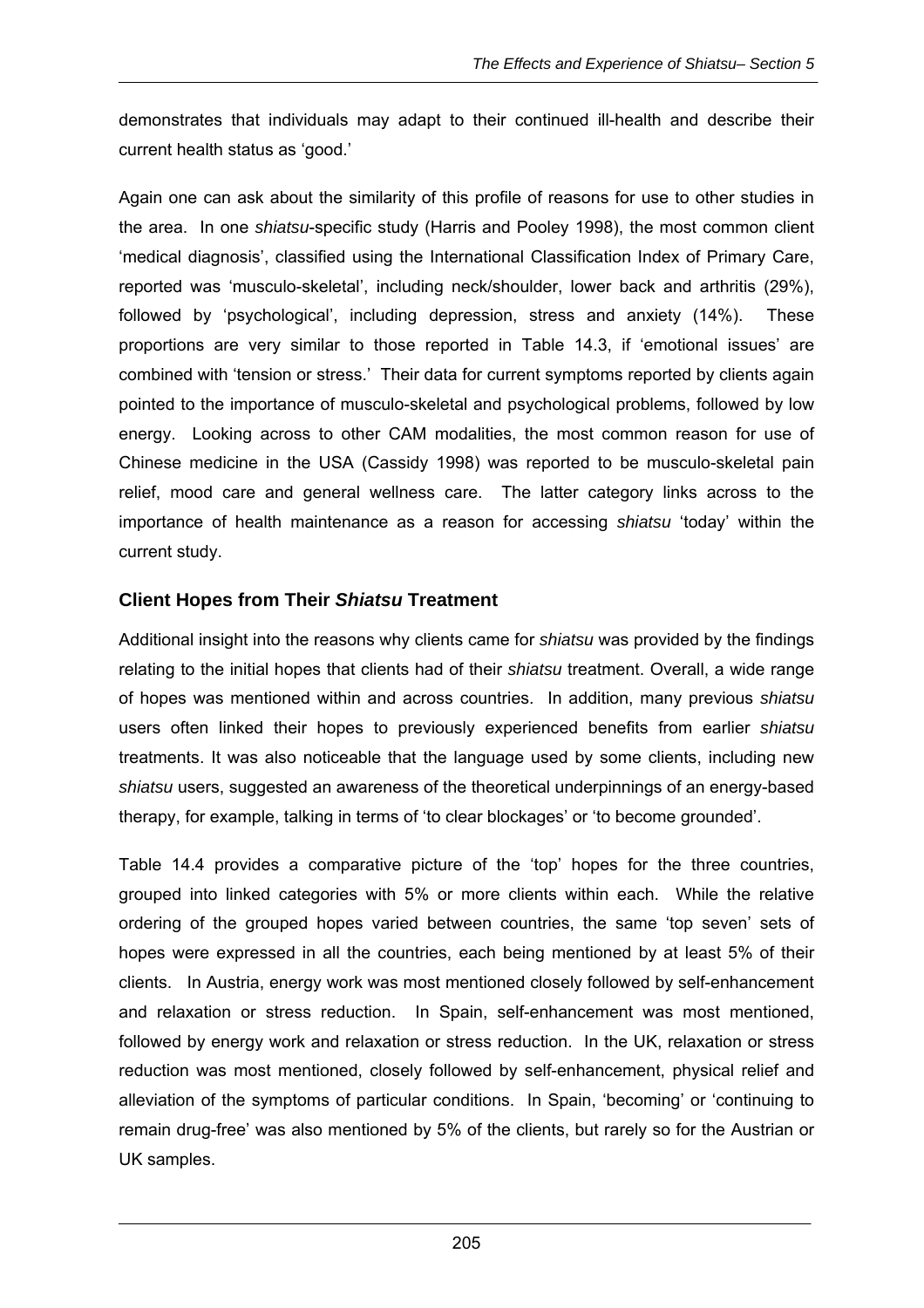| <b>Client Hopes</b>                                                                                    | <b>Austria</b> | <b>Spain</b>      | <b>UK</b>               |
|--------------------------------------------------------------------------------------------------------|----------------|-------------------|-------------------------|
| Energy work: obtain or continue, become or continue<br>grounded, balanced                              | 20             | $12 \overline{ }$ | 11                      |
| Self-enhancement: attain or continue (quality of life,<br>personal growth, etc)                        | 19             | 17                | 16                      |
| Relaxation and/or stress/tension management: attain or<br>maintain                                     | 17             | 12                | 17                      |
| Physical relief (sleep, mobility, posture, pain, etc): obtain<br>or maintain                           | 13             | 10                | 16                      |
| Alleviate symptoms of particular conditions (back or neck)<br>pain, headache, ME, blood pressure, etc) | 8              | 7                 | 15                      |
| Emotional help and support: attain or maintain                                                         | $\overline{7}$ | 10                | $\overline{7}$          |
| Awareness of body & mind, integration: attain or<br>maintain                                           | 7              | 8                 | 5                       |
| Alleviate symptoms in general                                                                          | 4              | 8                 | $\overline{\mathbf{4}}$ |
| Emotional calmness and strength: become or maintain                                                    | 4              | 6                 | 5                       |
| Become or continue to remain drug-free / medication                                                    | 1              | 5                 | 1                       |

|  |  |  | Table 14.4: Top Client Hopes of their Shiatsu Treatment (%)* |  |
|--|--|--|--------------------------------------------------------------|--|
|  |  |  |                                                              |  |

\* All groups with percent of 5% or more

There is no comparative data in the *shiatsu* literature to compare to these findings. It is however noteworthy that the way some of the clients described their hopes, including new *shiatsu* users, was often in terms that cohered with the language and terminology within *shiatsu*. For example, many clients spoke of their hope '*to clear energy blockages*' or '*to remain balanced*'. From a *shiatsu* theoretical framework perspective, it would also seem that the expressed hopes are in the main achievable by *shiatsu*, thus reinforcing the clients' choice of *shiatsu* to assist them for their symptoms and their desired outcomes (hopes).

## **The Client-Practitioner Interaction**

An important factor, recognised within all research whether in conventional or complementary or alternative medicine, is the quality of the relationship created between the client and practitioner. This area has also been noted in the CAM field as being particularly important as a possible therapeutic factor in the outcomes from CAM modalities (Long 2002). A linked, relatively poorly recognised, and rarely researched factor that may support the realisation of a therapeutic effect is the nature of the treatment environment in which treatment takes place, relating, for example, to its ambience and atmosphere as well as features that may support its perception as a safe and caring environment (cf. the notion of a 'healing environment': see, for example, Williams 1998; Miller and Crabtree 2005).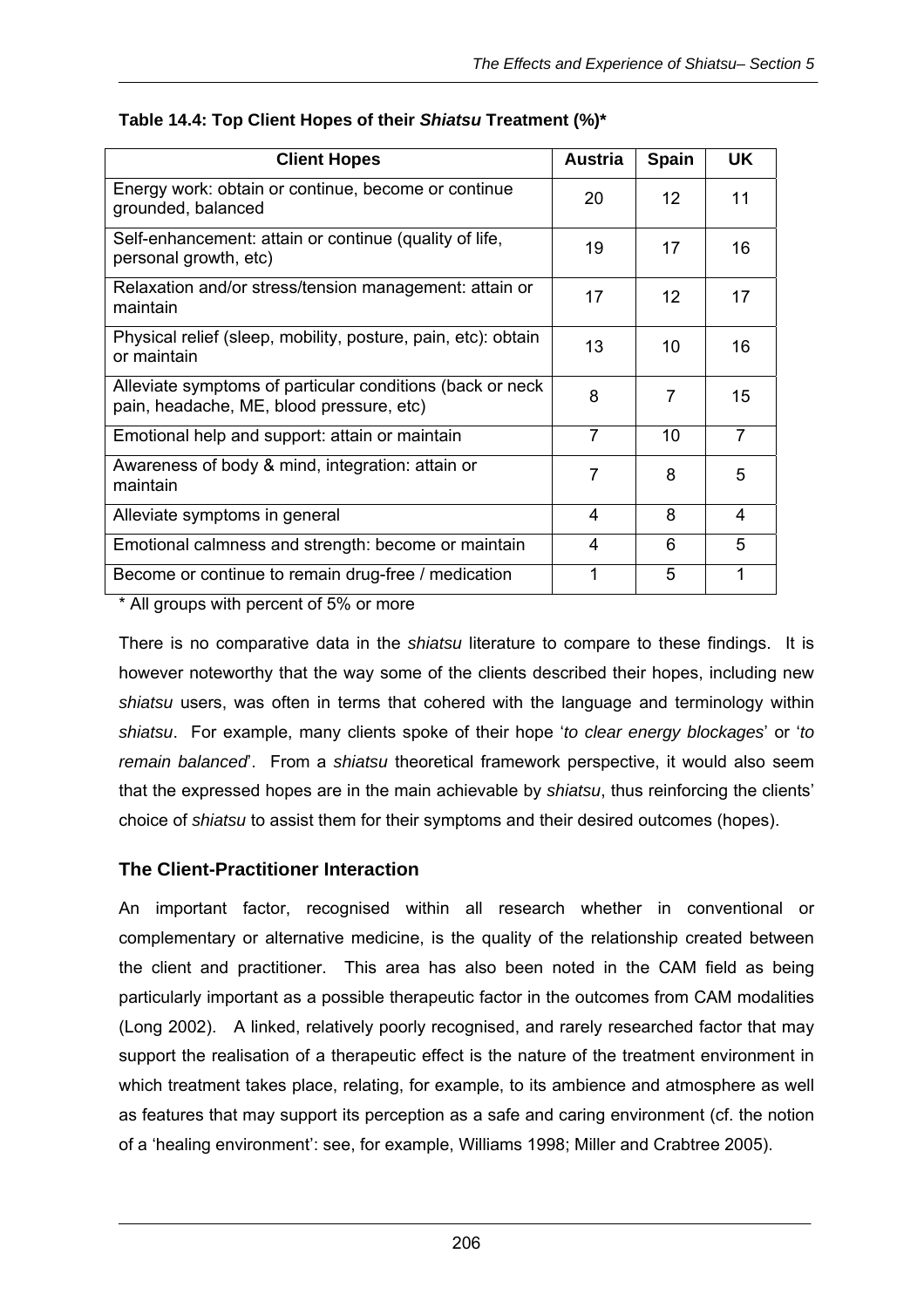Across countries, clients were overwhelmingly positive about their relationship with the practitioner (Table 14.5). Around 70% or more of the clients 'strongly agreed' that their practitioner 'listened' or 'accepted' them. While there was greater variation about their joint working, 75-93% expressed agreement that they did (30-46% 'strongly agreed'). Around a fifth of the Spanish clients were 'not sure', neither agreeing nor disagreeing. In addition, across countries, the practitioner was overwhelmingly perceived as being 'trustworthy' and 'skilful' (over 80% indicated 'very much so'). The practitioner was also 'very much' perceived as 'warm' by around two-thirds of the clients. Finally, the treatment environment was rated positively, with around three-fifths or more of clients indicating their strong agreement that they 'liked the treatment environment'. These figures rose to over 90% when those who 'agreed' are also included.

**Table 14.5: The Client-Practitioner Relationship and Perception of the Treatment Environment (% 'strongly agree' or % 'very much so')** 

| <b>Client-Practitioner Relationship</b>                       | <b>Austria</b> | <b>Spain</b> | UK |
|---------------------------------------------------------------|----------------|--------------|----|
| The practitioner accepted me                                  | 76             | 68           | 72 |
| The practitioner listened to me                               | 84             | 70           | 69 |
| The practitioner and I worked together                        | 46             | 30           | 34 |
|                                                               |                |              |    |
| I felt the <i>shiatsu</i> practitioner was <i>trustworthy</i> | 89             | 87           | 86 |
| I felt the <i>shiatsu</i> practitioner was <i>skilful</i>     | 86             | 82           | 81 |
| I felt the <i>shiatsu</i> practitioner was warm               | 62             | 69           | 66 |
|                                                               |                |              |    |
| <b>Treatment Environment</b>                                  |                |              |    |
| <i>I liked</i> the treatment environment                      | 68             | 85           | 57 |

These findings compare favourably with a recent report from the Picker Institute exploring trends from national surveys, conducted in the period 2002-2007, of patients in the English National Health Service (Richards and Coulter 2007). For example, the proportion of patients who had 'complete confidence and trust' in their GP (primary physician) was around 76% and 81-84% for other primary care staff. In the 2006 primary care survey, around four-fifths of patients said that their GP 'definitely' listened carefully to what they had to say. At the same time, around a third of primary care patients said that they had not been sufficiently involved in decisions about their treatment. As the Picker report (2007: 10) comments, 'failure to meet patients' expectations in terms of providing safe, effective care, good communication skills, comprehensible information, respectful treatment, and empathy can undermine trust, and can potentially lead to worse health outcomes.'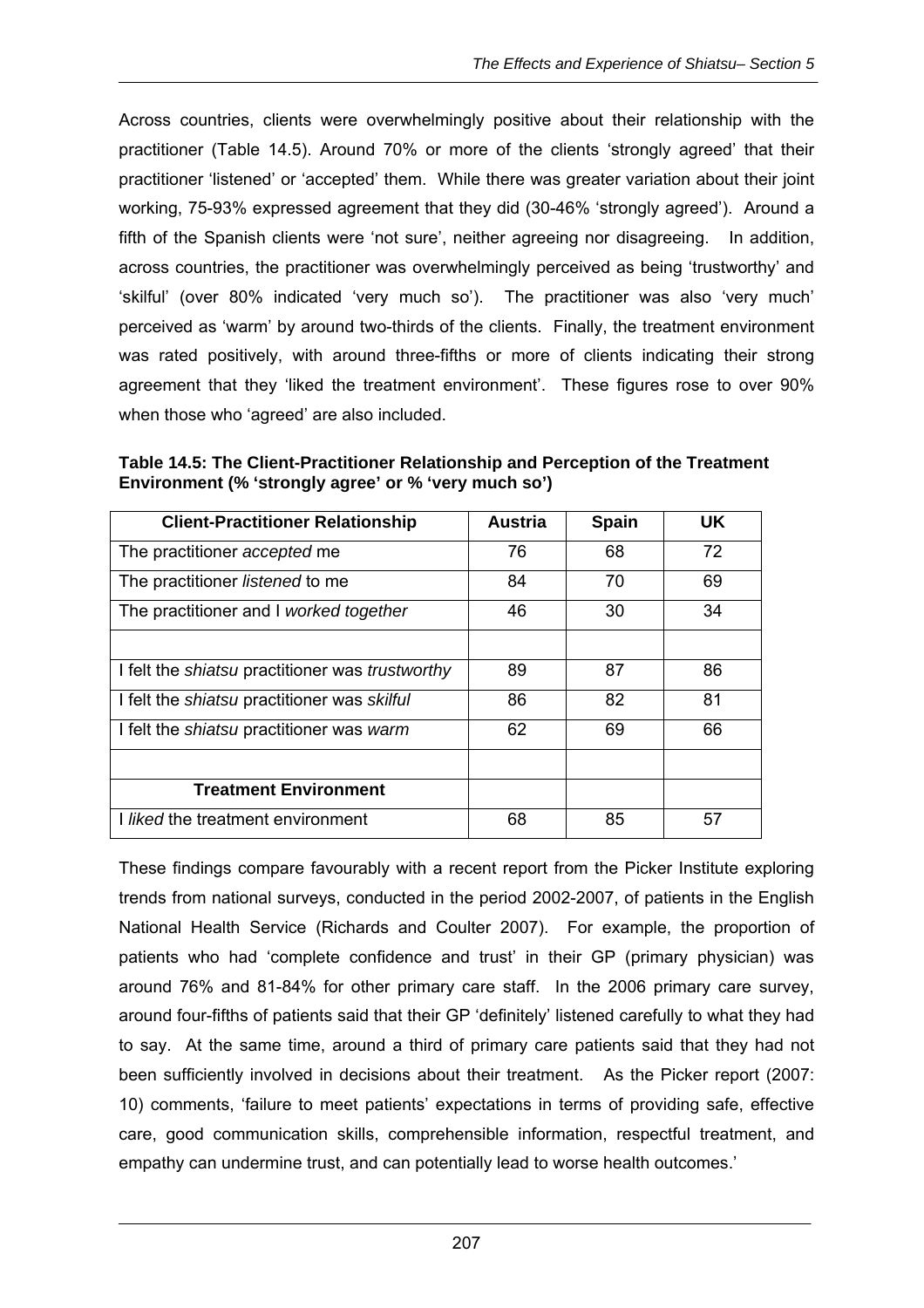## **Immediate Effects from** *Shiatsu*

Drawing on the exploratory work undertaken as part of the background work to the three country longitudinal study, the occurrence of a number of *shiatsu*-specific immediate effects was explored. Some of the immediate and positive effects experienced *during* and *after* the initial *shiatsu* session at which the client was recruited are presented in Table 14.6 comparatively for the three countries.

| <b>Positive Effects/Experiences</b>                                    | <b>Austria</b> | <b>Spain</b> | <b>UK</b> |
|------------------------------------------------------------------------|----------------|--------------|-----------|
| I felt energy moving or blockages being<br>released during the session | 76             | 71           | 65        |
| I felt a physical change during the session                            | 72             | 66           | 68        |
| I felt an emotional change during the session                          | 64             | 69           | 55        |
| I felt calmer or more relaxed after the<br>session                     | 94             | 95           | 95        |
| I felt different after the session                                     | 90             | 79           | 90        |
| I felt more energised after the session                                | 73             | 70           | 70        |
| I felt more able to cope with things                                   | 69             | 69           | 72        |
| I felt more balanced after the session                                 | 77             | 81           | 77        |
| I was able to sleep better                                             | 54             | 55           | 60        |

| Table 14.6: Immediate 'Positive' Effects (% 'strongly agree' and 'agree') |  |  |
|---------------------------------------------------------------------------|--|--|
|                                                                           |  |  |

Considerable similarity is apparent. For example, around two-thirds or more of the clients agreed or strongly agreed that they had 'felt energy moving or blockages being released' during the session. There was agreement that physical and emotional changes had occurred. Nearly all (95% or more) expressed agreement about 'feeling relaxed or calmer' after the session, 79-90% that they 'felt different', and over two-thirds feeling 'more energised', 'more able to cope with things' or 'more balanced'. At least half of the clients indicated agreement about being 'able to sleep better.'

Clients were also asked about possibly negative, immediate effects or experiences during or after their initial *shiatsu* session (Table 14.7). Again similarity is apparent across countries. There was strong agreement (70-87%) that clients had *not* had a bad experience during the *shiatsu* session. Over half indicated their strong agreement they had *not* had an 'unpleasant' physical or emotional reaction. While around a third strongly agreed that the treatment was *not* painful, a small proportion indicated that it was (18% in Spain and 23% in Austria and the UK).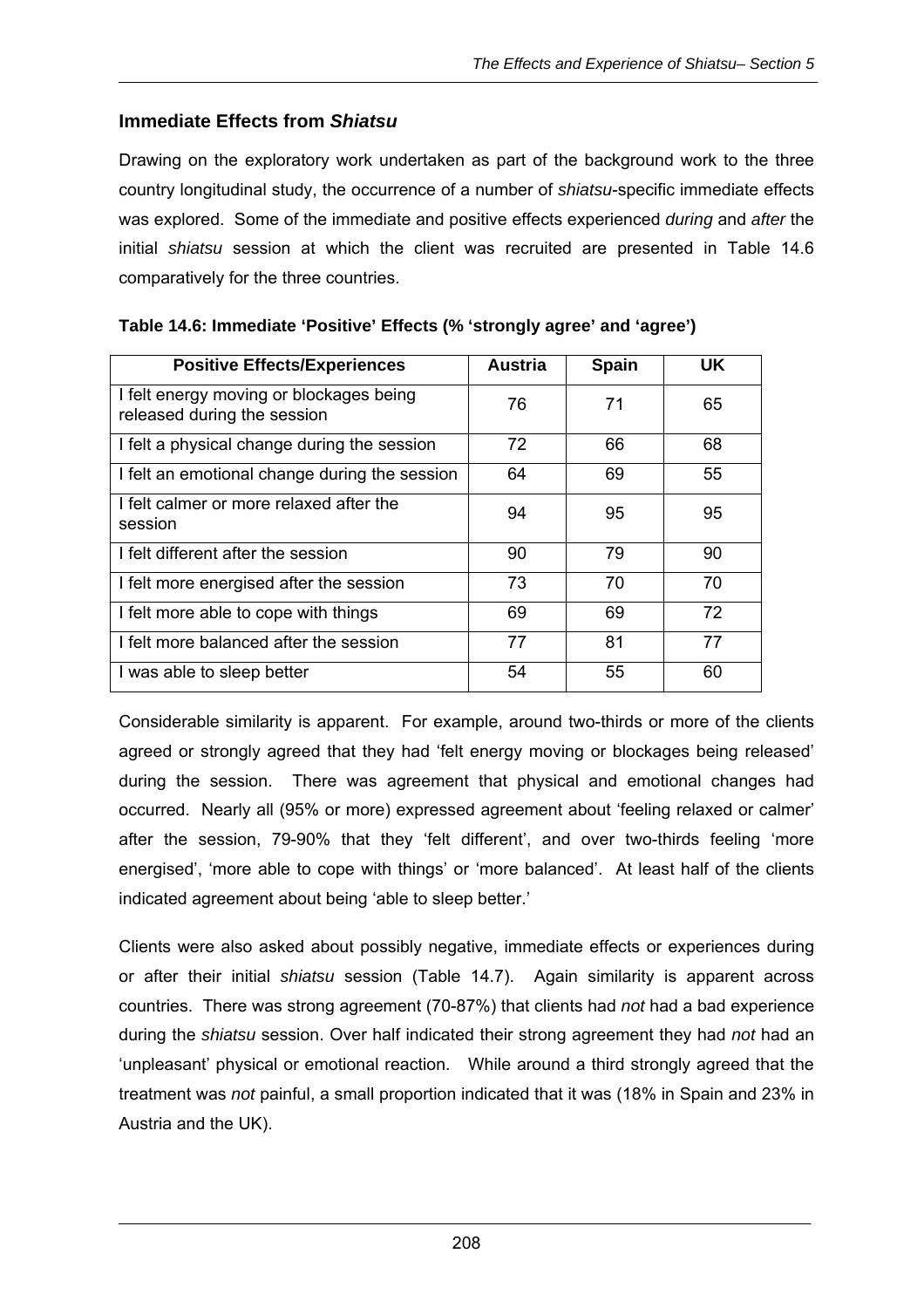| <b>Possibly Negative Effects/Experiences</b> | <b>Austria</b> | <b>Spain</b> | UK  |
|----------------------------------------------|----------------|--------------|-----|
| I had a bad experience during the session    | 85             | 70           | 87  |
| I had an unpleasant physical reaction        | 54             | 60           | -59 |
| I had an unpleasant emotional reaction       | 63             | 57           | 63  |
| The treatment was painful                    | 31             | 29           | 37  |

## **Table 14.7: Immediate 'Possibly Negative' Effects (% 'strongly disagree')**

These data support the conclusion of immediate positive benefits, as experienced and expressed by the clients, occurring soon (4-6 days or so) after their initial *shiatsu* session (at which they were recruited to the study). They also indicate that the sessions did not generate, what might be termed, 'possibly negative' effects for the majority of the clients.

## **Evidence on Safety and Negative Responses**

A core policy and practice question for any CAM modality centres on its safety. To explore this issue, respondents were asked at three time points whether, or not, they had experienced a 'negative reaction' to the *shiatsu* treatment (either short-term or longer lasting) and, if so, to describe it and its duration, and rate its severity and impact on their life. To analyse the data, a five-fold typology of response types was developed, embracing categories from 'not related to *shiatsu*' to 'transitional effect' to potentially adverse event.

The prevalence of client-perceived negative responses varied from 12% to 22%, with rates being very similar across all three countries. Rates were highest at '4-6 days' after the initial treatment (at which the client was recruited) (18-21%) and at three months follow-up (21-22%). In each country, the rates were lower at six months (12-17%) follow-up.

Over four-fifths (82%) of the client-expressed 'negative' responses were classified as 'transitional' effects, that is, an initially negative-seeming response which turned to become positive, either as expressed directly by the client or as part of the healing process predicted within *shiatsu* theory. A very small proportion (3%, relating to ten client episodes) of the negative responses could be classified as 'an undesired, potentially adverse event or effect that may represent a risk to client safety'.

To definitively classify negative responses into each of the five types requires additional information, in particular, related to the energetic evaluation made by the practitioner and details of the actual treatment(s) provided. The intention in this study was to provide initial findings of possible negative responses. The lack of evidence of all but a very small number of potentially adverse events that may represent a risk to client safety is a key piece of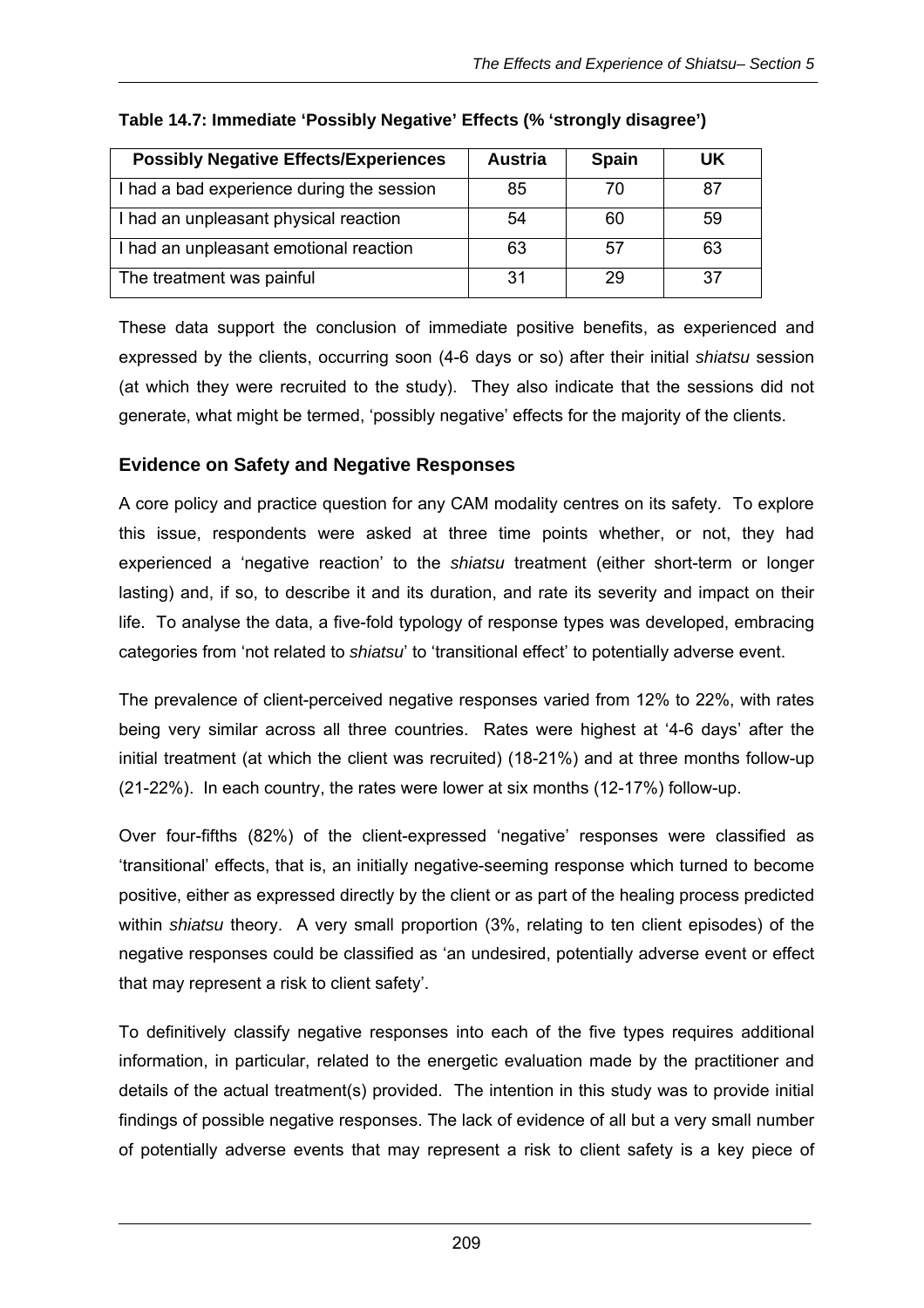evidence in demonstrating the role that *shiatsu* can play in health care, health maintenance and health promotion.

## **Evidence of Effectiveness over the Longer Term**

Following the same clients over time and seeking their views at different time points enables insight into the longer term effectiveness of *shiatsu*, from the perspective of the client. Data were collected at two 'longer term' time points: the first, three months after the session at which they were initially recruited to the study; the second, six months after the initial session. It was thus possible to make comparisons of symptom and *shiatsu-specific*  changes from baseline to three months follow-up, baseline to six months follow-up and from three months follow-up to six months follow-up. The second and third comparison could be described as assessing the maintenance (sustainability) of the effect.

## **Symptom Change**

The country reports presented four sets of evidence related to symptom change:

- Level of agreement of an improvement in 'the symptoms I came with' immediately (4-6 days after their initial treatment session) and three- and six-months later
- Changes in the severity of the set of symptoms 'today' at baseline, three- and sixmonths
- For those who had had *shiatsu* before, changes in symptom severity in relation to the 'first time' they had *shiatsu*
- A summary item exploring levels of agreement (on a five-point scale) with the statement, '*shiatsu* has been effective in treating my symptoms'

Across the three countries, the findings pointed to strong agreement over symptom improvement, reductions in symptom severity at three months and at six months and strong agreement about *shiatsu*'s effectiveness in treating their symptoms (Table 14.8). A statistically significant reduction in symptom severity was found for all of the symptom groups from baseline to three, and to six, month follow-up for the Austrian and UK samples. The greatest reduction was for symptoms of 'tension or stress', followed by 'problems with muscles, joints or body structure', including back pain and posture. For the Spanish sample, a statistically significant reduction in symptom severity was evident for four symptom groups at three month follow-up but only for two at six month follow-up. This was for the symptom groups of 'problems with muscles, joints and body structure', and 'tension or stress'.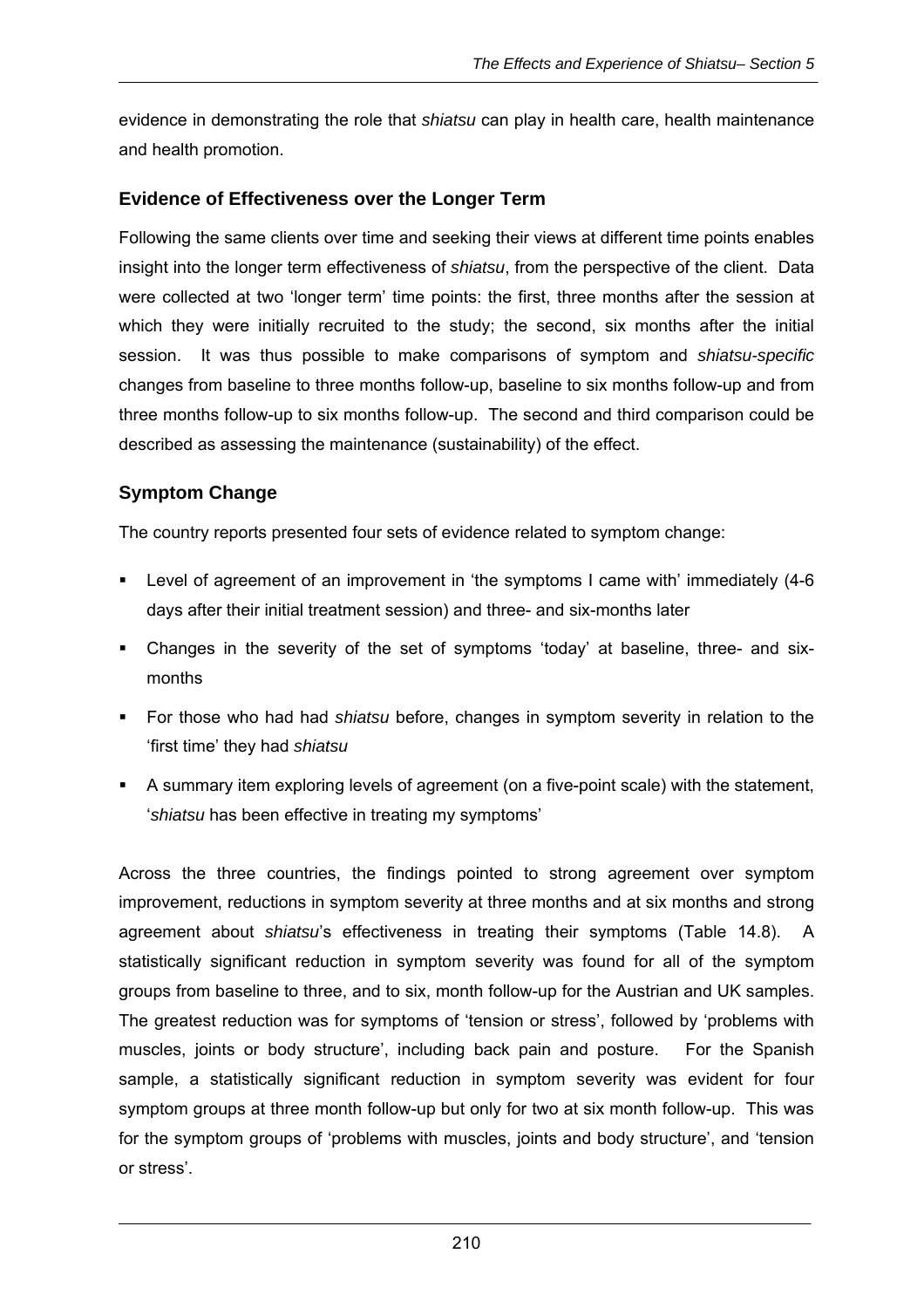|                                                 | <b>Austria</b>                                                   | <b>Spain</b>                                                                      | UK                                                             |
|-------------------------------------------------|------------------------------------------------------------------|-----------------------------------------------------------------------------------|----------------------------------------------------------------|
| <b>Symptom Improvement</b><br>(looking overall) | Moderately high<br>agreement for all<br>symptom groups           | Moderately high<br>agreement for all<br>symptom groups                            | Moderately high<br>agreement for all<br>symptom groups         |
| (3-6 month follow-up)                           | Immediate<br>improvement but<br>tailing off                      | Immediate &<br>maintained<br>improvement                                          | Immediate & trend<br>towards<br>maintained<br>improvement      |
|                                                 |                                                                  |                                                                                   |                                                                |
| <b>Symptom Severity</b>                         |                                                                  |                                                                                   |                                                                |
| <b>Baseline to 3 months</b>                     | $\frac{1}{2}$ point* reduction<br>in severity                    | $\frac{1}{3}$ - $\frac{1}{2}$ point*<br>reduction in<br>severity                  | $\frac{1}{2}$ point* reduction<br>in severity                  |
|                                                 | All symptom<br>groups                                            | Four symptom<br>groups                                                            | All symptom<br>groups                                          |
|                                                 |                                                                  |                                                                                   |                                                                |
| <b>Baseline to 6 months</b>                     | $\frac{1}{3} - \frac{2}{3}$ point*<br>reduction in<br>severity   | $\geq$ <sup>1</sup> / <sub>4</sub> point <sup>*</sup><br>reduction in<br>severity | 1/ <sub>2</sub> point* reduction<br>in severity                |
|                                                 | All symptom<br>groups                                            | Two symptom<br>groups                                                             | All symptom<br>groups                                          |
|                                                 |                                                                  |                                                                                   |                                                                |
| 3 to 6 months                                   | Maintained effect<br>for five symptom<br>groups                  | Maintained effect                                                                 | <b>Maintained effect</b>                                       |
|                                                 | Small** reduction<br>in severity for one<br>symptom group        |                                                                                   |                                                                |
|                                                 |                                                                  |                                                                                   |                                                                |
| <b>First time to baseline</b>                   | $\frac{1}{3}$ - $\frac{2}{3}$ point*<br>reduction in<br>severity | $\frac{1}{2}$ -1 point*<br>reduction in<br>severity                               | $\frac{1}{2} - \frac{3}{4}$ point*<br>reduction in<br>severity |
|                                                 | All symptom<br>groups                                            | All symptom<br>groups                                                             | All symptom<br>groups                                          |
|                                                 |                                                                  |                                                                                   |                                                                |
| <b>Shiatsu's Effectiveness</b>                  | 86-89% agreed or<br>agreed strongly                              | 85-86% agreed or<br>agreed strongly                                               | 85-87% agreed or<br>agreed strongly                            |

\* Statistically significant (p<0.01)

\*\* Statistically significant (p<0.05)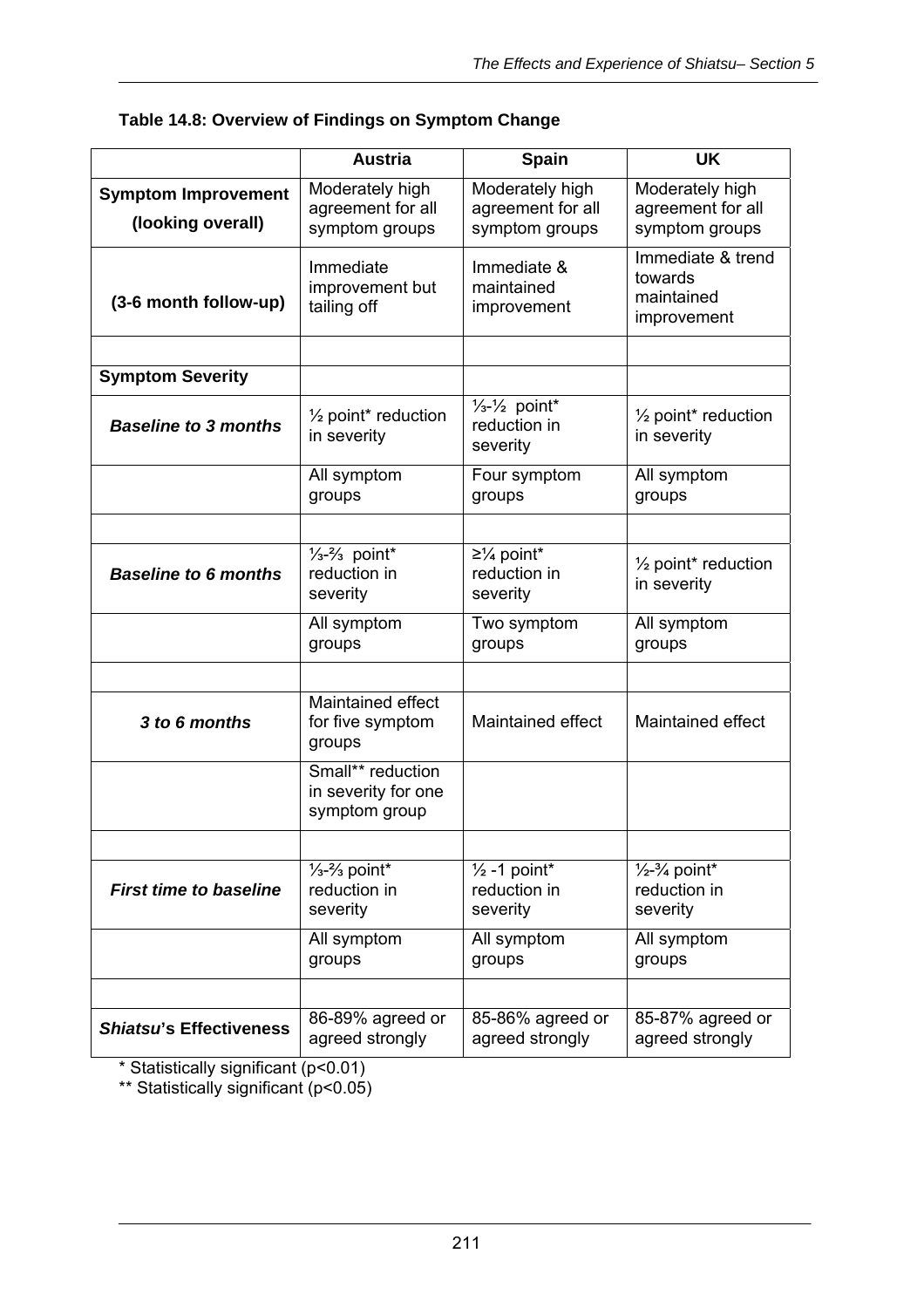## *Shiatsu***-Specific Effects**

Table 14.9 provides an overview of some of the findings within each country. For reasons of space, selected statements are provided for each group of effects explored, and only for six month follow-up. The six month's data demonstrated evidence of sustained effects over time.

| Table 14.9: Overview of Findings on Shiatsu-Specific Effects at Six Months Follow-up |  |
|--------------------------------------------------------------------------------------|--|
| (% 'agree' or 'agree strongly')                                                      |  |

|                                                                         | <b>Austria</b> | <b>Spain</b> | <b>UK</b>   |
|-------------------------------------------------------------------------|----------------|--------------|-------------|
| <b>Health Status Change</b>                                             |                |              |             |
| 'much/somewhat better' compared to 6 months ago                         | 74             | 78           | 66          |
| 'about the same' compared to 6 months ago                               | 24             | 16           | 31          |
| 'somewhat/much worse' compared to 6 months ago                          | $2\%$ (n=4)    | $7\%$ (n=6)  | $3\%$ (n=9) |
| <b>Overall Effects</b>                                                  |                |              |             |
| My overall health has improved                                          | 72             | 86           | 78          |
| I feel more confident about my health                                   | 87             | 80           | 79          |
| <b>Specific Symptoms</b>                                                |                |              |             |
| Shiatsu has helped me to improve my posture or the<br>way I use my body | 64             | 69           | 68          |
| <b>General Awareness</b>                                                |                |              |             |
| I feel more able to help myself                                         | 69             | 87           | 83          |
| I am more in touch with my emotions                                     | 60             | 70           | 57          |
| I think about things differently                                        | 68             | 64           | 63          |
| My understanding and experience of my body have<br>changed              | 82             | 66           | 72          |
| <b>Attitudinal &amp; Personal</b>                                       |                |              |             |
| I feel more hopeful that my problems can be helped                      | 76             | 81           | 83          |
| I am more able to cope with things                                      | 68             | 77           | 70          |
| I feel I have developed as a person                                     | 67             | 61           | 52          |
| <b>Relational</b>                                                       |                |              |             |
| Shiatsu has affected the way I relate to other people                   | 50             | 46           | 33          |
| Shiatsu has affected the way other people relate to me                  | 30             | 25           | 22          |

Across countries, two-thirds or more of the clients indicated that their health status was 'much better' or 'somewhat better than at baseline' at six months follow-up. Around 25-30% indicated that it was 'about the same', while it had worsened only for a very small number of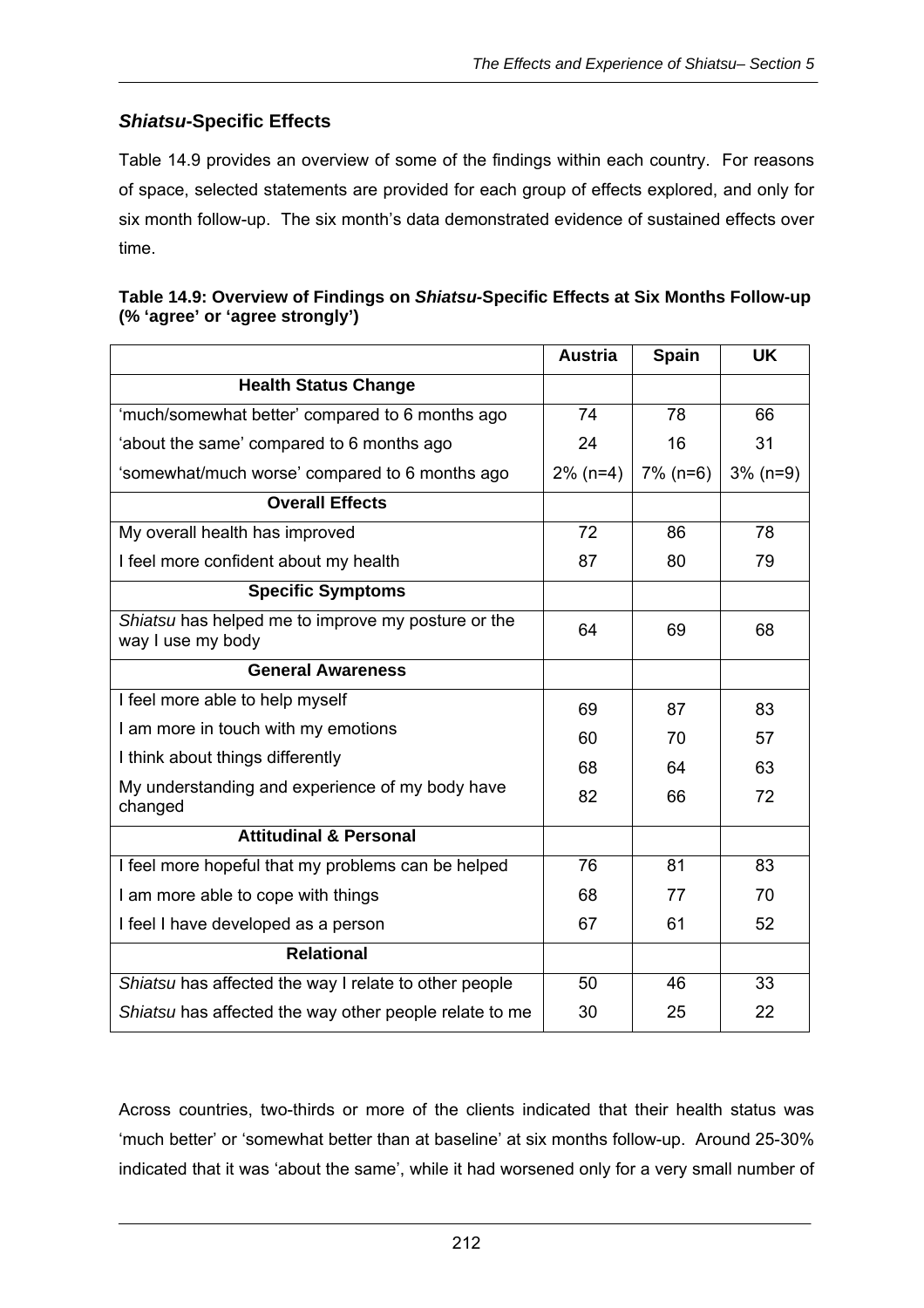clients, 19 in total. Substantial proportions also agreed or agreed strongly with many of the *shiatsu*-specific questions based on statements that other users of *shiatsu* have made about its potential benefits. The one area of exception related to the set of statements exploring relational effects. For these, 30-50% or so expressed uncertainty, neither agreeing nor disagreeing. That this effect was not realised is perhaps not surprising as it is arguably the broadest and most wide-reaching effect hypothesised.

For the Austrian and UK samples, with their larger sample sizes, it was also possible to explore whether or not there was any differences in experiential effects by previous *shiatsu* use or not. Particular interest lay in exploring two working hypotheses: firstly, previous *shiatsu* users would indicate benefits from having *shiatsu* (they might previously have experienced them and thus came back for more *shiatsu*); and secondly, new *shiatsu* users would express lower levels of agreement than those who had had *shiatsu* before (as *shiatsu* was a first experience for them).

For the Austrian sample, previous *shiatsu* users usually, but not always, expressed higher levels of agreement with the indicated statements of potential benefits from having *shiatsu*, and new *shiatsu* users usually expressed lower levels of agreement. For the UK sample, previous *shiatsu* users commonly expressed their agreement with experienced benefits from having *shiatsu*, and new *shiatsu* users expressed lower levels of agreement. For both samples, the experienced benefits were also maintained and/or consolidated for both groups by six months follow-up. These findings provide support for the working hypotheses.

## **Uptake of Advice**

At baseline, across the countries, around three-quarters of clients indicated that their *shiatsu* practitioner had given them some advice or recommendations during their treatment session, for example, relating to exercise, posture/how to use your body or diet. Table 14.9 documents this and the areas of change clients indicated that they had made to their lifestyle 'as a result of having *shiatsu* treatment.'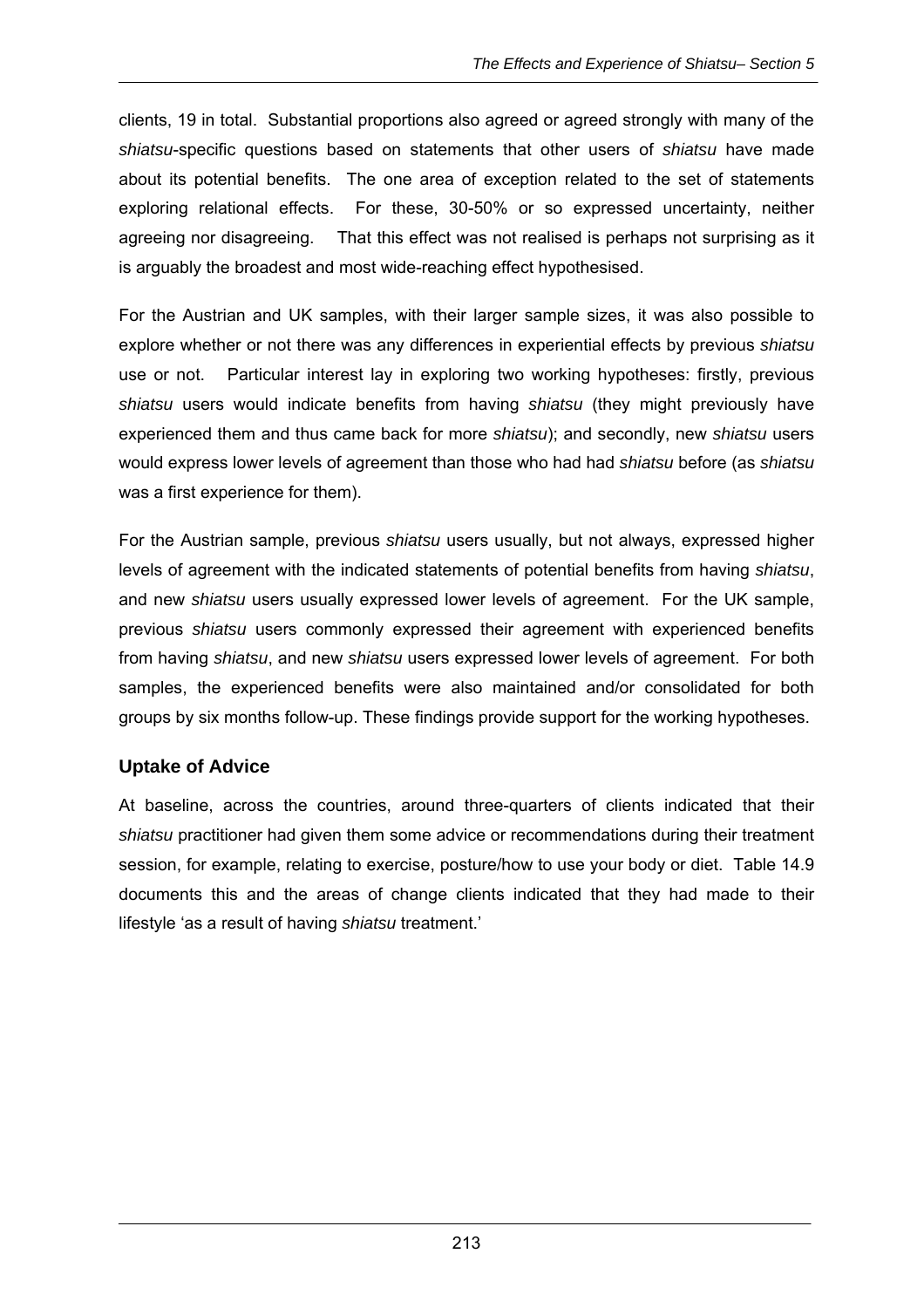|                                                                             | Austria | <b>Spain</b> | UK. |
|-----------------------------------------------------------------------------|---------|--------------|-----|
| <b>Advice and Changes Made (baseline)</b>                                   |         |              |     |
| Advice or recommendations given at baseline (% yes)                         | 76      | 76           | 74  |
| Lifestyle Change (6 month follow-up)                                        |         |              |     |
| Made lifestyle changes 'as a result of having shiatsu<br>treatment' (% yes) | 77      | 80           | 80  |
| Rest and relaxation (% take more)                                           | 75      | 80           | 54  |
| Exercise (% take more)                                                      | 64      | 53           | 43  |
| Work (% reduce)                                                             | 32      | 15           | 19  |
| Other (% yes)                                                               | 33      | 48           | 40  |
| Healthcare Usage Change (6 month follow-up)                                 |         |              |     |
| Use of conventional medicine for these problems (% less)                    | 17      | 22           | 16  |
| Medication use (% less)                                                     | 20      | 34           | 15  |
| Use of other CAM for these problems (% more)                                | 30      | 41           | 31  |

#### **Table 14.9: Advice and Uptake of Advice (% yes, % more, % less, or % same)**

At six months follow-up, around four-fifths of the clients indicated that they had made changes to their lifestyle 'as a result of having *shiatsu* treatment'. Substantial proportions of the clients had increased the amount of 'rest and relaxation' and 'exercise' they took (43- 80%). Working less was also evident, interpretable in part from the verbatim comments of some clients, in terms of time at work or devoted to work outside of work hours. A third or more indicated making other changes, with their verbatim comments drawing attention to a range of areas. Across countries, the most mentioned areas included 'body / mind awareness', 'general lifestyle' changes and changes in 'levels of confidence and resolve.' For the Spanish and UK samples, 'making space to relax' was also mentioned, and 'emotional changes' for Spain alone. Clients also pointed to experienced beneficial effects, for example, on their back or other muscles, general well-being, social life and experience of being more grounded.

The level and range of changes indicated by clients provides powerful experiential evidence of beneficial effects arising 'as a result of the *shiatsu* treatment'. Looking overall, the expressed changes are suggestive of a tendency to adopt a more relaxed, healthier and more balanced approach to life.

Table 14.9 also documents changed health care usage. It is notable that use of conventional medicine, for any of the problems clients came for treatment to the *shiatsu* practitioner, declined (about a sixth used it less), as did use of medication. Conversely, clients pointed to their increased use of other CAMs, alongside their use of *shiatsu*.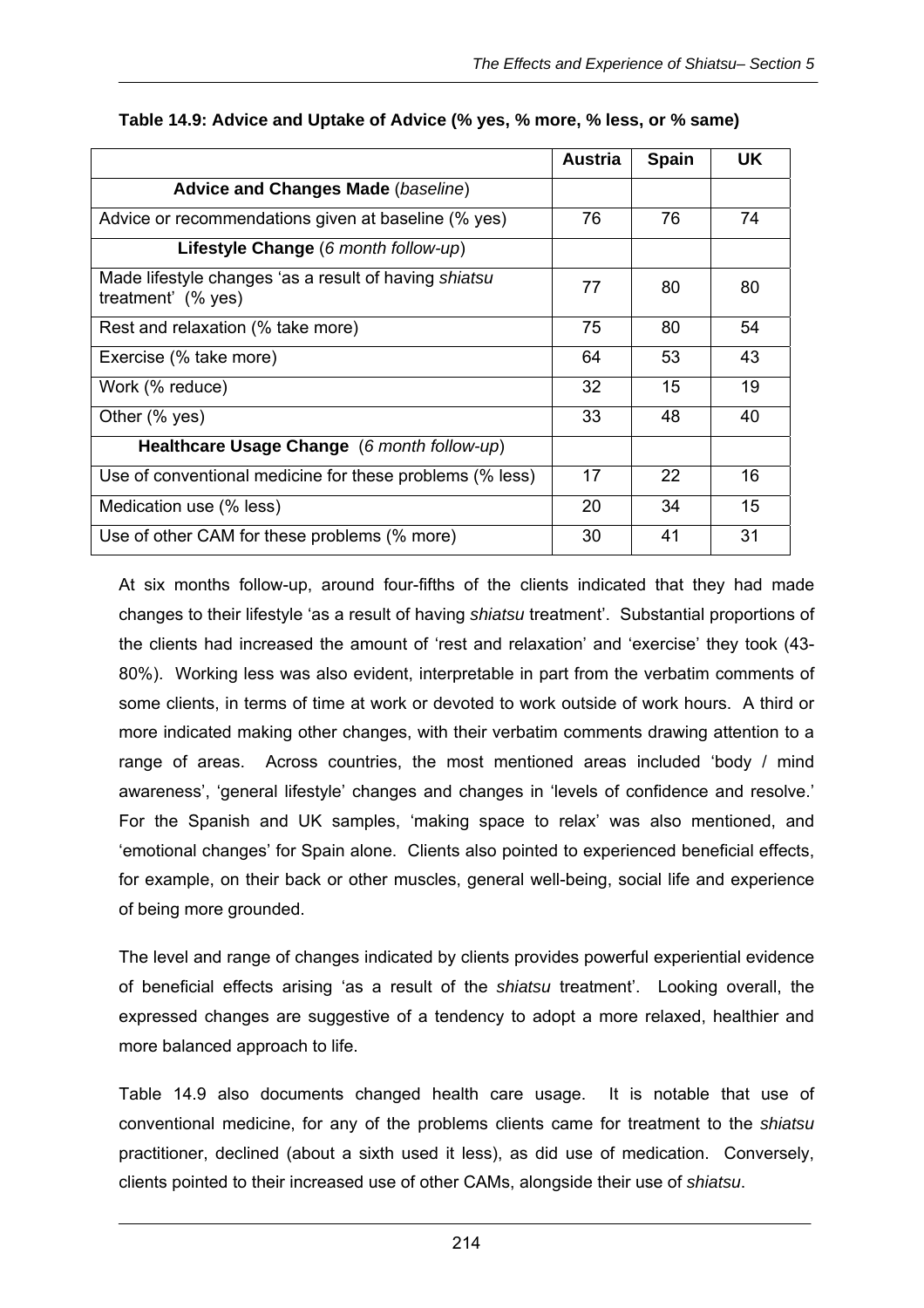## **Expectations and Satisfaction**

Across countries, the overwhelming majority of clients (90% or more) indicated that their expectations were either 'met' or 'exceeded'. At six months follow-up, only a tiny minority of clients (n=5) indicated that her/his expectations had not been met. This finding should be reviewed against the hopes that clients expressed at their initial treatment session. Whether or not all their hopes were realised remains an area of further research.

Clients also expressed high levels of satisfaction with their *shiatsu* treatment sessions over the six-month period. Around a half (47% in Spain) to three quarters (74% in Austria) were 'completely satisfied' (scale value=1), and 86-96% expressing satisfaction ratings of 1 or 2, on a seven-point scale. Only a small proportion (1% in Austria to 7% in Spain) expressed any degree of dissatisfaction (a score of 4 or more).

Such high levels of satisfaction are quite common in patient surveys, as service users tend to be very appreciative of the care they have received. For example, the Picker Institute (Richards and Coulter 2007) reported that around three-quarters of primary care patients said that the main reason for their visit to the surgery was dealt with to their satisfaction. Notwithstanding, it is important to ask clients about their level of satisfaction and to find out that only a small proportion expressed any degree of dissatisfaction. It remains important for the *shiatsu* practitioner and the profession as a whole to address any areas of dissatisfaction that might be identified.

## **Summary of Effectiveness Evidence**

The various sets of data discussed above document a set of interconnected and consistent evidence of client-perceived beneficial effects. Positive evidence relates to:

- Symptom change
- *Shiatsu*-specific effects
- Lifestyle changes, in particular, as expressed through client comments
- Expectations and satisfaction
- Maintenance (sustainability) of the effect at three and six months follow-up

Given the preponderance of previous *shiatsu* users in the samples for each of the countries (85-88%), evidence of positive benefit is in itself not surprising. Taking a conservative view, if clients did not perceive *shiatsu* to be helping, it is more than likely they would not continue to use it. In addition, most of the clients continued to use *shiatsu* (76-81% at six months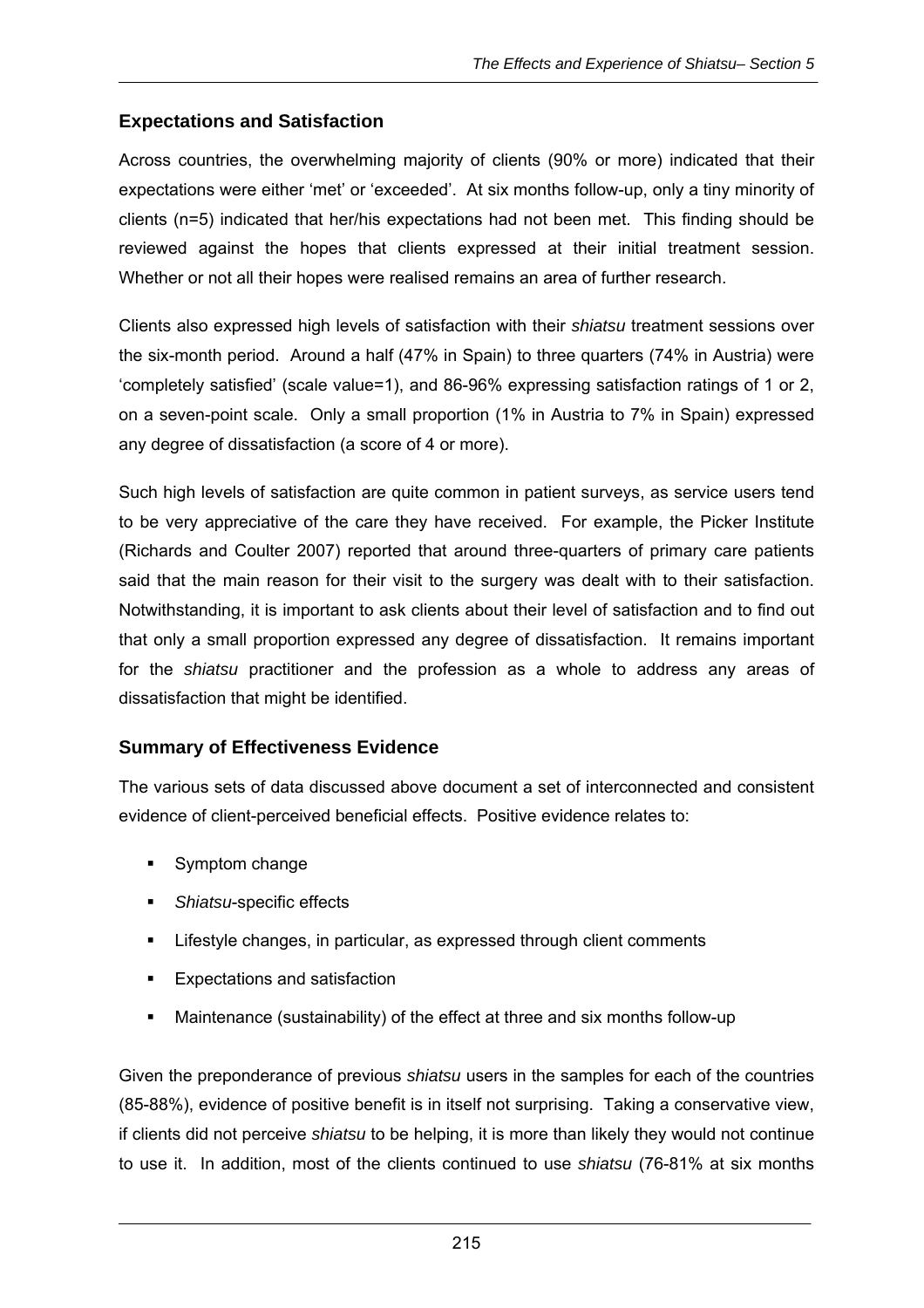follow-up). The findings in the country sections however do not show differences in experienced effects by whether or not the client continued to use *shiatsu*.

It is here that reference must be re-made to the lower (than hoped) response rate within the Spanish sample, and the noted lower response rate in both Austria (not statistically significant) and the UK (statistically significant) for new *shiatsu* users. It would be very useful to know more about the reasons for non-response. As stated earlier in this Chapter, greatest confidence can be placed in the findings for the group of previous *shiatsu* users *and* for the findings for Austria and the UK.

At the same time, the range of benefits expressed, from symptom change to *shiatsu*specific effects onto reported use of other conventional medicine and medication, are highly noteworthy. The benefits also relate to the theoretical expectations within the underlying theory, method and mode of practice of *shiatsu*. That this has been found to be the case, even if for those who continue to use it, is important evidence of effectiveness.

## **Economic Implications**

The economic implications of any changes in participants' health or health problems were captured through changes in the use of health service resources (with focus lying on medication and family physician or hospital visits) and lost productivity due to sickness absence from paid employment.

Across all three countries participants reported a reduction in physician/hospital visits over time alongside a reduction in use of conventional medication. These represent potential cost savings to health service providers. These positive changes were further corroborated by client-reported changes that they indicated were attributable to the *shiatsu* they had received. Future potential cost savings may also accrue if the health-improving lifestyle changes reported by clients, particularly those related to increased exercise, rest and relaxation and improved diet, are sustained over time.

The findings also showed wider, societal economic benefits in respect of lost productivity. The figures revealed a fall in the total number of days of sickness absence from paid employment. Across all countries, overall total sickness absence fell by 50% or more over a six month period. Assuming a five-day week, equalling about 261 working days per year and using an international average employment income comparison,  $30$  initial valuation of

 $\overline{a}$  $30$  2005 annual employment income per worker in constant 2005 international dollars (converted using IMF PPP exchange rates): \$29210 Austria; \$18670 Spain; \$32602 UK. Converted to € using \$1=0.707. http://www.worldsalaries.org/employment-income.shtml and http://www.exchangerate.com/ Accessed 23.10.07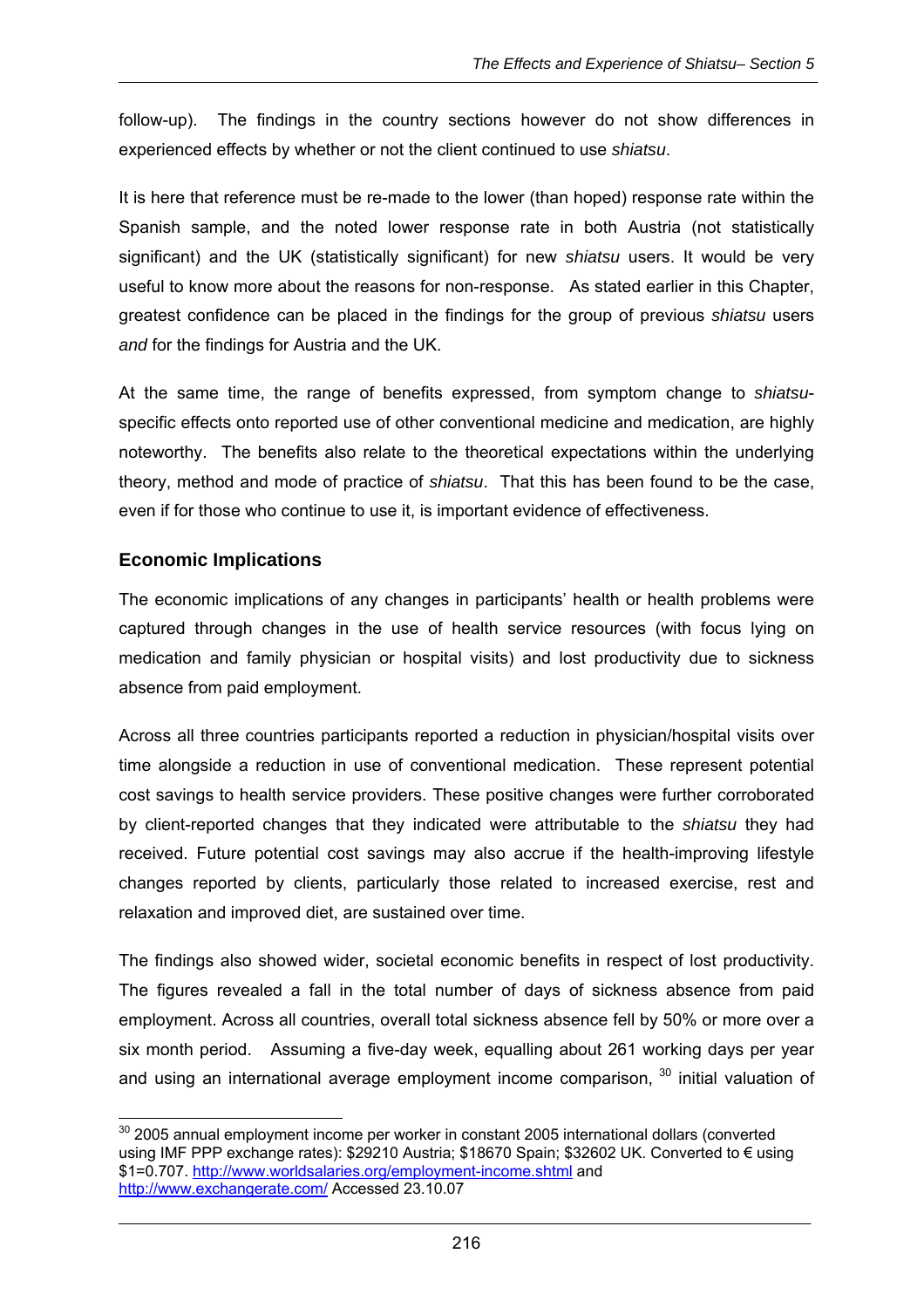the reduction in sickness leave  $31$  suggests cost-savings of between  $\epsilon$ 14,476 (Spain) and €27,931 (the UK) to €31,042 (Austria). These figures are tentative; they do not include costs to other sectors in the form of, for example, sickness benefits. Further research will explore these potential savings in more detail.

## **Summary**

This chapter has tried to draw together some of the key comparative findings from the three country, longitudinal cohort study. Where possible, some of the findings have been linked to other research literature, for example, to compare the profile of the typical *shiatsu* user and particular aspects of the findings to other research, at least in the UK, on healthcare use and users. Linking the findings into research literature from Austria and Spain (the latter was only explored in relation to the issue of response rates) would be valuable.

The chapter has pointed to the need to remember the variations in response rate and findings on representativeness in drawing wider conclusions about the results. Within this context, looking overall, it is evident that there is substantial similarity across the three countries in terms of the evidence over who uses *shiatsu* and why, hopes from *shiatsu*, negative responses, evidence on short and longer term effectiveness, and economic implications. The consistency of the evidence is noteworthy and may offset earlier concerns over generalisability.

 $\overline{a}$  $31$  The difference between the number of days away from the workplace in the two periods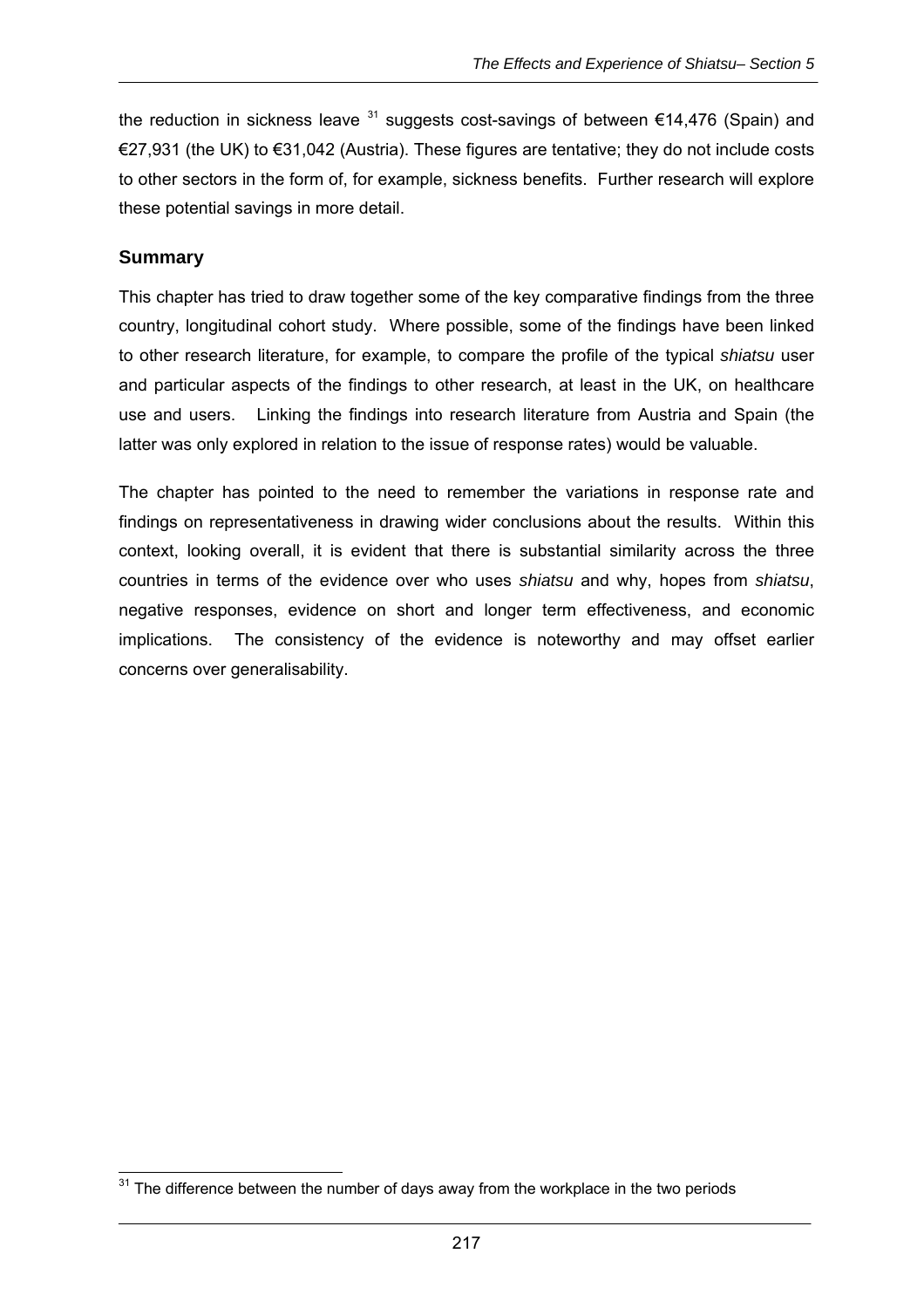# **SECTION SIX: Implications and Conclusions**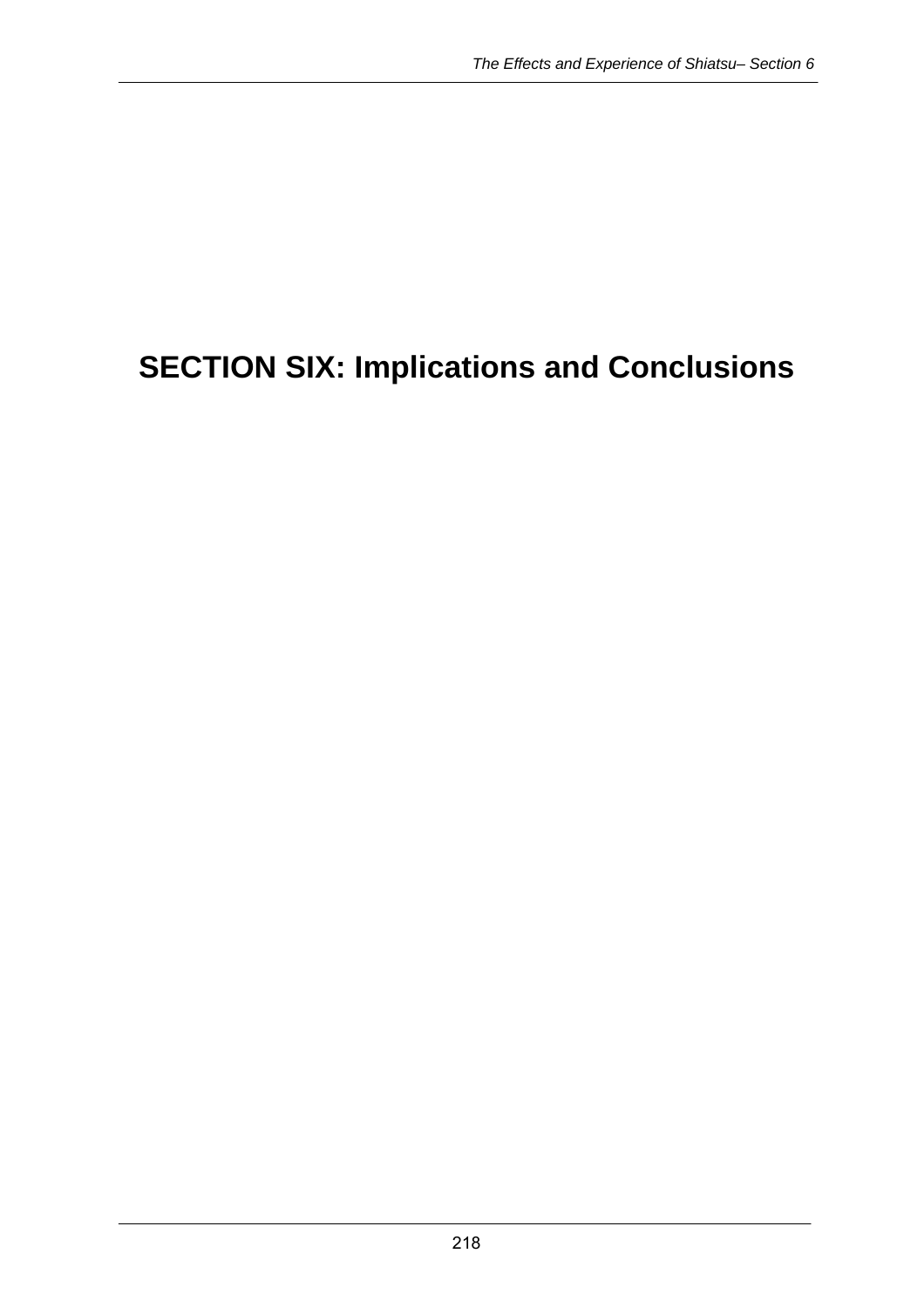## **Chapter Fifteen: Conclusions and Key Messages for Policy and Practice**

## **Introduction**

The final chapter of this report presents the conclusions and some key messages arising from the three-country, longitudinal cohort study of Austria, Spain and the UK. The chapter begins by drawing out some reflections on the way the study was done, pointing to both strengths and potential weaknesses. It continues by presenting the main conclusions of the study and some key messages for policy and practice. It concludes by outlining areas for further research.

## **Strengths and Weaknesses of the Study**

Before presenting the conclusions from the study it is fitting to reflect on strengths and weaknesses of the study.

The study has a number of *strength*s:

Firstly, the study was a pragmatic study, that is, it explored *shiatsu* as delivered and received within normal practice. Practitioners were asked to continue their practice as normal; they were also required not to ask their clients if they were taking part in the study, or not. Practitioners only had to tell eligible clients about the study, at an appropriate point in the treatment session, and to give the client the study documentation for him/herself to look at later. The intention was to minimise any impact of the research study on the *shiatsu* session and the client-practitioner relationship.

Secondly, the study was designed and undertaken in a rigorous manner. Practitioners signed their agreement to follow the study protocol. To maximise recruitment to the study and response rates over time, careful attention was given to the quality of the recruitment letters, information sheets and questionnaires. Explicit data analysis strategies and methods were followed through.

Thirdly, practitioners were required to employ a consecutive sampling strategy in client recruitment. This approach was chosen to minimise selection bias. Eligible clients embraced all clients, aged 18 or older, who came for *shiatsu* for whatever reasons. Practitioners' recruitment logs demonstrated their adherence to this selection process.

Fourthly, the study was undertaken according to strict ethical guidelines. All data were stored securely. No information on which of the practitioners' clients were participating in the study was given to practitioners (they were only informed of the number of their clients,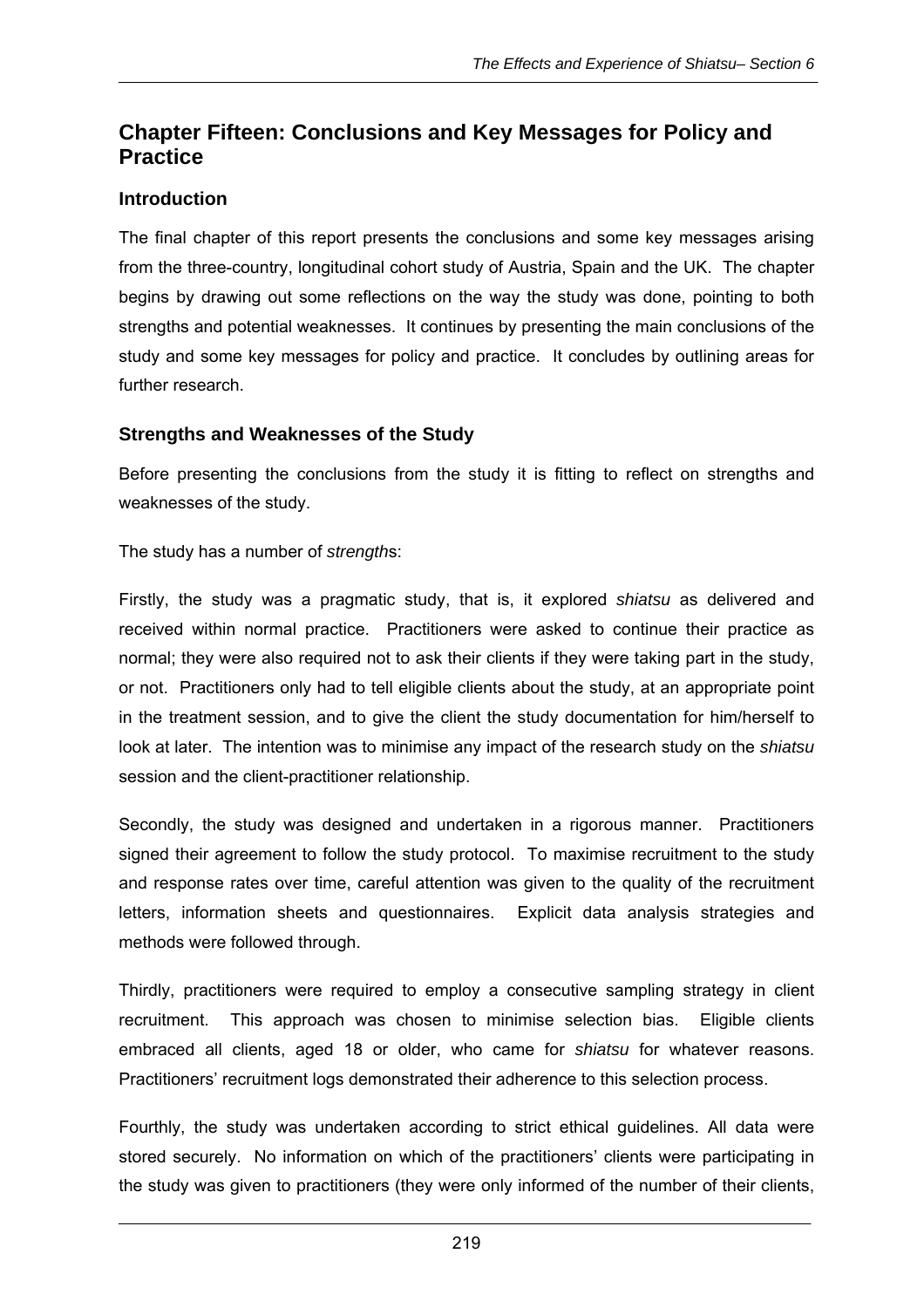new and continuing, who had agreed to take part). Only one reminder letter / questionnaire was sent to a client if a particular questionnaire was not returned (balancing minimising intrusion with optimising response). Client and practitioner anonymity has been and continues to be maintained in presentations (both oral and written) on the study.

Fifthly, a good response rate was obtained from Austria and the UK, meeting the prespecified target sample size for those completing all four of the study's questionnaires. More difficulty was however met for Spain, both in recruiting the desired number of clients per practitioner and in clients' completion of all the four questionnaires.

Finally, the measurement tools used in the study were based on a previous exploratory, interview-based, two-country study. This ensured that the experiences and effects explored related to statements of previous *shiatsu* users and practitioners. Such use of CAM modality-specific measurement tools is relatively unique within CAM research, but its necessity is becoming increasingly recognised within the research community if 'all' the effects of CAM modalities are to be assessed (Schulmann 2004; Paterson and Dieppe 2005; Verhoef et al 2005). Most importantly, the intention of the study was to explore a wide range of potential effects, and possibly negative responses, embracing symptom change (the classic conventional medicine criterion), *shiatsu*-specific changes (relating to the experience and theoretical framework of *shiatsu* as practised), client-practitioner relationship and treatment environment (cf. Long 2002).

It is also inevitable that the study has a number of *weaknesse*s and areas which some might perceive as weaknesses.

Firstly, there was a problematic recruitment and response rate from Spain. Some reasons to account for this have been discussed in Chapter Fourteen. Notwithstanding, the response rate of 49% and achieved sample size of 93 clients (as opposed to the target of around 200) to all four of the study's questionnaires is disappointing. This affects the generalisation of the Spanish sample to the Spanish *shiatsu*-using population as a whole, suggesting the need for some caution in interpreting the findings. Some ways to address this issue that might be considered in future research would be to extend the time period available for client recruitment (in order to increase the initial recruitment rate) and use of more than one reminder letter and, perhaps, e-mail client follow-up to enhance response rates (but in consequence resulting in greater intrusion into clients' lives).

Secondly, the overwhelming majority (85-89%) of responders to all of the study's four questionnaires were previous *shiatsu* users. This is partly due to the lower response rate of new *shiatsu* users (significantly so for the UK sample). It is also due to the lower initial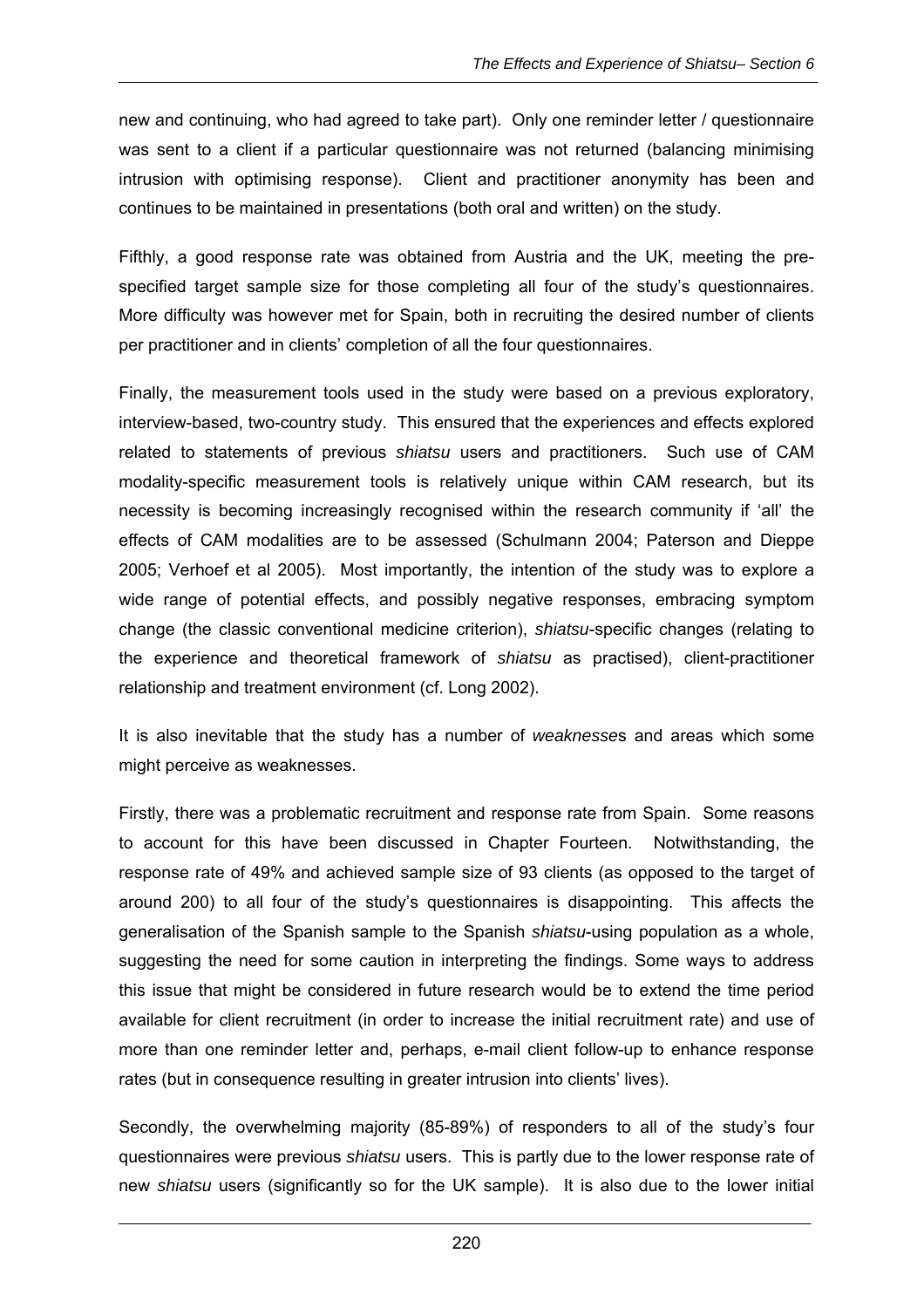recruitment rate of new users to the study. It is important to note, however, that the target recruitment ratio of 'up to 5 new clients' per practitioner was based on a crude estimate of the ratio of new to continuing clients. This estimate has not been borne out in the study where a ratio of 1:4 seems more accurate.

Thirdly, the fact that the study comprises a high proportion of previous *shiatsu* users may itself be seen as a potential weakness. As discussed in Chapter Fourteen, it could be argued that findings of beneficial effects of *shiatsu* are only to be expected. If clients did not perceive *shiatsu* to be helping, it is more than likely they would not continue to use it. This argument has validity. At the same time, it is only users of a treatment or, in this instance, *shiatsu* who can provide any data on its experience and effects. This suggests the importance of finding out about the experiences of those who do not continue to have *shiatsu*, an important area for future research. In this study, it was evident that, while again a large proportion continued to have further *shiatsu* treatments over the six-month study period, there were no differences in experienced effects by whether or not the client continued to use *shiatsu*. It is thus argued that the proportion of previous *shiatsu* users in the study is not a weakness per se, but part of the necessary reality of generating evidence on the benefits, or otherwise, of a particular treatment.

Fourthly, a potential danger is for readers to interpret the findings on effects as evidence of cause. Careful attention has been given in the report to ensure that no interpretation of cause is made. It is certainly possible that reported reductions in symptom severity occurred through/because of 'the passage of time' (the condition, so to speak, resolved itself), or due to other factors (for example, use of other CAMs alongside *shiatsu*, changes in the context of clients' lives apart from any uptake of advice and recommendations of the practitioner) or due to the very fact of having a consultation with a trustworthy practitioner who listened and accepted the client, rather than the other parts of the treatment process (for example, the administering of pressure in *shiatsu* treatment). The findings are indicative of potential effects and benefits (potentially causal) and must be interpreted as such. Imputation of cause was only referred to in the context of a question-phrasing which specifically referred to 'as a result of having *shiatsu*'. To impute cause in other instances requires a different study design, involving at least a comparison group.

Fifthly, some commentators may see the focus on self-reported outcomes as problematic, despite the recognition in the wider research literature about the need to adopt a patientcentred approach to service practice and use of 'patient-reported outcome measures' (Fitzpatrick et al 1998). Self-reports are the only way to generate evidence on patient experience and patient-experienced effects. It is however recognised that corroborating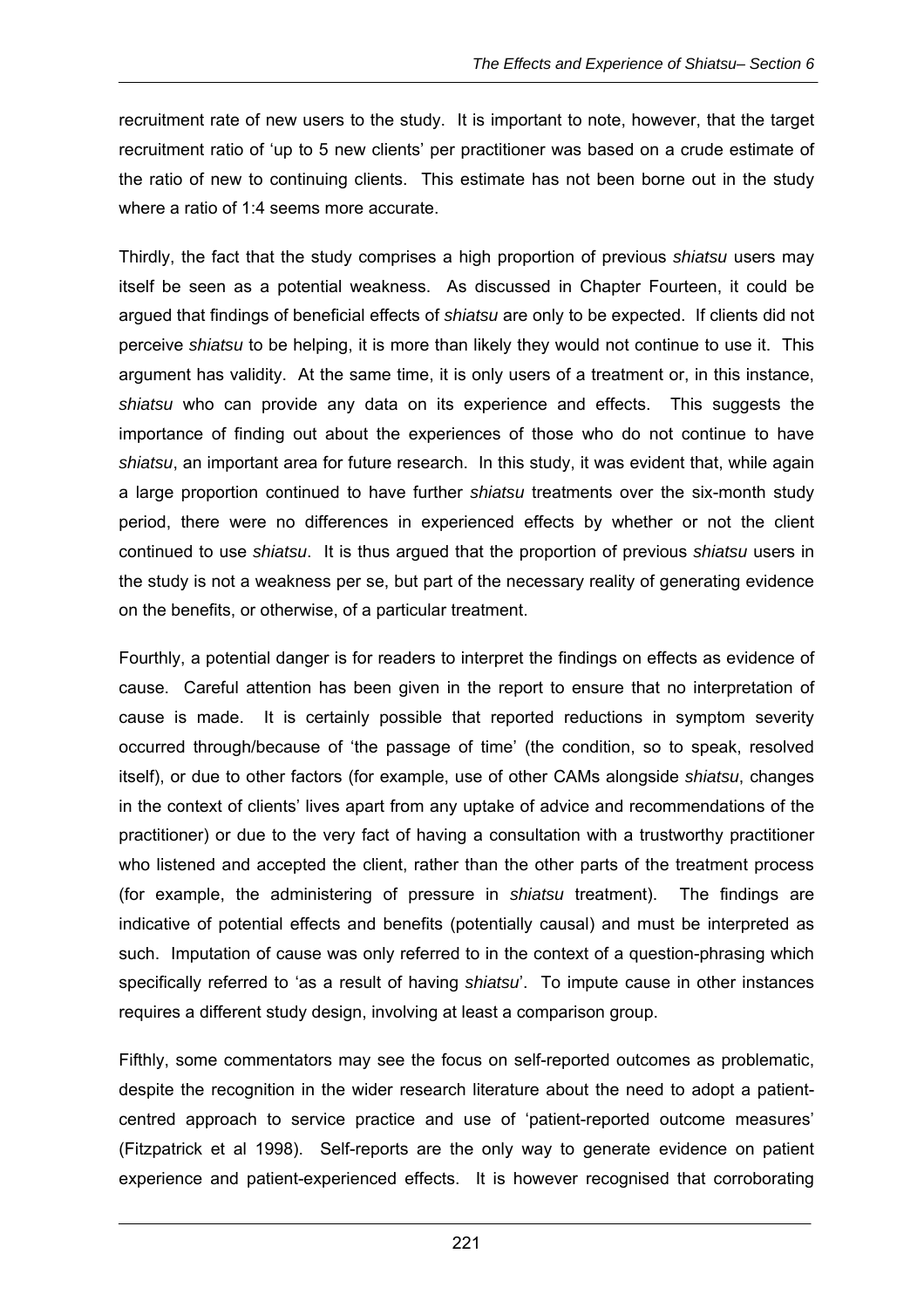evidence of symptom change, for example, would add to the strength of the evidence. Exactly how this might be done other than asking clients about their symptoms is not clear. For example, use of a (validated) measure of depression still requires the patient to report on their experiences.

Finally, further data were needed to appropriately classify some of the data and to interpret some of the findings. This was the case for the data on negative responses. Given the study design (the practitioner did not know which clients were in the study), no insight into the energetic evaluation of the practitioner for particular clients was collected or collectable. In addition, due to the study's pragmatic nature, as is usual in CAM practice, the practitioner tailored the treatment session to the needs of the particular client. The effect of differences in practice remains an area for further research.

## **Conclusions and Key Messages**

The main conclusions and key messages arising from the research cover a range of aspects.

#### *1. Original Contribution to the Evidence Base*

- The study is the first longitudinal cohort study of *shiatsu*, with follow-up extending to sixmonths from the baseline *shiatsu* session at which the client was recruited
- The study provides evidence for three European countries Austria, Spain and the UK; each country has differences in the number of practitioners (thus, likely access to *shiatsu*) and national healthcare regulations
- The study is the first to collect information in a systematic manner from clients about possible negative responses to *shiatsu* and thus is able to report on the issue of the safety of *shiatsu*
- The study provides evidence on a range of important data, from 'who uses *shiatsu* and why' to client-perceived experiences and effects and economic implications

## *2. Safety and Negative Responses (Chapter Thirteen)*

- The prevalence of client-perceived negative responses varied from 12% to 22%, with rates being very similar across all three countries
- A very small proportion (3%, relating to ten client episodes) of the negative responses were classified as 'an undesired, potentially adverse event or effect that may represent a risk to client safety'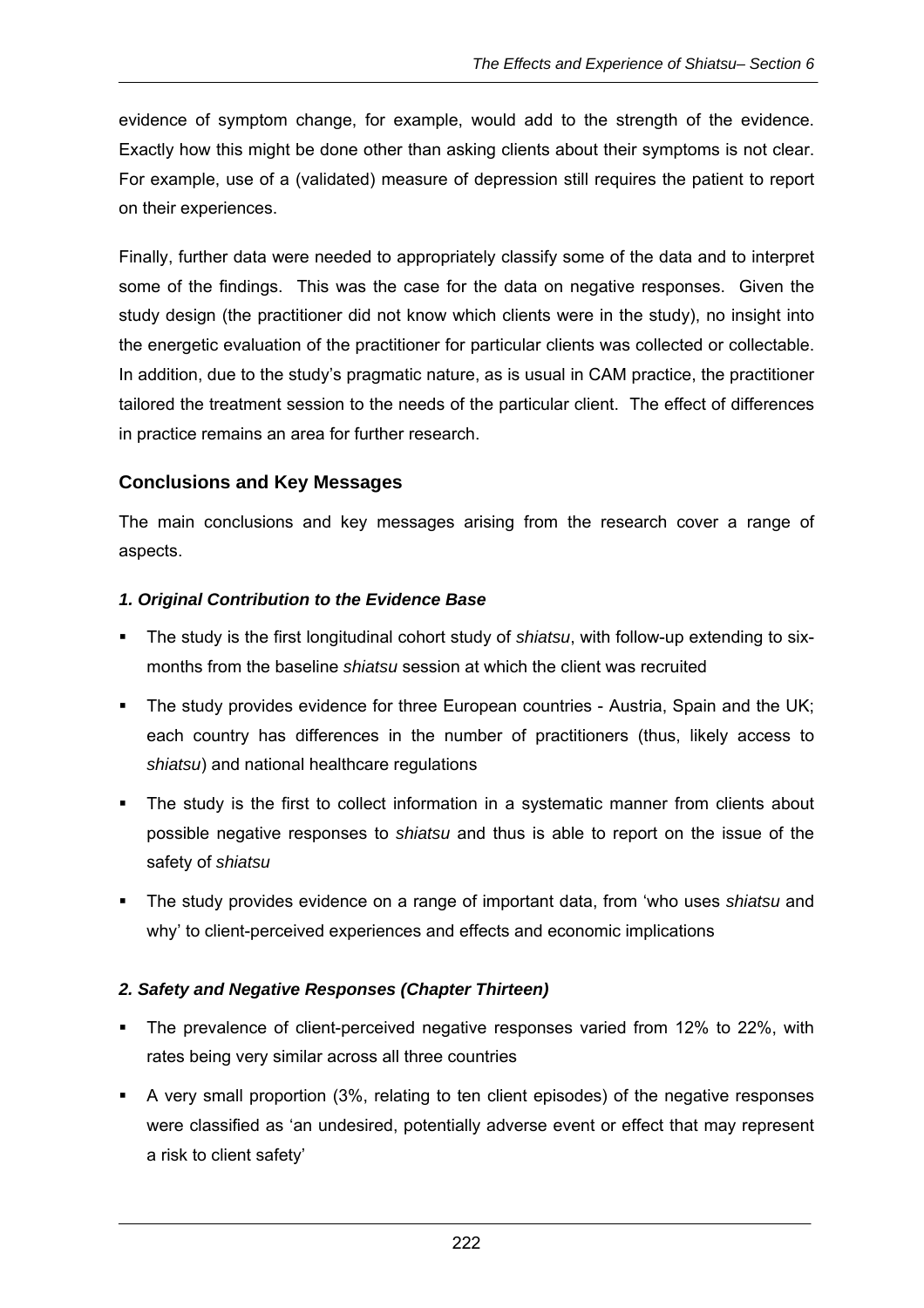- Over four-fifths (82%) of the client-expressed 'negative' responses were classified as 'transitional' effects
- These findings confirm the safety of *shiatsu* as practised within the three countries

Findings on safety and possible adverse event are an essential first step for policy acceptance of a CAM therapy. The very low level of potentially adverse events is important evidence for policy.

Important implications arise for *shiatsu* as a CAM profession (in the context of regulation) and professional practice. Firstly, the fact that clients expressed transitional effects as negative responses suggests the importance of practitioners' making explicit possible negative feelings (emotional and/or physical) that may arise subsequent to or as a consequence of the treatment. Secondly, the occurrence of any potentially adverse event is of concern. This suggests the need for thoughtful after-care and post-treatment support being offered explicitly and routinely by practitioners. Clients may thus become clearer about the concept and occurrence of the 'healing crisis', 'energy shifts', the 'rebalancing process' itself and possible 'body detoxification' on both a physical and an energetic level. Professional *shiatsu* associations could assist by preparing information leaflets for practitioners to give to their clients or for practitioners to tailor for their own clients.

#### *3. Effectiveness (Chapter Six and Chapters Eight to Eleven)*

The range of data collected document a set of interconnected and consistent evidence of client-perceived beneficial effects in the short and longer term. Positive evidence relates to:

- Immediate benefits and positive experiences (following initial treatment)
- Symptom change over the six-month follow-up period
- *Shiatsu*-specific effects over the six-month follow-up period
- Lifestyle changes, in particular as expressed through client comments, over the sixmonth follow-up period
- Met expectations and continued satisfaction with treatment
- Maintenance (sustainability) of the effect at three and six months follow-up

Importantly, these findings are generally consistent across and within each of the countries.

Once a demonstration of the safety of a treatment is established, the next important aspect for policy and public acceptability is that the treatment 'works'. The findings provide important evidence of potential benefits/effects, as perceived and reported by clients.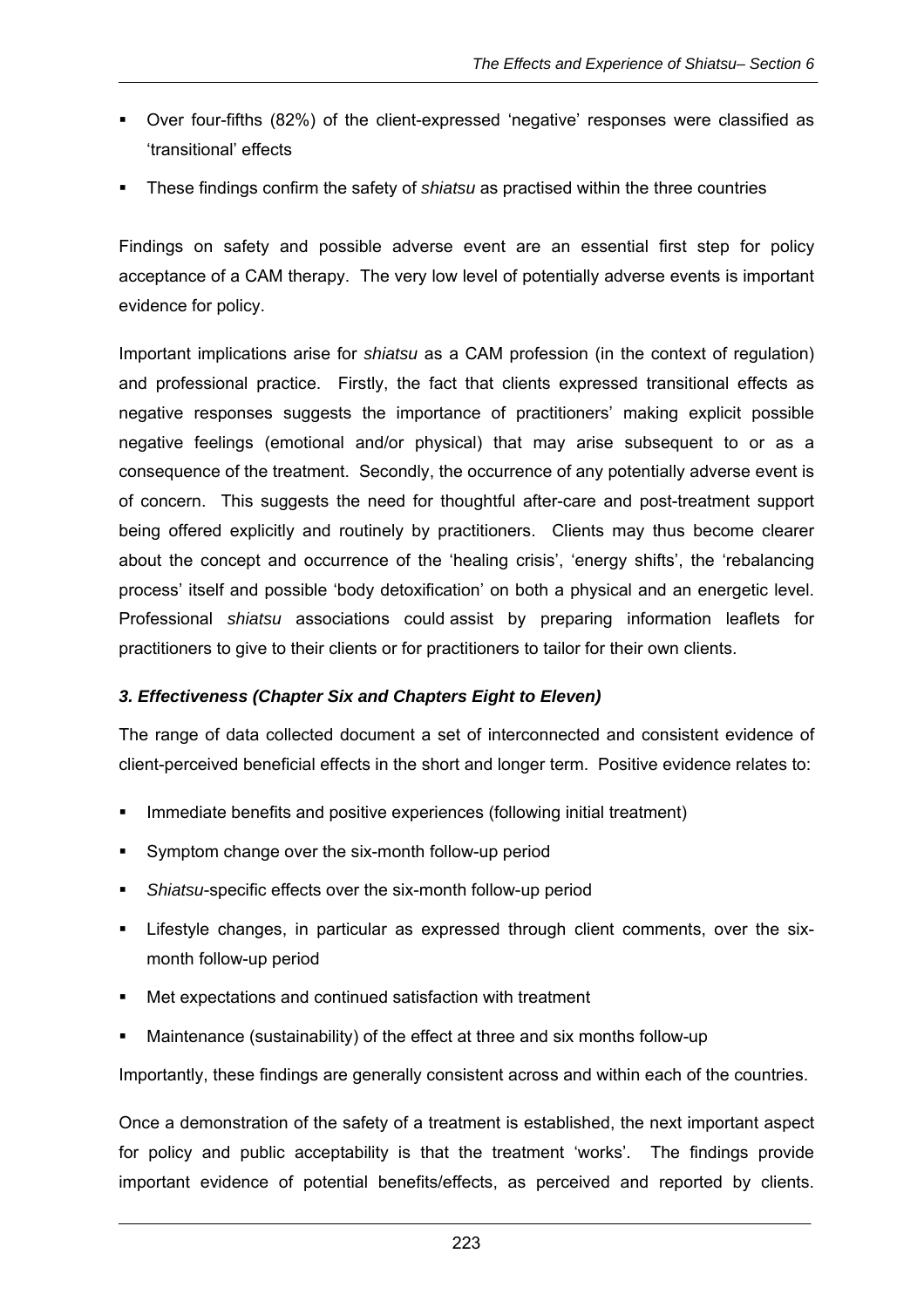Importantly, and providing corroboration of the clients' perceptions, the exposition of the underlying framework of *shiatsu* (Chapter Three) suggests the expressed hopes of clients at baseline were in principle achievable and relevant to *shiatsu*. General well-being, health maintenance, health promotion and health awareness effects are notable here. The findings related to the uptake of practitioner advice and recommendations, and explicitly identified lifestyles changes clients reported making 'as a result of having *shiatsu*' suggests an important role for *shiatsu* to play in public health, in raising health awareness, health promotion and behavioural change (on diet and exercise in particular).

#### *4. Economic Implications (Chapter Twelve)*

From a policy perspective, evidence of cost-effectiveness needs to be generated. While the study was not structured in such a way as to draw detailed data on possible economic benefits, it does allow some of the economic dimensions to be addressed. The findings demonstrate:

- A reduction in use of conventional medicine and medication
- A reduction in working days lost due to ill-health
- Significant success in treating two symptom groups, 'musculo-skeletal conditions' and 'tension and stress'

All three areas provide indicative evidence of an added value and potential economic benefit arising from *shiatsu* treatment.

## *5. Who Uses Shiatsu and Why? (Chapter Five)*

- The typical user of *shiatsu* is a woman, aged in her 40s, who is in paid employment, either full- or part-time, has used *shiatsu* before and would describe her overall health status as being 'good' or better. She would also pay for her own treatment
- A quarter to a third of clients indicated that at least one of their reasons for first accessing *shiatsu* was 'out of curiosity'
- The most commonly mentioned reason for accessing *shiatsu* today was for 'health maintenance or to improve their health', followed by 'to do something for oneself'
- In terms of reasons in the form of symptoms, most mentioned were 'problems with muscles, joints and body structure', including back pain and posture, followed by 'tension or stress' and 'low energy or fatigue'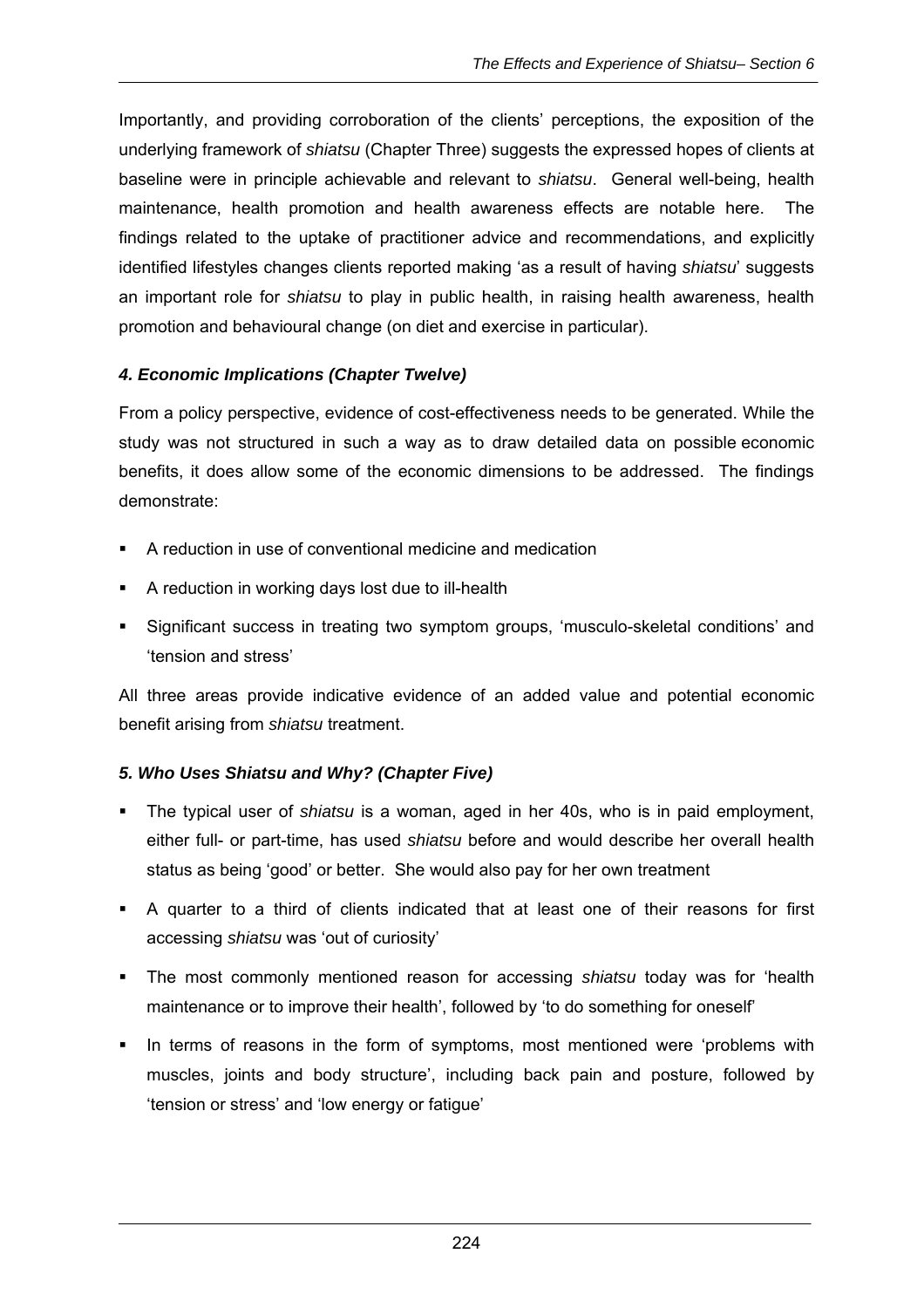From a policy and practice perspective, these findings suggest that an important role is being played by *shiatsu* in the areas of maintaining good health and prevention of ill-health. The greater use of *shiatsu* by women than men reflects other data on gender variation in healthcare usage. Its greater use by men could have beneficial effects on their own health and illness prevention.

#### *6. Client-Practitioner Relationship and Treatment Environment (Chapter Six)*

- Clients were overwhelmingly positive about their relationship with the practitioner, with strong agreement about 'being accepted' and 'listened to', and agreement about 'working together'
- Practitioners were 'very much' perceived as 'trustworthy' and 'skilful', and to a lesser degree, 'warm'
- Clients overwhelmingly valued and liked the treatment environment

The relationship between the client and practitioner, and treatment environment most recently, are increasingly recognised as important, if not critical, factors in enabling health and healing. The very fact that the practitioner listens and accepts the client plays an important therapeutic role, which ought not to be subsumed under the heading of a 'nonspecific' effect (Di Blasi et al 2001; Moerman and Jonas 2002). The study's findings are very supportive of current practice. One aspect for further attention is the area of 'working together', with a view to explaining its importance in the *shiatsu* process and the client's role in taking (greater) responsibility for their health.

#### **Areas for Further Research**

Doing research seemingly inevitably identifies the need for more research. Leaving to one side the broader issues of the relative effectiveness of *shiatsu* in comparison to another CAM modality, or of *shiatsu* in addition to or in comparison with a conventional medicine treatment for particular symptoms sets or conditions, the current research suggests a number of areas for further exploration.

- 1. For the area of *safety and negative responses*: Firstly, to ask more specific and additional questions to help to tease out the 'change to positive' for transitional effects. Secondly, to generate data on the energetic evaluation and presenting symptoms with a view to be able to more definitively classify any negative responses into each of the five types
- 2. For the area of *who uses shiatsu and why*: To gain insight into the characteristics of clients who stop using *shiatsu* and to uncover their reasons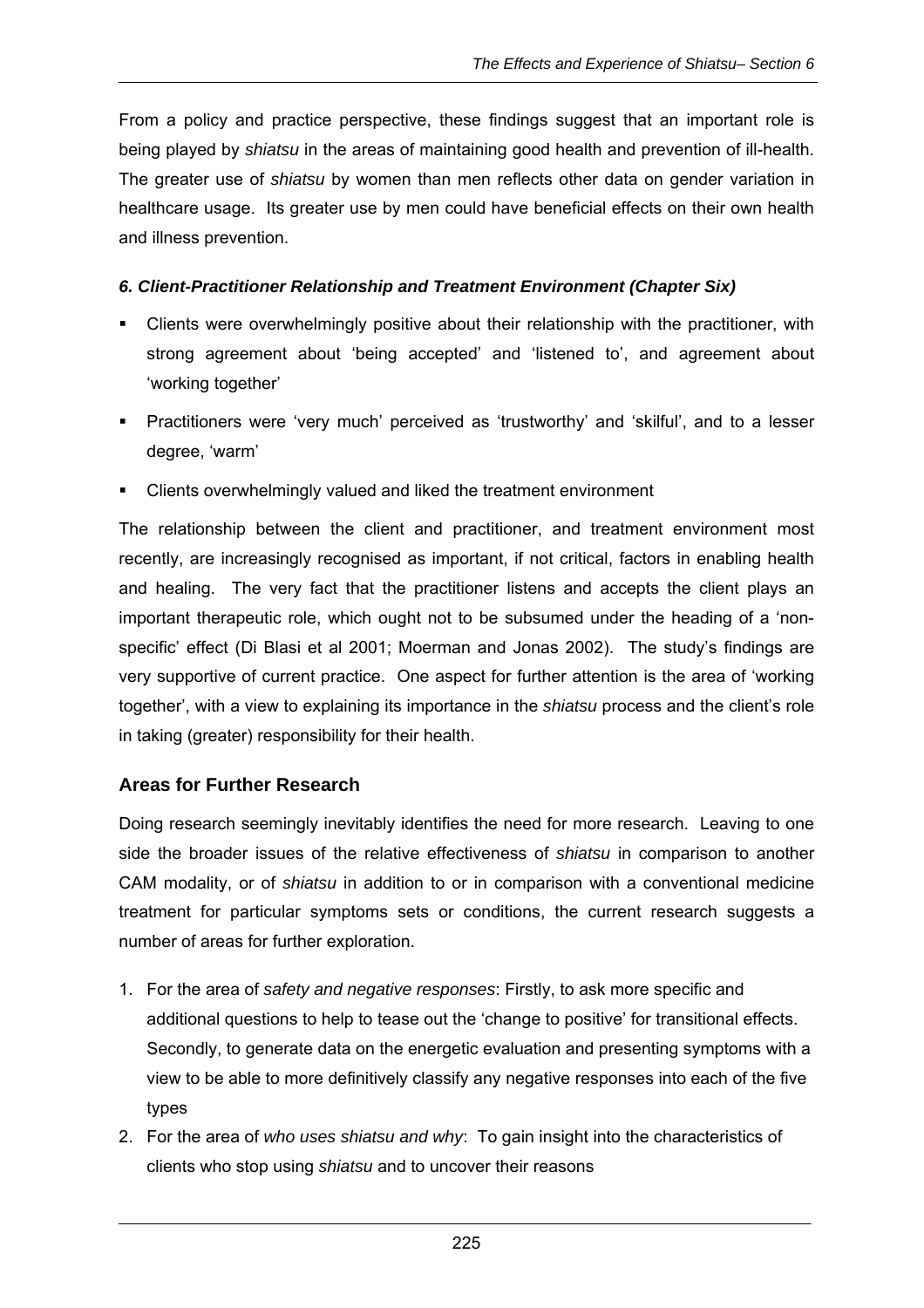- 3. For the area of *economic implications*: To explore further the area of cost savings. Future analysis of the current datasets is to be undertaken in collaboration with health economists at the University of Leeds, to explore differences and similarities between the three countries, analysed as one dataset, and between sub-groups based, for example, on reasons for use (including symptom groups) and age
- 4. For the area of *practitioner variation*: To explore possible variation in effects achieved by different practitioners, given the likely variations in practice that arise in individualised treatment
- 5. For the area of *causality*: To impute cause requires a different study design, involving at least a comparison group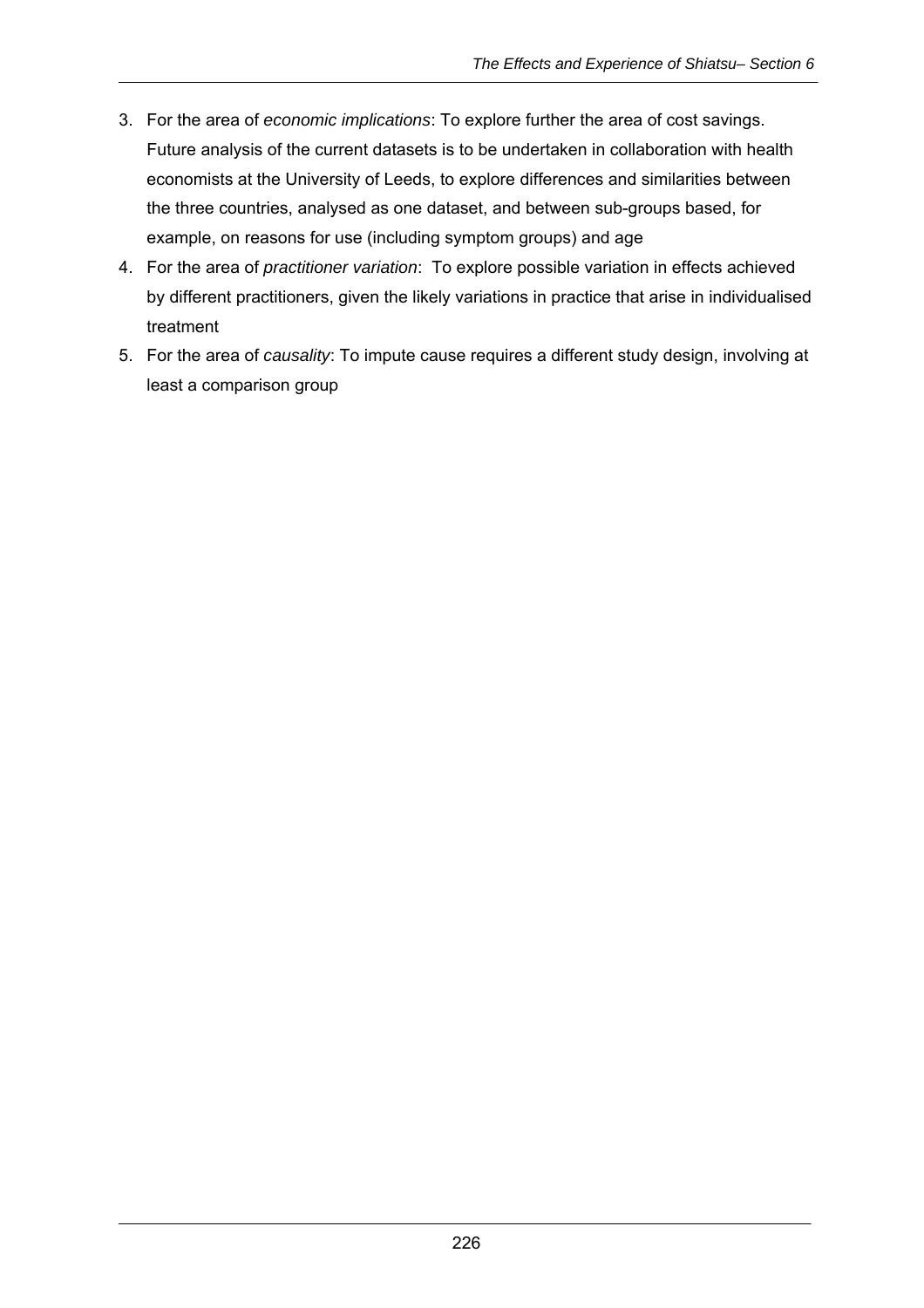# **REFERENCES**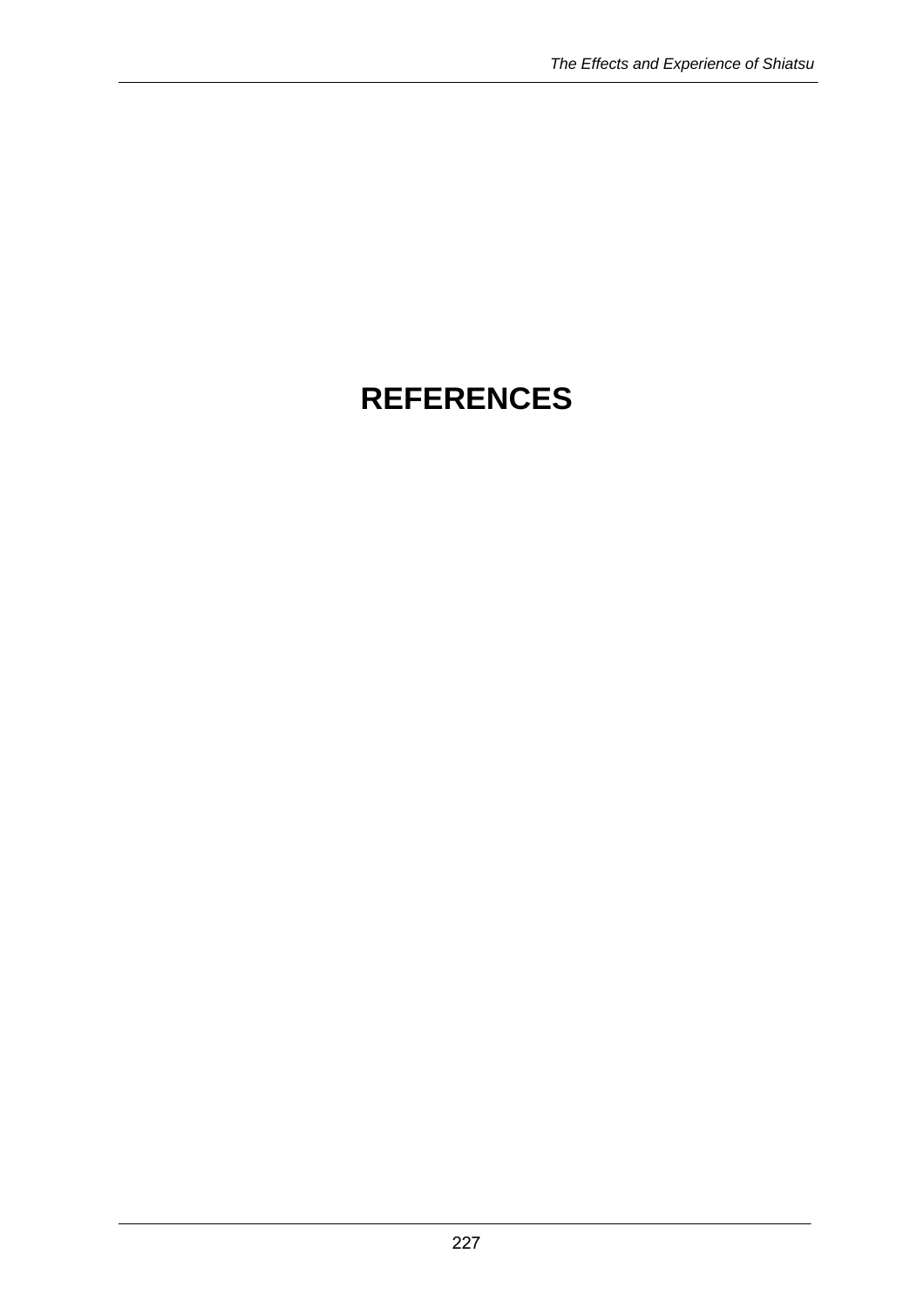Adams G (2002) Shiatsu in Britain and Japan: personhood, holism and embodied aesthetics. *Anthropology and Medicine* 9(3): 245-265.

Beresford-Cooke C (1996) *Shiatsu Theory and Practice*. Churchill Livingstone: Edinburgh.

Bergk V, Gasse C, Schnell R and Haefeli WE (2005) Mail surveys: obsolescent model or valuable instrument in general practice research. *Swiss Medical Weekly* 135: 189-191.

Berra S, Ravens-Sieberer U, Erhard E, Tebé C, Bisegger C, Duer W, von Rueden U, Herbman M, Alonso J, Rajmil L and the European KIDSCREEN group (2007) Methods and representativeness of a European survey in children and adolescents: the KIDSCREEN study. *BMC Public Health* 7:182.

Brugulat P. Séculi E, Fusté J, Juncà S, Martinez V, Medina A, Mercader M and Sánchez E (2003) La opinión de los profesionales sanitarios sobre el Plan de Salud de Cataluña. Punto de partida par una reflexión orentada al futuro. [Health professionals' opinion of the Catalan Health Plan: Basis for a reflection on the future.] *Gaceta Sanitaria* 17(1): 52-58.

Bowling A (2002) *Research Methods in Health*. Open University Press: Buckingham.

Cassidy CM (1998) Chinese medicine users in the United States Part 1: Utilization, Satisfaction, Medical Plurality. *Journal of Alternative and Complementary Medicine* 4(2): 189-202.

Charmaz K (2000) Grounded theory: objectivist and constructivist methods. In Denzin NK and Lincoln YS (eds.) *Handbook of Qualitative Research – Strategies of Qualitative Enquiry*. Thousand Oaks: Sage.

Di Blasi Z, Harkness E, Ernst E, Georgiou A and Kleijnen J (2001) Influence of context effects on health outcomes: a systematic review. *The Lancet* 357: 757-762.

Díaz de Rada V (2001) Mail surveys using Dillman's TDM in a Southern Europen Country: Spain. *International Journal of Public Opinion Research* 13(2): 159-172.

Díaz de Rada V (2005) Response effects in a survey about consumer behaviour. *International Journal of Market Research* 47(1): 45-64.

Ernst E (2006) Prevalence surveys: to be taken with a pinch of salt. *Complementary Therapies in Clinical Practice* 12 (4): 272-5.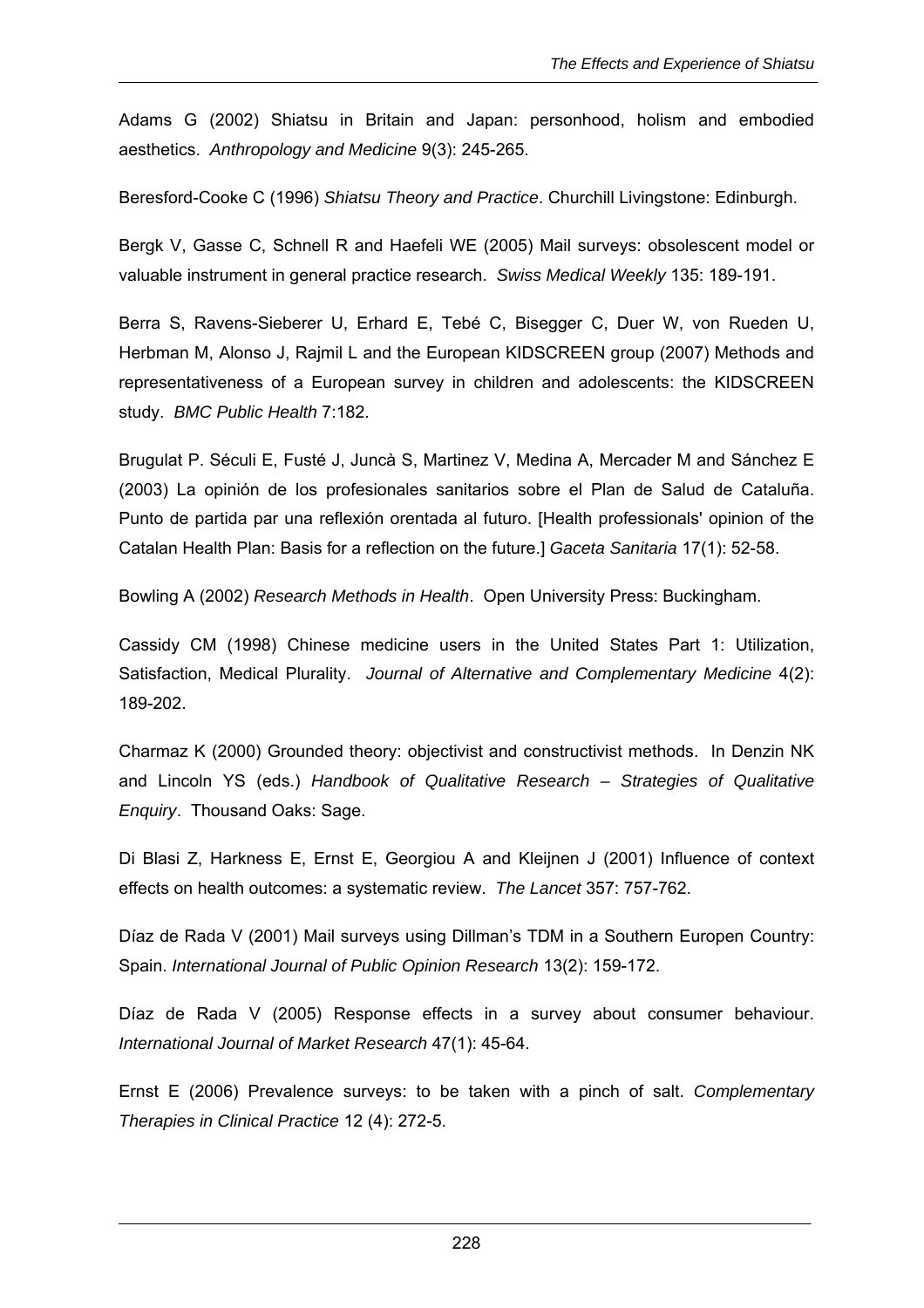Ernst E (ed) (2001). *The Desktop Guide to Complementary and Alternative Medicine. An Evidence Based Approach*. Harcourt Publishers Limited: London.

European Parliament (1997) *The Collins Report, Resolution on the Status of Non-Conventional Medicine*. European Parliament: Strasbourg.

European Union (2006) Decision No 1982/2006/EC of the European Parliament and the Council of 18th December 2006 concerning the Seventh Framework of Programme of the European Community for research, technological development and demonstration activities (2007-2013). *Official Journal of the European Union* L412: 1-41 (30.12.2006)

Fitzpatrick R, Davey C, Buxton MJ and Jones DJ (1998) Evaluating patient-based outcome measures for use in clinical trials. *Health Technology Assessment* 2(14).

General Household Survey (2005) *ESDS Nesstar Catalogue. Research Databases. General Household Survey.* http://nesstar.esds.ac.uk/webview/index.jsp (Accessed 15<sup>th</sup> November 2007).

Harris PE and Pooley N (1998) What do shiatsu practitioners treat? A nationwide survey. *Complementary Therapies in Medicine* 6: 30-35.

Hippisley-Cox J, Fenty J and Heaps M (2007) *Trends in Consultation Rates in General Practice 1995 to 2006: Analysis of the QRESEARCH Database*. QRESEARCH research highlights. The Information Centre: Leeds. http://www.qresearch.org/default.aspx

Long AF (2002) Outcome measurement in complementary and alternative medicine: unpicking the effects, *Journal of Alternative and Complementary Medicine* 8(6): 777-786.

Long AF and Mackay H (2003) The effects of shiatsu: findings from a two-country exploratory study, *Journal of Alternative and Complementary Medicine*, 9 (4): 539-548.

Mackay H and Long AF (2003) *The Experience and Effects of Shiatsu: Findings from a Two Country Exploratory Study,* Salford: University of Salford, Health Care Practice R&D Unit. Report No. 9.

Moerman DE and Jonas WB (2002) Deconstructing the placebo effect and finding the meaning response. *Annuals of Internal Medicine* 136: 471-476.

Moser CA and Kalton G (1971) *Survey Methods in Social Investigation*. Heinemann Educational Books: London.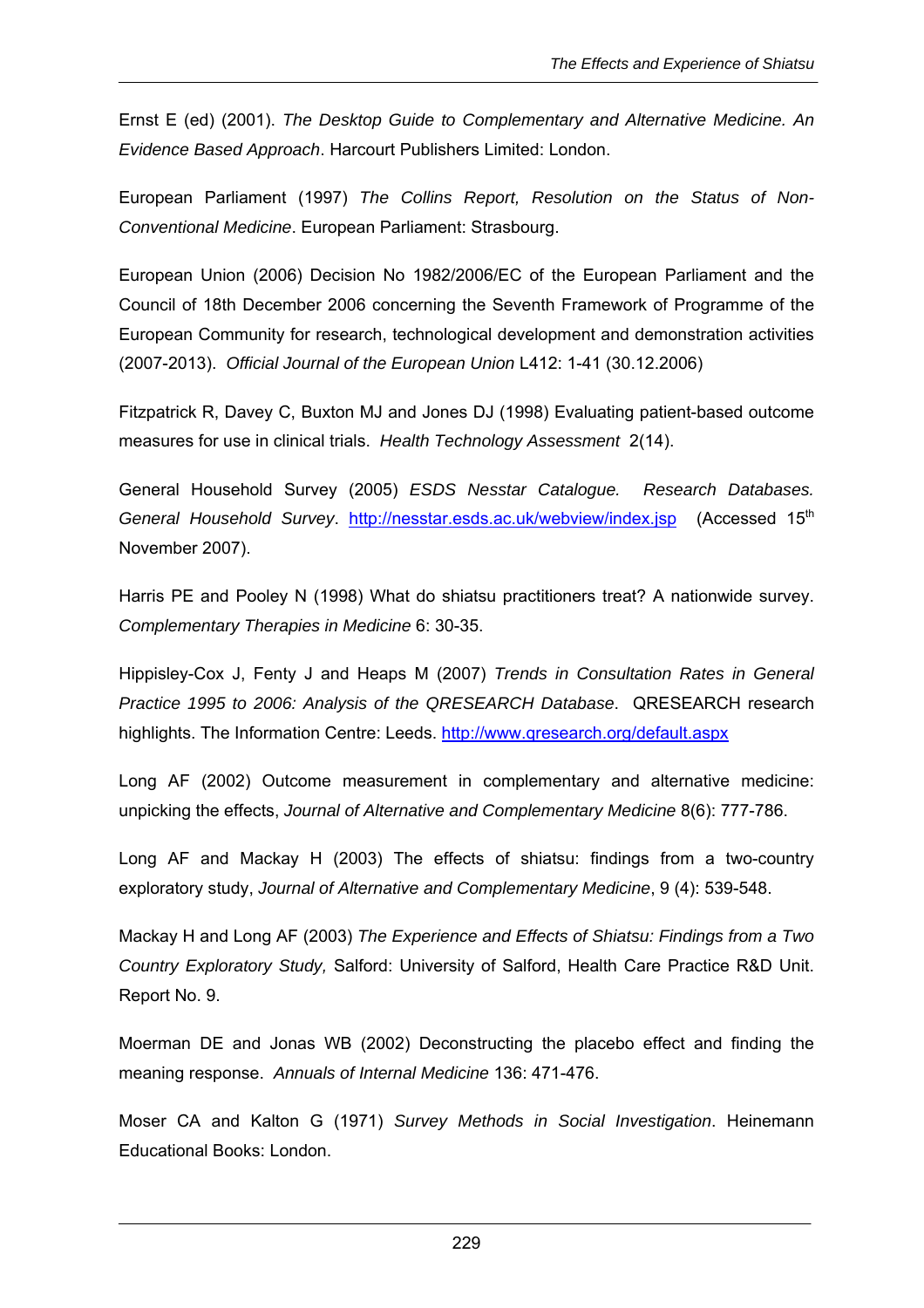Miller WL and Crabtree BF (2005) Healing landscapes: patients, relationships, and creating optimal healing places. *Journal of Alternative and Complementary Medicine* 11(1): S41- S49.

Paterson C and Dieppe P (2005) Characteristic and incidental (placebo) effects in complex interventions such as acupuncture. *British Medical Journal* 330:1202-1205.

Richards N and Coulter A (2007) *Is the NHS Becoming More Patient-Centred? Trends from the national surveys of NHS patients in England 2002-07.* Picker Institute Europe. http://www.pickereurope.org

Robinson N, Donaldson J and Lorecn A (2006) *Shiatsu: A Review of the Evidence*. Shiatsu Society UK and Thames Valley University: London (www.shiatsusociety.org).

Schulman D (2004). The unexpected outcomes of acupuncture: case reports in support of refocusing research designs. *Journal of Alternative and Complementary Medicine* 10(5): 785-789.

Senstad O, Leboeuf-Yde C and Borchgrevink C (1997) Frequency and characteristics of side effects of spinal manipulative therapy. *Spine* 22 (4): 435-441.

Strauss AL and Corbin J (1998) *Basics of Qualitative Research*. London: Sage Publications.

Thomas KJ, Nicholl JP and Coleman P (2001) Use and expenditure on complementary medicine in England: a population based survey. *Complementary Therapies in Medicine* 9: 2-11.

Verhoef MJ, Lewith G, Ritenbaugh C, Boon H, Fleishman S and Leis A (2005) Complementary and alternative medicine whole systems research: beyond identification of inadequacies of the RCT. *Complementary Therapies in Medicine* 13: 206-212.

Williams A (1998) Therapeutic landscapes in holistic medicine. *Social Science and Medicine* 46(9): 1193-1203.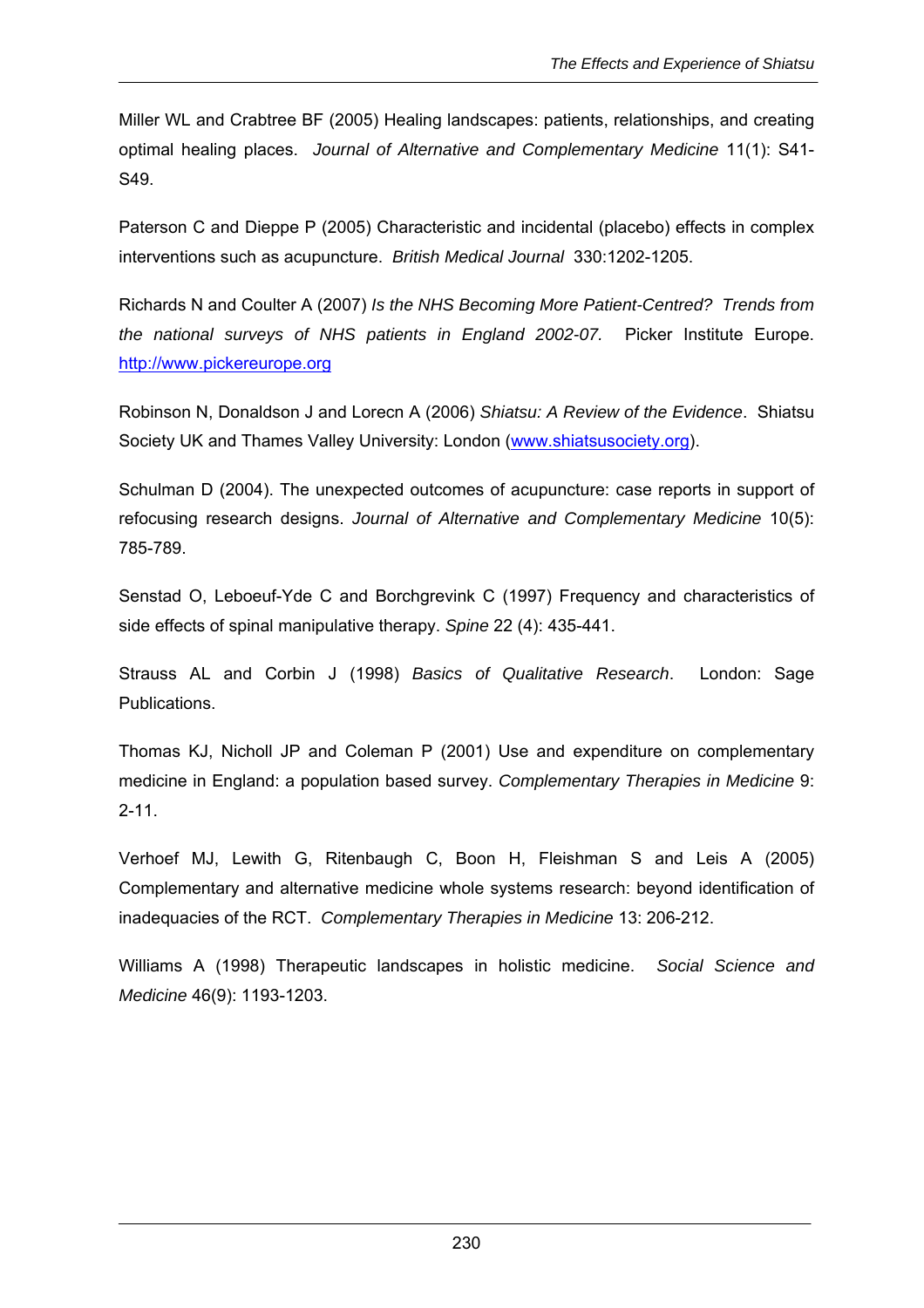# **APPENDICES**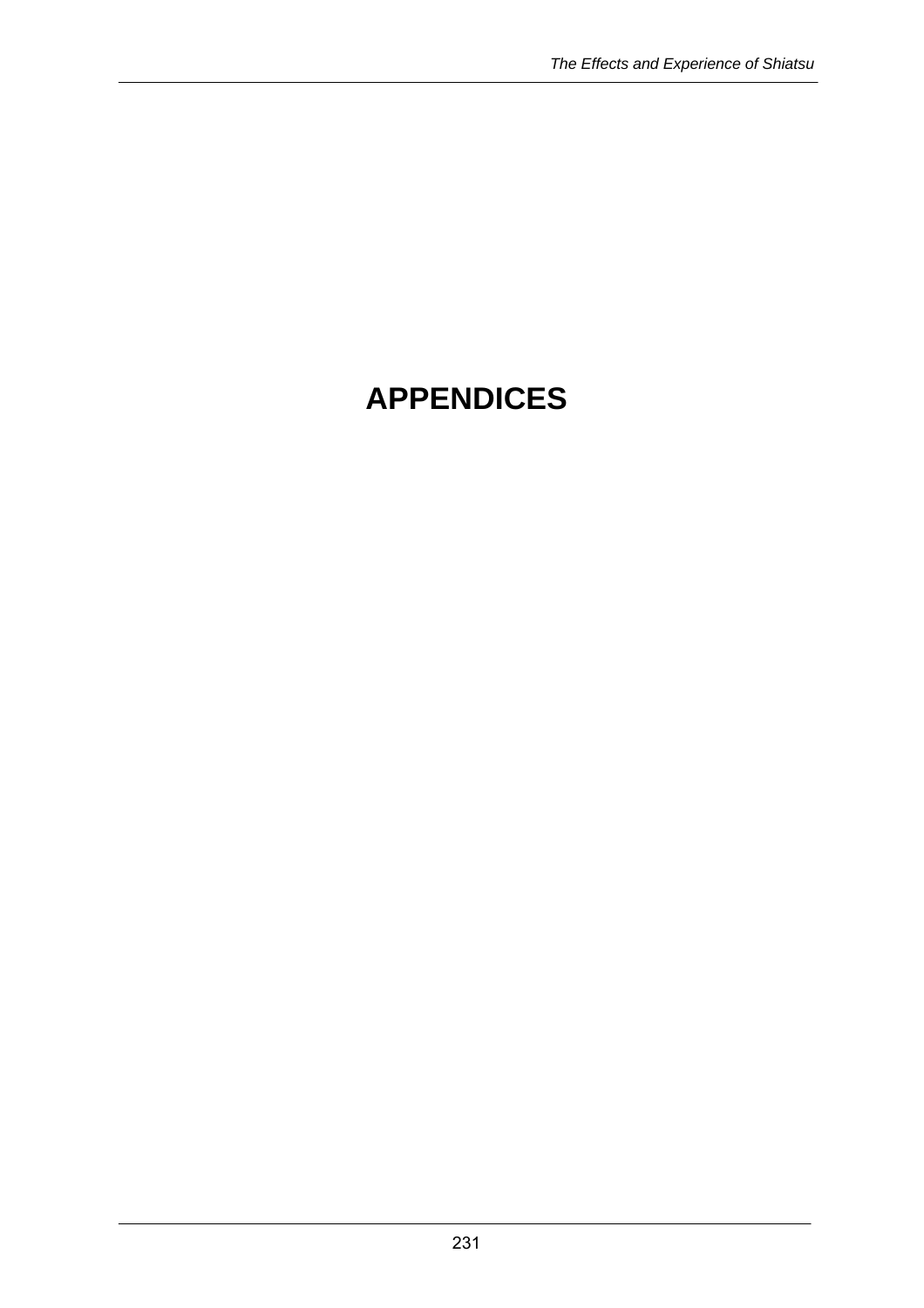**Appendix 1**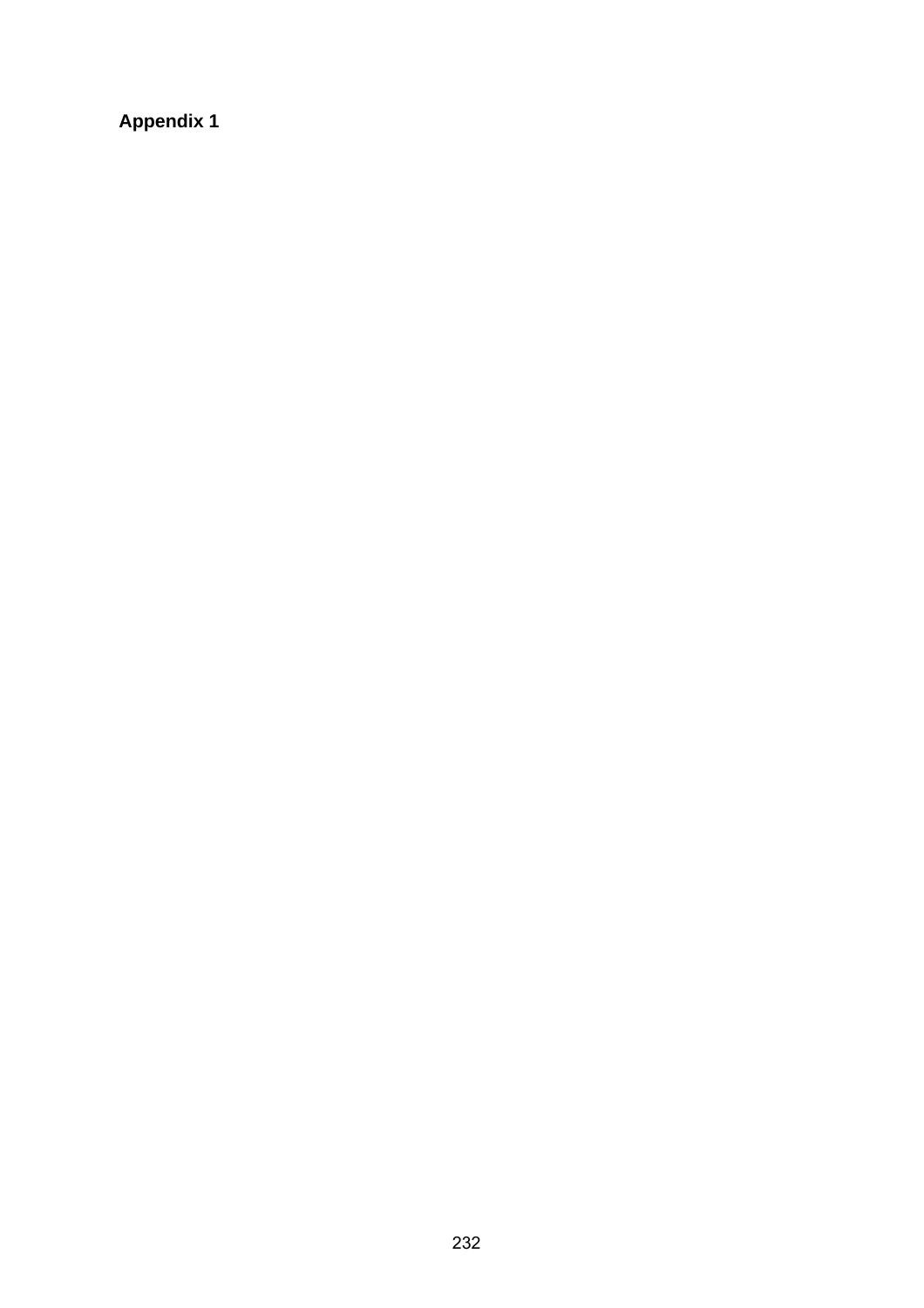Professor Andrew Long +44 (0) 113 343 6250 a.f.long@leeds.ac.uk

October 2005

Dear Practitioner

#### **The Effects and Experience of Shiatsu: A Cross-European Study**

I am writing to invite you to take part in the above research study. This will be carried out by the University of Leeds and is sponsored by the European Shiatsu Federation. The study has the full support of your national association. The research has two aims:

- 1. Assess the client's experience and perceptions of short and longer-term, positive and negative effects of shiatsu, and their maintenance over time
- 2. Find out about the age, gender and other characteristics of shiatsu practitioners and features of their practice

The study is taking place in three European countries: Austria, Spain and the UK. Your name was selected randomly by the Shiatsu Society (UK) from its list of practitioners who had been on the register since July 2003. This letter has been sent directly to you by the Shiatsu Society (UK) who alone knows your identity.

Please look at the attached information sheet, which outlines the study and provides an overview of what taking part in the study will mean for you. In summary, you are asked to recruit around 16 clients on our behalf, give out the project documentation, and to complete a short questionnaire about your own practice.

If you would like to take part in the study, please complete the attached pro forma and return it to me at the University of Leeds within two weeks of receipt of this letter. We will then send you a detailed protocol and agreement form.

I can assure you that all information that you send us will be treated in confidence. All data generated within the project will be anonymised during the analysis and oral and written reports on the project.

I hope that you will take part in the study. Its success depends on your involvement. The research itself will help build a wider understanding of the experience and effects of shiatsu and enhance the credibility of, and access to, shiatsu.

Yours sincerely

Andrew F Long Professor, Health Systems Research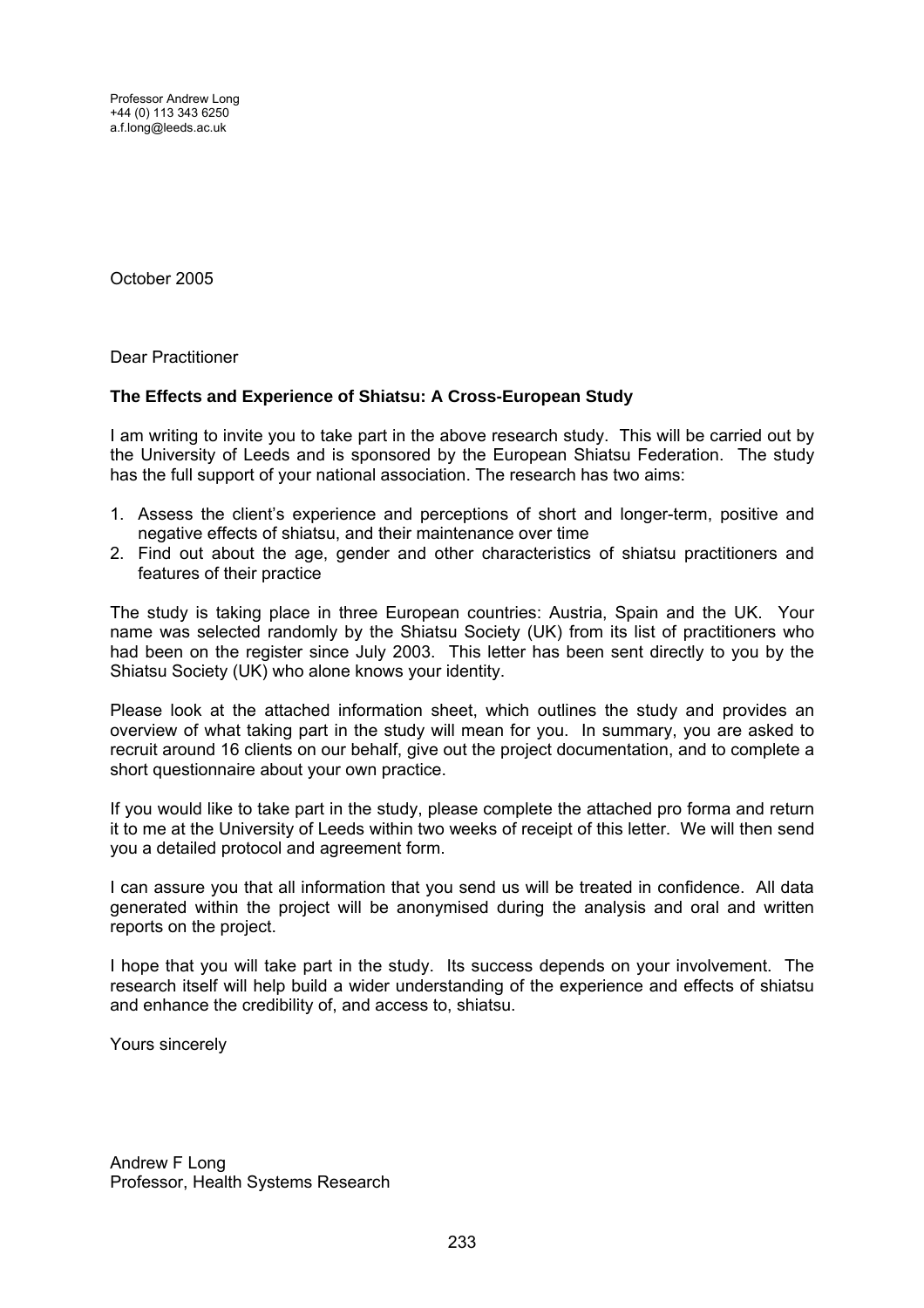## **Practitioner Information Sheet**





#### **You are invited to take part in a research study being conducted at the University of Leeds and sponsored by the European Shiatsu Federation.**

Before you decide to take part it is important for you to understand why the research is being done and what it will involve. Please take time to read the following information carefully.

#### **Who is conducting the project?**

Researchers from the University of Leeds are undertaking the project. The research is sponsored by the European Shiatsu Federation. The study has the full support of your national shiatsu association. Professor Andrew Long is directing the research. The main contacts for the study are Professor Long and Ruth Allcroft at the University of Leeds, and the Shiatsu Society (UK) representative, David Home.

#### **Why is the study being conducted?**

The research base of shiatsu is at an early stage of development. There is an urgent need for more information on the benefits it may have for those who use it and information on any negative effects. This study builds on a previous two-country, interview-based study, funded by the European Shiatsu Federation, which explored client and practitioner views of the experience and effects of shiatsu. The current study will take this forward by following a set of clients over time to examine immediate, short and longer-term effects. This will assist in providing a high quality foundation for the wider recognition of shiatsu and a basis for future research exploring the relative effectiveness of shiatsu to other complementary and alternative modalities (for example, acupuncture or aromatherapy massage) and/or conventional medicine in the promotion of health and well-being.

#### **What is the purpose of this study?**

We want to find out about people's experiences of shiatsu, and the effects (both positive and negative) shiatsu has had on them in the short and longer term and their maintenance over time. We also want to find out about the age, gender and other characteristics of shiatsu practitioners and features of their practice

#### **What is the study design?**

We are undertaking a self-administered questionnaire-based, longitudinal study. The study is being undertaken in three countries: Austria, Spain and the UK. A uniform research protocol will be followed in order to maximise the validity of the findings and the external credibility of the research. Each participating practitioner will be asked to recruit up to 16 consecutive clients, some of whom will be 'new' clients (that is, never having received shiatsu from the participating practitioner) and some 'continuing' clients (that is, a client who has received shiatsu from the participating practitioner and is either beginning a new set of treatment or is a current, ongoing client). Each client will be asked to complete a postal questionnaire at their initial treatment session, a few days later (to find out about immediate effects), three months later and six months after their initial recruitment to the study.

#### **Why have I been invited to participate?**

The initial inclusion criterion for the study is 'a shiatsu practitioner who has been on the national society's register since July 2003'. Your name was selected randomly by the Shiatsu Society (UK) from its practitioner Register. This letter has been sent directly to you by the Society who alone knows your identity.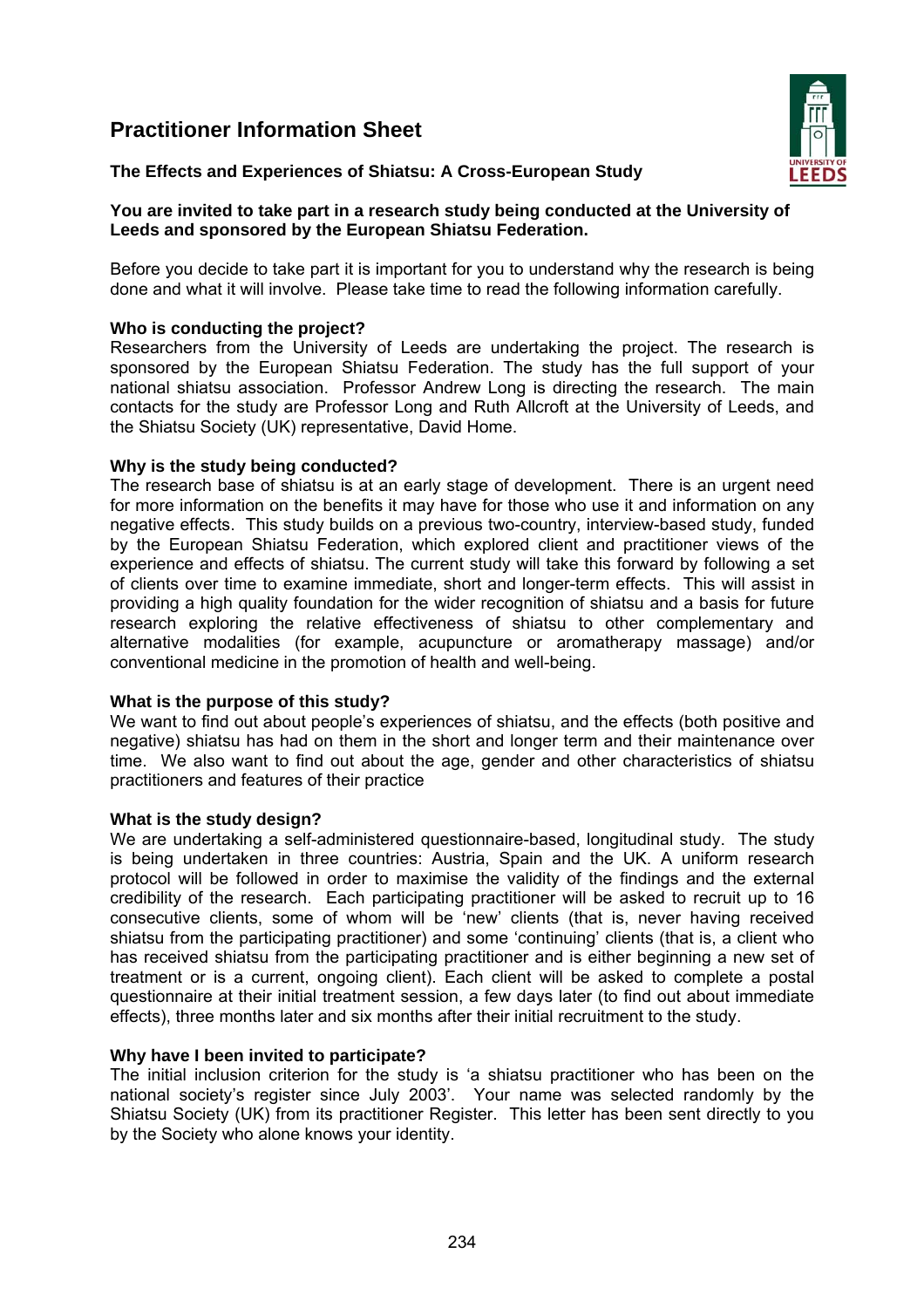#### **Do I have to take part?**

No. Participation is entirely voluntary.

#### **What happens if I agree to take part?**

You will be asked to recruit at least 4 'new' clients and up to 12 'continuing' clients. This will involve you in telling them a little about the project, giving them an information sheet on the project, and the first two questionnaires. After this initial contact, you should just continue to treat the client as usual. We will provide you with all the documentation to give to the clients. We will also ask you to complete a short questionnaire providing us with more information about your practice.

#### **What will happen to the data that I provide?**

All the information that you give us will be kept *strictly confidential*. Your name (which is currently unknown to the research team at the University of Leeds) will not be mentioned in any reports. Only members of the research team, which will include a researcher yet to be appointed, will know that you have agreed to take part in the study. Any contact you have with the national Shiatsu Society representative linked to the project will also be treated in confidence. Your name will not be made known to anyone else, including members of the European Shiatsu Federation.

All hard copies of information provided will be stored in locked filing cabinets. All electronic copies, including databases of participants (practitioners and clients), and anonymised data sets arising from the questionnaires will be stored on password-protected computers and on the University of Leeds server in order to prevent access to the data should an individual computer be stolen. It is expected that the study will be widely disseminated in both oral and written form. In all cases, all data will be anonymised.

#### **Can I get further information?**

If you agree to take part in the study, we will send you a detailed protocol about what we need you to do. This will explain how to recruit the clients in order to avoid bias. You will then be able to ask for more information either from the UK representative, David Home, or Professor Andrew Long at the University of Leeds.

#### **What happens next?**

If you are interested in taking part in the study, please now complete the attached *Practitioner Participation Form*. Once we hear from you, we will include your name in the list of interested practitioners. We may need to select from this list, keeping some names in reserve. We will write to you either sending you the full protocol or asking if you will be a reserve.

*Thank you for taking the time to read this information sheet. If you are interested in taking part in the study, please now complete the enclosed Practitioner Participation Form.*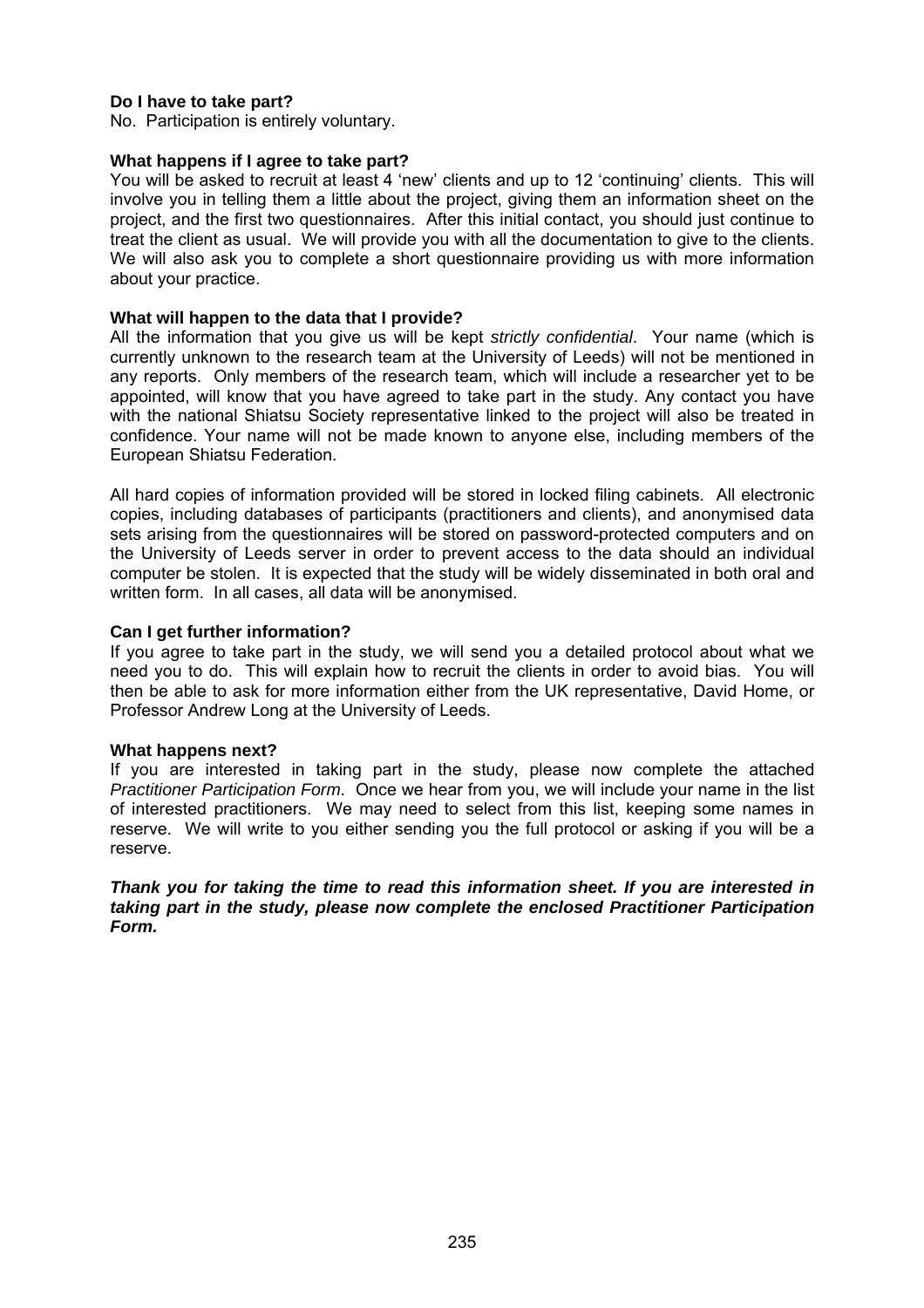### **Practitioner Participation Form**



#### **The Effects and Experiences of Shiatsu: A Cross-European Study**

#### **Step One: Do you meet the eligibility criteria for the study?**

- 1. The study is restricted to shiatsu practitioners who:
- (i) Have been on the Society's Register since July 2003
- (ii) See a minimum of five clients on average each week, that is, about 20 per month.

#### **Please confirm that you meet the eligibility criteria for the study.** *Yes / No*

- 2. *If you meet these two criteria*, please would you provide us with initial information about the number of clients you see. We are interested in both '*new*' clients (that is, a client who has never before received shiatsu from yourself) and '*continuing*' clients (that is, a client who has received shiatsu from yourself and is either beginning a new set of treatment with yourself or is a current, ongoing client).
- (i) Looking back over the last *six* months, how many new and continuing clients did you see? *Please write a number in each box.*

|                | September | August | July | June | May | April |
|----------------|-----------|--------|------|------|-----|-------|
| <b>New</b>     |           |        |      |      |     |       |
| Clients        |           |        |      |      |     |       |
| Continuing     |           |        |      |      |     |       |
| <b>Clients</b> |           |        |      |      |     |       |

(ii) Do you expect to see a similar number of clients over the next four months?



A lot fewer Fewer About the same More

If you expect to see more or less clients, can you briefly say why?



**Please turn over the page and complete the reverse of this page**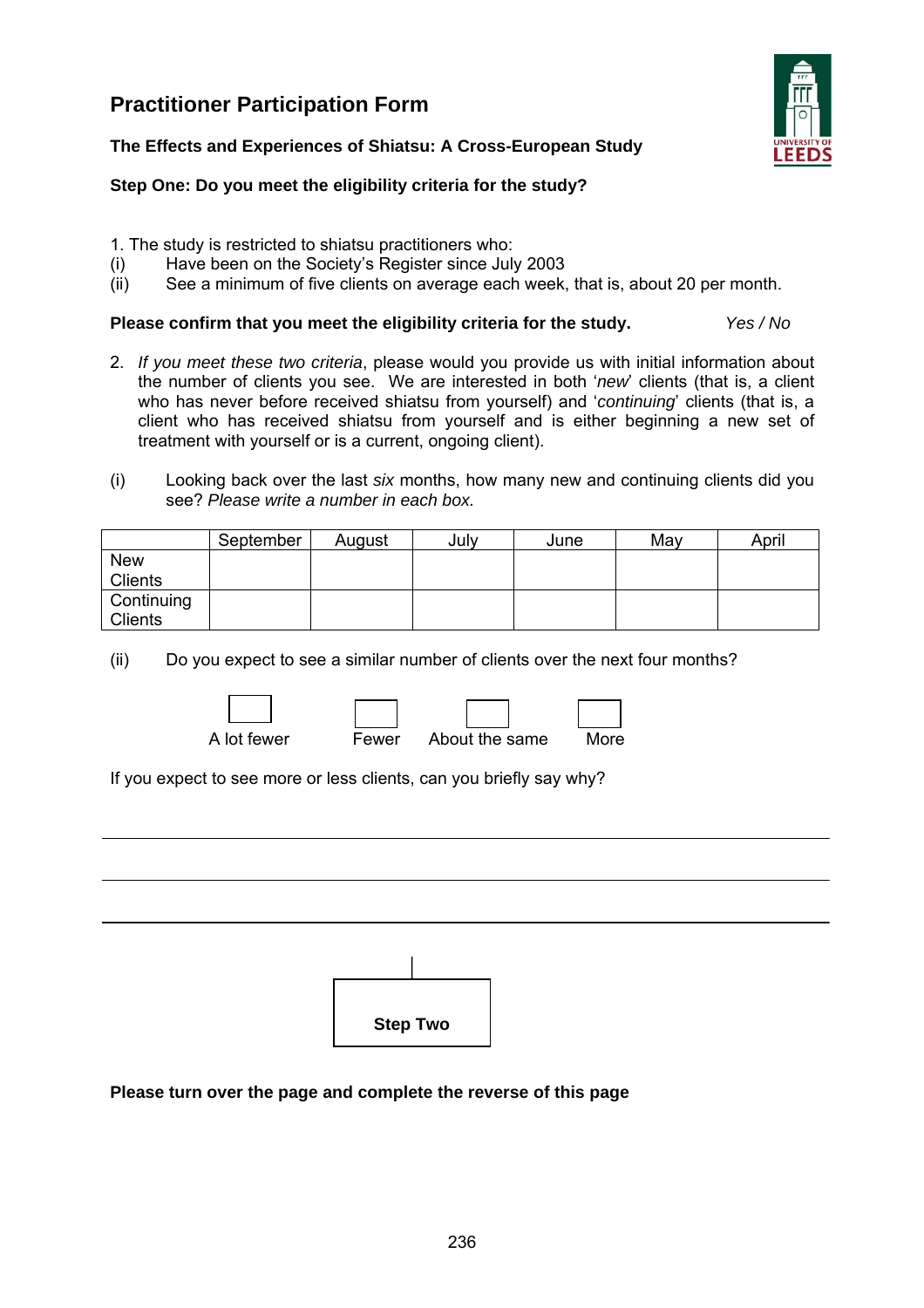#### **Step Two: Are you willing to take part in the study?**

Having read the information sheet and met the eligibility criteria for the study, if you are willing to take part, please sign and tick as requested in the boxes below and provide us with your full contact details.

I agree to take part in the above project, which will be carried out by the University of Leeds.

**Please tick** 

#### **My signature at the bottom of this form shows that:**

|                                                                                                                                                                                                                                      |       | or initial box |
|--------------------------------------------------------------------------------------------------------------------------------------------------------------------------------------------------------------------------------------|-------|----------------|
| I confirm that I meet the two eligibility criteria for the study<br>$\bullet$                                                                                                                                                        |       |                |
| I have read the information sheet outlining the research project<br>$\bullet$                                                                                                                                                        |       |                |
| I understand that my involvement will be <i>confidential</i> and that my name will<br>$\bullet$<br>not be mentioned in any report.                                                                                                   |       |                |
| I would like to receive a copy of the detailed protocol for the study in which<br>$\bullet$<br>I fully intend to take part.                                                                                                          |       |                |
| Signature: <u>contract and a series of the series of the series of the series of the series of the series of the series of the series of the series of the series of the series of the series of the series of the series of the</u> | Date: |                |
| Name: (please print)<br>and the contract of the contract of the contract of the contract of the contract of the contract of the contract of the contract of the contract of the contract of the contract of the contract of the      |       |                |
| Date: 2008 2010 2020 2020 2020 2021 2021 2022 2022 2022 2022 2022 2022 2022 2022 2022 2022 2022 2022 2022 2022                                                                                                                       |       |                |
| Postal Address (including postcode and country):                                                                                                                                                                                     |       |                |
|                                                                                                                                                                                                                                      |       |                |
| the control of the control of the control of the control of the control of the control of the control of the control of the control of the control of the control of the control of the control of the control of the control        |       |                |
|                                                                                                                                                                                                                                      |       |                |
| E-mail:                                                                                                                                                                                                                              |       |                |

*Please return this fully completed form in the FREEPOST envelope to the research team at the University of Leeds.* 

**School of Healthcare Baines Wing The University of Leeds PO Box 214 Leeds LS2 9UT**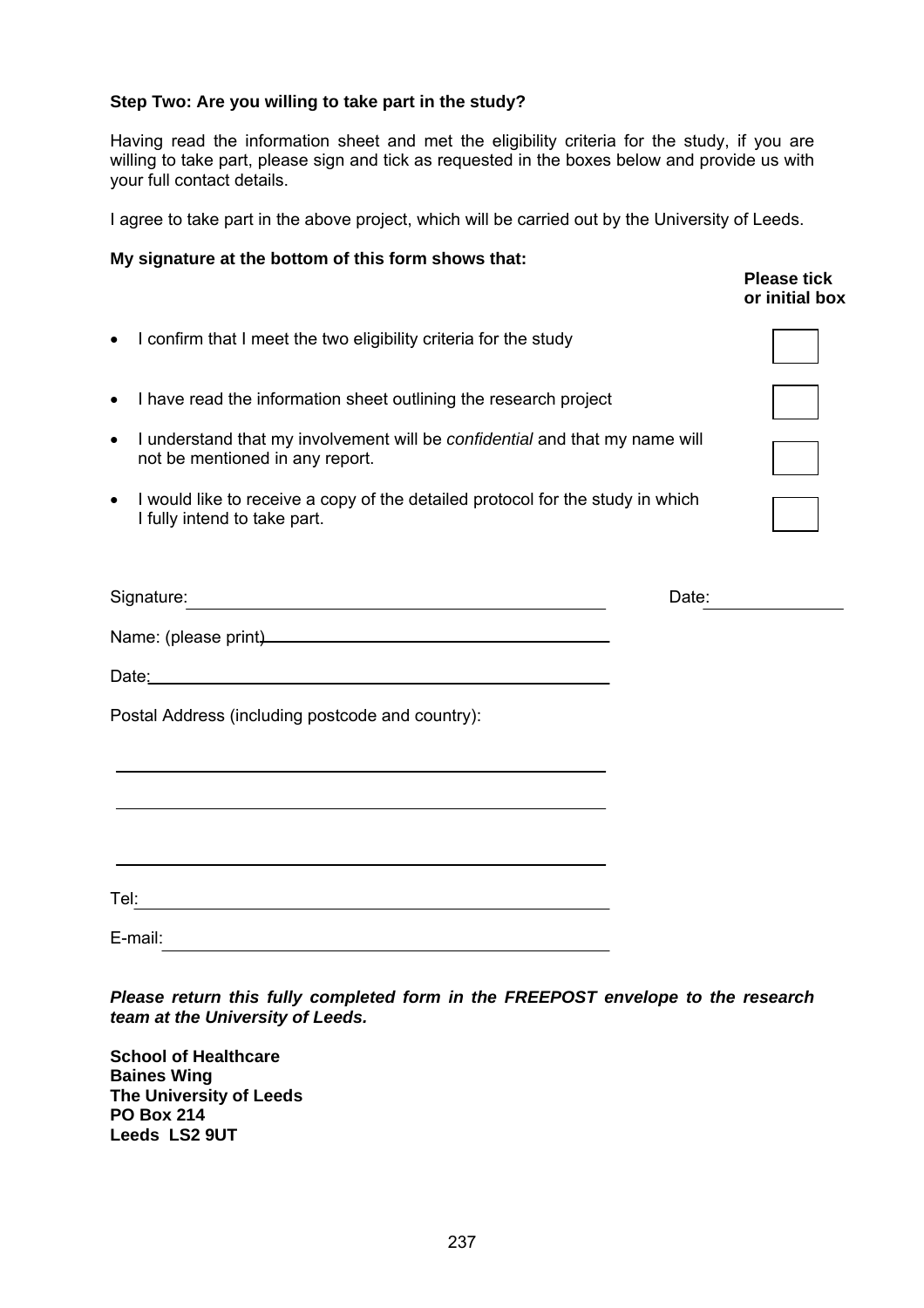**Appendix 2**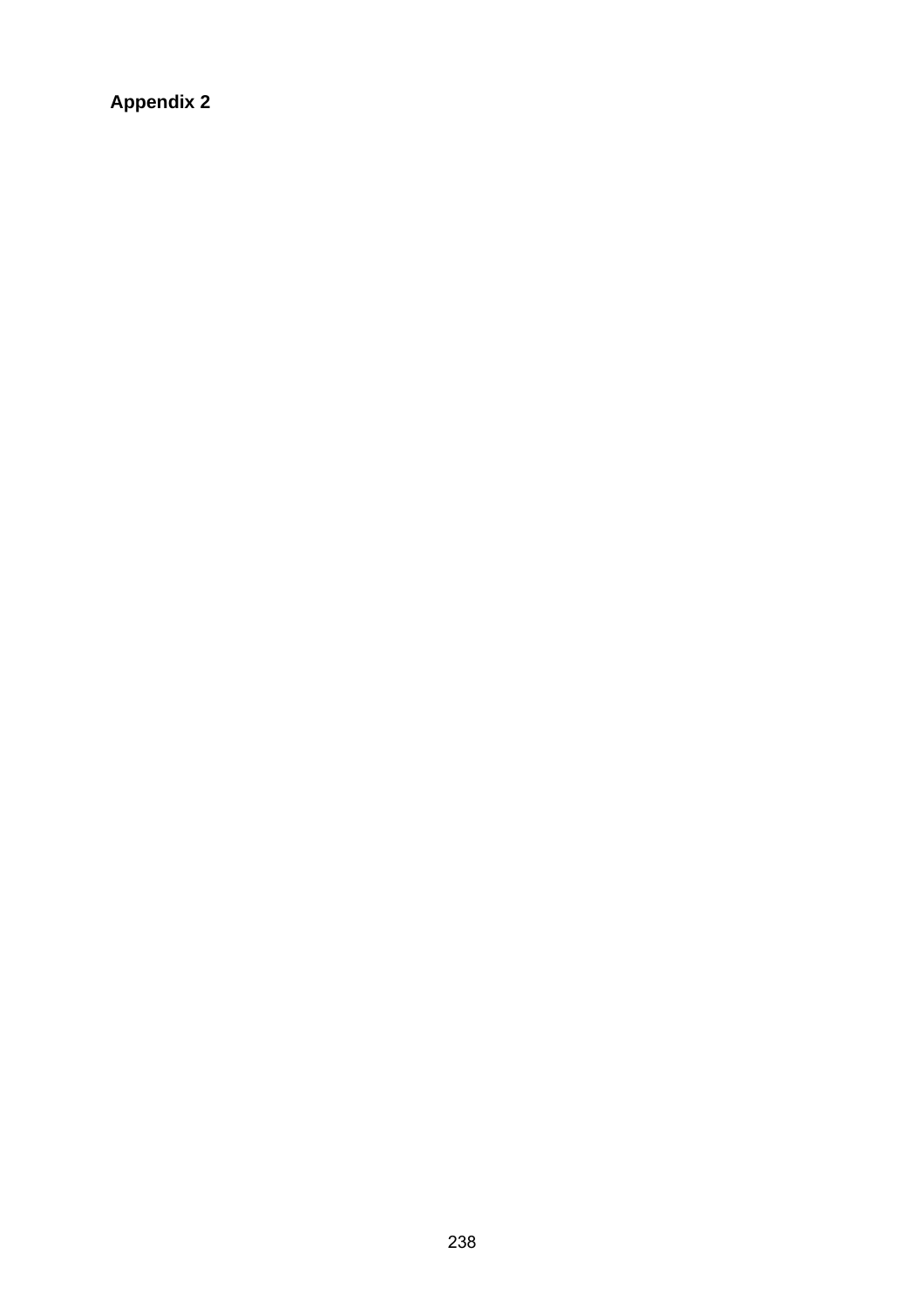## **Practitioner Protocol – Austria, Spain and the UK**

#### **The Effects and Experiences of Shiatsu: A Cross-European Study**



#### **Introduction**

To ensure the credibility of the research to the wider research community, it is very important that the research is guided by a tight and uniform research protocol. At the same time, it is essential that the research itself does not interfere with the practitioner's clinical practice and fits with the profession's guidance on ethical and professional practice. This document has been drawn up by the principal research investigator, Professor Andrew Long at the University of Leeds, UK, in collaboration with members of the European Shiatsu Federation.

The document outlines the protocol and its requirements. It provides detailed guidance on how and how many clients to recruit, the tasks that you as practitioner need to undertake and assurances of confidentiality and anonymity that must be given to prospective clients for the research study. Each practitioner who takes part in the study must confirm *in writing*, using the attached pro forma, their agreement to fully conform with the requirements of the protocol and confidentiality.

#### **Client Recruitment**

#### **How Many Clients to Recruit**

You are asked to recruit a total of 16 clients into the study. All clients must be *aged 18 or over*. Of these:

- At least 4, and up to 5, of these clients must be *'new'* clients. We are defining a 'new' client as someone who has never received shiatsu from yourself
- The remainder, that is, up to 12, must be *'continuing'* clients. We are defining a 'continuing' client as someone who has received shiatsu from yourself and either is beginning a new set of treatment with yourself or is a current ongoing client.

#### **Which Clients to Recruit**

To try to prevent any bias in selecting which clients you recruit to the study, you must ask successive / consecutive clients who fill the above criteria. The process works as follows. Suppose, after the agreed start date of the study, your work schedule looks like this:

- 'Continuing' client comes to see you and s/he is in the middle of a set of treatments -> ask if s/he would be interested to take part in the study, give out documentation
- Next client is a 'new' client coming for her/his first treatment -> ask if s/he would be interested to take part in the study, give out documentation
- 'Continuing' client who is in the middle of a set of treatments is the next client -> ask if s/he would be interested to take part in the study, give out documentation
- Next client is a 'continuing' client who is starting a new set of treatments -> ask if s/he would be interested to take part in the study, give out documentation
- Next client is a 'new' client coming for her/his first treatment -> ask if s/he would be interested to take part in the study, give out documentation

Continue until your quota (16 clients, of which at least 4 are 'new' clients) is achieved.

When you have asked 12 'continuing' clients (or 4 'new' clients), do not ask more. You should contact the research team at the University of Leeds to see if in fact all the clients you asked have agreed to take part in the study and thus if you need to ask more 'continuing' or 'new' clients. Your recruitment should then continue, until you have reached your full quota of clients.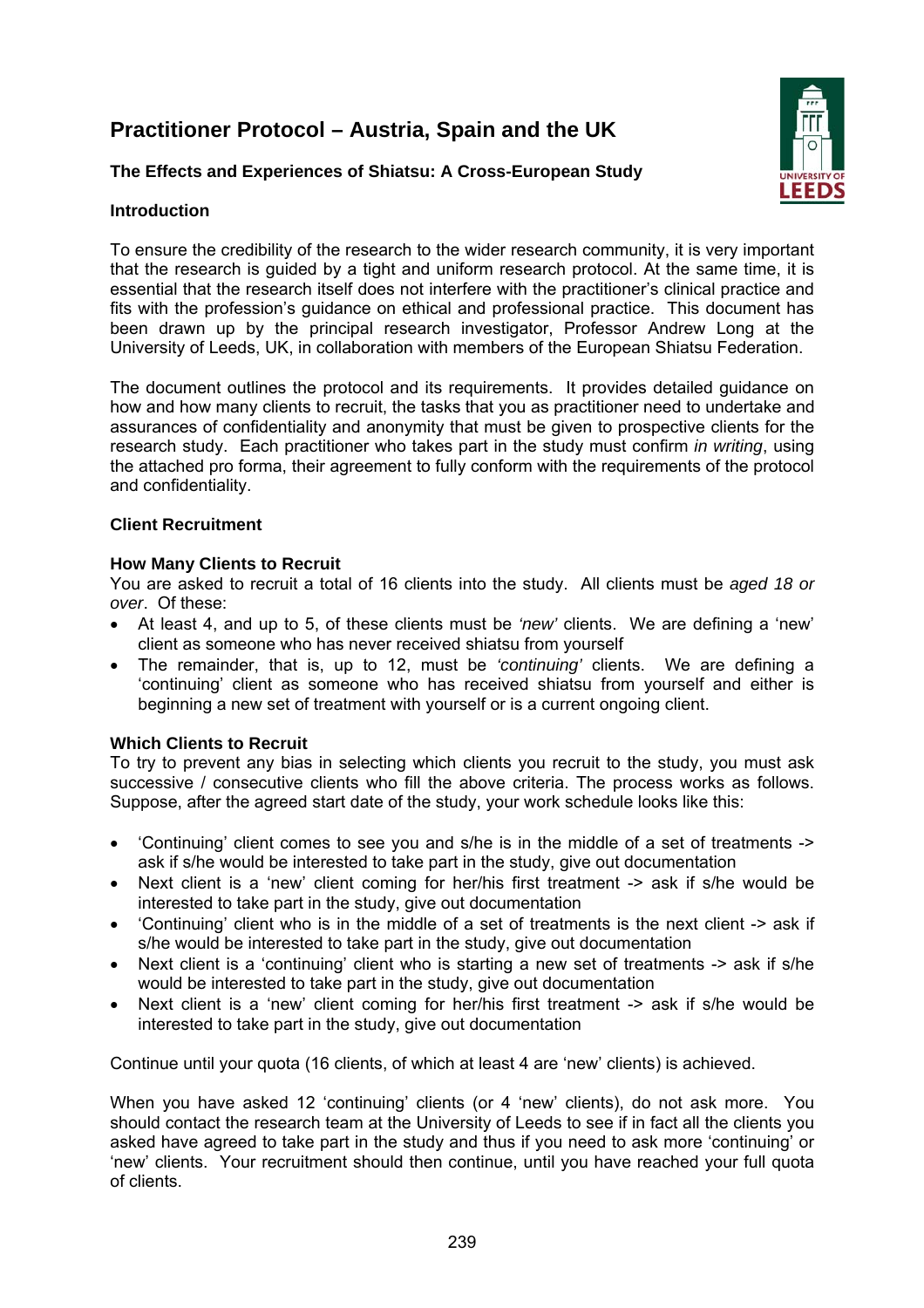#### **Which Clients to Exclude**

The only exception to this sequential sampling procedure is a situation in which you judge that it is inappropriate to ask one of these clients to take part in the study. Examples include the client being very emotional or too ill or is a friend or relative. You must though keep a record of the reason why you did not ask the client to take part in the study (see below).

#### **Keeping a Log of Recruitment Requests**

We need to be confident and be able to show to others that the recruitment protocol is being followed. We also have to be able to convince others about the quality of our client recruitment process. You must therefore keep a log that summarises the detail of your attempts to recruit clients to the study. This may be inspected or requested by the research team and/or Shiatsu Society country link person at any time. The log should contain the following details:

| Date | Client Name / ID Number | Reason not asked to take part |
|------|-------------------------|-------------------------------|
|      |                         |                               |
|      |                         |                               |
|      |                         |                               |
|      |                         |                               |

We also need you to keep a log of the numbers of 'new' and 'continuing' clients that you treat during the following months, writing in the total number in each box.

|                    | October | November | December | January | February | March | April |
|--------------------|---------|----------|----------|---------|----------|-------|-------|
| <b>New Clients</b> |         |          |          |         |          |       |       |
| Continuing         |         |          |          |         |          |       |       |
| <b>Clients</b>     |         |          |          |         |          |       |       |

#### **When to Recruit Clients**

You have discretion about which ways might work best within your own practice and style of practice. For your ongoing clients, you will know when and how is best for each of them. Some practitioners ask their new clients to complete a short questionnaire either before or during their first treatment session. You could briefly introduce the study to the new client at this time and give out the relevant documentation. Other practitioners take time in the first session to talk through with the client about their reasons for coming and so on. You could briefly introduce the study to the client at this time and give out the relevant documentation. Or, you might fell that the study is best introduced when the client has received their treatment. We want you to do what works best for you and your client.

We recommend that you tell the client about the study on the following lines:

- Tell clients that the benefits of shiatsu that clients experience have not been documented to date. To do so will both make shiatsu more available to others and help improve professional practice
- We are thus undertaking research to find out what benefits shiatsu has for you
- My role is to ask you if you would be prepared to take part in the study
- To do so will require you to fill in a number of questionnaires and send these back to the University research team
- To help you decide, I have an information pack which contains details on the project and the two initial questionnaires – both of which are fairly short and would take you about 15- 20 minutes to complete – and FREEPOST envelopes to return the questionnaires in.
- I will not know if you decide to take part in the study; only the research team will know this when you send the questionnaire(s) back to them.
- All the data you provide will be treated in confidence
- Would you be interested to help … (then give the documentation) …. Thank you.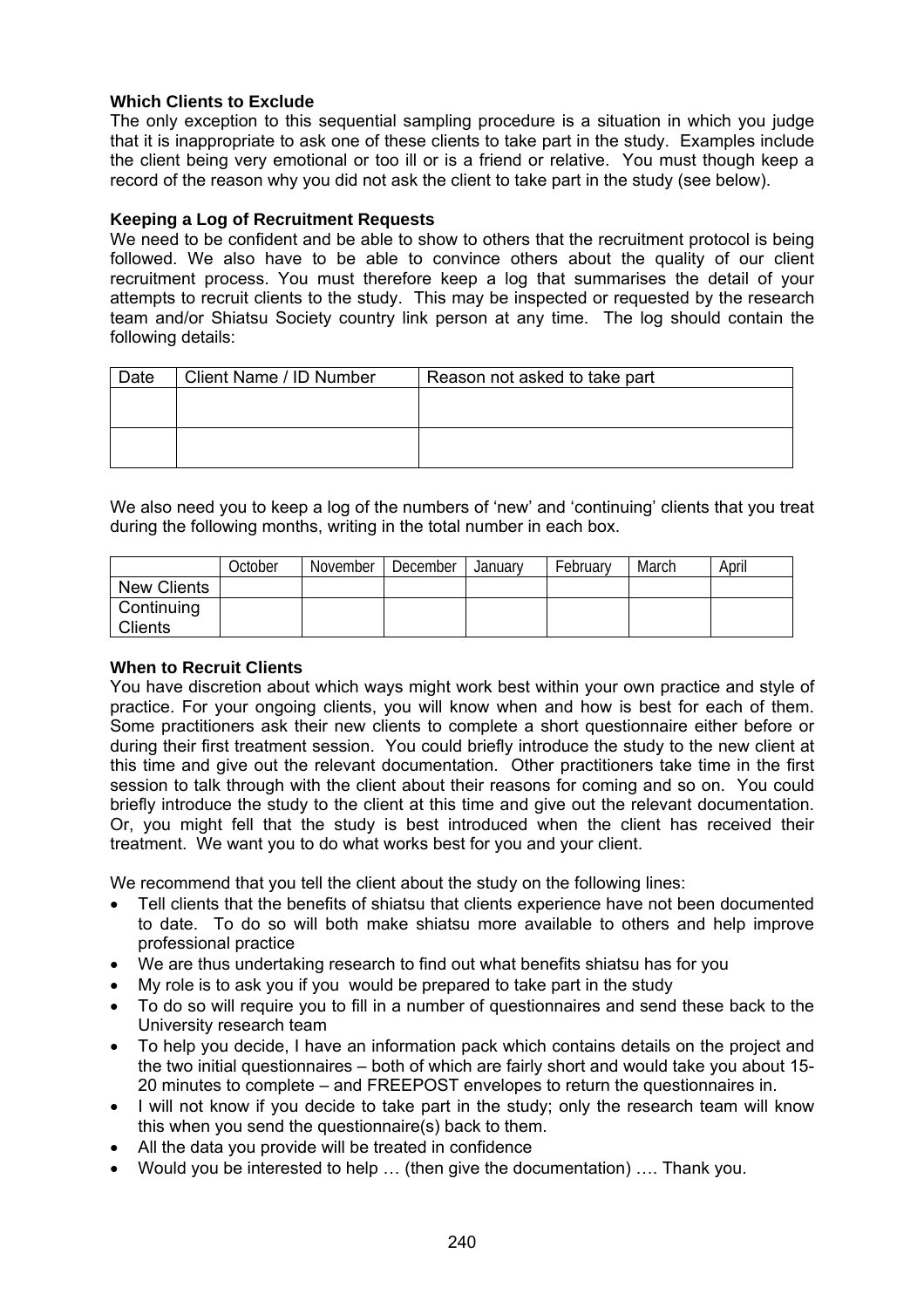#### **What Documentation to Give to the Client**

You will be provided with all the documentation to give each potential recruit to the study. The documentation comprises:

- An introductory letter explaining the purpose of the study and procedures
- An information sheet on the study, including contact details for further information on the project
- Questionnaire One (asking for background information on the client and reasons for seeking treatment)
- Questionnaire Two (exploring immediate effects after the 'first' treatment session)

You will not know who has agreed to take part in the study, as the client, having read the documentation, sends the completed questionnaires directly back to the research team at the University of Leeds.

#### **In summary, you must:**

- 1. Give the client the envelope labelled 'Information Sheet and Questionnaire One'
- 2. Ask the client to read these as soon as possible and, if s/he is happy to take part in the study, to complete the questionnaire, returning it in the FREEPOST envelope to the research team at the University of Leeds
- 3. Give the client the second envelope labelled 'Questionnaire Two' and mention that this should be completed in about four days time
- 4. Stress to the client that taking part is entirely voluntary; that taking part will not affect their treatment with yourself in any way; that you will not know if s/he has agreed to take part in the study; and that the information that s/he provides to the research team will be confidential; and all responses will be anonymised in subsequent publication of the results
- 5. Finally, say that all of this information is outlined in the documentation that you have given them.

#### **What Else Do I Have to Do?**

That is it! What you must *not* do is to ask the client at the next time you see them whether or not s/he is taking part in the research. This is to preserve the client's confidentiality and to avoid you treating the client in any way different than you would normally do. So, just continue to treat the client as usual.

#### **Contact with the Research Team**

Please contact the research team at the University of Leeds when you have given out research packs either to 12 'continuing' clients and/or 4 'new' clients. The research team will then let you know whether or not you need to ask more clients (as all of the clients you gave packs to may not have agreed to take part in the study).

The research team at the University of Leeds will contact you:

- 1. When the required numbers of clients (new and continuing) have been recruited from your practice
- 2. To obtain a copy of your log of the numbers of 'new' and 'continuing' clients that you have treated during the six months since the start of the study
- 3. To obtain a copy of your log that summarises the detail of your attempts to recruit clients to the study, including reasons for non-recruitment of particular clients

If you are unsure what to do, you can also contact the research team. In the first instance we would advise you to get in touch with your country contact  $\{...\}$ , who should be able to help. If he cannot help, {…} will either contact the research team himself or recommend you to.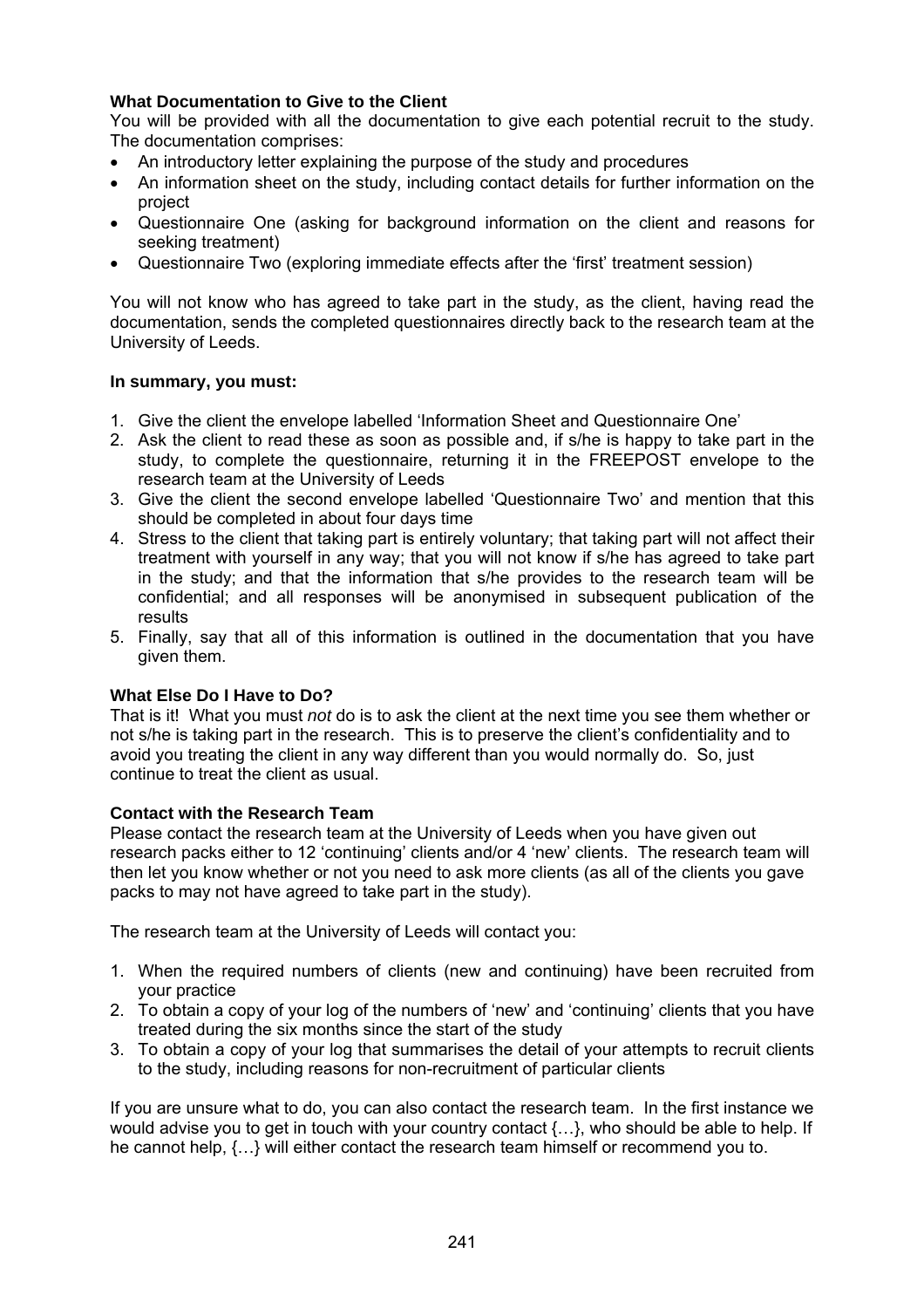**Appendix 3**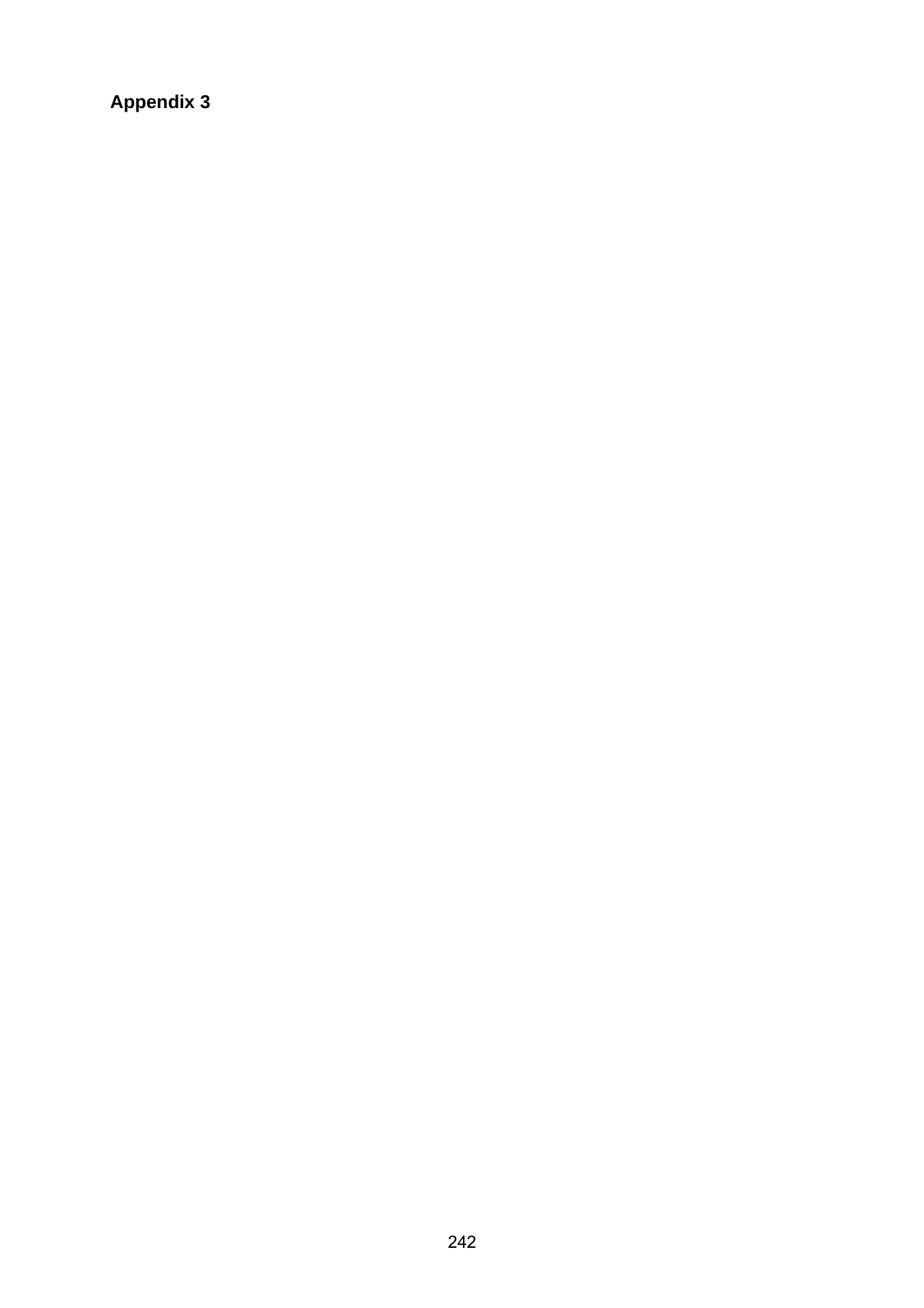Dear Shiatsu Client

#### **The Effects and Experience of Shiatsu: A Cross-European Study**

Thank you for agreeing to receive this pack which includes an Information Sheet on the research project, a short guide to the study, a Consent Form and two short questionnaires.

I warmly invite you to take part in this study. We want to find out about people's experiences of shiatsu, the effects (both positive and negative) shiatsu has on them in the short and longer term, and the extent to which these effects are maintained over time. The study aims to recruit about 600 shiatsu users from each of three European countries (Austria, Spain and the UK). We want to be able to provide a European-wide perspective on the effects and benefits of shiatsu.

Please read the enclosed *Information Sheet* carefully. This tells you more about the study and what happens if you agree to take part. If you want to ask any questions, in the first instance, please ask your shiatsu practitioner. Alternatively, you can contact Professor Andrew Long or Ruth Allcroft at the University of Leeds on 0113 343 6250.

I want to assure you that the information that you provide us with will be kept *strictly confidential*. Your name will not be mentioned in any reports. Only members of the research team will know that you have agreed to take part in the study. As we will be sending you further questionnaires (in three and six months time), we need you to tell us your name and full contact details. This information will be stored securely.

If you are happy to take part in the study, please now complete the enclosed *Client Consent Form* and *Questionnaire One*. Please then send the completed form and questionnaire one back to us at the University of Leeds using the FREEPOST envelope.

About four days or so after the shiatsu treatment session at which you were given this information pack, please complete *Questionnaire Two*. Please then send the completed questionnaire back to us at the University of Leeds using the other FREEPOST envelope.

Thank you for sparing the time to read through this letter and information pack and, if you choose, for taking part in this research study.

Yours faithfully

**Andrew F Long Professor, Health Systems Research**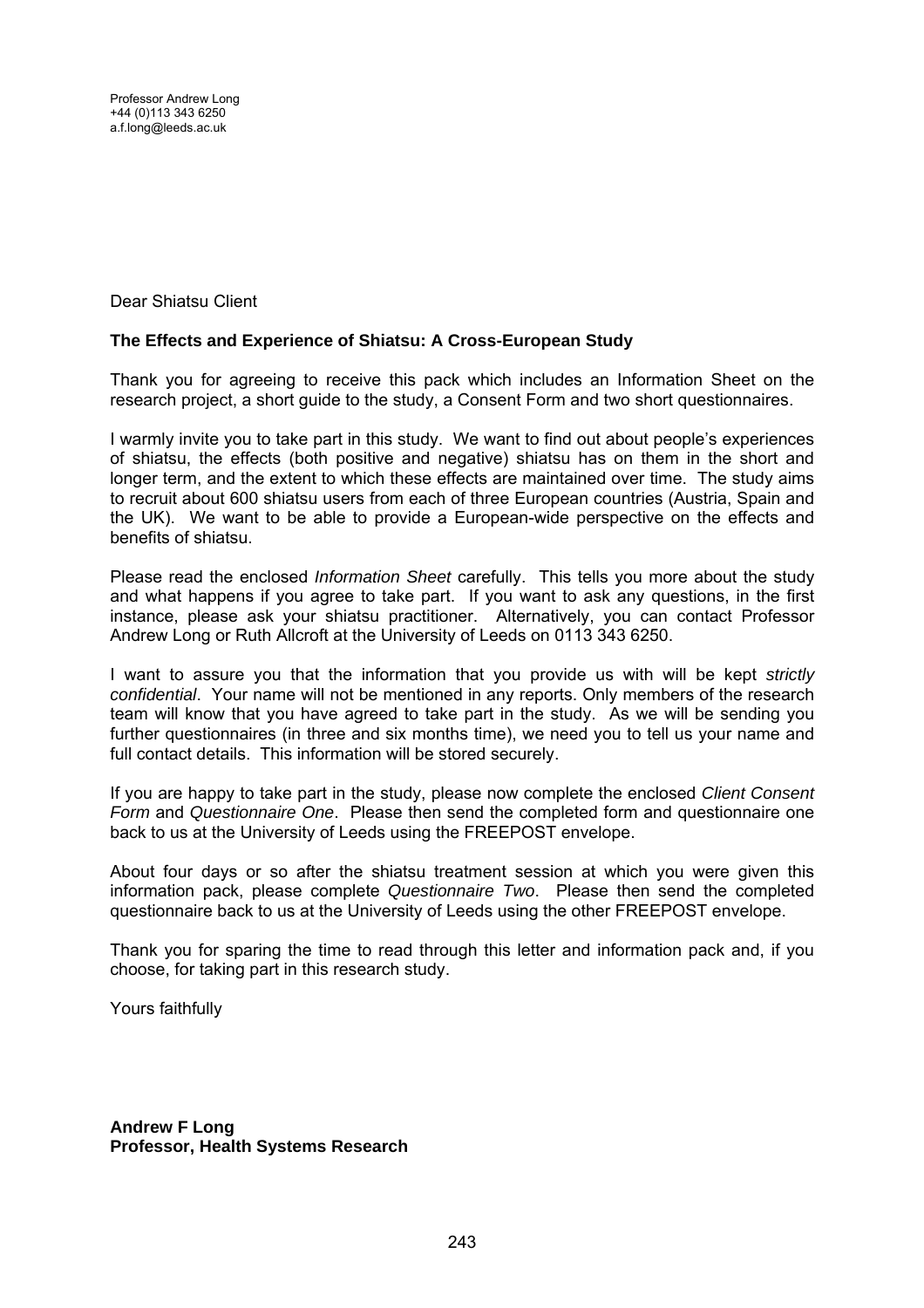### **Shiatsu Client Information Sheet**



#### **The Effects and Experiences of Shiatsu: A Cross-European Study**

#### **You are invited to take part in a research study being conducted at the University of Leeds and funded by the European Shiatsu Federation.**

Before you decide to take part it is important for you to understand why the research is being done and what it will involve. Please take time to read the following information carefully.

#### **Who is conducting the project?**

Researchers from the University of Leeds are undertaking the project. The research is sponsored by the European Shiatsu Federation. Professor Andrew Long of the School of Healthcare at the University of Leeds is directing the research. The main contacts for the study are Professor Long and Ruth Allcroft at the University of Leeds.

#### **Why is the study being conducted?**

With the increased use of complementary and alternative therapies, there is an increasing need to find out users' experiences of the therapies, perceived benefits in the short and longer term, and any negative reactions to therapies. While shiatsu practitioners are confident that what they are doing is both safe and beneficial, the perspective of actual users is very important. The results of this study will be of great use to future shiatsu users, letting them know of possible health and well-being benefits and supporting the development of high quality professional practice.

#### **What is the purpose of this study?**

We want to find out about people's experiences of shiatsu, the effects (both positive and negative) shiatsu has on them in the short and longer term, and the extent to which these effects are maintained over time. The study is recruiting about 600 shiatsu users from each of three European countries (Austria, Spain and the UK). We want to provide a Europeanwide perspective on the effects and benefits of shiatsu.

#### **What happens if I take part?**

You will be asked to complete a set of four questionnaires over a six-month period. The *first*  questionnaire asks you to provide some background information on yourself and reasons for seeking treatment. This should be completed as soon as possible. The *second* questionnaire asks about your initial response to the shiatsu treatment. It should be completed within four days of the shiatsu treatment at which you were given this information sheet. The practitioner will have given you copies of these questionnaires, and FREEPOST envelopes, with this information sheet. Three months later, the research team will send you the *third* questionnaire to find out the benefits of shiatsu to you at this time. Finally, another three months later, the research team will send you the *fourth* and final questionnaire asking about effects at this time.

#### **Do I have to take part?**

No. Participation is entirely voluntary. Not taking part will not affect the way your shiatsu practitioner treats you in any way. Indeed, the practitioner will not know whether or not you have agreed to take part in the study. Even if you agree to take part now, you can decide not to take further part in the study by not completing the subsequent questionnaires that we send you. You do not have to give any reasons.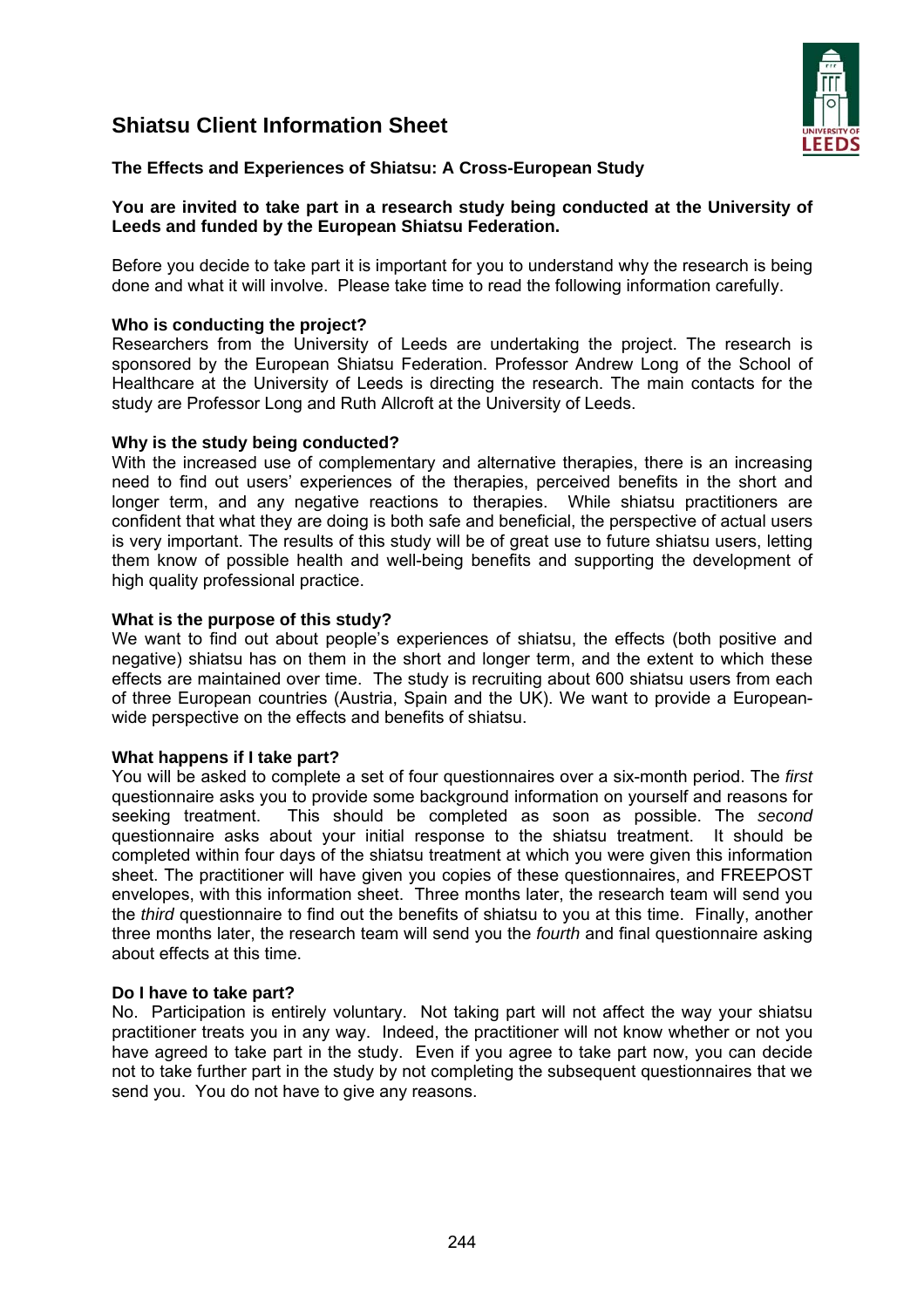#### **What will happen to the data that I provide?**

All the information that you give us will be kept *strictly confidential*. Your name will not be mentioned in any reports. Only members of the research team, which will include a researcher yet to be appointed, will know that you have agreed to take part in the study.

As we will be sending you further questionnaires (in three and six months time), we need you to tell us your name and full contact details. These personal details and all hard copies of the information you provide will be stored in locked filing cabinets. All electronic copies, including databases of participants (practitioners and clients), and anonymised data sets arising from the questionnaires will be stored on password-protected computers and on the University of Leeds server in order to prevent access to the data should an individual computer be stolen.

It is expected that the study will be widely disseminated in both oral and written form. In all cases, all data will be anonymised.

#### **What happens next?**

There are two things you have to do now, if you are happy to take part in the study:

- 1. Complete the attached *Client Consent Form* and *Questionnaire One*. Send the completed form and questionnaire back to us at the University of Leeds using the FREEPOST envelope.
- 2. About four days after the shiatsu treatment at which you were given this information sheet, complete *Questionnaire Two*. Then send the completed questionnaire back to us at the University of Leeds using the other FREEPOST envelope.

Three months later we will then send you the third questionnaire for you to complete.

#### **Can I get further information?**

If, having read this information sheet, you want to ask any questions about the study, in the first instance, please ask your shiatsu practitioner. Alternatively, you can contact Professor Andrew Long or Ruth Allcroft at the University of Leeds on 44-113-343 6250 (if outside the UK) or 0113 343 6250 (if inside the UK).

**Thank you for taking the time to read this information sheet. If you are happy to take part in the study, please now complete the enclosed Client Consent Form and Questionnaire One.**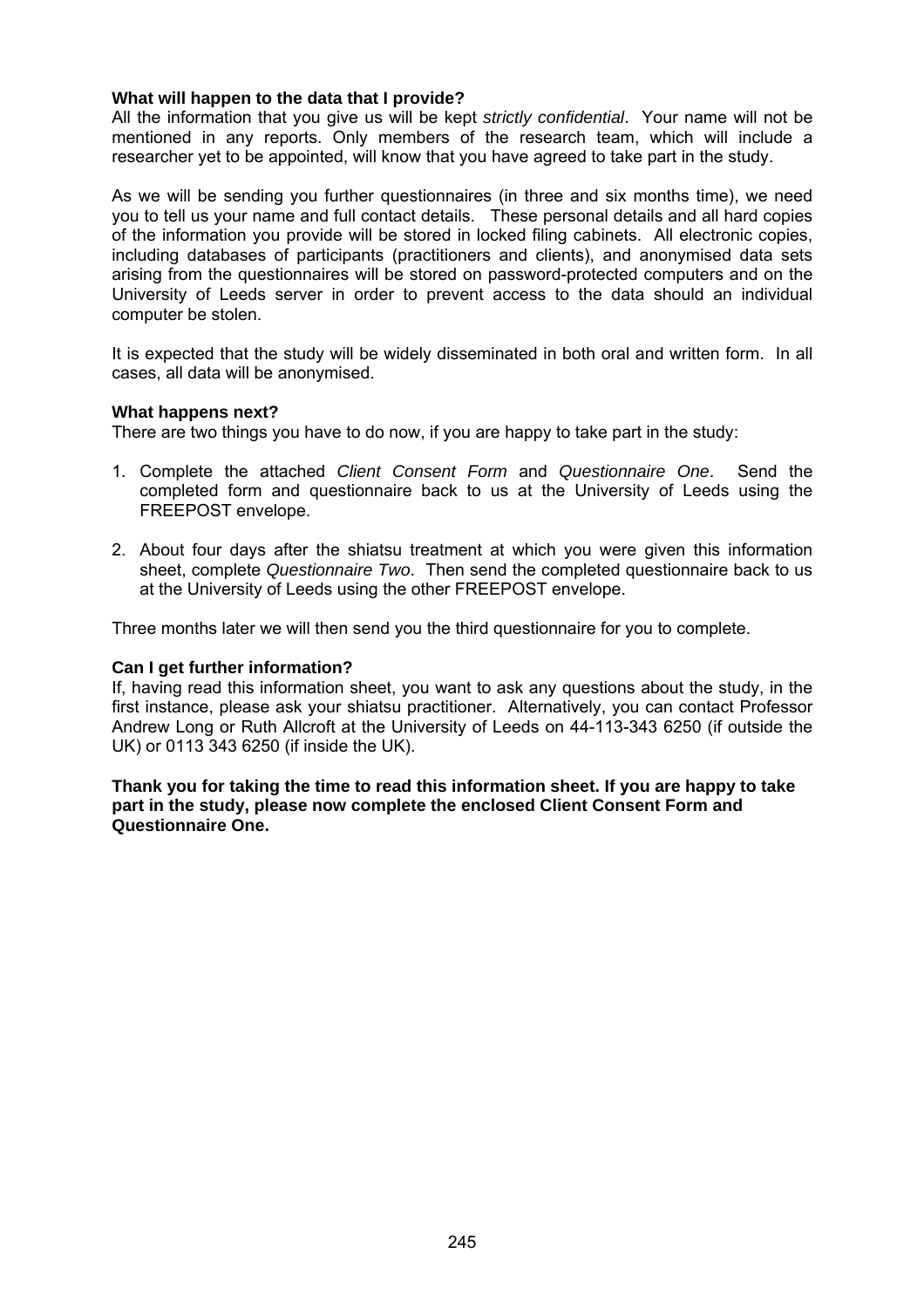## **Client Consent Form**



#### **Project Title: The Effects and Experiences of Shiatsu: a Cross-European Study**

I agree to take part in the above project which will be carried out by the University of Leeds

#### *My signature at the bottom of this form shows that:* **Please tick Please tick**

- I have read and understood the information sheet provided and have had the chance to seek further information and ask questions.
- I understand that my involvement will be *confidential* and that my name will *not* be mentioned in any report.
- I understand that my taking part in the study is entirely voluntary and I can decide not to complete subsequent questionnaires. I know I do not have to give any reasons.
- I understand that the information generated from the study will be used anonymously in presentations and publications on the study.
- I understand that my personal details will be stored securely and in electronic form and only used to contact me in order to send me subsequent questionnaires.

Signature:

Name: (please print)<br>
Mame:  $\frac{1}{2}$ 

Date:

Postal Address: (please provide full contact details so that the research team can send you the third and fourth questionnaires)

Tel:

E-mail:

*Please return this signed form in the FREEPOST envelope, together with the completed Questionnaire One, to the research team at the University of Leeds.*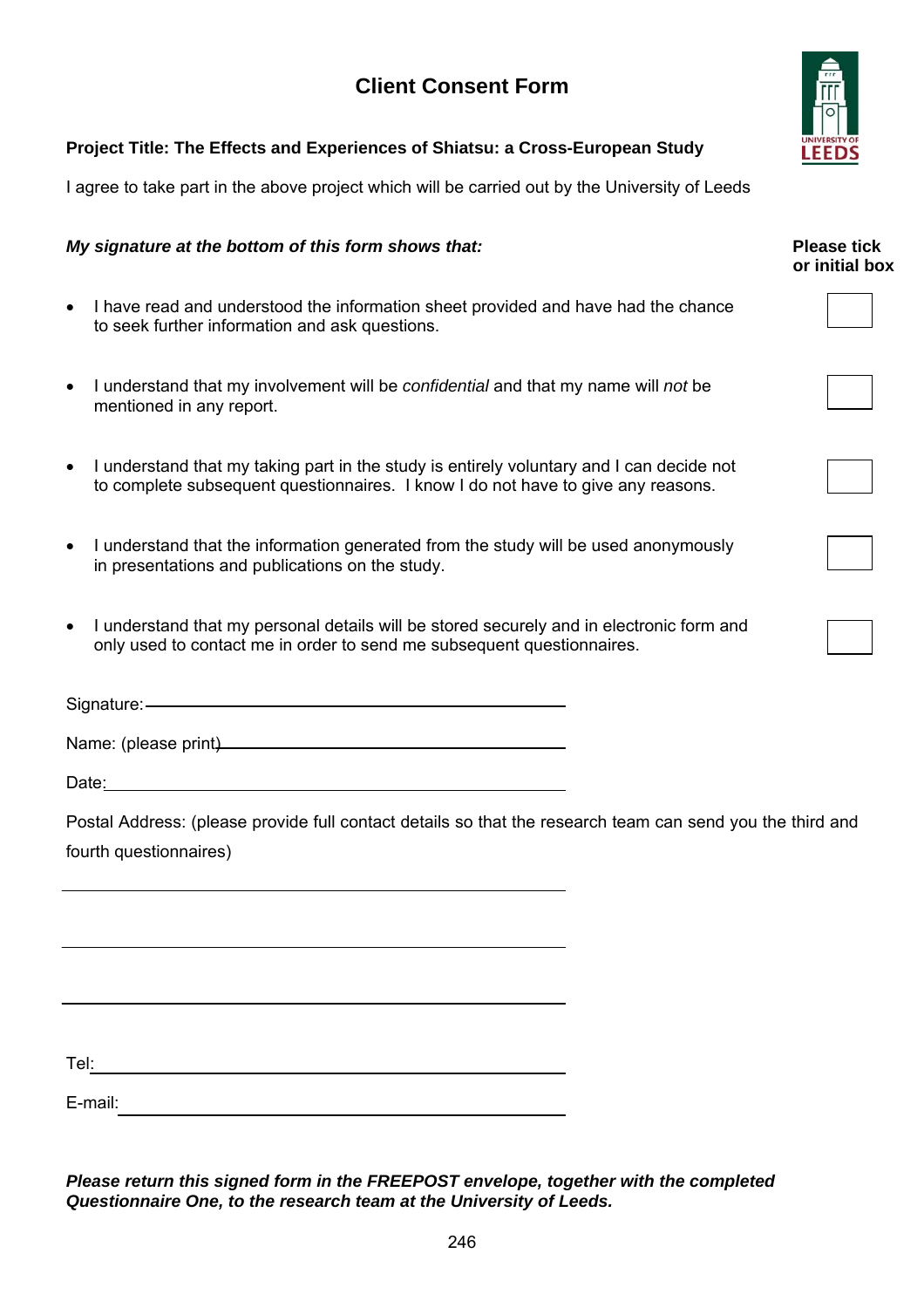**Appendix 4**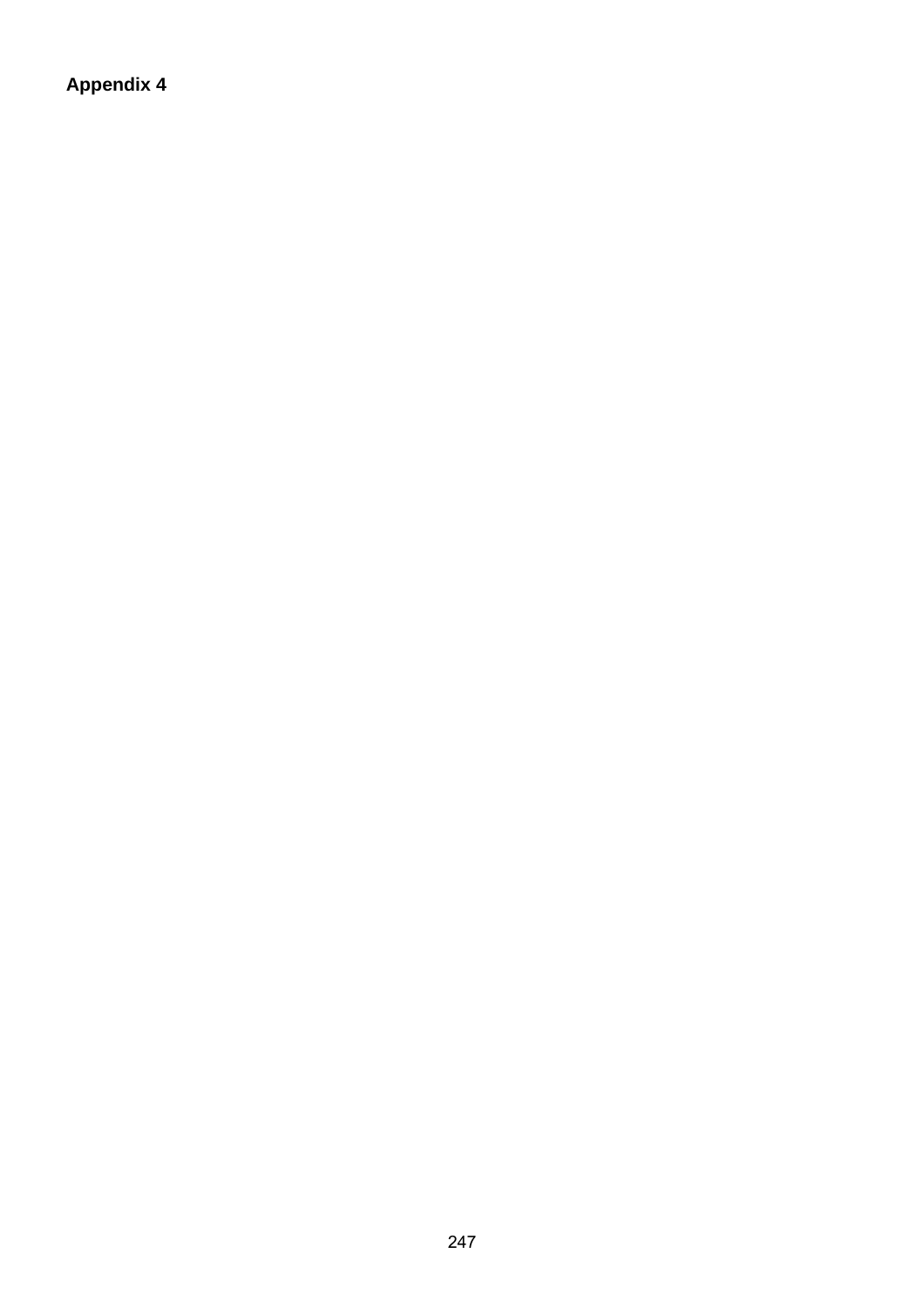

# **The Effects and Experiences of Shiatsu: A Cross-European Study**

# **Questionnaire One: Background Information**

Thank you for agreeing to take part in this study. Please can you now complete the following short questionnaire. When you have completed the questionnaire, would you send it back to us in the attached FREEPOST envelope.

For your ease, most of the questions can be answered by ticking a box. Just one asks you to write in your own words about what you hoped to get from having shiatsu treatment. Please complete all the questions.

You will notice that overleaf we ask you to write in your name and full contact details. This will enable us to send you subsequent questionnaires. We assure you that your responses will be treated in confidence and all data will be anonymised during the analysis and subsequent verbal and written reports.

**Once again, thank you for your help with this research project.** 

Professor Andrew Long School of Healthcare University of Leeds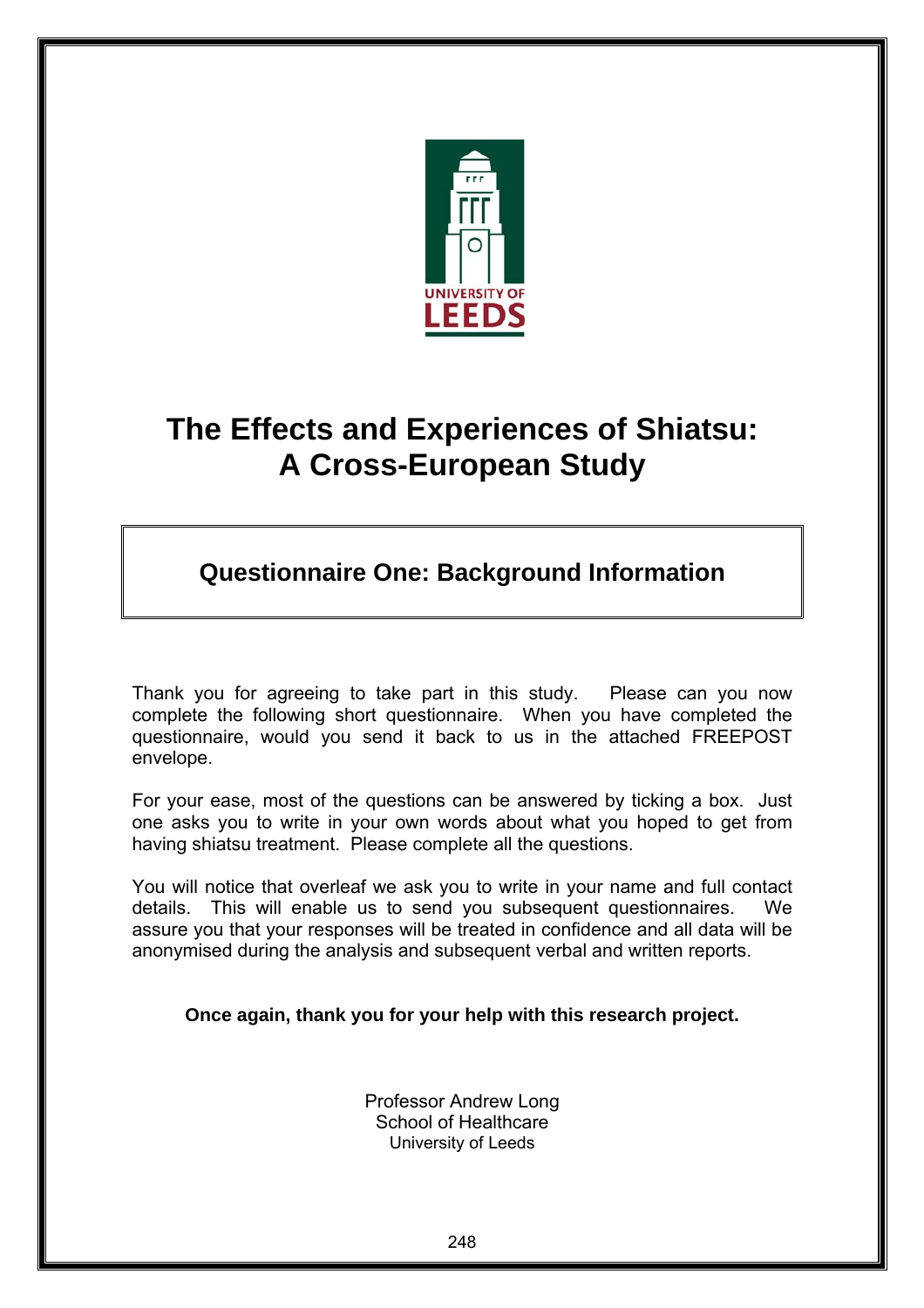### **First of all, would you please complete your contact details. Thank you.**

| Name:<br>Date questionnaire completed:<br>Address:<br>e-mail (if any):<br>How old are you?<br>1.<br>.<br>Male<br>Female<br>2.<br>Are you:<br>3.<br>Please indicate which best describes your employment status now:<br>in paid, full-time work (30 hours or more a week)<br>full-time student<br>in paid, part-time work (less than 30 hours a week)<br>unemployed<br>looking after your home/family<br>retired<br>not working due to ill health<br>Have you had shiatsu before?<br>Yes/No<br>4.<br>If yes, when did you first have shiatsu? Please give year<br>Have you had other complementary or alternative therapies?<br>Yes/No<br>5.<br>How are you paying for your shiatsu treatment today?<br>6.<br>Yourself<br>Offered free<br>.<br>On health insurance<br>Using a gift voucher<br><b>Salarita</b><br>What are your reasons for having shiatsu treatment?<br>7.<br>Please tick all that are applicable<br>When you first<br><b>Today</b><br>started shiatsu<br>Out of interest or curiosity<br>$\cdots$<br>.<br>To do something for myself<br>$\cdots$<br>.<br>Personal development<br><b>Health maintenance</b><br>.<br>.<br><b>Symptoms</b><br>Problems with muscles, joints or body structure (e.g. back<br>.<br>.<br>pain, posture)<br>Problems with body systems (e.g. digestion, breathing, blood<br>.<br>.<br>pressure, period pain)<br>Low energy or fatigue<br>.<br>.<br><b>Tension or stress</b><br><b>Emotional issues</b><br>.<br>. |  |  |  |  |  |  |  |
|-----------------------------------------------------------------------------------------------------------------------------------------------------------------------------------------------------------------------------------------------------------------------------------------------------------------------------------------------------------------------------------------------------------------------------------------------------------------------------------------------------------------------------------------------------------------------------------------------------------------------------------------------------------------------------------------------------------------------------------------------------------------------------------------------------------------------------------------------------------------------------------------------------------------------------------------------------------------------------------------------------------------------------------------------------------------------------------------------------------------------------------------------------------------------------------------------------------------------------------------------------------------------------------------------------------------------------------------------------------------------------------------------------------------------------------------------------------|--|--|--|--|--|--|--|
|                                                                                                                                                                                                                                                                                                                                                                                                                                                                                                                                                                                                                                                                                                                                                                                                                                                                                                                                                                                                                                                                                                                                                                                                                                                                                                                                                                                                                                                           |  |  |  |  |  |  |  |
|                                                                                                                                                                                                                                                                                                                                                                                                                                                                                                                                                                                                                                                                                                                                                                                                                                                                                                                                                                                                                                                                                                                                                                                                                                                                                                                                                                                                                                                           |  |  |  |  |  |  |  |
|                                                                                                                                                                                                                                                                                                                                                                                                                                                                                                                                                                                                                                                                                                                                                                                                                                                                                                                                                                                                                                                                                                                                                                                                                                                                                                                                                                                                                                                           |  |  |  |  |  |  |  |
|                                                                                                                                                                                                                                                                                                                                                                                                                                                                                                                                                                                                                                                                                                                                                                                                                                                                                                                                                                                                                                                                                                                                                                                                                                                                                                                                                                                                                                                           |  |  |  |  |  |  |  |
|                                                                                                                                                                                                                                                                                                                                                                                                                                                                                                                                                                                                                                                                                                                                                                                                                                                                                                                                                                                                                                                                                                                                                                                                                                                                                                                                                                                                                                                           |  |  |  |  |  |  |  |
|                                                                                                                                                                                                                                                                                                                                                                                                                                                                                                                                                                                                                                                                                                                                                                                                                                                                                                                                                                                                                                                                                                                                                                                                                                                                                                                                                                                                                                                           |  |  |  |  |  |  |  |
|                                                                                                                                                                                                                                                                                                                                                                                                                                                                                                                                                                                                                                                                                                                                                                                                                                                                                                                                                                                                                                                                                                                                                                                                                                                                                                                                                                                                                                                           |  |  |  |  |  |  |  |
|                                                                                                                                                                                                                                                                                                                                                                                                                                                                                                                                                                                                                                                                                                                                                                                                                                                                                                                                                                                                                                                                                                                                                                                                                                                                                                                                                                                                                                                           |  |  |  |  |  |  |  |
|                                                                                                                                                                                                                                                                                                                                                                                                                                                                                                                                                                                                                                                                                                                                                                                                                                                                                                                                                                                                                                                                                                                                                                                                                                                                                                                                                                                                                                                           |  |  |  |  |  |  |  |
|                                                                                                                                                                                                                                                                                                                                                                                                                                                                                                                                                                                                                                                                                                                                                                                                                                                                                                                                                                                                                                                                                                                                                                                                                                                                                                                                                                                                                                                           |  |  |  |  |  |  |  |
|                                                                                                                                                                                                                                                                                                                                                                                                                                                                                                                                                                                                                                                                                                                                                                                                                                                                                                                                                                                                                                                                                                                                                                                                                                                                                                                                                                                                                                                           |  |  |  |  |  |  |  |
|                                                                                                                                                                                                                                                                                                                                                                                                                                                                                                                                                                                                                                                                                                                                                                                                                                                                                                                                                                                                                                                                                                                                                                                                                                                                                                                                                                                                                                                           |  |  |  |  |  |  |  |
|                                                                                                                                                                                                                                                                                                                                                                                                                                                                                                                                                                                                                                                                                                                                                                                                                                                                                                                                                                                                                                                                                                                                                                                                                                                                                                                                                                                                                                                           |  |  |  |  |  |  |  |
|                                                                                                                                                                                                                                                                                                                                                                                                                                                                                                                                                                                                                                                                                                                                                                                                                                                                                                                                                                                                                                                                                                                                                                                                                                                                                                                                                                                                                                                           |  |  |  |  |  |  |  |
|                                                                                                                                                                                                                                                                                                                                                                                                                                                                                                                                                                                                                                                                                                                                                                                                                                                                                                                                                                                                                                                                                                                                                                                                                                                                                                                                                                                                                                                           |  |  |  |  |  |  |  |
|                                                                                                                                                                                                                                                                                                                                                                                                                                                                                                                                                                                                                                                                                                                                                                                                                                                                                                                                                                                                                                                                                                                                                                                                                                                                                                                                                                                                                                                           |  |  |  |  |  |  |  |
|                                                                                                                                                                                                                                                                                                                                                                                                                                                                                                                                                                                                                                                                                                                                                                                                                                                                                                                                                                                                                                                                                                                                                                                                                                                                                                                                                                                                                                                           |  |  |  |  |  |  |  |
|                                                                                                                                                                                                                                                                                                                                                                                                                                                                                                                                                                                                                                                                                                                                                                                                                                                                                                                                                                                                                                                                                                                                                                                                                                                                                                                                                                                                                                                           |  |  |  |  |  |  |  |
|                                                                                                                                                                                                                                                                                                                                                                                                                                                                                                                                                                                                                                                                                                                                                                                                                                                                                                                                                                                                                                                                                                                                                                                                                                                                                                                                                                                                                                                           |  |  |  |  |  |  |  |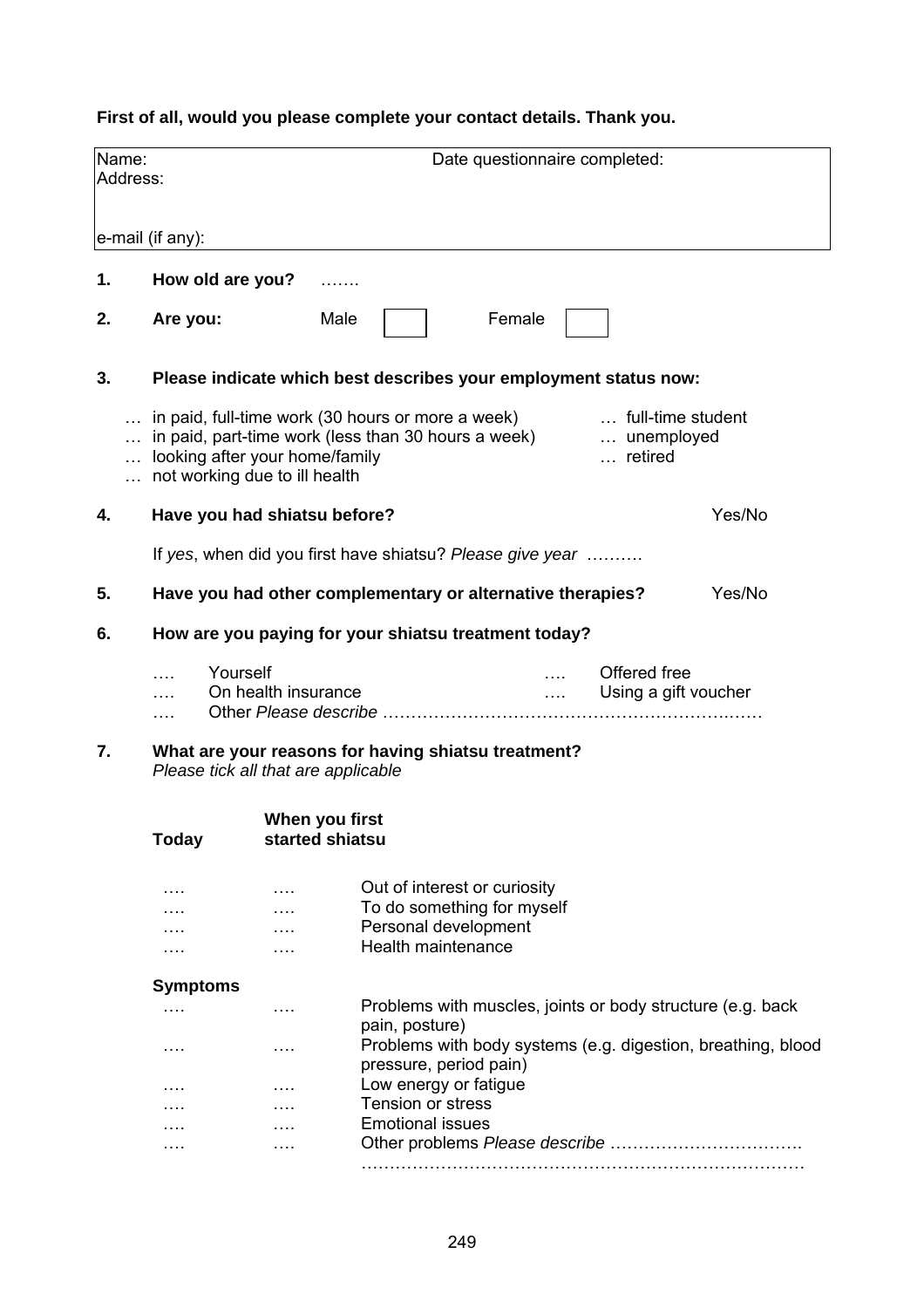#### **8. Thinking about each of these symptoms, how severe a problem is this to you today?** *Please circle the relevant number*

|                                                                                           | Not at<br>all | Mild | <b>Moderately</b><br>severe | <b>Severe</b> | <b>Very</b><br>severe |
|-------------------------------------------------------------------------------------------|---------------|------|-----------------------------|---------------|-----------------------|
| Problems with muscles, joints or body<br>structure (e.g. back pain, posture)              | 0             |      | 2                           | 3             |                       |
| Problems with body systems (e.g.<br>digestion, breathing, blood pressure,<br>period pain) | O             |      | 2                           | 3             |                       |
| Low energy or fatigue                                                                     |               |      | 2                           | 3             |                       |
| Tension or stress                                                                         | 0             |      | 2                           | 3             |                       |
| <b>Emotional issues</b>                                                                   | 0             |      | 2                           | 3             |                       |
| Other problems                                                                            |               |      | 2                           | 3             |                       |

#### **9. If you have had shiatsu before, thinking about each of these symptoms, how severe a problem was this to you when you first started shiatsu?**  *Please circle the relevant number*

|                                                                                           | Not at<br>all | Mild | <b>Moderately</b><br>severe | <b>Severe</b> | <b>Very</b><br>severe |
|-------------------------------------------------------------------------------------------|---------------|------|-----------------------------|---------------|-----------------------|
| Problems with muscles, joints or body<br>structure (e.g. back pain, posture)              | 0             |      | 2                           | 3             |                       |
| Problems with body systems (e.g.<br>digestion, breathing, blood pressure,<br>period pain) | 0             |      | 2                           | 3             | 4                     |
| Low energy or fatigue                                                                     | 0             |      | 2                           | 3             | 4                     |
| Tension or stress                                                                         | 0             |      | $\mathfrak{p}$              | 3             | 4                     |
| <b>Emotional issues</b>                                                                   | 0             |      | $\mathcal{P}$               | 3             | 4                     |
| Other problems                                                                            |               |      | 2                           | 3             |                       |

#### **10. Have you visited your family doctor or hospital about any of these problems in the**  last 3 months?

| If you have, about how many times was this?                                                                                            | ……… times |
|----------------------------------------------------------------------------------------------------------------------------------------|-----------|
| Are you currently taking medication for any of these problems?                                                                         | Yes/No    |
| If you are in paid employment, approximately how many days did you<br>have off work due to any of these problems in the last 3 months? | davs      |

#### **11. Are you currently having any other treatment (in addition to shiatsu) for any of these problems**

| from other complementary and alternative medicine? | Yes/No |
|----------------------------------------------------|--------|
| from other conventional/western medicine?          | Yes/No |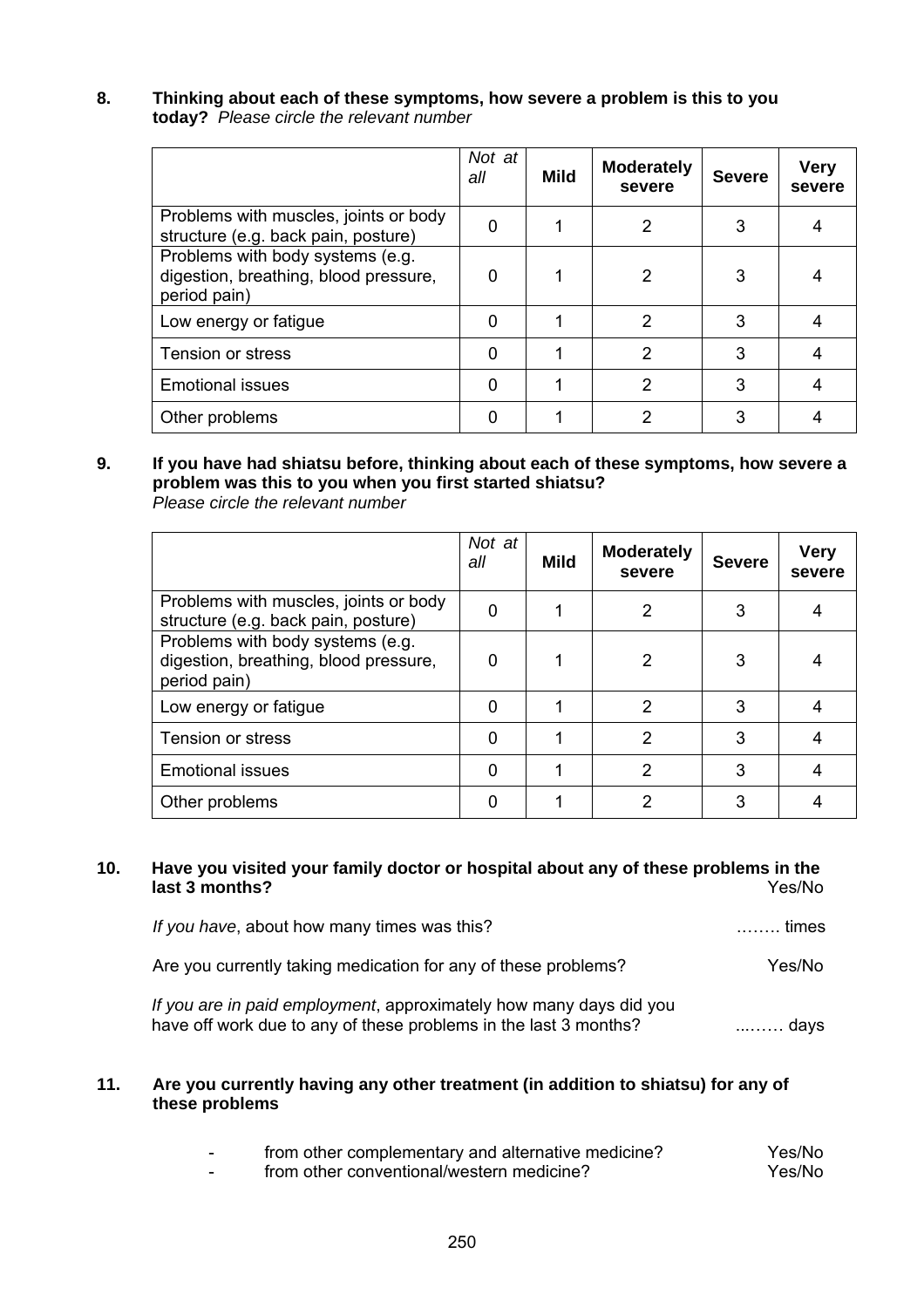#### **12. In general, would you say your health is:**

|     | excellent                                                | very good | good | fair | poor |  |
|-----|----------------------------------------------------------|-----------|------|------|------|--|
| 13. | What do you hope to get out of having shiatsu treatment? |           |      |      |      |  |
|     |                                                          |           |      |      |      |  |
|     |                                                          |           |      |      |      |  |
|     |                                                          |           |      |      |      |  |

#### **14. Finally, is this your first shiatsu treatment with this practitioner?** Yes/No

*If No*, about how long ago was the first treatment you had with this practitioner? Please tell us both the month and year, if possible. …… …. (Month and Year)

#### *Thank you for your help in completing this questionnaire. Please now return it to the University of Leeds as soon as possible in the stamped addressed envelope provided.*

Professor Andrew Long Shiatsu Project School of Healthcare Baines Wing University of Leeds FREEPOST LS3018 Leeds LS2 3YY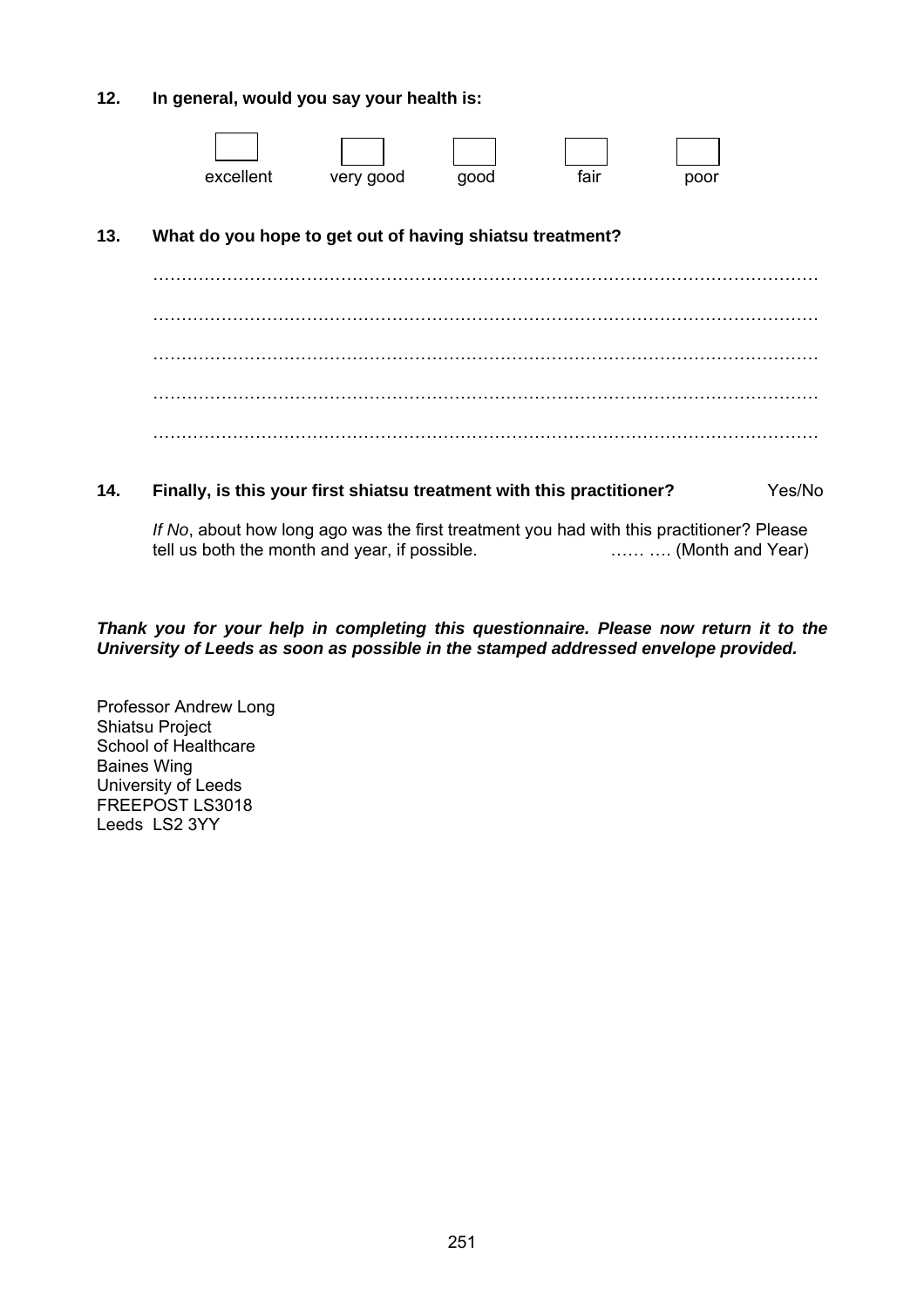

# **The Effects and Experiences of Shiatsu: A Cross-European Study**

# **Questionnaire Two: Initial Experiences and Effects**

Thank you for agreeing to take part in this study. Please can you complete the following short questionnaire about *four* days after the shiatsu treatment at which you were given information about the research project. When you have completed the questionnaire, would you send it back to us in the attached FREEPOST envelope.

For your ease, most of the questions can be answered by ticking a box. Just one asks you to write in your own words about any negative reaction you may have experienced. Please complete all the questions.

You will notice that overleaf we ask you to write in your name and full contact details. This will enable us to send you subsequent questionnaires and to link your reply to your first questionnaire. We assure you that your responses will be treated in confidence and all data will be anonymised during the analysis and subsequent verbal and written reports.

#### **Once again, thank you for your help with this research project.**

Professor Andrew Long School of Healthcare University of Leeds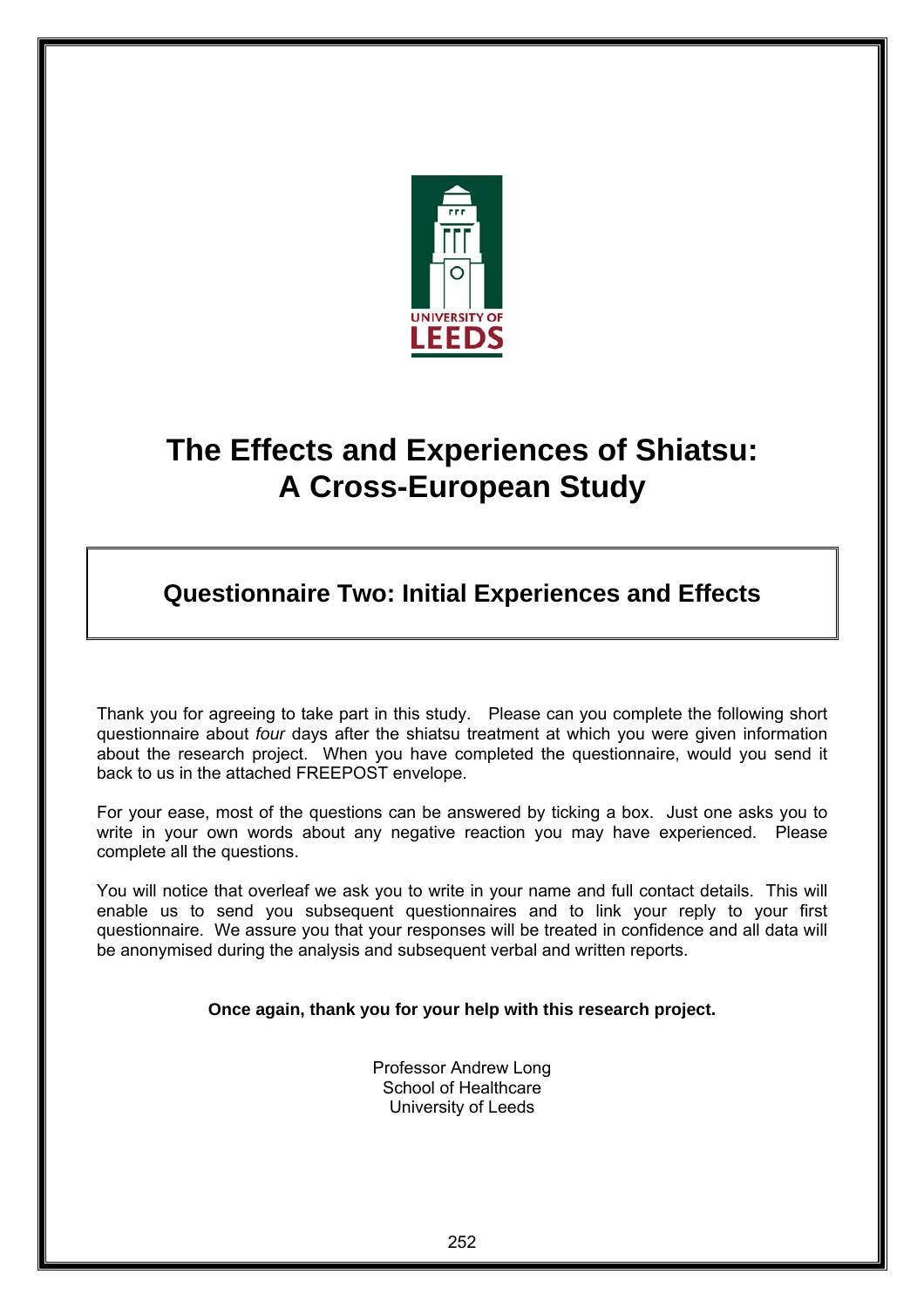**Please complete this questionnaire within 4 days of receiving your shiatsu treatment. First of all, would you please complete your contact details. Thank you.** 

Address:

Name: Date questionnaire completed:

e-mail (if any):

#### **1.****Please rate the following statements about how you felt during your most recent shiatsu session.** *Please circle the relevant number*

|                                                     | strongly<br>agree | agree          | not<br>sure | disagree | strongly<br>disagree | don't<br>know |
|-----------------------------------------------------|-------------------|----------------|-------------|----------|----------------------|---------------|
| I enjoyed the session                               |                   | 2              | 3           | 4        | 5                    | 6             |
| I felt relaxed                                      | 1                 | $\overline{2}$ | 3           | 4        | 5                    | 6             |
| I liked the treatment<br>environment                | 1                 | 2              | 3           | 4        | 5                    | 6             |
| The treatment was painful                           | 1                 | $\overline{2}$ | 3           | 4        | 5                    | 6             |
| I felt a physical change during<br>the session      | 1                 | $\overline{2}$ | 3           | 4        | 5                    | 6             |
| I felt an emotional change<br>during the session    | 1                 | 2              | 3           | 4        | 5                    | 6             |
| I felt energy moving or<br>blockages being released | 1                 | $\overline{2}$ | 3           | 4        | 5                    | 6             |
| I had a bad experience                              | 1                 | 2              | 3           | 4        | 5                    | 6             |
| The practitioner and I worked<br>together           | 1                 | $\overline{2}$ | 3           | 4        | 5                    | 6             |
| The practitioner listened to me                     | 1                 | 2              | 3           | 4        | 5                    | 6             |
| The practitioner accepted me                        | 1                 | $\overline{2}$ | 3           | 4        | 5                    | 6             |

#### **2. I felt the shiatsu practitioner was:** *Please circle the relevant number*

| <b>Skilful</b> |                        | 2            | 3                       | 4 | 5               | 6               |   | Unskilful     |
|----------------|------------------------|--------------|-------------------------|---|-----------------|-----------------|---|---------------|
| Cold           |                        | $\mathbf{2}$ | $\mathbf{3}$            | 4 | 5 <sub>5</sub>  | 6 <sup>6</sup>  |   | Warm          |
| Trustworthy    | $1 \quad \blacksquare$ | $2^{\circ}$  | $\overline{\mathbf{3}}$ | 4 | $5\overline{)}$ | $6\overline{6}$ | 7 | Untrustworthy |

#### **3. In this session, did the shiatsu practitioner give you any advice or recommendations?** Yes/No

If *yes*, what were the recommendations/advice about? *Please tick all that are applicable*

…. Diet …. Points or meridians to work at home …. Exercises …. Posture or how to use your body …. Other *Please describe* ……..………………………………………….

Do you think the recommendations/advice were relevant? Yes/No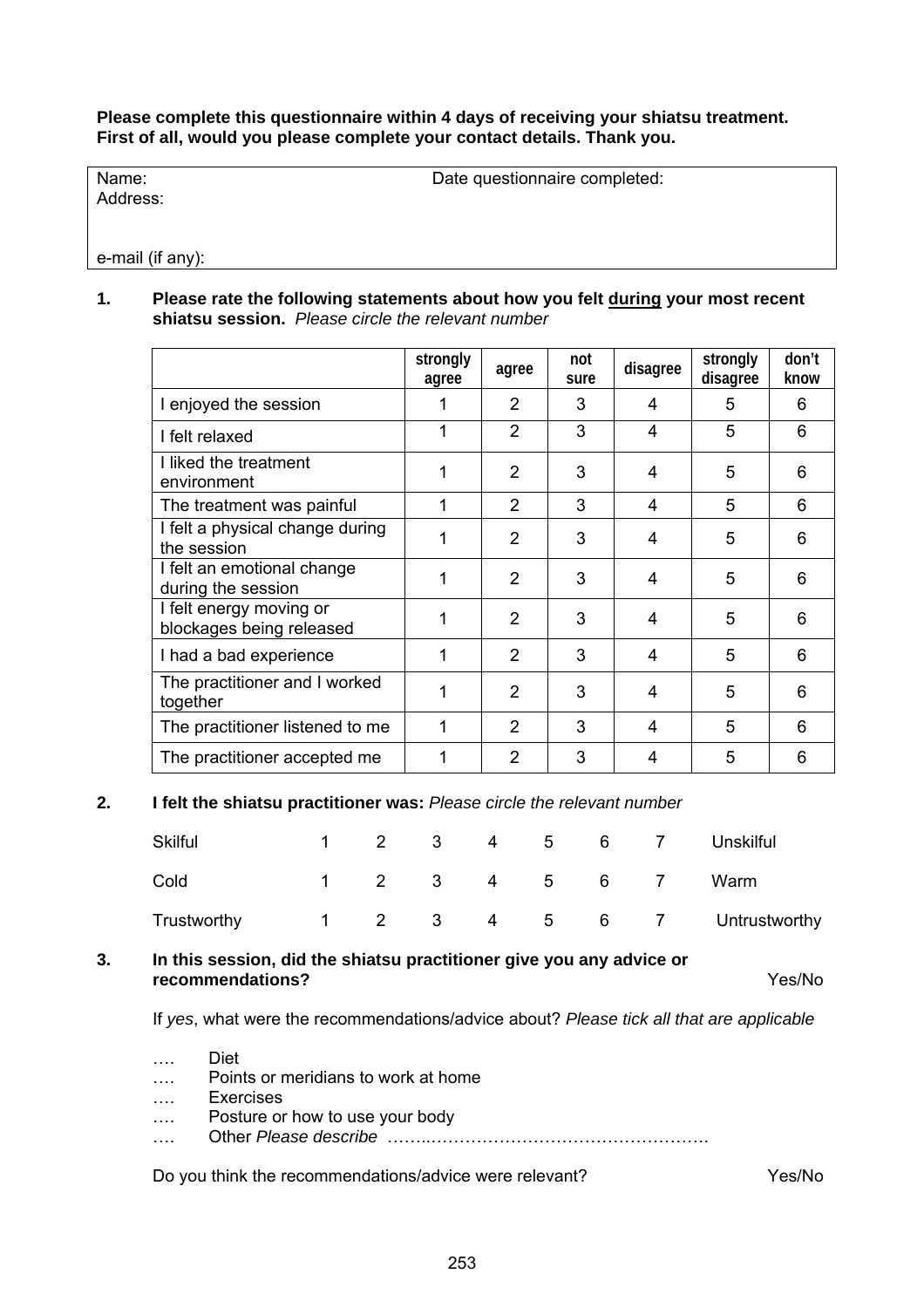**4. Please rate the following statements about how you felt after your most recent shiatsu session. (We are interested in both short-term and longer lasting experiences).** *Please circle the relevant numbe*r

|                                                                                           | strongly<br>agree | agree         | not<br>sure | disagree | strongly<br>disagree |
|-------------------------------------------------------------------------------------------|-------------------|---------------|-------------|----------|----------------------|
| Problems with muscles, joints or<br>body structure (e.g. back pain,<br>posture)           |                   | 2             | 3           |          | 5                    |
| Problems with body systems<br>(e.g. digestion, breathing, blood<br>pressure, period pain) |                   | 2             | 3           |          | 5                    |
| Low energy or fatigue                                                                     |                   | 2             | 3           |          | 5                    |
| Tension or stress                                                                         |                   | $\mathcal{P}$ | 3           |          | 5                    |
| <b>Emotional issues</b>                                                                   |                   | $\mathcal{P}$ | 3           |          | 5                    |
| Other problems                                                                            |                   | 2             | 3           |          | 5                    |

**I have noticed an improvement in the following symptoms:** 

**5. Please rate the following statements about how you felt after your most recent shiatsu session. (We are interested in both short-term and longer lasting experiences).** *Please circle the relevant number*

|                                                                    | strongly<br>agree | agree          | not<br>sure | disagree | strongly<br>disagree |
|--------------------------------------------------------------------|-------------------|----------------|-------------|----------|----------------------|
| I felt different after the session                                 | 1                 | $\overline{2}$ | 3           | 4        | 5                    |
| I felt spaced out, light-headed or<br>had difficulty concentrating | 1                 | 2              | 3           | 4        | 5                    |
| I felt calmer and more relaxed                                     | 1                 | $\overline{2}$ | 3           | 4        | 5                    |
| I felt more able to cope with<br>things                            | 1                 | $\overline{2}$ | 3           | 4        | 5                    |
| I felt more tired or drained                                       | 1                 | $\overline{2}$ | 3           | 4        | 5                    |
| I thought about things differently                                 | 1                 | $\overline{2}$ | 3           | 4        | 5                    |
| I felt physically more mobile and<br>opened                        | 1                 | $\overline{2}$ | 3           | 4        | 5                    |
| I had an unpleasant physical<br>reaction                           | 1                 | $\overline{2}$ | 3           | 4        | 5                    |
| I felt more balanced                                               | 1                 | $\overline{2}$ | 3           | 4        | 5                    |
| I felt more energised                                              | 1                 | $\overline{2}$ | 3           | 4        | 5                    |
| I was able to sleep better                                         | 1                 | $\overline{2}$ | 3           | 4        | 5                    |
| I had an unpleasant emotional<br>reaction                          | 1                 | 2              | 3           | 4        | 5                    |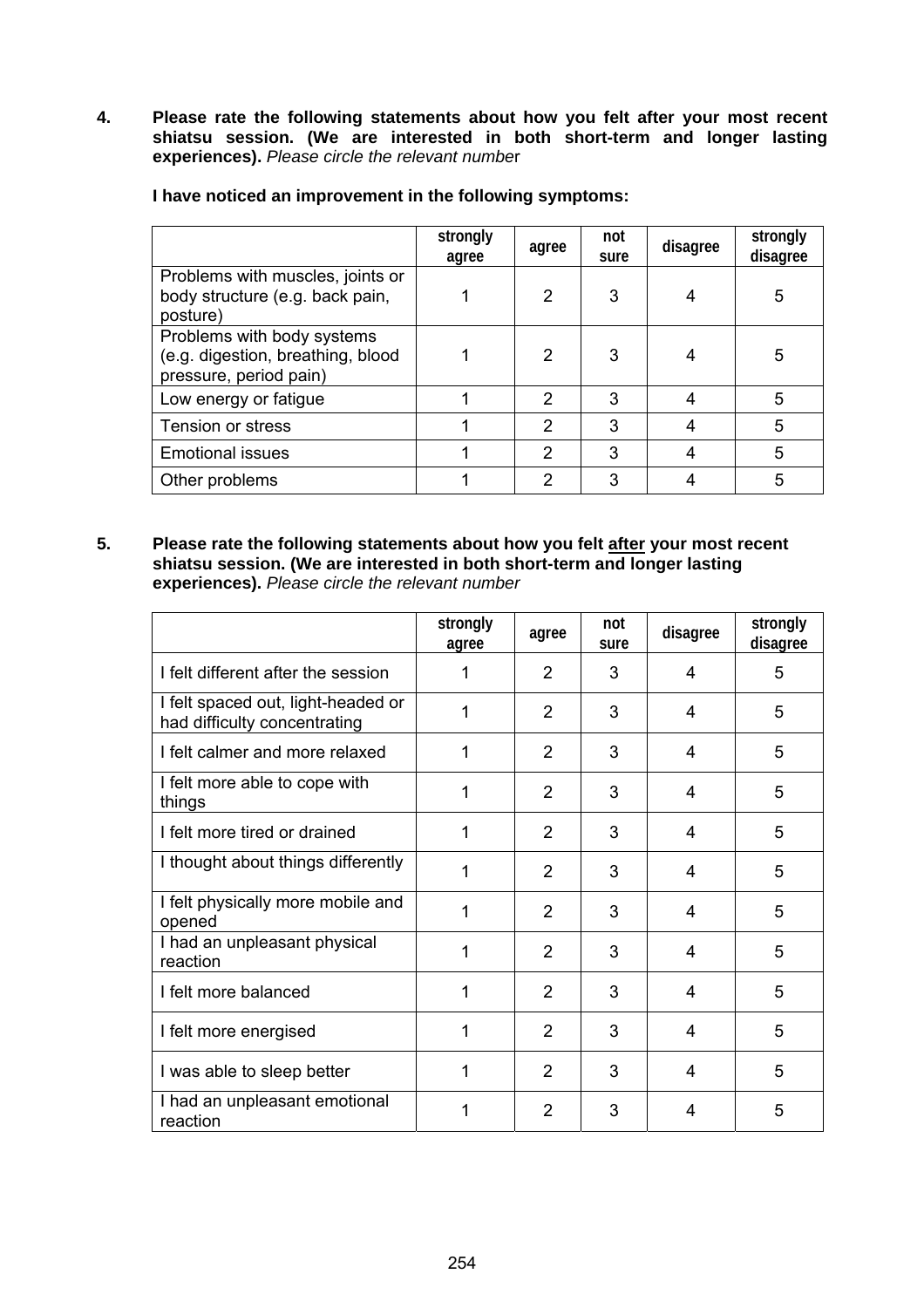#### **6. Did you have a negative reaction to the treatment (we are interested in short-term negative reactions, as well as longer lasting ones)?**

|                                       |  | How long did the reaction last? |  |  |                         |  |
|---------------------------------------|--|---------------------------------|--|--|-------------------------|--|
| How severe was the reaction?          |  |                                 |  |  |                         |  |
| Very slight 1 2 3 4 5 6 7<br>reaction |  |                                 |  |  | Very severe<br>reaction |  |

#### **7. How satisfied were you with the most recent shiatsu session you received?**

| Completely |  |          |     |  | Completely   |
|------------|--|----------|-----|--|--------------|
| satisfied  |  | $\sim$ 3 | 4 5 |  | dissatisfied |

#### **8. To what extent did the shiatsu session meet your expectations?**

- …. Exceeded my expectations
- …. Met my expectations
- …. Didn't meet my expectations
- …. Didn't have any expectations

**Thank you for your help in completing this questionnaire. Please now return it to the University of Leeds as soon as possible in the stamped addressed envelope provided.** 

Professor Andrew Long Shiatsu Project School of Healthcare Baines Wing University of Leeds FREEPOST LS3018 Leeds LS2 3YY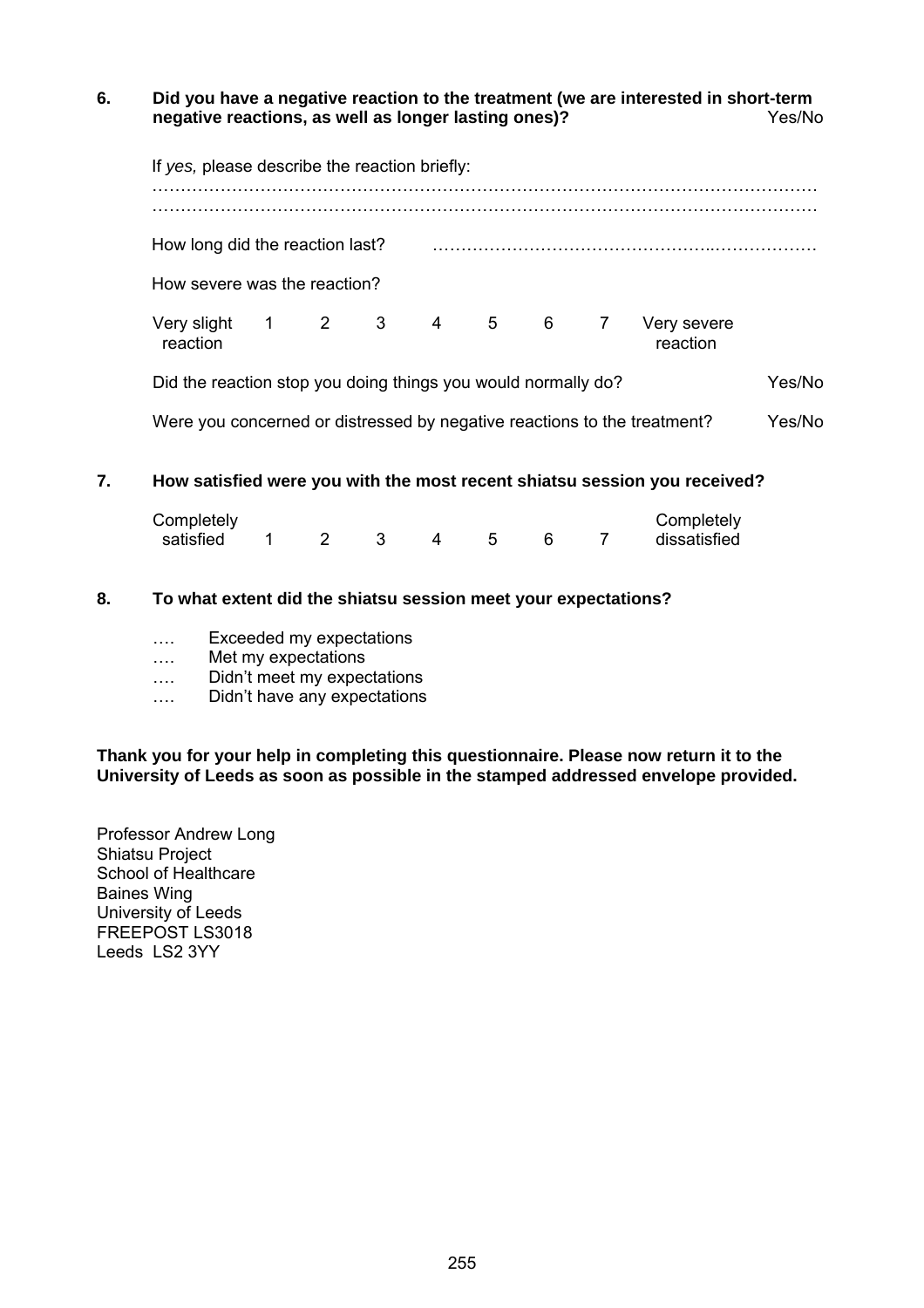## **First of all, would you please complete your contact details. Thank you.**

| Name:<br>Address:                              |                                                                           |                                           |                   |                                                                                                       |   |                |   |                           |                                                               | Date questionnaire completed:                                                                                                                                |        |
|------------------------------------------------|---------------------------------------------------------------------------|-------------------------------------------|-------------------|-------------------------------------------------------------------------------------------------------|---|----------------|---|---------------------------|---------------------------------------------------------------|--------------------------------------------------------------------------------------------------------------------------------------------------------------|--------|
|                                                | e-mail (if any):                                                          |                                           |                   |                                                                                                       |   |                |   | <b>Practitioner Name:</b> |                                                               |                                                                                                                                                              |        |
| 1.                                             |                                                                           |                                           |                   |                                                                                                       |   |                |   |                           |                                                               | Please indicate which best describes your employment status now:                                                                                             |        |
| $\cdots$<br>$\cdots$<br>$\ddotsc$<br>$\ddotsc$ |                                                                           |                                           |                   | looking after your home/family<br>not working due to ill health                                       |   |                |   |                           |                                                               | in paid, full-time work (30 hours or more a week)  full-time student<br>in paid, part-time work (less than 30 hours a week)  unemployed<br>retired           |        |
| 2.                                             |                                                                           |                                           |                   |                                                                                                       |   |                |   |                           |                                                               | How many shiatsu sessions have you received in the last 3 months?                                                                                            |        |
|                                                | .<br>.<br>.                                                               | $\overline{0}$<br>1<br>$2 - 3$<br>$4 - 6$ |                   |                                                                                                       |   |                |   | .<br>$\cdots$             | $7 - 11$<br>12 or more                                        | If you have had no more shiatsu sessions, please go to Question 15                                                                                           |        |
| 3.                                             |                                                                           |                                           |                   |                                                                                                       |   |                |   |                           |                                                               | When did you have your most recent shiatsu session? Please give date                                                                                         |        |
| 4.                                             |                                                                           |                                           |                   |                                                                                                       |   |                |   |                           | Were all these sessions with the same shiatsu practitioner?   |                                                                                                                                                              | Yes/No |
| 5.                                             | How have you paid for these sessions? Please tick all that are applicable |                                           |                   |                                                                                                       |   |                |   |                           |                                                               |                                                                                                                                                              |        |
|                                                | .                                                                         | Yourself                                  |                   | On health insurance                                                                                   |   |                |   |                           | <b>Save Common</b>                                            | Offered free<br>As a gift                                                                                                                                    |        |
| 6.                                             | Are you continuing to have shiatsu?                                       |                                           |                   |                                                                                                       |   |                |   |                           |                                                               |                                                                                                                                                              | Yes/No |
|                                                |                                                                           |                                           |                   |                                                                                                       |   |                |   |                           | If no, would you consider having shiatsu again in the future? |                                                                                                                                                              | Yes/No |
| 7.                                             |                                                                           |                                           |                   |                                                                                                       |   |                |   |                           |                                                               | Thinking about all the shiatsu you received over the last 3 months, how satisfied<br>were you with the shiatsu treatments? Please circle the relevant number |        |
|                                                | Completely<br>satisfied                                                   |                                           | $\mathbf{1}$      | $\overline{2}$                                                                                        | 3 | $\overline{4}$ | 5 | 6                         | $\overline{7}$                                                | Completely<br>dissatisfied                                                                                                                                   |        |
| 8.                                             |                                                                           |                                           |                   | Please tick all that are applicable                                                                   |   |                |   |                           |                                                               | What have been your reasons for having shiatsu treatment over the last 3 months?                                                                             |        |
|                                                |                                                                           |                                           |                   | Out of interest or curiosity<br>Personal development                                                  |   |                |   |                           |                                                               | To do something for myself<br>Health maintenance                                                                                                             |        |
|                                                | <b>Symptoms</b><br>.<br>.                                                 |                                           | Tension or stress | Problems with muscles, joints or body<br>structure (e.g. back pain, posture)<br>Low energy or fatigue |   |                |   |                           | $\ldots$<br>$\cdots$                                          | Problems with body systems<br>(e.g. digestion, breathing,<br>blood pressure, period pain)<br><b>Emotional issues</b>                                         |        |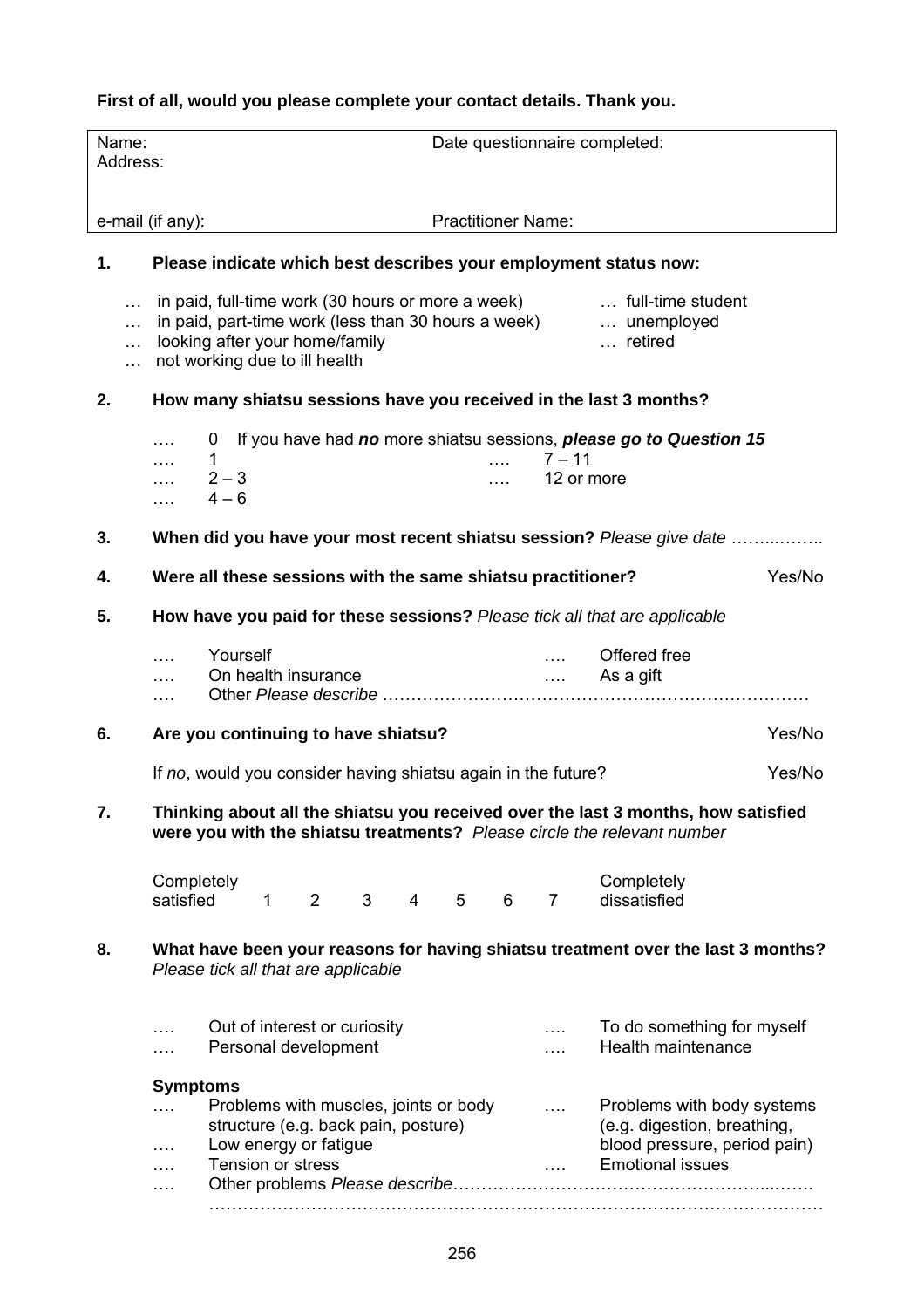- **9. Thinking about all the shiatsu you received over the last 3 months, to what extent did the shiatsu treatments meet your expectations?** 
	- …. Exceeded my expectations
	- …. Met my expectations
	- …. Didn't meet my expectations
	- …. Didn't have any expectations

#### **10. Thinking about each of these symptoms, how severe a problem was this to you at the worst point over the last 3 months?** *Please circle the relevant number*

|                                                                                           | Not at<br>all | <b>Mild</b> | <b>Moderately</b><br>severe | <b>Severe</b> | <b>Very</b><br>severe |
|-------------------------------------------------------------------------------------------|---------------|-------------|-----------------------------|---------------|-----------------------|
| Problems with muscles, joints or body<br>structure (e.g. back pain, posture)              | 0             |             | 2                           | 3             |                       |
| Problems with body systems (e.g.<br>digestion, breathing, blood pressure,<br>period pain) | ი             |             | 2                           | 3             |                       |
| Low energy or fatigue                                                                     | 0             |             | 2                           | 3             |                       |
| <b>Tension or stress</b>                                                                  | ი             |             | 2                           | 3             |                       |
| <b>Emotional issues</b>                                                                   | ი             |             | 2                           | 3             |                       |
| Other problems                                                                            |               |             |                             | 3             |                       |

#### **11. Have you visited your family doctor or hospital about any of these problems in the last 3 months?**

| Yes/No         |                                             |
|----------------|---------------------------------------------|
| $\ldots$ times | If you have, about how many times was this? |
|                |                                             |

Are you currently taking medication for any of these problems? Yes/No

 *If you are in paid employment*, approximately how many days did you have off work due to any of these problems in the last 3 months? ...…… days

#### **12. Thinking about each of these symptoms, how severe a problem is this to you today?** *Please circle the relevant number*

|                                                                                           | Not at<br>all | <b>Mild</b> | <b>Moderately</b><br>severe | <b>Severe</b> | <b>Very</b><br>severe |
|-------------------------------------------------------------------------------------------|---------------|-------------|-----------------------------|---------------|-----------------------|
| Problems with muscles, joints or body<br>structure (e.g. back pain, posture)              | 0             |             | 2                           | 3             |                       |
| Problems with body systems (e.g.<br>digestion, breathing, blood pressure,<br>period pain) | 0             |             | 2                           | 3             | 4                     |
| Low energy or fatigue                                                                     | ი             |             | 2                           | 3             | 4                     |
| Tension or stress                                                                         | ი             |             | 2                           | 3             | 4                     |
| <b>Emotional issues</b>                                                                   | 0             |             | 2                           | 3             | 4                     |
| Other problems                                                                            | 0             |             | 2                           | 3             |                       |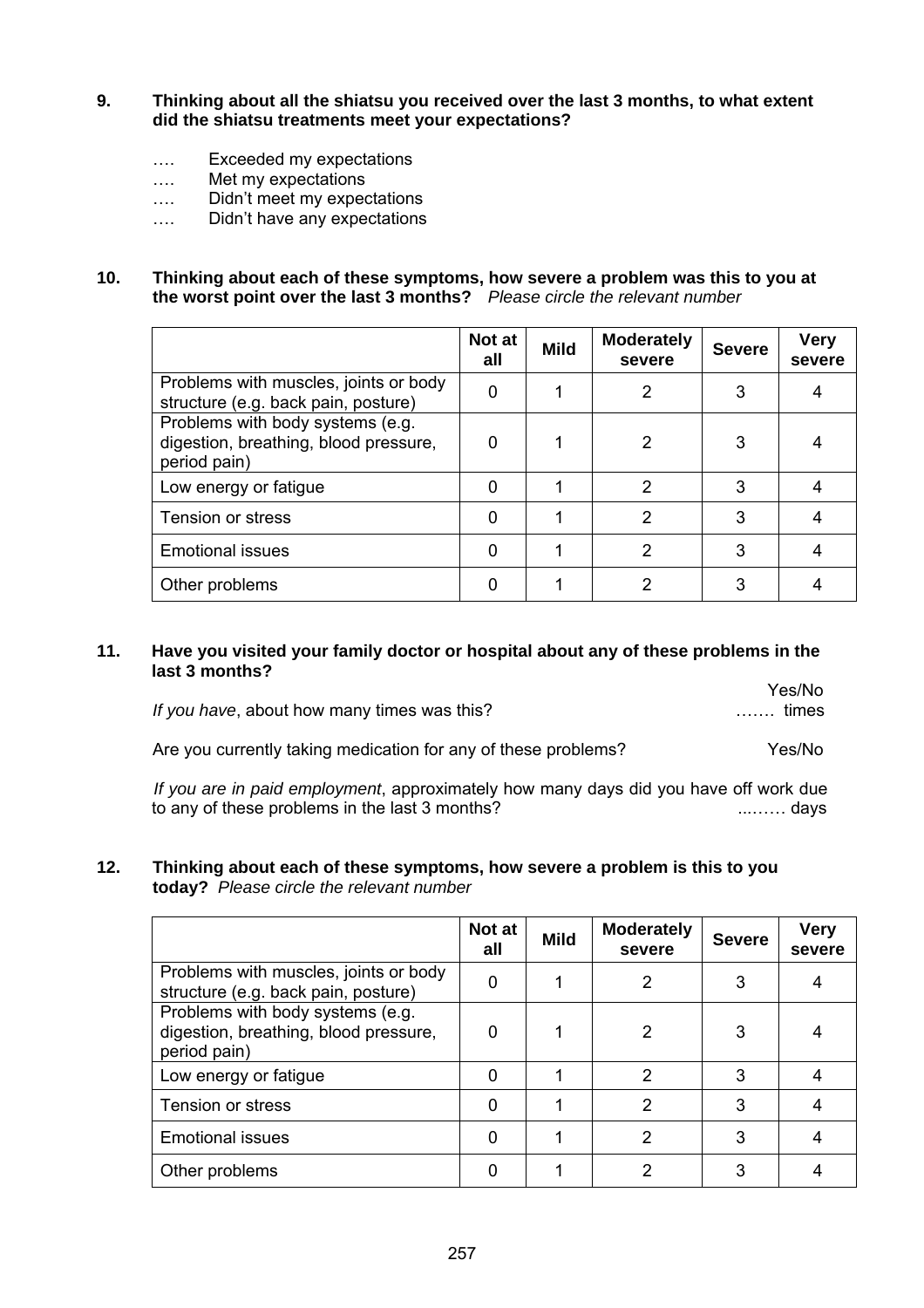#### **13. Please rate the following statements in relation to your experience of shiatsu over the last 3 months.** *Please circle the relevant number*

| I have noticed an improvement in<br>the symptoms I came with:                             | strongly<br>agree | agree         | not sure | disagree | strongly<br>disagree |
|-------------------------------------------------------------------------------------------|-------------------|---------------|----------|----------|----------------------|
| Problems with muscles, joints or body<br>structure (e.g. back pain, posture)              |                   | 2             | 3        |          | 5                    |
| Problems with body systems<br>(e.g. digestion, breathing, blood<br>pressure, period pain) |                   | 2             | 3        |          | 5                    |
| Low energy or fatigue                                                                     |                   | $\mathcal{P}$ | 3        |          | 5                    |
| Tension or stress                                                                         |                   | 2             | 3        | 4        | 5                    |
| <b>Emotional issues</b>                                                                   |                   | 2             | 3        |          | 5                    |
| Other problems                                                                            |                   | ົ             | 3        |          | 5                    |

**14. Listed below are some comments that other clients have made about shiatsu. Please rate each of these in relation to your experience of shiatsu over the last 3 months.** *Please circle the relevant number* 

|                                                                         | strongly<br>agree | agree          | not<br>sure | disagree       | strongly<br>disagree | Don't<br>know |
|-------------------------------------------------------------------------|-------------------|----------------|-------------|----------------|----------------------|---------------|
| My overall health has improved                                          | 1                 | $\overline{2}$ | 3           | 4              | 5                    | 6             |
| Shiatsu has helped to maintain my<br>health                             | $\mathbf{1}$      | $\overline{2}$ | 3           | 4              | 5                    | 6             |
| I feel more confident about my<br>health                                | $\mathbf{1}$      | $\overline{2}$ | 3           | 4              | 5                    | 6             |
| Shiatsu has helped me to feel better<br>in general                      | $\mathbf{1}$      | $\overline{2}$ | 3           | 4              | 5                    | 6             |
| Shiatsu has been effective in treating<br>my symptoms                   | $\mathbf{1}$      | $\overline{2}$ | 3           | 4              | 5                    | 6             |
| Shiatsu has helped me to improve<br>my posture or the way I use my body | $\mathbf{1}$      | $\overline{2}$ | 3           | 4              | 5                    | 6             |
| Shiatsu has helped me to recover<br>from injuries or other problems     | $\mathbf{1}$      | $\overline{2}$ | 3           | 4              | 5                    | 6             |
| I feel more hopeful that my problems<br>can be helped                   | $\mathbf{1}$      | $\overline{2}$ | 3           | 4              | 5                    | 6             |
| I feel more able to help myself                                         | $\mathbf{1}$      | $\overline{2}$ | 3           | 4              | 5                    | 6             |
| My understanding and experience of<br>my body have changed              | $\mathbf{1}$      | $\overline{2}$ | 3           | 4              | 5                    | 6             |
| I am more aware of myself                                               | 1                 | $\overline{2}$ | 3           | 4              | 5                    | 6             |
| I think about things differently                                        | 1                 | $\overline{2}$ | 3           | 4              | 5                    | 6             |
| I am more in touch with my emotions                                     | $\mathbf{1}$      | $\overline{2}$ | 3           | 4              | 5                    | 6             |
| I feel more positive, contented or at<br>peace                          | $\mathbf{1}$      | $\overline{2}$ | 3           | 4              | 5                    | 6             |
| I am more able to cope with things                                      | $\mathbf{1}$      | $\overline{2}$ | 3           | $\overline{4}$ | 5                    | 6             |
| I feel I have developed as a person                                     | $\mathbf{1}$      | $\overline{2}$ | 3           | 4              | 5                    | 6             |
| Shiatsu has affected the way I relate<br>to other people                | $\mathbf{1}$      | $\overline{2}$ | 3           | 4              | 5                    | 6             |
| Shiatsu has affected the way other<br>people relate to me               | $\mathbf{1}$      | $\overline{2}$ | 3           | 4              | 5                    | 6             |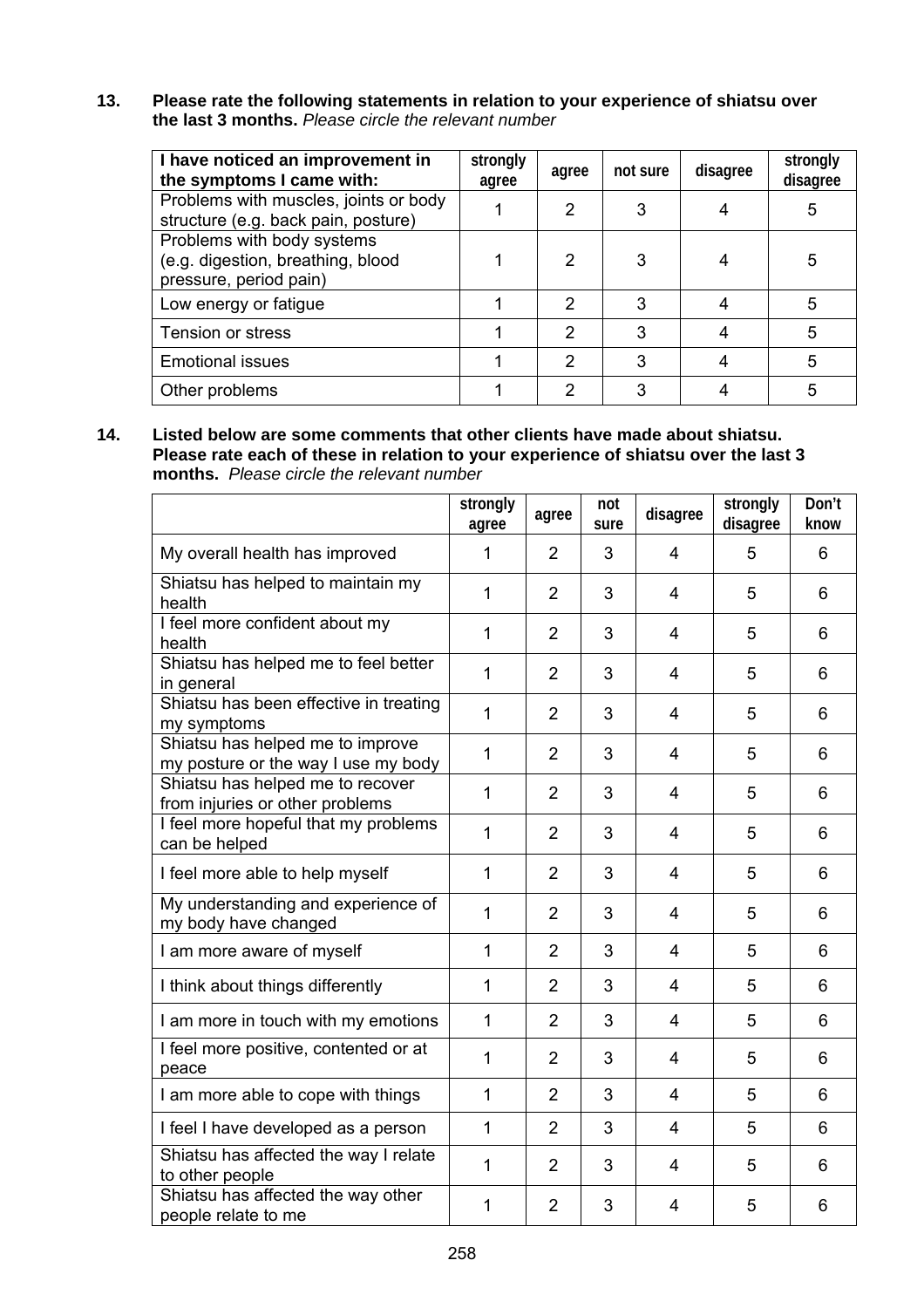#### **15. Have you made any changes in your life as a result of having these shiatsu**  treatments?

#### **If yes, please would you indicate what these were from the items below:**

**Change in diet** (any change in what or when you eat or drink) Yes/No

#### **Changes in my relationships with other people**: Yes/No

| Changes in:<br>(Please circle the relevant number)      | Increase<br>amount | <b>Decrease</b><br>amount | No change |
|---------------------------------------------------------|--------------------|---------------------------|-----------|
| Exercise                                                |                    |                           |           |
| Rest and relaxation                                     |                    |                           |           |
| Work                                                    |                    |                           |           |
| Medication                                              |                    |                           |           |
| Use of other complementary and alternative<br>medicines |                    |                           |           |
| Use of other conventional medicines                     |                    |                           |           |

#### **Other changes in your life** *Please describe*

### ……………………………………………………………………………………………………… **16. Did you have a negative reaction to any of the shiatsu treatments you received in the last 3 months (we are interested in short-term negative reactions, as well as**

………………………………………………………………………………………………………

**longer lasting ones)? Ves/No** If *yes*, thinking about the worst negative reaction you experienced, please describe the reaction briefly: ………………………………………………………………………………………………………

………………………………………………………………………………………………………

| How long did the reaction last? |  |
|---------------------------------|--|
|---------------------------------|--|

| How severe was the reaction? Please circle the relevant number |  |
|----------------------------------------------------------------|--|
|----------------------------------------------------------------|--|

| Very slight |  |  |  | Very severe |
|-------------|--|--|--|-------------|
| reaction    |  |  |  | reaction    |

Did the reaction stop you doing things you would normally do? Yes/No

Were you concerned or distressed by negative reactions to the treatment? Yes/No

#### **17. Compared to 3 months ago, how would you rate your health?**

| Much better than at that time         |
|---------------------------------------|
| Somewhat better now than at that time |
| About the same                        |
| Somewhat worse now than at that time  |
| Much worse than at that time          |

#### *Thank you for your help in completing this questionnaire. Please now return it to the University of Leeds as soon as possible in the stamped addressed envelope provided.*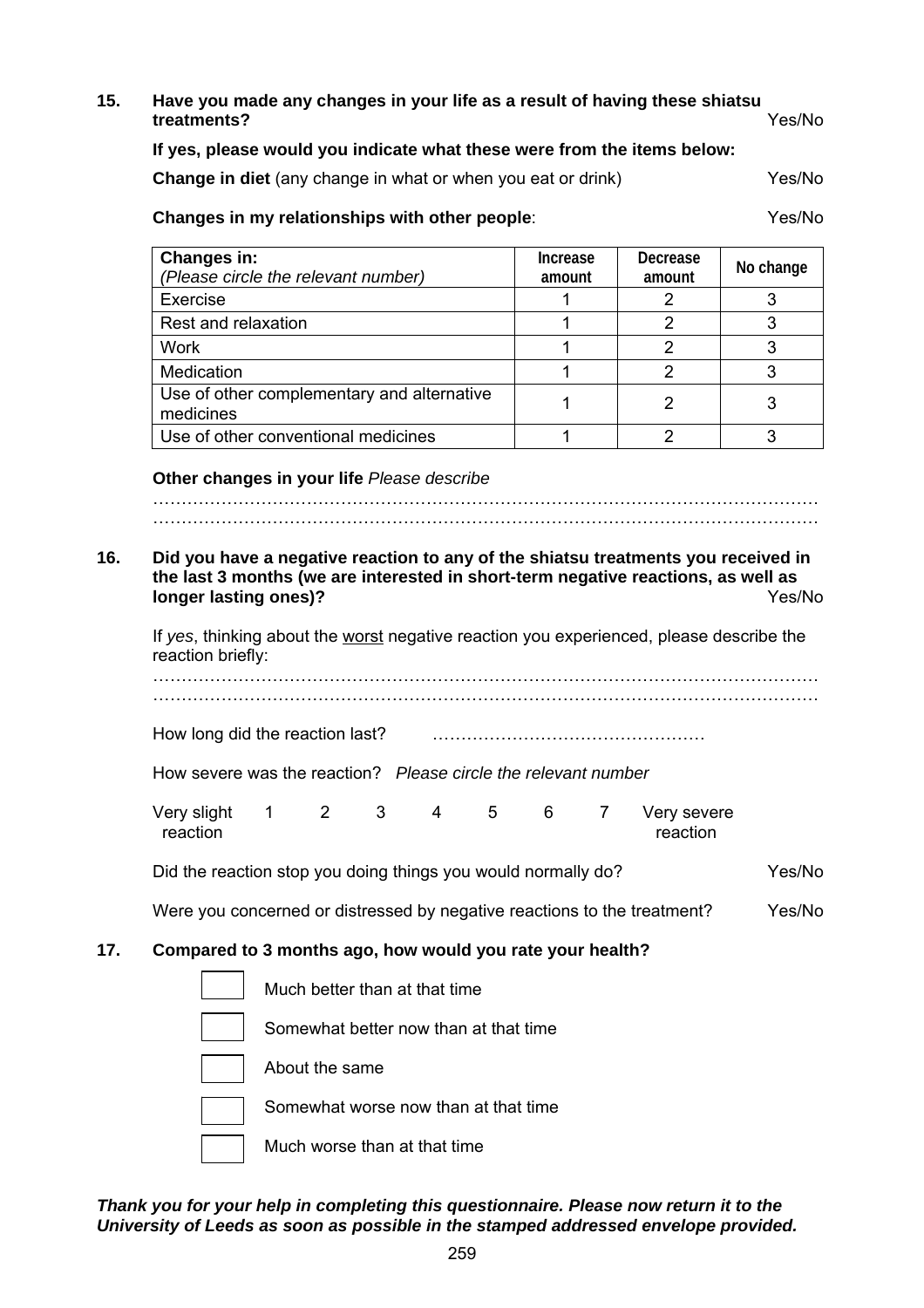### **First of all, would you please complete your contact details. Thank you.**

| Name:<br>Address:                        |                                                                                                                                                                                                                       |                   |                                                                                                       |   |                |   |                           |                                                             | Date questionnaire completed:                                                                                                                                |        |
|------------------------------------------|-----------------------------------------------------------------------------------------------------------------------------------------------------------------------------------------------------------------------|-------------------|-------------------------------------------------------------------------------------------------------|---|----------------|---|---------------------------|-------------------------------------------------------------|--------------------------------------------------------------------------------------------------------------------------------------------------------------|--------|
|                                          | e-mail (if any):                                                                                                                                                                                                      |                   |                                                                                                       |   |                |   | <b>Practitioner Name:</b> |                                                             |                                                                                                                                                              |        |
| 1.                                       |                                                                                                                                                                                                                       |                   |                                                                                                       |   |                |   |                           |                                                             | Please indicate which best describes your employment status now:                                                                                             |        |
| $\ddotsc$<br>$\ddotsc$<br>$\ddotsc$<br>. | in paid, full-time work (30 hours or more a week)  full-time student<br>in paid, part-time work (less than 30 hours a week)  unemployed<br>looking after your home/family<br>retired<br>not working due to ill health |                   |                                                                                                       |   |                |   |                           |                                                             |                                                                                                                                                              |        |
| 3.                                       | How many shiatsu sessions have you received in the last 3 months?                                                                                                                                                     |                   |                                                                                                       |   |                |   |                           |                                                             |                                                                                                                                                              |        |
|                                          | $\overline{0}$<br>.<br>1<br>.<br>$2 - 3$<br>$4 - 6$<br>.                                                                                                                                                              |                   |                                                                                                       |   |                |   | .<br><b>Salaman</b>       | $7 - 11$<br>12 or more                                      | If you have had no more shiatsu sessions, please go to Question 15                                                                                           |        |
| 3.                                       |                                                                                                                                                                                                                       |                   |                                                                                                       |   |                |   |                           |                                                             | When did you have your most recent shiatsu session? Please give date                                                                                         |        |
| 4.                                       | Were all these sessions with the same shiatsu practitioner?                                                                                                                                                           |                   |                                                                                                       |   |                |   |                           |                                                             |                                                                                                                                                              | Yes/No |
| 5.                                       |                                                                                                                                                                                                                       |                   |                                                                                                       |   |                |   |                           |                                                             | How have you paid for these sessions? Please tick all that are applicable                                                                                    |        |
|                                          | .                                                                                                                                                                                                                     | Yourself          | On health insurance                                                                                   |   |                |   |                           | $\mathcal{L}_{\text{max}}$ . The $\mathcal{L}_{\text{max}}$ | Offered free<br>As a gift                                                                                                                                    |        |
| 6.                                       | Are you continuing to have shiatsu?                                                                                                                                                                                   |                   |                                                                                                       |   |                |   |                           |                                                             |                                                                                                                                                              | Yes/No |
|                                          | If no, would you consider having shiatsu again in the future?                                                                                                                                                         |                   |                                                                                                       |   |                |   |                           |                                                             |                                                                                                                                                              | Yes/No |
| 7.                                       |                                                                                                                                                                                                                       |                   |                                                                                                       |   |                |   |                           |                                                             | Thinking about all the shiatsu you received over the last 3 months, how satisfied<br>were you with the shiatsu treatments? Please circle the relevant number |        |
|                                          | Completely<br>satisfied                                                                                                                                                                                               | $\mathbf{1}$      | 2                                                                                                     | 3 | $\overline{4}$ | 5 | 6                         | $\overline{7}$                                              | Completely<br>dissatisfied                                                                                                                                   |        |
| 8.                                       | Please tick all that are applicable                                                                                                                                                                                   |                   |                                                                                                       |   |                |   |                           |                                                             | What have been your reasons for having shiatsu treatment over the last 3 months?                                                                             |        |
|                                          | Out of interest or curiosity<br>To do something for myself<br>.<br>Health maintenance<br>Personal development                                                                                                         |                   |                                                                                                       |   |                |   |                           |                                                             |                                                                                                                                                              |        |
|                                          | <b>Symptoms</b><br>.                                                                                                                                                                                                  | Tension or stress | Problems with muscles, joints or body<br>structure (e.g. back pain, posture)<br>Low energy or fatigue |   |                |   |                           | $\cdots$<br>1.111                                           | Problems with body systems<br>(e.g. digestion, breathing,<br>blood pressure, period pain)<br><b>Emotional issues</b>                                         |        |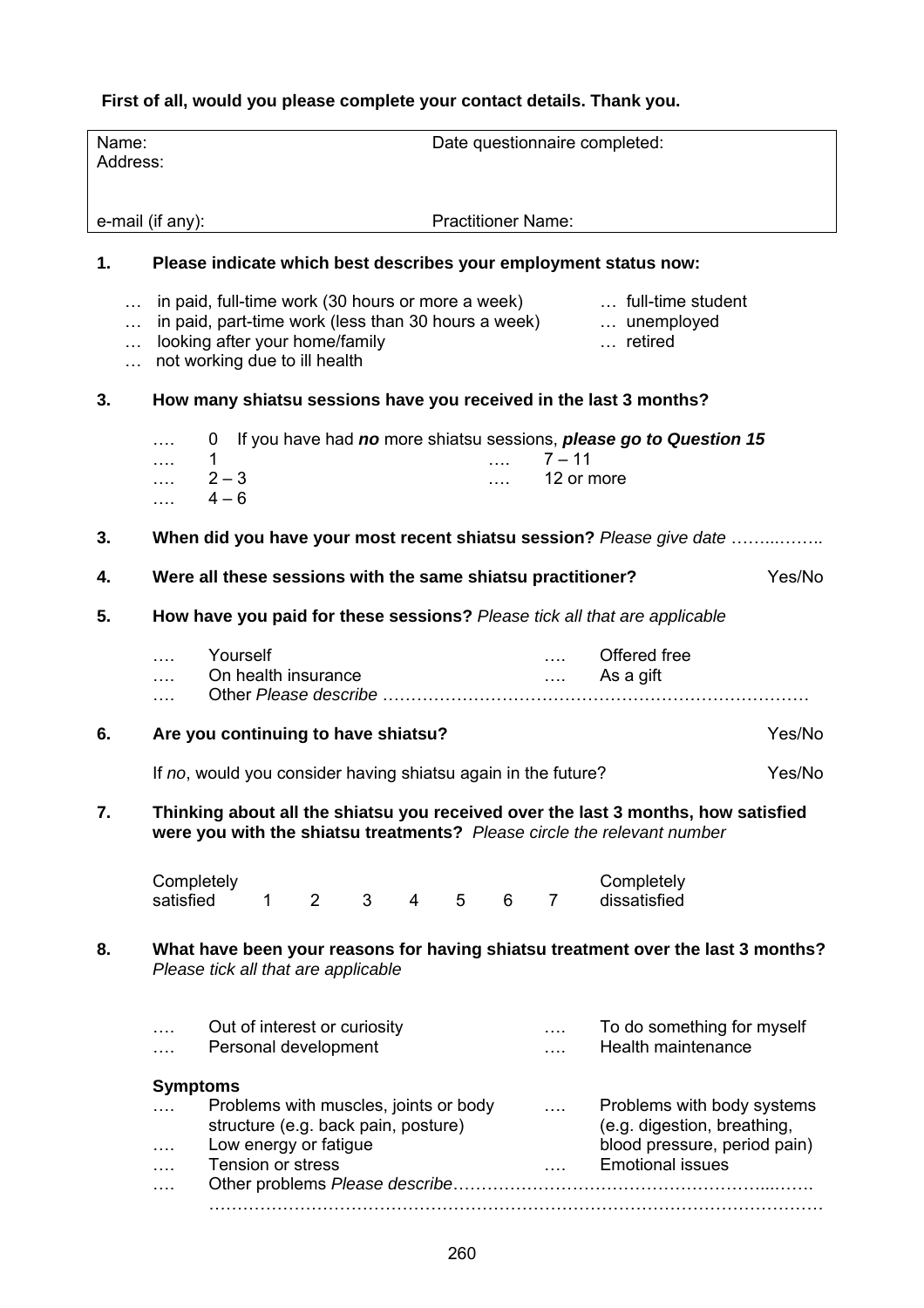- **9. Thinking about all the shiatsu you received over the last 3 months, to what extent did the shiatsu treatments meet your expectations?** 
	- …. Exceeded my expectations
	- …. Met my expectations
	- …. Didn't meet my expectations
	- …. Didn't have any expectations

#### **10. Thinking about each of these symptoms, how severe a problem was this to you at the worst point over the last 3 months?** *Please circle the relevant number*

|                                                                                           | Not at<br>all | <b>Mild</b> | <b>Moderately</b><br>severe | <b>Severe</b> | <b>Very</b><br>severe |
|-------------------------------------------------------------------------------------------|---------------|-------------|-----------------------------|---------------|-----------------------|
| Problems with muscles, joints or body<br>structure (e.g. back pain, posture)              | 0             |             | $\overline{2}$              | 3             |                       |
| Problems with body systems (e.g.<br>digestion, breathing, blood pressure,<br>period pain) | U             |             | 2                           | 3             |                       |
| Low energy or fatigue                                                                     | Ω             |             | $\mathcal{P}$               | 3             |                       |
| <b>Tension or stress</b>                                                                  | O             |             | 2                           | 3             |                       |
| <b>Emotional issues</b>                                                                   |               |             | $\mathcal{P}$               | 3             |                       |
| Other problems                                                                            |               |             |                             | 3             |                       |

#### **11. Have you visited your family doctor or hospital about any of these problems in the last 3 months?**

|                                             | Yes/No                |
|---------------------------------------------|-----------------------|
| If you have, about how many times was this? | $\ldots \ldots$ times |
|                                             |                       |

Are you currently taking medication for any of these problems? Yes/No

 *If you are in paid employment*, approximately how many days did you have off work due to any of these problems in the last 3 months? ...…… days

#### **12. Thinking about each of these symptoms, how severe a problem is this to you today?** *Please circle the relevant number*

|                                                                                           | Not at<br>all | <b>Mild</b> | <b>Moderately</b><br>severe | <b>Severe</b> | <b>Very</b><br>severe |
|-------------------------------------------------------------------------------------------|---------------|-------------|-----------------------------|---------------|-----------------------|
| Problems with muscles, joints or body<br>structure (e.g. back pain, posture)              | 0             |             | 2                           | 3             |                       |
| Problems with body systems (e.g.<br>digestion, breathing, blood pressure,<br>period pain) | 0             |             | 2                           | 3             | 4                     |
| Low energy or fatigue                                                                     | ი             |             | 2                           | 3             | 4                     |
| Tension or stress                                                                         | ი             |             | 2                           | 3             | 4                     |
| <b>Emotional issues</b>                                                                   | 0             |             | 2                           | 3             | 4                     |
| Other problems                                                                            | 0             |             | 2                           | 3             |                       |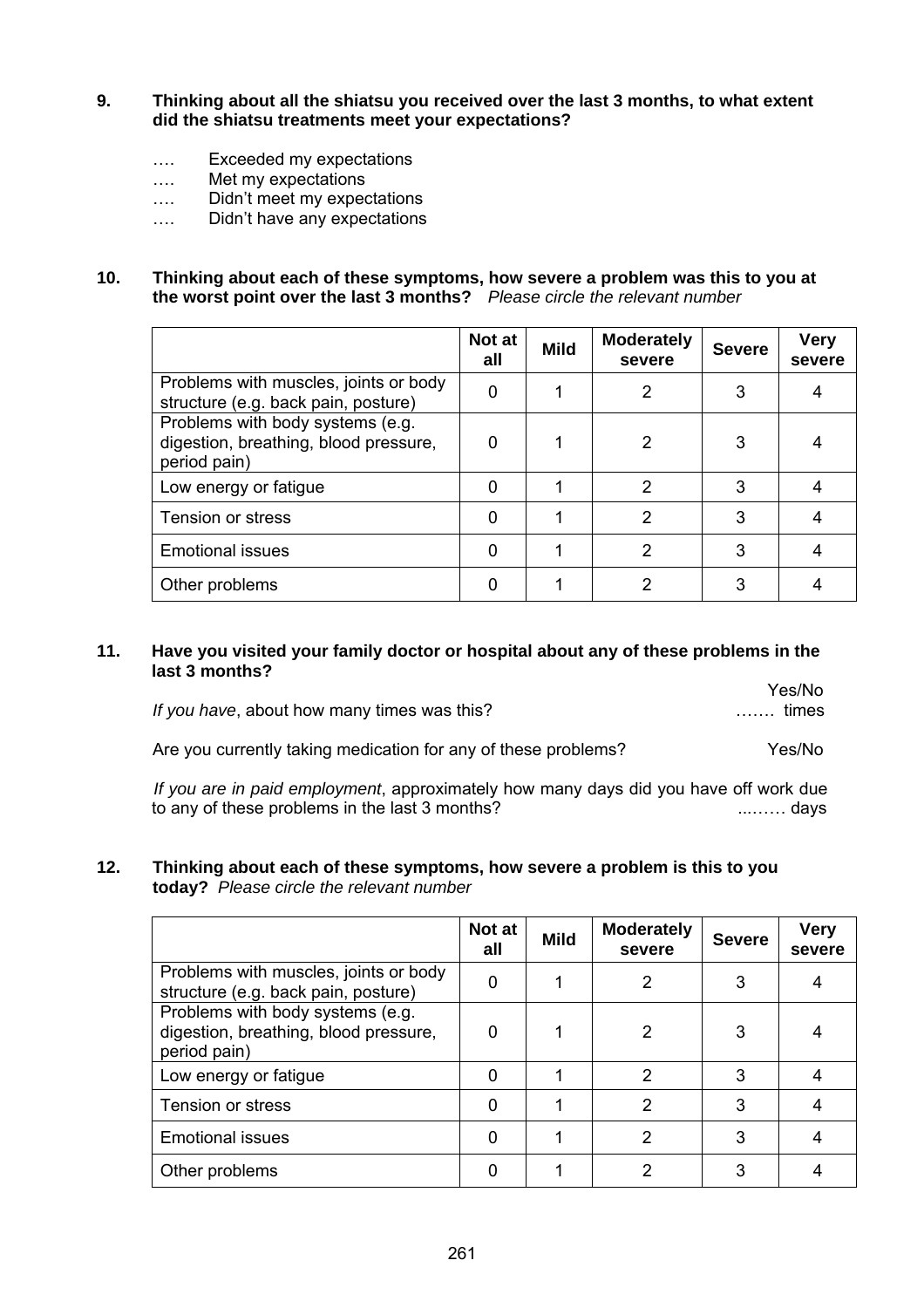## **13. Please rate the following statements in relation to your experience of shiatsu over the last 3 months.** *Please circle the relevant number*

| I have noticed an improvement in<br>the symptoms I came with:                             | strongly<br>agree | agree         | not sure | disagree | strongly<br>disagree |
|-------------------------------------------------------------------------------------------|-------------------|---------------|----------|----------|----------------------|
| Problems with muscles, joints or body<br>structure (e.g. back pain, posture)              |                   | 2             | 3        |          | 5                    |
| Problems with body systems<br>(e.g. digestion, breathing, blood<br>pressure, period pain) |                   | 2             | 3        |          | 5                    |
| Low energy or fatigue                                                                     |                   | $\mathcal{P}$ | 3        |          | 5                    |
| Tension or stress                                                                         |                   | 2             | 3        | 4        | 5                    |
| <b>Emotional issues</b>                                                                   |                   | 2             | 3        |          | 5                    |
| Other problems                                                                            |                   | ົ             | 3        |          | 5                    |

**14. Listed below are some comments that other clients have made about shiatsu. Please rate each of these in relation to your experience of shiatsu over the last 3 months.** *Please circle the relevant number* 

|                                                                         | strongly<br>agree | agree          | not<br>sure | disagree       | strongly<br>disagree | Don't<br>know |
|-------------------------------------------------------------------------|-------------------|----------------|-------------|----------------|----------------------|---------------|
| My overall health has improved                                          | 1                 | 2              | 3           | 4              | 5                    | 6             |
| Shiatsu has helped to maintain my<br>health                             | $\mathbf{1}$      | $\overline{2}$ | 3           | 4              | 5                    | 6             |
| I feel more confident about my<br>health                                | 1                 | $\overline{2}$ | 3           | $\overline{4}$ | 5                    | 6             |
| Shiatsu has helped me to feel better<br>in general                      | 1                 | $\overline{2}$ | 3           | 4              | 5                    | 6             |
| Shiatsu has been effective in treating<br>my symptoms                   | 1                 | $\overline{2}$ | 3           | 4              | 5                    | 6             |
| Shiatsu has helped me to improve<br>my posture or the way I use my body | $\mathbf{1}$      | $\overline{2}$ | 3           | $\overline{4}$ | 5                    | 6             |
| Shiatsu has helped me to recover<br>from injuries or other problems     | $\mathbf{1}$      | $\overline{2}$ | 3           | $\overline{4}$ | 5                    | 6             |
| I feel more hopeful that my problems<br>can be helped                   | $\mathbf{1}$      | $\overline{2}$ | 3           | 4              | 5                    | 6             |
| I feel more able to help myself                                         | $\mathbf{1}$      | $\overline{2}$ | 3           | 4              | 5                    | 6             |
| My understanding and experience of<br>my body have changed              | $\mathbf{1}$      | $\overline{2}$ | 3           | 4              | 5                    | 6             |
| I am more aware of myself                                               | 1                 | $\overline{2}$ | 3           | 4              | 5                    | 6             |
| I think about things differently                                        | 1                 | $\overline{2}$ | 3           | $\overline{4}$ | 5                    | 6             |
| I am more in touch with my emotions                                     | $\mathbf{1}$      | $\overline{2}$ | 3           | $\overline{4}$ | 5                    | 6             |
| I feel more positive, contented or at<br>peace                          | $\mathbf{1}$      | $\overline{2}$ | 3           | 4              | 5                    | 6             |
| I am more able to cope with things                                      | $\mathbf{1}$      | $\overline{2}$ | 3           | $\overline{4}$ | 5                    | 6             |
| I feel I have developed as a person                                     | $\mathbf{1}$      | $\overline{2}$ | 3           | 4              | 5                    | 6             |
| Shiatsu has affected the way I relate<br>to other people                | $\mathbf{1}$      | $\overline{2}$ | 3           | 4              | 5                    | 6             |
| Shiatsu has affected the way other<br>people relate to me               | $\mathbf{1}$      | $\overline{2}$ | 3           | $\overline{4}$ | 5                    | 6             |